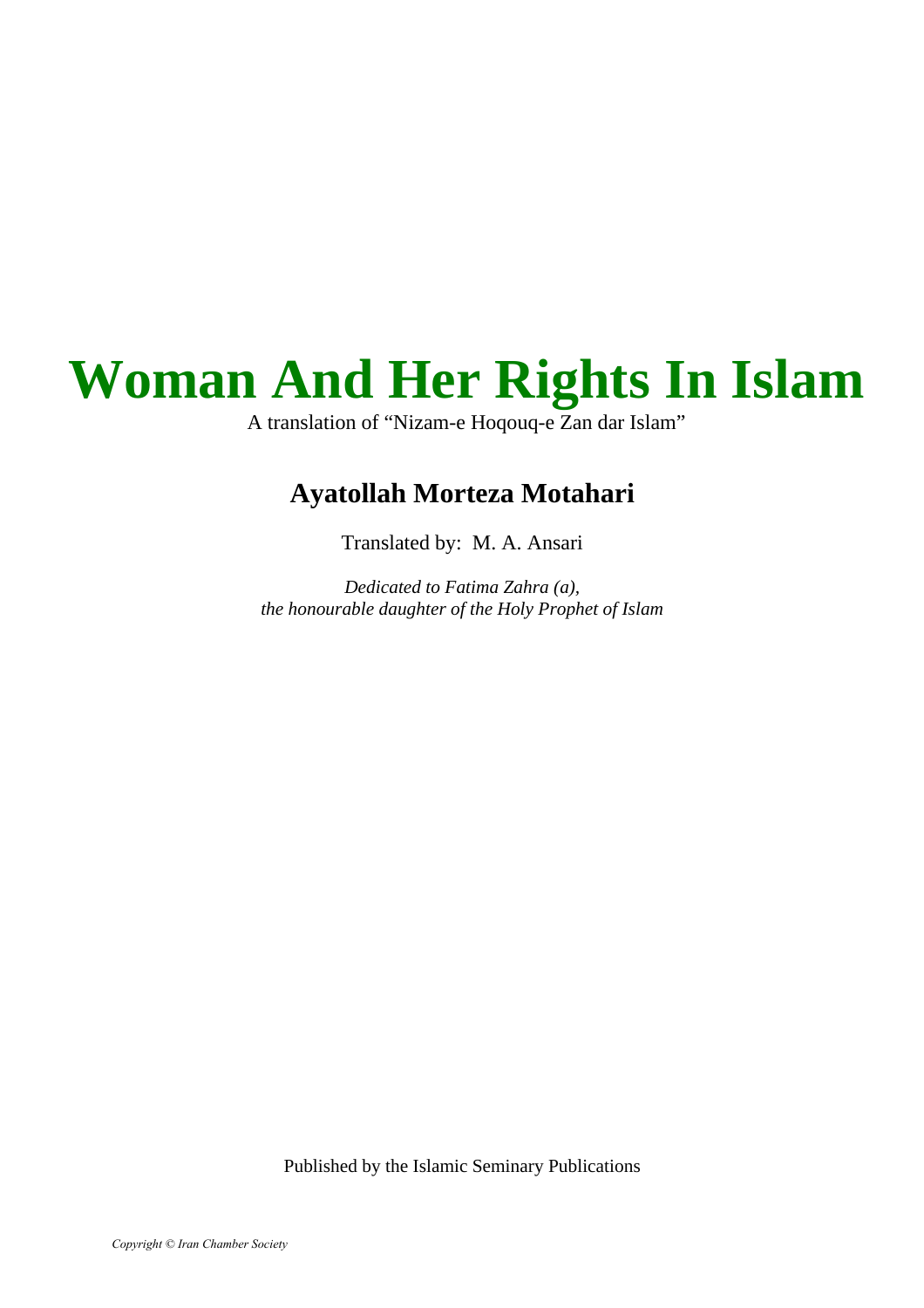# **Content**

| <b>Prologue</b>                            | $\overline{3}$ |
|--------------------------------------------|----------------|
| <b>Preface</b>                             | <b>10</b>      |
| <b>Social Independence of Women</b>        | 12             |
| <b>Islam and Modern Life</b>               | 17             |
| <b>Woman in Qur'an</b>                     | 32             |
| <b>Natural Postulates of Family Rights</b> | 47             |
| <b>Disparities Between Man and Woman</b>   | 54             |
| <b>Dower and Maintenance</b>               | 64             |
| <b>Inheritance</b>                         | 84             |
| <b>Divorce</b>                             | 88             |
| <b>Fixed-Time Marriage</b>                 | <b>115</b>     |
| <b>Polygamy</b>                            | 127            |
|                                            |                |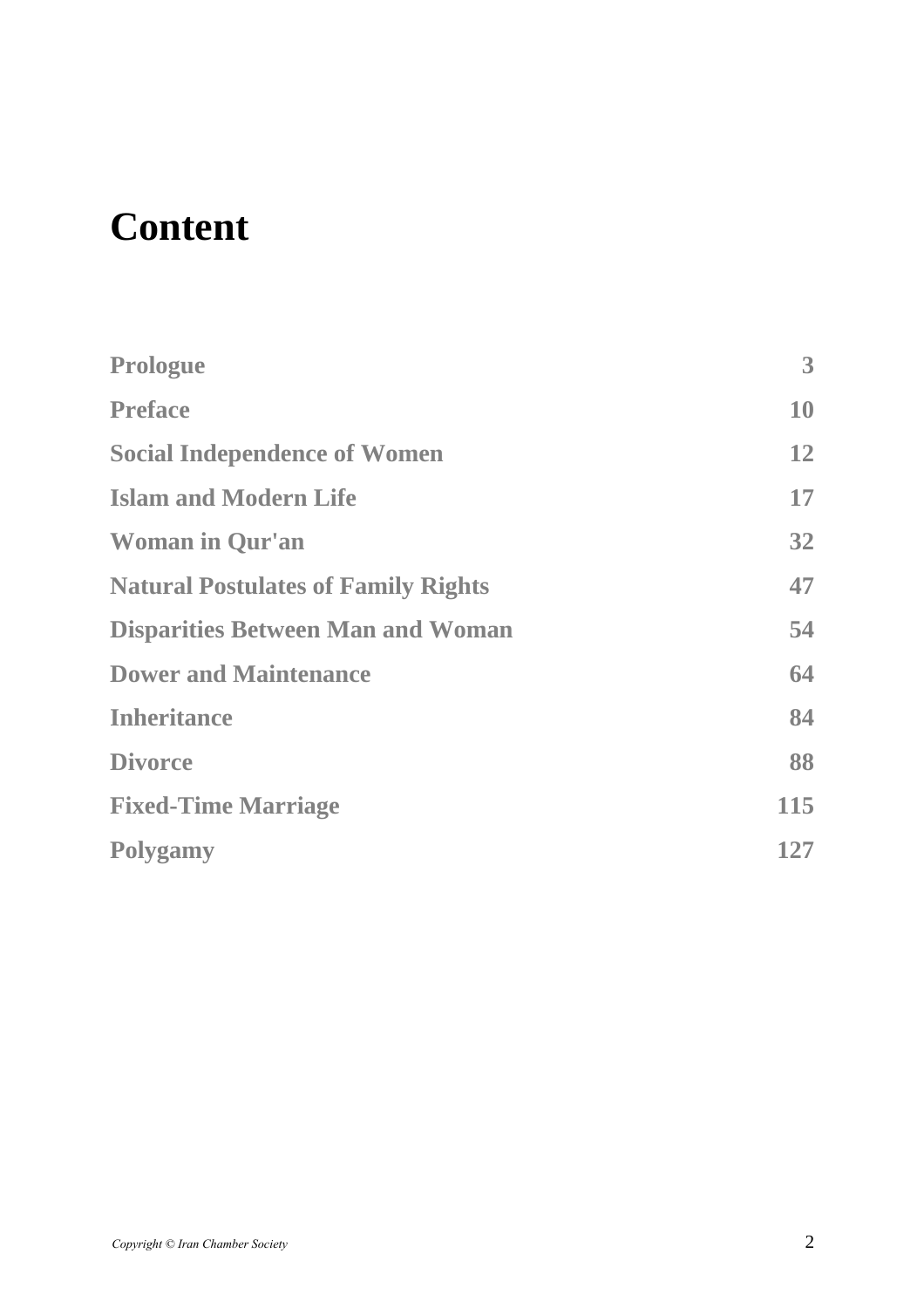### <span id="page-2-0"></span>**Prologue**

#### **In the Name of Allah the Beneficent the Merciful**

The requirements of our time make it essential to re-evaluate many vital questions and not to be content with their former appraisal. The system of conjugal rights and family responsibilities is one such question.

For certain reasons, to which we will refer later, it has been presumed that in this age the basic question in this field is that of woman's liberty and the equality of her rights with those of man, all other questions being the by-products of this main question.

However, according to our view, the most fundamental question, or at least one of the most fundamental questions, in respect of family rights, is whether the domestic system is independent of all other social systems and has its own special criteria and logic, or it is just one out of many social systems and the same criteria and philosophy apply to it as are applied to all other social systems.

The basis of the doubt is that, on the one hand, in this system the main parties concerned belong to two opposite sexes, and on the other, it involves the propagation and procreation of the progeny. Nature has made the physical characteristics as well as the reproductive organs of the two parties dissimilar. Domestic society is semi-natural and semi-contractual. It is a middle way between an instinctive society like that of bees or termites, whose rights and duties are pre-determined by nature, with no possibility of breaking any rules, and a contractual society like a civic society of human beings, which has a natural or instinctive aspect.

As we know, the ancient philosophers regarded family life as an independent branch of practical wisdom, and believed in a separate standard for this part of human life. Plato, in his book, The Republic, Aristotle in his book, The Politics, and Abu Ali ibn Sina (Avicenna), in his book, Al-Shifa have also dealt with this subject from this very angle as well.

It is a controversial question whether the natural and innate rights of man and woman are similar or dissimilar; in other words, whether the rights, accorded by nature to human beings, are mono-sexual or bi-sexual, and whether male or female sexuality in any way, affects, or does not affect, human rights and obligations.

In the Western world, a movement for human rights emerged in the 17th century, in the wake of scientific and philosophical movements. The writers and thinkers of the 17th and the 18th centuries made commendable efforts in giving currency to their ideas regarding the natural, undeniable and inalienable human rights. Jean Jacques Rousseau, Voltaire and Montesquieu, who belong to this category of writers and thinkers, are great benefactors of human society, and it may be said that their services are in no way inferior to those of the great inventors and discoverers.

Their basic idea was that human beings have a series of natural and inborn rights and freedoms which are absolutely inalienable and untransferable and cannot be renounced by anyone under any pretext. All people, including rulers and subjects, white and black, rich and poor, are equal.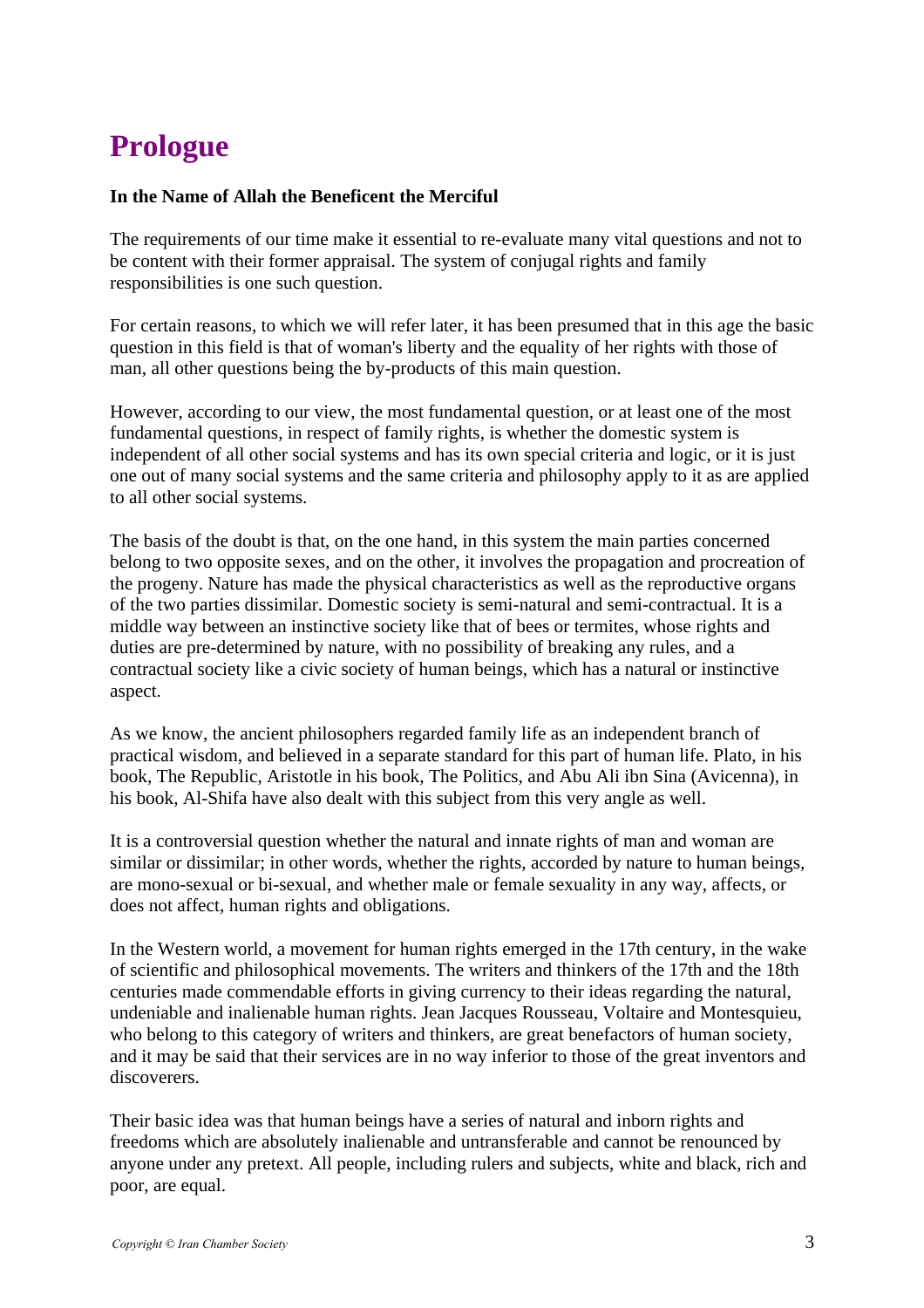The result of this social and intellectual movement first manifested itself in England, then in America and afterwards in France. Revolutions were brought about; systems were changed and charters were signed. Gradually, the movement spread into other countries.

In the 19th century, new economic, social and political ideas emerged in the field of human rights. New developments led to the appearance of socialism, the participation of workers in industrial profits, and the transfer of government from the society of capitalists to defenders of labour class.

Till the end of the 19th century, all talks and whatever practical steps were taken in human rights sphere, were mostly confined to the rights of the nations as regards the governments and the employees versus the employers. In the 20th century, the question of women's rights was raised and for the first time in ~948, the United Nations' Universal Declaration of Human Rights proclaimed the equality of rights between man and woman in clear terms.

All social movements in the West since the 17th century had revolved around liberty and equality. As the movement for women's rights was the latest in the series, and the history of women's lot in Europe, from this point of view, was extraordinarily bitter, the UN's Declaration of Human Rights talked of nothing but liberty and equality.

The protagonists of this movement maintained that it was complementary to the movement for human rights. They held that without ensuring women's liberty and equality it was meaningless to talk of human liberty and human rights. They further asserted that the main cause of all domestic troubles was that woman was deprived of her liberty and equality with man, and that all domestic problems would be solved once this aspect was taken care of.

What, in this connection, was overlooked was what we have described as 'the fundamental question regarding the system of family rights', that is, whether this system is, or is not, independent of other social systems, and whether it has or has not, different criteria and logic. Attention was concentrated only on the general principles of liberty and equality, and the only point taken into consideration was that of natural and inalienable human rights. It was argued that woman, as a human being, was entitled to all the rights enjoyed by man.

In certain chapters of this book, we have adequately discussed the question as to what are the sources from which natural rights are derived. There, we have shown that the basis of all natural rights, is nature itself. If man has special rights, which a horse, a sheep, a bird and a fish does not have, that is due to his nature and the way he has been created. If all human beings are equal in the matter of natural rights and all must live a free life, that is because that order is a part of their very making. The intellectuals, who support the idea of liberty and equality being an inborn right, have no argument other than this. Hence, in the matter of family rights also, we should be guided by nature itself.

Now, let us see why due attention was not paid to the question which we have described as fundamental. Has it been established in the light of modern scientific knowledge that the difference between man and woman is simply organic, and does not affect their basic physical and spiritual beings or their rights and obligations, and that is why it has been ignored in the modern social philosophy?

In fact, the case is quite contrary. In the light of scientific research and biological and psychological discoveries, it has been proved that significant differences exist between the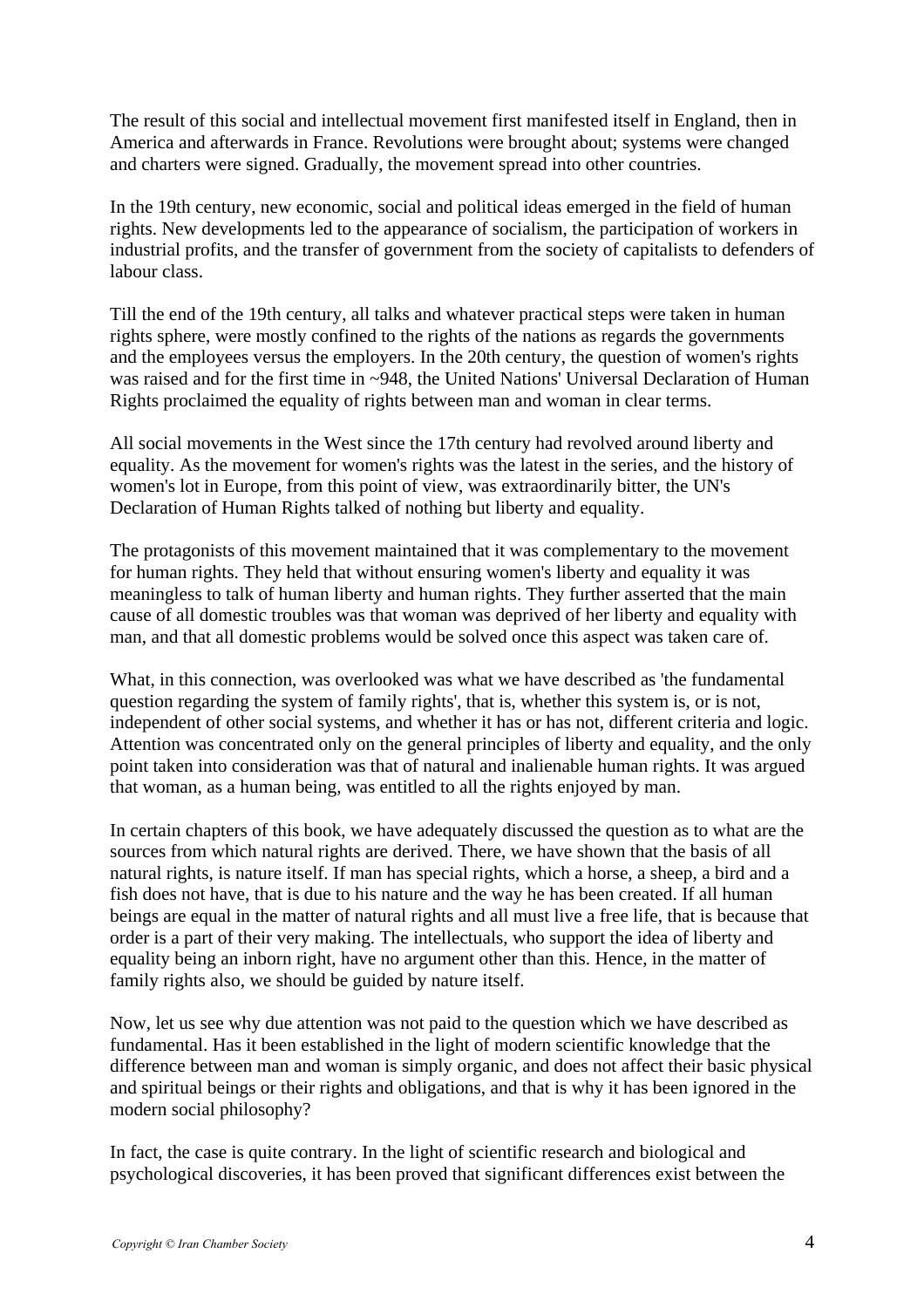two sexes. In this book, we have discussed this question and have quoted the views of the biologists and the physiologists in this respect. It is surprising that in spite of all that, this fundamental question was ignored. Perhaps apathy on this vital question is due to the hasty development of the women's liberation movement. That is why, while this movement has redressed certain grievances of women, in certain other respects it has caused calamity to them as well as to the human society as a whole. We shall see, later in this book, that the Western woman, till the end of the 19th century, was denied the most elementary human rights. It was only in the beginning of the 20th century that the people of the West thought of making amends for the past. As this movement came in the wake of other movements

for equality and liberty, they expected every miracle from these two words. They forgot that equality and liberty related to the relations between human beings, as human beings only. No doubt, woman, as a human being, is born free like any other human being and in that capacity she has equal rights. But woman is a human being with certain peculiarities, as man is a human being with certain other peculiarities. The traits of their characters are different and their mentality is distinct. This difference is not the result of any geographical, historical or social factors, but lies in the very making of them. Nature has purposely made them different and any action taken against the intention of nature would produce a disastrous result. As we have taken inspiration from nature, with regard to the liberty and equality of human beings, in the same way we should seek guidance from nature itself to decide whether the rights of man and woman are of the same kind, or of two different kinds, and whether domestic society is, or is not, at least a semi-natural society. It is, at least, a point worth considering whether the bisexuality of animals, including human beings, is accidental or a part of their creative design i.e. whether the sex differences are only superficial and organic or, as Alexis Carell has pointed out, every cell of the human body is stamped with sex, whether man and woman have, or have not, separate missions to perform and whether rights are monosexual or bisexual. The same question may be asked about morals, education, punishments, responsibilities and missions.

During the women's liberation movement attention was not paid to the point that, besides equality and liberty, there existed other questions also. Liberty and equality are no doubt essential, but they are not all in all everything in entirety. Equality of rights is one thing, but the similarity of rights quite another. The equality of man's and woman's rights from the viewpoint of material and moral values is quite different from the uniformity or similarity of their rights. During this movement, intentionally or unintentionally, equality has been used in the sense of similarity and thus quality has overshadowed quantity. It was stressed that a woman is a human being, but it was forgotten that she is a woman too.

In fact, this indifference was not the outcome of mere haste; there were other factors also, which impelled the exploitation of woman in the name of liberty.

One of them was the excessive greed of the industrialists, who wanted to lure woman from her house to a factory, in order to exploit her economic potentiality. For this purpose, they advocated woman's rights, her economic independence and her liberty and equality of rights with those of man. It was they who secured official recognition to these demands. Will Durant, in chapter IX of his book, "The Pleasures of Philosophy", after mentioning certain humiliating theories about woman advanced by Aristotle, Neitzsche, Schopenhauer and some Jewish scriptures and referring to the fact that during the French Revolution, though there was some talk about woman's liberty, there was practically no change, says that till the end of the 19th century woman hardly had any right to respect, to which man could he legally bound.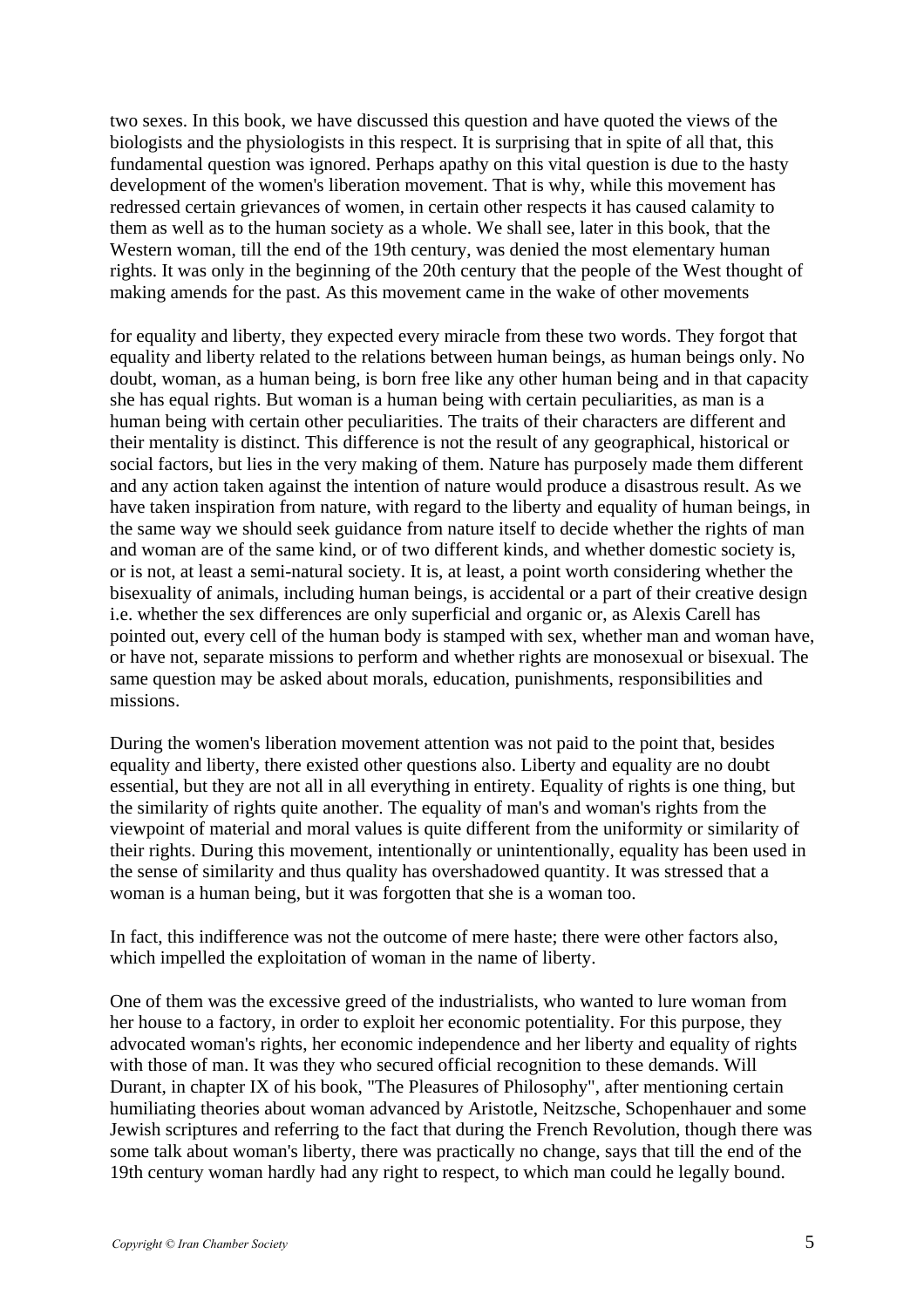Then he discusses the cases which led to the change in the situation in the 20th century. He says that the liberty of woman is a by-product of the industrial revolution.

He adds that female workers were cheaper and the employers preferred them to strong-headed and costly male workers. A century ago, it was hardly possible for men to get a job, but there were advertisements asking them to send their women-folk and children to the factories. The first step towards the emancipation of women was taken in 1882, when a law was enacted according to which the women of Great Britain acquired an unprecedented privilege of keeping with themselves whatever money they earned.(Dr. Ali Shayagan, in his commentary on the Iranian Civil Code, writes that the independence, in respect of property, which a woman enjoys now and which has been recognised by the Shi'ah law from the very beginning, did not exist in ancient Greece, Rome, Germany and till recently in most of the other countries. She, like a minor and a lunatic, was interdicted from the disposition of her property. In England, where previously her personality was completely merged with that of her husband, two laws were enacted, one in 1870 and the other in 1882, which removed inhibitions regarding the ownership of property by a married woman.) This law, described to be in keeping with high moral values of Christianity, was passed by the mill-owners and the House of Commons, to lure the women of England to the factories. Since that year, an irresistible desire to earn money has forced them to labour in stores and factories, and has relieved them of labour in household chores. (The Pleasures of Philosophy, pages 155 - 159).

With the development of machines and the ever-increasing growth of production it became necessary for the capitalists that, in order to impose their surplus products on the consumers, they should employ all audio-visual, intellectual, emotional, artistic and sexual means. To convert the consumers into consumption factors and to make them as powerless tools in consumption market they utilised the services of women, but not as simple workers participating in the process of production along with men. They, on the other hand, exploited their beauty, charm and sexual attraction and persuaded them to stake their honour and selfrespect to be able to pervert the consumers and force their own will on them. Obviously all these things have been done in the name of freedom for women and their equality with men.

Politics also did not lag behind in utilising this factor. You regularly read such reports in the newspapers and magazines. Woman is exploited and her services are used to fulfil the objects of men under the cloak of liberty and equality.

Obviously the youth of the 20th century could not miss this valuable opportunity. In order to allure her, without shouldering conventional responsibilities, and to prey upon her freely, he, more than anyone else, shed crocodile tears for women's helplessness and the undue discrimination against her. To be able to make a greater contribution to this 'sacred cause', he went to the extent of delaying his own marriage till the age of 40 or even remaining single forever.

No doubt, the present century has rectified many grievances of woman, but it has also brought many misfortunes to her. Why? Is she doomed for ever and has she no way out of this vicious circle? Is it not possible for her to get rid of all her old and new misfortunes at one and the same time? Are women condemned to one of these two sufferings and must be compelled to choose one of these two ways?

In fact, it is not at all necessary that she should continue to suffer. She suffered in the past, mostly because it was forgotten that she was a human being. She is suffering now because her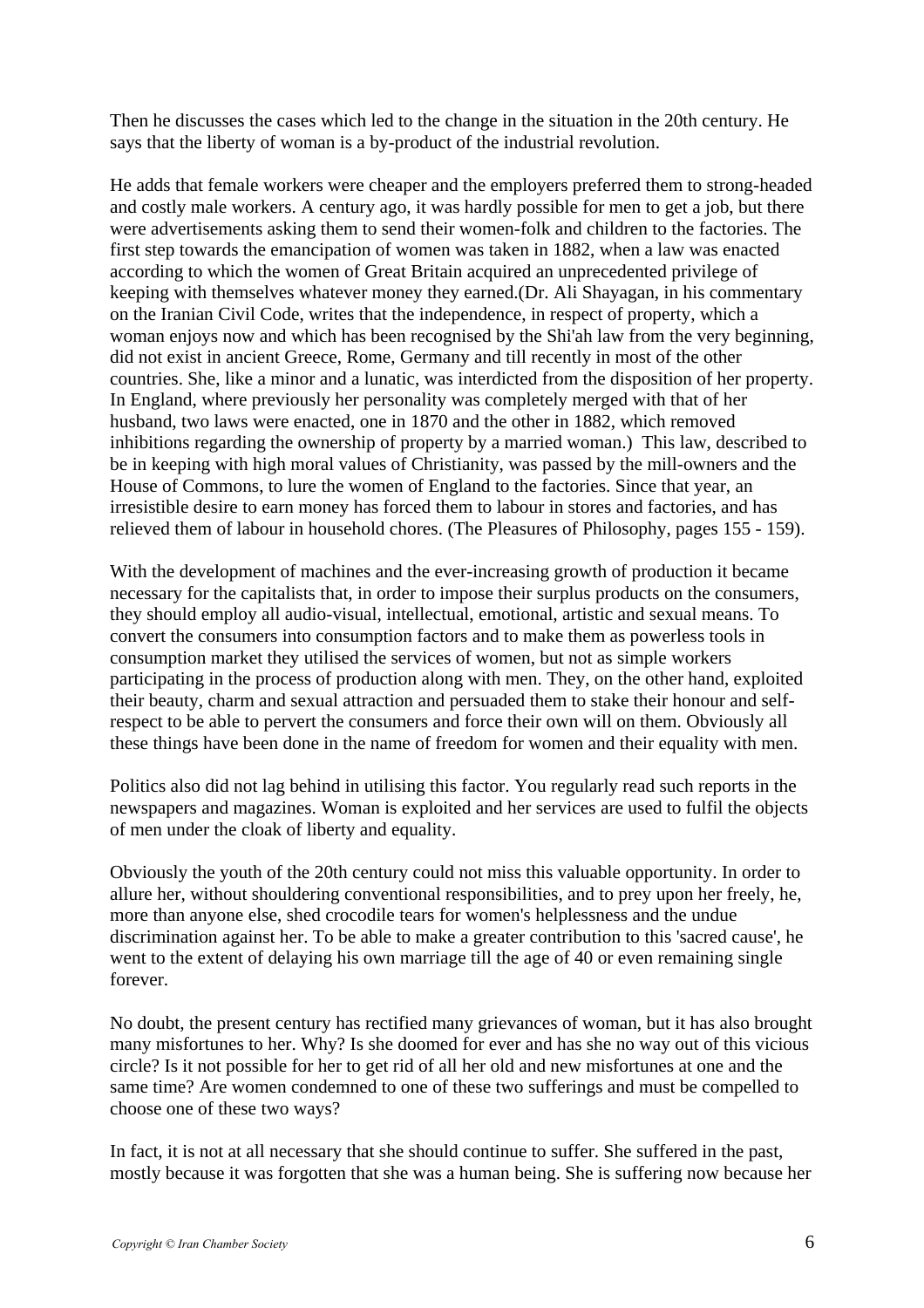womanhood, her inborn requirements, her natural rights and demands and her special capabilities have been ignored, intentionally or otherwise.

What is more surprising is that whenever there is a talk of natural and inborn differences between man and woman, some groups have tendency to regard such differences as a mark of imperfection of woman and the perfection of man. Many such presumptions lead them to believe that men have certain privileges, whereas women are deprived of them. They do not seem to know that there is no question of perfection and imperfection. It was not the intention of the Creator to make one of them perfect and privileged and the other defective and deprived.

These kind of people, basing their arguments on their such amazing logical and wise presumptions, assert that, as nature has been unkind to woman, we should not add insult to injury and, as such, it is more human to ignore her womanhood! But, in fact, it is the disregard of woman's natural position which mostly leads to her being deprived of her rights. If men form a front against women they say: "As both of us are equal, our work, responsibilities, rewards and retributions must be similar. You must share with us in our hard and heavy jobs, take wages according to the amount of the work you perform and must not expect any consideration, respect or protection. Bear your own expenses and share the maintenance of the children with us and make your own arrangements for defending yourselves against all perils. You should spend on us as much as we spend on you".

If such a situation arises, women may be the losers, because by nature they have a less productive capacity, while their consumption of wealth is more than men's. Their menstrual cycles, hardships of pregnancies, pains of childbirth and the nursing of children place them in a position in which they require men's protection. They are in need of more rights and cannot afford to have less commitments. This position is not peculiar to human beings. It applies to all animals living in pairs. In the case of all such animals the male instinctively protects its female partner.

Due attention to the natural position of man and woman and to their equality and common rights as human beings place woman in such a comfortable position that neither is her person injured nor her personality affected.

To have some idea of the results of ignoring the natural position of man and woman, let us see what those, who have gone the whole hog on this path, say and write.

Some time ago an interesting article appeared in the American magazine 'Coronet'. It is worth reading. It tells the story of a woman who, in the name of equality between man and woman, lost the concessions which she enjoyed previously. Previously, women were not required to lift weights of more than 25 lbs., whereas no such limit existed in the case of men. She says that now the working conditions in the General Motors Factory, in the State of Ohio, where nearly 2500 woman workers toil, have undergone a change. Now she finds herself maintaining a very powerful steam engine or cleaning a 250 lb. metal oven, placed there a few moments earlier by a strongly built male worker. She feels completely exhausted and knocked out. She further says that every minute she has to hook a 25 to 50 inch handle, weighing 35 lbs. Her hands are always swollen and aching.

This article later narrates the anxiety and anguish of another woman whose husband is a seaman in the Navy. Recently, the Admiral decided to detail a number of women to work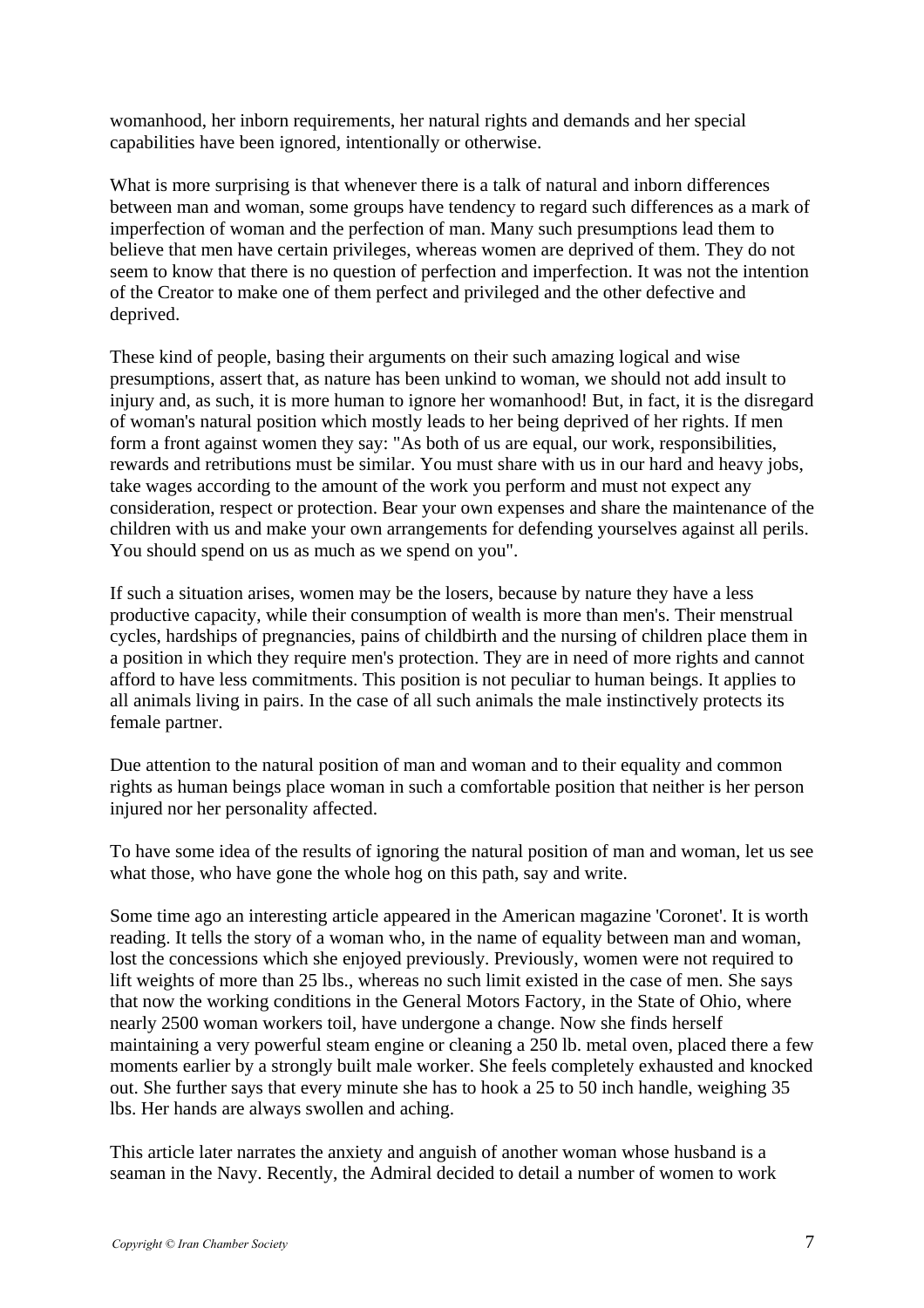along with men aboard the ships. She writes that one ship, with a crew of 40 women and 480 men, was sent on duty. When the ship returned after her first voyage the worst fears of the wives of the seamen were confirmed. Soon it was known that not only were there many romances aboard the ship, but most of the women had had sexual relations with more than one individual.

The article says that in the State of Florida the widows are very worried since the liberation of women, because a judge of this State has declared the law, visualising a subsidy of up to 500 dollars to widows to be unconstitutional on the ground that it was discriminative against men.

The article adds that the widows of Florida are the first to suffer. Others too will, in their turn, have a taste of liberation. For many the question is whether the women have lost more than they have gained. But it is no use crying over the spilt milk. The show has begun and the spectators have occupied their chairs. This year the 27th amendment to the constitution is scheduled to be passed and according to it, all privileges arising out of sex will be declared illegal. Thus, the fears expressed by Professor Ruscobound, of the Law College, Harvard, that Women's liberation is the origin of the regrettable consequences of the legal position of woman in America, will come true.

G. Irvin, a senator of North Carolina, after studying the American society, where men and women have equal rights, proposes that all family laws should be amended and men should no more be held responsible for maintaining the family.

According to this magazine, one Mrs. Macdaniel says that, on account of lifting heavy weights some female workers of her factory suffered from internal haemorrhage. These women want to return to their previous position. They want to be treated as women and not as mere workers. For the supporters of equality it may be a simple matter. They sit in their luxurious apartments and talk of equality, but they have never been to the factories, where most of the wage-earning women of this country have to work. Mrs. Macdaniel says that she does not want this equality, because she cannot do manly jobs. Men are physically stronger than women. She would prefer to give up the job rather than compete with men. The privileges which the working women of Ohio have lost, are far greater than the benefits they have gained under the protection of the workers' law. The women have lost their personality. It is not known what they have gained after emancipation. The position of a few women might have improved, but not of all.

This was the gist of that article. It is clear from its contents that these women are so fed up with the discomforts which have been imposed upon them in the name of liberty and equality that they have become allergic to these two words. They forget that the words are not to be blamed. Man and woman are two stars with their distinct orbits within which they should move. *"It is not given to the sun to overtake the moon, nor can the night outpace the day.. Each in its orbit floats"* (Surah Yasin, 36:40). Their happiness, as well as the happiness of the whole human society, depends on the condition that they move in their respective orbits. Liberty and equality can be useful only if both the sexes follow their normal and natural courses.

When we say that the question of women's rights at home and in the society should be reevaluated and should not remain limited to previous evaluations, we mean that we should be guided by nature and should take into consideration all the bitter and sweet experiences of the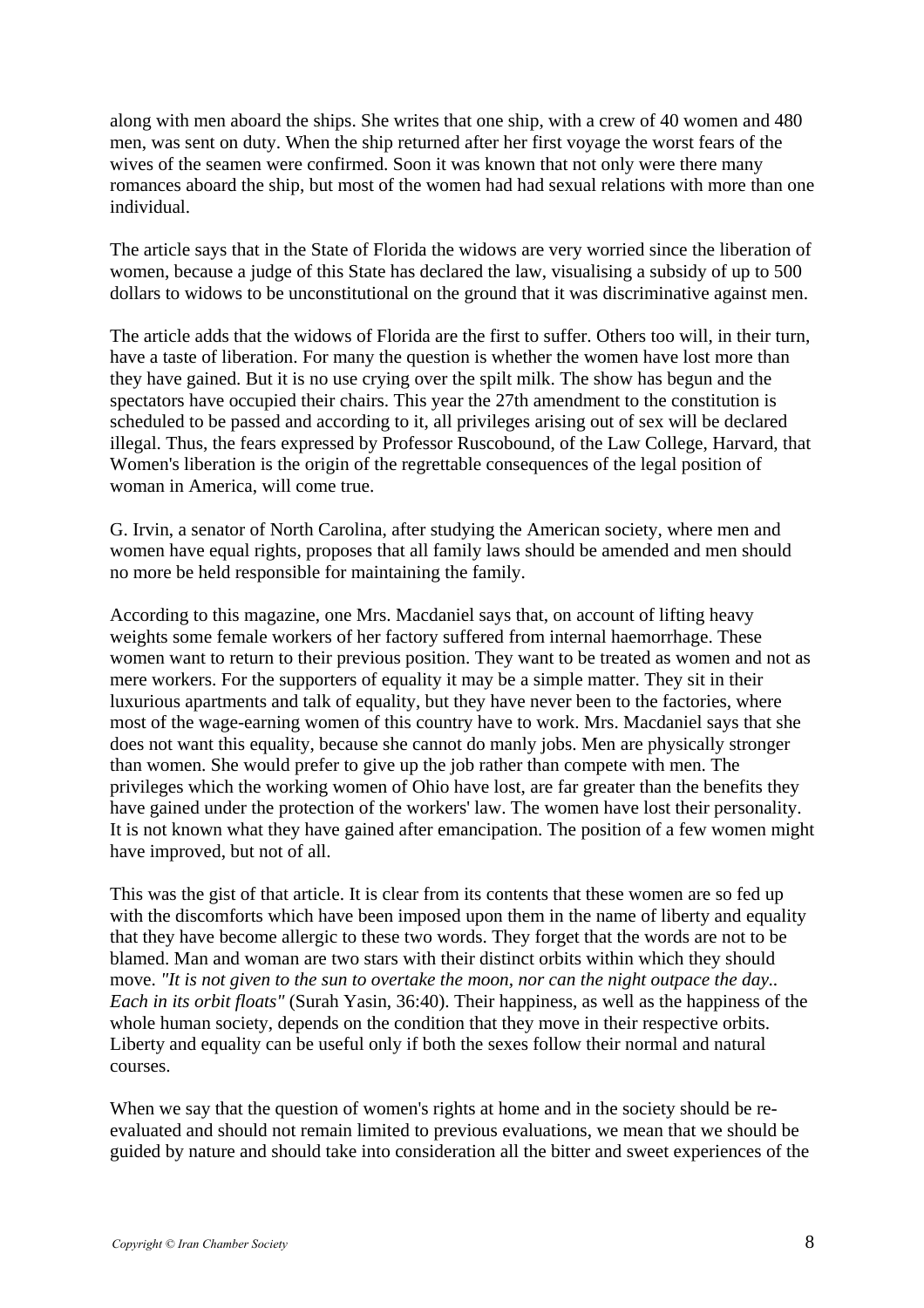past, especially of the present century. Only then will the movement for women's rights be reasonable in the real sense.

It is admitted by every friend and foe that the Holy Qur'an revived the rights of women. Even the adversaries admit, at least, that the Holy Qur'an at the time of its revelation took a long step towards improving the condition of women and restoring their human rights. The Qur'an revived the rights of woman as a human being and man's partner in humanity and human rights, but did not overlook her womanhood or man's manhood. In other words, the Qur'an did not overlook woman's nature. That is why complete harmony exists between the dictates of nature and the dictates of the Qur'an. The woman in the Qur'an is the same as the woman in nature. These two great divine books, one created and the other compiled, fully conform to each other. The main aim of our book is to highlight and explain this harmony.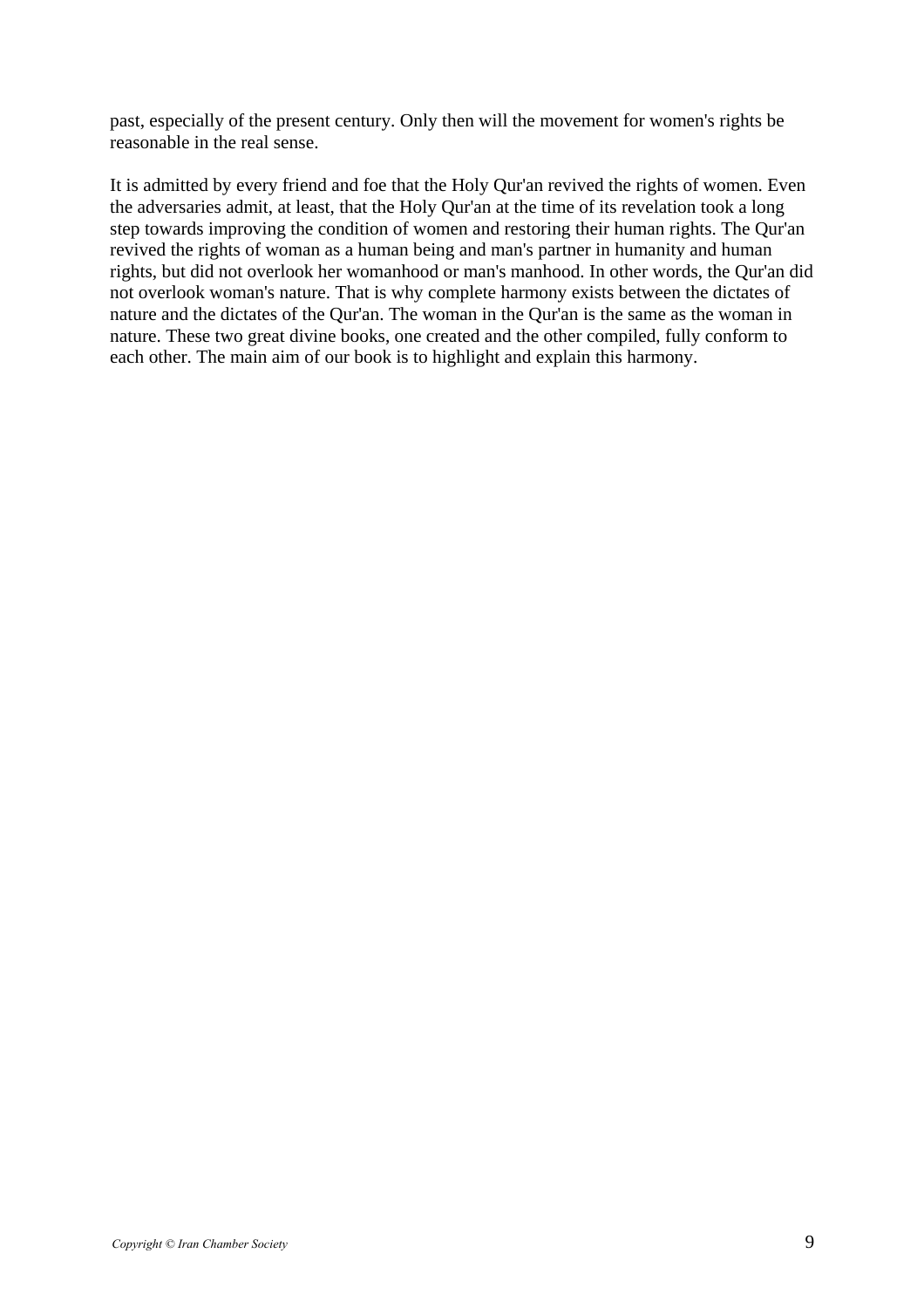### <span id="page-9-0"></span>**Preface**

#### **In the name of Allah, the Beneficent, the Merciful**

#### **THE PROBLEM OF FAMILY RELATIONS**

The problem of family relations in our times is not so simple that it may be resolved by arranging opinion polls of young boys and girls, or by holding seminars. It is neither confined to any one country, nor has any country so far claimed to have solved it successfully.

Will Durant, the well-known philosopher and author of "History of Civilization", says: "If we suppose that we are living in 2000 A.D. and want to know what was the biggest event of the first quarter of the 20th century, we shall notice that it was neither the First World War nor the Russian Revolution. It actually was the change in the position of women. History has seldom witnessed such an exciting change in such a short time. The home, which was the basis of our social organisation, the conjugal system, which prevented debauchery and gave stability to family life, and the complex moral law which helped us in advancing from barbarism to culture and orderly social behaviour, all have been upset by this revolutionary change".

Even now, when we are living in the third quarter of the 20th century, we, more than ever, hear complaints that the domestic system is collapsing, the basis of matrimony is weakening, the young men are evading marriage, the young women are hating motherhood, the relations between the parents (especially mothers) and the children are deteriorating, modern woman is getting vulgar, love is being replaced with cheap sensuality, cases of divorce are ever growing, the number of children born of unregistered wedlock or marital ties not formally legalised is on the increase and sincerity, respect and cordiality between husband and wife are becoming rare.

#### **SHOULD WE IMITATE THE WEST OR BE INDEPENDENT?**

It is regrettable that some of the misinformed people think that the questions related to family relations are similar to the problems of guiding tourists, taxi-driving, bus-driving and laying the network of water-pipes and electricity, which were solved by the Europeans long ago and if we, because of our inefficiency or incompetency, still face any difficulties we should follow their example as soon as possible.

This is a mere illusion. The Europeans are the worse victims of the domestic problems than we are. They are suffering more and their intellectuals are more outspoken. Leaving aside the question of female education, they are in a mess in respect of all other questions. Their family life is far less happy than ours.

#### **COMPULSION OF HISTORY**

Some people think that the deterioration and corruption of the family system is due to women's liberation which, in turn, is the unavoidable result of industrial life and the progress of science and civilisation. It is a question of compulsion of history. We have no alternative but to submit to this corruption and chaos, and to forget all about the domestic happiness which we enjoyed before.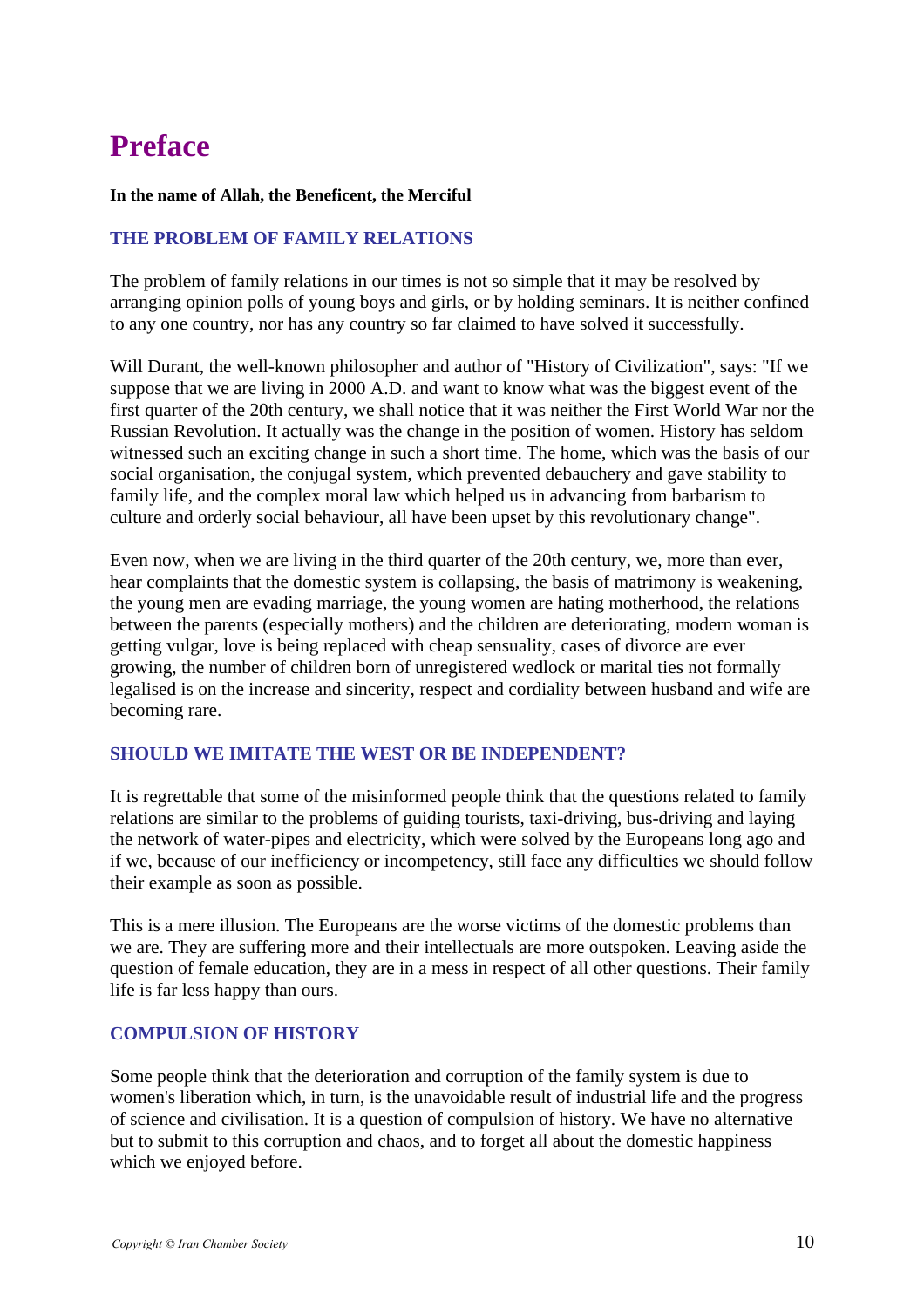This way of thinking is very superficial and childish. We admit that industrial life has affected family relations and is still affecting it, but the main factors, which have disrupted family life in Europe, are two:

"One of them consists of the foolish and cruel customs, usages and laws which were prevalent in Europe till a century ago. It was only at the end of the 19th century and the beginning of the 20th century that women in Europe secured the right of ownership of property. The other factor is that those who undertook to improve the position of women chose a wrong path: They intended to beautify her eyebrows, but deprived her of her eyesight!"

More than the industrial life, the old laws of Europe and the reforms of the modernists are responsible for the present chaos and confusion. Hence, there is no compelling reason for us, the Muslims of the East, to go the way they have gone and fall into the morass into which they have fallen. We should be cautious about western life.

We should look at the western life cautiously. While utilising and acquiring their sciences, industries, techniques and some commendable and imitable social regulations we should refrain from imitating their customs, usages and laws which have brought so much miseries to them - for example amending civil laws and family relations and conforming them to the western laws.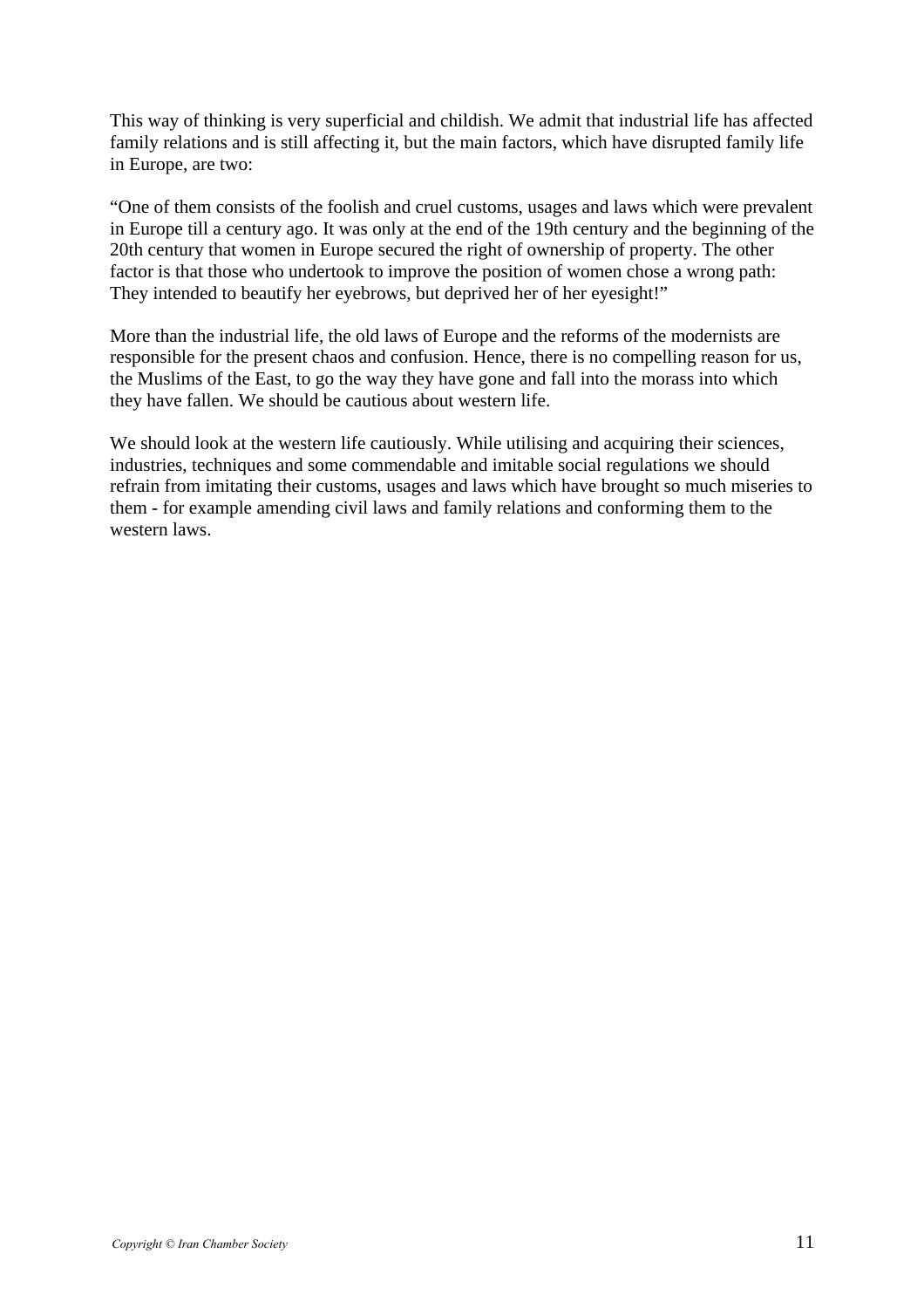### <span id="page-11-0"></span>**Social Independence of Women**

#### **INDEPENDENCE OF CHOOSING DESTINY**

One day a girl, who looked very perturbed, came to the Holy Prophet and said: "O Messenger of Allah! My father has done me a great injustice".

"What has your father done?"

"He has a nephew and he has married me to him without taking my consent".

"If so, agree to what he has done and be the wife of your cousin.

"I don't like my cousin. How can I be the wife of a person whom I don't like".

"Then nothing has gone wrong. If you don't like him, go and choose another person whom you like".

"By the way, I like him very much. I don't like any other person. I won't he the wife of anybody else. But, because my father gave me in marriage without taking my consent, I intentionally came over to have a talk with you. I wanted you to say what you have said. I wanted all the women to know that the fathers no longer had a right to decide as they pleased and give their daughters in marriage to whomsoever they liked".

The incident has been narrated by eminent jurists in such books as the *Masalik* (by Shaheed Thani) and the *Jawahirul Kalam.* During the pre-Islamic period the Arabs, like all other people of those days, thought that they 'had full authority in regard to their daughters and sisters and sometimes even in regard to their mothers. They did not acknowledge the rights of women to choose their husbands, this choice being the exclusive privilege of the fathers or the brothers and, in their absence, of the paternal uncles, so much so that prospective fathers could give their daughters in marriage even before they were actually born. A man could enter into a contract with another man pledging that if a daughter was born to the former, she would, when grown up, be the wife of the latter.

#### **MARRIAGE BEFORE BIRTH**

One day, during his last pilgrimage, while the Holy Prophet was riding and had a whip in his hand, a man approached him on the way and said:

"I have a complaint to make".

"Yes, what's the matter?"

"Years ago, during the pre-Islamic days, Tariq ibn Murqa'a and I took part in a battle. During the fighting he came to require a lance and cried: "Is there anybody who will give me a lance and take a reward?" I went to him and asked him what reward he would give. He said that he would bring up for me the first daughter that was born to him. Since then years have passed. Recently, on inquiring, I found out that he has a grown up daughter in his house. I went to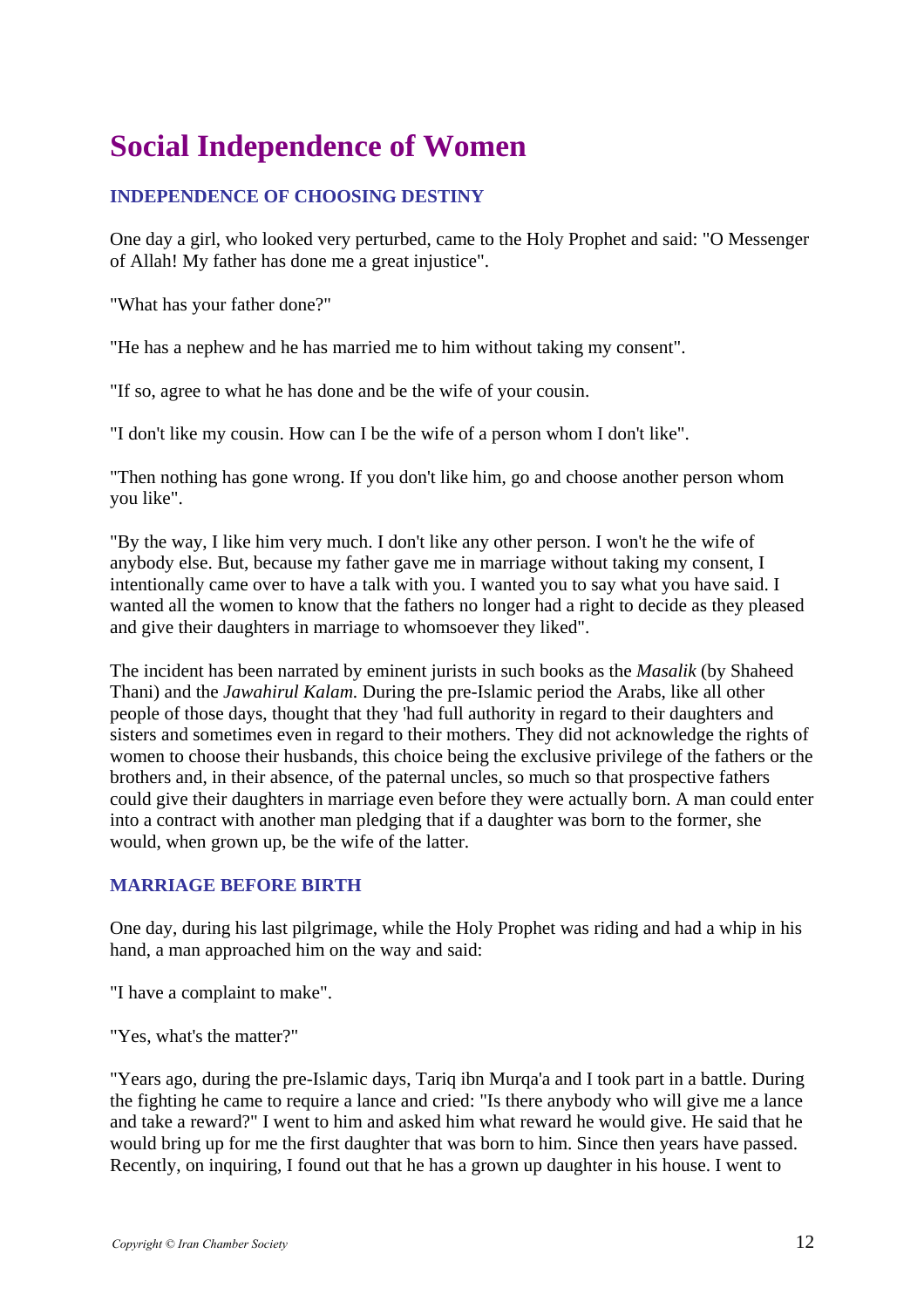him and reminded him of the promise. But he went back on his promise and demanded a fresh dower. Now I have come to you to find out whether he is right, or I am right".

How old is the girl?"

"The girl is grown up. Grey hair has also appeared on her head".

"If you ask me, neither you nor Tariq is right. Go after your business and leave the girl alone".

The man was taken aback at this reply and stared at the Prophet for several moments. He wondered what sort of verdict it was. Even if he paid a fresh dower to the girl's father and he willingly gave his daughter to him, still the deal was not proper.

The Prophet observed his wondering looks and said: "Don't worry. If you do things the way I have told you, neither you nor your friend, Tariq, will be doing anything wrong".

#### **EXCHANGE OF DAUGHTERS**

During the pre-Islamic days there was a form of marriage in vogue in Arabia under the name of *Shighar* marriage, (exchange of daughters) which was a manifestation of the absolute authority of the fathers over their daughters. A man would give his daughter in marriage to another man in consideration of the latter giving his daughter in marriage to him. In such a form of marriage neither of the wives would get a dower. Islam abolished this custom. It is worth noting that the Holy Prophet allowed full liberty to his daughter Fatimah Zahra (Peace be upon her) in choosing her husband.

He gave in marriage several other daughters also, but he did not deprive them of their freedom. When Ali Ibn Abi Talib, (peace be on him), approached the Holy Prophet, seeking Fatimah's hand, the Prophet said that several other people had already approached him and that he had conveyed their proposals to Fatimah, but she turned her face away, as a mark of disapproval. The Prophet assured Ali that he would convey to her his proposal as well.

The Prophet went to Fatimah and told his beloved daughter what Ali wanted. This time she did not turn her face away, but kept quiet and thus expressed her consent. When the Prophet came out, he was happy. He exclaimed, "Allah is the Greatest!"

#### **THE ISLAMIC MOVEMENT FOR WOMEN'S LIBERATION**

Islam has done a great service to women. It not only put an end to the absolute control of the fathers, but gave women freedom, a personality and independence of thinking and opinion.

It officially recognised her natural rights. However, there are two basic differences between the steps taken by Islam and what is happening in the West and is being followed by others.

The first difference concerns the psychology of man and woman. Islam has done and revealed wonders in this respect. We shall further discuss this question in the subsequent chapters.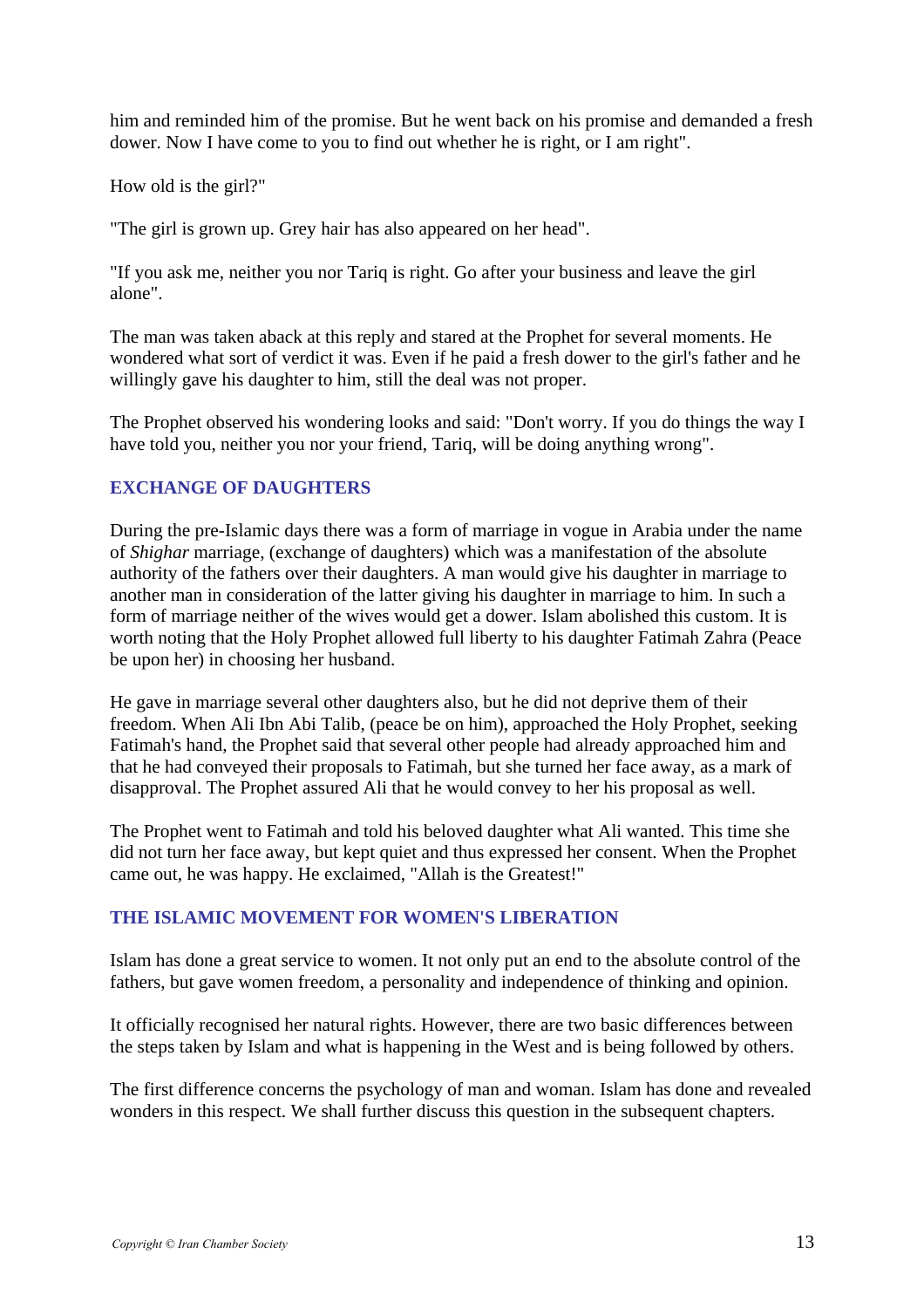The second difference is that, while Islam made the women aware of their rights and gave them an identity, a personality, freedom and independence, it did not instigate them to revolt and harbour malice against the male persons.

The Islamic movement for women's liberation was white. It was neither black nor red; neither blue nor violet. It did not put an end to the respect in which the daughters held their fathers and the wives their husbands. It did not upset the basis of the family life and did not make women suspicious of their responsibilities in regard to their fathers and husbands. It did not provide any opportunity to the unmarried men who are always after enticing women. It did not snatch away the wives from their husbands and the daughters from their parents and did not hand them over to the sensual executives and the moneyed magnates. It has done nothing similar to what has caused a hue and cry across the oceans that the sacred family system has broken into pieces. There the paternal protection has vanished. No one knows what to do with all the corruption that is rampant, with the ever-growing cases of infanticide and abortion, with 40 per cent illegitimate children and with those new-born infants whose fathers are not known and whose mothers do not want to have anything to do with them, because they were not born in lawful wedlock. The mothers of such children simply hand them over to some social organisations and then never come back to inquire about them.

No doubt, we in our country are in need of a movement for women's liberation, but what we need is a clean Islamic white movement and not a movement of the European brand with a dark and gloomy taint. We want a movement in which sensual young men should have lesser part and which should spring directly from the lofty teachings of Islam and be based on the deep and logical study of the Muslim society.

#### **THE FATHER'S PERMISSION**

The question, which needs examination from the point of view of the authority exercised by fathers over their daughters, is whether the father's consent is essential in the case of a maiden's first marriage.

From the Islamic point of view certain things are indisputable.

The boy and the girl both are economically independent. Every sane adult is entitled to have full control of his or her property, provided he or she is mentally mature, that is, capable of taking care of themselves. A father, a mother, a husband or a brother has no power of supervision or intervention in this respect.

Another point, which is indisputable, relates to marriage. The adult and mature boys have full liberty in this respect and nobody else has any right of intervention. The position of the girl, who has been married once and is now without a husband, is the same. But the case of a maiden, who wants to marry for the first time, is a little different.

It is beyond any doubt that the father cannot force even a maiden to marry any person against her will. We already know what the Holy Prophet told the girl whom her father had given in marriage, without taking her consent. The Prophet said that if she was not happy, she could marry someone else. But there exists a difference of opinion among the jurists as to whether a maiden can contract a marriage without the consent of her father and whether the validity of her marriage is in any way conditional to the consent of her father.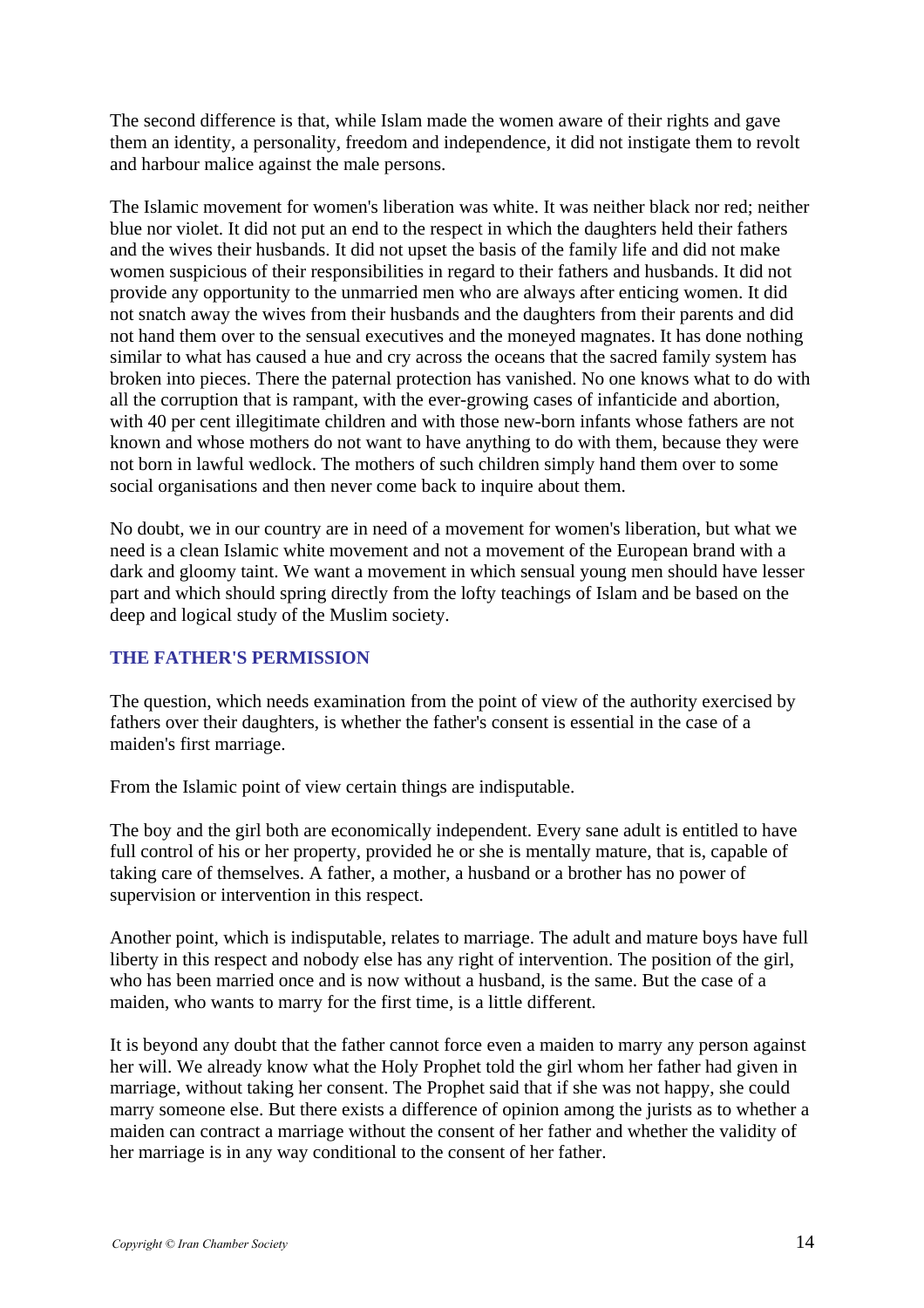There is one more point about which there is absolutely no dispute. If the father withholds his consent without a sound reason, he loses his right. The jurists are unanimous that in such a case the daughter is free to contract a marriage with anyone of her choice.

But otherwise, as we have pointed out, the jurists differ on the point, whether the validity of the marriage of a maiden depends on the consent of her father. Most of the jurists, especially the later ones, are of the view that it does not. But still there are some who are of the opinion that it does.

This being a disputed point, it is not possible to discuss it from the Islamic point of view. Anyhow it can be discussed from a social point of view.

#### **MAN IS AFTER SEX, WOMAN IS AFTER LOVE**

The basis of the rule that the maidens must not or, at least, should not marry without the consent of their fathers is not that they are considered to be less mature than the boys. Had it been so, there should have been no difference between a 16 year old girl, who had previously been married, and as such does not require her father's consent, and a 17 year old maiden who requires it according to the view of some jurists. Moreover, had Islam considered girls to be immature it would not have regarded the transactions, involving money and properties, made by them independently, as valid. Apart from the legal arguments, this point has a definite philosophy which cannot be ignored.

It is not a question of the immaturity or intellectual inadequacy of woman. It is related to a definite aspect of the psychology of the two sexes i.e. man's instinct of alluring and woman's instinct of credulity in regard to man's faithfulness and truthfulness.

Man is after sex and woman is after love. Man is overpowered by his sexual urge, whereas, woman, according to the psychologists, has a greater capacity of controlling and concealing her desires. It is the melody of love, sincerity and faithfulness which subdues woman and brings her to her knees. That is what we mean by credulity of woman.

As long as the woman is a maiden and has had no experience of men, she can easily be lured by his love songs.

Professor Reeck, the American psychologist, says that the best sentence which a man can say to a woman is 'Darling, I love you'. He says that good luck for a woman means to be able to win the heart of a man and to retain it for the rest of her life.

The Holy Prophet, the divine psychologist, clearly expressed this truth 1,400 years ago. He has said that if man expresses his love to a woman, she never forgets that.

The men who are after enticing a woman fully exploit this womanly feeling. The words, 'I am dying for you' are the best lure for enticing girls who have had no experience of men.

That is why it is essential that a girl, who has had no experience of men, should consult her father and should obtain his consent prior to contracting a marriage. Fathers know the mentality of men better and, leaving aside very exceptional cases, wish their daughters well.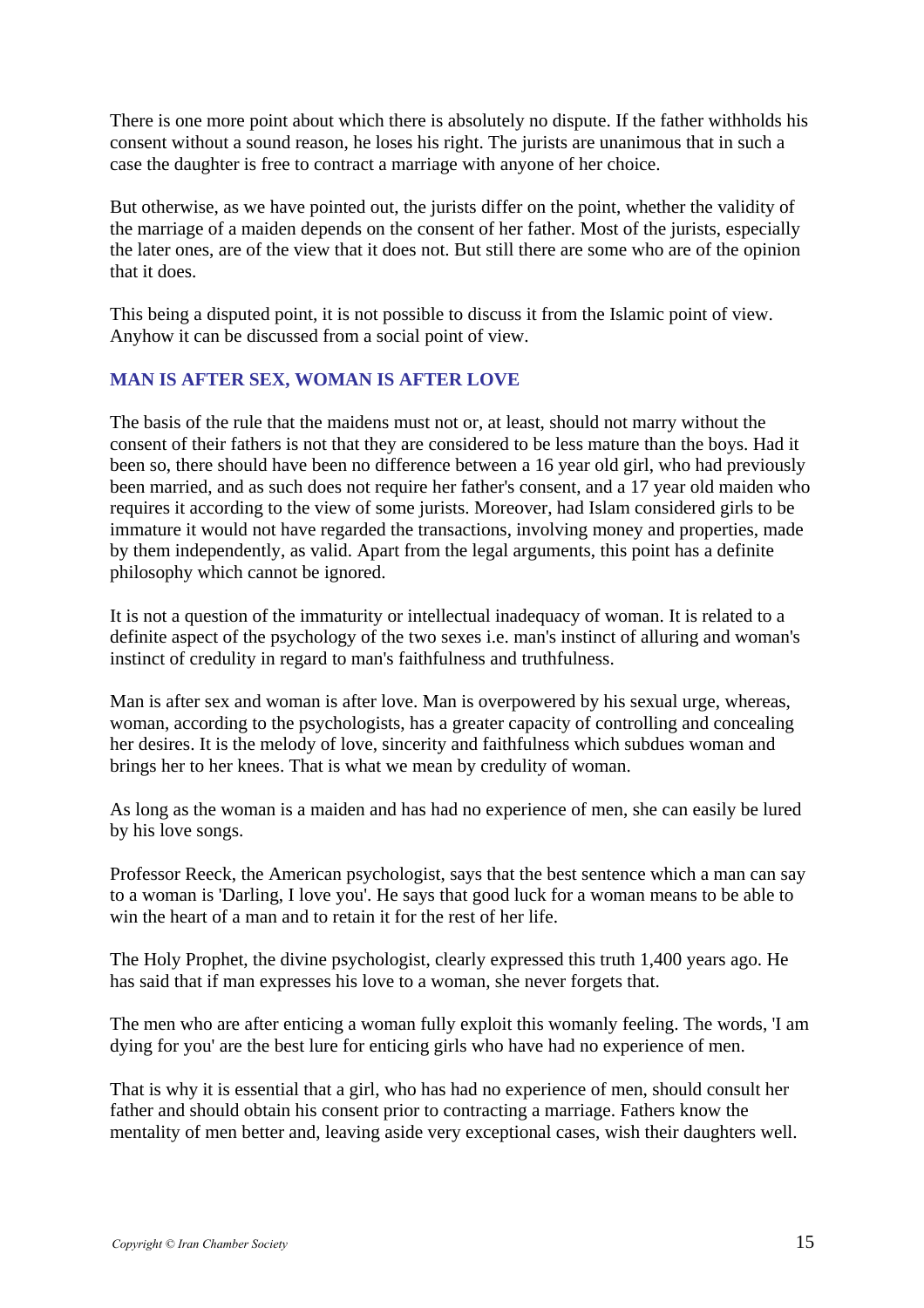In this case, the law has in no way degraded woman, but has taken a step to protect her interest. To raise an objection against the necessity of obtaining a father's consent in the case of girls is more illogical than to ask why a father's or mother's consent has not been made necessary in the case of boys.

I wonder how the people, who daily come across incidence of the evils of free romance between boys and girls, still advise the girls to revolt against and he indifferent to the advice of their guardians.

In our view this act amounts to a sort of collusion between those who claim to have sympathy with women and those who are after enticing them. The former prepare the ground for the latter and make their job easier.

The girls have an absolute option in the matter of marriage. Only its validity depends upon the consent of the father, provided that he does not withhold it with any bad intention, or because he is not competent to exercise his judgement rightly for any special reason. Can anything be wrong with such a rule, or can it be regarded as against the basic concept of human liberty?

It is just a precaution to safeguard the interests of inexperienced girls and is based on a sort of suspicion about the male nature.

In this respect no objection can be raised against the Islamic law as such. What is objectionable is the custom prevailing among the Muslims. Most of the fathers still think that they have absolute authority and regard it as against her modesty, if a girl expresses her views about the selection of her partner in life, who is to be the father of her future children. They mostly do not pay attention to the intellectual maturity of the girl, which, according to the Islamic law, is an indisputable necessity. Many marriages, which take place before the girls are mature, are legally invalid and void. Mostly no inquiry is made about the maturity of the girl and puberty is considered enough. But we know what the great jurists have written about testing the intellectual maturity of the girls. Some jurists have regarded religious maturity also as a condition of marriage. They hold that only those girls who know the principles of religion with reason and proof are fit for marriage. Unfortunately, most of the guardians and those who preside over the religious ceremony of the marriage do not observe these conditions.

It may be mentioned that in all old marriage deeds the words 'adult, sane and mature' are found along with the names of the bride and the bridegroom.

Anyway, according to the Shi'ite law, a woman who is adult and mature and has once been married does not require her father's consent.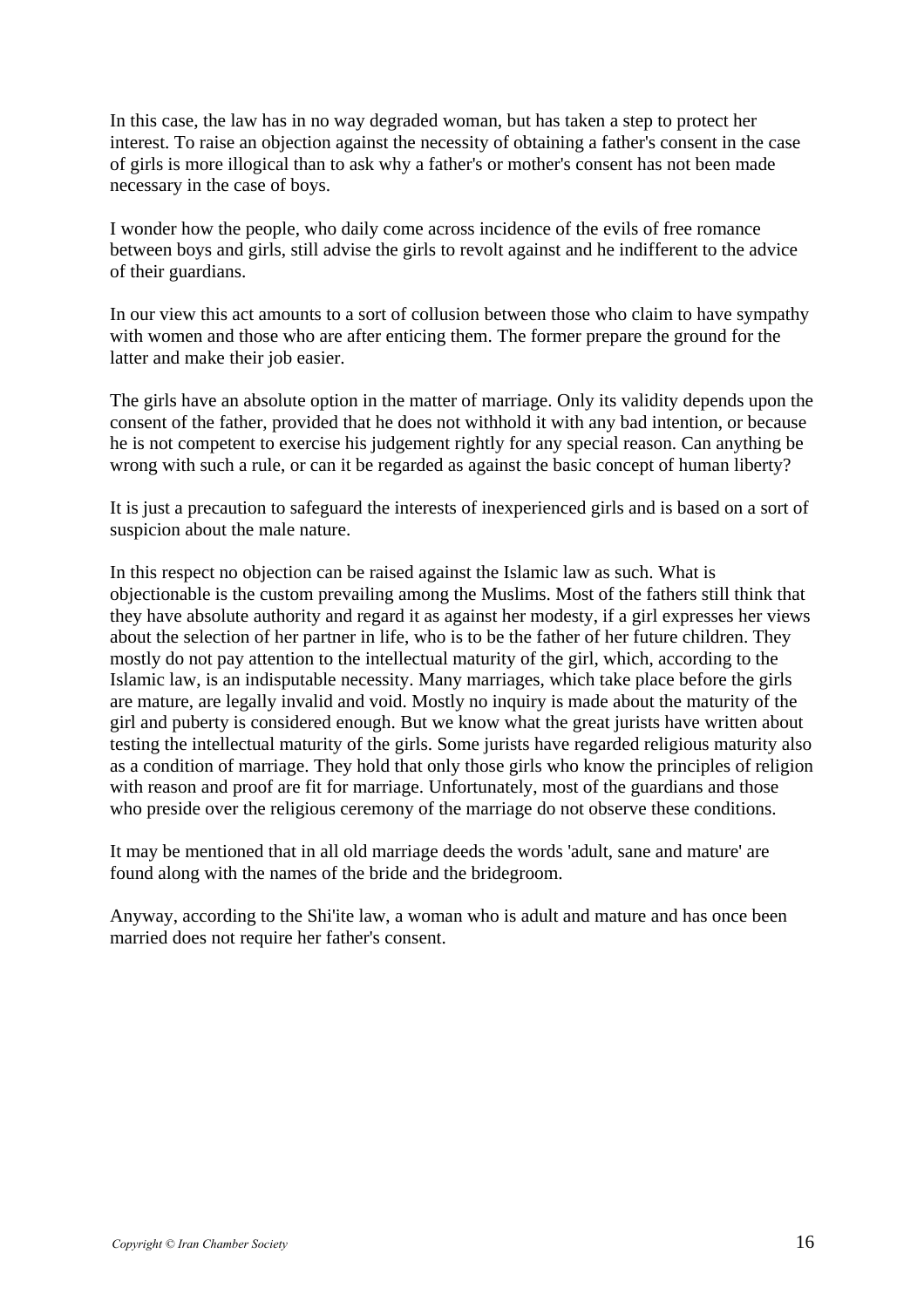## <span id="page-16-0"></span>**Islam and Modern Life**

#### **ISLAM AND MODERN LIFE - I**

The question of religion and modernity is one of those subjects which do not concern the Muslims alone. Other religions also had to face this question. Many liberal minded people in the world have renounced religion, because they are under the impression that religion and modern life are incompatible. They think that inertia, stagnation and rigidity are the inherent properties of religiousness. In other words, they think that inertia, monotony and the maintenance of status quo are the characteristics of religion.

The late Mr. Nehru, a former Prime Minister of India, had secular ideas and did not have faith in any religion. It appears from his statements that what made him averse to religion was its rigidity and monotony.

Towards the end of his life Nehru felt a vacuum within himself and in the world and believed that it could be filled only by a spiritual force. But still, he was not inclined to accept any religion, because he believed that a state of rigidity and monotony pervaded all religions.

An Indian journalist, named Karanjia, interviewed Nehru towards the end of the latter's life and apparently this was the last interview during which Nehru expressed his views on general world problems. While talking about Gandhi, Karanjia said:

"Some liberal and progressive elements believe that Gandhiji, through his emotional solutions and moral and spiritual ways, weakened and dampened your original belief in scientific socialism".

In the course of his reply, Nehru said: "It is necessary and good to take advantage of moral and spiritual ways. I have always agreed with Gandhiji in this respect. I believe that it is more necessary to take advantage of these means, for now, more than ever, we need moral and spiritual answers to the questions resulting from the moral vacuum caused by the modern culture, which is becoming popular."

Then Karanjia put questions about Marxism. Nehru admitted its imperfection and, in his replies, pointed out some of its failures. He again suggested a spiritual solution to the world's problems. At this juncture, Karanjia said: "Mr. Nehru, does not your present concept of moral and spiritual solutions make you different from yesterday's Jawaharlal (Nehru himself during his youth)? What you have said gives an idea that Mr. Nehru, towards the end of his life, has come out in search of God".

Nehru said: "Yes, I have changed. My emphasis on moral and spiritual values and the solutions is not unintentional". He added: "Now the question is how to raise the morality and spiritualism to a higher level. No doubt, for this purpose, religion is there, but unfortunately it has taken the shape of a short-sighted and rigid ritualism and has been reduced to dry formalities. Only its apparent form and external shell have remained and its real spirit and concept have disappeared".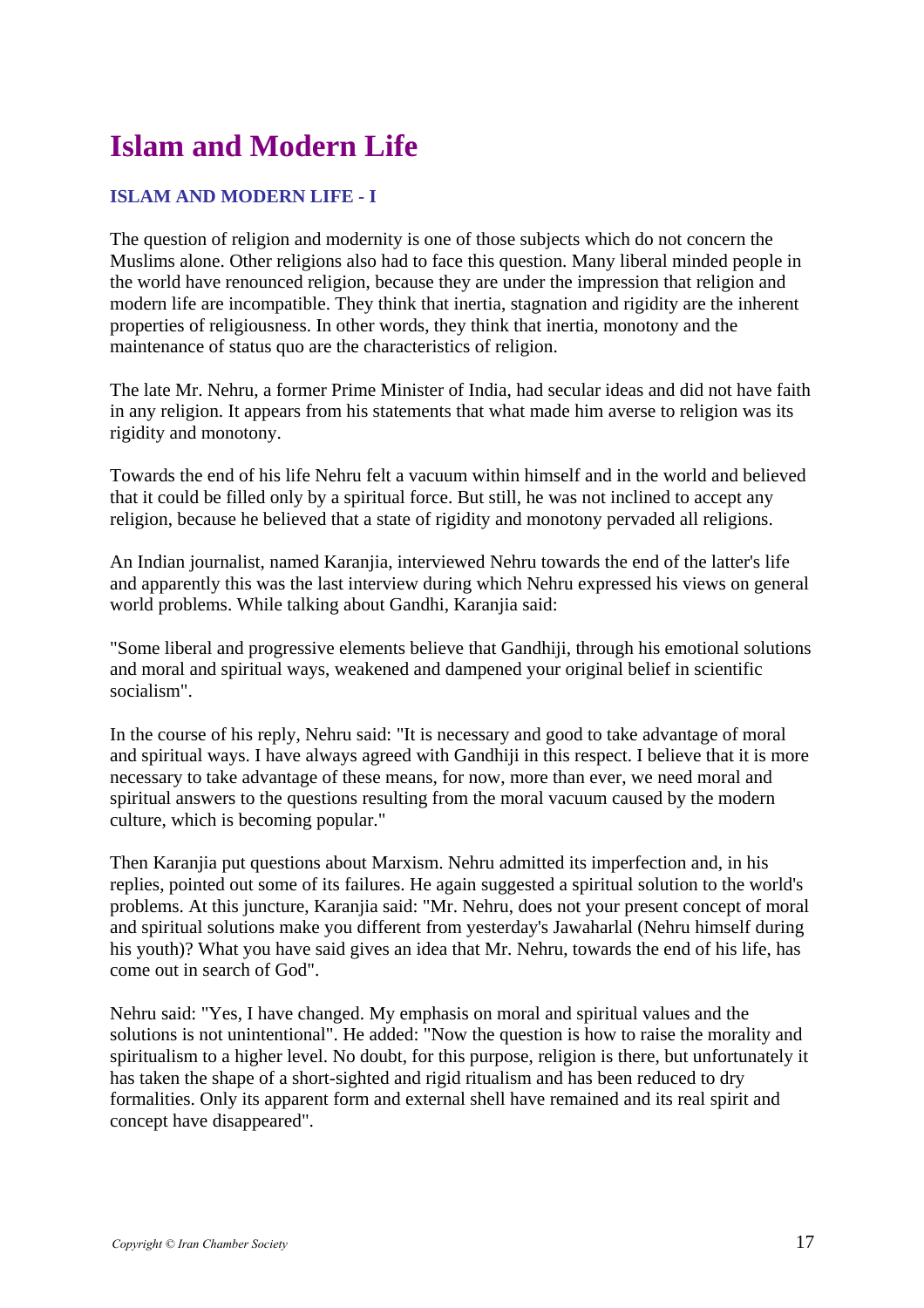#### **ISLAM AND THE REQUIREMENTS OF THE TIME**

Of all the religions Islam alone is more concerned with all the aspects of human life. Its teachings are not confined to acts of worship and prayer and to a set of moral counsels. As Islam has dealt with men's relations with God, it has also given the broad lines of men's relations with each other. It has, in various forms, dealt with individual rights and obligations, too. That is why the question whether its teachings are applicable or not to the ever-changing circumstances is more valid in the case of Islam than in that of any other religion.

Incidentally, many non-Muslim intellectuals and writers have studied the social and civil laws of Islam and have commended them as a body of progressive laws. They have paid rich tributes to Islam, as a living and everlasting religion, and have recognised the applicability of its laws to all times and circumstances.

The well-known liberal minded English writer, Bernard Shaw has said: "I have always held the religion of Muhammad (P) in high estimation, because of its wonderful vitality. It is the only religion which appears to me to possess that assimilating capability to the changing phase of existence, which can make itself appeal to every age. I have prophesied about the faith of Muhammad that it would be acceptable to the Europe of tomorrow, and the signs of this are becoming apparent even now. The medieval ecclesiastics, either through ignorance or bigotry, painted Muhammadanism in the darkest colours. They were, in fact, trained both to hate the man, Muhammad, and his religion. To them Muhammad was anti-Christ. I have studied him, the wonderful man, and, in my opinion, far from being anti-Christ, he must be called the Saviour of Humanity. I believe that if a man like him were to assume the leadership of the modern world, he would succeed in solving its problems in a way that would bring it the much needed peace and happiness".

Dr. Shibli Shama'il is an Arab materialist of Lebanon. He, for the first time, translated Darwin's 'Origin of Species' into Arabic, along with the German scientist Boucher's commentary on it, giving it the name of 'A weapon against religious beliefs".

Though he is a materialist, he does not feel shy of admiring Islam and its great founder. He appreciates Islam as a living religion, applicable to all times.

This man, in the second volume of his book "Philosophy of Evolution", which he has published in Arabic, has written an article under the caption "The Qur'an and Civilisation". He has written this article to refute a non-Muslim who had travelled in the Muslim countries and had expressed the opinion that Islam was responsible for the decline of the Muslims. Shibli Shama'il has tried to prove that actually the cause of the decline of the Muslims is their deviation from the social teachings of Islam. Those Europeans who attack Islam, either do not know it or criticise it with the bad intention of making the people of the East sceptical about their laws and their system with a view to keeping them under the western tutelage.

During our time the question, whether Islam is compatible with the present age, has become a burning question. We meet a cross-section of people, especially those belonging to the educated class and we find that this question is asked more often than other questions.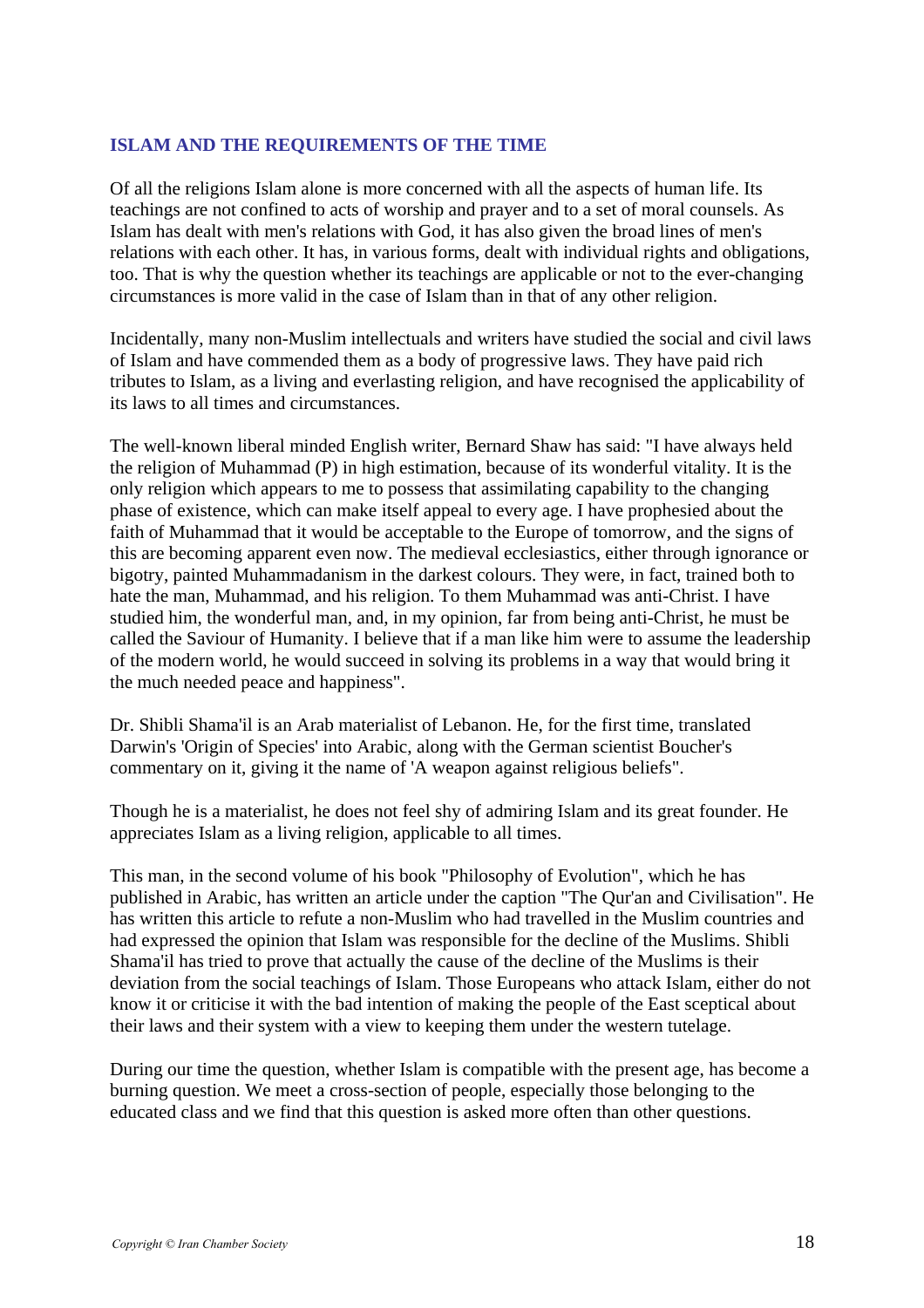#### **OBJECTIONS**

Sometimes these people give a philosophical turn to their query and say that everything in this world is subject to change. Nothing is static and stationary, human society being no exception. Then, how can a body of laws remain unchanged through the ages?

If we look at this question from a purely philosophical point of view, the answer is simple. It is the material things of the world which are ever changing; which grow and decline, and which are subject to evolution and decay. As for the universal laws, they do not change. For example, all living things have evolved and continue to evolve according to certain laws which have been set forth by the scientists. The living things themselves are, no doubt, ever changing, but the laws of their evolution and development are not subject to any change. And we are at present talking about the laws. In this respect it makes no difference whether the laws are natural or have been framed and compiled, for it is possible that the laws which have been framed might have nature as their source and be in conformity with the evolutionary process of the individuals as well as the human society as a whole.

Anyhow, the queries in respect of the compatibility and incompatibility of Islam with the requirements of the time do not have a general and philosophical aspect alone.

The question, which is more often asked, is that when the laws are framed to meet human requirements which are not constant, how can social laws be constant and unalterable?

It is a good question. Incidentally, it is a miraculous characteristic of Islam that it provides constant laws to meet all constant requirements of the individuals and the society, and flexible laws for the temporary and changing requirements. This is its characteristic of which all judicious and knowledgeable Muslims are proud of. We propose to explain it further to an extent appropriate to the present occasion.

#### **IS THE SOCIAL CHANGE COMPATIBLE WITH TIME?**

Before going into this question we should like to bring forward two points:

The first point is that most of the people who talk of progress, development and change in a situation suppose that any social change, especially if its source is in the West, is the consequence of progress and development. This is one of the most erroneous ideas entertained by the present generation.

These people are under the impression that as the means of life change from day to day, and the imperfect ones are replaced by the perfect ones and as science and industry are constantly advancing, all changes in human life are a sort of progress and advancement and should be welcomed as such. Not only that, they think that such changes are inevitable and have to come with the passage of time.

In fact, all changes are not the direct result of the advancement of science and industry, nor are they inevitable. While science is progressing, the selfish and animal nature of man is also not idle. Knowledge and wisdom carry man towards perfection and the selfish and animal human nature pushes him towards corruption and perversion. The animal nature of man always tries to utilise knowledge as a means of attaining its base desires. With the passage of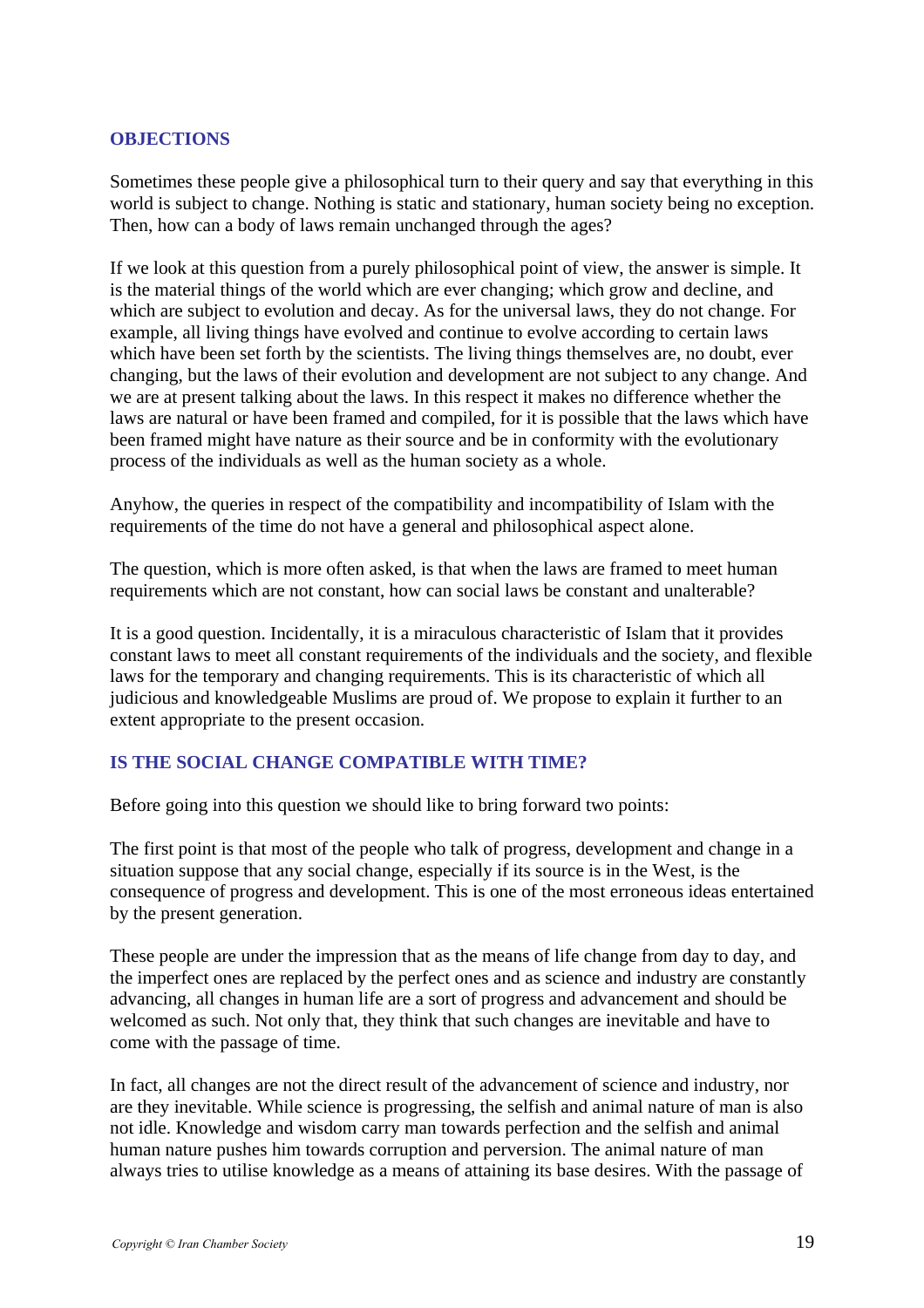time, as progress and development takes place, corruption and perversion also grow. We have to march forward with the advancement of time, but at the same time we must fight corruption also. The reformer and the reactionary both fight against time, with the difference that the reformer fights against the perversion of time, and the reactionary fights against its progress. If we regard time and its changes as the criterion of all good and evil, then what is the criterion to judge time itself? If everything should conform to time, then what should time conform to? If man should follow time and its changes with folded hands, then what will happen to the constructive and creative role of the human will? Man is riding the vehicle of time, which is in motion. He must not be negligent of guiding and controlling his vehicle. Otherwise, he will be like a person mounted on horseback, who leaves himself to the will of the horse.

#### **ADJUSTMENT OR ABROGATION?**

The second point worth mentioning here is that some people have solved the difficult problem of 'Islam and the requirements of time' in a very simple and easy way. They say that Islam is an everlasting religion, and it can be adjusted to every age and every time. But when asked how this adjustment takes place and what its formula is, they at once say that when the circumstances change, the existing laws are repealed and replaced by other laws. They argue that the temporal laws of religion must be flexible and in harmony with the progress of knowledge and science and the expansion of culture and civilisation. According to them, such flexibility and adjustability to the requirements of time conform to the spirit of Islam and are not against its teachings.

They hold that, as the requirements of time are always changing, every age demands a new set of laws. They further hold that the civil and social laws of Islam are in conformity with the simple life of the pre-Islamic Arabs, and are mostly based on their customs and usages. As they are not compatible with the present age, they should be replaced by modern laws.

Such people should be asked: If adjustability means capability of being repealed, which law does not have this type of flexibility? Is there any law which is not compatible with time in this sense?

This interpretation of flexibility and applicability to all times is exactly like saying that books and libraries are the best means of enjoying life, because whenever one wants enjoyment, one can sell them and spend the money so obtained, on the gratification of one's desires.

An Iranian writer says that the teachings of Islam are divided into three parts. The first part consists of basic doctrines, such as Divine Unity, Prophethood, Resurrection and etc. The second part is related to the acts of worship such as prayer, fasting, ablution, ritual cleaning, pilgrimage etc. The third part consists of the laws concerning the life of the people.

According to him only the first two parts are an integral part of religion, and something to be preserved for ever. As far as the third part is concerned, it is not an integral part of religion, for religion is not concerned with the daily way of life of the people. The Holy Prophet himself did not prescribe these laws as a part of religion, for they were not related to his mission as Messenger. It was only a chance that, as the Head of the State, he had to give some laws also. Otherwise, religion has nothing to do with the worldly life of the people.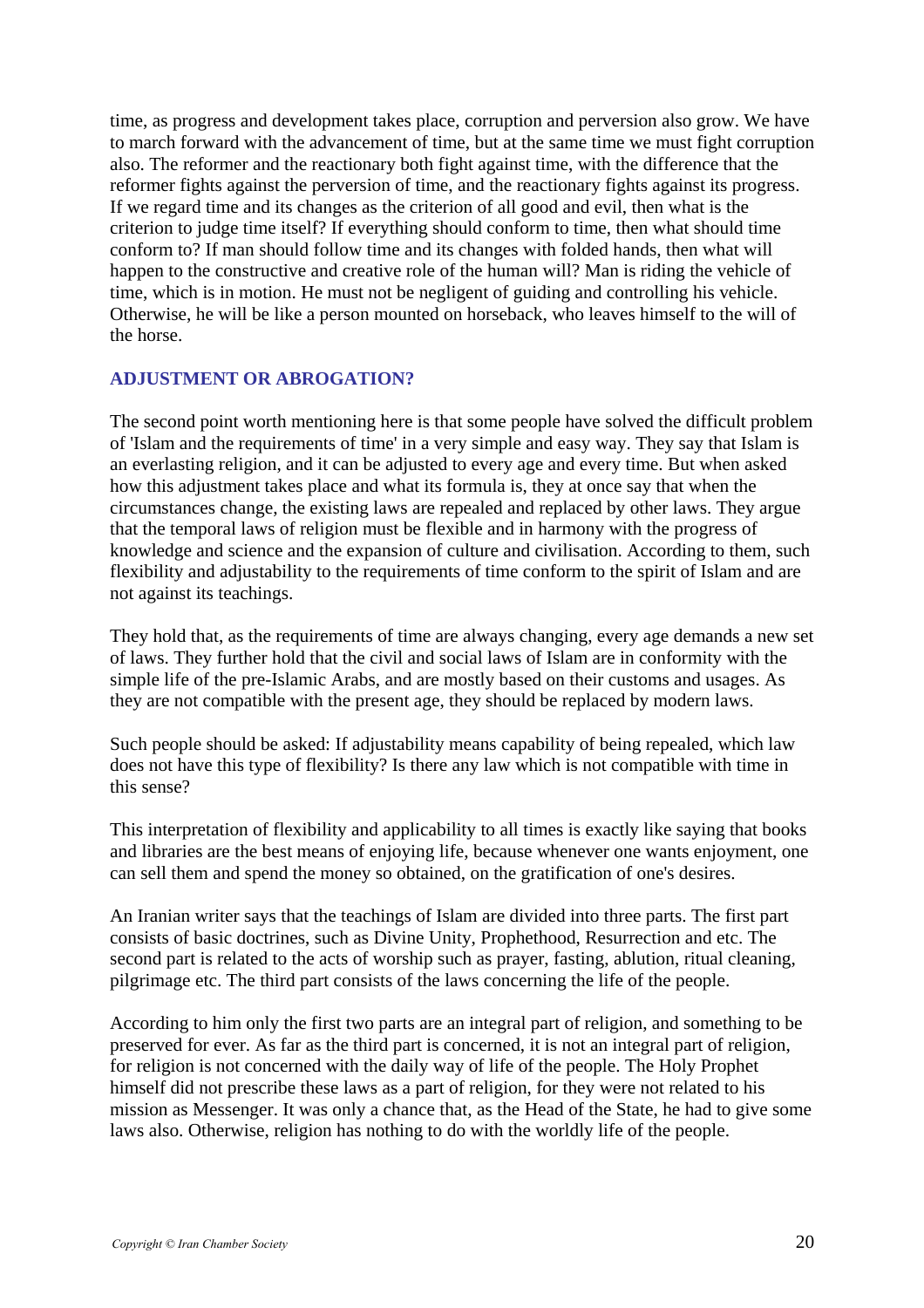It is hard to believe that a person living in a Muslim country should be so ignorant of the precepts of Islam.

Has not the Qur'an described the aim of the Prophets and the Apostles? Does not the Qur'an expressly say: *"We have sent Our Messengers with clear proof and We have sent down with them the Book and the Balance, so that people may rise with justice"* (Surah al-Hadid, 57 : 25). The Qur'an describes social justice as the main aim of all the Prophets.

If you like, you may not act on the teachings of the Qur'an, but why do you commit a bigger sin by bringing a calumny against Islam and the Qur'an? Most of our misfortunes are due to the fact that our morals and laws have lost their only source of strength, viz. religion.

It is only during the past half a century that we have come to hear the cry that Islam is good, provided it remains confined to the places of worship, and has nothing to do with the society. This cry has burst forth from across the frontiers of the Muslim countries, and has been propagated throughout the Muslim world.

To make the purpose of this cry clearer, it may be said that the idea behind it is that Islam should stay as a force to withstand the spread of communism, but when it clashes with the interests of the West, it must go. From the viewpoint of the West, the devotional rites of Islam must continue so that the Muslims, whenever need be, could be stirred up against the atheistic and godless system of communism, but the social rules of Islam which provide a philosophy of life to the Muslims must go, for these rules give the Muslims a sense of independence and separate identity, and prevent their being swallowed up by the greedy West.

Unfortunately, the exponents of the thesis that Islam is not concerned with the daily practical life, have ignored certain basic facts.

Firstly, Islam, 1,400 years ago, depreciated the principle of, "We believe in certain things (some of the teachings of Islam) and reject the others", and proclaimed that the rules of Islam are irreversible.

Secondly, we believe that the time has come, when the Muslims should not be misled by such deceptive slogans. The critical sense of the people has now, more or less, been awakened, and gradually they are beginning to differentiate between the manifestations of progress and advancement, which are the outcome of the blooming of the scientific and intellectual forces, and the manifestations of corruption and perversion, though their source be in the West.

The people of the Muslim world have now, more than ever, become conscious of the value of the teachings of Islam, and have realised that they can lead an independent life only by following them. They are not going to give them up, at any cost.

The vigilant Muslims know that the propaganda against Islamic laws is nothing but an imperialistic fraud.

Thirdly, the exponents of this thesis should know that Islam, when powerful, withstands any other system, whether it is atheistic or not. Islam wants to dominate the society as a philosophy of life, and does not want to be confined to the 'masjids' and other places of worship. The Islam which will be restricted to the places of worship, will vacate the field, not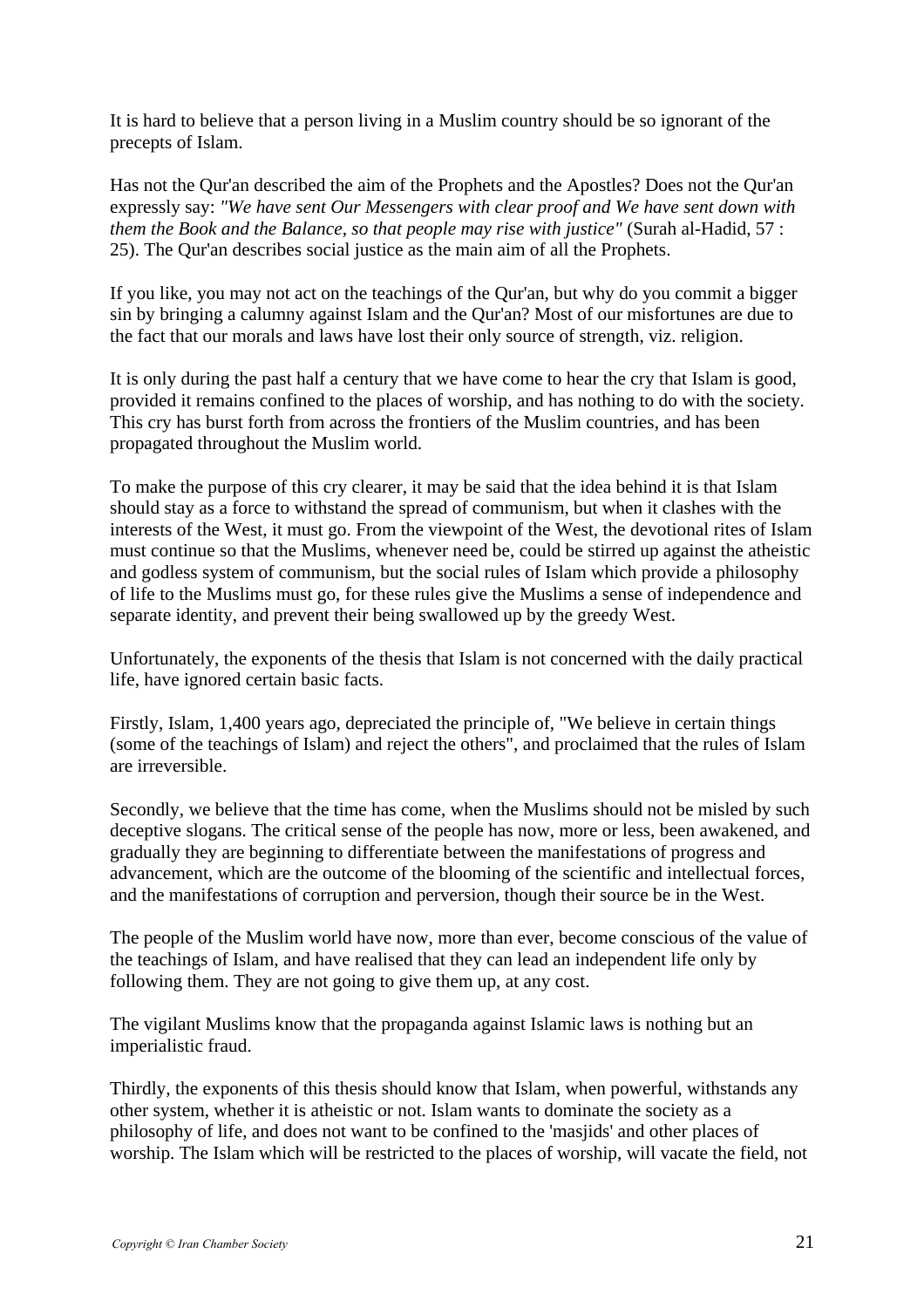only for the Western ideas, but it will vacate it for the anti-Western ideas and doctrines as well.

The penalty which the West is paying, in certain Muslim countries, is the result of its not realising this fact.

#### **ISLAM AND MODERN LIFE - II**

Man is not the only living being which leads a social life. Many animals, especially insects, are gregarious. They follow sensible but fixed rules of co-operation, division of labour, production and distribution, and giving and receiving orders.

The bees, and certain kinds of ants and termites enjoy such superb systems, that it will take man, who considers himself to be the prince of creation, years, even centuries, to reach that level.

Their civilisation, contrary to the human civilisation, has not passed through such periods as the forest age, the stone age and the atomic age. They, from the very beginning, have had the same civilisation and the same system as they have today. It is man who started his life from a scratch: Vide Surah al-Nisa, 4 : 28 *"Man was created powerless"* and is marching forward towards infinity.

For the animals, the requirements of life are always the same. For them, modernity and new fashions have no meaning. The ancient world and the modern world do not exist for them. So far as they are concerned science does not make new discoveries everyday. The latest products of light and heavy industries do not come to their market; why? Because they live by instinct, and not by reason.

But the social life of human beings is always subject to change. Every century, the world is changed. There lies the secret of man's being the prince of creation. Human being is the mature and worthy child of nature. He has reached a stage, where he does not require the direct guidance of that mysterious force which is called instinct.

Nature recognises that man is mature, and that is why it has left him free. What an animal accomplishes by its instinct and by following inviolable natural laws, human beings should accomplish by one's intellect and knowledge, and by following the viable enacted laws.

Man, being the master of his own destiny, can always deviate from the path of progress, and there lies the secret of his slips, setbacks, lapses and failures.

Just as the way to progress and advancement is open to him, the way to corruption, perversion and failure is also not closed.

Human beings have reached such a stage that, in the words of the Qur'an, they can shoulder that trust which the heavens, the earth and the mountains could not carry. In other words, they can lead a free life and can accept legal, professional and other responsibilities. That is the reason why they are not immune to mistakes, selfishness, ignorance and injustice.

Where the Qur'an refers to this wonderful human capacity, it also immediately describes man as 'unjust' and 'ignorant'.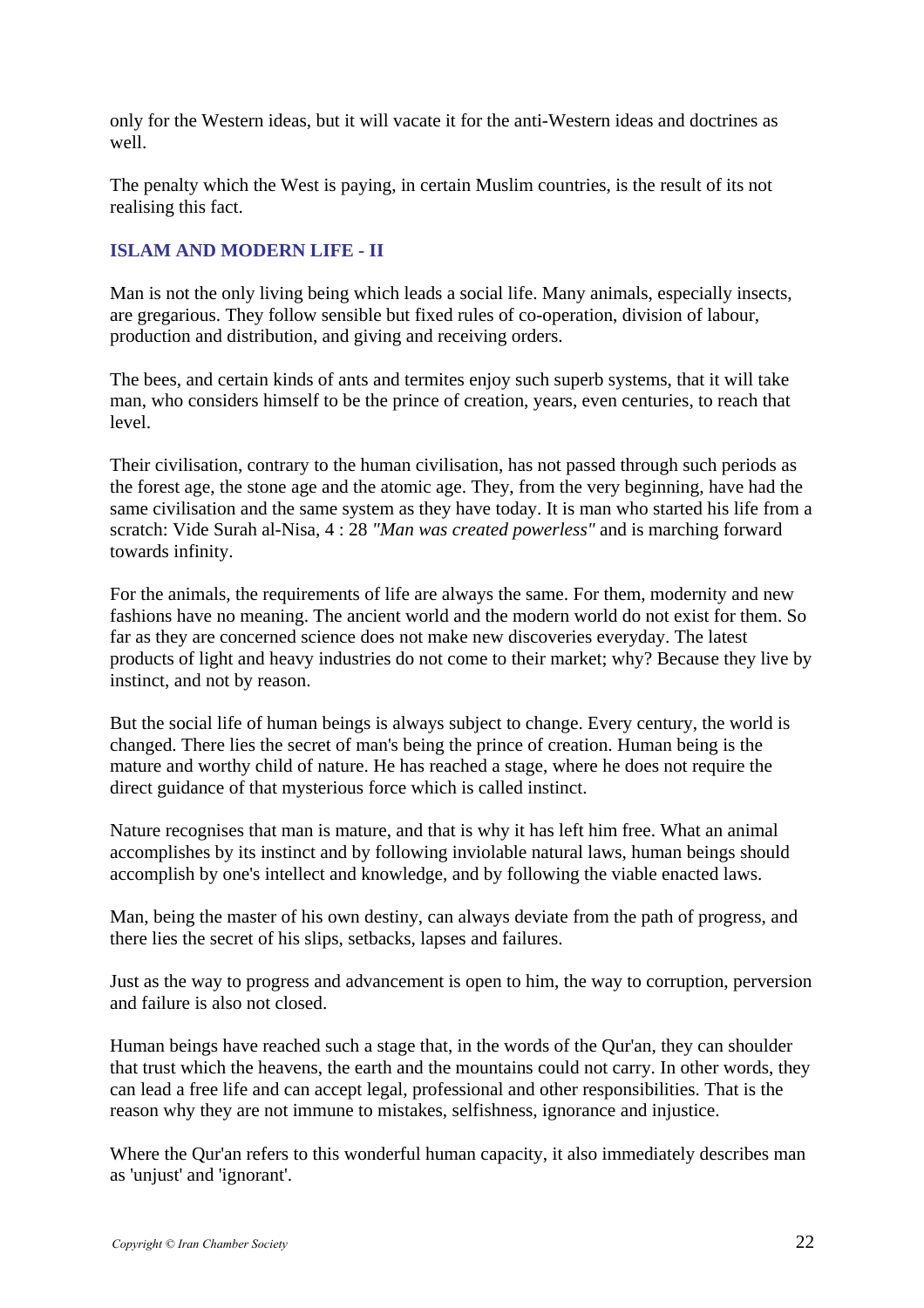These two human capacities - the capacity of evolution and the capacity of deviation, are inseparable. Man is not like an animal which, in its social life, goes neither forward nor backward. It turns neither to the right nor to the left. On the other hand, man, in his life, sometimes goes forward and sometimes backward. In human life if there is motion and speed, there is halt and pause also. If there is progress and evolution, there is corruption and perversion, too. If there is justice and virtue, there is injustice and aggression also. If there are manifestations of knowledge and wisdom, there are manifestations of ignorance and base desires, too.

It is possible that the changes which take place and the new phenomena which appear, may be of the latter category.

#### **THE RIGID AND THE MISINFORMED**

It is one of the characteristics of man that he sometimes overacts and sometimes underacts. If he adopts the middle course, he endeavours to differentiate between the changes of the right type and that of the wrong type. He endeavours to push time forward with the help of his knowledge and creative power, and to identify himself with the manifestations of progress and advancement. He also tries to arrest perversion, and not to associate himself with it.

But unfortunately, man does not always adopt this course. He is liable to be afflicted by two dangerous diseases, the disease of rigidity and the disease of ignorance. The first disease results in stagnation and abstention from progress, and the second in perversion and ruin.

The rigid is averse to everything new and cannot reconcile himself with anything, except the old. On the other hand, the misinformed regards everything new to be modern and progressive and considers it to be the requirement of time. To the rigid, every new development means corruption and perversion, whereas to the misinformed, all new developments indiscriminately mean the expansion of culture and knowledge.

The rigid does not distinguish between husk and kernel and between the means and the end. In his opinion the duty of religion is to preserve all that is obsolete and antiquated. He thinks that the Qur'an has come down to arrest the motion of time and to nail down the world conditions as they were.

According to this view, old and outdated customs, such as to begin reading, from the last part of the Qur'an, writing with a reed-pen, using a cardboard inkstand, washing in the tank of the Turkish bath, eating with the hands, burning an oil lamp, and remaining illiterate, are religious rites which must be preserved. In contrast, the misinformed keeps his eyes fixed on the Western world to be able to imitate every new fashion and every new custom. He calls this modernity and the compulsion of time.

Both the rigid and the misinformed suppose that all old customs and usages are a part of religious rites, with the difference that the rigid wants to preserve them, whereas the misinformed may conclude that religion is tantamount to stagnation and inertia.

During the past few centuries, the question of contradiction between religion and science has been much debated among the people of the West. The idea of contradiction arose from two developments. Firstly, the Church had accepted some ancient, philosophical and scientific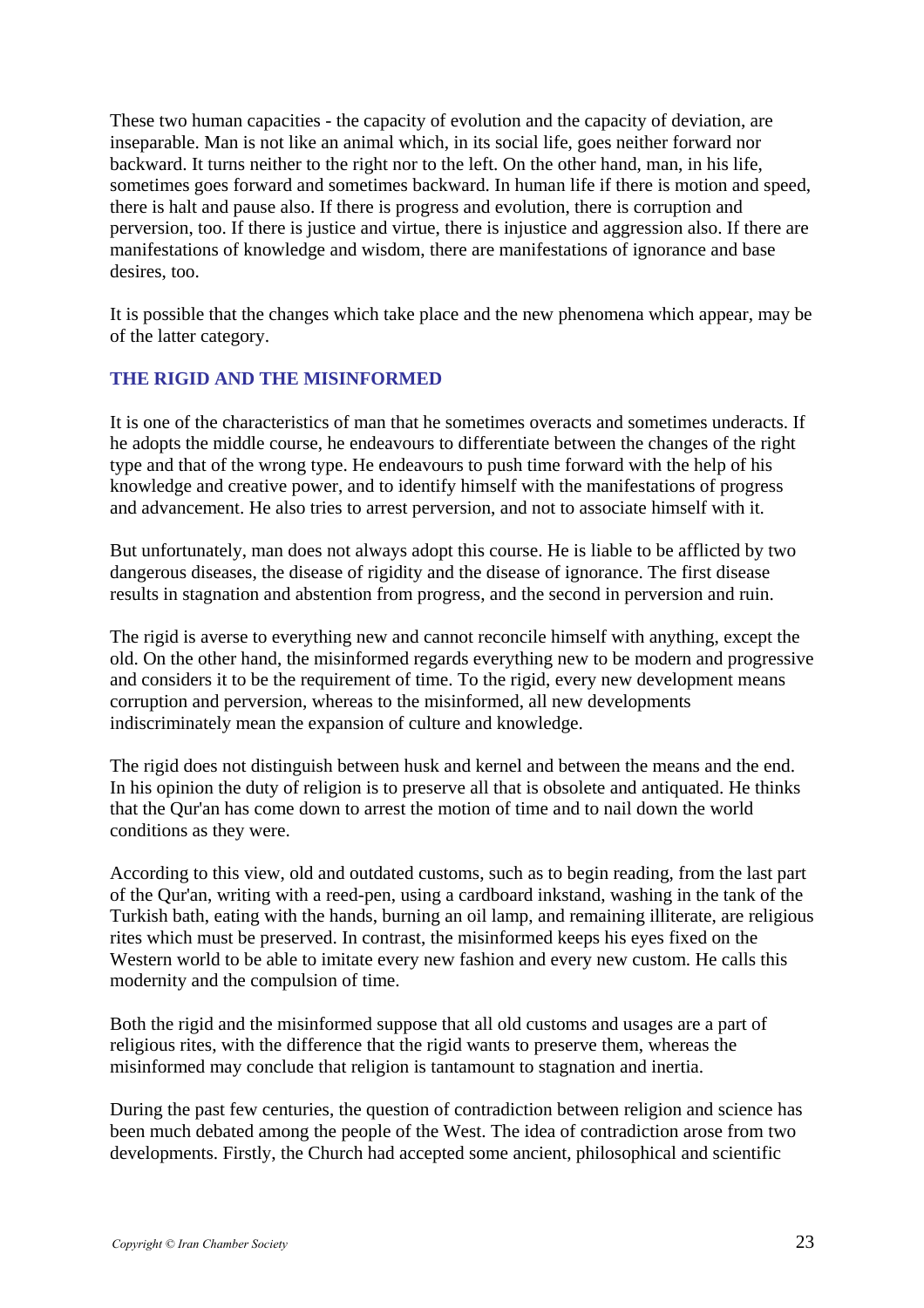notions as religious beliefs, but the progress of science has proved their falsity. Secondly, science has changed the form and the conditions of life.

The rigid, who are apparently religious, want to make the external form of the material life a part of religion, just as they have unnecessarily given religious colour to some philosophical questions.

The uninformed and the misinformed people are also under the impression that religion has prescribed a particular form of material life, and as science has decreed a change in this form, religion should be abolished.

The rigidity of one group, and the ignorance of the other, have brought into existence the fictitious idea of contradiction between science and religion.

#### **A PARABLE OF THE QUR'AN**

Islam is a progressive religion and wants its followers to be progressive. The Qur'an has employed a parable to persuade the Muslims to keep marching forward, under the light of Islam. It says that the followers of Prophet Muhammad (P) are like a seed which is sown in the soil. First, it shoots out in the form of a tender seed leaf, then it grows stronger and stronger till it stands on its own stalk. It grows so rapidly that it causes great surprise to the farmers.

It is an analogy of the society which the Qur'an aims at. What the Qur'an desires is growth. The Qur'an wants to lay the foundation of a society, which should always be growing, developing and expanding.

Will Durant says that no religion has called upon its followers to gain strength as Islam has done. The history of early Islam shows how powerful a force Islam is to rebuild a society and to push it forward.

Islam is opposed to both rigidity and ignorance, and regards both of them as dangerous. The intellectual sterility of the rigid and their clinging to the old customs having no connection with Islam, have provided a pretext to the misinformed to consider Islam to be really opposed to modernity. On the other hand, the following and patronising of the latest fashions and modes of the West by the misinformed, their belief that the prosperity of the people of the East depends on their complete westernization, both physically and spiritually, their acceptance of the habits, manners and traditions of the West, and the blind adaptation of their own civil and social laws to those of the Western nations, have provided a pretext to the rigid to look at everything new with suspicion and to regard it as a threat to their religion, to their independence and to the social personality of their community.

In the meantime, Islam has to pay the penalty for the mistake of both the parties.

The rigidity of the rigid has left the field open to the misinformed to play havoc, and the ignorance of the misinformed has made the rigid more stubborn in their beliefs.

It is surprising that these so called cultured, but really ignorant people, think that time is infallible. The fact is that all changes are brought about by man, and man is not infallible at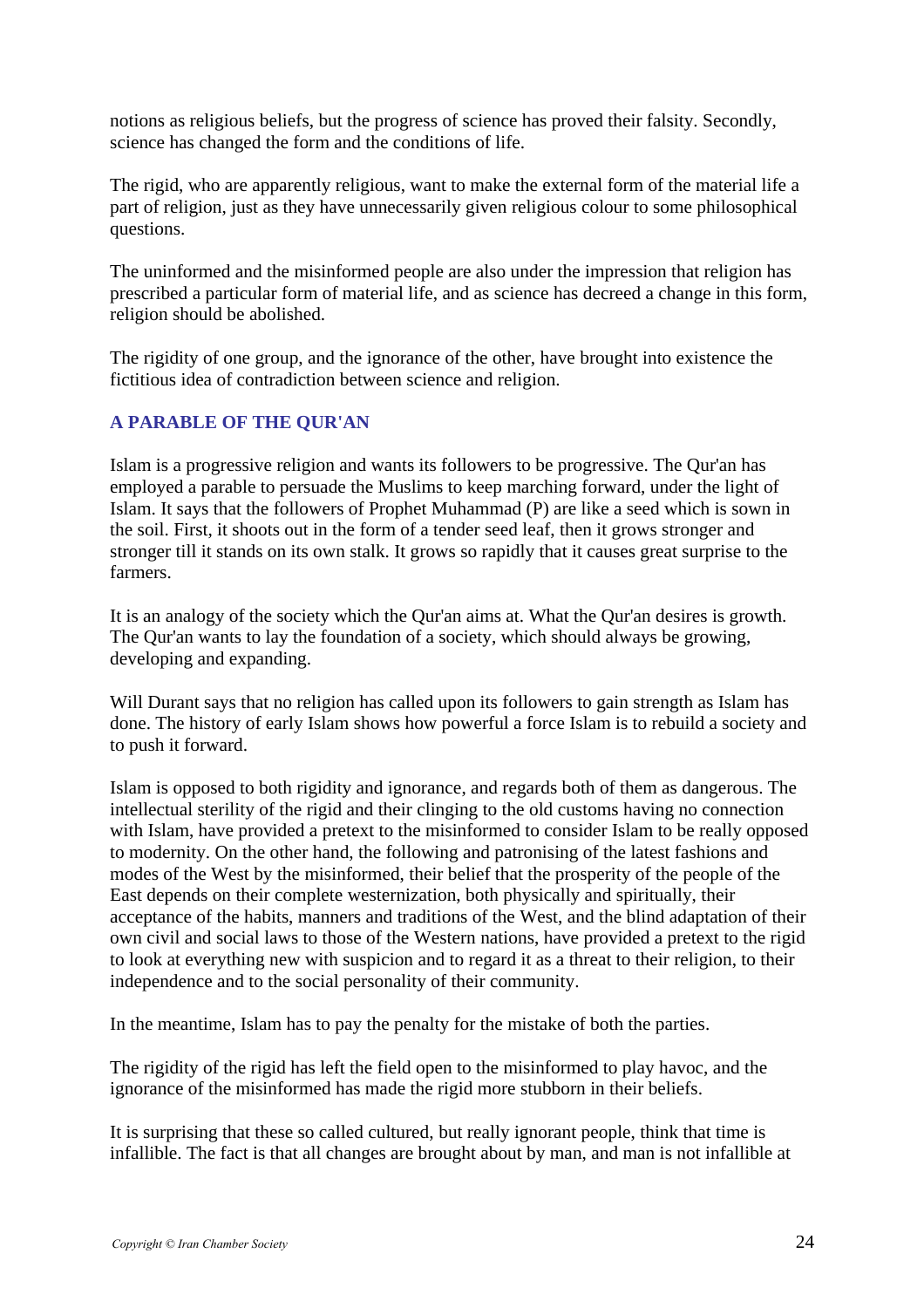all. Then how can it be presumed that the changes of time must necessarily be free from error.

Just as man has scientific, moral, aesthetic and religious inclinations, and constantly takes new measures for the benefit of humanity, he has certain negative tendencies also. He is selfish, power- hungry and pleasure-seeking. He loves money and exploitation. Just as he is capable of making new discoveries and finding better ways and means of doing things, he is liable to commit mistakes also. But the misguided and misinformed do not understand these things. They simply go on harping on the same tune and repeating that the modern world is like this, and like that.

What is more surprising is that they compare the principles of life to such things as a shoe, a cap and a dress. As these things are sought after when they are new, and thrown away when they get old and worn out, the same, according to them, should be the case with universal truths. To them, good and bad has no sense other than that of new and old. Feudalism is bad only because it has become old and has gone out of fashion. Otherwise, it was quite good when it was first introduced into the world.

Similarly, exploitation of women is bad only because it is disliked by the modern world; otherwise, till recently, these same people had not given her a share of inheritance. They had not recognised her right of ownership, and had not respected her will or views.

According to such people in the present age, being the space age, just as it is no longer possible to ride a donkey and leave aside the aircraft, light an oil lamp and not to use electricity, use a hand-spinning mills, and to write with hand and leave aside gigantic printing machines, it is not possible not to attend dance parties, swimming-costume parties and barbecue dinners, not to take part in merry-making, not to play poker and not to wear miniskirts, for all these things are the phenomena of the present century. If they do not indulge in such things, they fear that they will go back to the days of donkey-riding.

They assert that this is the atomic age, the age of science, the age of the artificial moons and the age of ballistic missiles. That is very good! We also thank God that we are living in this age, and wish that we may be able to enjoy the benefits of science and industry to the utmost. But have all the springs, except that of science gone dry in this age? Are all the phenomena of this century an outcome of the modern scientific progress? Does science claim that it has brought nature under its complete control?

Science makes no such claim. The tragedy of our century is that a group of scientists, with good intentions, applies itself to making new discoveries, but another group of selfish and power- hungry opportunists and money-worshippers misuses the fruit of the scientists' labour to achieve its own questionable ends. Science complains constantly that it is misused by stubborn human nature and this is the misfortune of our age.

Science moves forward in the field of physics and discovers the laws of light and reflection, and an opportunist group uses them for the preparation of blue films of a hostile and destructive nature. Chemistry makes progress and discovers the properties of various substances and their combinations. Then certain individuals exploit this discovery for the preparation of heroin, which is a curse to humanity. Science found its way into the inside of the atom and brought a wonderful source of energy under its control, but before it could be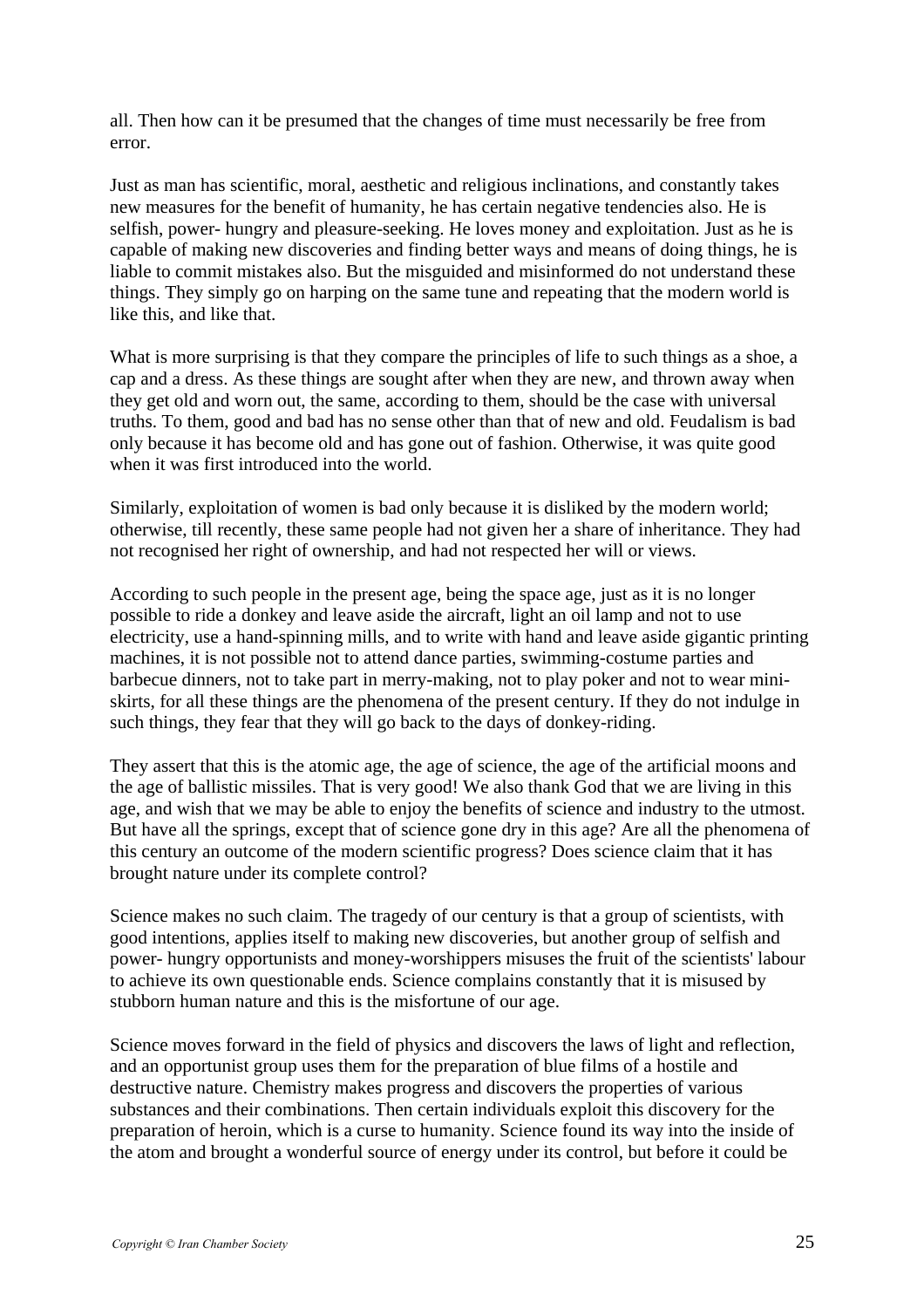used for the benefit of mankind, the power-hungry people hastened to make the atom bomb, and to drop it on innocent people.

When a reception was arranged in honour of Einstein, the great scientist of the 20th Century, he himself mounted the rostrum and said: "Do you honour the man who has been instrumental in the making of the atom bomb?"

Einstein himself did not exercise his knowledge for its making. It was others, who harnessed his discoveries for this purpose.

The use of heroin, the atom bomb and the blue films cannot be justified on the ground that they are among the phenomena of the present century.

If the latest type of bombers are used for throwing the most perfect bombs on the people of another country, and the most highly educated people are employed to perform this job, can all this modernity reduce the inherent barbarity of the act?

#### **ISLAM AND MODERN LIFE -III**

The main argument of those, who say that in the matter of family rights we should follow the Western system, is that times have changed, and the requirements of the 20th century demand that we should do so. We propose to make our views on this point clear, because without doing so, the discussion of any other point will remain incomplete, though, owing to the limitation of space, it is not possible to discuss the question from all its philosophical, legal, social and moral angles. For the present purpose, it is enough to make two points clear:

The first point is that the harmony in and conformity to the changes of time is not such a simple question as some misinformed people think. The changes, brought about by time, are sometimes progressive and sometimes retrogressive. We should march forward along with the progressive changes, and should fight the retrogressive tendencies. To distinguish between these two kinds of changes and to determine their nature, we should find out the source of the new developments, and which way they are directed to. We should see what human tendencies have brought them into existence, and which classes of society are behind them. We should see whether they have been motivated by high human tendencies or by low animal propensities, and whether they have come into existence as a result of selfless investigations of scholars and intellectuals, or have been motivated by the base desires of self-seekers and the corrupt elements of society.

#### **THE FLEXIBILITY OF ISLAMIC LAWS**

The second point, to be made clear, is that the Muslim thinkers believe that Islam has certain potentialities which have made it applicable to all times. According to these thinkers, Islamic teachings are in harmony with the progress of time, the expansion of culture and the resulting changes. Let us see what is the nature of the potentialities which Islam has. In other words, let us see what devices have been put into the structure of this religion, and whether they have given it the characteristic of being in harmony with all the changing situations, without there being any need of dropping any of its teachings and without any conflict taking place between its teachings and any situation arising out of the expansion of knowledge and civilisation.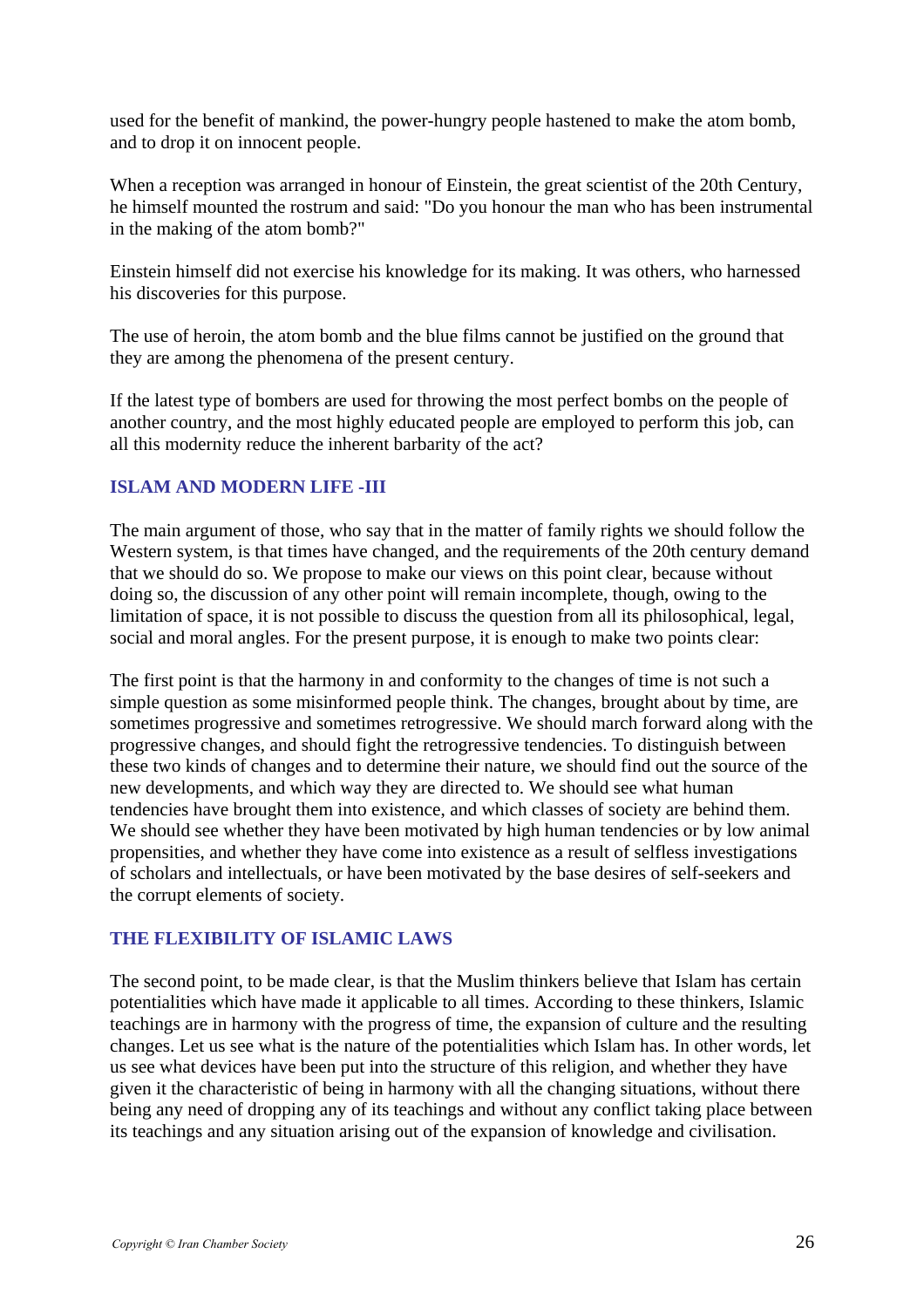Although this question has a technical aspect, in order to remove the misunderstanding of those who doubt that Islam has any such characteristic, we briefly deal with it here.

For further discussion of the subject, the readers may refer to Tanbihul Ummab by the late Ayatullah Naini, or to the Marjaiyyat Wa Imamat by the great contemporary scholar, Allamah Tabatabai. Both the books are, however in Persian.

There are many points, which form the secret of Islam being in harmony with the expansion of knowledge and civilisation, and the applicability of its firm and stable laws to the varying circumstances of life. We mention here only a few of them.

#### **EMPHASIS ON SPIRIT AND INDIFFERENCE TO FORM**

Islam has not dealt only with the external form of life, which depends upon the degree of the development of human knowledge. Islamic teachings are concerned also with the spirit and the goals of life, and determine the best way to reach these goals. Science has neither changed the spirit and the goals of life, nor has it suggested any better, shorter and safer route to reach them. It has only provided better means and facilities to traverse the way to those goals.

Islam, by keeping only goals within its domain and leaving the form and means to the domain of science and technology, has avoided any clash with culture and civilisation. Not only that, but by encouraging the factors helping the expansion of civilisation, namely, knowledge, labour, piety, will, courage and perseverance, it has undertaken the role of the main factor working for the cause of the expansion of civilisation.

Islam has set up traffic signposts all along the route of human progress. They, on the one hand, indicate the route and the destination, and, on the other, warn against pitfalls and dangerous spots. All Islamic laws are posts, either of the first kind or of the second.

The means of life in every age depend on the degree of the sum total of human knowledge. As human knowledge expands, more perfect means of life come into existence, and automatically take the place of the imperfect ones.

The external and material forms of these means have no sanctity in Islam, and the Muslims are not bound to preserve them forever.

Islam has not said that such and such tools are to be used for the purpose of tailoring, weaving, cultivation, transport, war or any other jobs. Hence, there can be no question of any conflict between science and Islam, in case any tools or implements become obsolete. Islam has not prescribed any particular design of shoes or dress, nor has it suggested any particular style of construction for buildings. Similarly, it does not insist on any particular methods of production and distribution.

This is one of those aspects of Islam, which have facilitated its applicability to all the developments of time.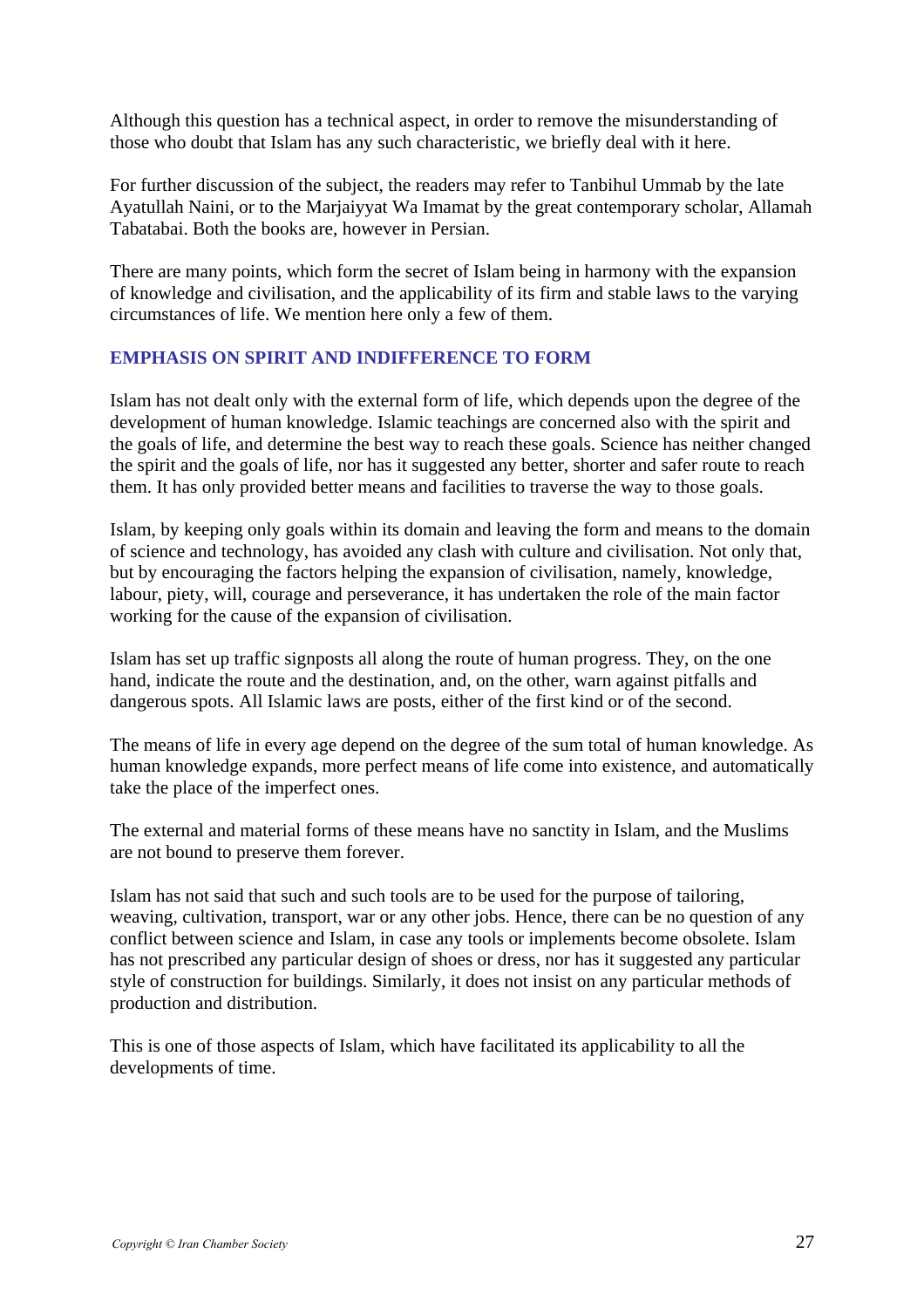#### **STABLE LAWS FOR STABLE REQUIREMENTS AND VARYING LAWS FOR VARYING REQUIREMENTS**

Another characteristic of Islam, which is of great importance, is that it has envisaged stable laws for the stable human requirements and varying laws for the varying requirements. A part of the human requirements, both individual and collective, is of a permanent nature. They do not undergo any change with the change of time. The principles of the systems regulating human instincts and social relations always remain uniform.

We are aware of the theories of the "Relativity of Morals" and the "Relativity of Justice" which have their supporters, and would express our views with regard to them, later.

Another part of the human requirement is of a varying nature and this demands varying laws. Islam has visualised such requirements, and has linked them with certain principles which have subordinate laws for every changed situation.

To elucidate this point, I give a few examples:

Islam has laid down a social principle which has been stated in the Qur'an thus: *Provide force against them (the enemies) to the utmost possible extent (Surah Anfal, 8 : 60). At the same* time, a number of traditions of the Holy Prophet handed down to us, are mentioned in the books of Islamic law under the heading 'Horsemanship and Archery'. The Prophet directed that the Muslims should learn the arts of horsemanship and archery and teach them to their children. These arts were a part of military science in the ancient days. It is quite obvious that the basic order is 'to provide force'. Bow and arrow, sword and lance and mule and horse are not important. What is important is to be militarily powerful against the enemy. To acquire skill in horsemanship and archery is only a form of acquiring military strength, or a way of implementing the basic order. To provide strength is a standing law which has sprung from a permanent need.

However the necessity of acquiring skill in horsemanship and archery is a temporary requirement, which varies with the change of time. With the changed circumstances, skill in firearms etc. has taken the place of skill in archery.

Another example is the social principle concerning the exchange of wealth, mentioned in the Qur'an. Islam has recognised the principle of individual ownership. However, the ownership as recognised by it is different from that found in the capitalist world. A characteristic of the individual ownership in Islam is the principle of exchange.

In this connection, Islam has laid down certain rules. One of them has been enunciated by the Holy Qur'an in these words. *And do not consume each other's wealth in vain.* (Surah al-Baqarah, 2 : 188). In other words, in the case of business transactions, money must not pass from one hand to another, except in exchange for some lawful return which has a recognised value. Islam does not admit that ownership is equivalent to absolute authority.

It is specified in the Islamic law that the sale and purchase of certain things is forbidden. Such things include blood and human excreta. The reason is that these things do not have such a value that they should be considered to be a part of human wealth. The underlying principle is the same as contained in the above quoted verse. The invalidity of the sale and the purchase of blood and human excreta is only an instance of the application of that principle. Even where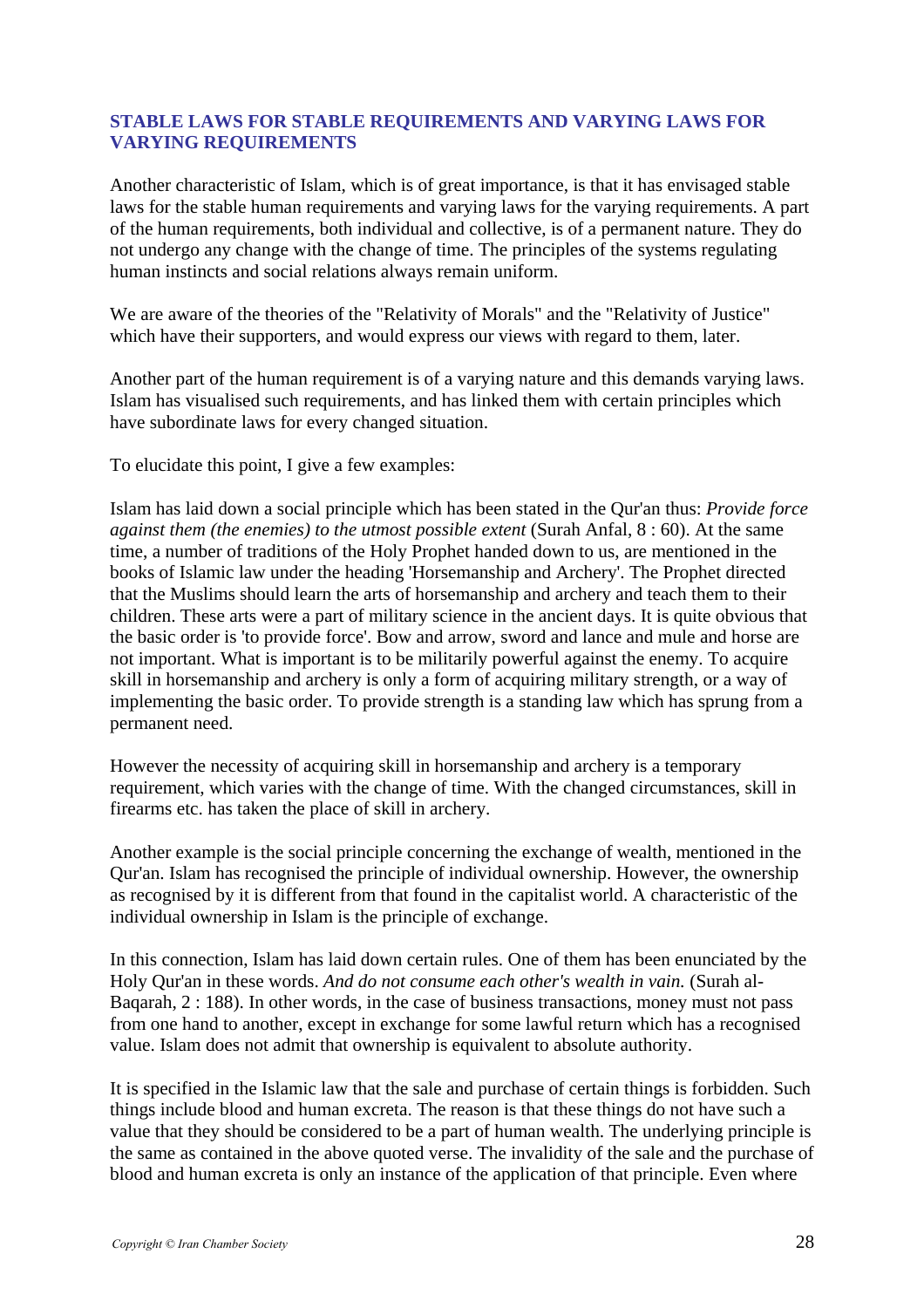no exchange is involved, money or property belonging to someone else cannot be appropriated and disposed of gratuitously.

The law forbidding the appropriation of another's property gratuitously is a firm principle which is applicable to all time, and has emerged from a permanent social need. But the rule that blood and excreta are not to be regarded as wealth and are not saleable is related to time and the degree of civilisation. This rule is subject to modification with the change of conditions, the progress of science and industry and the possibility of the correct and useful utilisation of these items.

Another example: Imam Ali (peace be on him) never dyed his hair, though it had become grey during the last years of his life. One day a man said to him: "Didn't the Prophet order grey hair to be covered with dye?" 'Yes, he did", Ali replied. "Then why don't you dye your hair?" the man asked. Ali said "At the time the Prophet gave that instruction the number of the Muslims was small, and there were many aged people who used to take part in the battles. The Prophet ordered them to dye their hair to conceal their real age, for if the enemy could see that he was faced with only a bunch of old men, his morale might have been raised. With the spread of Islam to the whole world, that situation has changed. Now every body is free to dye, or not to dye, his hair".

In the opinion of Imam Ali, the Prophet's instruction was not a basic and permanent law. It was only a way of implementing that law, which says that we should not do anything which might raise the morale of the enemy.

Islam attaches importance to the external appearance., as well as to the inner spirit. But it wants the husk only for the sake of the kernel, and the garb only for the sake of the body.

#### **THE QUESTION OF THE CHANGE OF SCRIPT**

Recently in Iran, there has been a controversy about the change of script. This question can be considered from two angles from the point of view of the Islamic principles, and in two forms. The first is whether Islam favours any particular alphabet and discriminates against others. Does it regard the present alphabet, known as Arabic, as its own and others such as Latin as alien? Islam which is a universal religion considers all the alphabets of the world as equal.

The second form of the question is how far the change of script will lead to the cultural merger of a Muslim nation with the other peoples, and what effects will it produce on the culture of this nation? After all, during the past 14 centuries, the Islamic and scientific literature produced by Iran has been recorded in the present script. With the change of script, will not all connections with this literature be severed? Another question is: "Who are the people who propose this change, and who will be the people who are going to implement it?" All these questions are relevant.

#### **DEPENDENCE ON OTHERS IS FORBIDDEN NOT THE EUROPEAN HAT**

People like me are often faced with such questions, asked contemptuously and sarcastically. "What does Islamic law say about eating food while standing?' "What about eating food with a spoon and a fork?" "Is the wearing of the European hat forbidden?" "Is the use of a foreign language forbidden?"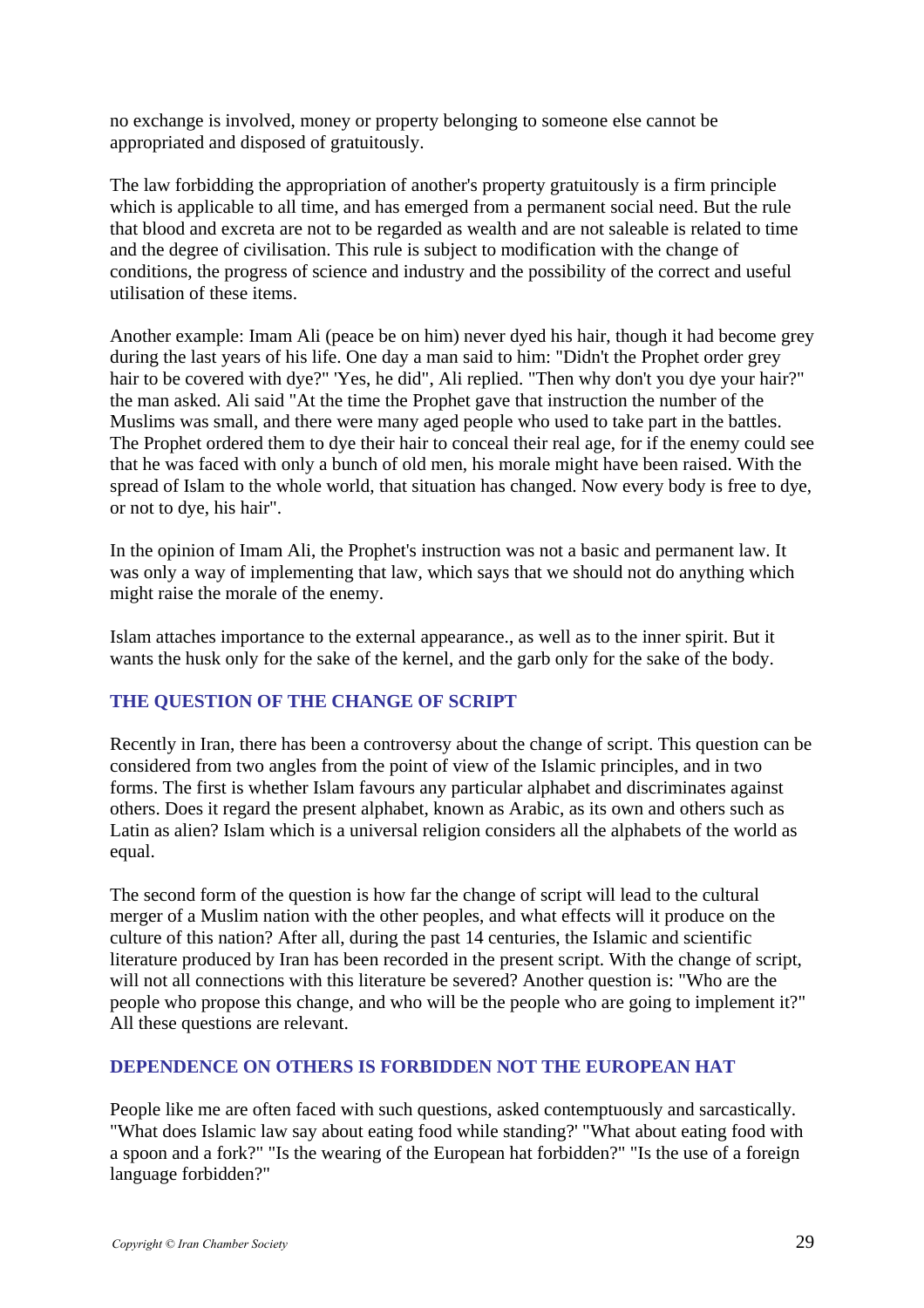Answering such questions, we say: Islam has not given any particular instructions in this respect. Islam has not directed its followers to eat food with the hand or with a spoon. It has directed them only to observe cleanliness. Islam has not prescribed any particular design of shoes, cap or dress. From the Islamic point of view, the English, Japanese and Persian (languages) all have just the same status.

However, Islam has said something else also. It has said that to lose one's identity is forbidden. To be over-awed needlessly by others is forbidden. Mimicry is forbidden. To be merged with others is forbidden. To be charmed by others, as a hare is charmed by a snake, is forbidden. To consider an alien dead donkey to be a mule is forbidden. To import their perversion and immorality, in the name of a phenomenon of the 20th century, is forbidden. To believe that the Muslims should be westernised internally and externally, physically and spiritually, is forbidden. To go to a Western country for a few days and on returning, to start pronouncing our own words in their way is forbidden.

#### **IMPORTANT AND MORE IMPORTANT**

Another aspect of Islam which makes it compatible with the requirements of the time is the conformity of its teachings to reason. Islam has proclaimed that its laws are based on considerations of higher interest. At the same time, Islam itself has given out the degree of importance of these interests. This facilitates the work of the experts of the Islamic law in those fields where various interests appear to be in contrast with each other.

In such cases, Islam has allowed the experts of Islamic law to weigh the relative importance of the various interests, and keeping in view the guidance which Islam itself has provided, to determine the more important interests. In Islamic jurisprudence, this rule is called the question as 'important and more important'. There are many instances where this rule of high and higher interests has been applied. Anyhow, for lack of space we skip over them.

#### **THE LAWS WHICH HAVE A RIGHT OF VETO**

Another aspect of Islam which has given this religion the characteristic of mobility and applicability to varying circumstances, and has kept it as a living and everlasting religion, is that within it there exists a body of laws whose object is to control and modify other laws. They are called by the jurists, 'the governing rules'.

The rule of "No harm" and "No loss", that a law will not apply to those cases in which it may cause hardship or harm the interests of an innocent person, pervades the entire legal system. The object of such rules is to control and modify other laws. In fact Islam has given a veto power to these rules which change other rules.

#### **POWERS OF THE RULER**

In addition, there is a further series of checks and balances which has given this religion the characteristic of finality. Ayatullah Na'ini and Allama Tabatabai have, in this respect, mostly relied on the powers delegated by Islam to the righteous Islamic Government.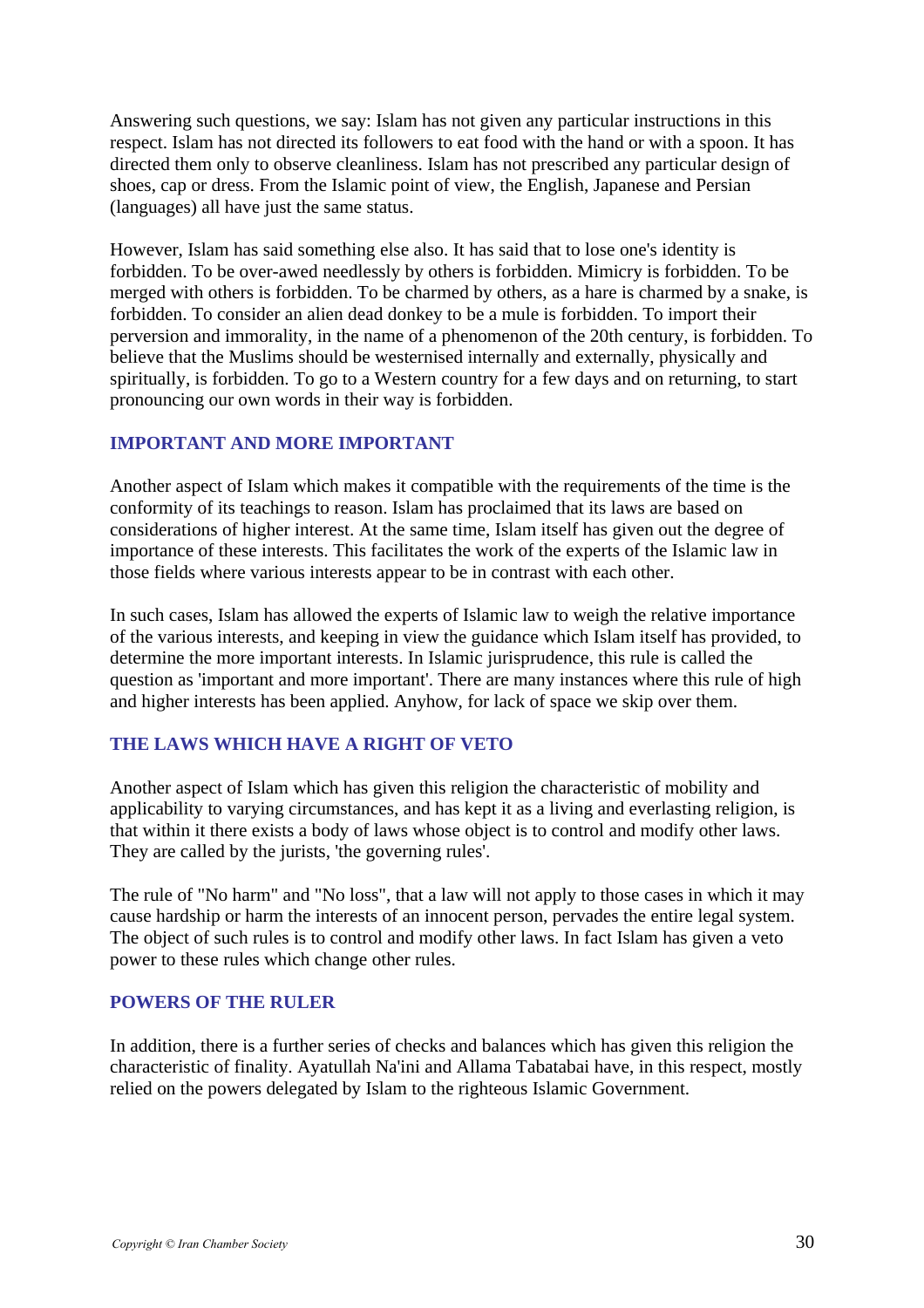#### **THE PRINCIPLE OF IJTIHAD**

The Pakistani poet and philosopher, Iqbal, says that *Ijtihad* (the deducing of laws from their original sources) is the motivating force of Islam. He is right in saying so. But what is more important is that Islam has a special quality of being amenable to *Ijtihad.* No other religion possesses this quality in the same manner. The internal structure of Islam has been so designed that, with the aid of *Ijtihad,* it can always cope with the ever-changing pattern of the requirements of life.

Abu Ali Sina (Avicenna) in his book, Al-Shifa, has based the need of *Ijtihad* on this very principle of ever-changing requirements. He says that conditions of life change constantly. New problems frequently crop up, but the fundamentals of Islam are constant and unalterable. Hence, in these circumstances, there should be some people who, with their full knowledge of all the points of law and precepts, may be able to answer all the questions which may arise from time to time, and thus meet the needs of the people.

The constitution of Iran provides that a body consisting of not less than five Mujtahids (eminent scholars of theology, capable of practising Ijtihad) should keep a watch on the laws enacted by the State from time to time.

The idea is that such people, as are neither rigid and opposed to the modern developments, nor uninformed, blindly following others, should keep a watch on the legislative activity of the country.

It is worth mentioning that *Ijtihad* in the real sense means specialisations and requires a deep insight into the fundamentals of Islam and a thorough knowledge of the principles of Islamic jurisprudence, which naturally cannot be claimed by everyone who might have passed some time in an Islamic academy.

No doubt, it is a lifetime job to specialise in the principles and precepts of Islam, and it requires Divine help besides a taste, a talent and a special aptitude.

Apart from specialisation and *Ijtihad,* some people may acquire knowledge to the extent that their views may be regarded as authoritative. Such people must be pious and God-fearing to the utmost extent possible. The history of Islam mentions those people who, despite their vast knowledge and high morals, were cautious and fearful when they expressed their opinions, on points of law.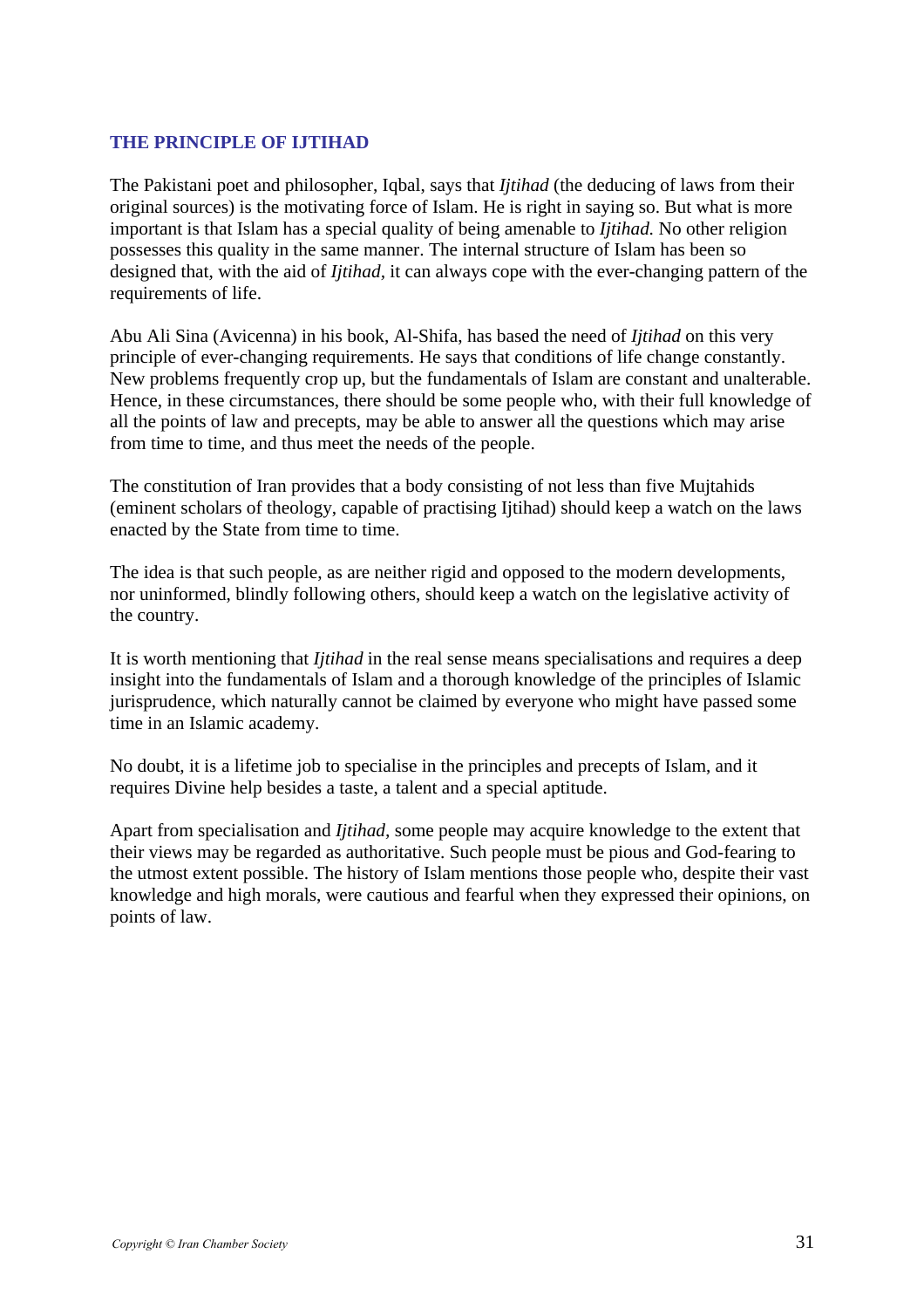## <span id="page-31-0"></span>**Woman in Qur'an**

Now we propose to answer the question whether Islam regards woman equal to man as a human being, or regards her inferior to him.

#### **THE SPECIAL PHILOSOPHY OF ISLAM IN RESPECT OF FAMILY RIGHTS**

With regard to the rights of man and woman, Islam has a special philosophy of its own which differs from what happened 1400 years ago and what is happening now. It does not believe that in all cases man and woman have the same rights and obligations. In certain cases their rights and obligations are different, with the result that in certain cases their position in this respect is similar, and in certain others dissimilar.

This is not because Islam, like some other schools of thought, looks at woman contemptuously or considers her to belong to an inferior sex. Islam differentiates between the two sexes for some other valid reasons.

You might have heard that the followers of the Western systems refer to the Islamic rules of dower, maintenance, divorce, polygamy and the like in a way, as if they were insulting to woman and derogatory to her position. They mislead the people into the belief that these rules are unreasonable and clearly in favour of man.

They say that during the entire period of history, prior to the 20th century, all laws and rules in the world were based on the presumption that man belonged to a superior sex and that woman was created for his benefit and enjoyment. The rights accorded by Islam also revolve round man's interests, and are no exception to the general rule.

They assert that Islam is the religion of the male sex. It does not recognise woman to be a full human being. That is why it has not accorded her equal rights. Had it recognised her as a full human being, it would not have allowed polygamy; it would not have given man the right of divorce; it would not have considered the evidence of two females equal to that of one male; it would not have fixed the share in inheritance of a female as half of the share of a male; it would not have ordered the naming of a price for woman under the name of dower, and would not have made woman dependent on man for maintenance, instead of making her economically and socially independent. The Islamic teachings in all these cases show that Islam looks at woman contemptuously. Islam claims to be a religion of equality but, at least in the case of family relations, no equality has been observed by it.

They maintain that in the matter of rights, Islam gives a clear preference to man, and that is why it has given all these concessions to him.

If we like we can put their argument into a logical form thus: Had Islam considered woman to be a full human being, it would have accorded her rights similar and equal to those of man; but as it has not done so, it does not consider her to be a full human being.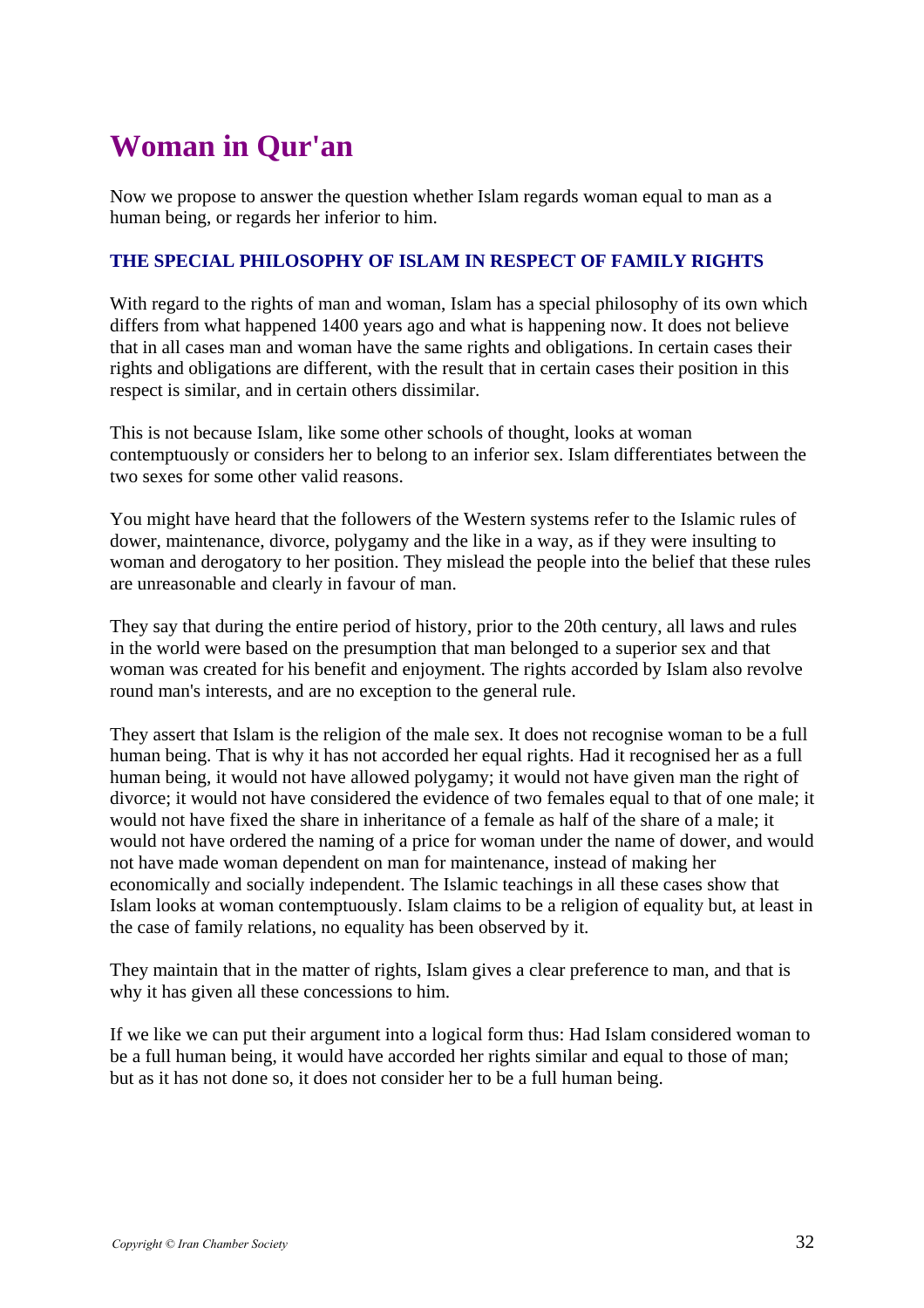#### **EQUALITY OR SIMILARITY?**

This argument is based on the ground that human dignity being common to man and woman, they both must enjoy the same rights. In this connection, the point worth considering is whether on the basis of human dignity they both should have equal rights without any discrimination, or should have the same rights irrespective of their different roles in life. No doubt, human dignity being common to them, they both should have equal rights. But how about the similarity of their rights?

If, instead of blindly following the Western ideas, we allow ourselves some independent thinking, the first question which comes to mind is whether equality of rights does really mean their similarity also. In fact, they are two different beings. Equality means a condition of being equal in degree and value, whereas similarity means uniformity. It is possible that a father may distribute his wealth among his three children equally, but not uniformly. Suppose his wealth consists of several items such as a commercial store, some agricultural land and some property, which has been leased out. He, taking into consideration their respective tastes and aptitudes, gives the store to one, the agricultural land to another and the leased property to the third. He takes care that what he gives to each of them should be of fair value, and at the same time should suit their aptitude. Thus he distributes his wealth equally, but not uniformly.

Quantity is different from quality, and equality is different from uniformity. Islam does not believe in uniformity between man and woman. But at the same time it does not give preferential treatment to men, in the matter of rights. It has observed the principle of equality between man and woman, but it is opposed to the uniformity of their rights.

Equality is a charming word, for it implies a sense of indiscrimination. A particular sanctity is attached to it. It evokes respect, especially when it is associated with rights.

What a beautiful and sacred construction 'equality of rights' is! Any conscientious person is bound to succumb to its charm.

But we cannot understand how things have got to this extent that others who have once been the standard bearers of science and philosophy want to impose their ideas about the similarity of rights between men and women on us.

This is exactly as if a person sells boiled beets and gives to them the name of pears.

No doubt, Islam has not in all cases accorded similar rights to man and woman. But it has not also prescribed similar duties and similar punishments for the two sexes. Anyway, the total value of the rights accorded to woman is not less than that of the rights accorded to man. We propose to prove this point.

Here the question arises as to what is the reason that in certain cases dissimilar rights have been accorded to man and woman. Would it not have been better, had their rights been similar, as well as equal in all cases? To give full consideration to this point, we propose to discuss it under three headings:

(i) The Islamic view of the position of woman from the angle of her nature.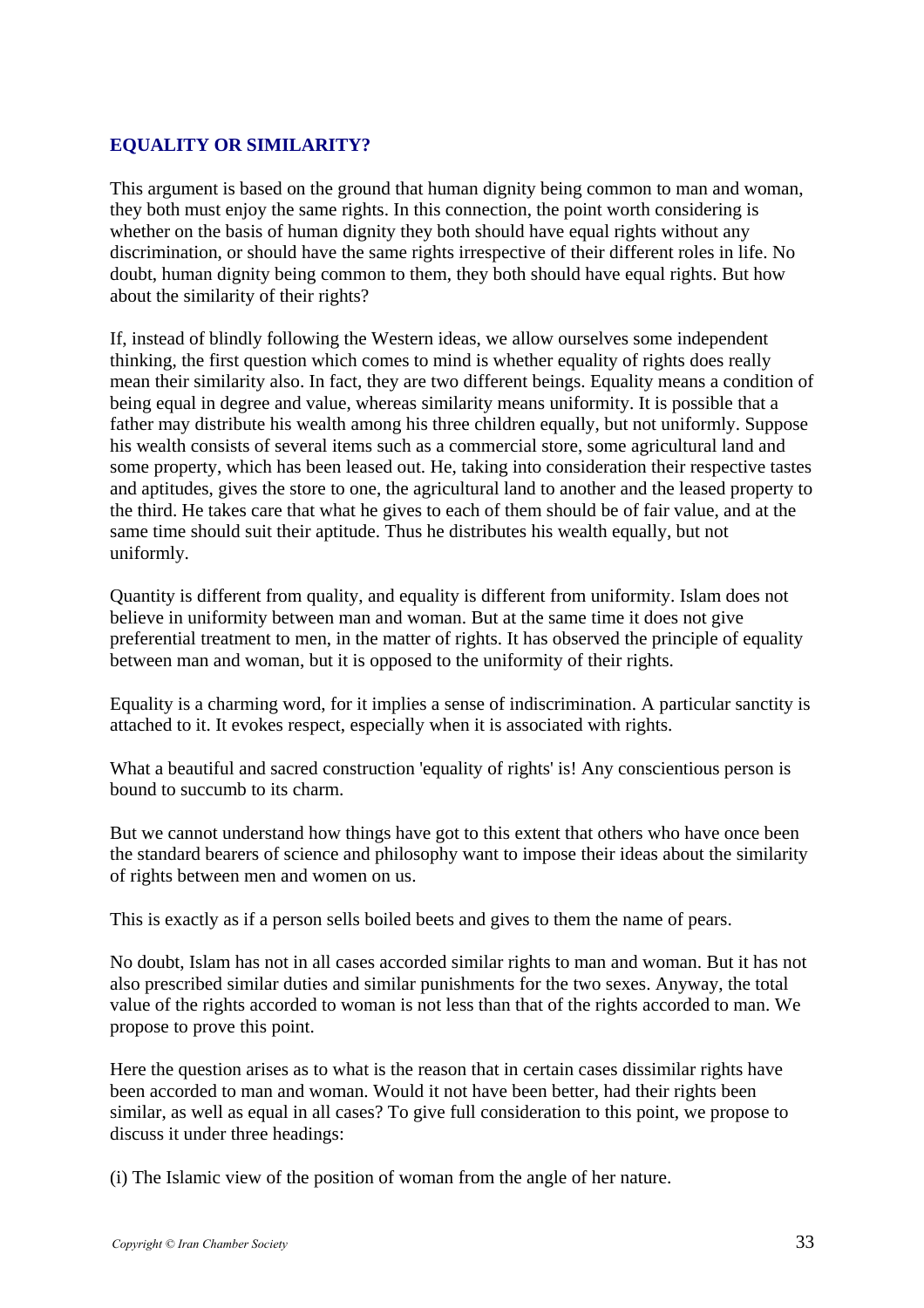(ii) The effect of the physical disparity between man and woman. Does it make them dissimilar in the matter of rights also?

(iii) What is the philosophy behind the Islamic rules, which are in some cases different in respect of man and woman? is this philosophy still valid?

#### **THE POSITION OF WOMAN IN THE ISLAMIC SCHEME**

The Qur'an is not merely a collection of laws. It is not a body of dry rules and laws with no explanation of their ultimate aims. it contains laws, as well as history, religious exhortations, an explanation of the meaning of Creation, and thousands of other things. At certain places it sets forth a course of action in legal form, and at others it explains the meaning of existence. It unravels the mysteries of the earth, the heavens, the plants, the animals and the human beings. It gives out the secrets of life and death, honour and disgrace, rise and fall, wealth and poverty.

The Qur'an is not a book of philosophy, but it has expounded, in very definite terms, its views on the three basic subjects of philosophy: the world, man and society. It does not teach its followers law alone, and does not indulge in mere exhortation and admonition, but, also by its interpretation of Creation, gives its followers a special outlook and a peculiar way of thinking. The basis of the Islamic regulations regarding social matters like ownership, government, family rights etc. are its very interpretation of Creation and various things.

One of the subjects explained in the Qur'an is that of the creation of man and woman. The Qur'an has not observed silence in this respect. It has left no opportunity to the philosophical meddlers to invent their own philosophy for the rules concerning man and woman, and to describe them as being based on Islam's contemptuous attitude towards the fair sex. Islam has itself given its views regarding woman.

To know the views of Islam on woman, we should see what the Qur'an says about her innate character. Other religions also have referred to this question, but it is the Qur'an alone which in a number of verses expressly says that woman has been created of the species of man, and both man and woman have the same innate character. While referring to Adam it says: *He (Allah) made all of you from one being, and from that being He made its mate.* (Surah an-Nisa, 4 : 1)

With regard to mankind in general, it says: *He made your mate from among you.* (Surah an-Nisa, Surah Ali Imran and Surah Rum).

Unlike some other religious books, there is no mention in the Qur'an that woman has been created of some inferior material, or that she has any parasitic and leftist aspect. Islam does not support the notion of the people who suppose that the spouse of Adam was created of his left ribs. Islam has no contemptuous view of woman in regard to her nature and innate character.

There is another contemptuous theory which was current in the past, and has left some undesirable traces in the world literature. According to it, woman is the cause of all sins. Her very existence stimulates evil. Woman is a little devil. It is said that woman has had a hand in every sin and every offence committed by man. Men themselves are free from sin; it is the women who drag them to it. It is also said that the Devil cannot have direct access to men. It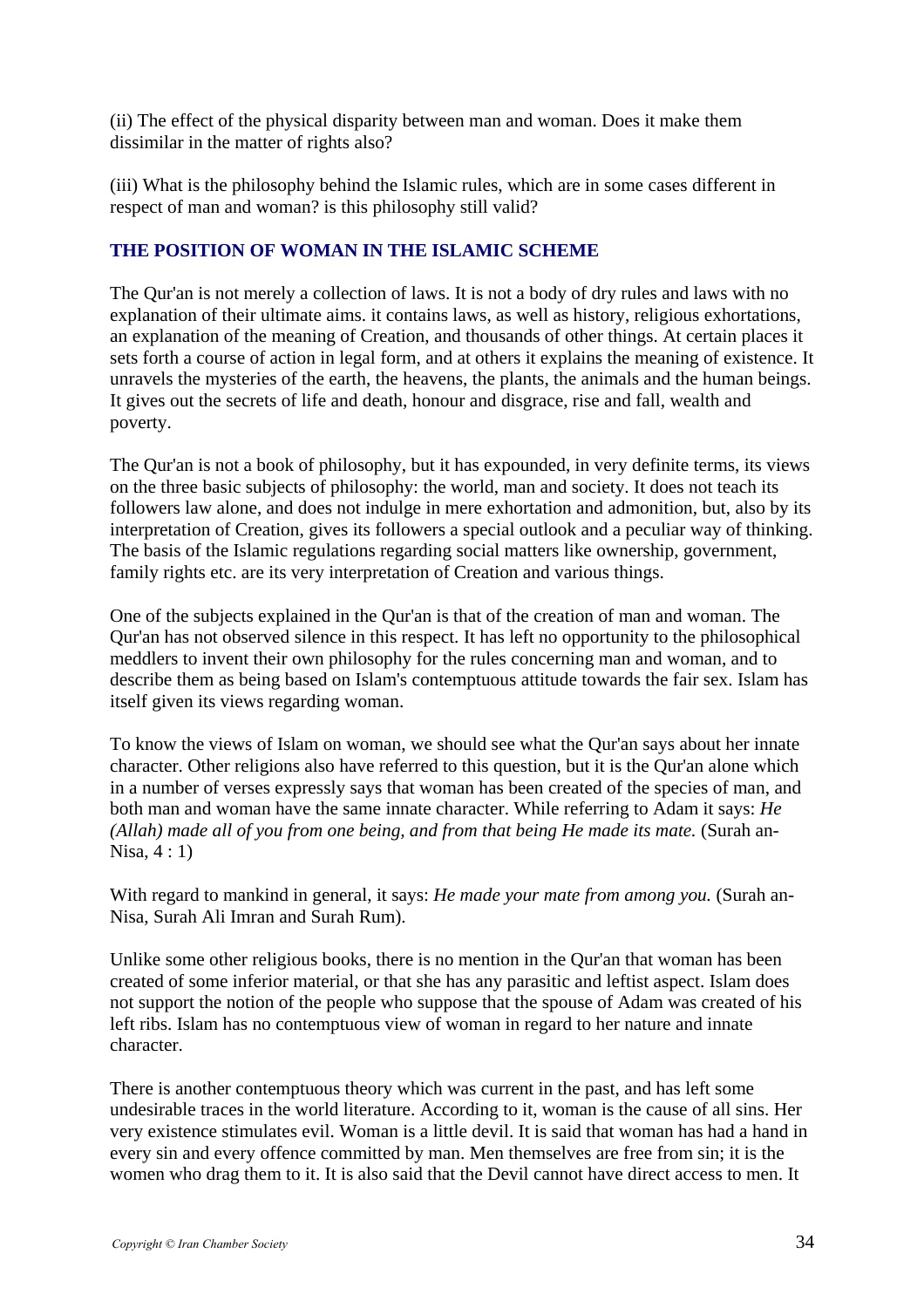is through women that he lures them. He prompts woman with wicked suggestions, and woman in turn prompts man. Adam was thrown out of Paradise because of a woman. The Devil misled Eve, and it was Eve who misled Adam.

The Qur'an has narrated the story of Paradise, but it says nowhere that the Devil or the Serpent misled Eve and Eve misled Adam. It neither blames Eve nor exonerates her.

The Qur'an says: *We said to Adam: 'Take residence in Paradise.' both you and your Spouse, and eat the fruits thereof, freely wherever you wish and go not near that tree else you become wrongdoers.* (Surah al-Baqarah, 2:35). It puts the pro. nouns in the dual form. It also says: *Then the Satan made a suggestion to them (both). Then he led them (both) on with guile. He swore to them (both): I am a sincere adviser to you (both).* Surah al-A'raf, (7 : 20 - 21)

Thus the Qur'an vehemently opposed the false notion which was current after the time of its revelation, and the echoes of which still resound in various parts of the world, It absolved woman from the charge that she was the prompter of sin, and herself a little devil.

Another contemptuous theory which has existed concerns woman's spiritual position. It was asserted that woman could not enter Paradise. She could not cover the spiritual and divine stages. She could not reach such a stage of proximity to God as man could. But the Qur'an, in a number of passages, has expressly said that the reward of the Hereafter and the proximity to Allah are not linked with sex. They depend on faith and deeds, and there is no difference between man and woman in this respect. In the Qur'an, side by side with every great and saintly man, a great and saintly woman has been mentioned. It has glorified the wives of Adam and Abraham and the mothers of Moses and Jesus. If it has mentioned the wives of Noah and Lot as unworthy of their husbands, it has not ignored the wife of the Pharaoh, and has mentioned her as a great woman who was in the hands of a wicked man. The Qur'an in its stories has maintained a sort of balance. Its heroes are both men and women.

While referring to the mother of Moses, the Qur'an says:

#### *We made Our Will known to Musa's mother saying.' Put him in a box and throw it into the river. The waves shall cast him on to the bank...* (Surah Taha, 20:39).

About the mother of Jesus, it says that she had attained such a high spiritual position that the angels used to talk to her while she was worshipping in the Sanctuary. She used to receive eatables from supernatural sources. Her sublime spiritual position caused bewilderment even to Zachariah, the Prophet of that period.

There have been many eminent and saintly women in the history of Islam. Few men can attain the high position of Khadija, the beloved wife of the Holy Prophet, and no man, except the Holy Prophet and Ali (P) can match with Zahra, the beloved daughter of the Holy Prophet. She holds a position superior to that of even her sons, who are Imams, and to that of the Prophets, other than the last one. Islam does not discriminate between man and woman in the matter of the 'journey towards Allah', but it regards man more suitable for shouldering the responsibility of Prophethood, which can be described as a 'return journey from Allah' to the people.

Another contemptuous theory that exists about woman is related to renunciation and celibacy. Certain religions regard sexual relations as a dirty thing. According to the belief of their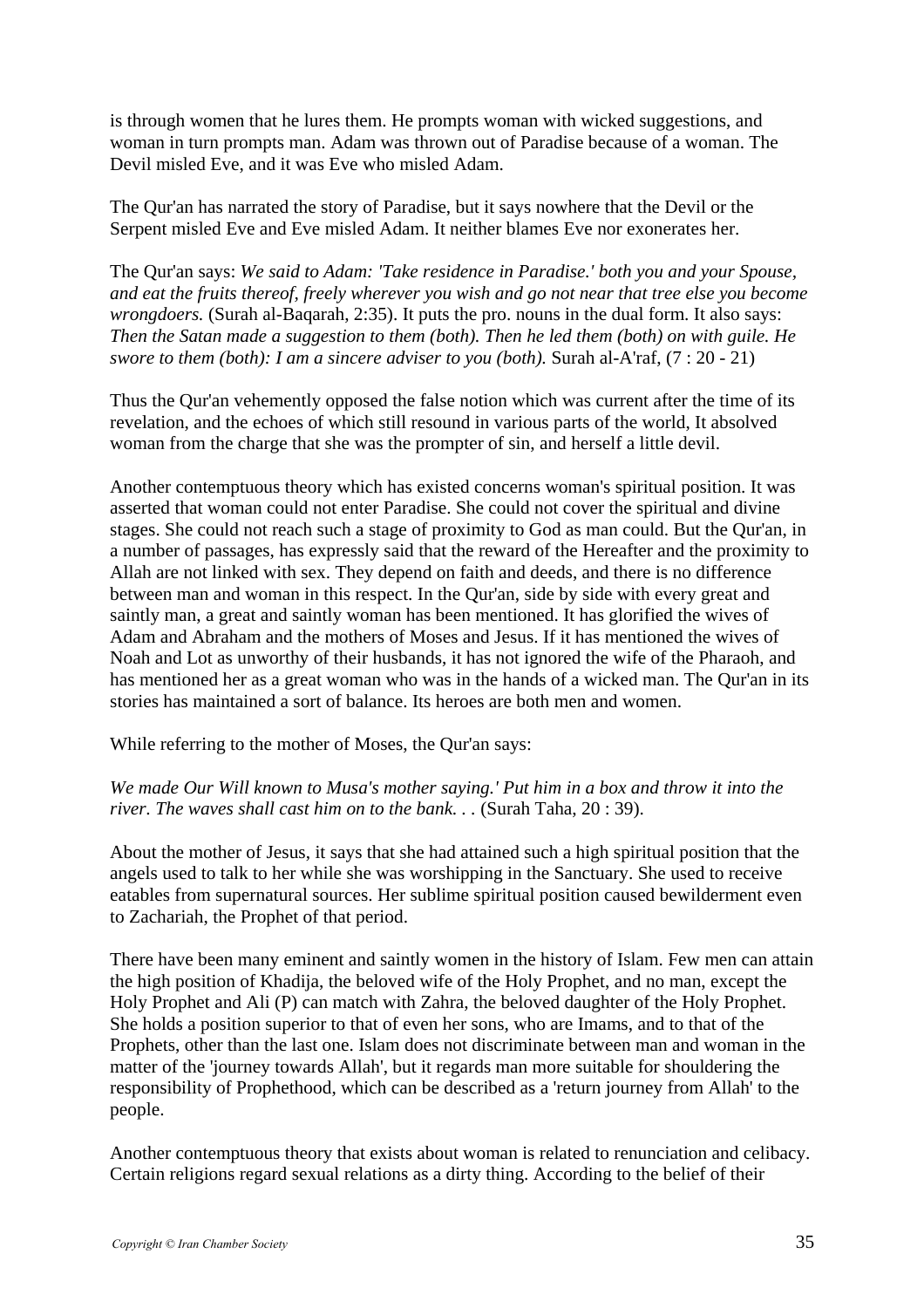followers, only those can attain higher levels of spiritual life who pass their whole life in celibacy. A well-known world religious leader says: "Cut down the tree of marriage with the axe of virginity." Such religious leaders tolerate marriage only as a lesser evil. In other words, they maintain that as most of the people are unable to lead a life of celibacy, and there is an apprehension that they will be unable to control themselves, and so will become involved in illicit relations with a number of women, it is better that they marry so that they do not come into contact with more than one woman. These gentlemen advocate renunciation and celibacy because they look upon the fair sex with suspicion. They consider love for woman to be a great moral evil.

Islam is severely opposed to this absurdity. It reckons marriage as sacred and celibacy as dirty. To like woman has been described by Islam as a part of a prophetic character. The Holy Prophet has said: "I am interested in three things: perfume, woman and prayer".

Bertrand Russell says: "All religions other than Islam look at sexual relations with a pinch of suspicion. Islam, with an eye to social interest, has regulated and restricted them, but has not regarded them as dirty"

Another contemptuous theory with regard to woman, which has existed, is that woman has been created for the benefit of man.

Islam does not say any such thing. It has stated the purpose of Creation in clear terms. It expressly says that the earth, the heavens, the air, the clouds, the plants and the animals, all have been created for the sake of mankind. It does not say that woman has been created for the sake of man. According to it, both man and woman have been created for the sake of each other. The Qur'an says: *They (women) are raiment (comfort, embellishment and protection) for you, and you (men) are raiment for them.* (Surah al-Bagarah: 2 : 187).

Had the Qur'an stated that woman was a mere appendage of man, and was created for his sake, that view would certainly have been reflecte6 in the Islamic laws, but the Qur'an has expressed no such view. It does not explain Creation that way. It does not consider woman a mere appendage to man. That is why this view is not reflected in Islamic laws.

Another contemptuous theory about woman, which previously existed, is that woman is an inescapable evil. In the olden days, many people held her in great contempt and looked upon her as a source of misfortune and all sorts of trouble. In contrast, the Qur'an has emphasised that woman is a blessing for man and a source of his comfort and relief.

According to another contemptuous theory, little significance was attached to the role of woman in childbearing. Pre- Islamic Arabs and some other communities regarded woman just as a receptacle for keeping and developing the seed of man. The Qur'an in several of its passages has said, *We have created you from a man and a woman.* The same idea has been deduced from some other verses by the commentators of the Qur'an. Thus Islam has put an end to that wrong way of thinking.

It is clear from the above that Islam holds no contemptuous view of woman.

Now the time has come to see why there is a dissimilarity between the rights of man and woman.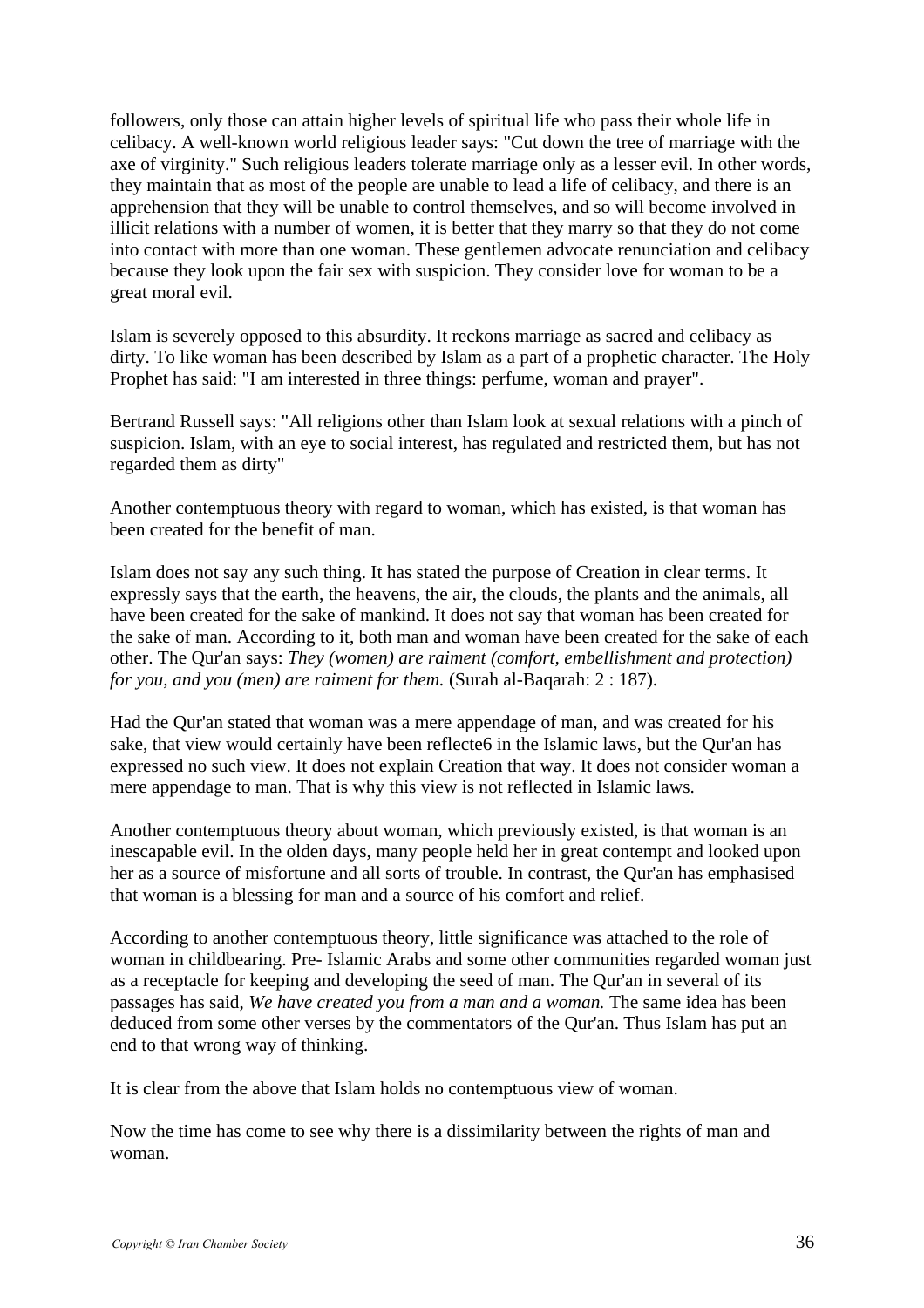#### **SIMILARITY, NO AND EQUALITY, YES**

We have already said that in respect of the family relations and the rights of man and woman. Islam has a special philosophy of its own which is quite different from what was the practice, 1,400 years ago as well as what is practised today.

We have also said that it is not a debatable point whether man and woman are equal or not, as human beings, and whether their family rights should or should not be of equal value. From the Islamic point of view they are both human beings and, as such, enjoy equal rights.

The point which is worth considering is that man and woman, because of the sex difference, are dissimilar in many respects. Their very nature does not want them to be similar. This position demands that they should not be similar in respect of many rights, obligations, duties and retributions. In the West an attempt is being made at present to make their rights and obligations uniform, and to ignore their natural and innate differences. There lies the difference between the Islamic view and the Western system. In our country, the point at issue between the supporters of Islamic rights and the supporters of the Western system, is the question of uniformity and similarity of rights and not that of equality of rights between man and woman. Equality of rights is only a label which has been wrongly attached to this Western gift.

The present writer, in his writings and speeches, has always refrained from using this false label and has never condescended to give the name of equality to what is actually the theory of similarity of rights. The pre-2Oth century Europe is a clear example of injustice to woman. Till the beginning of the 20th century the woman of Europe was deprived of human rights, both practically and legally. She had rights neither equal to, nor similar to, those of man. It is during the past decades that, as the result of a hasty movement, more or less similar rights have been granted to her, but she has not yet been able to secure equal rights in conformity with her natural position and physical and spiritual needs. If woman wants equality of rights and domestic happiness, she must discard the idea of similarity of rights. That is the only way of establishing cordiality between man and woman. In that case, man will not only accept her equality of rights, but will also be willing to give her, in some cases, more rights without any question of deceiving her.

Similarly, we do not claim that in a Muslim society woman actually enjoys rights equal to those of man. We have often said that it is essential that the position of woman should be reviewed, and the abundant rights which Islam has granted her and which throughout history have been denied to her, should be restored to her. Anyhow, we must not blindly imitate the Western way of life, which has produced catastrophic results in the West itself. What we claim is that non-similarity of rights between man and woman, within such limits as are required by the disparity between their natures, is more in keeping with justice. It meets the requirement of natural rights better, ensures domestic happiness better and pushes society forward on the path of progress better.

It may be remembered that we claim that natural justice demands that, in certain cases, there should be a dissimilarity between the rights of man and those of woman. Being related to the philosophy of rights, this question has a hundred percent philosophical aspect. It is also connected with the principle of justice and equity, a cardinal principle of Islamic law and Islamic scholasticism. It is the principle of equity that has brought into existence the doctrine of conformity between reason and Divine law. According to the Islamic or at least the Shiah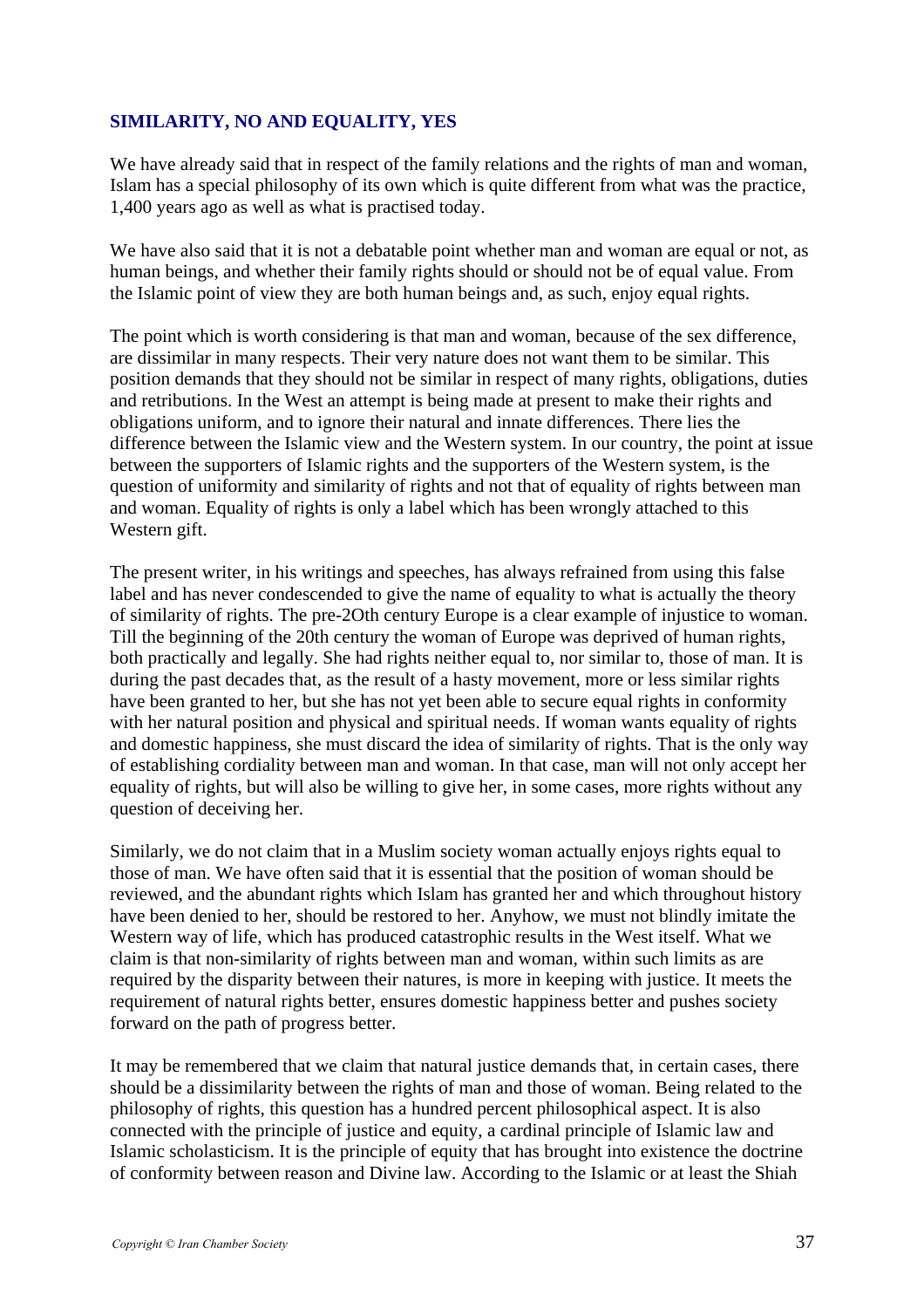jurisprudence, if it is proved that equity demands that in a certain case the law should have a particular form, that very form will be the legal form irrespective of any other argument to the contrary, for according to the basic teachings of Islam the law must, in no case, infringe natural justice and basic rights. The Muslim scholars, by expounding the principle of equity, laid the foundation of the philosophy of rights, though following some unhappy historical events they could not continue the good work started by them. It was the Muslims who, for the first time, paid attention to the question of human rights and the principle of equity, and set them forth as original and self-existing principles unaffected by any contractual law. The Muslims were the pioneers in the field of the inherent natural rights.

But it was so destined that they could not continue their work and ultimately, after eight centuries, it was further developed by European intellectuals and philosophers, who appropriated the credit for it. The Europeans brought social, political and economic philosophies into existence, and acquainted the individuals, societies and nations with the value of life and human rights.

In our opinion, apart from historical reasons, there was a psychological and regional reason too, which prevented the Muslim-East from pursuing the question of inherent rights.

It is one of the differences between the spirit of the East and that of the West. The East is enamoured of morals and the West of rights. The man of the East is more sentimental and believes that he should be forgiving, chivalrous and philanthropic. But the man of the West thinks that as a human being he should know and defend his rights and must not allow others to violate them.

Humanity needs morals as well as rights. Humanism is concerned with both rights and morals. Neither of them alone is the criterion of high human qualities.

Islam has had and still has the big distinction of simultaneously paying attention to both the morals and the rights. In Islam sincerity, forgiveness and virtue are sacred moral qualities. At the same time consciousness of one's rights and the preparedness to defend them, are also equally sacred and human.

Nevertheless, the Eastern spirit has been dominant with the Muslims, and consequently, though in the beginning both morals and rights engaged their attention, gradually the field of their activity became confined to morals.

Anyhow, at present we are concerned with the question of rights which may also be a philosophical question and needs to be dealt with at length. It is more closely related to the real meaning of justice and the true nature of rights - justice and rights which existed even when there was still no law in the world, and whose meanings cannot be changed by any law.

Montesquieu says: "Before laws were made by man, just human relations were possible on the basis of the laws which governed the relations among all existing things. It was the existence of these relations which led to the framing of laws. To say that prior to the framing of laws by man no just or unjust order existed to regulate human relations is tantamount to saying that before a circle is actually drawn its radii are not equal".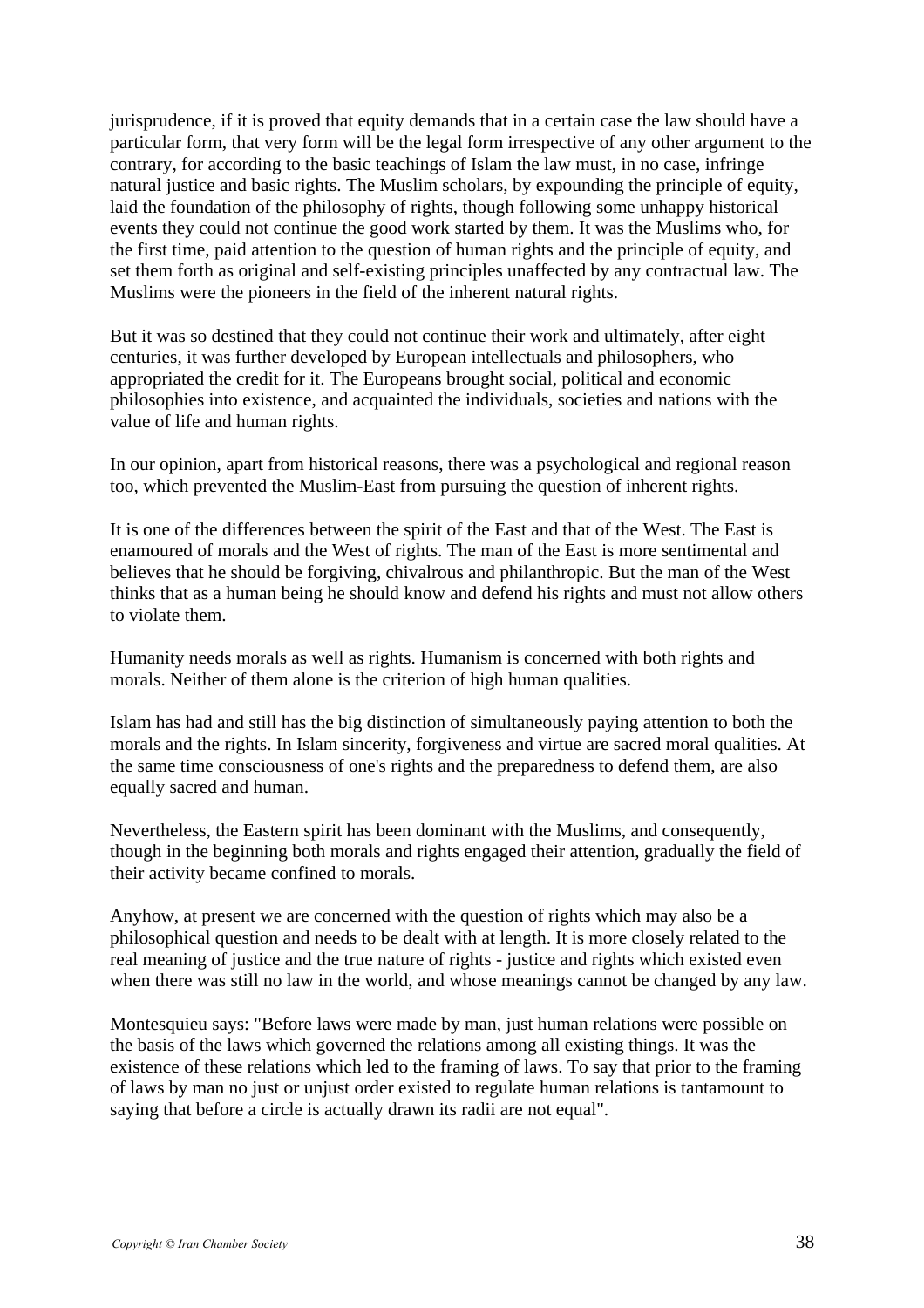Herbert Spencer says: "Justice is interwoven with something other than feelings, namely the natural rights of human beings. We must respect the natural rights so that justice may have a practical existence".

Most of the European intellectuals are of the view that all declarations of human rights have been derived from natural rights. In other words, the theory of natural rights has assumed the form of the declarations of rights.

As we know, Montesquieu, Spencer etc. have said the same thing about justice as the scholastic philosophers of Islam have said about the rational basis of good and evil and the principle of equity. Among the Muslims there have been scholars who have denied the existence of inherent rights and maintained that justice was contractual. Similarly, among the Europeans also this belief has existed. The English philosopher, Thomas Hobbes denied justice as a reality.

## **DECLARATION OF HUMAN RIGHTS IS A PHILOSOPHY AND NOT A LAW**

It is ridiculous to say that as the Universal Declaration of Human Rights, which guarantees equality of rights between man and woman, has been ratified officially by the Parliament of a particular country, men and women of that country are supposed to have equal rights.

After all, it is not within the jurisdiction of the Parliament of any country to ratify or reject the text of the Declaration, for its contents, not being of such contractual nature, do not fall within its legislative authority.

The Universal Declaration deals with the inherent, inalienable and indefeasible rights of the human beings and, as claimed by the Declaration itself, these rights are an integral part of human dignity and have been determined by the powerful hand of nature itself. In other words, these rights have been granted to human beings by the same source which gave them intellect, will and dignity.

If it is so, the nature of the contents of the Declaration is such that a human authority can neither lay them down nor do away with them. Then how can the question of their ratification by a legislative body arise?

In fact, the Declaration of Human Rights is a philosophy and not a law. As such, it should be ratified by the philosophers and not by the legislators. No Parliament can, by debating and voting, lay down a philosophy. Otherwise, why should a bill enunciating Einstein's theory of relativity or the theory of the existence of life on some other planets not be introduced in some Parliament and passed by that august body? In reality, a natural law cannot be passed or rejected like a contractual law. To pass a natural law will be tantamount to the passing of a law to the effect that the grafting of a pear-tree on an apple-tree will be successful, but on a mulberry-tree it will not be successful.

Whenever any declaration of rights is issued by a group of philosophers, every nation should refer it to its own thinkers and philosophers, and if it is approved by them only then all members of that nation are bound to abide by its provisions as extra legal facts. The legislative authority will also be bound not to enact any law which is inconsistent with them.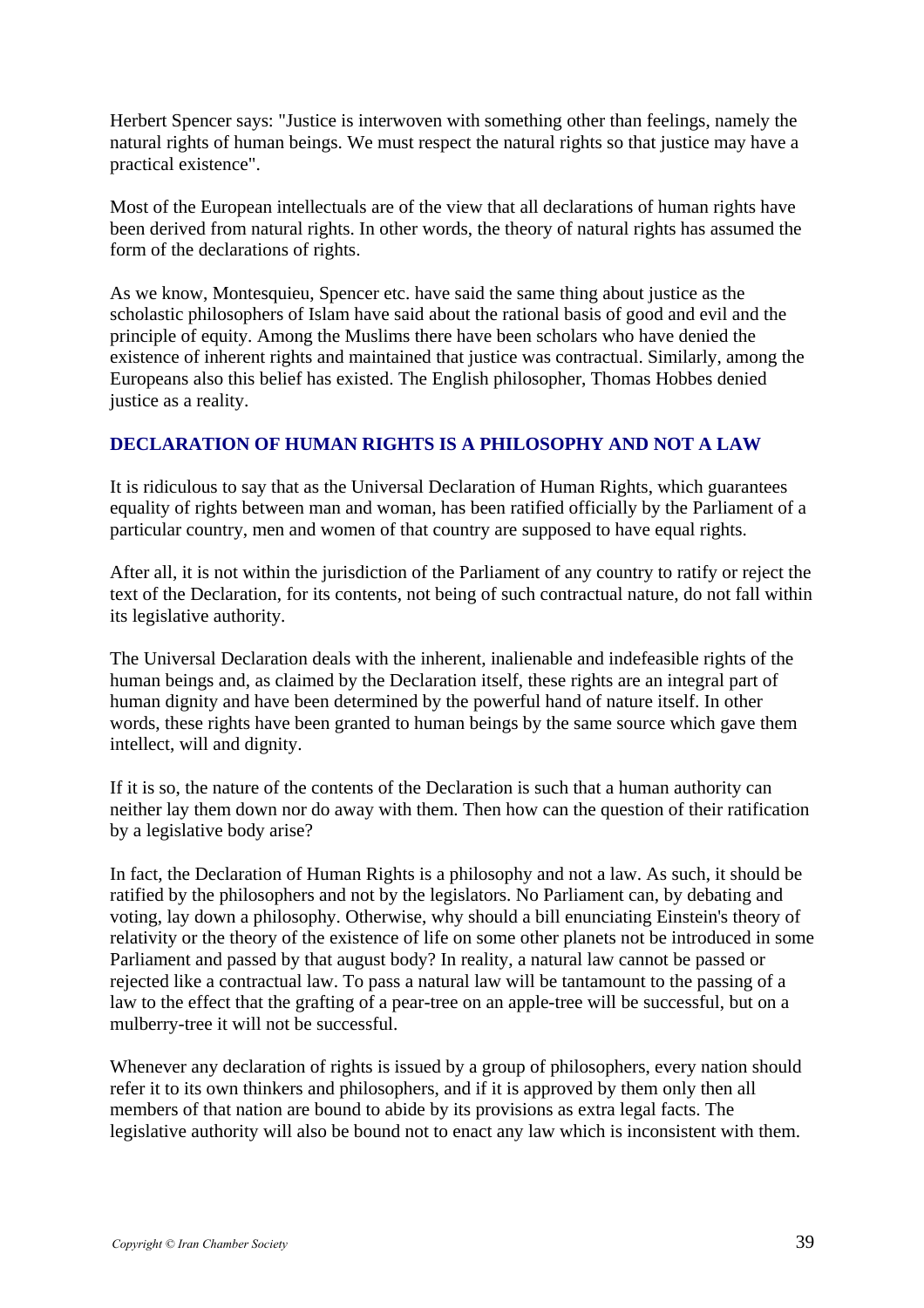But other nations will not be bound to observe them as long as it is not proved, according to their own view, that such a right exists in nature. Further, as this question is not subject to test and trial, it does not require any such equipment or laboratory etc. as may be available to the Europeans only. It is a question of philosophy whose tools are the brain, reason and an argumentative power.

Even if some other nations are compelled to follow the majority of other nations in the matter of logic and philosophy and do not feel that they are competent enough to do any philosophical thinking themselves we Muslims must not follow their example. We have shown in the past that we are highly capable of dealing with logical and philosophical questions. Why should we follow others today?

It is amazing that while the Muslim intellectuals attach so much importance to the principle of justice and inherent rights and accept as religious law, without any hesitation and without any further argument, all that stands to reason, today things have deteriorated to such extent that we want the members of a legislative body to ratify the acknowledgement of human rights!

# **PHILOSOPHY CANNOT BE PROVED BY FILLING COUPONS**

More ridiculous than this is to try to decide the question of human rights by arranging the opinion polls of young boys and girls. Is it sensible to print coupons and ask young boys and girls to fill them, to find out what is the nature of human rights and whether they are of one or two kinds?

Anyhow, we want to study the question of woman's rights in a systematic and philosophical way, and in the light of inherent human rights. We would like to see whether the principles, which demand that all mankind should enjoy inherent and God-given rights, make it necessary or not that man and woman should have the same position in respect of their rights. We request the intellectuals, the thinkers and the lawyers of our country, who may be the only competent authority to express an opinion on such questions and to look into our arguments with a critical eye. We shall be highly obliged if they make authoritative comments in their favour or against them.

To deal with this question, it is necessary first to discuss the basis of human rights. The rights of man and woman will be discussed subsequently. In this context, it will not be out of place to refer briefly to the liberal movements of the past few centuries, which have led to the idea of equality between the rights of man and woman.

# **A BRIEF GLANCE AT THE HISTORY OF WOMEN'S RIGHTS IN EUROPE**

The talk of human rights began in the 17th century. The writers and thinkers of the 17th and the 18th centuries, with great perseverance, gave publicity to their ideas about natural and indefeasible rights. Jean-Jacques Rousseau, Voltaire and Montesquieu belong to this group of thinkers and writers. The first practical result of the spread of their ideas was a long-drawn struggle between the rulers and the people of England. In 1688 the English people succeeded in making the King agree to grant them certain political and social rights advanced by them in the Charter, known as the Bill of Rights.

Another outstanding result of the spread of these ideas was the American War of Independence against England. Thirteen English colonies in North America revolted,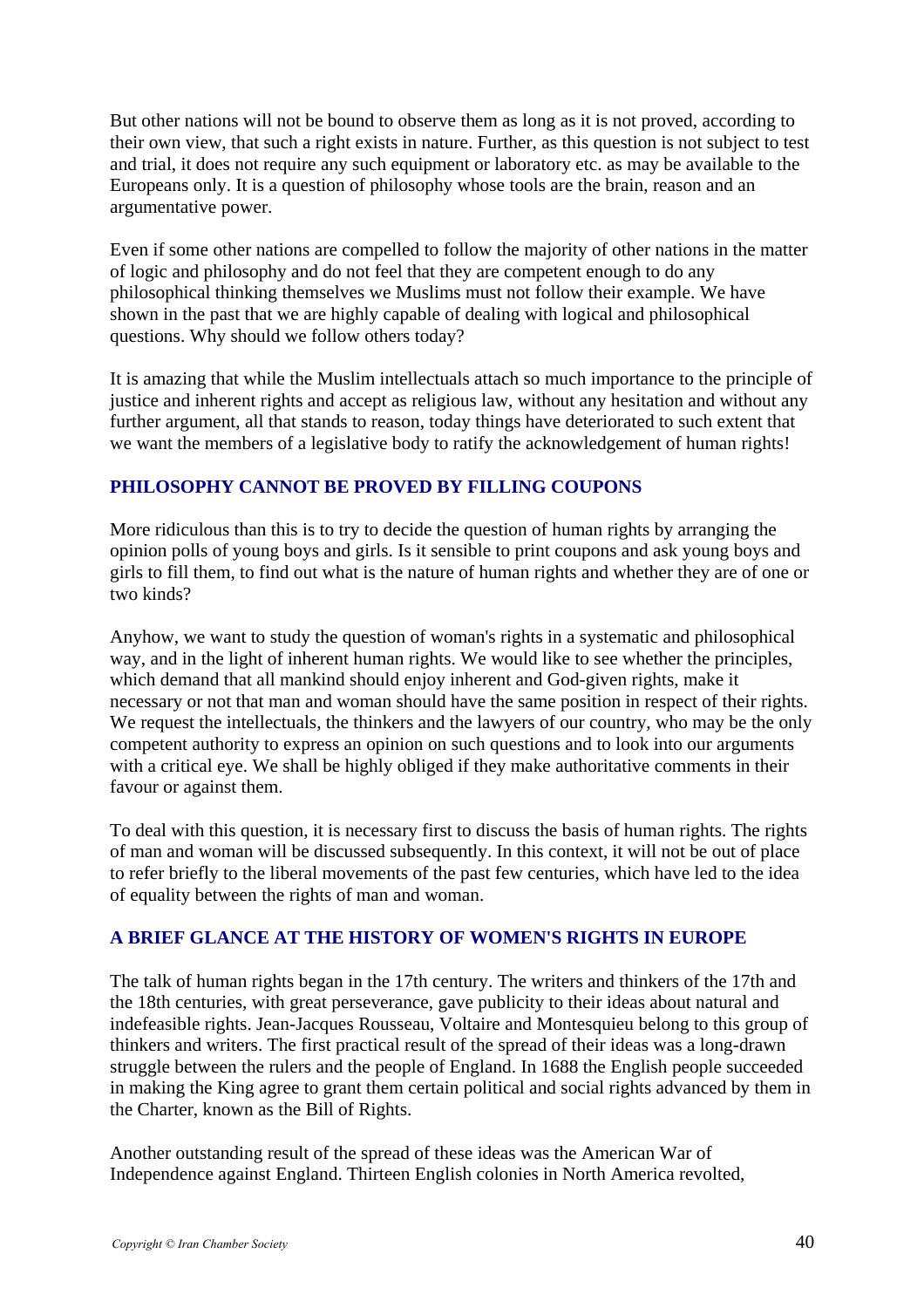following the imposition of heavy taxes, and eventually gained their independence. In 1776 a conference was held in Philadelphia which issued the Declaration of Independence. Its preamble said: "We hold these truths to be self-evident that all men are created equal; that they are endowed by their Creator with certain unalienable rights; that among them are life, liberty and the pursuit of happiness. That to secure these rights, governments are instituted among men, deriving their justice power from the consent of the governed; that whenever any form of government becomes destructive of these ends, it is the right of the people to alter or abolish it, and to institute a new government, laying its foundation on such principles and organising its powers in such form, as to them shall seem most likely to effect their safety and happiness".

As regards what is known as the Declaration of Human Rights, it was issued after the French Revolution. It contains certain universal principles which are considered to be an integral part of the French Constitution. The Declaration consists of a preamble and 17 clauses. The first clause says that all human beings are born free and remain free throughout their life. They are equal to one another in the matter of rights.

In the 19th century new developments took place and new ideas emerged in the field of human rights in economic, social and political matters. These resulted in the emergence of socialism, participation of the workers in the profits, and the shifting of the government from the hands of the capitalists to the labour.

Up to the beginning of the 20th century all discussions on human rights were centred upon the rights of the people versus the governments, or the rights of the labouring classes as against the employers and the landlords.

In the 20th century, the question of the rights of woman vis-a-vis those of man cropped up. It was only in the beginning of the 20th century that Britain, which is known as the oldest democracy, recognised the equality of rights between man and woman. Though the United States had, in general terms, recognised human rights in the 18th century in the course of the Declaration of Independence, yet universal suffrage was granted only in 1920. France also extended suffrage to woman only from the 20th century.

Somehow or the other in the 20th century large sections of people throughout the world came to support a deep change in the relations between man and woman, from the viewpoint of rights and obligations. According to them the purpose of social justice could not be achieved by change in the relation between the nations and between the workers and the employers and capitalists so long as the relations of man and woman with regard to their rights were not considered.

That is why the preamble of the Universal Declaration of Human Rights, issued by the United Nations in 1948, says:

"Whereas the peoples dignity of individual and equality of rights between man and woman...."

The crisis caused by the development of machines in the 19th and the 20th centuries, and the consequent pitiable condition of the workers, especially the female workers, focused the attention on the plight of woman and that is why attention was paid to the question of their rights. A historian says: "As long as the governments did not pay attention to the plight of the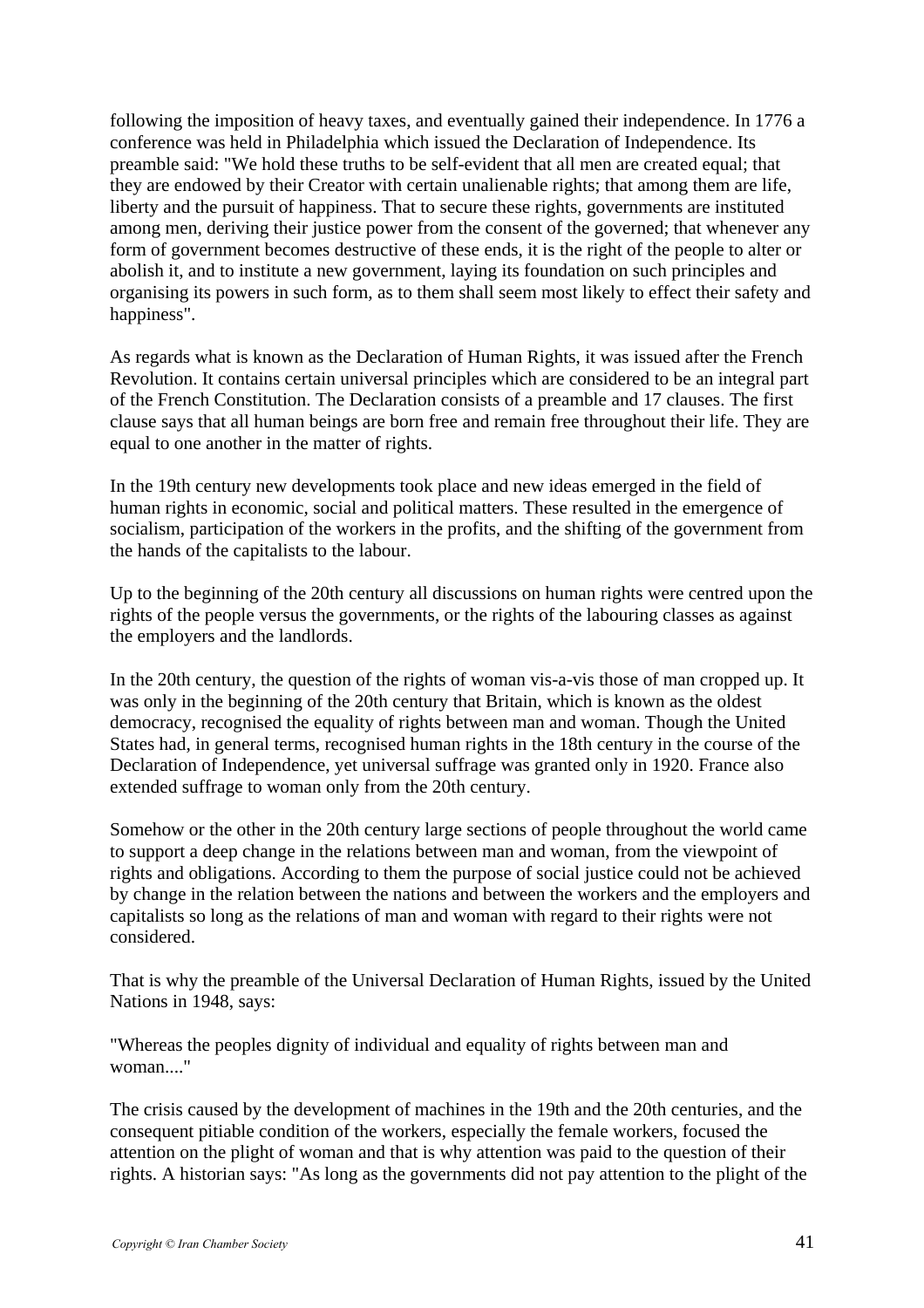workers and the behaviour of their employers, the capitalists did whatever they liked. The mill-owners used to employ women and children at very meagre wages and, as their working hours were too long, most of them suffered from various diseases and died at a young age".

This was the brief history of the Movement for Human Rights in Europe. As we know, all those clauses of the Declaration of Human Rights, which are new to the Europeans, had been visualised by Islam 14 centuries ago, and some Arab and Iranian intellectuals in their books have made a comparative study of the teachings of Islam and the provisions of these declarations. There still exists some difference between certain parts of these declarations and what Islam has taught. This is an interesting subject. For example, Islam accepts equality between the rights of man and woman, but it does not accept similarity or uniformity of their rights.

# **HUMAN DIGNITY AND HUMAN RIGHTS**

"Whereas recognition of the inherent dignity and the equal and inalienable rights of all members of the human family is the foundation of freedom, justice and peace in the world."

"Whereas disregard and contempt for human rights have resulted in barbarous acts which have outraged the conscience of mankind, and the advent of a world in which human beings shall enjoy freedom of speech and belief, and freedom from fear and wants has been proclaimed as the highest aspiration of the common people".

"Whereas it is essential, if man is not to be compelled to have recourse, as a last resort, to rebellion against tyranny and oppression, that human rights should be protected by the rule of law."

"Whereas it is essential to promote the development of friendly relations between nations".

"Whereas the people of the United Nations have in the Charter, reaffirmed their faith in fundamental human rights, in the dignity and worth of the human person and in the equal rights of men and women, and have determined to promote social progress and a better standard of life in larger freedom".

"Whereas ... The General Assembly proclaims this Universal Declaration of Human Rights as a common standard of achievements for all peoples and all nations, to the end that every individual and every organ of society, keeping the Declaration constantly in mind, shall strive by teaching and education to promote respect for these rights and freedoms and by progressive measures, national and international, to secure their universal and effective recognition and observance, both among the people of member states themselves and among the peoples of territories under their jurisdiction...".

As we have observed earlier, every word and every sentence of this Declaration is wellcalculated. It is a manifestation of the ideas of the world's liberal-minded philosophers and legists of several centuries.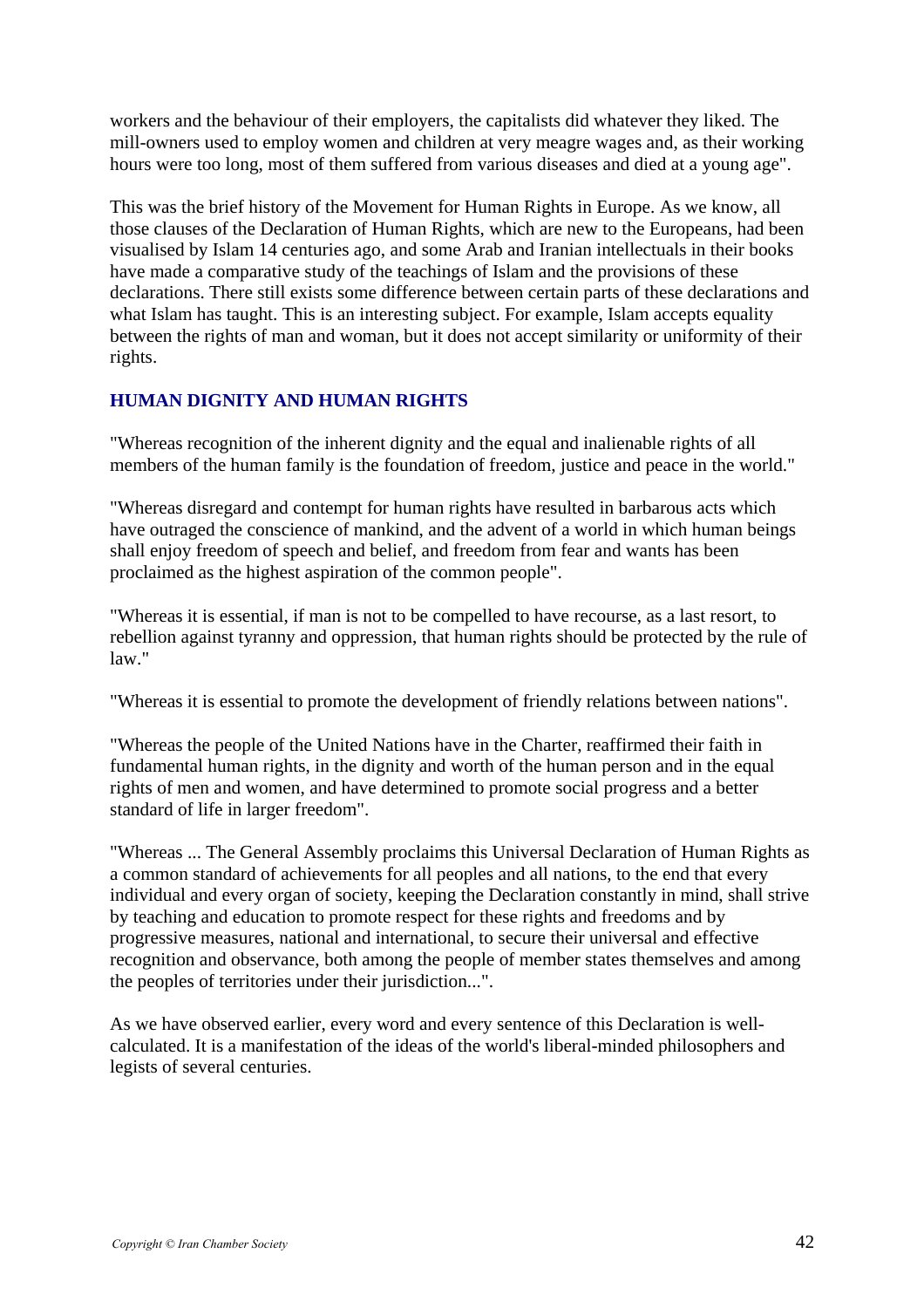## **IMPORTANT POINTS OF THE PREAMBLE OF THE DECLARATION OF HUMAN RIGHTS**

This Declaration consists of 30 articles, though certain articles are superfluous and some points have been repeated in several articles.

The important points of the preamble are as under:-

(i) All human beings enjoy inherent dignity and inalienable rights.

(ii) Human dignity and human rights are universal and indivisible. They pervade all human beings irrespective of race, colour and sex. All human beings are members of a family, and hence none is superior to anyone else.

(iii) Full recognition of human dignity and inalienable human rights is the foundation of freedom, justice and peace.

The contents of the Declaration imply that the source of all the troubles, wars, acts of tyranny and barbarous acts committed by the individuals and the people against each other, is the nonrecognition of human dignity and human rights. This non-recognition compels some to revolt against some others, and thus endangers peace and security.

(iv) The highest aspiration, for the materialisation of which all must strive, is the emergence of a world in which freedom of belief, security and material welfare may be ensured and freedom from suppression, fear and poverty may be guaranteed. The 30-article Declaration has been framed to achieve this purpose.

(v) Belief in human dignity and respect for inalienable human rights must be inculcated gradually in the minds of all, through teaching and education.

## **RESPECT FOR HUMAN DIGNITY**

As the Declaration of Human Rights has been framed on the basis of respect for humanity, liberty and equality with a view to reviving human rights, it should be respected by every conscientious person. We, the people of the East have been believing in human dignity and respect for humanity for a long time. Islam attaches great importance to human dignity and respects human rights, liberty and equality. Those who have really inspired them, deserve our appreciation. Anyhow, it is a philosophical text written by human hands, and not by angels. Hence, every philosopher has a right to analyse it and to point out its weak points.

The Declaration of Human Rights definitely has its weak points, but at present we have no intention to lay our finger on them. Instead; we point out its strong points.

The basis of this Declaration is the inherent human dignity, because of which man is entitled to certain rights which are not enjoyed by other living beings, for they lack that dignity. This is the strong point of the Declaration.

# **WESTERN PHILOSOPHY DEPRECIATES MAN**

Here we are again faced with an old philosophical question: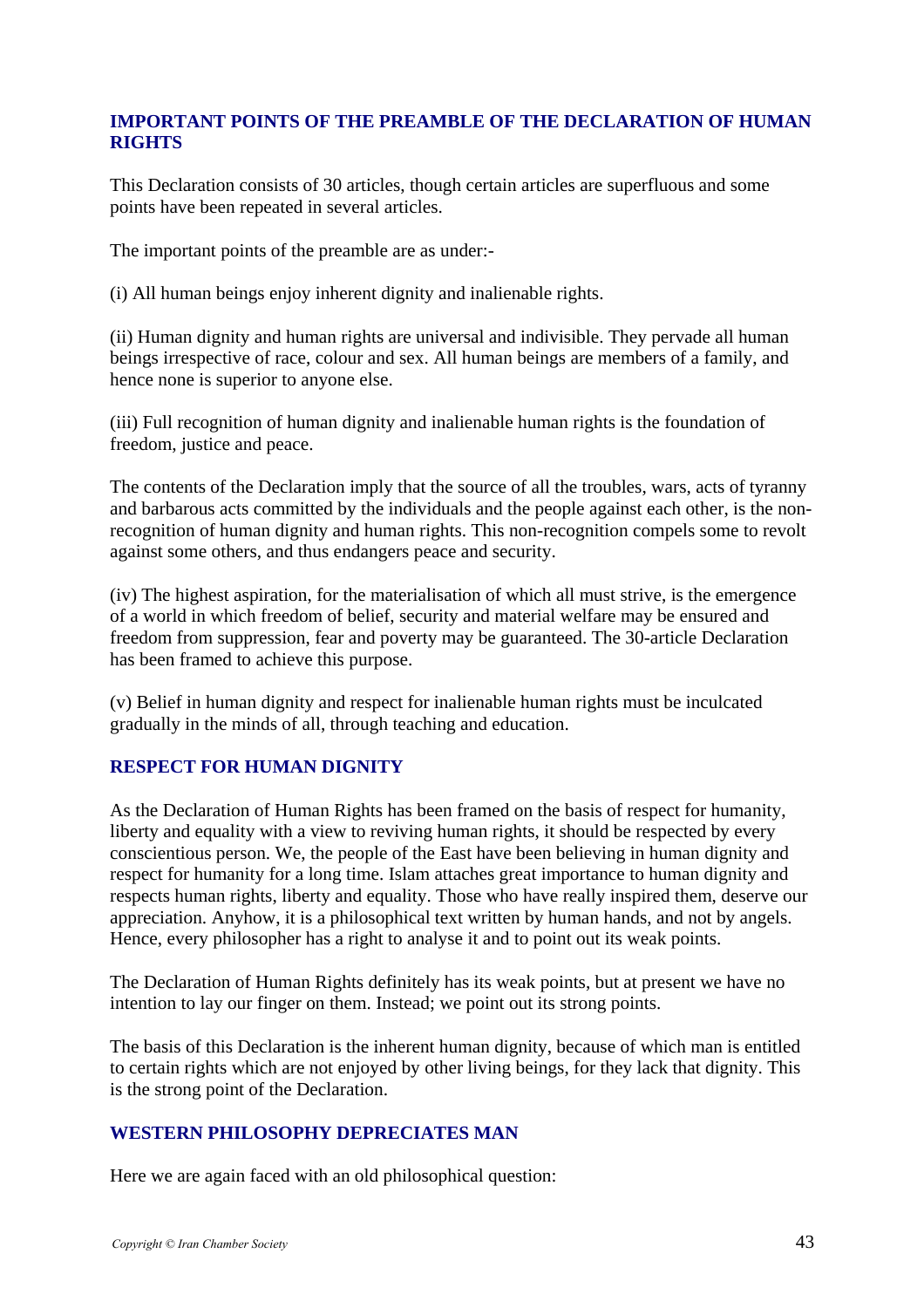What is the nature of the human dignity which distinguishes man from a horse, a cow and a pigeon?

It is here that the contradiction between the basis of the Declaration of Human Rights and the Western evaluation of man becomes evident.

The Western philosophy has since long depreciated man. The source of all that used to be said previously about man and his distinguished position was in the East. Now most of the European systems of philosophy ridicule all that.

Man, from the Western point of view, has come down to the position of a machine. The existence of a soul and the magnanimous origin of man have been denied. The belief that nature has an ultimate goal is considered to be a reactionary idea.

Now nobody in the West can talk of man as the crown of the creation. According to the current European theory, such a belief was only an offshoot of the now obsolete Ptole-maic astronomy, according to which the earth was believed to be the centre of the Universe and all the stars were believed to be revolving round it. Now that theory has gone, and, with its disappearance, no room is left for man to claim that he is the crown of the Universe. According to the Europeans, even in the past it was only because of his selfishness that man made this claim. Now man is a modest creature. He does not consider himself to be superior to other living beings. His life is only physical. After a man dies, his body is decomposed and there the matter ends.

The European does not believe that soul has any independent existence. In this respect he does not consider himself to be in any way different from a plant or an animal. According to him, there is no essential difference between the nature of man's intellectual and spiritual capabilities and other properties of matter such as heat, emanating from coal. All these are various manifestations of energy and matter.

Life for all living beings, including man, means a constant struggle for existence. This is the basic principle of life. Man has always been striving to be victorious in this struggle, and to save his position he has invented such moral rules as justice, virtue, co-operation, sincerity etc.

From the standpoint of certain powerful Western schools of thought, man is just a machine which is actuated only by the motives of economic gains. Religion, morality, philosophy, science, literature and the arts are all superstructures. Their infrastructure is the mode of production and distribution of wealth which determines all aspects of human life.

Not only that, some western thinkers are of the view that sexual factors are the real motivating force behind all human activities. Morality, philosophy, science, religion and the arts are all modified and rarefied forms of sex.

We wonder how we can talk of human dignity and inalienable rights and how we can make them the basis of all our actions, if we deny that nature has any ultimate aim, if we think that the struggle for existence and the survival of the fittest are the only laws which govern life, if we believe that man is only a machine just like any machine made with human hands, if we maintain that the soul has no existence and all that is attributed to it is mere spiritual exaggeration, if we hold that either the economic or the sexual factors are the motivating force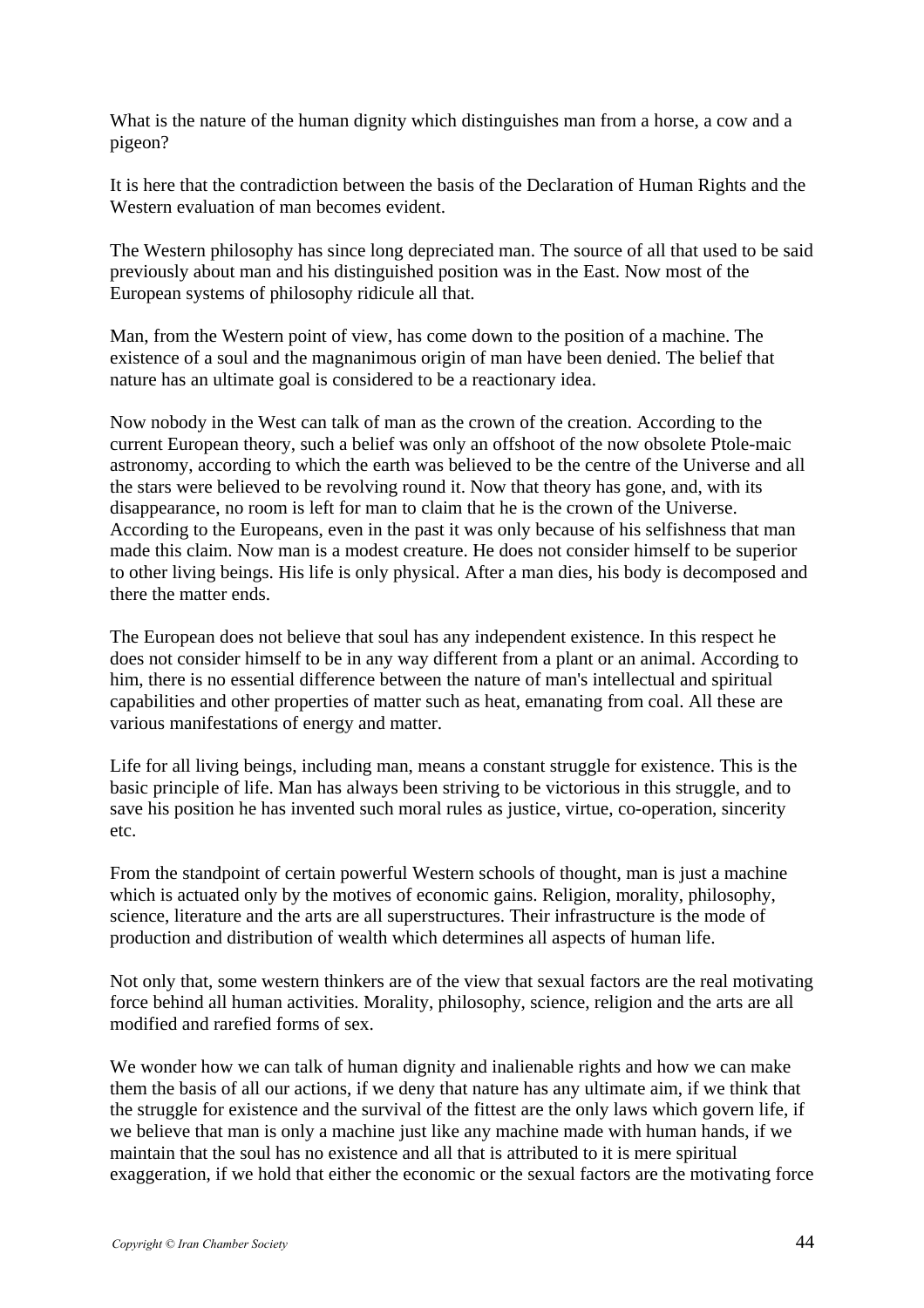behind all human activities, if we assert that good and evil are only relative conceptions, if we are of the opinion that natural and intuitive inspirations are absurd and if we say that man is a slave of his desires and passions and can submit to force only.

Western views about man are contradictory to his dignity and have lowered his position from every angle - from the angle of the causes which have brought him into existence, from the angle of the purpose for which he has been created, his structure, his motives and his conscience.

Having done all this, the Western countries have proclaimed a high-sounding Declaration about human dignity and position and inalienable and sacred rights and have called upon mankind to enforce it.

The West, before issuing a high-sounding Declaration about sacred and natural human rights, should have revised its interpretation regarding man.

We admit that all Western philosophers do not hold the same views. Many of them think in this respect on the same lines as we do in the East. We have in view that way of thinking which has gripped most of the people in the West and which is now influencing the people all over the world.

The Declaration of Human Rights should have been issued by those, who consider man to be higher than a robot, who think that his motives are not limited to his personal and animal instincts and who have faith in human conscience. The Declaration of Human Rights should have been issued by the people of the East who believe man to be the vicegerent of God on the earth. The Holy Qur'an says: *Surely I am appointing a vicegerent on the earth.* (Surah al-Baqarah, 2 : 30) Only those who believe that man has a goal and a destination can talk of human rights. *0 men! Surely you have to labour and labour toward your Lord, and then you shall meet Him.* (Surah al-Inshiqaq, 84 : 6)

The Declaration of Human Rights befits those systems which believe that man has a natural leaning towards virtue. *By the soul and Him who perfected it and inspired it with knowledge of evil and piety.* (Surah as-Shams, 91 : 7 - 8)

The Declaration of Human Rights should be issued by those who are optimistic about the nature of man. *Surely we have made man in the best proportion.* (Surah at-Teen, 95 : 4)

The Declaration of Human Rights does not befit the Western way of thinking. What befits it is only the practical behaviour of those Western people who kill all human sentiments, play with human characteristics, give preference to money over man, worship machinery, regard wealth as almighty and exploit other human beings. Capitalism has acquired such an unlimited power that if by chance a millionaire bequeaths his wealth to his dear dog, it is respected more than human beings, and several men serve it as its secretaries and clerks and show utmost respect to it.

Today's most important social question, in the words of the Holy Qur'an, is: Has man forgotten himself? He has not only forgotten himself, but has forgotten his God also. He has confined his attention to the material world and has totally ignored introspection. He thinks that he has lost his soul. This way of thinking is most disastrous, and may completely ruin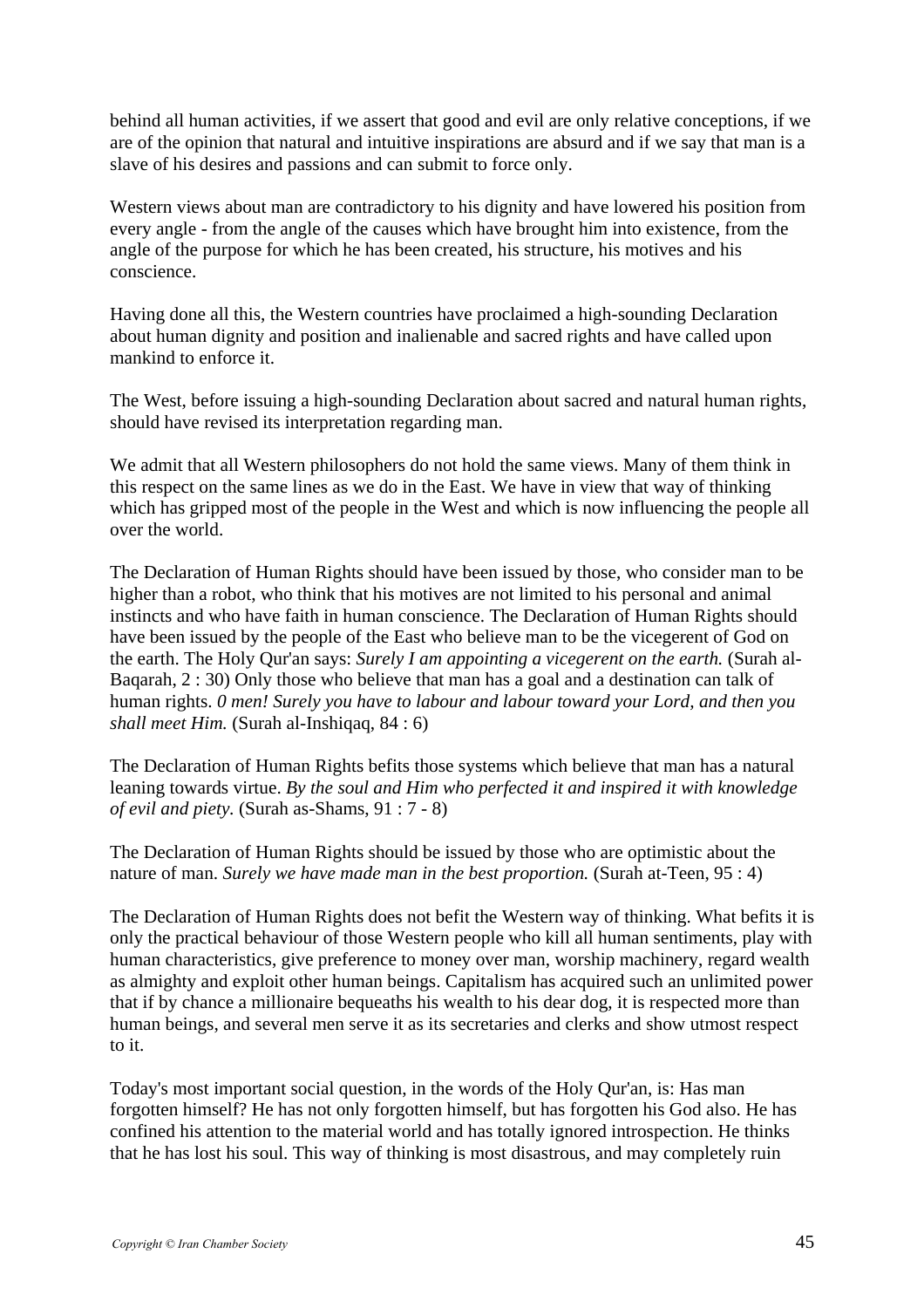humanity. Modern civilisation can produce everything of the highest grade, but it cannot produce a real man.

Gandhi says that the European deserves to be called the lord of the earth. He possesses all earthly resources and can do things which other nations believe only God can do. But there is only one thing which a European cannot do and that is introspection. That alone is enough to prove the futility of the glitter of the modern civilisation.

If Western civilisation has plagued the European with liquor and sex, it is because instead of seeking himself he is after forgetting and wasting himself. His practical ability to discover, to invent and to produce war material is due to his self-escape and not due to his exceptional self-control.

His fear of loneliness, his reticence and his pursuit of money have made him unable to listen to his internal voice. His inability to rule himself is his incentive to conquer the world. That is why the European spreads confusion and chaos wherever he goes. If one loses his own soul, it is no use conquering the world. Those who have been taught by the Gospel to be the missionaries of truth, love and peace, roam about in search of gold and slaves. Instead of seeking forgiveness and justice in the Kingdom of God, as the Gospel teaches, they use their religion only to absolve themselves from their sins. Instead of preaching the Divine message, they drop bombs on the innocent people.

That is the reason why the Declaration of Human Rights is being violated by the West. The philosophy which is followed by the people of the West in their practical life makes the failure of the Declaration inevitable.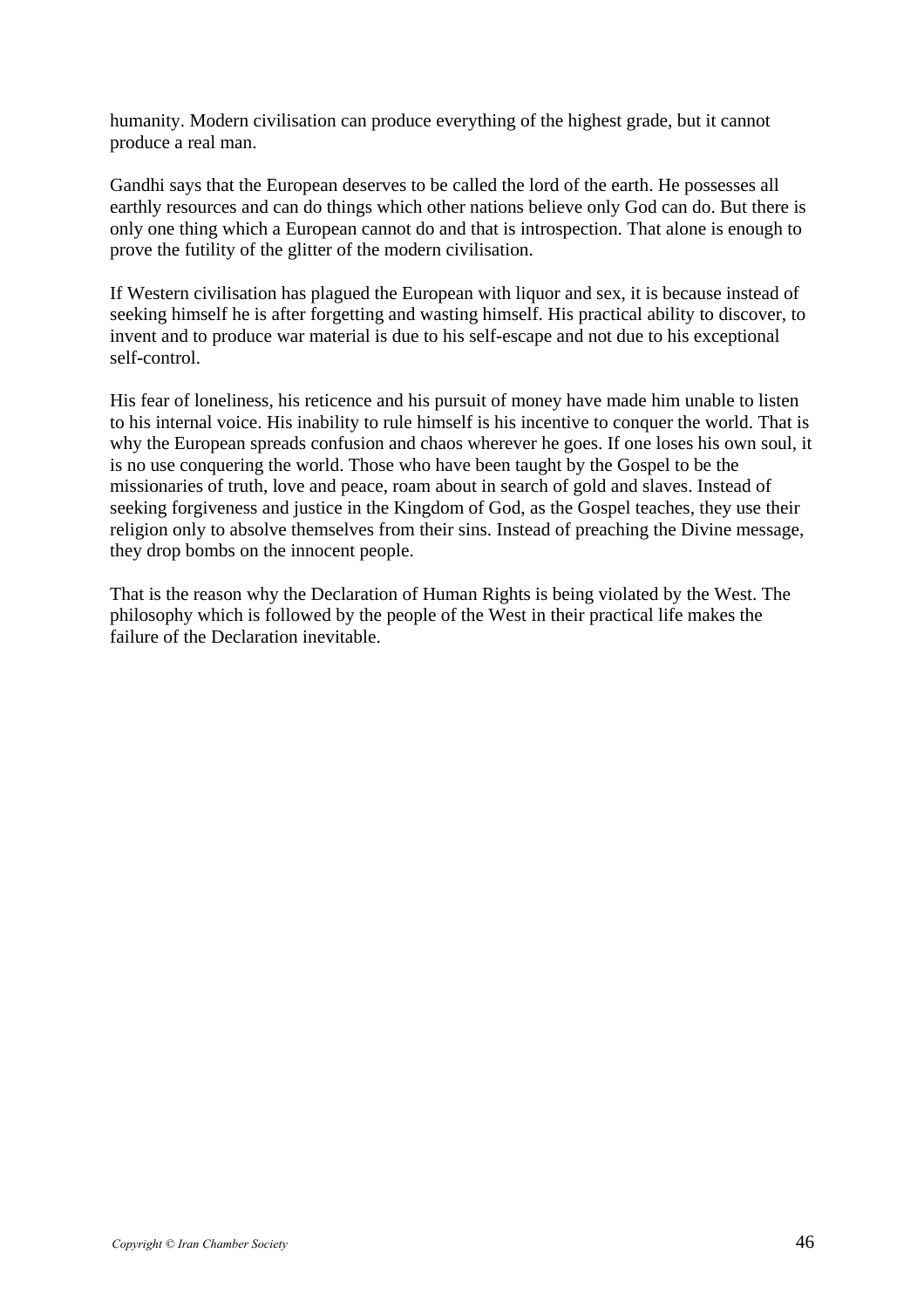# **Natural Postulates of Family Rights**

We have said that man enjoys a sort of innate dignity. The very nature of his creation has bestowed on him a number of inalienable and untransferable rights and freedoms. This is the spirit and basis of the Universal Declaration of Human Rights.

Islam and the philosophies of the East support this spirit. What is inconsistent with the basis of the Declaration, is the way in which the various systems of Western philosophy interpret the origin and nature of man.

It is evident that the only authoritative source of the knowledge of human rights is the great and valuable book of nature itself. Only by referring to the pages of this great book can we find out the rights which are really common to all mankind, and also ascertain the comparative positions of the rights of man and woman.

It is amazing that certain simple-minded people do not recognise this great source. According to them, the only reliable source is the body of those few world-dominating people who had a hand in drafting this Declaration. Though they themselves practically may not adhere much to its contents but others have no right to dispute. But we, in the name of these very human rights, believe that we have a right to differ. In our view, the only authoritative source is nature itself which may be regarded as a divine book.

We seek the indulgence of the readers, because we have to raise certain questions which are somewhat philosophical and apparently dry. They may even be boring to some readers. We might have avoided such questions, but the subject of the rights of woman is so closely related to them that it is not possible to leave them out altogether.

## **THE RELATIONSHIP BETWEEN NATURAL RIGHTS AND THE AIMS OF NATURE**

In our view, natural and inherent rights have arisen from the divine arrangement according to which the creative machinery, keeping in view its aims, is pushing forward all existing things towards that state of perfection, the capability of which is already hidden in their very making.

Every natural capability is the basis of one natural right and, at the same time, a natural authority for the implementation of that right. For example, every human child has a right to learn and to go to school, but a lamb has no such rights. Why is it so?

It is because a child has the capability of learning and growing wiser, which a lamb lacks. The creative machinery has put the authority for this right within the structure of man, but not in that of sheep. Similar is the case with the right of thinking, voting and having free will.

Some people think that the theory of natural rights and the idea that nature has accorded any special rights to human beings are preposterous and selfish claims. In fact, there is no difference in regard to rights between human beings and non-human beings.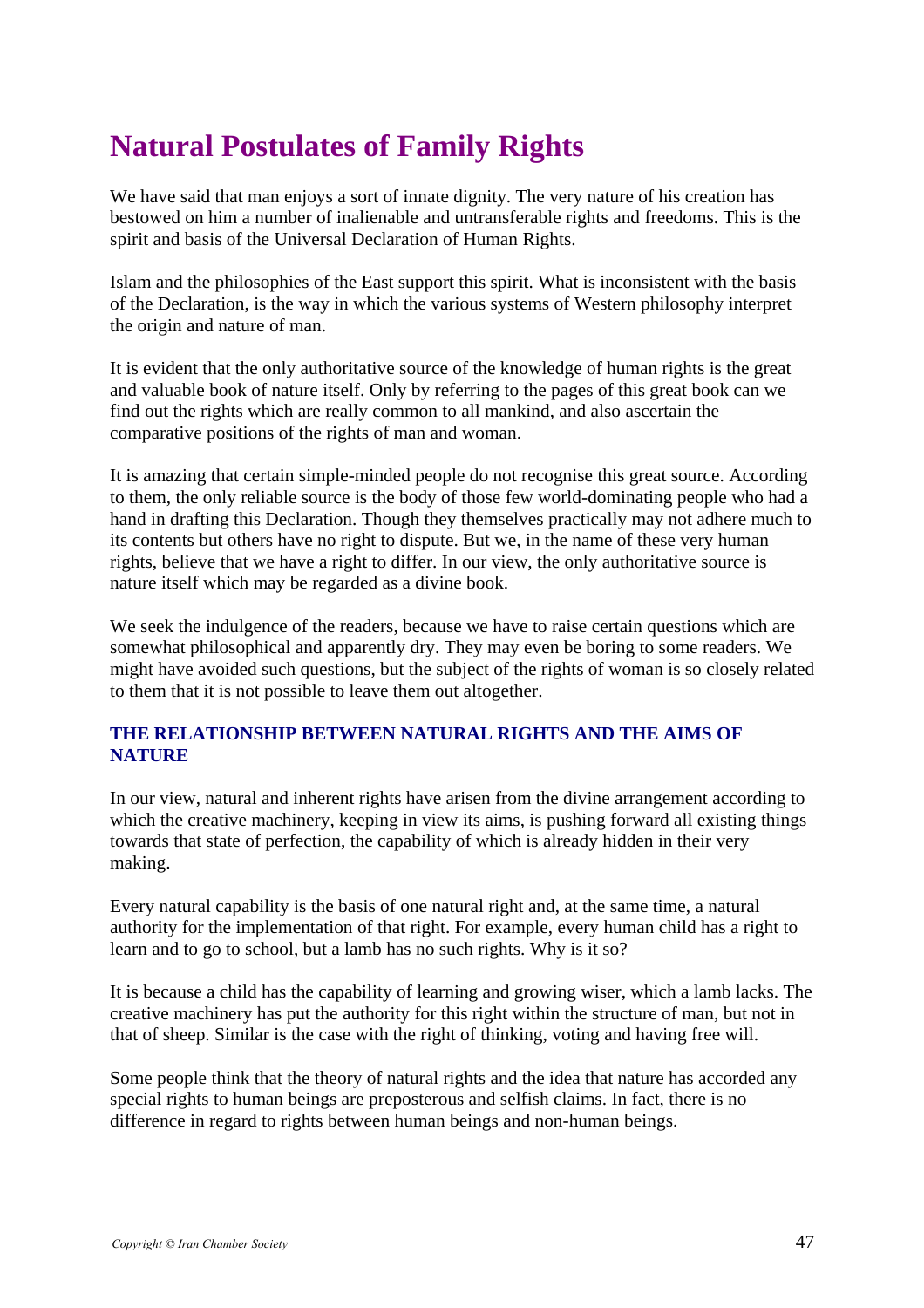But that is not the reality. Natural capabilities are different. Nature has put every species of all that exists in a particular orbit, and it can prosper only if it moves within its natural limits. The Creator has done so purposely, and this arrangement is not the result of any chance.

The basis of the family rights, which is the point under consideration, should be looked for in nature, like that of all other natural rights. If we look at the natural capabilities of man and woman, we can easily find out whether they should or should not have similar rights and obligations. It should be remembered, as already pointed out, that the controversial point is the similarity of their rights and not the equality of their rights.

## **SOCIAL RIGHTS**

The position of human beings, in regard to their social rights other than family rights, is not always the same. In certain cases they enjoy similar rights, but in certain others they have dissimilar, but equal rights. In the society elementary rights are common to all. Everybody, for example, has a right to utilise his or her talents, to work and take part in the competition of life, to be a candidate for a social post and to secure it by lawful means, and to show his or her practical and intellectual worth.

But this very equality of all in regard to elementary rights puts them in an unequal position with regard to acquired rights. For example, everybody has a right to work and take part in the competition of life, but, as far as the actual performance of work is concerned, all cannot acquit themselves equally well. Some are more capable and others are less. Similarly, some are more efficient and some are less. Again, some persons are more knowledgeable, more competent, more efficient and more suitable than some others. Naturally their acquired rights cannot be similar. To try to make their acquired rights as similar as their elementary rights will be nothing but sheer injustice.

The reason why all human beings have equal and similar rights is that a study of human affairs proves that nobody has been created a boss or a subordinate. Nobody is born a worker, an artisan, a teacher, an officer, a soldier or a minister. These various positions and grades are a part of acquired rights. Individuals have to acquire them in accordance with their ability, talent, effort and exertion.

Here lies the difference between the social life of human beings and that of such gregarious animals as bees The formations of the life of the latter are a hundred per cent natural. Various functions and duties have been distributed among them by nature itself. Some of them have been created chiefs, and others subordinates. Some of them are born as engineers, some as administrative officials and others as simple workers. But the story of the life of human beings is quite different.

That is why some intellectuals have entirely denied the old philosophical theory that man is social by nature, and have presumed that the human society is purely contractual.

# **FAMILY RIGHTS**

This much was about non-domestic society. But what about domestic society? Do all the individuals in a domestic society also have a similar position in regard to their acquired rights, or is the case of the domestic society, which consists of wife and husband, parents and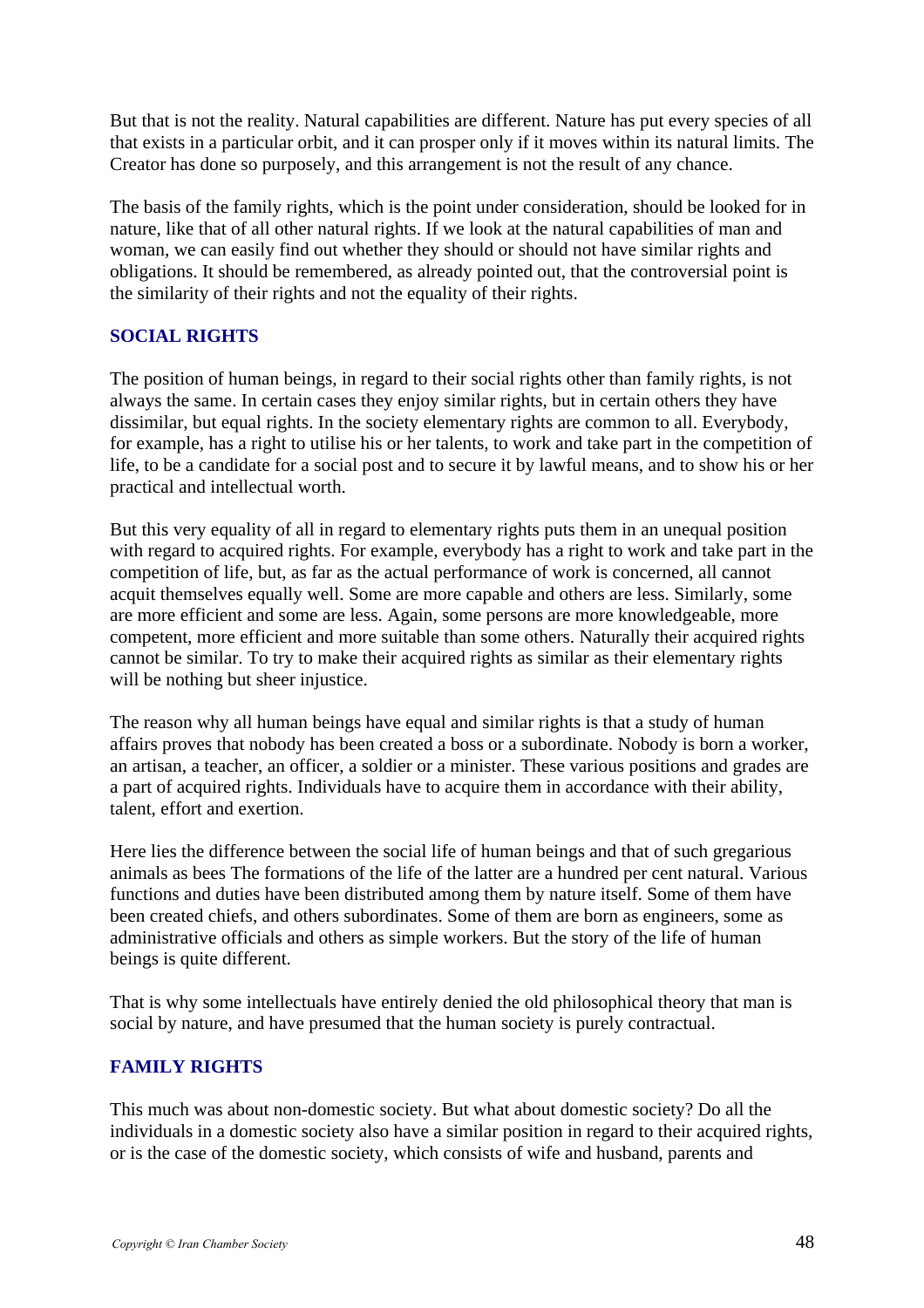children and brothers and sisters different, and is there a special natural law in respect of domestic or family rights?

In this case there exist two presumptions. One of them is that the relations between wife and husband or between parents and children are like all other social relations. Their co-operation with one another is similar to that of a body of individuals, in national and governmental establishments. Such relations do not mean that some individuals inherently have any special position. It is only due to an acquired position that one is a boss and the other is a subordinate; one gives the orders and the other receives them; one has a higher monthly income and the other a lower. To be a husband or a wife or to be a father, a mother or a child also does not mean that everyone of them inherently holds a special position. It is their acquired status that determines their position in relations to each other.

The theory of the similarity of family rights between man and woman (wrongly called equality of rights) is based on this very presumption. According to this theory, man and woman take part in family life with a similar capacity, similar needs and similar inherent rights. Hence, their family rights also must be organised on the basis of similarity and likeness.

According to another presumption even their natural elementary rights vary. A husband as such has certain rights and obligations and a wife as such has certain other rights and obligations. The same is the case with a father, a mother and a child. In any case, the domestic society is quite different from any other social organisation. It is this presumption, on which the theory of dissimilarity of family rights between man and woman is based and which has been accepted by Islam.

Now let us see which one of the above two presumptions is correct and how we can determine its correctness.

## **NATURAL POSTULATES OF FAMILY RIGHTS**

To arrive at the right conclusion, the readers may keep in mind the following points already discussed in the preceding chapter:

(1) Natural rights have emerged from the fact that nature has a definite aim and, keeping that aim in view, it has invested all living beings with certain capabilities, and has bestowed on them certain rights.

(2) Man as such enjoys certain rights known as human rights, which are not enjoyed by animals.

(3) To know natural rights and their characteristics, reference should be made to nature itself. Every natural capability is an authority for a natural right.

(4) All human beings, as members of a civil society, have equal and similar natural rights, but they differ in regard to acquired rights which depend on their work, accomplishments and participation in the competition of life.

(5) The reason why all human beings in a civil society have equal and similar natural rights is that a study of human nature has made it clear that none of them is born as a boss or a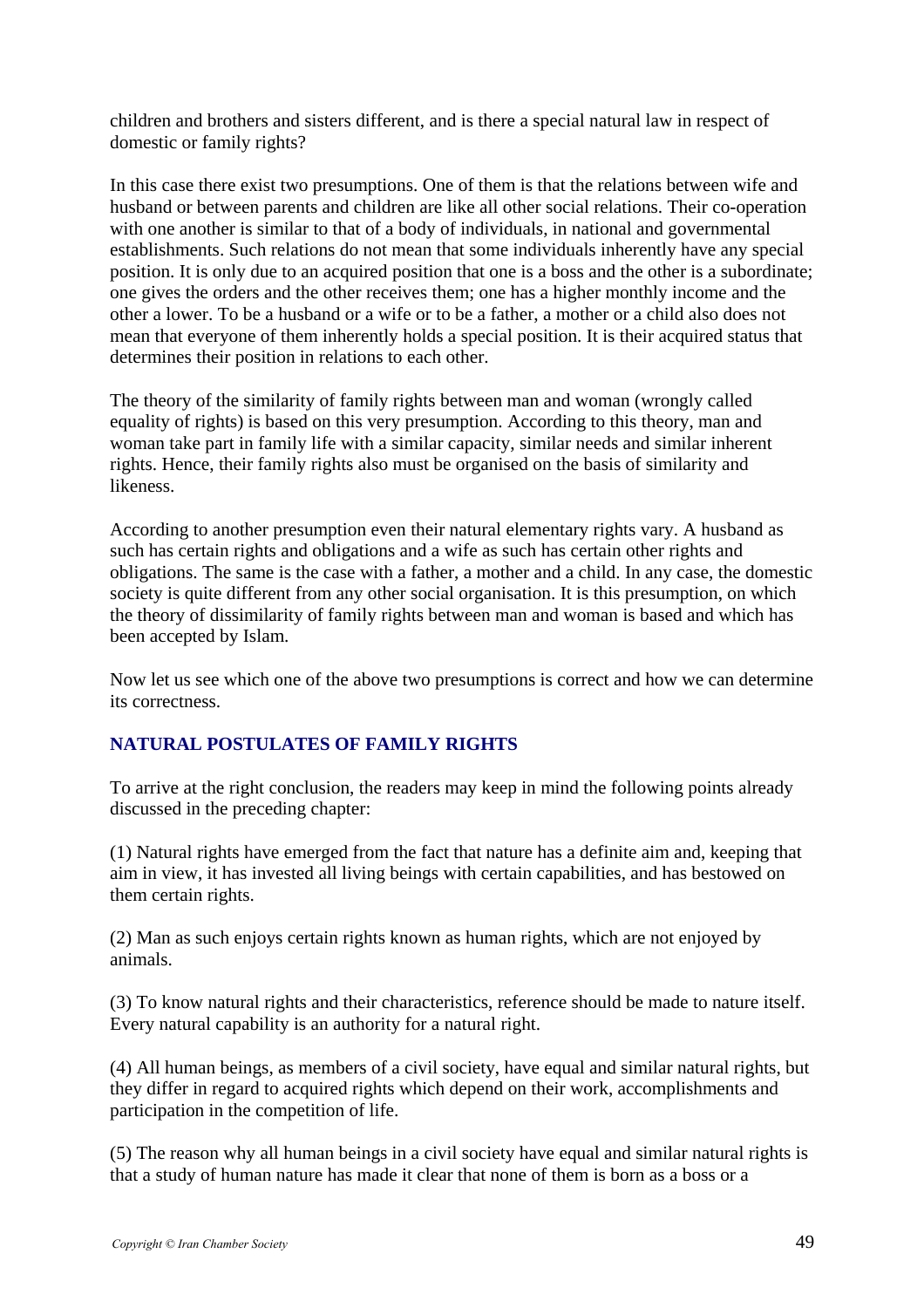subordinate, as an employer or as an employee, as a ruler or as a subject or as a commander or a mere soldier. The case of man is different from that of such gregarious animals as bees. Formations of life of human beings are not constituted by nature, nor has nature allotted various jobs and posts to individuals.

(6) The theory of the similarity of the family rights of man and woman is based on the presumption that the domestic society is just like any civil society. All members of a family live with similar capabilities and similar needs. Nature has bestowed on them similar rights. The law of creation has not fixed for them any particular formation, nor has it allotted them different duties and different roles.

As for the theory of non-similarity of family rights, it is based on the presumption that the case of the domestic society is different from that of a civil society. Man and woman do not have similar capabilities and similar needs. The law of creation has placed them in dissimilar positions, and has visualised a distinct role for each of them.

Now let us see which of the two theories is correct, and why.

The issue can be decided easily if we use the criterion already mentioned and take into consideration the capabilities and needs of the two sexes, which form the natural authority for claiming natural rights.

# **IS THE FAMILY LIFE NATURAL OR CONTRACTUAL?**

We have mentioned before that there are two views about the social life of man. Some believe that man is social by nature, whereas some others hold that social life is a contractual matter and this life has been chosen by man of his own accord under the influence of compelling factors. But these factors are external and not internal.

Anyhow, as far as the domestic life of human beings is concerned, more than one view does not exist. All agree that the domestic life is purely natural. Man is born domestic by nature. There can be no two opinions about this.

Even certain animals, like pigeons and some insects, which live in pairs, though they lead no social life at all, have a sort of conjugal life.

Hence, the case of domestic life is different from social life. Nature has taken measures to the effect that man and certain animals tend, by instinct, to lead a domestic life, form a family and have children.

The life of the ancient man, whether it has a matriarchal form or a patriarchal one, was always domestic.

## **THEORY OF FOUR PERIODS**

In respect of ownership of property this fact is admitted by all that in the beginning the property was vested in the community and individual ownership was a later development. But that has never been the case with sex. The reason why ownership in the beginning had a socialistic aspect is that life at that time was tribal and the whole tribe formed one family. The members of the tribe, who lived together had joint-family sentiments. That is why the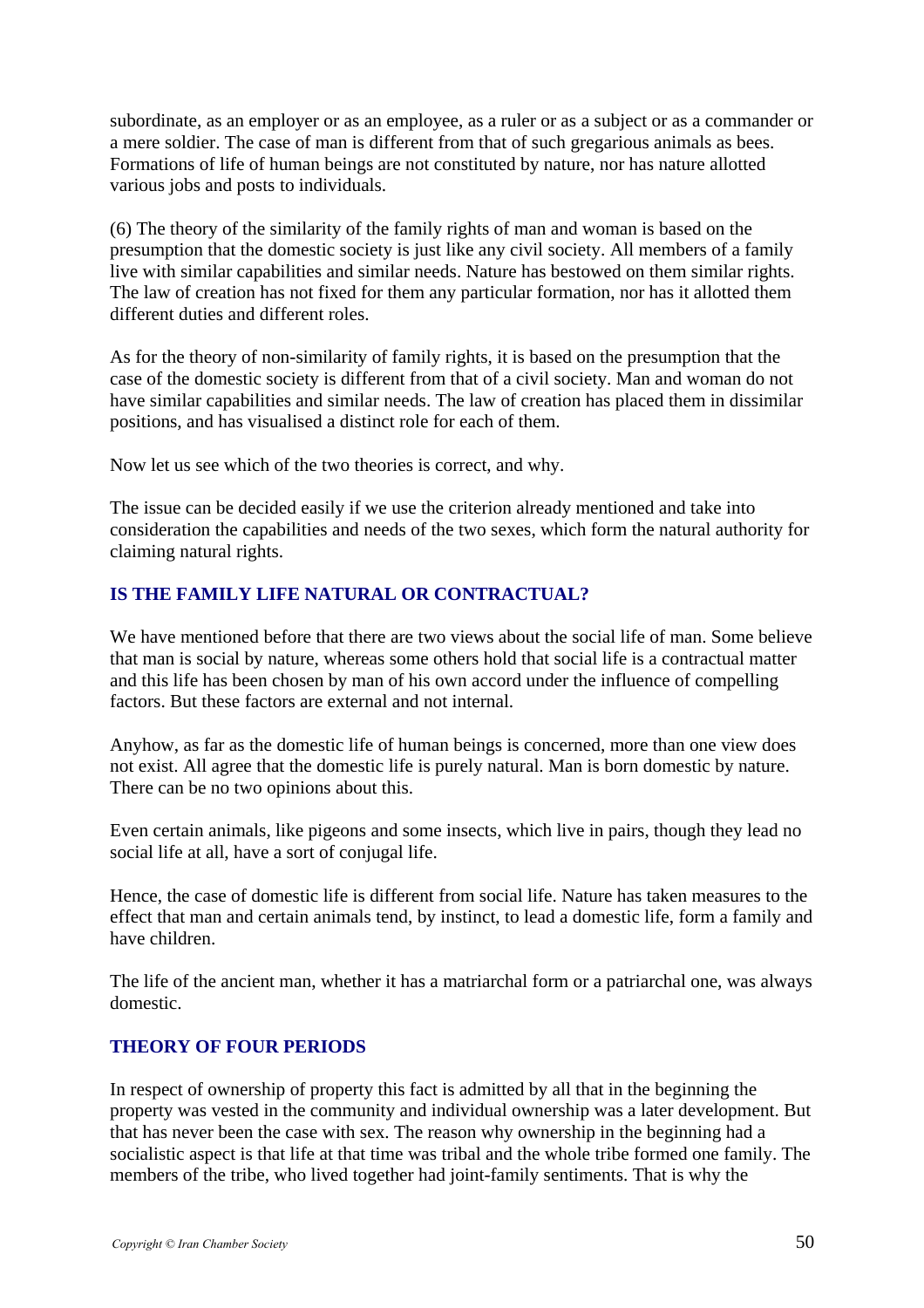property was vested in the whole tribe. In the primitive society of the early periods there existed no law or custom which could determine the responsibility of man and woman to each other. It was only nature and natural feelings which made them adhere to certain duties and to respect certain rights. Even in these circumstances, they never indulged in unrestricted sexual relations. Those animals also which live in pairs, though they have no social and contractual law, observe the natural law of rights and obligations, and as such their sexual life is not unrestricted.

Mrs. Mehr Angiz Manuchehriyan in the preface of her book, "Comments on the Constitution and Civil law of Iran" says:

From a sociological point of view, the life of man and woman in different parts of the world is passing through one of the following four stages:

- (1) Natural stage
- (2) Stage of the domination of man
- (3) Stage of the protest by women and

(4) Stage of the equality of rights between man and woman. She further says that in the first stage man and woman mix with each other without any restriction.

Sociology does not accept this view at all. What sociology recognises, at the most, is that it is customary among certain primitive tribes that several brothers jointly marry several sisters and all the brothers cohabit with all the sisters. The children belong to all of them, jointly. Another custom is that the boys and the girls, before they are married, have no restrictions. It is marriage alone which places restrictions on them. These are only two known customs. Anyhow, if there is any primitive tribe which goes beyond these limits and allows more unrestricted sex relations its case is exceptional and abnormal.

Will Durant in his book, "History of Civilisation", Vol. I, says: "Marriage is an invention of our animal ancestors. Among certain kinds of birds it appears to be a fact that each bird keeps itself confined to its mate. Among gorillas and orangutans contact between a male and a female continues till the new-born grows up. In many respects this contact resembles the relation between a man and a woman. Whenever a female tries to get close to another male, she is severely rebuked by its mate. The orang-utans of Borneo, live in families consisting of a male, a female and the young. It is usual, with the gorillas, that father and mother sit under the trees and eat fruit while their young ones romp on the trees around them. The history of conjugality is older than the appearance of man. There are few societies where conjugality does not exist. Anyhow, if one tries he may find a few of them".

What we mean to emphasise is that the family feelings are natural and instinctive with human beings, and are not a product of civilisation and habit. Many animals also instinctively have such feelings.

That is why, at no time in history have human males and females lived together without any restriction and restraint. Even those who claim the existence of financial communism in the primitive stages do not claim the existence of sexual communism.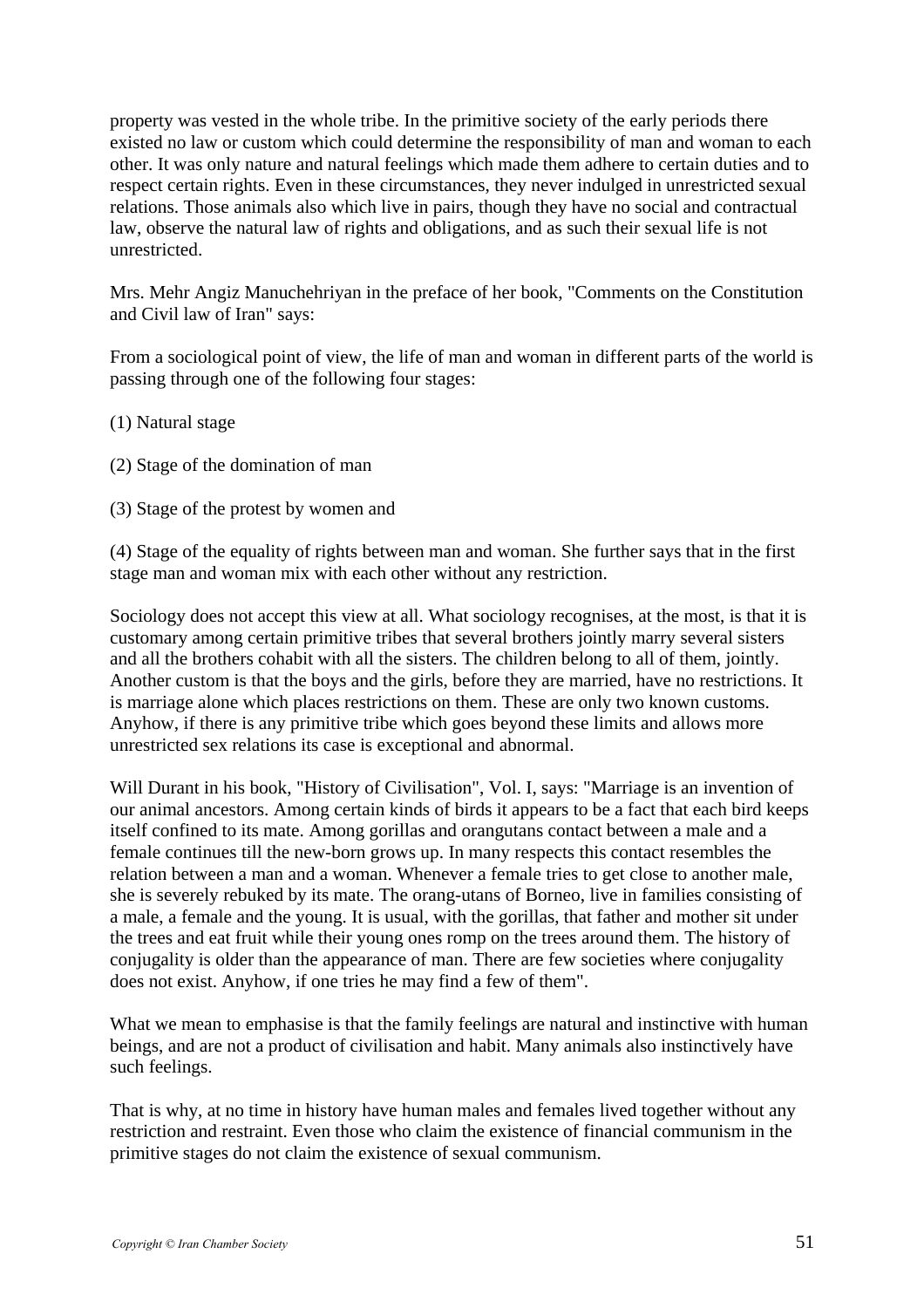The theory of the four periods of relations between man and woman is only a puerile imitation of the four periods of ownership, in which the socialists believe. They hold that in regard to ownership man has passed through four stages: the stages of primitive socialism, feudalism, capitalism and scientific socialism, which is a return to the primitive socialism on a higher level.

It is gratifying that Mrs. Manuchehriyan calls the fourth period of the relations between man and woman the period of equality in rights, and does not call it a return to primitive socialism. Here, she has not followed the example of the socialists, though she maintains that there is much in common between the fourth period and the first period. She says that the fourth period resembles the first period to a great extent, because, in both of them, man and woman live together without either of them exercising any authority or superiority over the other.

We are still unable to understand what she means exactly by saying 'resembles to a great extent'. If she means that during the fourth period all restrictions will gradually disappear and family life will be abrogated, then what she means by equality of rights, of which she is an enthusiastic supporter, is quite different from what the other supporters of equality of rights demand, and the idea may even be disgusting to them.

Now let us turn our attention to the nature of the family rights of man and woman. In this connection, we must keep two points in mind. One is whether or not the nature of woman is different from that of man. In other words, whether the difference between man and woman is confined to their r~ productive system, or goes deeper than that.

The second point is that in case there are other differences also, whether these differences are such that they do affect their rights and obligations, or they are of the kind of difference of race and colour, which have no connection with the nature of human rights.

## **WOMAN IN NATURE**

As for the first point, we do not think that it is debatable. Everybody who has made some study in this respect knows that the differences between man and woman are not confined to their reproductive systems. The only question is whether or not these differences affect the determination of their rights and obligations.

The European scientists and investigators have thrown ample light on the first point, and their deep biological, psycho-logical and sociological studies have not left the least doubt about it. But what has not attracted enough attention of these scholars is the fact that the differences between man and woman affect their family rights and obligations, and place them in dissimilar positions with regard to each other.

The world famous French physiologist, surgeon and biologist, Alexis Carrel, in his very excellent book, 'Man, the Unknown Being' admits that, according to the law of creation, man and woman have been created differently, and that their differences make their rights and obligations different.

In this book he has included a chapter under the heading, Sexual Functions and Genetics". In it he says: "The testicles and the ovaries have vast functions. They not only produce male and female cells, the union of which brings a new human being into existence, but also secrete into the blood those fluids which give male and female characteristics to our feelings and to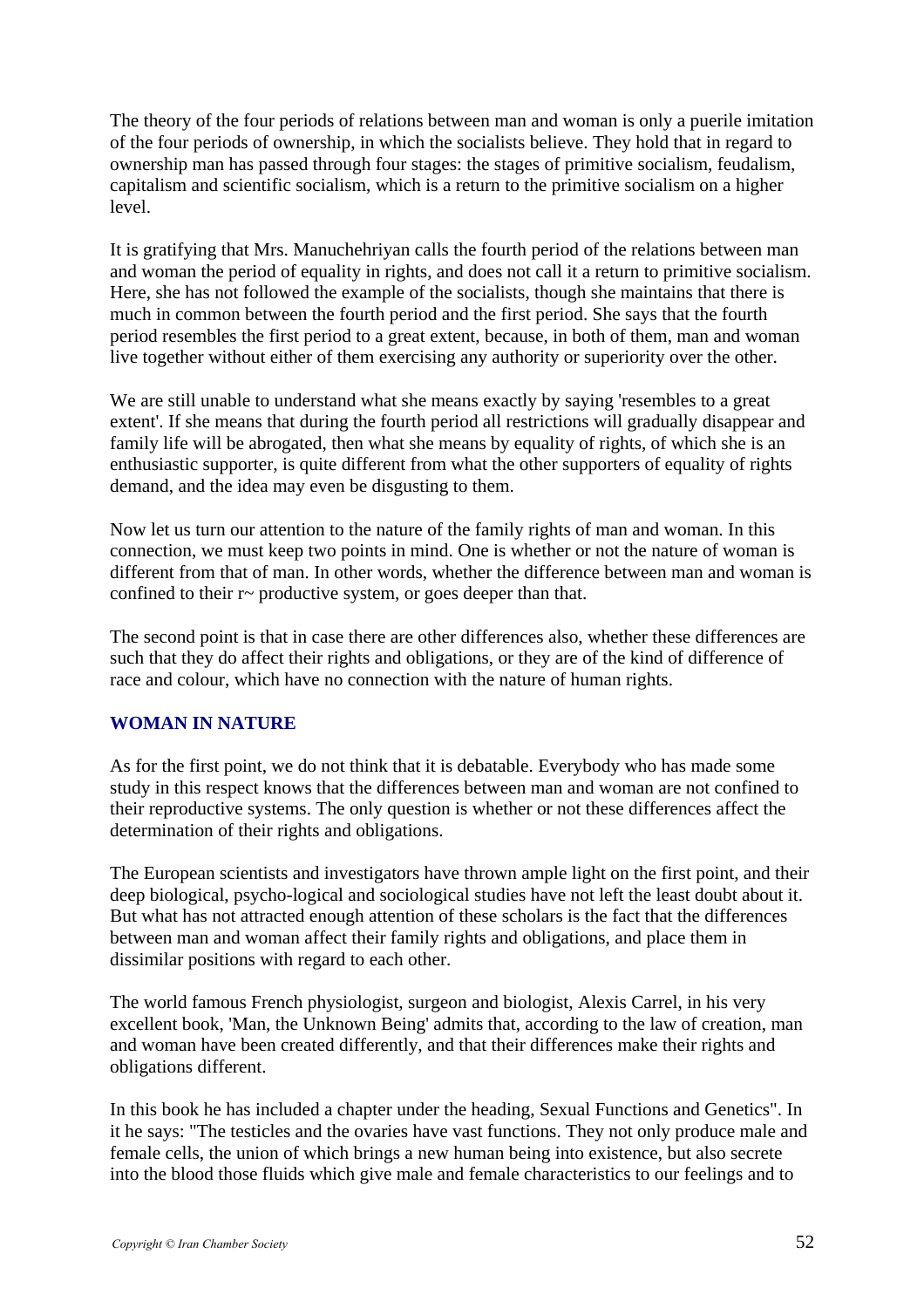the tissues and organs of our body. It is the secretion of the testicles that generates boldness, zeal and recklessness. These are the same characteristics which distinguish a fighting bull from an ox. The ovary also affects the woman's being in the same way.

The difference which exists between man and woman, is not related solely to the shape of their genital organs, or woman's having a uterus and giving birth to children and their special method of education, but is the result of a deeper cause. It emerges from the chemicals which the genital glands secrete into the blood.

It is owing to the disregard of this important point that the supporters of woman's movement think that both the sexes can receive the same kind of education and training and may undertake the same kind of education and training and may undertake the same professions and responsibilities. In fact, woman differs from man in many respects. Every cell of the human body and all the organic systems, especially the muscular system, are stamped with the mark of sex. The physiological laws also, like astronomical laws, are stable and unalterable. Human tendencies can have no effect on them. We have to accept them as they are. The women should try to develop their own talents and should advance in the direction which suits their innate character, without blindly imitating men. It is their duty to make a greater contribution than man, to the development of humanity. They should not take their duties lightly".

Carrel, after explaining the development of spermatozoon and ovum and the way their union takes place, points out that the existence of female is necessary for procreation, but not the existence of a male. He adds that pregnancy completes the body and the soul of a woman. In the end of the chapter he says: "We should not visualise for young girls the same way of thinking, the same kind of life and the same aspirations and ideals as we normally visualise for young boys. The education and training experts must keep in view the organic and psychological differences and natural functions of man and woman. Attention to this basic point is of the utmost importance for the future of our civilisation".

As you may observe, this great scientist lays stress on many differences between man and woman and believes that these differences place them in dissimilar positions.

In the following chapter also, we shall quote the views of the scientists on this point, and then we shall come to the conclusion in what respects man and woman have similar capabilities and needs, and hence should have similar rights and obligations, and in what respects they have dissimilar positions and hence should have dissimilar rights and obligations.

That part of the book will be most important for the study and determination of the family rights and obligations of man and woman.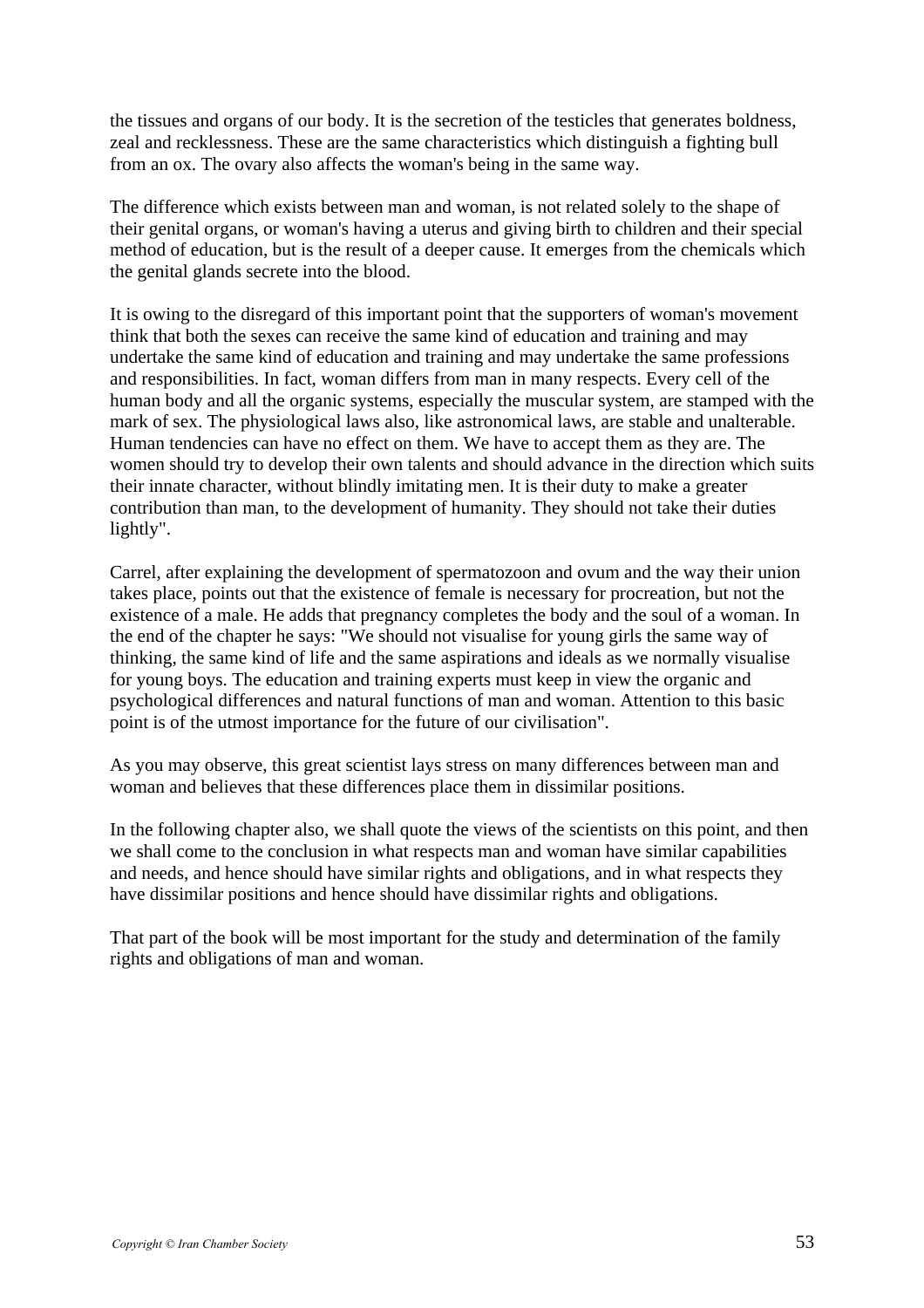# **Disparities Between Man and Woman**

This seems to be an odd phrase. It appears that though we are living in the 2nd half of the 20th century, yet there are some people, here and there, who have a medieval way of thinking, and still pursue the outdated idea of disparity between man and woman. Like the people of the medieval ages they are of the view that woman belongs to the inferior sex and that she is not a perfect human being. She is something betwixt and between man and animal. She is not fit to lead an independent life and must live under the supervision and control of man. But we know that all these ideas are outdated and obsolete. Today we know very well that the fake charge of imperfection against woman was concocted by man during the days of his ascendancy over her. Now, the proven fact is that woman belongs to the superior sex and man to the inferior one.

These are the views of some modern Westerners. In actual fact, the wonderful scientific progress of the 20th century has clearly proved the existence of disparities between man and woman. Their existence is not a malicious misrepresentation but a scientific truth, based on observation and experiment. Anyhow, these differences have nothing to do with the superiority or inferiority of either sex. The law of creation has ordained them simply to make the bond of conjugal relations firmer and to lay the foundation of the union between husband and wife deeper and better. Nature wanted to distribute family rights and obligations between them with its own hands. The law of creation has made the disparities between man and woman similar to the difference between the various organs of a body. If it has given a distinctive position to each one of the eyes, the ears, the hands, the feet and the spinal column, it does not mean that it has been unjust or has made any discrimination against any of them.

## **IS IT PROPORTION OR PERFECTION AND IMPERFECTION?**

It is amazing that some people insist that the disparity in the physical and psychological capabilities of man and woman is due to the imperfection of woman and the perfection of man. They hold that, for certain good reasons, woman has been intentionally created imperfect.

The notion of the imperfection of woman has been more popular in the West than in the East. The people of the West have given her a raw deal. Sometimes, misquoting the religion, they say that woman should be ashamed of herself. Sometimes they say: "Woman is the being, having long hair and a deficient brain", "Woman is the partition between animal and man" and so on.

It is still more amazing that some Westerners, having taken a 180 degree turn, have lately begun trying to put forward a thousand and one arguments to prove that by creation, man is inferior and imperfect and that woman is superior and perfect.

If you have read the book, 'Woman, the Superior Sex', by Ashley Montague, you may know how its author, by misrepresenting the facts and adducing incongruous arguments, has tried to prove that woman is more perfect than man. As far as the medical and psychological studies and social statistics are concerned, this book is very valuable, but where the author tries to draw his own conclusions to prove his claim, which is the title of the book, he goes to the utmost extent of absurdity. It is not understood why it is necessary that the Westerners should one day disparage woman so much that the next day, to make amends for the past, they are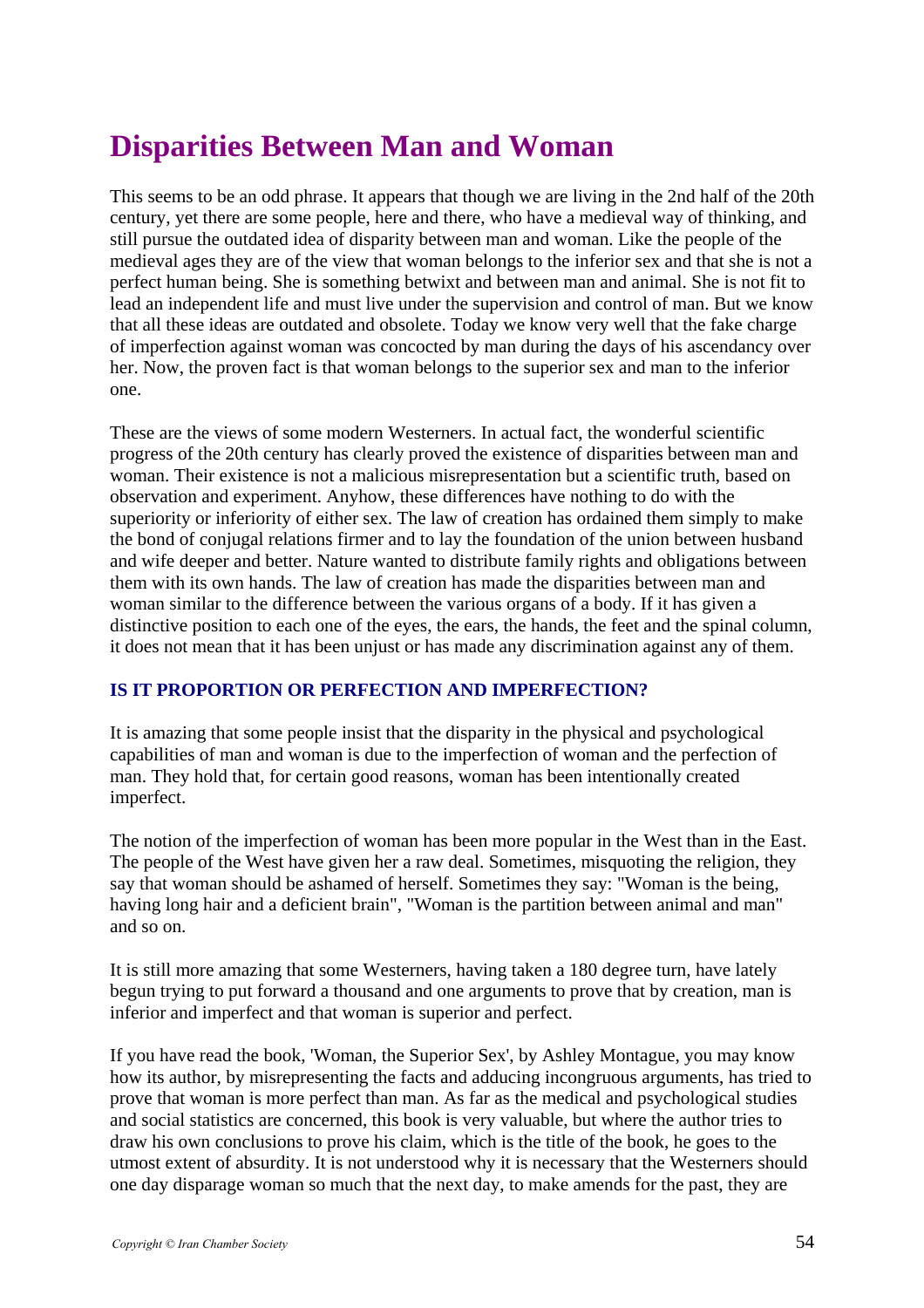compelled to absolve her from all the defects which they had ascribed to her, and instead debit man with them. What is the necessity of regarding the differences between man and woman as the result of the perfection of one sex and the imperfection of the other, so that we may be compelled sometimes to take man's side and sometimes woman's?

The author of this book insists that woman is superior to man and regards the privileges of man as the product of historical and social factors and not the result of natural causes.

In fact, the differences between man and woman are a question of proportion or suitability and not that of perfection or imperfection. The law of creation has decreed that as man and woman have been created to lead a joint life, they should bear a specific proportion of their capabilities despite all differences. This point will be clarified later.

## **A PLATONIC THEORY**

The subject of dissimilarity between man and woman is not a new question, which might have cropped up during our time. It is at least 2,400 year old. It was discussed, in its present form, by Plato in his book, "The Republic".

He expressly maintains that men and women have the same capabilities, and women can perform the same jobs and enjoy the same rights as men do.

The germs of all ideas about woman, which have emerged during the 20th century and even of that part of these ideas which appears to be odd and unacceptable to the 20th century people, are found in the views of Plato. That is why the people admire him so much and call him the Father of Philosophy. Plato, in the fifth part of his book, "The Republic", has discussed such questions as communism of women and children, improving the breed, sterilisation of some men and women, confining the breeding activity to only those who possess high hereditary qualities, rearing children outside the family atmosphere, and confining procreation to certain years of life, during which vitality is at its peak.

Plato believes that, like man, woman should also be given military training and, as man takes part in athletic competitions, woman should do so as well.

Anyhow, there are two points about what Plato has said. One is that he admits that physically and mentally women are weaker than men. In other words, he considers the disparity between man and woman to be quantitative, though he is opposed to the existence of any qualitative disparity in their capabilities. He believes that both man and woman have similar talents. The only thing is that in certain respects woman is weaker than man, but that is no reason why she should have a separate sphere of activity.

As Plato regards woman weaker than man, he thanks God that he was born a man. He says: "I thank God for my having been born a Greek, not a non-Greek, a free man not a slave, and a man not a woman".

The second point is that all that Plato said about the improvement of breed, equal promotion of the talents of both the sexes, and the communism of women and children, is related only to the ruling class, that is the ruling philosophers or philosopher-rulers, because according to him, only this class is worthy of being rulers. As we know, politically he was an opponent of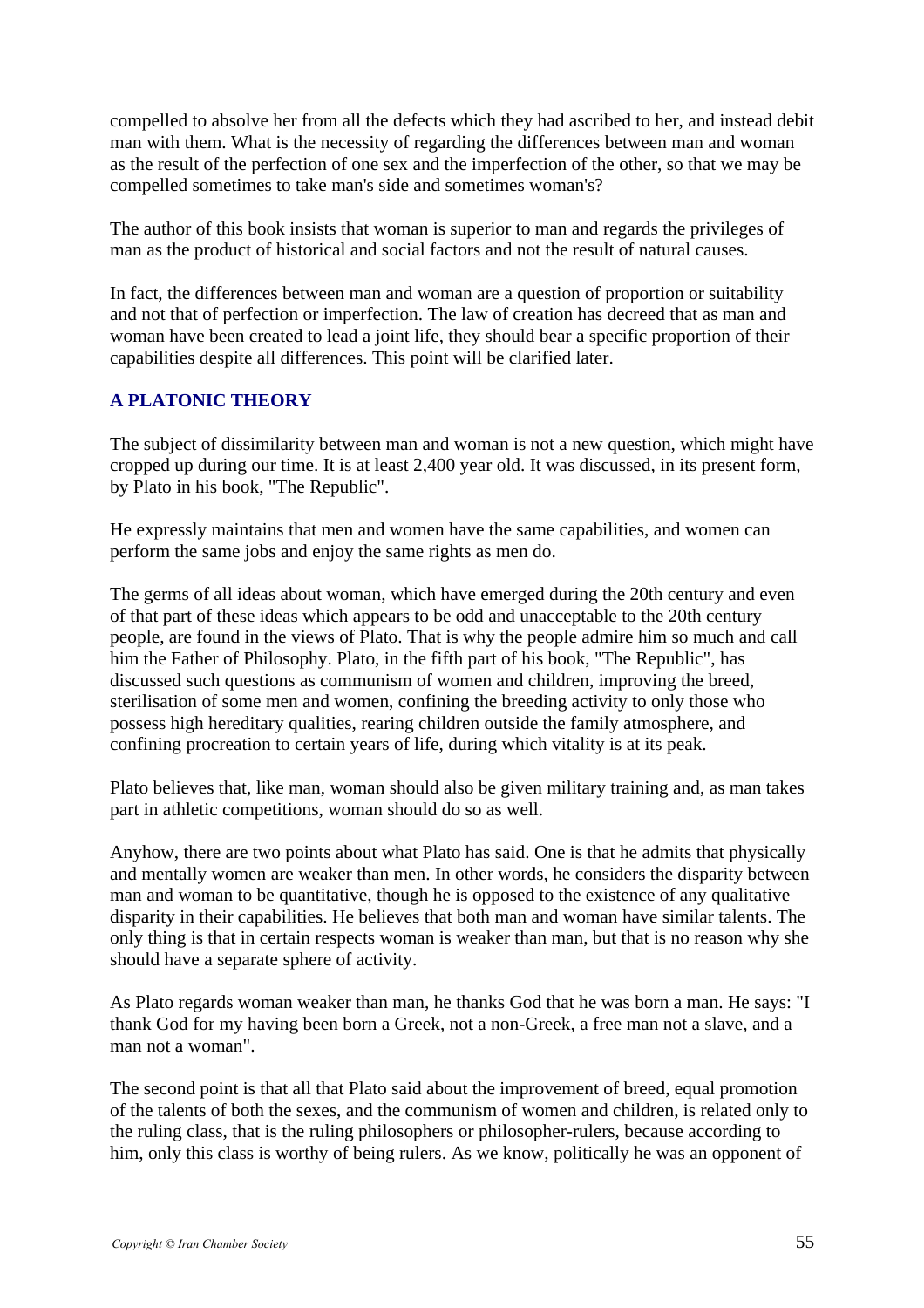democracy and a supporter of aristocracy. So what he has said, on the above points, relates to the aristocratic class. As for other classes, he has different views.

## **ARISTOTLE VERSUS PLATO**

Plato's pupil, Aristotle, is the next thinker of the ancient world, whose views are available to us. He has expressed his views on the disparity between man and woman and has strongly opposed the views of his teacher Plato. He believes that man and woman differ not only quantitatively but qualitatively also. He says that the two sexes have talents of different kinds, and the functions which have been entrusted to them by the law of creation and the rights which have been bestowed on them by it differ greatly. According to Aristotle, their rules of morality are also different in many respects. It is possible that a moral quality may be excellent in regard to man, but it may not be so in regard to woman and vice versa.

In the ancient world, the views of Plato were replaced by those of Aristotle. The later intellectuals preferred the views of Aristotle to those of Plato.

## **THE VIEW OF THE MODERN WORLD**

This was about the ancient world. Now let us see what the modern world says. It does not resort to speculation and approximation. It is concerned with observation, test and experiment. Its conclusions are based on facts, figures and objective studies. In the modern world, as the result of deeper medical, psychological and social studies, more and bigger disparities between man and woman, unknown to the ancient world, have been discovered.

The people of the ancient world evaluated man and woman only on the basis that one is rougher, taller and more hairy, having larger limbs and a high-pitched voice, whereas the other is finer, shorter, and cleaner, having a low-pitched voice and smaller limbs. At the most, they took into consideration the difference in their age of puberty, and the difference in their intellect and feelings. They regarded man a symbol of wisdom, and woman a symbol of love and emotions.

But now many other disparities have come to light. It is now known that the world of woman is different from that of man in many respects.

We shall first narrate the differences between man and woman, as far as we have gathered them from the writings of the experts in this field. Then we shall mention their philosophy and shall point out which differences are natural and which are the products of historical, cultural and social factors. Some of these differences are so obvious that they are undeniable. The knowledge of others can b& gained with a brief study and experience.

#### **DUALITIES**

From the physical point of view man, on an average has larger limbs and woman smaller. Man is taller and woman is shorter. Man is coarser and woman is finer. Man's voice is comparatively rough and heavy, and woman's delicate and delightful. The bodily growth of woman is quicker, and that of man is slower. It is said that even the growth of a female foetus is quicker than that of a male foetus. Physically, man is stronger than woman, and his muscles are more developed, but woman has a greater power of resistance than man. Woman reaches the stage of puberty earlier, and loses the capability of reproduction earlier. A girl speaks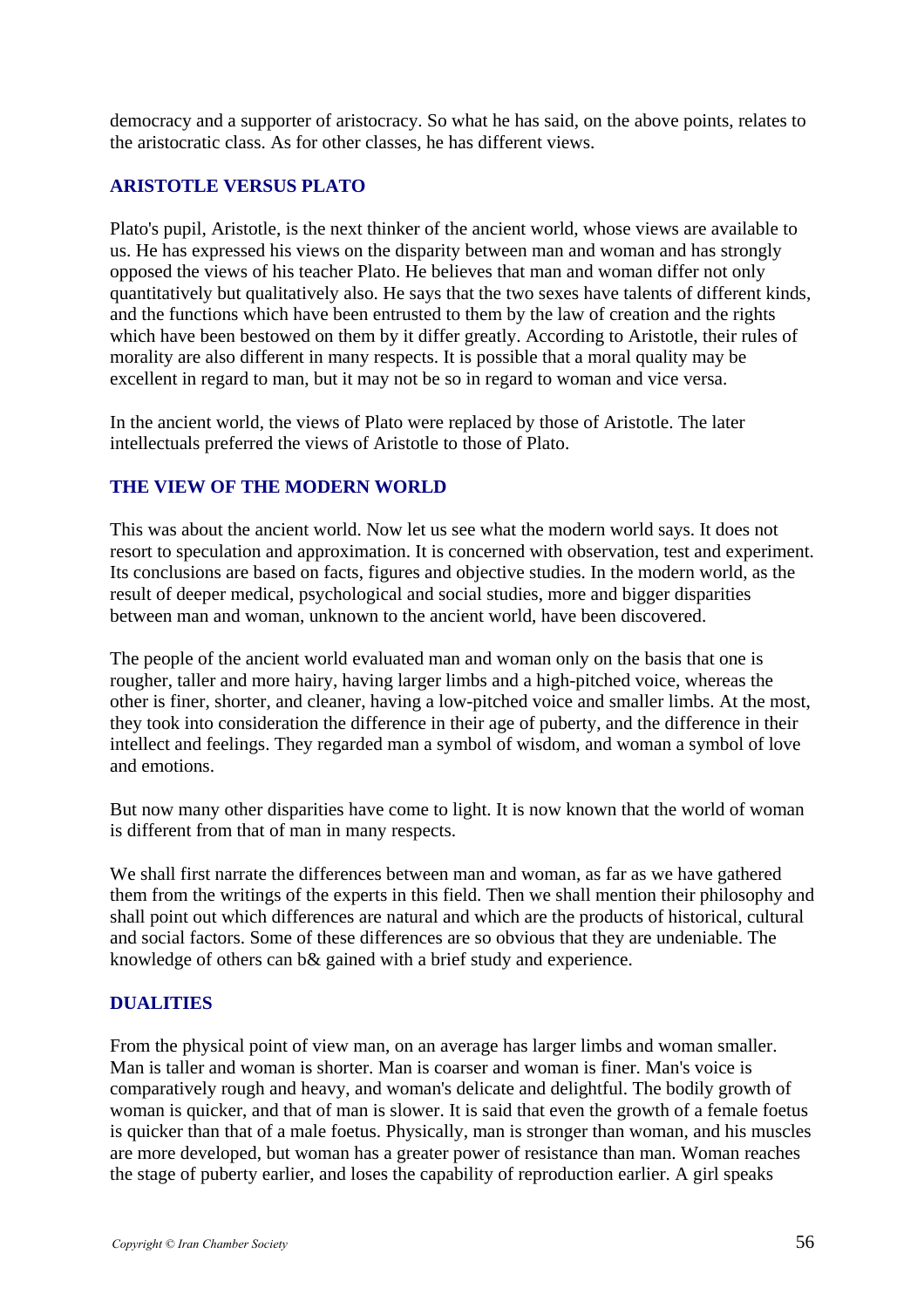earlier than a boy. The average brain of man is larger than the average brain of woman, but, in proportion to the whole body, the average brain of woman is larger. The lungs of man can breathe more air than those of woman. The heart of woman beats more rapidly than that of man.

Psychologically, man is more inclined to physical exercise, hunting and active life. The feelings of man are challenging and bellicose, whereas woman has a peaceful disposition. Man is aggressive; woman is comparatively calm and quiet. Woman avoids violence, and that is why the cases of suicide by women are fewer. Even when committing suicide, men tend to be more violent; they resort to shooting or hanging themselves or jump off lofty buildings, whereas women use sleeping pills, opium etc. for this purpose. Woman is more emotional than man and is more easily excited. Man is comparatively cool-minded. Woman is, by nature, much interested in ornaments, cosmetics, make-up and the latest fashions of clothes whereas man is not. Feelings of woman are not stable; she is comparatively fickleminded. She is more cautious, more religious, more talkative, more fearful and more ceremonious than man. Her feelings are motherly from childhood She cannot compete with man in deductive sciences and dry intellectual subjects, but in literature and arts like painting etc. she is not at all behind him. Man has a greater power of concealing his secrets. He can keep the unhappy happenings to himself and that is why he is more often afflicted with the diseases caused by introversion. Woman is more sensitive and soft- hearted than man; she can easily resort to weeping and sometimes even becomes unconscious.

## **A COMPARATIVE VIEW OF EACH OTHER**

Man is the slave of his desires; woman is the bonds-maid of love. Man loves the woman whom he likes; woman loves the man who realises her value and proclaims his love to her. Man wants to own the woman; woman wants to dominate man's heart. Man wants to overpower woman; woman wants to penetrate into his heart. Man wants to capture woman; woman wants to be captured. Woman wants man to be courageous and gallant; man wants woman to be beautiful and charming. Woman wants the protection of man, and looks upon such protection as the most valuable thing she can possess. She can control her desires. Man's sexual urge is active and aggressive, woman's passive and excitable.

## **DISPARITIES BETWEEN MAN AND WOMAN**

An American psychologist, Professor Reek has published in a voluminous book the result of his researches into the affairs of man and woman. He says: "The world of man is totally different from that of woman. If woman cannot think or act like man, it is because they belong to two different worlds."

He further says: 'According to the Old Testament, man and woman have come into being from the same flesh. That is true, but though they have come into being from the same flesh, they have two different bodies, which are totally unlike each other in composition. They never have the same feelings and never show the same reactions to various incidents and accidents. They are like two planets moving in two different orbits. They may understand each other and may be complimentary to each other, but they are never unified. That is why they may live with each other, love each other and may not get fed up with the temperament of each other."

Professor Reek compares the spirit of man with that of woman and discovers many of their dissimilarities. He says: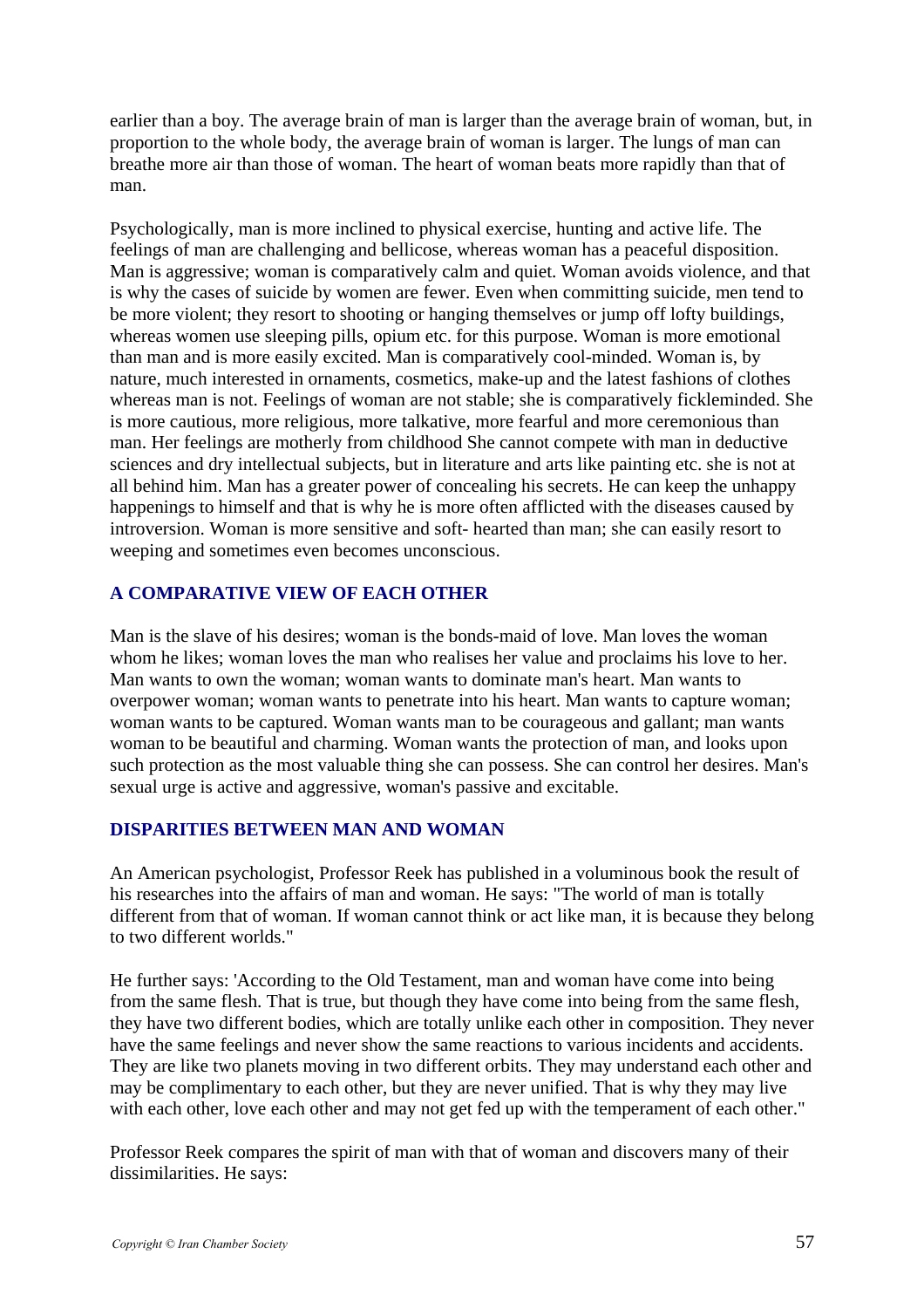"It is boring to man to have to live always with the woman he likes. But nothing is more pleasant to woman than to be near the man she loves.

Man always wants to be the same, but woman wants to get up every morning with a new and fresh look.

The best sentence which a man can address to a woman is: 'My dear, I love you'. The most beautiful sentence, which a woman says to a man of her choice is: 'I am proud of you'.

The man who has had several mistresses in his life becomes an object of attraction for other women, but men do not like the woman in whose life more than one man has existed. When men become old, they feel distressed because they lose the jobs on which they depended. The old women feels happy, because, from their own point of view, they come to possess all the best things one could desire, a house and a few grandchildren.

Good luck from man's point of view means securing a respectable position in the society. But to a woman good luck means to captivate the heart of a man and keep it safe through out her life.

A man always wants to convert the woman of his choice to his own religion and nationality.

For a woman it is as easy to change her religion and nationality for the sake of the man she likes as to change her family name following the marriage."

#### **A MASTERPIECE OF CREATION**

Irrespective of the question whether or not dissimilarity between man and woman causes the dissimilarity in their respective rights and responsibilities, dissimilarity itself is one of the most wonderful masterpieces of creation. It is a question which leads one to the recognition of Allah and His Unity. It proves that the system of this world has been most wisely and exquisitely planned. It shows that creation is not a matter of chance. Nature is not a blind force. It is not possible to interpret the world phenomena without recognising the Ultimate Cause'. With a view to preserving the species, the great creative mechanism has brought the reproductive system into existence. Males and females are continuously being produced. As the continuity of the human species depends upon their mutual co-operation, nature has seen to it that the males and females seek coexistence with each other. For that purpose selfinterest which is essential to every living being has been converted into sentiments of service, co-operation and tolerance. To make the scheme practical, and to ensure that their bodies and souls fit in each other comfortably, certain physical and spiritual disparities between them have been arranged. These very disparities attract man and woman to each other. If woman had the same physical features, the same temperament and the same habits as man has, it would not have been possible for her to attract man towards her, in the same way as she does now. If man had the same physical and psychological features as woman has, she would not have regarded him as her ideal and would not have done anything to win his heart. Man has been created to dominate the world, and woman has been created to dominate man.

The law of creation has so ordained that both man and woman seek each other and are interested in each other. But their relationship is not of that nature which they have with other possessions; that relationship emerges from selfishness. They want to possess things for their own use, and look on them as the means of their comfort. But, the relationship between man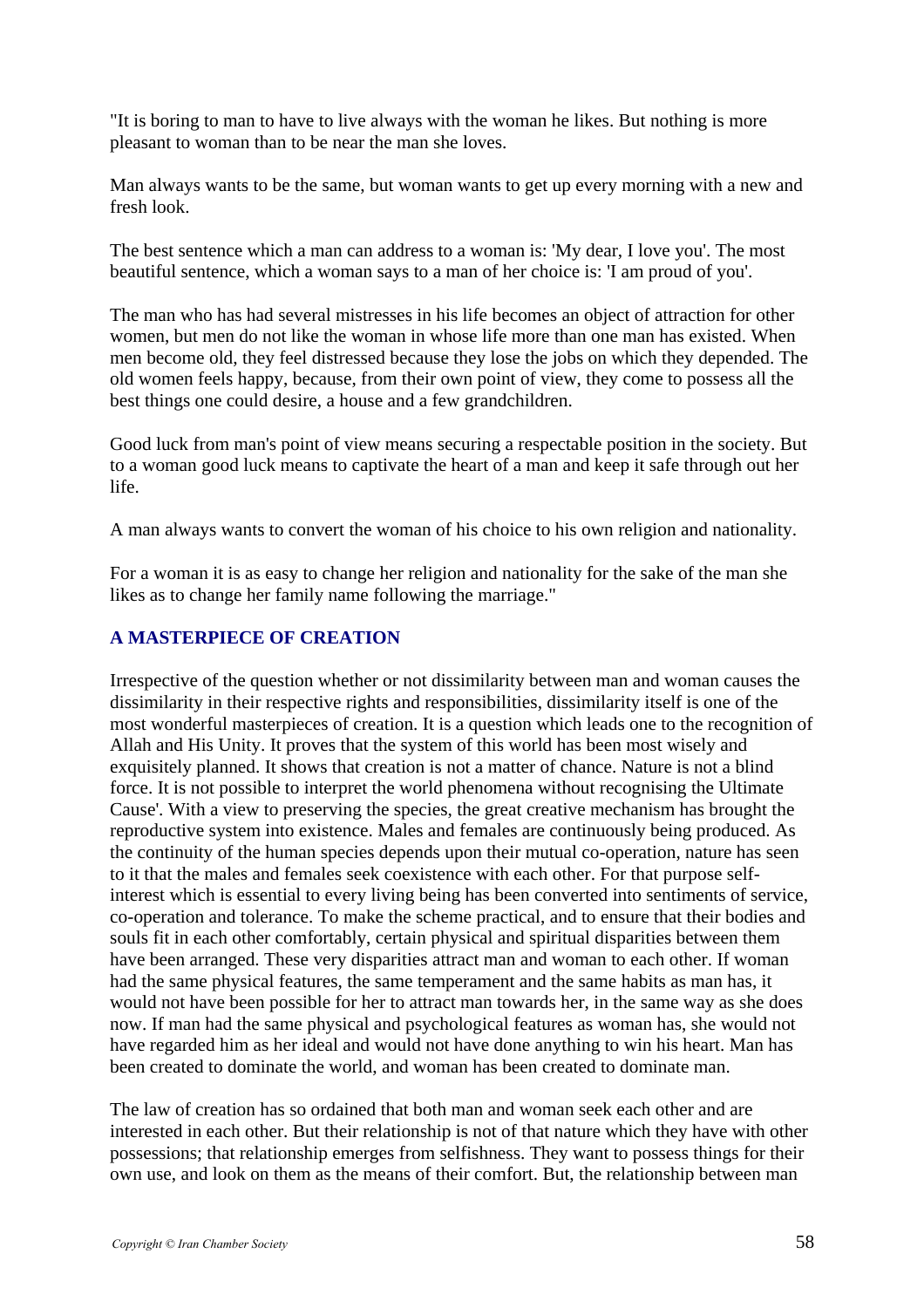and woman means that each one of them wants the comfort and happiness of the other, and enjoys making sacrifices for the sake of the other.

#### **A CONNECTION HIGHER THAN PASSION**

It is amazing that some individuals cannot differentiate between sexual passion and love. They think that the relation between husband and wife is exclusively based on greed, lust and a sense of exploitation. They hold that this relationship is of the same kind as man has with the things he eats, drinks, wears or rides. These people do not know that in nature, besides those based on self-interest, there exists other relations also. These are the relations from which sacrifice, tolerance and goodwill proceed. These are the relations which demonstrate humanity. Such relations are, to a certain extent, found among animals also, as far as their mates and the young ones are concerned.

These persons think that man always looks at woman, just as a bachelor sometimes looks at a dissolute woman. They believe that only lust can join man and woman together. In fact, the matrimonial union is something higher than physical passion, and its basis is in what has been described by the Qur'an as 'affection and compassion'. The Qur'an says: *'And of His signs is this that He created your mates from yourselves that you might find rest in them, and He put between you affection and compassion".* (Surah ar-Rum, 30 : 21).

What a grave mistake it is to interpret the history of man-woman relationship from the angle of employment and exploitation, or on the basis of a struggle for survival! But still some people do so and advance baseless arguments to support their line of thinking. We are really amazed to see the history of man-woman relationship being explained on the basis of the principle of contradiction, as if man and woman are two divergent social classes which are always in conflict with each other. If it is possible to explain the history of the relations between fathers and children from the angle of employment and exploitation, only then the historical relations of husbands and wives can also be explained from this angle. It is true that man has always been stronger than woman, but the law of creation has so ordained that instinctively he has not been able to mete out the same unkind treatment to his wife as he has meted out to his slaves, subordinates and occasionally, even to his neighbours.

We do not deny that men have been cruel to women. We are only against the way how this cruelty is explained. Throughout history, men have oppressed women, but they maltreated their children also, despite all the love they have had for them, and despite ignorance, prejudice and custom, and not by way of exploitation. Roots of these kinds of oppressions are those very factors which make man Oppress and do injustice to himself; these are: ignorance, bias, traditions and habits, more than selfish cravings.

# **THE DUALITY OF THE FEELINGS OF MAN AND WOMAN WITH REGARD TO EACH OTHER**

Not only are the family relations of man and woman with each other different from their relation to other things, but also their attitude to each other is not similar. In other words, the nature of the relation of man to woman is different from that of woman to man, though they both attract each other, but, unlike the non-living bodies, in this case, the smaller body pulls the larger body to itself. Man has been created as a manifestation of longing, love and pursuit, and woman as a manifestation of attraction and desirability. The feelings of the two are of different but complementary kind. One seeks and the other wishes to be sought after.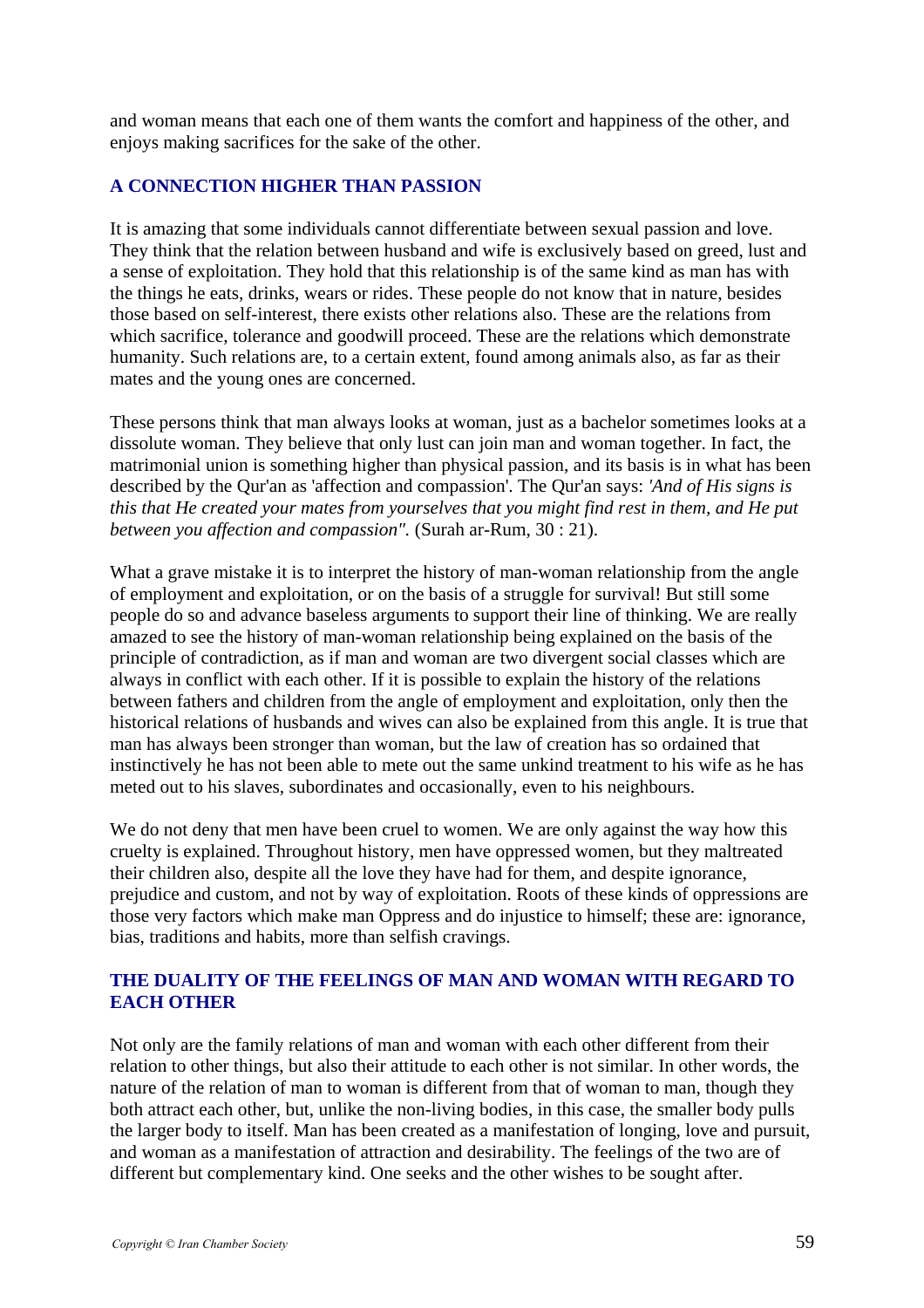Sometime ago, a newspaper published the photograph of a young Russian girl who had committed suicide. This girl left a note in which she said that no man had ever kissed her and so her life had become unbearable.

For a girl it is a matter of great disappointment that no man loves her and nobody has kissed her. But a young boy is not frustrated if no girl has kissed him. He is frustrated only when he is not able to kiss a girl.

Will Durant in the course of his exhaustive discussion, says that a girl whose only merit is knowledge and high thinking. but who lacks natural charm and semi-conscious cleverness, is not likely to succeed in finding a husband. Sixty per cent of the university educated women remain without a husband.

He says that an eminent woman intellectual complained that nobody was willing to marry her. She used to say: 'Why doesn't anybody love me? I can be better than most of the women. Still, many insignificant women are wanted, but I'm not."

It may be observed that the sense of frustration of this woman is different from that of any man. She complains as to why nobody loves her.

Man is frustrated only when he cannot find a woman of his choice, or, if he finds her, he cannot win her.

The temperaments of man and woman have been so ordained, that with the definite purpose of making the union between husband and wife firm and deep it may enable both of them to enjoy their life better. In fact, the foundation of the human society and the upbringing of the future generations has been laid on this very union.

A lady psychologist writes: "As a psychologist my biggest interest has been the study of the spirit of men. Some time ago I was given an assignment to investigate the psychological factors of man and woman. I arrived at the following conclusions:

(i) All women are interested in working under the supervision of someone else. They like to work as a subordinate rather than a boss.

(ii) All women want to feel that their existence is effective and is required".

This psychologist expresses her views thus: "I believe that these two spiritual requirements of women proceed from the fact that women are led by emotions and men by reason. It is often observed that women are not only equal to men in intelligence, but sometimes even superior to them. Their only weak point is that they are too emotional. Men's thinking is always more practical. They judge better; they are better organisers and better directors. The superiority of the spirit of men to that of women is a thing which has been designed by nature itself. Whatever women may do to counter this fact will be of no avail. Women should accept the reality that, as they are too sensitive, they need men's supervision in their lives. The biggest aim of women's life is to 'ensure' her future. Once she achieves it, she says goodbye to many of her activities. She is afraid of taking risks. Fear is the sentiment, to overcome which woman needs man's help. All jobs which require constant thinking are boring to her".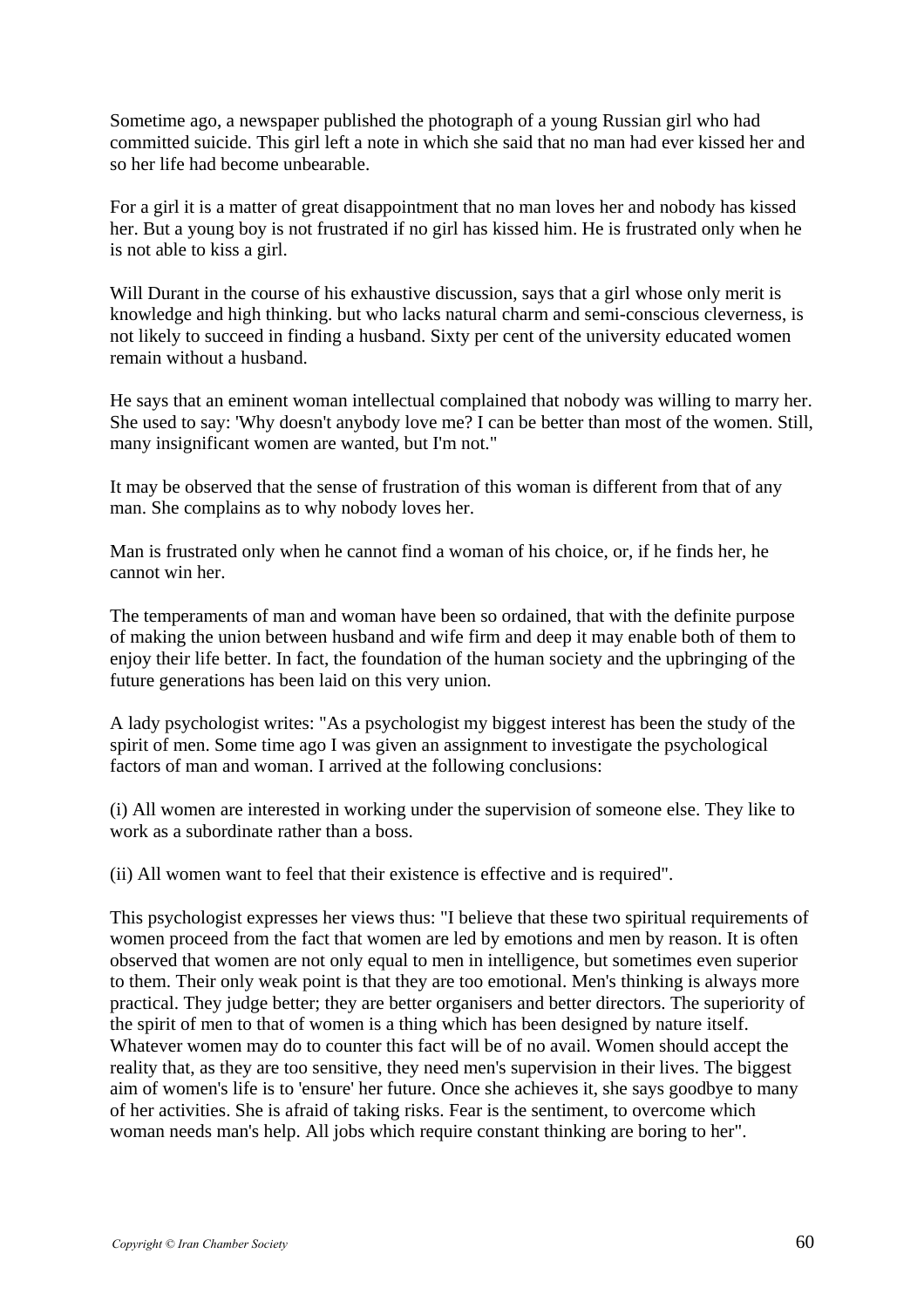#### **A HASTY MOVEMENT**

The European movement for the restoration of women's rights was a hasty affair conducted with undue urgency. The reforms being outstanding, scientific consideration was not given to the proposed measures, with the result that they became a conglomeration of good and bad points. No doubt, a series of miseries of women were removed, many rights were granted to them and doors hitherto closed were opened for them by the women's Rights movement, but at the same time the reforms brought, in their wake other misfortunes and miseries, not only to women, but to the whole human society. If undue hurry had not been made, women's rights would have been restored in a better way and there would have been no hue and cry by the intellectuals against their evil effects. Anyhow, it is hoped that better counsels would prevail and future reforms, instead of being emotional, would proceed with knowledge and a sense of understanding. Comments of the intellectuals augur well for the future. It appears that the Westerners are suffering from the after-effects of the same reforms which seem to be exhilarating to their imitators in the East.

#### **WILL DURANT'S VIEW**

Will Durant in his book, Pleasures of Philosophy", has elaborately discussed the sexual and family questions. We select some of his ideas so that the readers may become acquainted with the course of current thought among the western intellectuals and avoid hasty conclusions.

He says under the heading 'Love'. "The first clear tune of love begins with the coming of puberty. Puberty is a Latin word, meaning the age of hair, that is the age of the appearance of hair on the body of the boys, especially on their chest which is a matter of pride for them, and on the face, which they regularly shave. The quality and quantity of hair, other things being equal, is related to the power of procreation and genesis. Hair is in its best condition at the peak of virility. This growth of hair, along with the coarseness of voice, is a part of the secondary sex characteristics, appearing in the boy at the time of puberty. As for the girls, at the time of puberty nature makes their bearing and movements so graceful that they attract the attention of onlookers. Their buttocks begin to flatten to facilitate maternity. Their breasts develop and become prominent to suckle a child. Nobody knows exactly what is the cause of the appearance of these secondary sex characteristics. Anyhow, the theory of Professor Starling has lately found many supporters. According to it, the genital cells, at puberty, not only produce spermatozoa and ova, but also secrete a hormone that enters the blood and causes physical, spiritual and other changes. At this age, not only does the body attain a new vigour, but the spirit, conduct and demeanour are also affected in innumerable ways. Romain Rolland says that during the years of life a time comes when many slow physical changes result in further development of a male or a female. The most important of these changes are the appearance of heart-warming boldness and vigour in a male, and the fascinating grace and delicacy in a female. Damoseh says that by nature basically "all men are liars, deceitful, braggarts, hypocrites, cunning and quarrelsome; and all woman are selfish, ostentatious and unfaithful. But there is one thing in the world which is noble and sacred, and that is the union of these two imperfect beings towards perfection.

The etiquette of mate-seeking in adults consists of an attack by a male to gain a free hand but withdrawal by a female for incitation and deception (of course, there are exceptions). As man, by nature, is war-like and a hunting animal, his action is positive and aggressive. Woman for him is a reward which must be carried off and owned. Mate-seeking is a fight and struggle,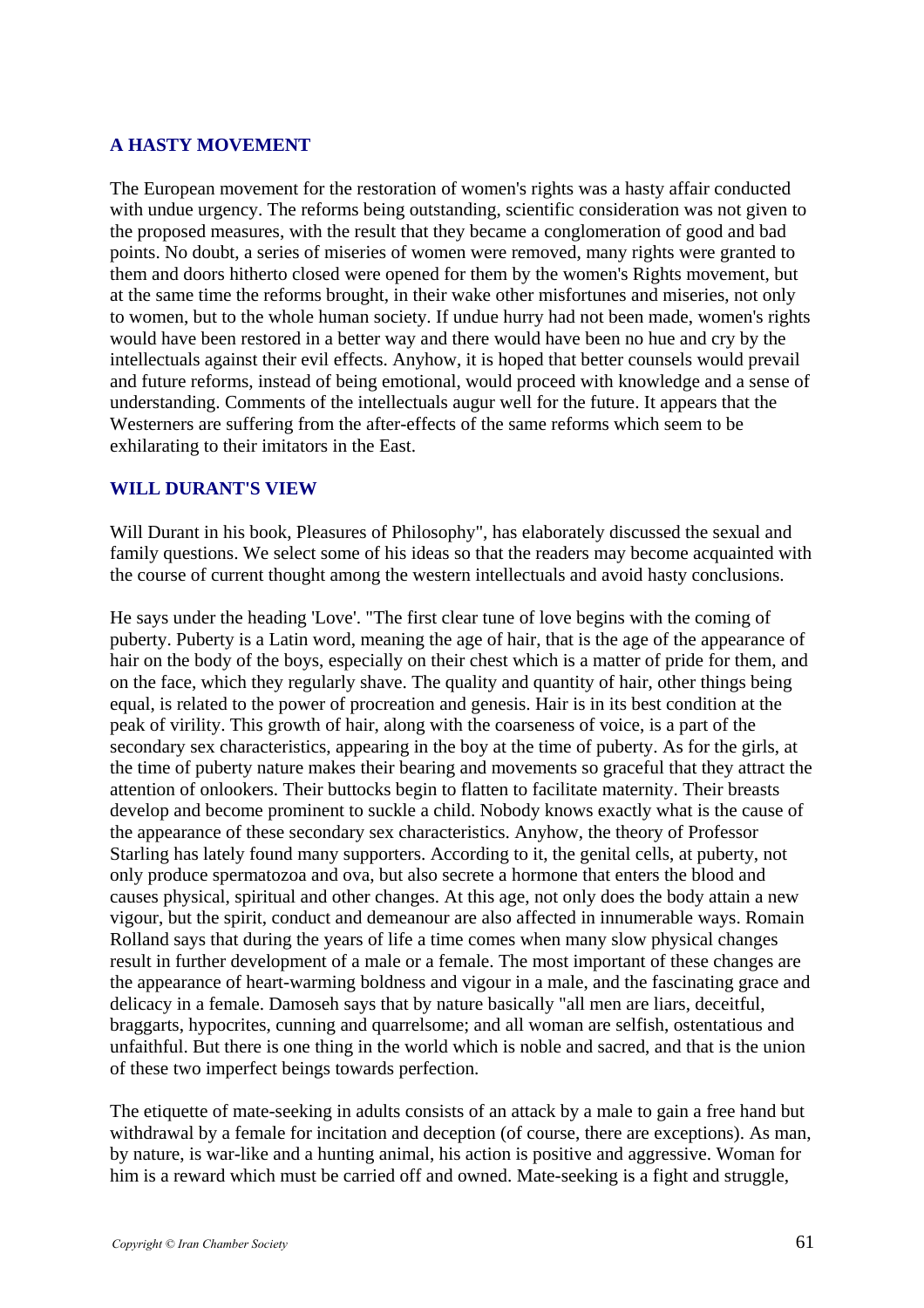and marriage is possession and domination. The existence of substantial chastity in woman serves the interests of procreation, for shy abstinence of a female is helpful to her in choosing her mate. Chastity prevents women from being casual in the choice of her lover, that is the father of her future children. Woman speaks for collective interest and man for individual interest. ... Woman is more skilful in making courtship, for her desire is not so intense as to make her shut her eyes to reason.

Darwin has observed that in most species a female is not much interested in love-making. Other naturalists, like Lemberzo, Cash and Kraft Ebing are also of the opinion that women are more inclined towards being attractive, receiving the vague and general appreciation of men, and more interested in men paying attention to her real inner desires than in seeking sexual pleasure. Lemberzo, and others say that "the natural basis of woman's love is only a secondary characteristic of her motherhood. All the feelings and sentiments which join woman to man, do not proceed from her physical needs, but derived from her instinct of submission (placing herself under the protection of man). This instinct is meant to meet the requirements of her factual position

Will Durant in the chapter under the heading 'Man and Woman', says: "The main function of woman is to serve the cause of the survival of the species, and that of man to serve his wife and children. They may have other functions also, but based on wisdom and expediencies they are subservient to these two basic ones. These are the two basic but semi-unconscious human objectives, on the realisation of which the happiness of humanity depends. Woman, by nature, mostly seeks peace, not war. It appears that in many species the female has no bellicose instinct at all. If it ever resorts to fighting, it does so for the sake of its offspring.

Woman is more patient than man, though man is bolder in facing the risky and critical jobs of life. She has more endurance, and can face the countless minor hardships and irritations of daily life better. Her martial spirit is confined to her appreciation of this spirit in others. She loves soldiers and likes strong and sturdy men. As such she may be influenced by mysterious masochistic tendencies and be victimised by manly strength.

The spirit of appreciating strength and vitality in others sometimes overshadows her economic sense, and occasionally she prefers to marry a brave man. She gladly submits to a man who commands in just and fair ways over others. If women are not so obedient nowadays, as they used to be before, it is because men are now weaker in strength and her own surroundings and is usually limited to her house. She her own surrounding and is usually limited to her house. She is as deep as nature. She is also as limited as her house. Her instinct keeps her attached to old traditions. She is neither mentally nor habitually given to trial. (Some women living in big cities may be an exception). If she resorts to free love, that is not because she wants freedom in that but it is because she has met without disappointments when she is married to a responsible man. If in her youth she sometimes gets enamoured of politics and extends her interest to multifarious human aspects, she usually gives up all such activities after finding a faithful husband, and quickly pulls herself and her husband out of public affairs. She reminds her husband that his sense of intense loyalty should be limited to his home as woman does not require much thinking to know that all reforms begin at home. As she turns a fanciful and vagrant man into a man tied to his home and children, the survival of mankind depends on her. She is not concerned by nature with laws and governments. Her house and children are the objects of her love. If she is successful in looking after them, she does not care which government comes into power and which government goes out of power. Nature does not care for the laws of the governments. It holds the household and the child dear. If it succeeds in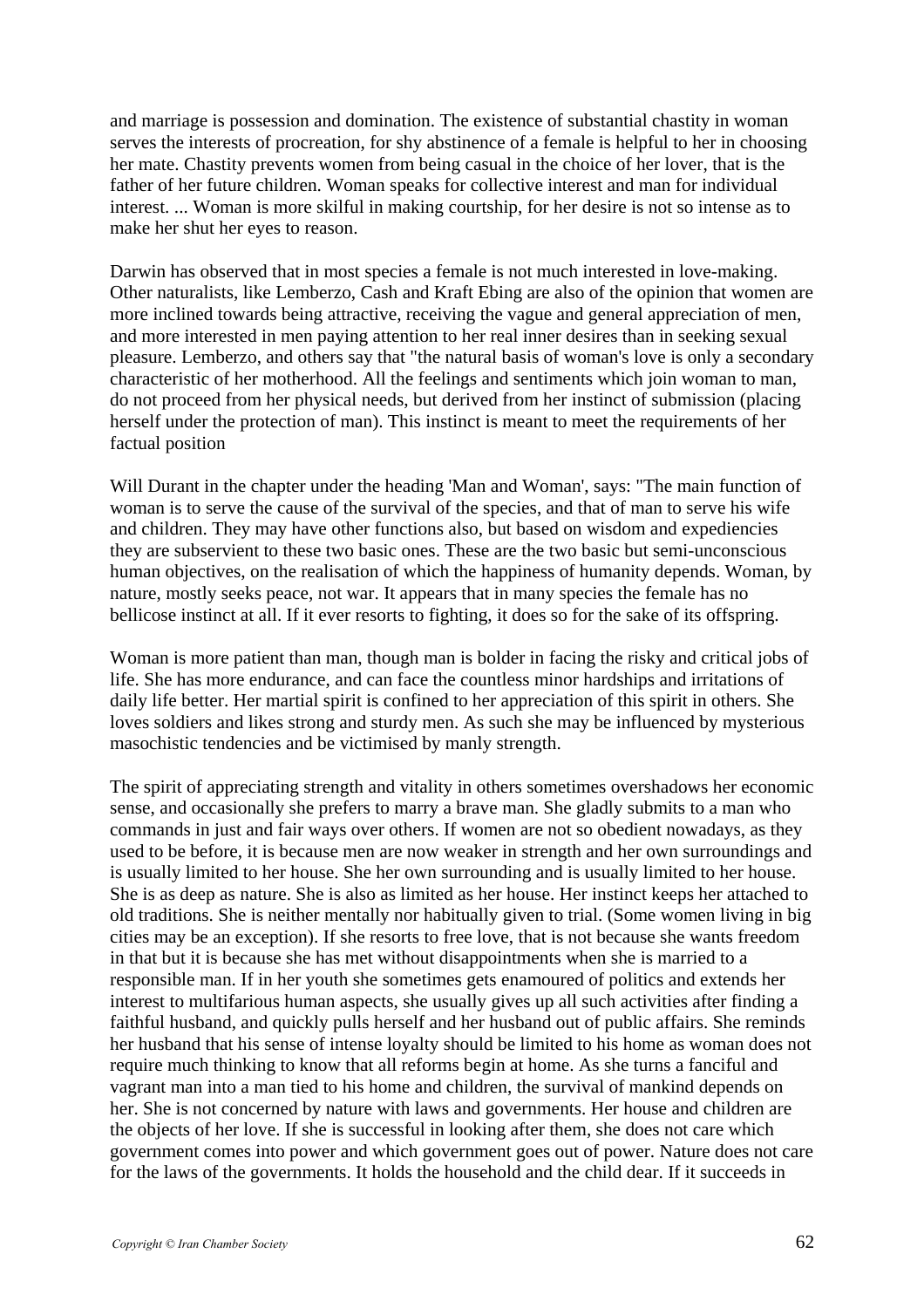preserving them, it is not interested in the governments, and laughs at those who try to change the basic laws. If today nature appears to be helpless in protecting the household and the child, that is because the woman has since long forgotten the nature. But the failure of the nature is not everlasting. It can always draw upon hundreds of advantages it has in store, whenever there is occasion for it. There are nations and races more numerous than we are, and nature can ensure its absolute and indefinite continuity from among them."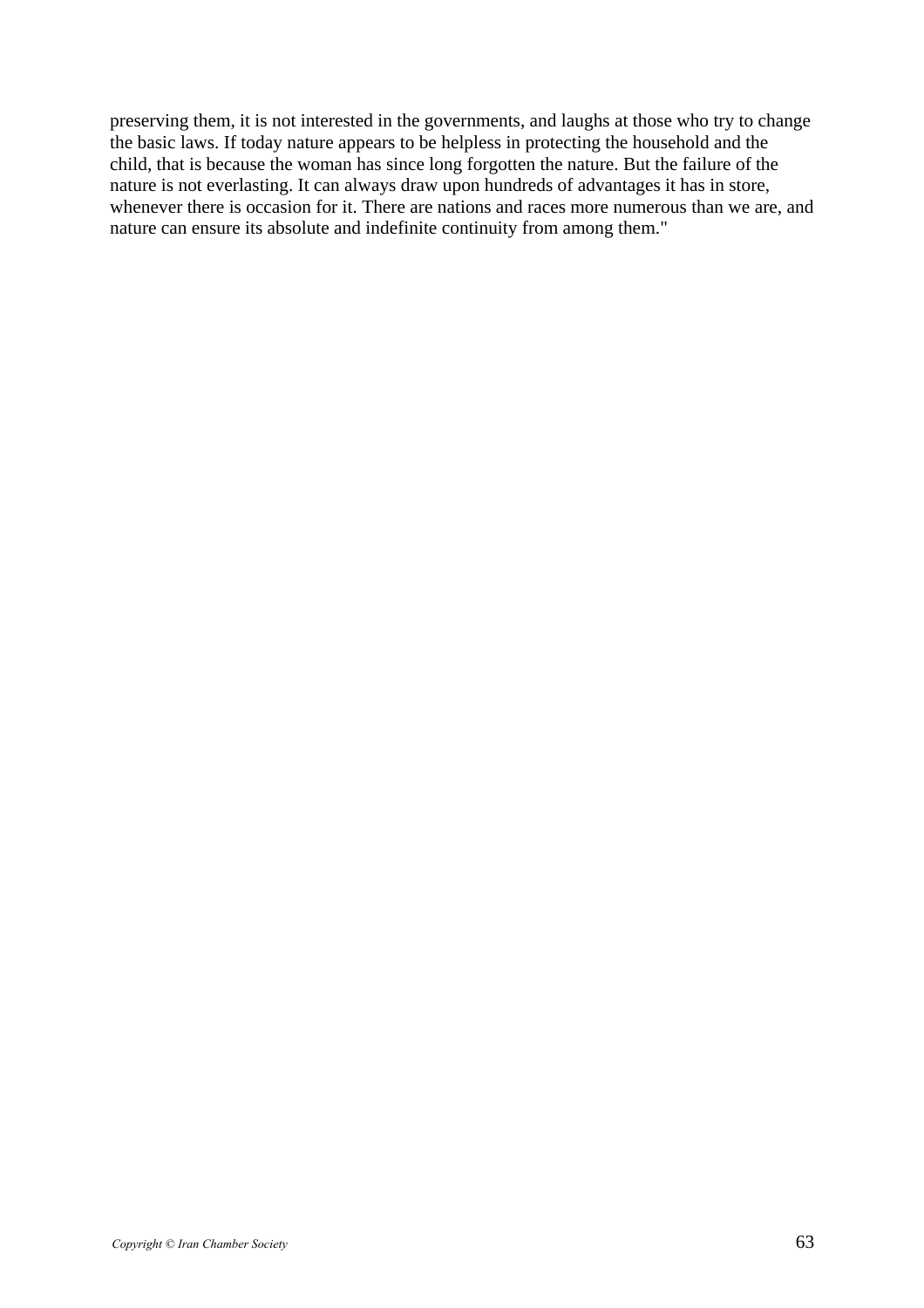# **Dower and Maintenance**

# **DOWER AND MAINTENANCE - I**

It is one of the most ancient traditions of the human family relations that at the time of marriage the man pays a dower *(mahr)* to the woman or to her father. In addition to that, he undertakes to bear the expenses of his wife and children during the entire period of his life. What is the basis of this tradition? Why and how did it begin? Why should the husband be responsible for the maintenance of his wife? What is the spirit of dower? Are dower and maintenance still relevant, even if man and woman enjoy all human and natural rights, and the relations between them are based on justice and equity; or are they only the surviving remnants of the days when man owned woman? Does justice and the equality of rights, especially in the 20th century, demand that these outdated traditions should be abolished, a marriage should take place without a dower, woman should be responsible to bear her own expenses, and the children should be the joint responsibility of husband and wife? We propose to answer these questions, and begin with the question of dower. Let us see how this tradition came into being, what its philosophy is and how the sociologists explain its origin.

## **A BRIEF HISTORY OF DOWER**

It is said that during pre-historic times man lived a barbaric life, which had the tribal form. For unknown reasons marriage was prohibited between a male and a female of the same blood. Hence the young men of a tribe, who wanted to marry, were compelled to choose their wives from some other tribe. They often visited other tribes for this purpose. At that time man was not aware of his role in begetting children. He thought that the children belonged exclusively to their mother. Though he often found that the children closely resembled him, he did not know the cause of that resemblance. Naturally the children also thought that they belonged to their mother and not to their father. At that time ancestry was traced through the mothers. Men were considered to be barren and sterile. After marriage they stayed with their wife's tribe as a mere adjunct of it, because the wife required her husband's company. This period is known as the period of matriarchy.

It was not long before man discovered his role in procreation and came to believe that the children in reality belonged to him. From then onwards, he dominated over woman and assumed the role of the head of the family. Thus, the so called period of patriarchy began.

During this period also a marriage between the people having the same blood was prohibited. Man had to choose his wife from some other tribe, and bring her to his own tribe. As there was constant warfare among the tribes, the only way to get a wife was to kidnap a young girl from some other tribe.

Gradually peace took the place of warfare and the different tribes were able to achieve peaceful coexistence. During this period the custom of kidnapping the girls was abolished. In order to get the girl of his choice the man went to her tribe, became a hired worker of her father and worked for him for some time. In consideration of the services rendered by him the girl's father gave her hand to him and he took her to his own tribe.

When money became common, man discovered that instead of serving the bride's father for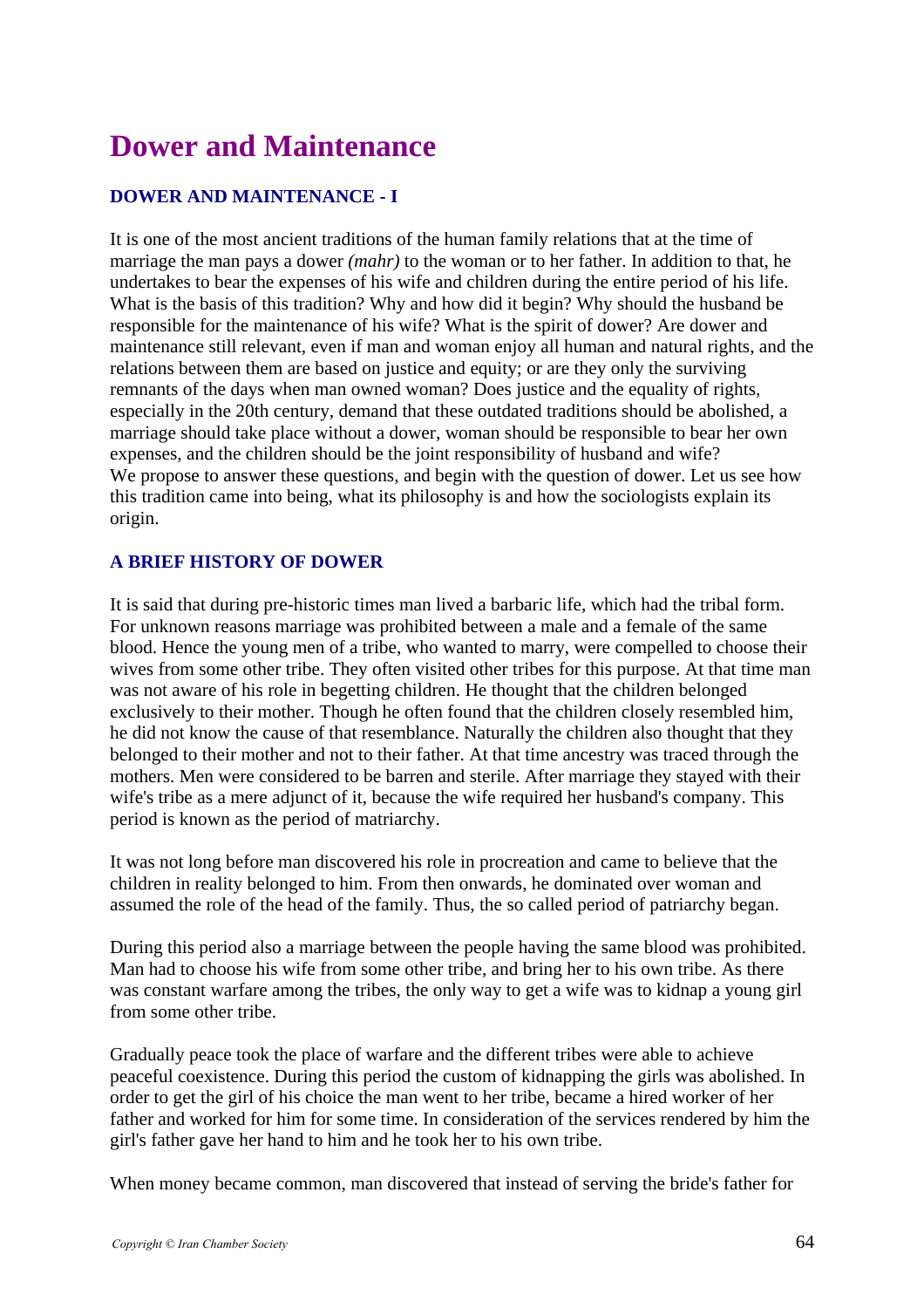years, it was better to present a suitable gift to him and take the girl immediately. That was the origin of the dower *(mahr).*

According to this account, in the early days man lived as an adjunct of woman and served her. During this period woman ruled over man. In the next stage, when power passed into man's hands, he kidnapped women from some other tribe. During the third stage, in order to win a woman, man went to woman's father and served him for years. During the fourth stage man presented a sum of money to the woman's father. And that is how the custom of dower originated.

It is said that since the time man abolished the system of matriarchy and laid the foundation of patriarchy, he gave woman the status of a slave, or at the most, of an employee or a servant of his. He looked upon her as an economic tool, which, by the way, could satisfy his lust also. He did not give her social or economic independence. The fruits of woman's labour belonged either to her father or to her husband. She did not have the right to choose her husband, nor could she carry out any economic activity for her own sake. The money which man paid as dower and the expenses which he bore as maintenance *(nafaqah)* were in consideration of the economic gains which he derived from her during the period of conjugal relations.

#### **DOWER IN THE ISLAMIC SYSTEM OF RIGHTS**

There is a fifth stage also about which the sociologists and other commentators have observed silence. During this stage man gives a present to woman herself. Neither of her parents has any claim to it. Woman receives the present, but she preserves her social and economic independence. She chooses her husband of her own free will, not with the sanction of her father or brother. Furthermore, neither has her father nor her husband any right to enslave or exploit her. The proceeds of her work and labour belong exclusively to her. In financial matters she does not require anybody's supervision or patronage.

The husband has only one right. He can enjoy sex with his wife. As long as the conjugal relations are intact, he is under obligation to meet all the legitimate requirements of his wife within his own financial limits.

This is the stage which is recognised by Islam and on which Islam has laid the foundation of matrimonial relations. Many passages of the Qur'an emphasise that the dower exclusively belongs to woman. Besides, the husband has to maintain her and meet her expenses. At the same time, whatever woman earns belongs to her and not to anybody else, not even to her father or husband.

It is here that the question of dower and maintenance becomes a little puzzling. As long as the dower was paid to the father of the girl and she went to the husband's house just like a slave and the husband could economically exploit her, the question was easy to understand. The dower was then paid as a price of the girl and she had to be maintained like any other slave. But, if nothing is to be paid to the father of the girl, the husband is not allowed to exploit his wife; woman has complete economic independence, and as far as her rights are concerned, she does not require the supervision, control or patronage of anybody. Then what is the sense of a dower and maintenance allowance being paid?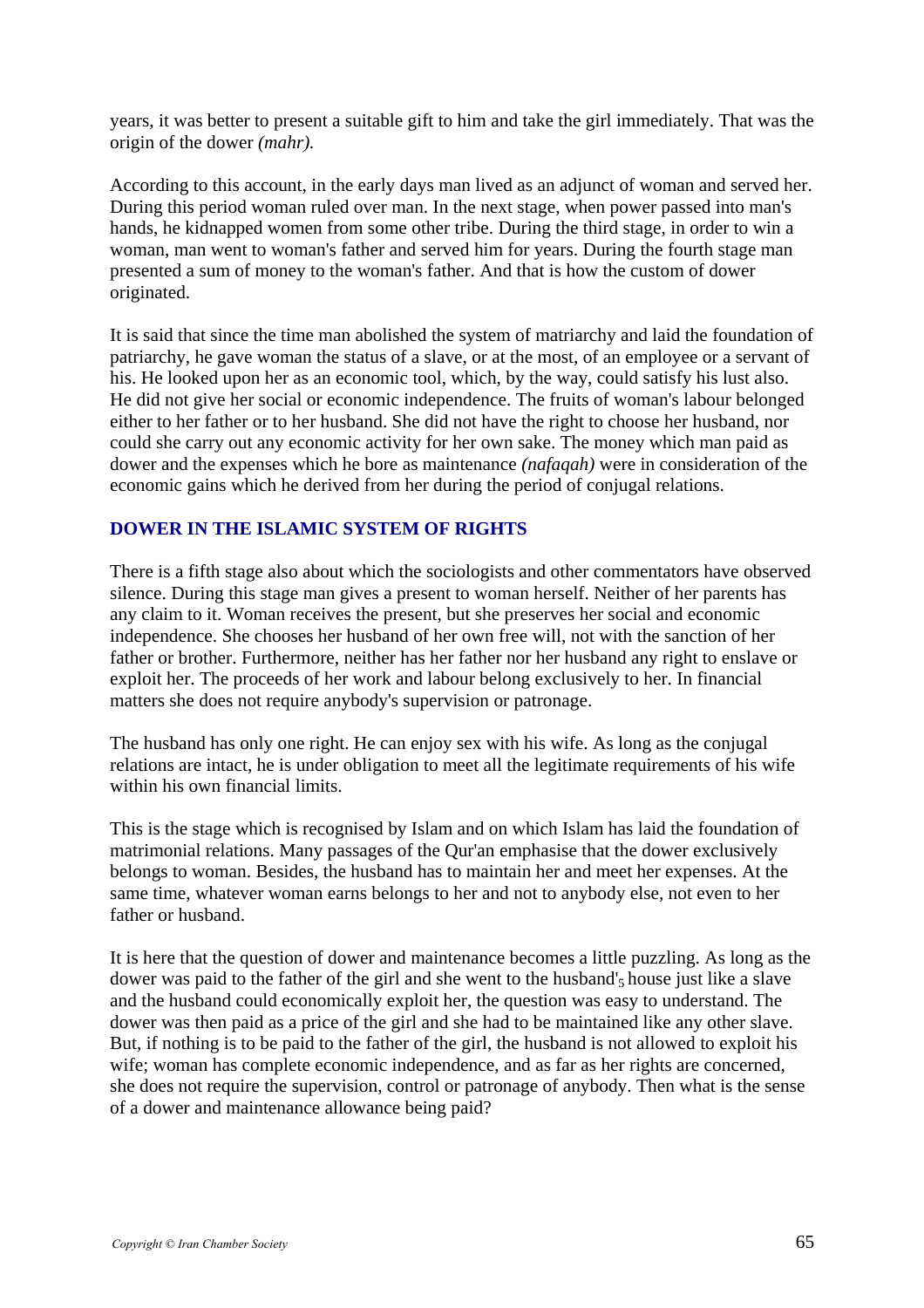## **A GLANCE AT HISTORY**

To be able to grasp the philosophy of the dower and maintenance in the fifth stage, we should examine, a little critically, the theory of the four periods mentioned above. The fact is that all that is said about these periods is nothing more than a hypothesis based on presumptions and speculations. it neither constitutes a historical fact nor a scientific truth. We have no definite knowledge about the life of pre-historic man. All that is said about the matriarchal period, the sale of girls by their fathers and the economic exploitation of wives by their husbands, is not very credible. There are two things which strike one's mind about these presumptions and speculations. One is that the primitive man has been represented to be extraordinarily barbarous, violent and devoid of human sentiments. The second thing is that the wonderful planning of nature, to reach its universal goals has been ignored.

Such an interpretation of human nature can possibly be made by the people of the West and not by those of the East except by those of the East who are fond of following the West. For certain reasons, the European is not familiar with human sentiments. He cannot admit that they play a basic role in history. If he has an economic bent of mind, his attention remains confined to the problem of bread and butter. He looks at history as a machine, which does not move unless fed with fuel. If his trend is sexual, he regards the entire humanity and human history, with all their cultural, artistic, moral and religious manifestations, as modified forms of sex-play. If his views are political, then, according to him, the entire human history consists of a series of battles, bloodsheds and acts of cruelty.

The European was put to so much torture in the name of religion, during the Middle Ages, when people were often burnt alive, that he has become allergic to the name of God, religion and everything that religion stands for. That is why, in spite of all the evidence of the fact that nature has a goal and the system of the world is not working haphazardly, he would not dare to admit the existence of the "First Cause".

We do not ask the Western interpreters of history to admit the existence of the prophets, who have appeared throughout human history to proclaim the message of justice and humanity, and to fight corruption, which they successfully did. We only want them not to ignore the conscious role of nature at least.

No doubt in the history of man-woman relations there have been many cases of extreme cruelty, some of them the most atrocious ones, which have been narrated by the Qur'an also, but it cannot be said that the entire history has been replete with instances of cruelty and violence.

## **THE REAL PHILOSOPHY OF DOWER**

According to our belief, the dower has come into being as the result of skilful arrangements, put into the very design of creation, to balance the relations between man and woman. The dower has come into being, because, by nature, the respective roles of man and woman are different from each other. According to the gnostics the law of love and attraction prevails everywhere in the Universe. As everything is designed to perform a definite function, its role is different from that of all other things.

While discussing the disparities between man and woman, we have already pointed out that their feelings and sentiments, with regard to each other, are not the same. The law of creation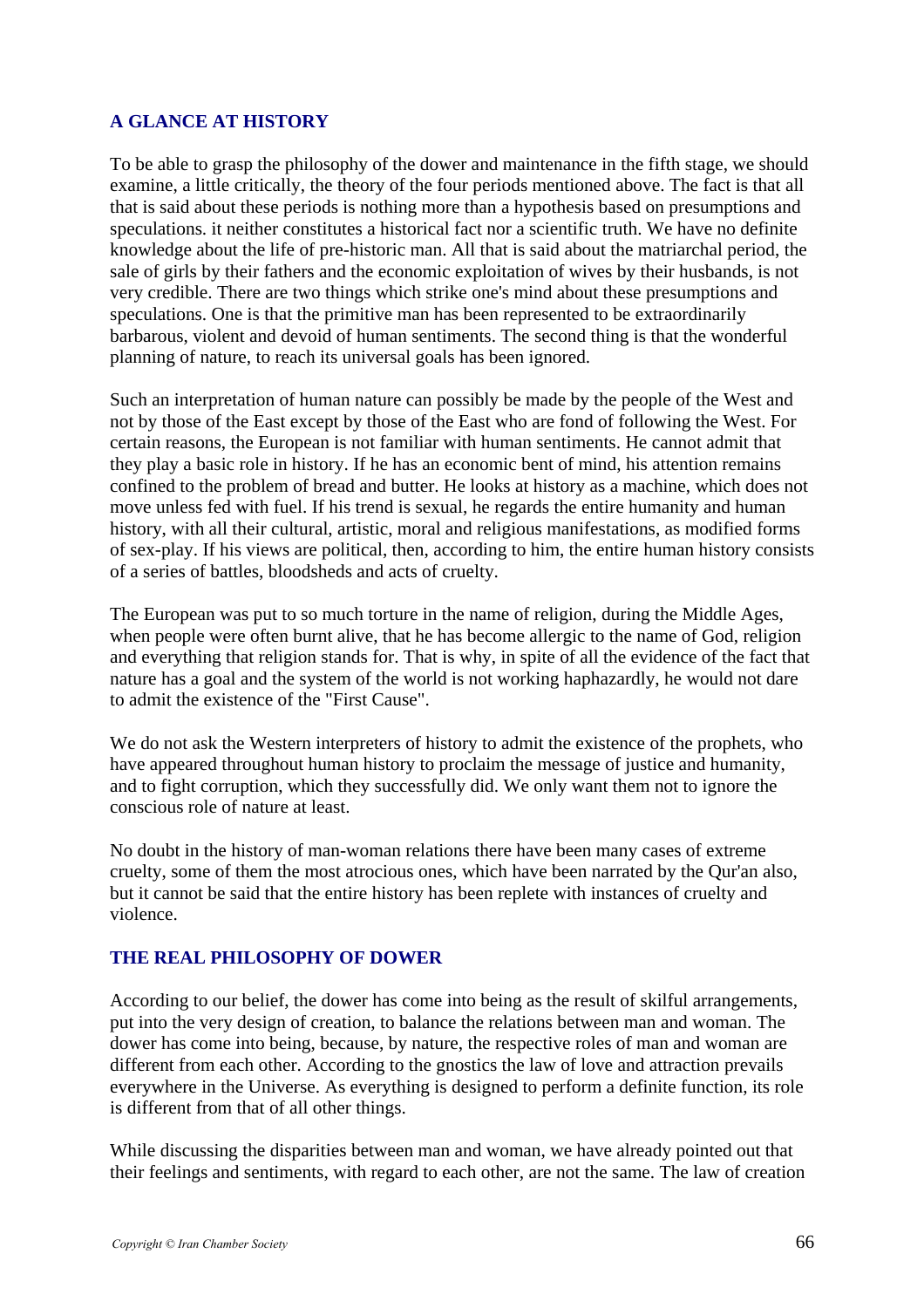has ordained that woman should have the qualities of beauty, pride and indifference, whereas man should have those of courting and pursuit. That is how the physical weakness of woman, as compared to man, has been counterbalanced, and for this very reason it has always been man who has sought woman's hand and proposed to her. As we have already seen, according to the sociologists, during the periods of both matriarchy and patriarchy, it has been man who has sought after woman.

The scientists say that man is more lustful than woman. Certain Islamic traditions say that man is not more lustful. Actually the case is the reverse, but woman has a better sense of selfrestraint. Practically, both the views come to the same thing. Anyway, it is certain that man has less self-control. This feature has enabled woman not to run after man, nor to submit to him easily. Man's instinct compels him to approach woman, and he takes steps to gain her favour. One of these steps is to present her with a gift.

Members of the male sex have always vied with each other to win a female. They have even fought each other to achieve this end. But the members of the female sex have never shown the same keenness to win a male. This is so, because the roles of the male and the female are not the same. The male always pursues a female whereas the female shows a sort of indifference to him.

The dower is closely related to woman's modesty and chastity. She knows by instinct that her self-respect demands that she should not submit herself freely.

That is how woman, in spite of her physical weakness, has been able to bring men to their knees, to compel them to vie with each other, and to make Romeos run after Juliets. When she agrees to marry a man, she receives a present from him as a sign of friendship, cordiality and goodwill.

It is said that among some barbaric tribes, when a girl had more than one suitor, she used to persuade them to fight a duel. Whoever won the duel or killed his rival was considered fit to secure the hand of the girl.

There was a newspaper report that a girl in Tehran persuaded two boys to fight a duel in her presence. From the point of view of those who think that power means only brute force and maintain that the history of man-woman relations contains nothing but cases of cruelty and exploitation, it is unbelievable that the fair and weaker sex should be able to set on two members of the stronger sex to attack each other. But for those who have some knowledge of the wonderful and mysterious power which nature has granted to woman there is nothing strange in this.

Woman has had much influence over man. Her influence over man has been greater than man's influence over her. Man is indebted to woman and to her chastity and charming modesty for his many achievements of art and feats of bravery. The credit for the building of many a personality and the developing of many a genius goes to her. Woman has built man and man has built the society. If woman loses her qualities of chastity, modesty and restraint, and tries to play the role of man, first she may be debased, then man may lose his manhood, and in the end the society may be ruined.

That faculty of woman, has enabled her to maintain her personality throughout history; to compel man to come to her door-step as a suitor; to lead man to rivalry and even to fight for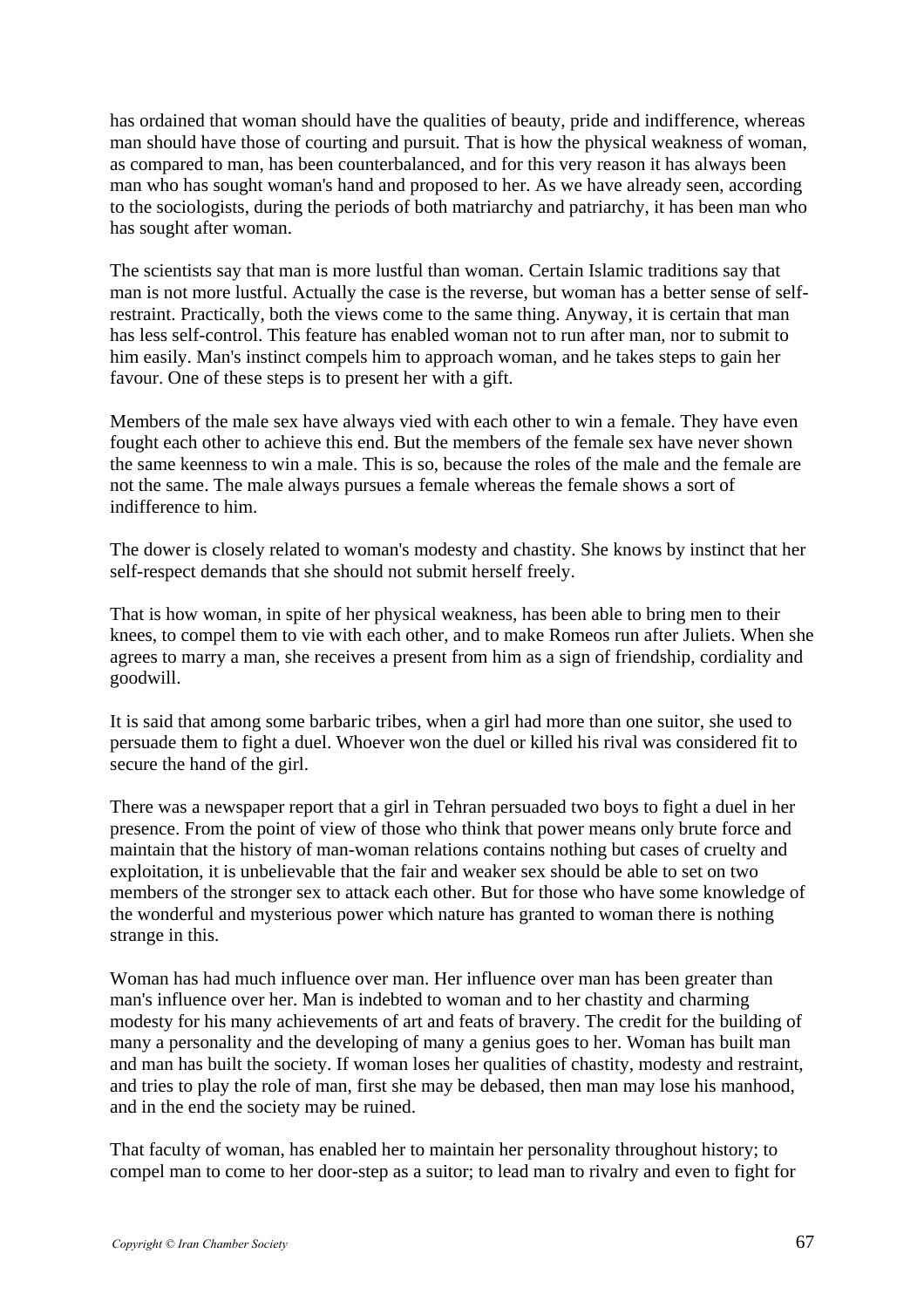her sake; to maintain her modesty and chastity as her hallmark; to keep her body hidden from the gaze of man; to inspire man to love to perform feats of bravery, as a sacred asset; to excel in intellectual and creative deeds; to sing amorous songs and to submit to the weaker sex in humility. Hence this tendency has impelled bridegroom to offer his bride a present at the time of marriage as the dower.

The dower is a part of the natural law, which has been promulgated by nature itself.

## **THE DOWER IN THE QUR'AN**

The form of the dower described above in connection with the fifth stage is not an invention of the Qur'an. All that the Qur'an did was to restore it to its natural and pristine form. The Qur'an in its incomparably elegant style says: *"Give to the women a free gift of their marriage portions".* (Surah an-Nisa, 4 : 4) This means that the dower belongs to women exclusively and it is a gift to be paid directly to them. It has nothing to do with their fathers or brothers.

In this short sentence the Holy Qur'an has referred to three basic points:

Firstly it has used for marriage portion or the dower the word, *saduqatehinna* meaning truthfulness and sincerity and not the word *mehr.* Thus, the dower is a symbol of the cordiality of the man paying it. This point has been expressly mentioned by a number of the commentators of the Holy Qur'an, such as Zamakhshari, the author of the well-known commentary, the *Kashshaf* Similarly, the famous philologist, Raghib Isfahani says in his lexicon of the Qur'an that the dower has been called *saduqah* because it is a symbol of the sincerity of faith. Secondly, it is clear from the above verse of the Qur'an that the dower is to be paid directly to the woman, and her parents have no claim to it. It is not a compensation for the efforts made by them to bring up their daughter. Thirdly, it is clear that the dower is nothing except a present and a gift.

## **THE QUALITY OF FEELINGS AMONG ANIMALS**

The law of sexuality is not confined to human beings. It prevails in the animal kingdom also. Though both the sexes are in need of each other, the male feels a greater need for the female, and takes the initiative in gaining her favour. That is why the male does not misuse his superior strength, and assumes a meek attitude towards the female.

## **GIFTS IN ILLICIT RELATIONS**

Even when a man and a woman want to enjoy sex unlawfully and indulge in free love, it is man who presents gifts to woman. When they have coffee, tea or food together it is man who regards it his duty to pay the bill. Woman considers it insulting to her to spend money for the sake of man. Some may contend that a boy requires financial potentialities to indulge in debauchery, whereas for a girl it is a means of receiving gifts. These customs, which are common to both lawful and unlawful relations, may also emanate from the dissimilarity of the feelings of man and woman in relation to each other.

## **A EUROPEAN IS MORE NATURAL IN LOVE-MAKING THAN IN MARRIAGE**

In the West where family rights have been perverted in the name of equality of human rights, and an attempt is being made to allot man and woman similar functions in domestic life, man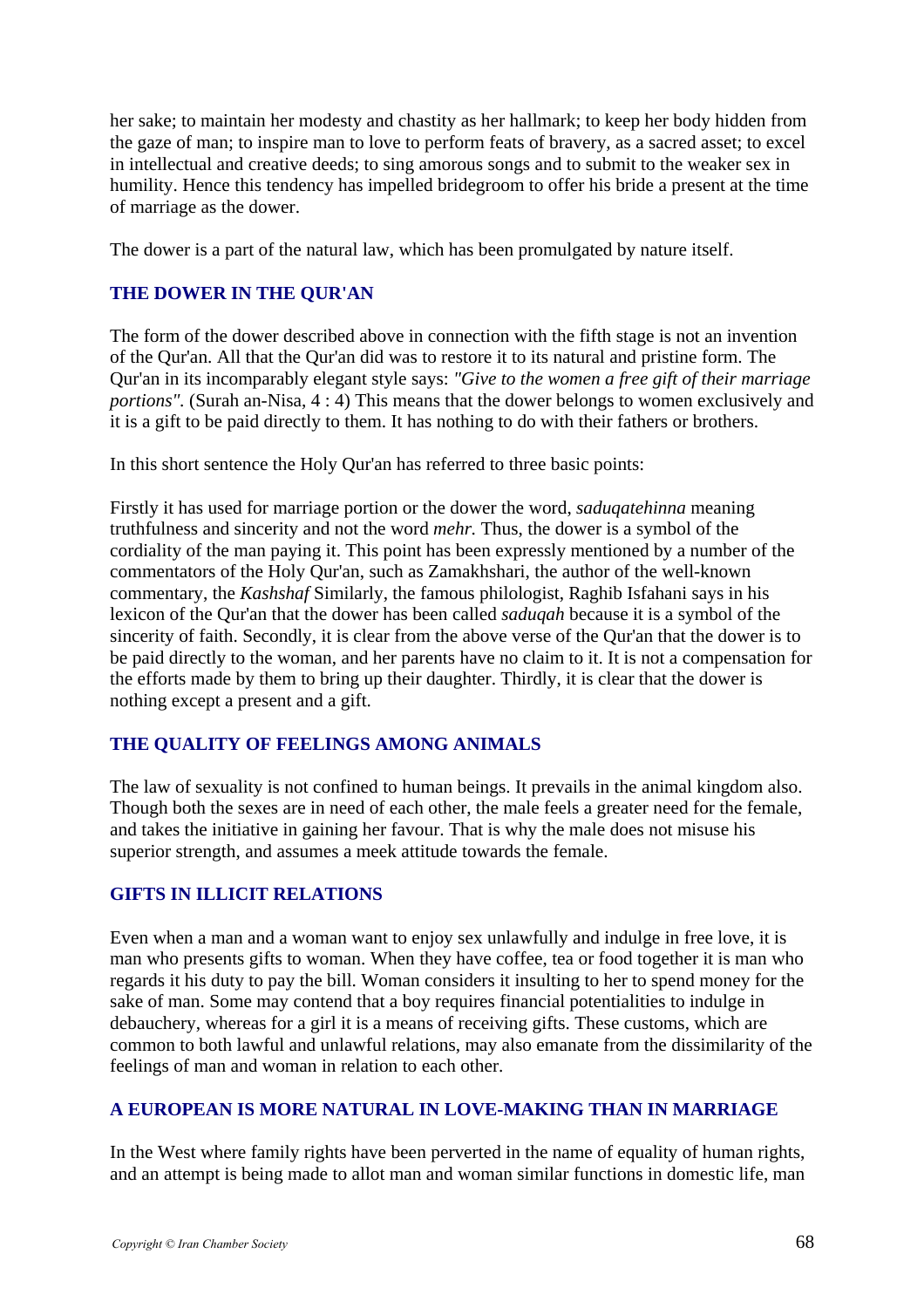still performs his natural role, as far as free love is concerned. In free love he still offers presents to woman and bears her expenses, whereas in the case of a European marriage, not only does the dower not exist, but woman also has to shoulder a heavy responsibility in connection with domestic expenses. This means that European love-making is more natural than European marriage.

The dower is an example, which indicates that man and woman have been created with dissimilar genius, and the law of creation has entitled them to dissimilar natural and innate rights.

## **DOWER AND MAINTENANCE - II**

In the preceding chapter we have described the philosophy and origin of dower. It was pointed out that the law of creation has fixed the relationship between the two sexes and has allotted them separate roles in life. It was also pointed out that the custom of dower has originated from the gentle and affectionate feelings of man, and not from his sense of domination and harshness. The role played by woman in this connection has proceeded from her peculiar sense of self-restraint, and not from any weakness or helplessness on her part. The payment of dower is a device prescribed by the law of nature, to enhance the value of woman. It gives a personality to her. Its moral value is far higher than its material value.

## **PRE-ISLAMIC CUSTOMS ABOLISHED BY ISLAM**

The Holy Qur'an abolished many pre- Islamic Arab customs connected with dower and restored it to its natural and deserving pristine form.

During the pre-Islamic period the parents thought that dower belonged to them exclusively as a recompense for the pains they took in rearing and bringing up the girl. It is mentioned in the *"Kashshaf"* (a celebrated commentary on the Qur'an) etc. that when a girl was born and somebody wanted to congratulate her father, he did so by saying:

'May this musk-bag be beneficial to you'. What he meant was:

'May you give her in marriage and receive her dower'.

During the pre-Islamic period, the fathers and, in their absence, the brothers, as natural guardians of the girl, gave her in marriage according to their own will and not according to that of the girl herself. At the same time they regarded her dower as belonging to themselves. They sometimes exchanged their daughters. A man would give his daughter or sister in marriage to another, in consideration of the latter giving his daughter or sister in marriage to the former. In this form of marriage, which was called *Shighar* marriage, neither of the wives would get a dower. Islam abolished this custom. The Holy Prophet has said: 'There is no *Shighar* (exchange of daughters or sisters) in Islam".

According to the Islamic traditions not only a father has no claim to any part of the dower of his daughter, but it is also not permissible to include, in the marriage agreement, a condition that apart from dower anything additional would be paid to him. In other words, a father is not allowed to derive any financial gain out of the marriage of his daughter.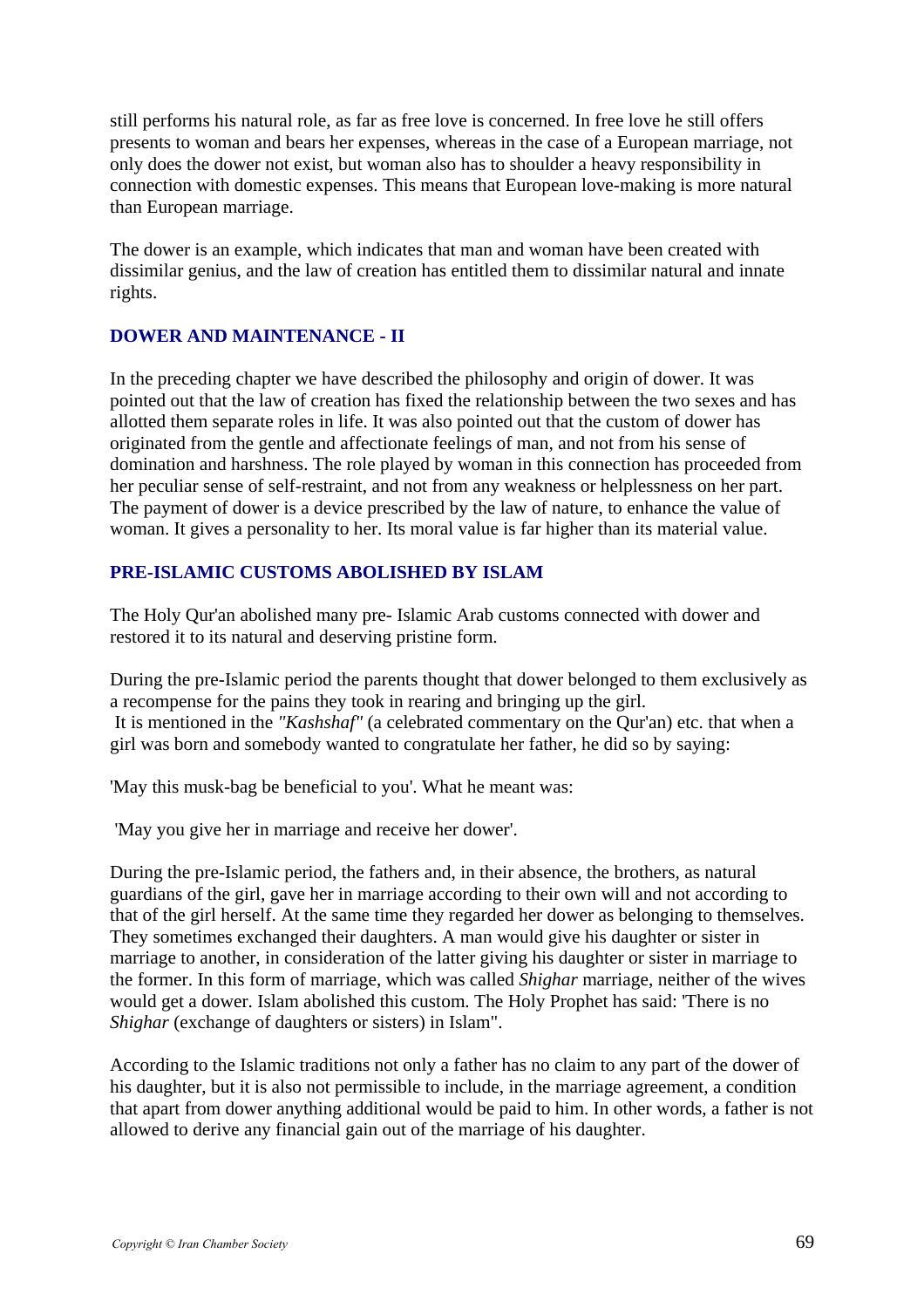Islam also abolished the custom according to which a man worked for his prospective fatherin-law when money had not yet become a medium of exchange. This custom did not come into existence simply because the fathers wanted to benefit through their daughters. There were other reasons also, which were characteristic of the age and were not necessarily unfair. Anyhow, there is no doubt about the existence of such a custom in the ancient world.

The story of Moses and Shu'aib, narrated by the Qur'an, indicates the existence of such a custom. When Moses, while escaping from Egypt, reached the well of Madyan he took pity on the daughters of Shu'aib, who were standing in a corner with their sheep and nobody was paying any attention to them. Moses drew water for them. The girls, on returning home, told the story to their father who sent one of them back to Moses and invited him to his house. Having been introduced to each other, Shu'aib said to Moses one day: "I would like to give one of my daughters to you in marriage on the condition that you work for me for eight years. If you like, you may work for two years more in all 10 years". Moses accepted the offer and became Shu'aib's son-in-law. Such a custom was current at that time The reason was two-fold. First, money did not exist then and the only service which a bridegroom could render to his wife or to his father-in-law was to work for them. The other reason was the existence of the custom of dowry. The sociologists believe that the custom of giving dowry by the father is one of the oldest traditions. To be able to provide a dowry to his daughter, the father either employed the bridegroom or took money from him. Practically what he took from his son-inlaw was for the benefit of his daughter.

Anyhow, Islam has done away with this custom, and now the father of the woman has no claim to the dower, even if he wants it for spending it on his daughter. Only the woman herself has full rights to spend it as she likes.

During the pre-Islamic period there existed other customs also, which practically deprived the woman of her dower. One of them was the custom of inheriting conjugal rights. If a man died, his son or brother inherited his conjugal rights, in respect of his wife, in the same way as he inherited his property. The son or the brother of the deceased had a right, either to give the widow in marriage to another man and take her dower, or to declare her his own wife against dower already paid to her by the deceased.

The Holy Qur'an did away with this custom also. It says:

*'0 you who believe! It is not lawful for you to inherit women forcibly"* (Surahan-Nisa,4 : 19)

In another verse, the holy Qur'an has totally banned a marriage with one's father's wife (stepmother) even if she be willing. It says: *"Marry not those women whom your father married"* (Surahan-Nisa,4 : 22).

The Holy Qur'an did away with every custom which deprived woman of her dower. One of such customs was that when a man lost interest in his wife, he harassed her with a view to making her agree to a divorce on the condition that she would return, wholely or partly, the dower which she had received. The Holy Qur'an says: *"Nor should you put constraint on them (women) so that you take away part of what you have given '~ (Surahan-Nisa, 4 : 19).* 

Another obnoxious custom was that a man would marry a woman and even pay her heavy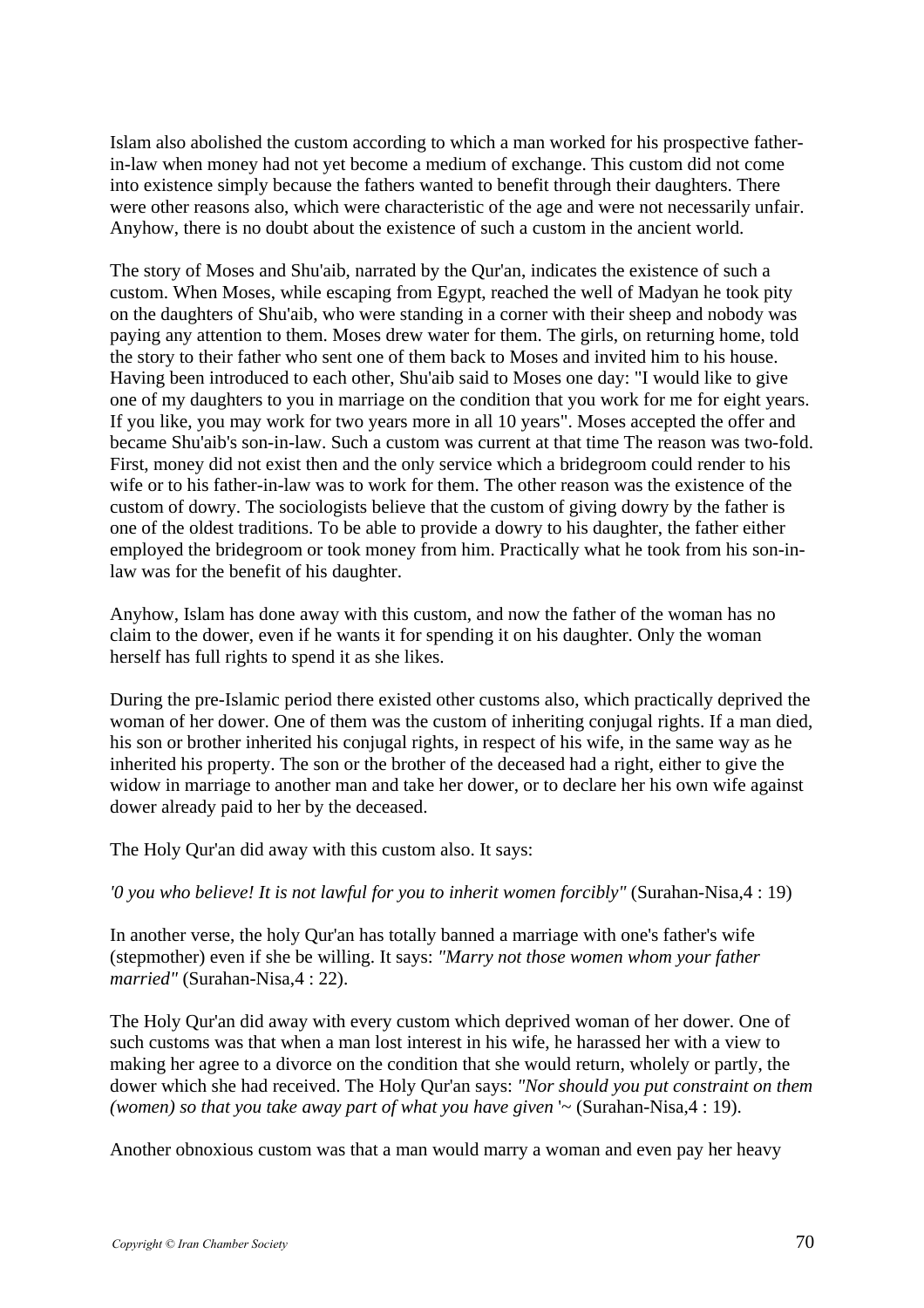dower, but after losing interest in her he would tarnish her image, accuse her of adultery and demand the dower back. This custom was also done away with by the Holy Qur'an.

## **ISLAM HAS ITS OWN SYSTEM OF DOWER**

It is one of the indisputable principles of Islam that a man has no claim to the money or property of his wife, nor is he entitled to force her to do anything for him. The earnings of a working woman can in no way be appropriated by her husband without her consent. In this respect there is no difference between man and woman. Contrary to the custom prevailing in Christian Europe up to the beginning of the 20th century, woman, from the Islamic point of view, is not under the control of her husband in financial matters. She has full independence to deal with them herself. Though Islam has given complete economic independence to woman, and has allowed the husband no right in regard to her property, it has retained the system of dower. This shows that, from the Islamic point of view, dower is not paid to woman because the husband subsequently utilises her physical energy or exploits her economically. Islam has its own system of dower, which should not be confused with any other system. The objections, which are raised against other systems, are not valid in this case.

As stated in the preceding chapter, the Holy Qur'an describes the dower as a 'free gift'. According to the Qur'an, it is obligatory. The Qur'an has minutely taken into consideration all the characteristics of human nature and, to ensure that neither man nor woman forgets the respective role entrusted to him or her by nature, stresses the necessity of fixing a dower.

Woman's role is to respond to man's love. It is good if she loves a man but her love should be a reaction to the initiative taken by him. If she falls in love with a man who already does not want her, she would invariably be faced with failure and this will strike a blow to her personality. But if her love is in response to man's love, there is no question of her failure or a blow to her personality.

Is it true that woman is not faithful, that she is not consistent in love, and cannot be relied upon? It is true as well as false. It is true if the initiative comes from woman. If she is first to fall in love, such a love is not reliable. She will soon lose interest. But it is false if woman's love is in response to man's sincere love. In such a case it is unlikely to fade, unless man himself loses interest in her. Then, of course, it will wither. That is woman's natural love.

It is because of the cases of the first kind of love that woman is notorious for her infidelity, and it is because of the second kind of love that she is extolled for her faithfulness. If society wants firmness and stability of the conjugal bond, it has no alternative but to follow the Qur'an, which has prescribed distinct rules for man and woman. The law of dower is in conformity with nature, because it is a symbol that shows that love is initiated by man, and woman only responds to it. Man offers a gift as a symbol of his love and respect for woman. Hence, it is not appropriate to repeal this law which forms a section of the basic law formulated by nature itself.

As we have observed, the Holy Qur'an abolished many pre-Islamic customs and usages in connection with dower, though the people of that time were very much attached to them. What the Qur'an has prescribed is different from the custom prevalent in those days. Hence, it cannot be said that the Qur'an attaches no importance to the existence, or non-existence, of the dower. It could have abolished the dower totally, but it did not deem it fit to do so.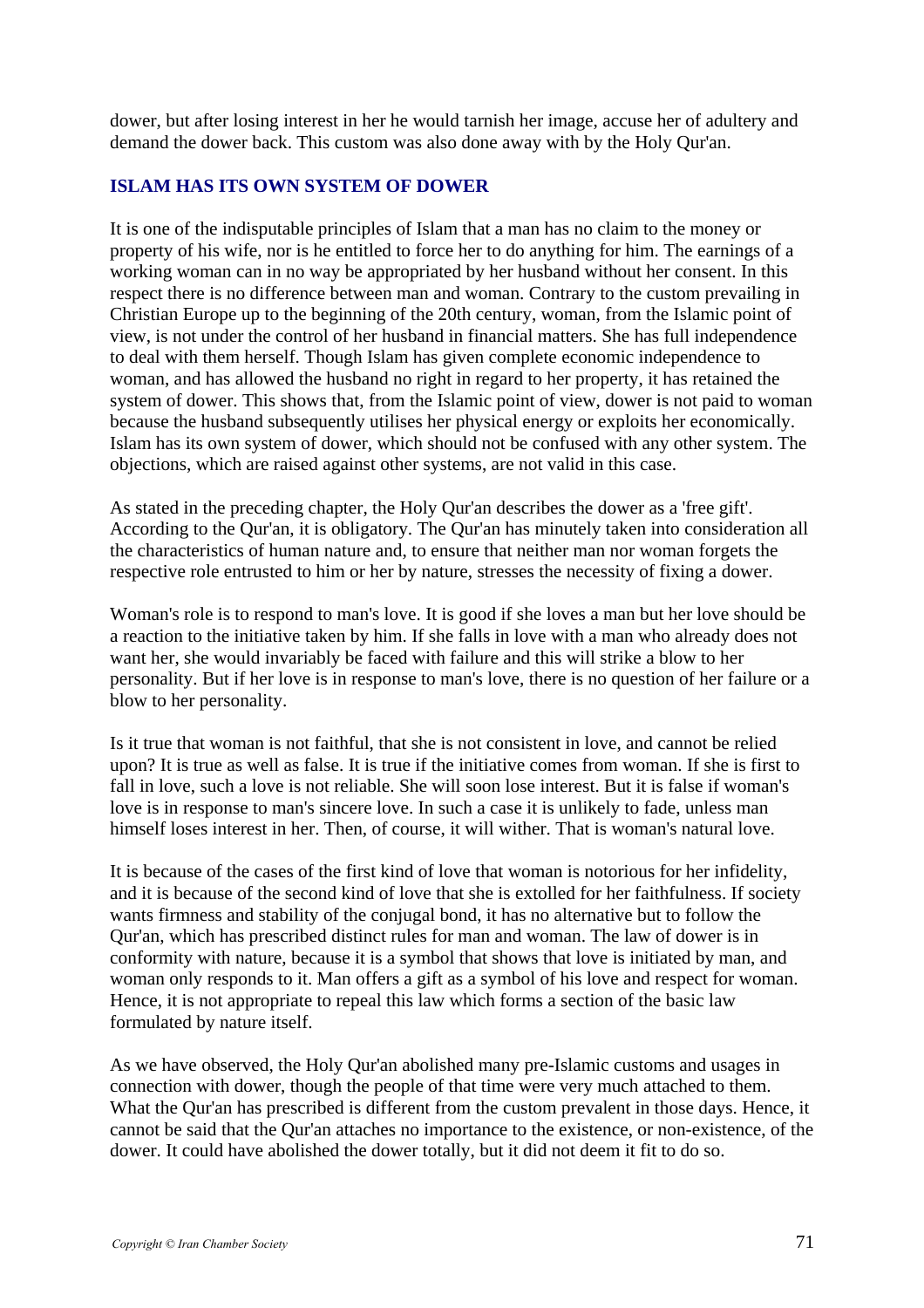#### **CRITICISMS:**

Now that we know the views of Islam on dower, let us take up the objections raised by those who criticise this Islamic law.

A critic says: "As one has to spend money for getting a garden, a house, a horse or a mule, similarly money has to be spent to purchase a woman. And as the price of a house, a garden or a horse depends upon its size, beauty and usefulness, similarly the price of a woman varies according to her beauty or ugliness and her wealth or poverty. That is the philosophy of dower. There can be no conjugality without spending money and paying the price of the purchase".

Had it been a Western custom, could it have been possible to fabricate such a malicious slander against it? If one person gives money to another person, does that mean that he wants to purchase him? Should the custom of offering a present or giving a gift be abolished? The Qur'an expressly says that dower is nothing but a free gift. Furthermore, Islam has organised its economic laws in such a way that they do not allow economic exploitation of a woman by a man.

You may say that many husbands in the East actually exploit their wives economically. We admit that, but it has nothing to do with dower. These husbands do not say that they paid a dower to them. Actually there are other reasons why, in many cases, men dominate over women. Why should the natural law be wrecked instead of reforming the men concerned? The underlying idea of all such arguments is that the people of the East should forget their own philosophy of life and their human standards, so that they may easily be devoured by aliens.

The same critic adds: "If complete economic equality between man and woman is established, there is no reason why man should be held responsible for maintaining his wife and providing her with food, clothing and dower. Such precautions and double assurances have never been considered necessary in the case of man".

If we minutely analyse this argument, it simply means that during the period when woman had no right of holding property, and had no economic independence, the dower and maintenance were justified to a certain extent, but in the cases where woman has been given economic independence, as Islam has already given her, there is no justification for providing her maintenance and dower.

The critic appears to be under the false impression that dower is paid simply to compensate woman for her being deprived of her economic rights. The fact is otherwise. If reference to the Qur'an is made, the real philosophy of the dower can easily be ascertained.

Another critic writes: "As man and woman have been created equal, the payment of any price or wages by one to the other does not stand to reason. Just as man needs woman, woman needs man. In this respect both of them are on an equal footing. Hence it would be unfair to enjoin upon either of them to bear the expenses of the other. But as man had the right of divorce and woman had no guarantee of the continuity of a joint life with him, she was given a right to demand a sort of security from him".

He adds: "In case man does not have an absolute right of divorce, no justification is left for the continuation of the custom of dower.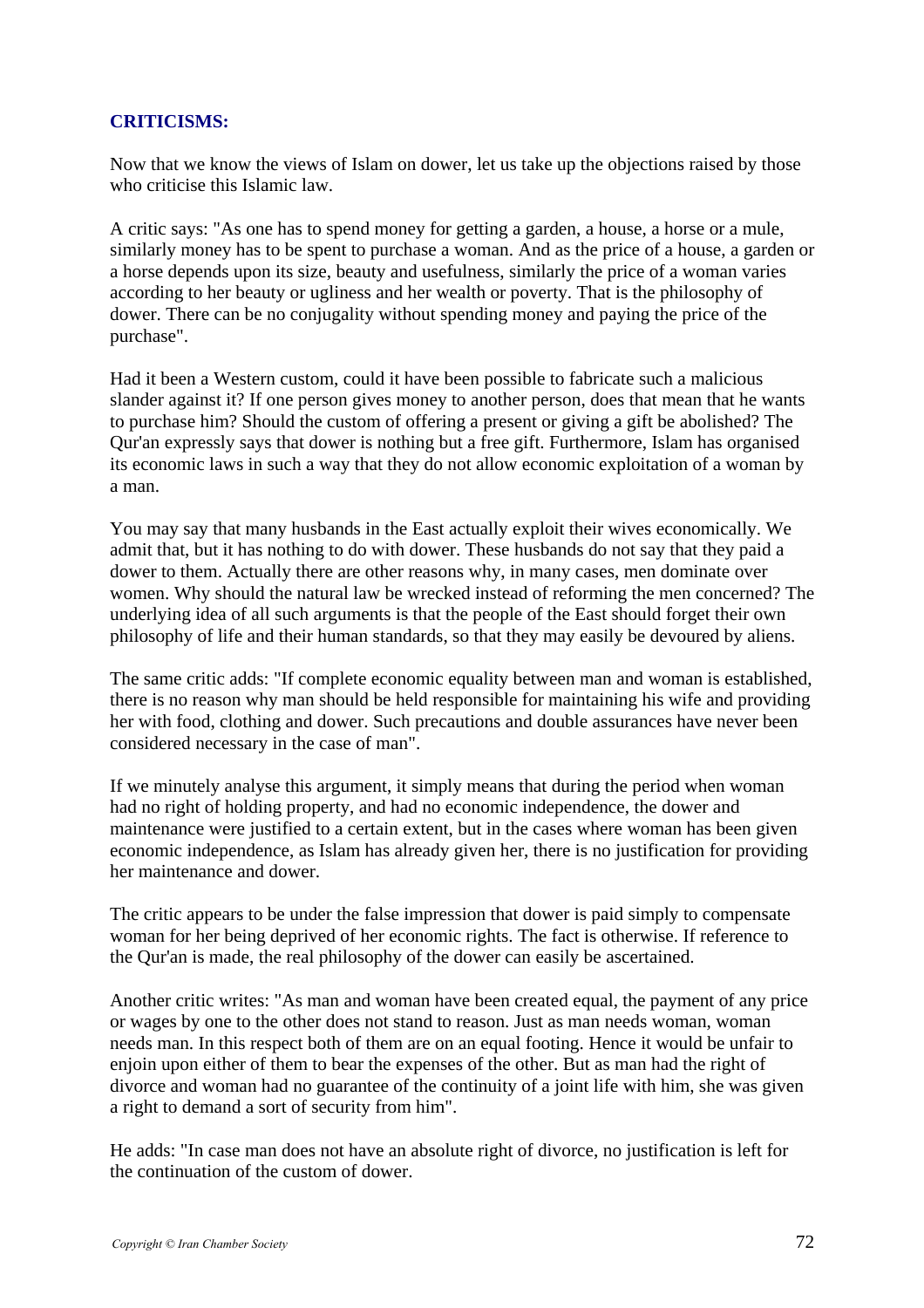It is clear from what we have said that these arguments are baseless. A dower is neither a price nor wages. No doubt man and woman need each other, but their position is not the same. Nature has placed them into two different positions.

It is still more baseless to describe dower as a financial security against the right of divorce. On top of that, to claim that this is the reason why Islam has prescribed it, is the height of absurdity. We would like to ask such people why, in the first instance, did Islam give the right of divorce to man. Had this right not been given, there would have been no need of any security? Furthermore, this statement means that when the Holy Prophet fixed the dower of his own wives, he provided them with a security against himself. Similarly, when he fixed the dower of Lady Fatimah at the time of her marriage with Imam Ali, he did so because he wanted to provide the former with a security against the latter.

If, for the sake of argument, we admit that dower is a form of security, then the question arises as to why the Holy Prophet counselled the women to consent formally to surrender their dower to their husbands as a gesture of goodwill. Why did he describe such an act as meritorious and rewarding? Why did he advise that, as far as possible, the amount of dower should not be large? Does not all this show that the Prophet considered dower to be a gift and regarded its voluntary surrender as a means of strengthening and consolidating love between a husband and a wife?

If Islam looked upon dower as a security, why did the Qur'an say: *"Give the women their dower as a free gift'*; and why did it not say: "Give the women their dower as a security?"

Furthermore, it appears that the critic is under the impression that, in the early days of Islam, dower had the same form as it has today. At present, the common practice is that the husband, at the time of marriage, undertakes to pay a certain amount, but usually the wife does not demand its actual payment, except in the cases where a dispute develops between the two. This type of dower may assume the form of a security. But, during the early Islamic period, the usual practice was to make a prompt payment of the amount promised. In these circumstances, it cannot be said that dower is a form of security.

History shows that the Holy Prophet was never willing to give any woman in marriage without fixing her dower. In this connection the following story has been mentioned in the books of both the Shiah and the Sunnis, with slight variations:

A woman came to the Prophet and said: "0 Messenger of Allah! Accept me to be your wife". The Holy Prophet kept quiet and said nothing. The woman sat down.

One of the companions of the Prophet rose and said:

"O Messenger of Allah! If you are not inclined, I am prepared to marry her". The Holy Prophet asked: "What dower will you give<sup>9</sup>" "I have nothing". "That won't do. Go to your house. Maybe you will find something to give this woman as dower".

The man went to his house. Soon he came back and said:

"I could find nothing in my house". The Prophet said: "Go again and search. Even an iron ring will do".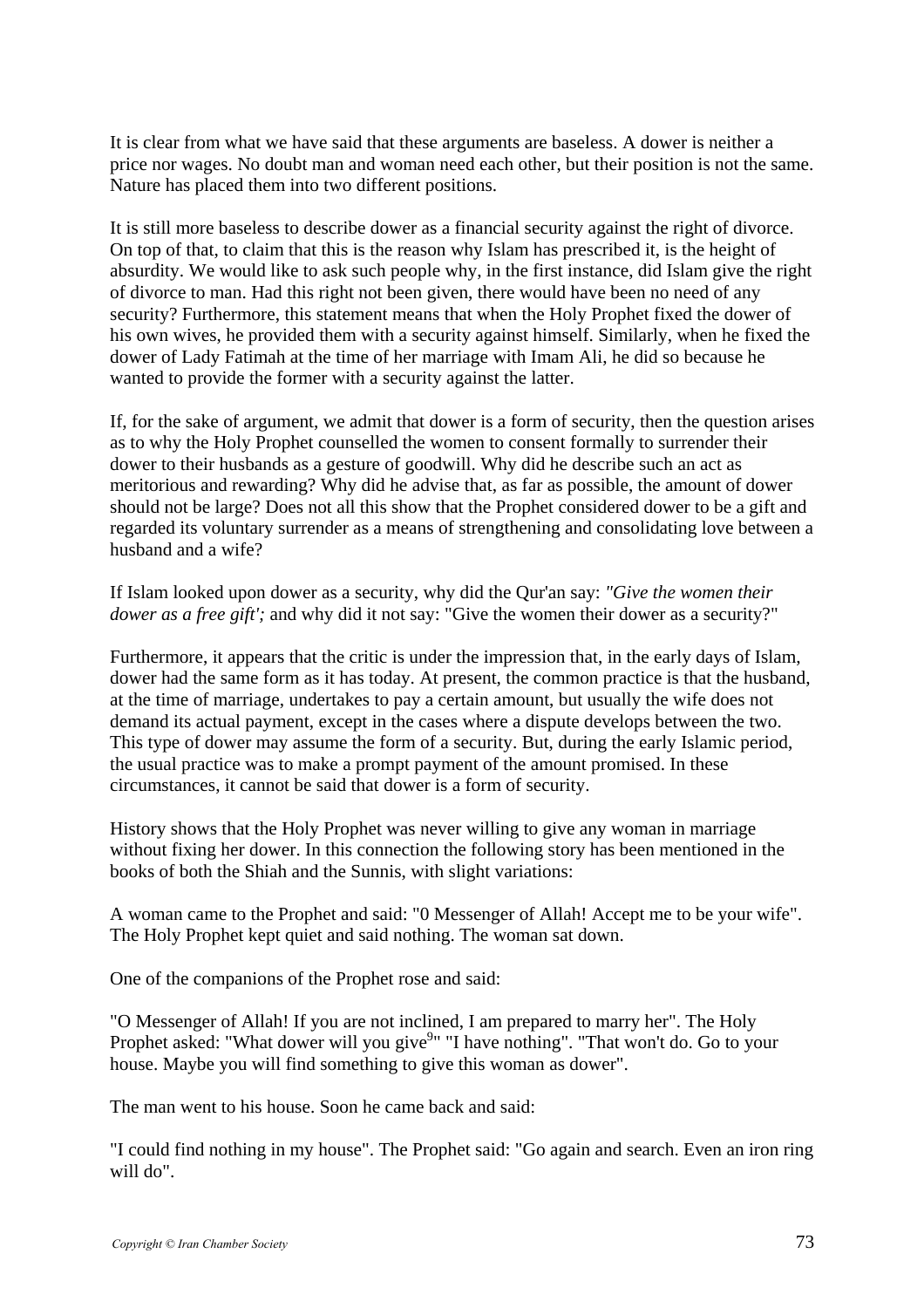The man went again. He came back and said that he could not find even an iron ring. He said that he was willing to give the clothes he was wearing to the woman.

One of the companions of the Prophet, who knew the man well, said that he was aware that the man had no other clothes. So he asked the Prophet to assign only that of his clothes as dower to the woman.

The Prophet said: "If half of his clothes is assigned as dower, who will wear it? Whichever of these two will wear it' the other will go unclothed. That's not possible".

The suitor was sitting in his place. The woman was also waiting for the final decision. In the meantime, the Prophet and his other companions were busy talking about some other subject. When a long time had elapsed, the man rose to go away. The Holy Prophet called him saying: "Come here". He came. The Prophet asked him: "Do you remember the Qur'an?" "Yes, 0 Messenger of Allah! I remember such and such Surah". "Can you recite it from memory?" "Yes, I can". "Very good. That's right. I give this woman in marriage to you and her dower is that you teach the Qur'an to her".

The man grasped the hand of the woman and both of them took their leave.

There are some other points also connected with the question of dower, but we leave them for the present.

#### **DOWER AND MAINTENANCE - III**

We have mentioned the Islamic point of view regarding dower and its philosophy. Now let us take up the question of maintenance.

It should be kept in mind that like dower, maintenance also has a peculiar form in the Islamic law, and it should not be confused with the practice in the non-Muslim world.

Had Islam allowed man to engage woman to work for him and to appropriate her earnings, the reason why a husband has to maintain his wife would have been evident, for it is clear that if a man exploits another man (or an animal) economically he has to bear his (or its) expenses of life. If a coachman does not give fodder and barley to his horse, it will not carry a load for him.

But Islam has not allowed man to exploit woman. On the other hand, woman has a right to own property and to earn money, and a husband has no right to lay his hands on what belongs to his wife. At the same time, it is incumbent on him to meet the expenses of the family. He has to maintain his wife and children and to bear the expenses in connection with servants, the household etc. For what reason?

Unfortunately, people with a Westernised mentality are not prepared in the least to think over such things. They often repeat the same adverse remarks, in the context of Islamic law, which the Europeans justifiably make against their own legal system.

It is perfectly right to say that the maintenance of a wife in the West, up to the beginning of the 19th century, was a sign of the slavery of woman, because there the woman was bound to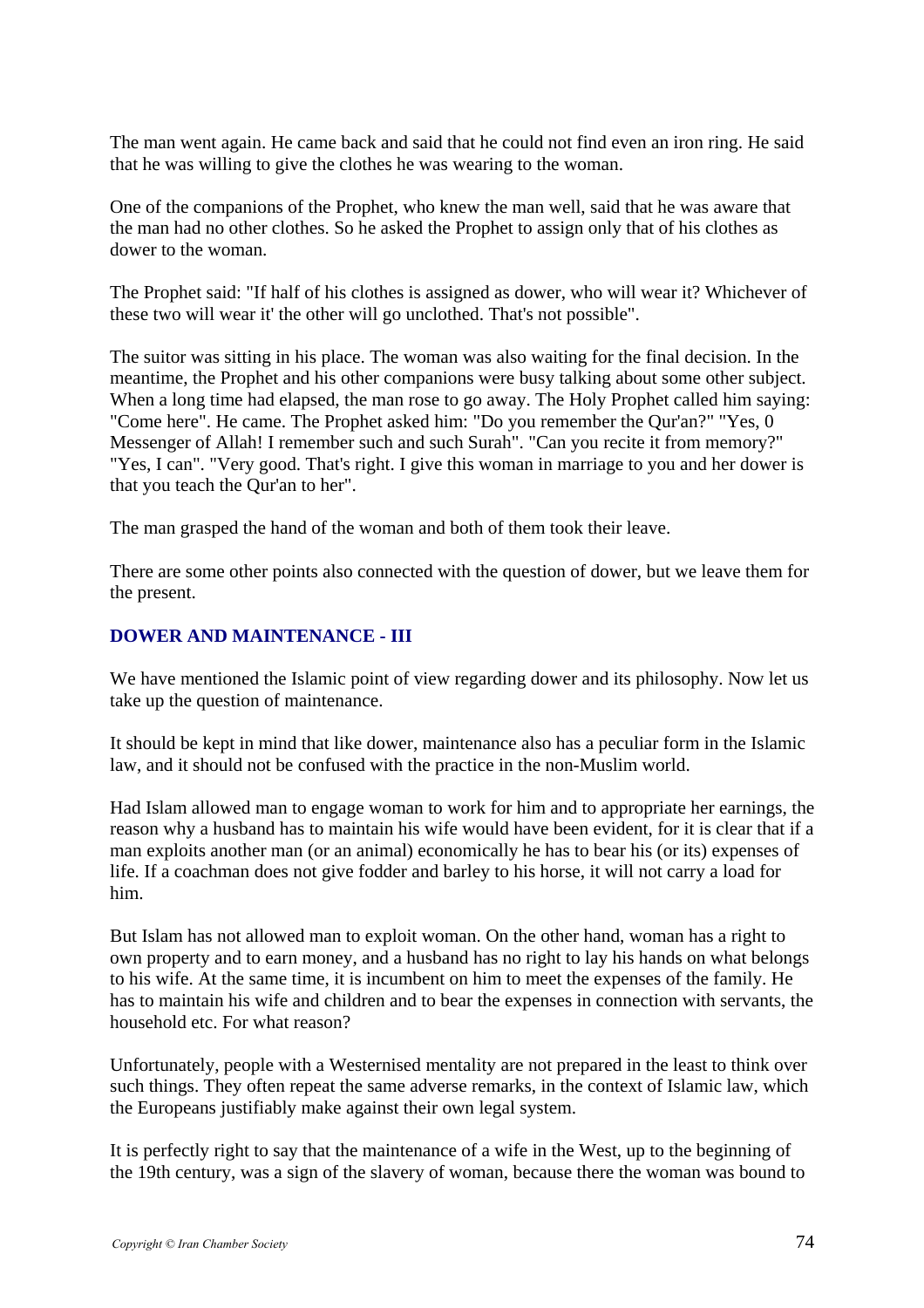run the household of her husband gratis, without having any right of owning anything. Obviously in this case whatever food, clothing etc. was given to her was not different from the daily ration of a prisoner or the portion of fodder given to a beast of burden.

However, the case of Islam is quite different. It is a unique system in the world which absolves woman from administering the domestic life of man, gives her complete economic independence, and at the same time exempts her from making any contribution to the family budget. Here we have a different philosophy, which of course, requires our special consideration.

#### **LAYING THE EUROPEAN WOMAN UNDER AN INTERDICTION UP TO THE SECOND HALF OF THE 19TH CENTURY**

Dr. Shayagan says: "The economic independence of woman which has been recognised by the Shiah law from the very beginning, did not exist in Greece, Roman, and Japan till recently in most of the countries. She, like a minor and a lunatic, was interdicted from entering into any transaction in respect of her property. In England, where formerly the personality of woman was completely merged with that of her husband, two laws were enacted, one in 1870 and the other in 1882 which removed the ban. In Italy a law, passed in 1919, removed the restrictions imposed on woman. The German Civil law of 1900 and the Swiss Civil law of 1907 gave woman the same rights as her husband had.

"However, the Portuguese and the French laws still impose a restriction on a married woman though the French law of 1938 has modified her position to a certain extent".

As you may observe, a century has still not passed since the first laws of woman's economic independence vis-a-vis her husband were enacted in England in 1882, and the so-called ban on married woman was removed.

#### **WHY EUROPE SUDDENLY GAVE ECONOMIC INDEPENDENCE TO WOMAN?**

Now let us see how it happened that a century ago such an important event took place? Was the human conscience of the European suddenly awakened and they thus realised the injustice of their ways?

Will Durant in his book, 'Pleasures of Philosophy' answers this question. There we come across a shocking truth. We come to know that the European woman should in fact be thankful for her emancipation and for acquiring proprietary rights by her to the machines and not to any man. She should bow her head in reverence for the enactment and gratitude of the law of economic independence by the British Parliament, and not to the industrialists, who wanted to earn more profits and pay less wages.

Will Durant says: "The quick changes in the habits and customs, older than the history of Christianity, are explained only by the abundance and diversity of machines. The emancipation of woman is a by-product of the industrial revolution.

A century ago, it was very difficult for men in England to find jobs. But advertisements wanted them to send their wives and children to the factories. The employers were interested only in their profits and shares and did not bother themselves with ethics and morals. It was the patriotic industrialists of the  $19<sup>th</sup>$  century who unconsciously conspired to disrupt the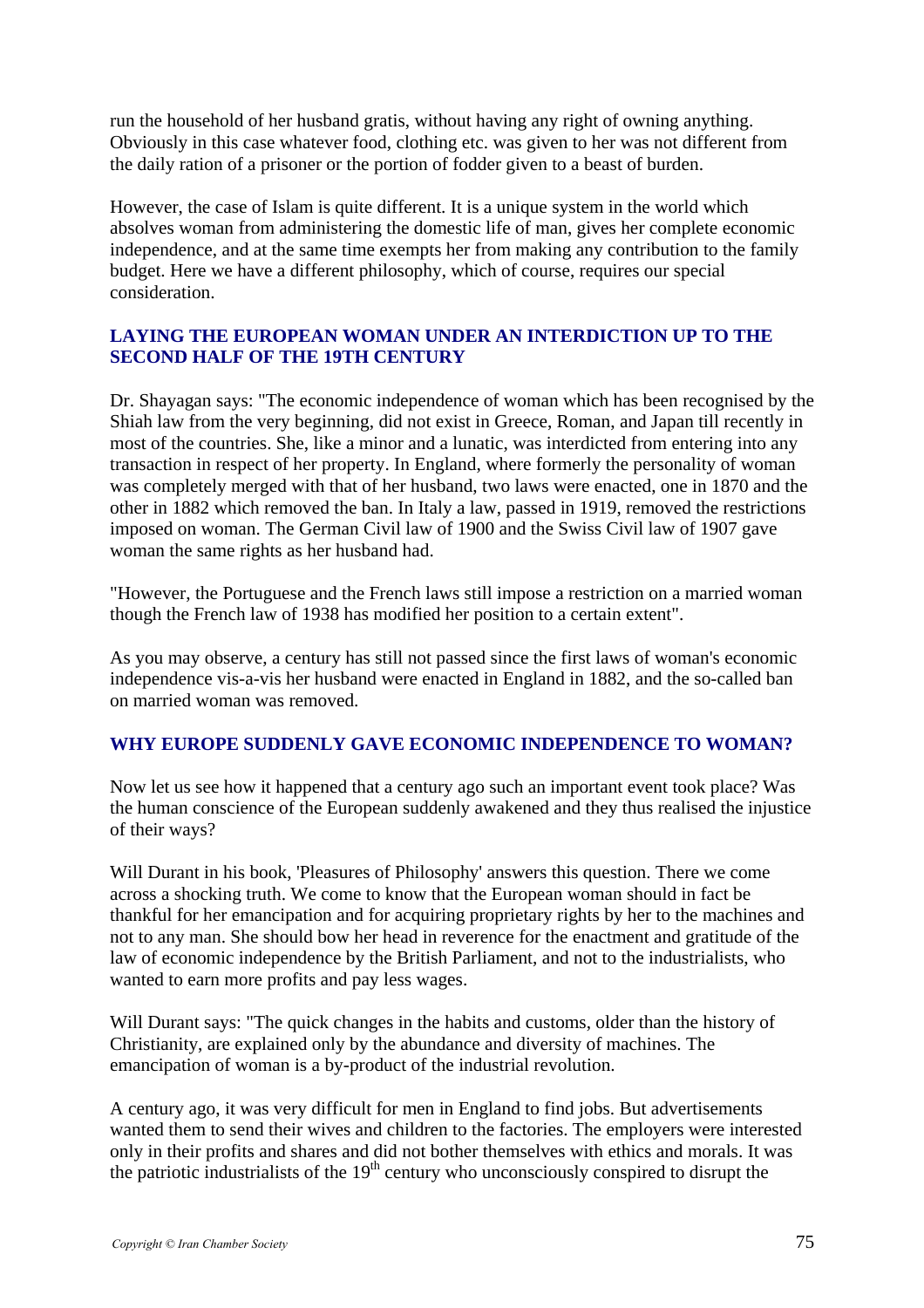domestic life of people.

The first step towards the emancipation of our grandmothers was the law of 1882. According to it, the women of Great Britain became able to enjoy an unprecedented privilege. They were given the right to keep the money they earned with themselves. This law, representing high Christian and moral values, was enacted by the mill-owners in the House of Commons. Since that year the women have been liberated from the drudgery of household work, and have instead become involved in the drudgery of the stores and factories".

As you may observe, it was the industrialists and mill-owners of England, who, for the sake of their own material gains, took this step for the benefit of woman.

# **THE QUR'AN AND THE ECONOMIC INDEPENDENCE OF WOMAN**

Islam, 1400 years ago, laid down the following law:

*"Men have a portion of what they have earned and women have a portion of what they have earned"* (Surah an-Nisa, 4: 32).

In this verse the Holy Qur'an has recognised the title of both men and women to the fruits of their labour.

In another passage the Qur'an says: *"The men have a portion of what (their) parents and the kin left and the women have a portion of what (their) parents and the kin left."* (Surah an-Nisa,4 :7)

This verse confirms the title of woman to her inheritance, which was not recognised by the pre- Islamic Arabs.

#### **COMPARISON**

The Holy Qur'an granted economic independence to woman thirteen centuries earlier than Europe, with the difference that:

(1) The considerations which motivated Islam were purely human, moral and divine. There did not exist any such motives as the greed of the mill-owners of England who, to fill their own bellies, passed a law and then proclaimed loudly through-out the world that they had officially recognised the rights of woman, and had established equality between man and woman formally.

(2) Islam gave equal rights to woman, but did not disrupt the basis of her domestic life, nor did it instigate the wives and daughters to revolt against their husbands and fathers. Islam brought about a great revolution, but did so calmly and safely.

(3) According to Will Durant all that the Western world did was to save woman from the drudgery of household work and to foist on her the drudgery in stores and factories. In other words, Europe opened one shackle and bound her hands and feet with another. Islam delivered woman from the slavery of man, in the house as well as in the field, and took off from her shoulders every obligation to meet her own or her family expenses. According to the Islamic point of view, she has every right to earn money, to keep it safe and to develop her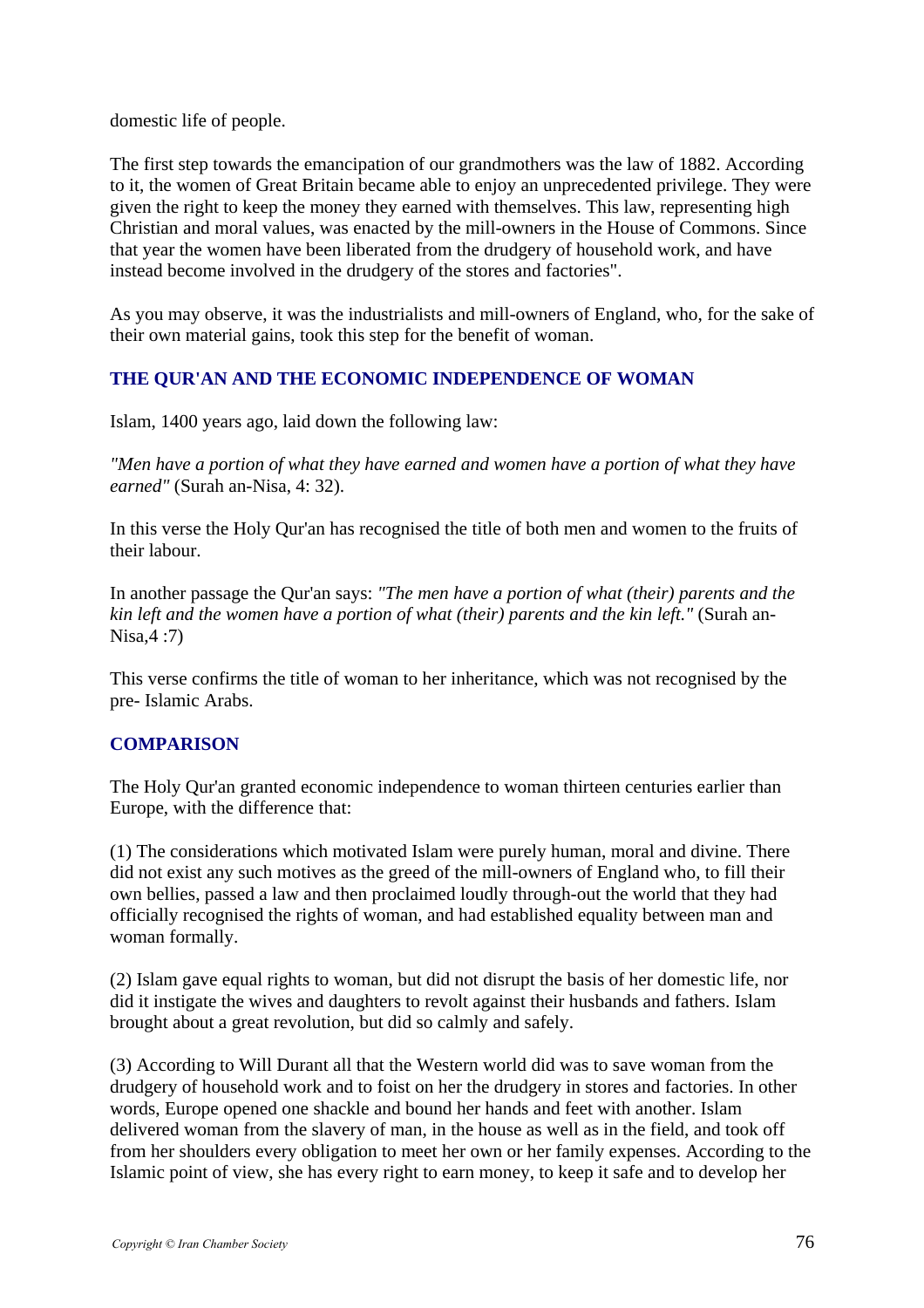wealth, but at the same time she should not be put under the pressure of the compulsions of life, which may ruin her beauty and vanity, which always go hand-in-hand with mental satisfaction.

But alas! The eyes and ears of some of our writers are so closed and blocked that they are unable to perceive the most obvious historical facts and philosophical truths.

## **CRITICISM AND ANSWER**

A lady, criticising the law of maintenance, says that it requires a husband to provide food, clothing and shelter to his wife in the same way as an owner of a horse or a mule is required to provide fodder and shelter for his animal.

May we ask the critic how she has come to the conclusion that a husband owns his wife or that ownership is the reason why her maintenance has been made obligatory on him. What sort of ownership is this that the master cannot even ask his bondsmaid to give him a glass of water? What sort of ownership is this that whatever the bondsmaid earns belongs to her and not to her master? What sort of ownership is this that the bondsmaid can, if she likes, ask for wages for the slightest service done by her to her master? What sort of ownership is this that the master has no right to force his bondsmaid even to suckle his child, who is by the way her child also?

Secondly, is it a fact that a person whose expenses are borne by another person becomes a slave of the latter? According to the law of every country in the world, it is the responsibility of the father, or the father and mother both, to bear the expenses of the children. Can it be said that the children are owned by their parents? Islam has made it obligatory on the children to support their parents, if they are in need of pecuniary help. Does this mean that, according to Islam, the parents are owned by their children?

#### **THREE KINDS OF MAINTENANCE**

Islam recognises three kinds of maintenance:

(1) The person who owns animals has to maintain them. The basis of this kind of maintenance is ownership.

(2) Man has to bear the expenses of his children, if they are minors or if they are poor. Similarly, one has to maintain one's parents if they are poor. The basis of this kind of maintenance is not ownership. It is based on natural rights. The children have a natural claim on their parents, because they have brought them into this world. Similarly, the parents have a claim on their children, whom they begot. This kind of maintenance is conditional on need.

(3) A husband has to maintain his wife. The basis of this kind of maintenance is neither ownership nor any natural right in the above mentioned sense. Nor is it conditional on any need, pecuniary or otherwise.

Even if the wife happens to be a millionairess, having a very vast income, and her husband happens to be comparatively poor, it is still the duty of the husband to meet the family expenses, including the personal expenses of his wife. Another distinctive feature of this kind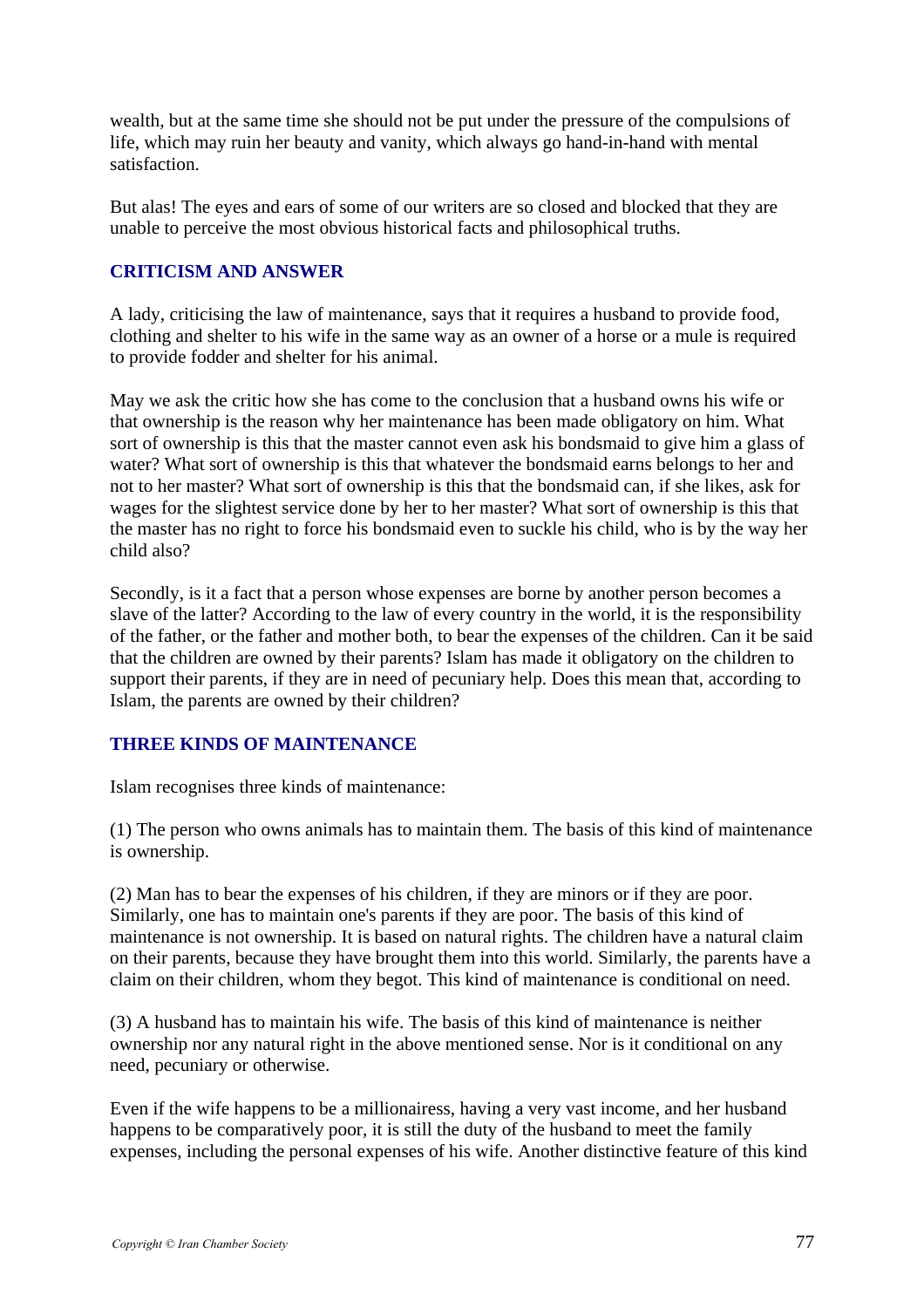of maintenance is that, unlike the first two kinds, it is judicially enforceable. What is the basis of this kind of maintenance? We shall discuss this point in the next chapter.

#### **DOES THE MODERN WOMAN NOT WANT DOWER AND MAINTENANCE?**

We have already stated that, from the Islamic point of view, it is the responsibility of man to meet the expenses of the whole family, including the personal expenses of his wife, who has no similar responsibility. Even if the wealth of woman is several times that of man, she is not bound to make any contribution to the family budget. Her contribution, if any, will be voluntary.

On the other hand, man is bound to meet the personal expenses of his wife, but he is not allowed by Islam to exploit her economically or to force her to work for him. In this respect the maintenance of wife is similar to that of parents, which is also obligatory in certain circumstances. But a son has no right to engage his parents to work for him out of consideration for meeting their expenses, which is his duty.

#### **SAFEGUARDING THE ECONOMIC INTERESTS OF WOMAN**

Islam, in an unprecedented manner, has safeguarded the economic and financial interests of woman. On the one hand it has given her economic independence, and restrained man from misappropriating her money or having any control over her property, and on the other it has taken off from her shoulders any responsibility to meet family expenses. Thus she is not in need of running after money.

The Westerners, who want to criticise the law of maintenance, find no alternative but to resort to a big lie. They say that the philosophy of maintenance is that man considers himself to be the master of woman and engages her to work for him. As the owner of an animal he has to bear its expenses, so that the animal may continue to serve him, in the same way and with the same purpose the law of maintenance has made it obligatory on man to provide, at least, some bread and butter to his wife.

In fact, if one wants to attack this Islamic law, one may find it rather easier to criticise it in the most eloquent terms, for having shown more favour to woman and for burdening man with more responsibility, than criticising it in the name of supporting the cause of woman.

The truth is that Islam has intended neither to favour man nor to favour woman. Islam is not partial to either of them. It has not only aimed at the welfare of both man and woman, but also of their prospective children and the entire humanity. Islam believes that the only way how man, woman, their children and humanity can attain prosperity is not to ignore the natural laws and commands of the Almighty Creator.

As we have repeatedly pointed out, Islam has always kept this fact in view that man is a symbol of need, desire and pursuit and woman is a symbol of indifference. Islam portrays man as the customer and woman as the owner of goods. From the Islamic point of view, man should consider himself to be a beneficiary and should be prepared to bear her necessary expenditure. Man and woman should not forget that, in the matter of love, they have been allotted two different roles by nature. Marriage can be stable and enjoyable only when they play their respective natural roles properly.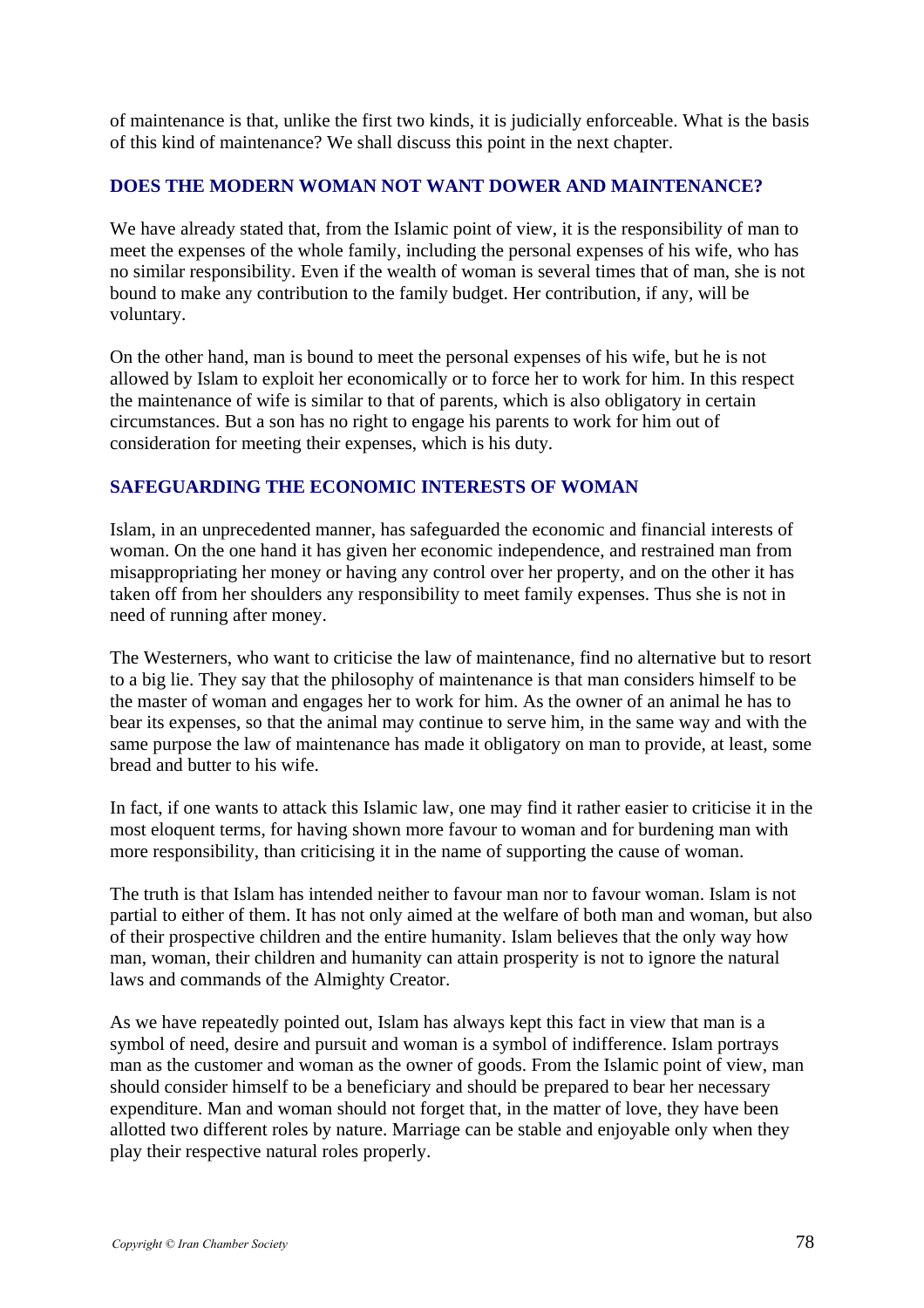Another reason why the husband has been made responsible for maintaining his wife is that it is she who suffers all the pains in connection with child-bearing. Man's natural role in this respect is only momentary and pleasure-giving. It is the woman who has to bear all the troubles connected with pregnancy, delivery, suckling and nursing the child.

All these functions consume her energy and reduce her working capacity. If it is decided that the law will give no protection to woman and will put both man and woman on an equal footing with regard to contributing to the family budget, the position of woman would no doubt become unenviable. As we know, among those animals also which live in pairs, the male always protects the female and helps her during breeding in securing food.

Furthermore, from the viewpoint of the working capacity and the ability to perform hard and rough and productive and economic jobs, man and woman are not equal. If relations between them are estranged and man refuses to spend anything on her out of his income, woman would hardly be able to compete with him.

In addition to all this, woman needs more money than man. Self-beautification and selfdecoration are a part of woman's life, and one of her main necessities. What a woman spends in her ordinary life on self- beautification is several times more than what a man spends on such items. Her tendency to beautification has created in her a longing for variety and diversity. To a man a suit of clothes is usable as long as it is not worn out, but a woman wears a dress only as long as it gives a new look. Often a dress or an ornament loses its value after being worn only once. Woman's earning capacity is less than that of man, but her consumption of wealth is far greater.

Woman's womanhood, that is her beauty, vivacity and pride, demand more comfort and less effort. If the circumstances force her to work hard and make constant efforts to earn money, her vanity is shattered. The financial worries will produce the same kind of wrinkles on her face, as they produce on the face and forehead of a man. It is often heard that those poor Western women, who have to work in factories and workshops to earn their livelihood, wish that they could lead the life of an Eastern woman. Obviously, a woman who is not mentally satisfied can neither look after herself properly nor can she be a source of delight to her husband.

Therefore, it is not only in the interest of woman, but also in the interest of man and the family atmosphere, that woman should not be forced to shoulder the crushing burden of earning her livelihood. Man also wants that the atmosphere at home should be such that he may feel relaxed and may forget all his worries. Such an atmosphere can be provided by woman only, if she herself is not tired and worried. What a pity if man comes home tired and exhausted and meets a wife who is more tired and more exhausted than he himself'.

Hence woman's relaxation, vivacity and satisfaction are of the utmost importance to man also.

The reason why men are prepared to put their hard-earned money willingly at the disposal of their wives and to allow them to spend it liberally on their own comforts is that they realise that they need wives for their own mental peace. They realise that Allah has made woman a source of comfort and relaxation to man. The Qur'an says: *"From that He made his mate so that he may find comfort in her".* (Surah A'raf, 7:189). Man realises that, whatever he spends to satisfy his wife, he spends indirectly to ensure his own satisfaction and happiness and to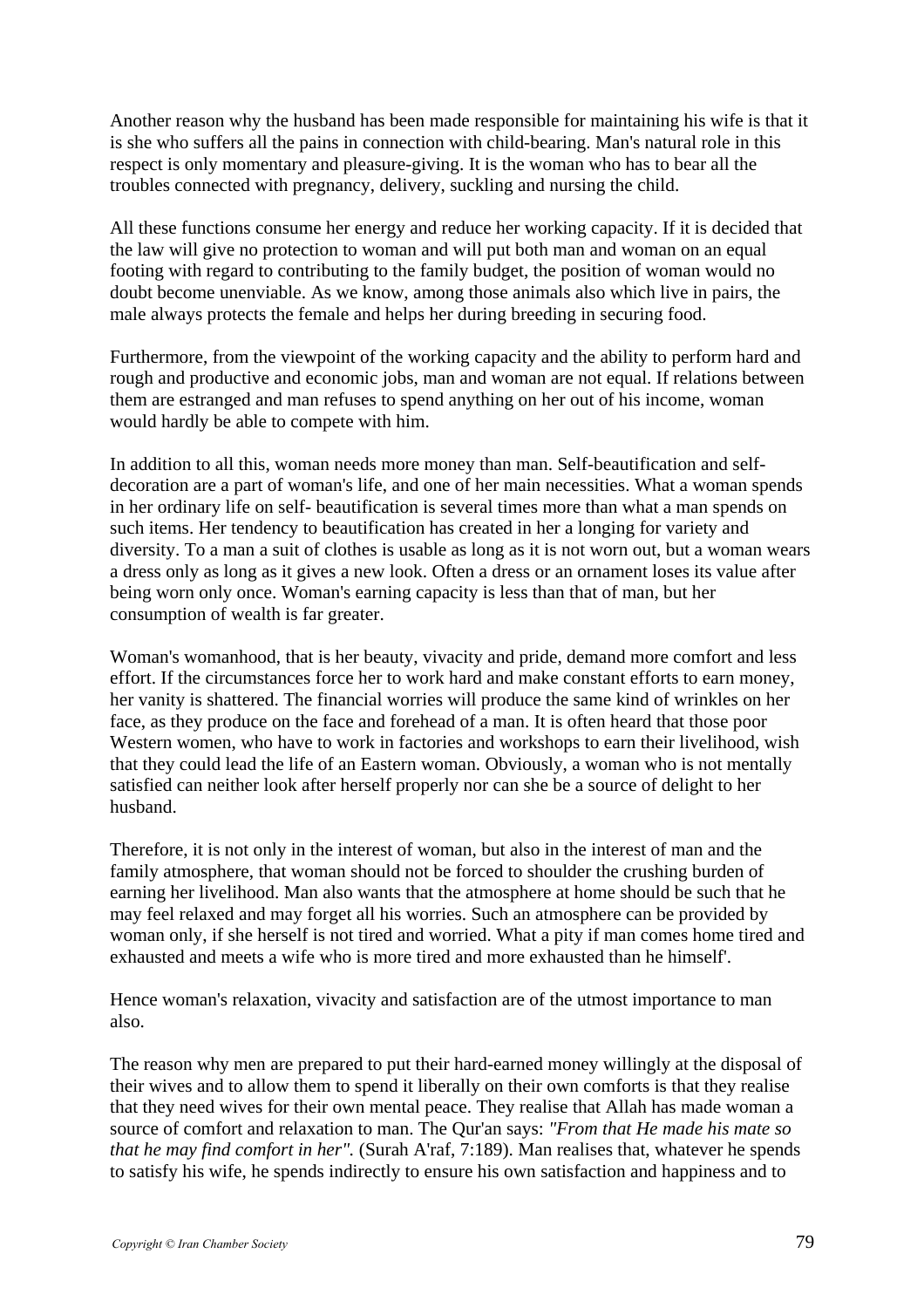brighten his family life. He knows that to be able to provide comfort to each other, at least one of the two spouses must not be overcome with exhaustion and, in this division of labour, it is man who is more suited to take part in the struggle of life and woman is more suited to play the role of a comforter.

Man and woman have been so created that from the financial and material point of view woman has to depend on man, and from the spiritual and moral point of view man has to depend on woman. Woman cannot satisfy her material needs without the support of man, and that is why Islam has enjoined upon her legal husband (only the legal husband) to support his wife.

If woman wants to live as magnificently as she desires, she must get the support of her legal husband. Otherwise, she will have to depend upon other men, the instances of which are very common, and which, unfortunately, are on the increase.

#### **PROPAGANDA AGAINST MAINTENANCE**

The sex perverts have discovered that, if a woman's plentiful financial needs are not satisfied by her husband, she can easily be entrapped by them. That is one of the reasons why there is so much propaganda against the maintenance of the wife by the husband. If you probe the philosophy of the fat salaries paid by commercial organisations to their female employees, you may easily grasp what we mean.

There can be no doubt that abolition of the system of maintenance will lead a woman to prostitution. How can it be possible for a woman, who leads a life independent of man, to administer her natural demands by herself?

The idea of the abolition of this system finds support from those men also who are fed up with the extravagance of their wives. They want to wreak their vengeance upon the extravagant and fashionable women in general through the woman themselves and give it the name of liberty and equality.

Will Durant, after defining 'neo-marriage' as ' a kind of legal marriage with legal contraception, dependence of the right of divorce on the consent of both the parties, and there being no children and no maintenance', says: "The fashionable women of the middle class will soon cause the vengeance of the hard-working man to be wreaked upon the entire female sex. Marriage will undergo such a change that the idle women, who are simply expensive pieces of decoration, will no longer exist. Men will ask women to bear their own expenses. The friendly marriage or neo-marriage requires woman to work till the advanced stage of pregnancy. From now onward she will have to bear all her expenses and thus her liberation will become complete. The industrial revolution is giving manifestation of its cruel consequences. Woman has to work in a factory along with her husband. Woman, instead of sitting idle in a secluded room and compelling her husband to work twice as much to compensate for her unproductiveness, has to be equal to him in work, retribution, rights and obligations.

Will Durant then sarcastically adds: "That is the meaning of woman's liberation".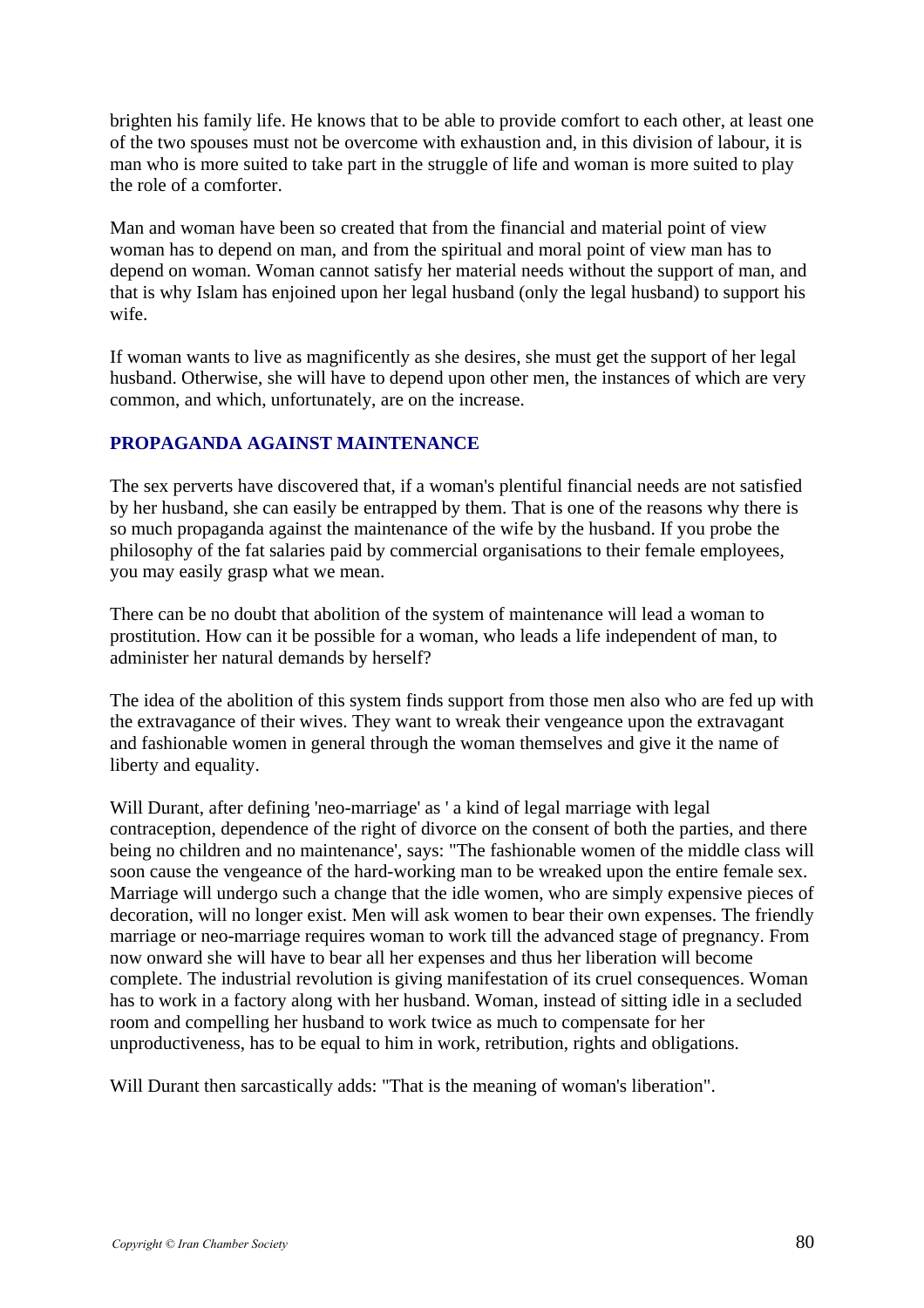#### **STATE INSTEAD OF HUSBAND**

It is an undeniable fact that child-bearing is the natural function of woman and as such she has to depend upon man for her economic and financial support.

Some people in modern Europe, in their advocacy of woman's liberation, have gone to the extent of supporting the restoration of the matriarchal system. They believe that, with the complete independence of woman and her equality with man in all affairs, in future the father will be regarded as an unnecessary appendage and will eventually be excluded from the family.

At the same time, these people call on the government to take the place of the father and give a subsidy to the women who are unwilling to shoulder the responsibility of forming a family alone, so that they may not stop bearing children and the human race may not come to an end. In other words, woman, who, so far, was a dependent and, according to some critics, a bondsmaid of man, will in future become a dependent and bondsmaid of the government. The duties and rights of father will be transferred to government.

One can wish that these people, who are bent upon blindly pulling down the sacred family structure founded on celestial laws, had given some thought to the consequences of their action.

Bertrand Russell in his book, 'Marriage and Morals', discusses the question of the government's cultural and hygienic intervention in connection with children. He says: "Apparently the father is losing his importance as a biological cause. Another powerful factor which is effective in dislodging him from his pedestal is women's tendency towards economic independence. The women who take part in voting are mostly unmarried. The married women have more problems than the maidens. In spite of legal safeguards they lag behind in securing jobs. If the married women want to maintain their economic independence, they have two alternatives: either they stick to their jobs and leave the nursing of their children to paid nurses, or receive a subsidy paid to them by the government to enable them to look after their children themselves. In the former case, the number of creches and nurseries will greatly increase, and, from the psychological point of view, the natural consequence of the situation will be that for the children neither a father nor a mother will exist.

The second alternative alone will not do. It has to be supplemented by a legal provision of compulsory re-employment of the mothers, when their children reach a particular age. This method has one advantage. Woman can bring up her children herself without having to depend on her male partner for this purpose In case such a law is actually passed, we shall have to wait to see its repercussion on family morals. It is possible that the law decides that an illegitimate child has no right to subsidy or that in case there are indications that the mother has committed adultery, the subsidy is given to the father. In this case the local police may have to keep a watch on married women. The results of such a law will not be very pleasant and may be embarrassing to those responsible for bringing about this moral development.

Consequently, it may be expected 'that the idea of police interference will have to be dropped and the subsidy will be extended to the mothers of illegitimate children also. In this case, the economic role of the father will totally disappear among the working classes, and his importance for his children will be no more than that of a dog or a cat ... Civilisation, or the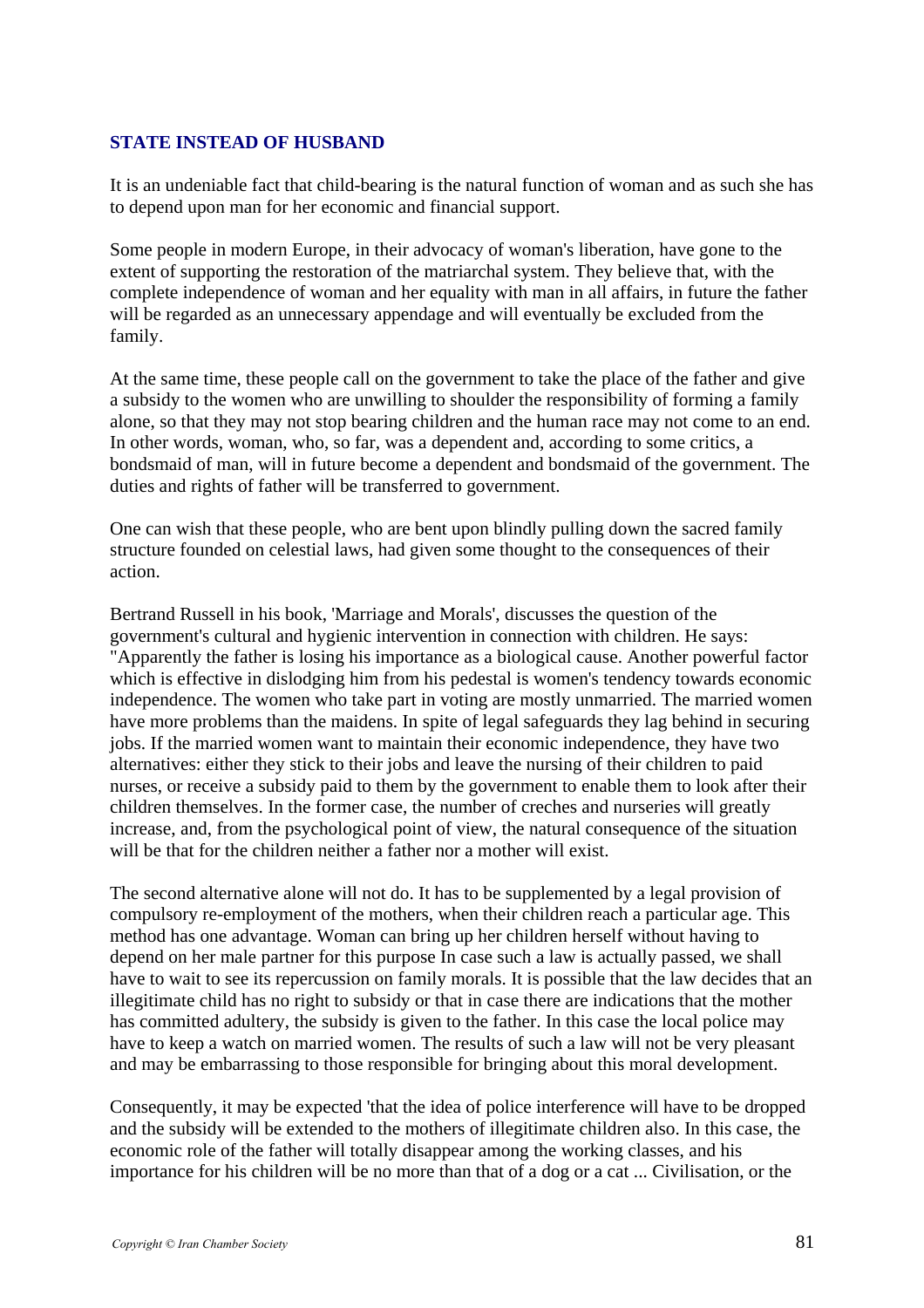civilisation which has so far developed, tends towards weakening the motherly feelings.

To safeguard this civilisation, which has already developed so much, it may be found necessary to give women enough money to find pregnancy definitely profitable. In this case, it will not be necessary that all women or most of them choose maternity. It will be a profession like any other profession and will be selected by women in earnest. But all these are presumptions. What we mean is that the women's liberation movement is causing the downfall of patriarchy which, from pre-historic days, represented man's victory over woman. In the West it is believed to be a sign of the progress of civilisation that the government is taking the place of the father

As is clear from the above observations, the abolition of woman's maintenance or, as these gentlemen like to describe it, woman's economic independence, will have the following effects:

The father will be excluded from the family or at least will lose his importance. The matriarchal system will be revived. The government will take the place of the father. Mothers will be supported by the government. Motherly feelings will become weak. Maternity will lose its sentimental form and will be turned into a profession.

Obviously, the result of all these developments will be a complete collapse of the family which will mean a downfall of humanity. In such circumstances everything else will be all right, but one thing will be lacking and that is the happiness and enjoyment of mental peace and pleasure, peculiar to family life.

Anyhow, what we mean is that even the supporters of complete independence and freedom of woman and the exclusion of the father from the family circle hold that woman's natural function of child-bearing entitles her to a subsidy and in some cases even hire-charges or wages which, according to them, should be paid by the government. On the other hand, the natural function of man does not give him any such right.

The labour laws of the world, while fixing the minimum wages of a male worker, take into consideration the requirements of his wife and children also, which means that the world labour laws officially recognise that man is responsible to maintain his wife and children.

#### **HAS THE UNIVERSAL DECLARATION OF HUMAN RIGHTS HUMILIATED WOMAN?**

The Declaration of Human Rights (article 23, clause iii) says: "Everyone, who works, has the right to a just and favourable remuneration, ensuring for himself and his family an existence worthy of human dignity and supplemented, if necessary, by other means of social protection

Clause (i) of article 25 says: "Everyone has the right to a standard of living, adequate for the health and well-being of himself and of his family, including food, clothing, housing and medical care and necessary social services, and the right to security in the event of unemployment, sickness, disability, widowhood, old age or other means being not available for livelihood, in circumstances beyond his control".

These two articles imply that every man, who forms a family, has to bear the expenses of his wife and children and that their expenses are considered to be a part of his own expenses.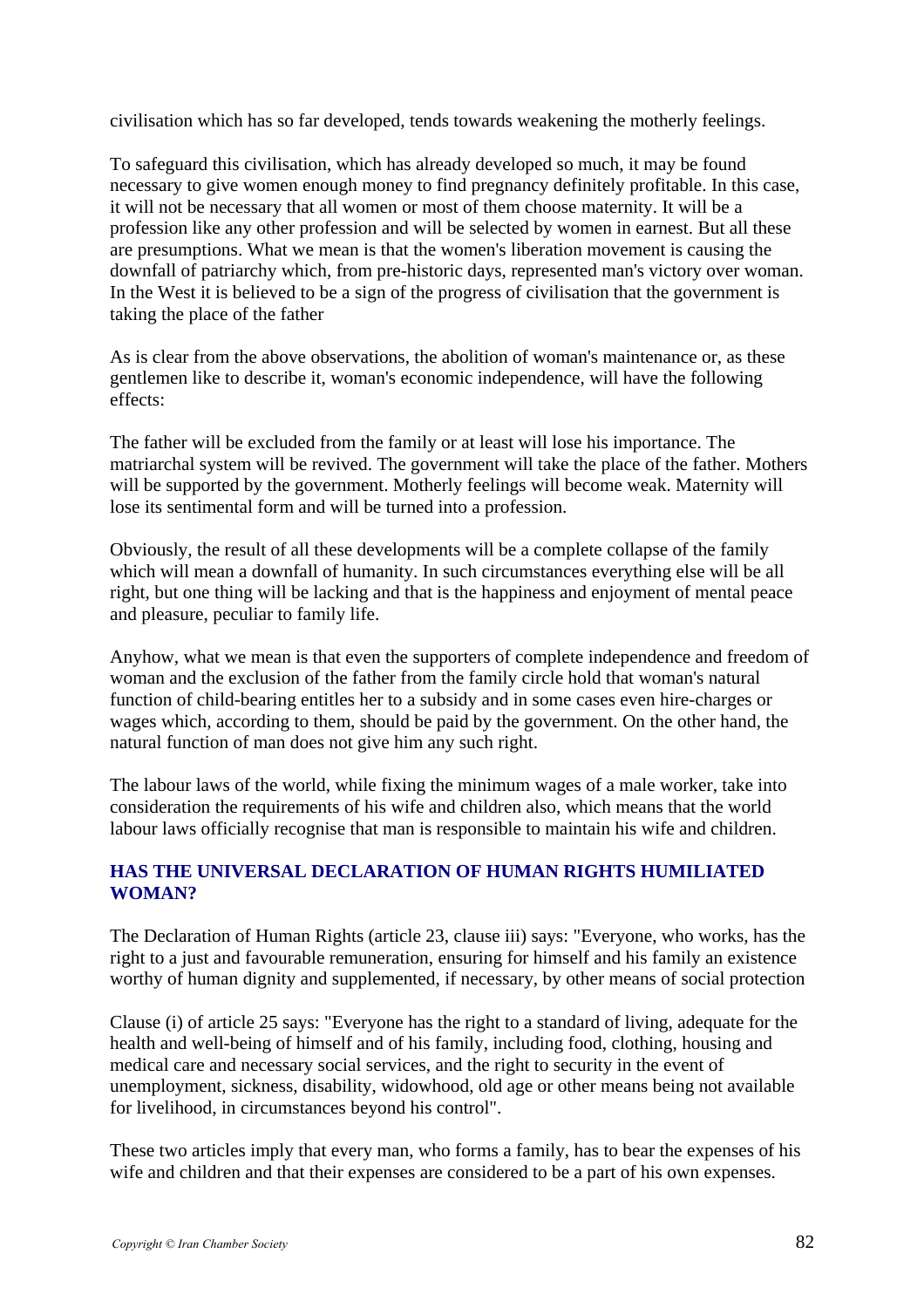Though the Declaration of Human Rights specifically states that man and woman have equal rights, it does not regard woman 5 maintenance by man as derogatory to this equality. Hence, those who always quote this Declaration as an authority should regard the question of woman's maintenance by her husband as finally settled and a fait accompli. Will those Westernised people, who call everything Islamic reactionary, allow themselves to outrage even the sanctity of this Declaration, and to describe it as a vestige of woman's slavery?

Furthermore, when the Declaration of Human Rights says that everyone has the right to security in the event of unemployment, sickness, disability, widowhood, old age or lack of means of livelihood in circumstances beyond his or her control it not only describes widowhood as a blow to livelihood but also mentions it as parallel with unemployment, sickness and disability. Thus it puts the women in the category of the unemployed, the sick, the disabled and the superannuated. Is this not a big insult to woman? Had such an expression been found in a book or a legal code of an Eastern country, certainly a great hue and cry would have been raised by now.

But those, who are realistic enough not to be influenced by false propaganda and look at things squarely, know well that neither the law of creation, which has made man a means of livelihood for woman, is derogatory to her, nor is the Declaration of Human Rights, which has put widowhood in the category of unemployment, disparaging. Similarly, the Islamic law, which has made woman's maintenance obligatory on man, has in no way made her inferior. It is a fact that she has been created in such a way that she needs man and is dependent on him.

Man and woman have been created interdependent with a view to making the union between them stronger and domestic relations, on which human happiness depends, firmer. If woman depends on man financially, man also depends on her for his mental peace. This interdependence brings them closer and unites them better.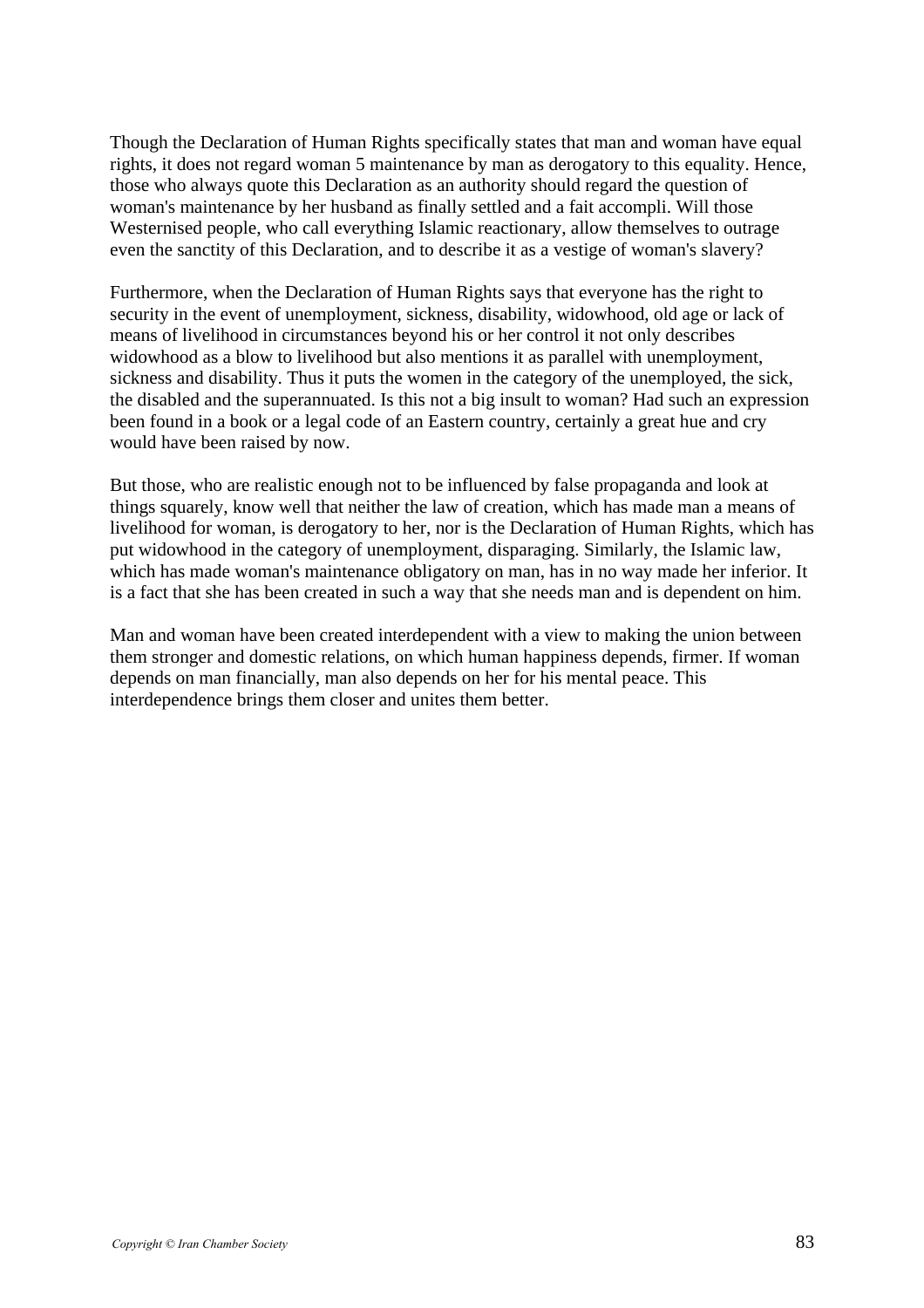# **Inheritance**

In the ancient world woman inherited nothing and, even when she inherited, she was treated like a minor. She had no independent legal personality. According to certain ancient legal systems, a daughter received an inheritance but her children did not. On the other hand, a son not only received an inheritance himself, but his children also inherited the property left by their grandfather. Certain other legal systems allowed woman to inherit but not in the form of a definitely prescribed share, or in the language of the Qur'an 'an appointed share'. They simply allowed a progenitor to make a bequest in her favour, if he so desired.

Historians and investigators have given detailed accounts of the various laws of inheritance found in the ancient world, but we need not go into all their details. For our purpose, the above given summary is enough.

#### **WHY WOMAN WAS DEPRIVED OF INHERITANCE?**

The main reason of the deprivation of woman of inheritance was the prevention of transfer of wealth from one family to another. According to the old belief, the women's role in procreation was insignificant. The mothers served only as receptacles, where the seed of the father developed into a child. On this account, they believed that the children of a man's son were his own children and a part of his family, but the children of a man's daughter were not a part of his family, for they were a part of the family of their paternal grandfather. Thus, had a daughter received an inheritance, that would have meant the transfer of property to her children, who belonged to a family unconnected with that of the deceased.

The late Dr. Musa 'Ameed says that in the olden days religion, and not any natural relationship, was the basis of the formation of a family. The grandfather, besides being the social head of his children and grandchildren, used to be their religious head also. The execution of religious ceremonies and rituals was handed down to succeeding generations through the male descendants only. The ancients regarded only men as the means of preserving progeny. The father of the family not only gave life to his son, but also passed to him his religious beliefs and rituals. According to the Hindu Vedas and the Greek and the Roman laws, the power of procreation was confined to men only, and hence family religions were the monopoly of men, and women had no hand in religious affairs except through their fathers or husbands. As they could not take part in the execution of religious ceremonies, they were naturally deprived of all family privileges. Hence, when the system of inheritance came into being, they were excluded.

The exclusion of woman from inheritance had other reasons also, one of them being that she was not fit to be a good soldier. In a society in which great value was attached to the heroic deeds and the power of fighting, and a warrior was regarded superior to a hundred thousand non-fighters, woman was deprived of inheritance, because she lacked the fighting capacity.

For this very reason, the pre-Islamic Arabs were opposed to inheritance by woman, who could not inherit as long as a male member of the family, howsoever distant, existed. That is why they were greatly surprised, when the Qur'an expressly said: *"For men is a share of what the parents and the near relatives leave, and for women is a share of what the parents and the near relatives leave, whether it be little or much - an appointed share', (Surah an-Nisa, 4:32)*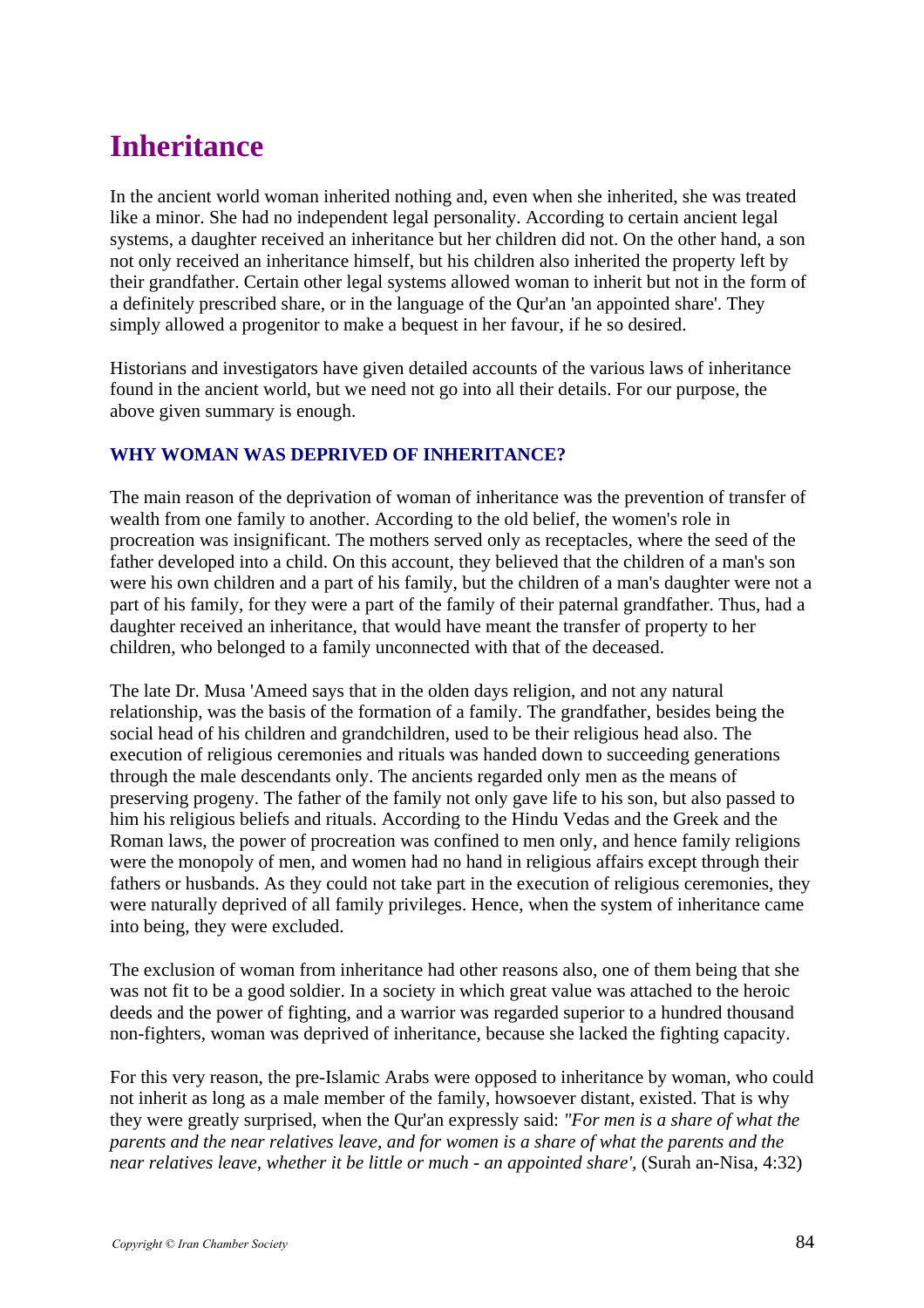It so happened that the brother of Hassan bin Thabit, the famous poet, died in those very days, leaving behind a wife and several daughters. His paternal cousins appropriated all his property and did not give anything to his widow or daughters. The widow complained to the Holy Prophet who called her deceased husband's cousins. They said that a woman was unable to carry arms and to fight the enemy. It was the men who defended themselves and the women. Hence, they alone had the right to inherit the property. Thereupon, the Holy Prophet conveyed to them the command of Allah, as revealed in the above quoted verse.

#### **INHERITANCE OF AN ADOPTED SON**

The pre- Islamic Arabs sometimes adopted someone as their son. The adopted son like a real son, was considered to be an heir. The custom of adoption existed among other nations also, including the ancient Romans and the Iranians. The adopted son, being considered to be just like a real son, enjoyed such privileges as were not allowed to the lineal daughters. These privileges included the right of inheritance. Similarly, marriage with the wife of an adopted son was prohibited. The Holy Qur'an abolished these customs.

#### **INHERITANCE OF AN ALLY**

Another custom, which was common among the pre-Islamic Arabs and was abolished by the Qur'an, was that of alliance. Two persons unrelated to each other, used to enter into an alliance, committing to each other by oath: "Your blood is my blood; any aggression against you will be an aggression against me; you will inherit from me and I from you". According to this alliance, both of them defended each other during their lifetime, and whosoever died first the other took his property.

#### **WIFE, A PART OF INHERITANCE**

Sometimes the pre-Islamic Arabs counted a widow to be a part of her deceased husband's property and appropriated her accordingly. If the deceased had a son from another wife, he could throw a piece of cloth on the widow as a mark of acquiring her. Then he could dispose her at his will and pleasure. He had the option of either marrying her himself, or giving her in marriage to someone else and taking her dower. This custom, which was not peculiar to the Arabs, was abolished by the Qur'an.

In regard to inheritance, many aspects of the ancient Indian, Japanese, Roman, Greek and Iranian laws also were objectionable and discriminating. For lack of space we cannot reproduce all that has been written by the experts in this respect.

#### **INHERITANCE OF WOMAN DURING THE SASANIAN PERIOD**

The late Saeed Nafisi in his book, 'Social History of Iran from the Sasanian times to the end of the Umayyad period", writes: "Another interesting feature of the Sasanian culture was that, when a boy reached the age of puberty, his father married him to one of his own numerous wives. During that period, woman had no legal personality. The father and the husband had vast powers over her property. It was the duty of the father or the head of the family to marry a girl when she reached the age of 15 But the age of marriage for the boys was 20. After being married, a girl was not entitled to receive any inheritance from her father or guardian. She had no right to choose her husband herself, but she could contract an unlawful marriage if her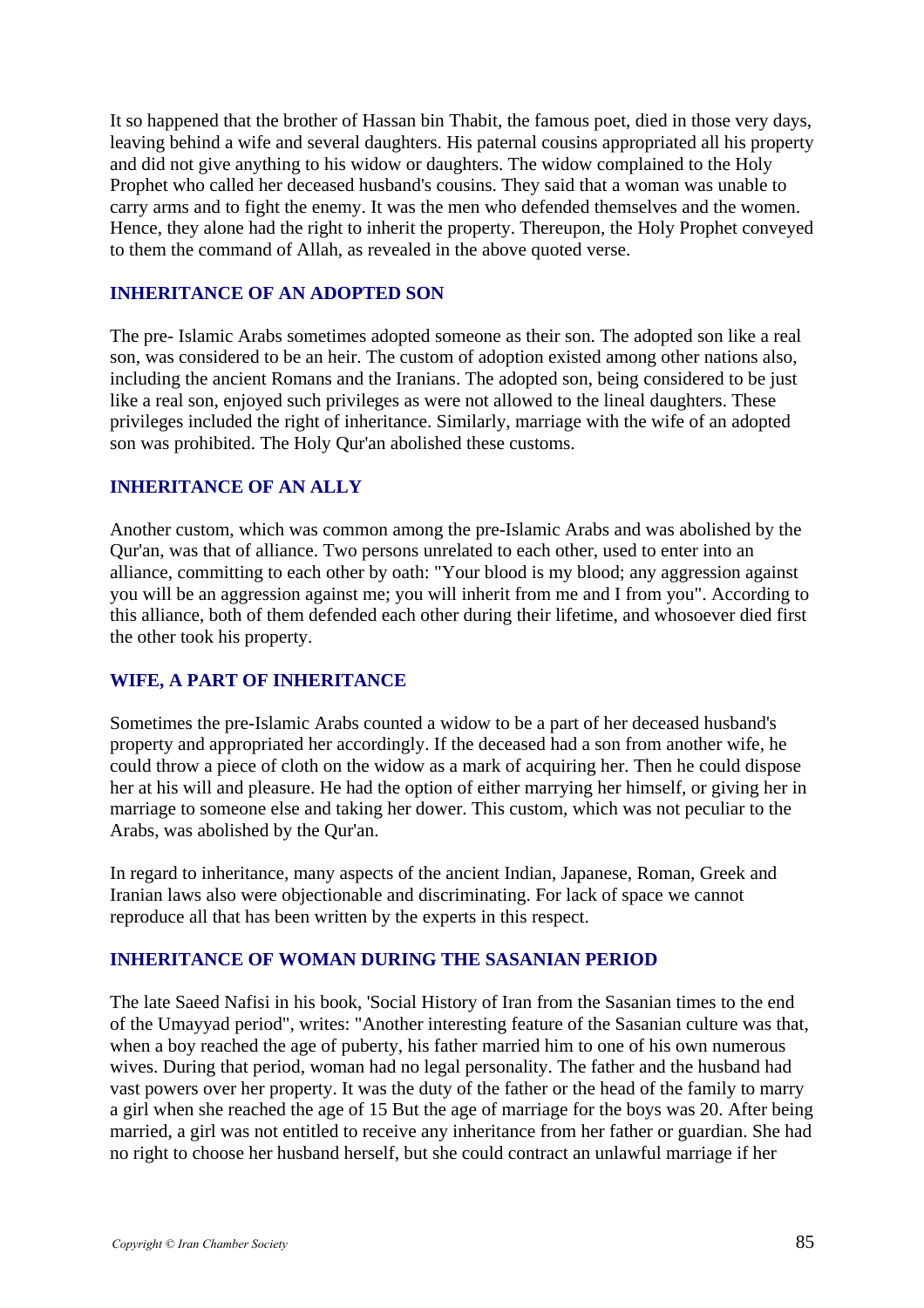father failed to marry her when she reached the age of puberty. In that event also she did not inherit from her father.

The number of women a man could marry was unlimited. The Greek sources mention cases, where a man had several hundred women in his house. The Zoroastrian religious books show that the rules of marriage during the Sasanian period were complex and confused.

#### **WOMAN'S INHERITANCE IN ISLAM**

The Islamic law of inheritance is free from all the short-comings and defects of the past. The only thing, which is objectionable in the eyes of the upholders of equality between man and woman, is that the share of woman is half that of man. According to the Islamic law, a son receives twice as much as a daughter, a brother twice as much as a sister and a husband twice as much as a wife. The case of father and mother is the only exception.

If a deceased has children and his parents are also alive, each of his parents will get one-sixth of the property left by him. It is because of woman's special position with regard to dower, maintenance, military service and some of the criminal laws, that her share has been fixed at half that of man.

For reasons mentioned earlier, Islam considers dower and maintenance essential and effective in the consolidation of a marriage. They ensure domestic harmony and coherence. The abolition of them is likely to shake the family structure and to push woman to prostitution. The dower and maintenance being compulsory, naturally woman's financial commitments have been reduced and man's burden has proportionately increased. To compensate man for his extra burden, his share in inheritance has been fixed at twice that of woman. It is dower and maintenance which have reduced woman's share.

#### **OBJECTION OF THE WESTERNISED**

Some Westerners, while criticising woman's lesser share in inheritance and using it as a propaganda weapon against Islam, assert that, after all, there is no necessity of lessening woman's share in inheritance and compensating her for the loss by allowing her dower and maintenance. Is there any need of going into bylanes and adopting out-of-the-way methods? Why should not woman's share, from the beginning, be equal to that of man so that we may not he compelled to compensate her by allowing her dower and maintenance?

The gentlemen, who happen to be more royalists than the king, have mistaken the cause for the effect and the effect for the cause. They think that the dower and the maintenance are the effects of women's peculiar position with regard to inheritance, whereas the real position is just the reverse. Further, they seem to be under the impression that the financial aspect is the only consideration. Had that been the only consideration, obviously there would have been neither the need of the system of dower and maintenance nor that of disparity between the shares of man and woman. As we have mentioned earlier, Islam has taken into consideration many aspects, some of them natural and others psychological. It has considered woman's special needs, arising out of her procreative function. Man naturally has no such needs. Besides, on the one hand, woman's earning capacity is less than that of man and, on the other hand, her consumption of wealth is more. In addition, there are several other finer aspects of their respective mental make-up. For example, man always wants to spend for the sake of the woman of his choice. Other psychological and social aspects, which help in the consolidation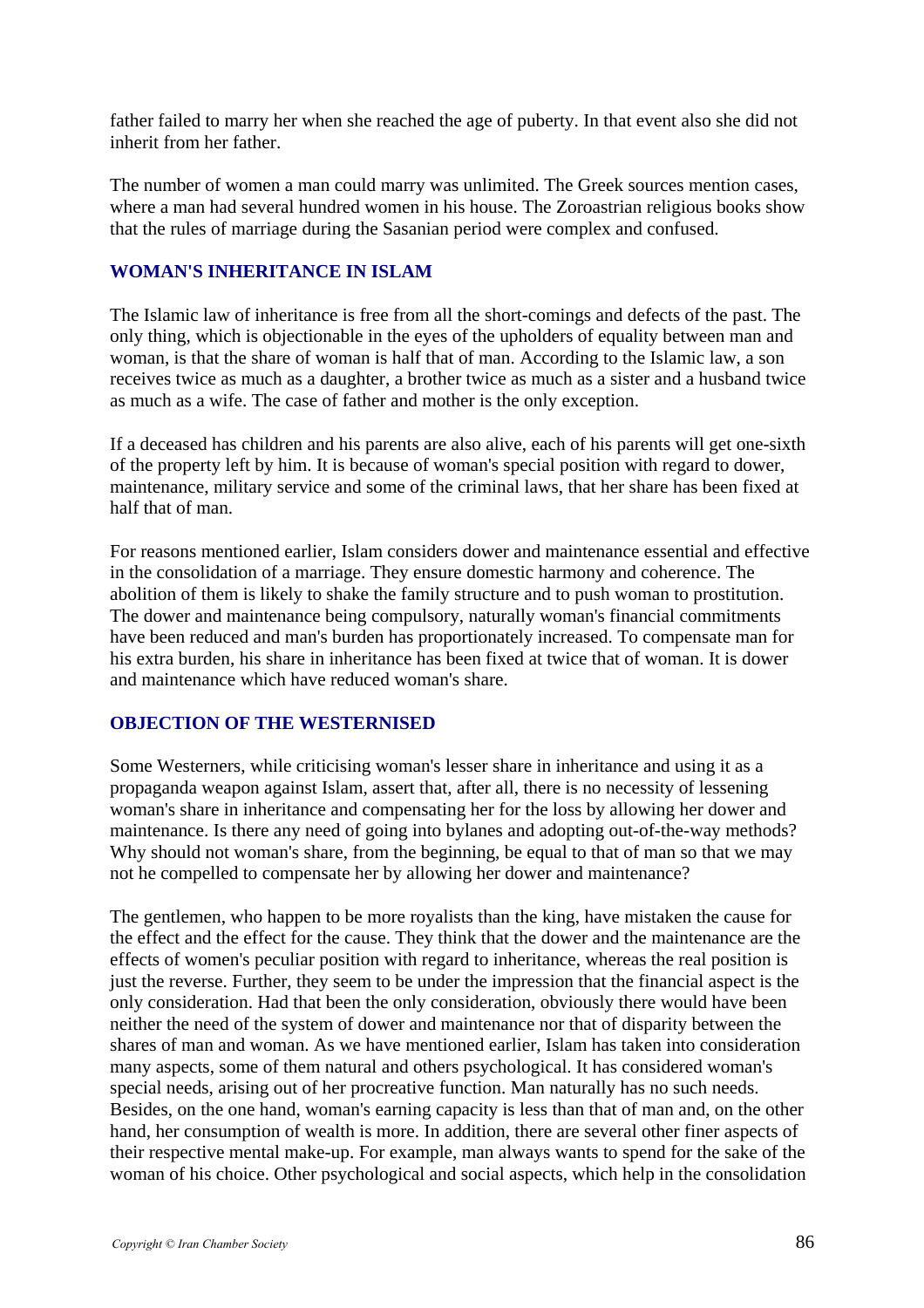of the domestic relations, have also been considered. Taking all these points into consideration, Islam has made dower and maintenance obligatory. Thus, it is not simply a financial question, so that it may be said that there is no need of reducing woman's share at one place and compensating her at another.

#### **OBJECTION OF THE HERETICS OF THE EARLY ISLAMIC ERA**

We have said that the dower and the maintenance are a cause and the peculiar position of woman with regard to inheritance is its effect. This point is not a new discovery. It came up even in the early days of Islam.

In the second century of the Hijri era there lived a man named Ibn Abi al-'Awja, who did not believe in religion. Taking advantage of the religious freedom of that period, he openly gave expression to his atheistic ideas. Sometimes he even came to the Masjid al-Haram (in Mecca) or Masjid al-Nabi (in Madina) and engaged in arguments on the principles of Islam with the scholars of that time. One of his objections against Islam concerned inheritance. He used to say: "What is the fault of the poor woman that she gets one share whereas the man gets two". According to him, this was injustice to woman, the Imam Ja'far as-Sadiq (P), in reply to him, said that it was so, because woman was exempted from performing military service. Further, Islam had enjoined upon man to pay her dower and maintenance and, in certain criminal cases where the kinsmen of the offender had to contribute to the blood-money, she was exempted from such payment. These were the reasons why her share had been reduced. Thus Imam Sadiq expressly attributed woman's peculiar position, with regard to inheritance, to the existence of the law regarding dower and maintenance and her exemption from military service and the payment of blood-money.

The other Imams also answered likewise when a similar question was put to them.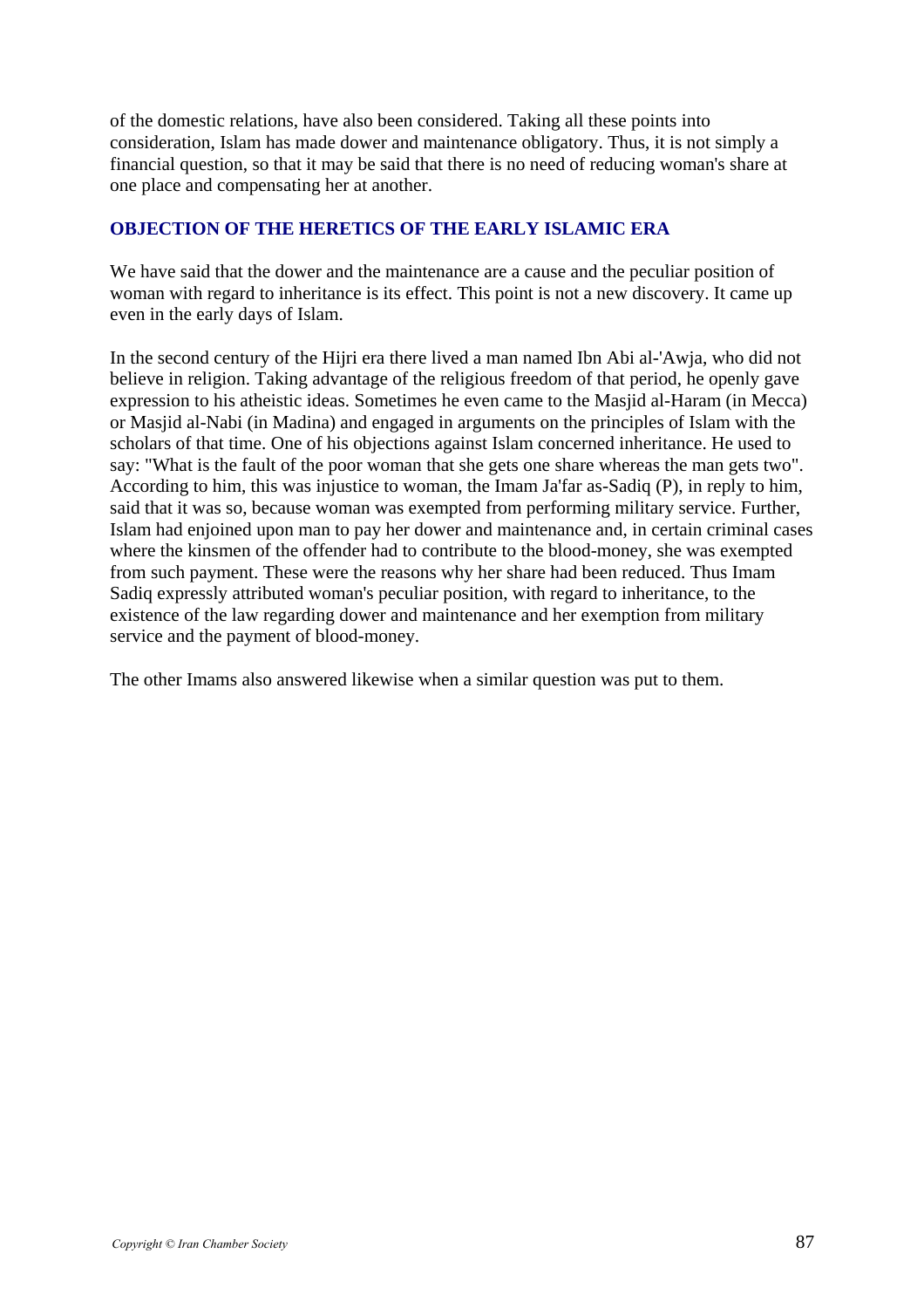# **Divorce**

# **DIVORCE - I**

In no age other than ours has so much attention been paid to the danger of the disintegration of the family and its harmful consequences, and again, in no age other than ours has man been faced with the real danger of such a disintegration.

#### **THE GROWTH OF DIVORCE IN MODERN LIFE**

In the past much attention was not paid to the problem of divorce, its causes and its harmful effects, nor were any measures devised to prevent its incidence, yet the cases of divorce were few and far between. There is no doubt that the difference between the past and the present is due to the fact that now the causes, which lead to divorce, have increased. The social life has taken such a turn that now there are more chances of the disruption of the family bond, and that is why the efforts of the intellectuals and the public-spirited people have, so far, borne no fruit. Regrettably, the future bodes more danger.

The American magazine, 'Newsweek' in an interesting article under the heading, 'Divorce in America', writes that it is easier in America, to get a divorce than to get a taxi.

'Newsweek' further writes that two proverbs about divorce are better known among the American people than any other. One is that "the hardest conciliation between husband and wife is better than divorce". It is 400 years old. The other which represents a diametrically opposite view has gained currency during the second-half of the 20th century. It says that "the second love is more pleasant than the first".

The article shows that the second proverb is more operative in America. The illusion of divorce attracts to itself, not only the newly-wed, but even their mothers, and the couple who were married a long time ago. Since the Second World War onward, on an average, the number of cases of divorce has not been less than 400,000 per annum. Out of the dissolved marriages, 40% had remained intact for 10 years or more and 13% for more than 20 years. The average age of two million women divorces was 45 years. Some 62% of them had children under 18 at the time of the dissolution of their marriages. These women, in fact form a special generation.

Though the American woman feels quite free after divorce, yet the divorced, whether young or the middle- aged, are not happy. Their unhappiness can be gauged from the ever-increasing number of women who call on the psychiatrists or have recourse to alcoholism. Out of every four women divorcees, one is an alcoholic. The average cases of suicide among these women are three times more than among women having husbands. In short as soon as a woman comes victorious out of a divorce court she realises that life after divorce is not a bed of roses. The world can hardly have a good opinion of a woman who dissolves her marriage, the strongest form of human relationship. Society may respect such a woman and even envy her, but cannot look upon her as a person who entered the life of another and brought about happiness.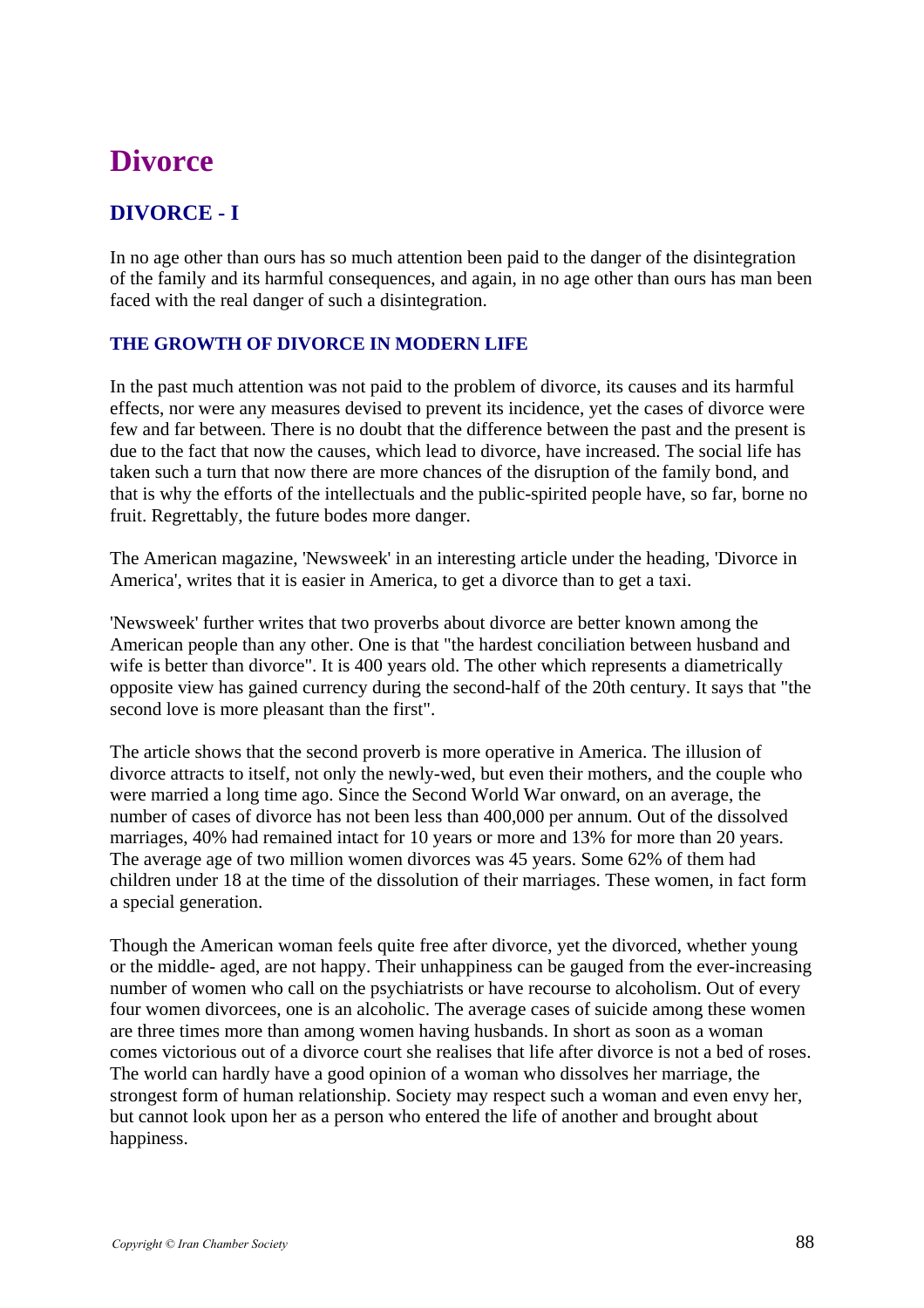In the course of this article in Newsweek the question has been raised whether the evergrowing cases of divorce are mostly due to temperamental incompatibility between husband and wife, or some other causes. The writer of the article says that even if incompatibility is accepted to be the cause of separation among the newly-wed couples, how can one explain the cases of those who had been leading a married life for a long time. Taking into consideration the facilities which the American law provides in connection with divorce it may be said that incompatibility is not the reason of separation in the case of a marriage which has lasted out for 10 or 20 years. In the age of contraceptive pills, sexual revolution and improvement in their legal status, many women have come to believe that delight and pleasure are preferable to the stability of married life. You often see that a husband and a wife live together for years, have children, share each others' joy and grief and then suddenly the wife seeks a divorce, without any palpable change having taken place in the material or conventional position of the husband. The reason is that, till yesterday, the woman was willing to bear the boredom of life, but today she is not inclined to do so.

The increase in the cases of divorce is not confined to America. Wherever the modern Western ways have permeated to a considerable degree, the figures of divorce have gone up. Even in the East, divorce is far more common in the modernised big cities than in the small towns and the countryside.

# **THE DIVORCE-GENERATING ATMOSPHERE OF AMERICA**

We have already quoted Newsweek as saying that the American woman gives preference to merry-making over the stability of domestic life. Now let us take a step forward and see why she has adopted such an attitude. It is certain that this attitude is not natural and inherent. It has certain social reasons behind it. It is the American atmosphere which has given this mentality to the American woman. Some Westerners are working hard to push the woman of the East to the way the American women have gone. If they succeed, the fate of the Eastern woman and the Eastern family will not be different from that of the American woman and the American family.

A prominent French daily writes that in more than 200 restaurants and cabaret houses in California waitresses work in topless outfits. The topless swimming costume has been recognised as the working-dress in San Francisco and Los Angeles. In the city of New York there are many cinema halls which show only sexy films and the nude pictures of women can be seen displayed in front of their entrances. The names of sexy films are of this kind: "The men who swap their wives", "The girls who are immoral", 'The dress which does not hide anything". ~ the libraries there are very few fiction books which do not bear a nude photo of a woman on their covers. Even the classical books are no exception. Such titles as "Sexual Behaviour of American Husbands", "Sexual Behaviour of a Man of the West", ' Sexual Behaviour of Young Men Below 20", "New Sexual Methods Based on the Latest Information", are very common. The writer of the article in the French daily asks with surprise and apprehension: "Whither America?"

In such an atmosphere, if the American woman has lost her balance and gives preference to pleasure-seeking over faithfulness to her husband and family she is not to blame. It is the social atmosphere which has struck at the very root of the sacred family system.

It is surprising that the leaders of our age give, on the one hand, an impetus to the causes of divorce and the disintegration of family life and, on the other, raise a hue and cry that the rate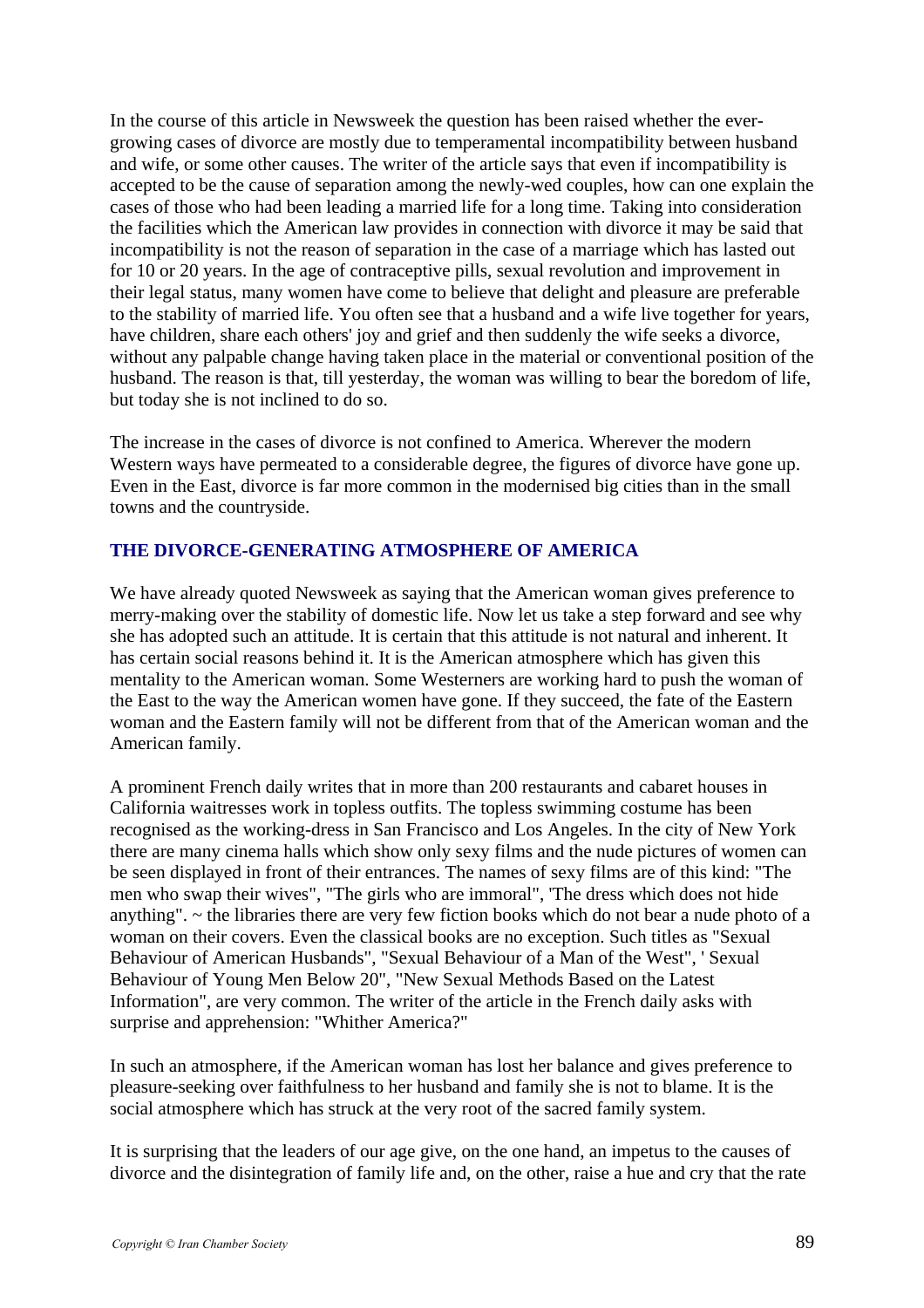of divorce has gone up so high. This is just like putting a man to sweep a chimney and then asking him not to stain his clothes.

## **FIVE THEORIES**

Now let us see whether, in principle, divorce is good or bad.

The question is whether it is good to keep the door to divorce wide open, even at the risk of the disintegration of family life? If it is good, there is no harm if the rate of divorce goes up. In case, however it is not advisable, should a total ban be imposed on divorce, and conjugal union be made eternal? The third alternative is that divorce should not be banned legally, for in certain circumstances it is unavoidable, but at the same time society should take every possible action to do away with the causes of friction and separation between the husbands and the wives, and save the children from becoming homeless. Obviously, the law can do nothing if society itself encourages the causes which lead to divorce.

If divorce is not to be totally banned, in what form should it be allowed? Who should exercise the right of divorce, should only man or only woman, or both? In the last alternative, should man and woman have the same procedure for severing the bond of marriage, or should each sex have a separate procedure?

In all, these are the five theories in respect of divorce:

(1) Free divorce without any legal or moral restriction. There are those who look at marriage only from a viewpoint of pleasure-seeking; who attach no sanctity to it; and who do not take into consideration the social value of home and family. They think that the sooner the bonds of marriage are removed and replaced, the more pleasure will be afforded to man and woman. He who says that the second love is more pleasant supports this theory. In this theory not only has the social value of the family been forgotten, but also the delight and satisfaction, which the stability of a conjugal union affords, has been ignored. So, this theory is the most puerile and immature.

(2) Marriage is a sacred undertaking. It is a union of hearts and souls which must be kept safe and intact. The word divorce should be expunged from the dictionary of human society. The woman and the man who marry each other should know that, except for death, nothing can separate them.

This is the same theory, which for centuries has been advocated by the Catholic Church, and is still being advocated.

The supporters of this theory are on the decrease in the world. Now only Italy and the Catholic Spain adhere to it. We often hear that, even in Italy, men and women are raising their voices against this law and efforts are being made that the law of divorce should be officially recognised. Many people are no longer willing to continue to suffer the boredom of their unsuccessful marriages.

Some years ago, the Daily Express published an article under the heading, "Marriage in Italy Means Bondage for Woman". This article said that, at present, owing to the non-existence of divorce, many people in Italy have to resort to unlawful sexual relations. More than five million Italians believed that their lives were nothing but sin.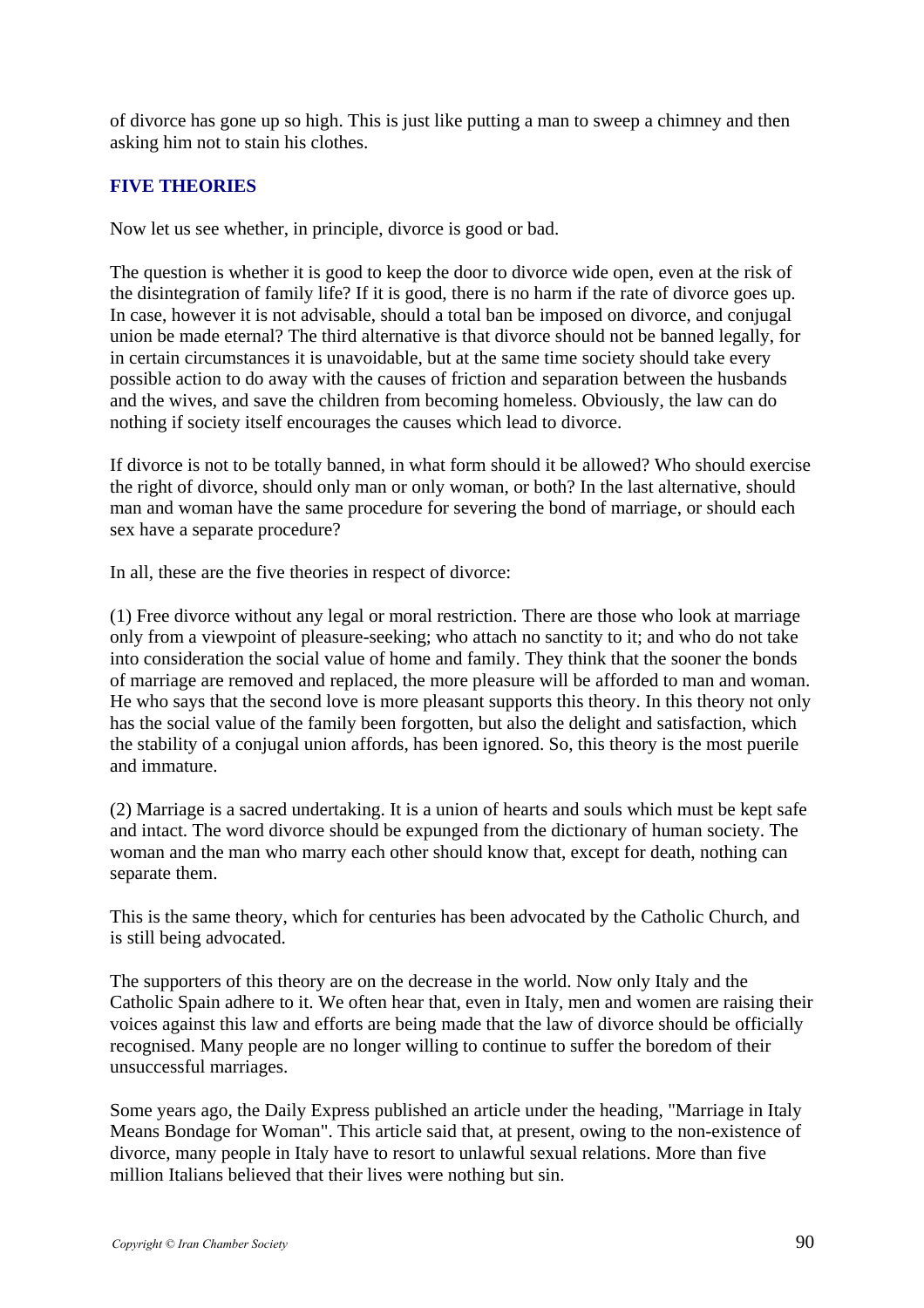An Italian daily wrote that the prohibition of divorce had created a big problem for the Italian people. Many of them had renounced their Italian nationality for that very reason. When an Italian agency organised an opinion-poll, 97% of the women replied in the negative to the question whether divorce was repugnant to the religious principles.

Still the Church sticks to its view and continues to adduce arguments in support of it.

There is no doubt that marriage is a sacred bond and it should be lasting and durable. But it can last only as long as both the spouses co-operate with each other. There are situations when a mutual understanding between a wife and her husband is not possible. In such circumstances the forces of law cannot be used to keep them attached to each other in the name of a conjugal bond. The theory of the Church has been a complete failure. It is not unlikely that the Church itself may be compelled soon to revise its views. Hence, we need not discuss this theory any further.

(3) Marriage is dissoluble by man and not by woman. In the ancient world many people held such a view, but now we do not think it has any supporters. So we need not discuss it also.

(4) Marriage is a sacred institution and the domestic system is respectable, but the way to divorce, with certain conditions, should be open to both the spouses and the procedure of dissolving a marriage should be the same for both of them.

The upholders of similarity of family rights, wrongly called equality of rights between man and woman, support this theory. According to these people the same conditions, the same limits and the same restrictions as exist in the case of woman, should also exist in the case of man and the same ways, to get out of the deadlock, as are open to man should be open to woman also. They reject any other solution, which is unjust and discriminating.

(5) No doubt the marriage institution is sacred, the domestic system is respectable, divorce is abominable and it is an essential duty of society to remove the causes which lead to divorce, yet divorce cannot be totally banned and the way out of a deadlock must be kept open to both man and woman. Anyhow, the procedure to be adopted for the dissolution of marriage should be different in their respective cases. Divorce is one of the instances of dissimilar rights of man and woman.

This is the theory which represents the Islamic point of view, and the Muslim countries are partially following it.

# **DIVORCE (II)**

In our age divorce has become a world problem as all grumble and complain about it. Those whose laws prohibit divorce totally complain of the non-existence of a way to escape from unsuccessful and unsuitable marriages. On the other hand, those who have opened the door of divorce, equally for both man and woman, complain about the growing rate of divorce and the instability of domestic life, and its harmful effects. Those who have given the right of divorce to men only express their dissatisfaction on two accounts:

Firstly, some mean people, after years of married life, unexpectedly divorce their old wives who had spent the best part of their youth with them, simply because they suddenly feel eager to have a new wife.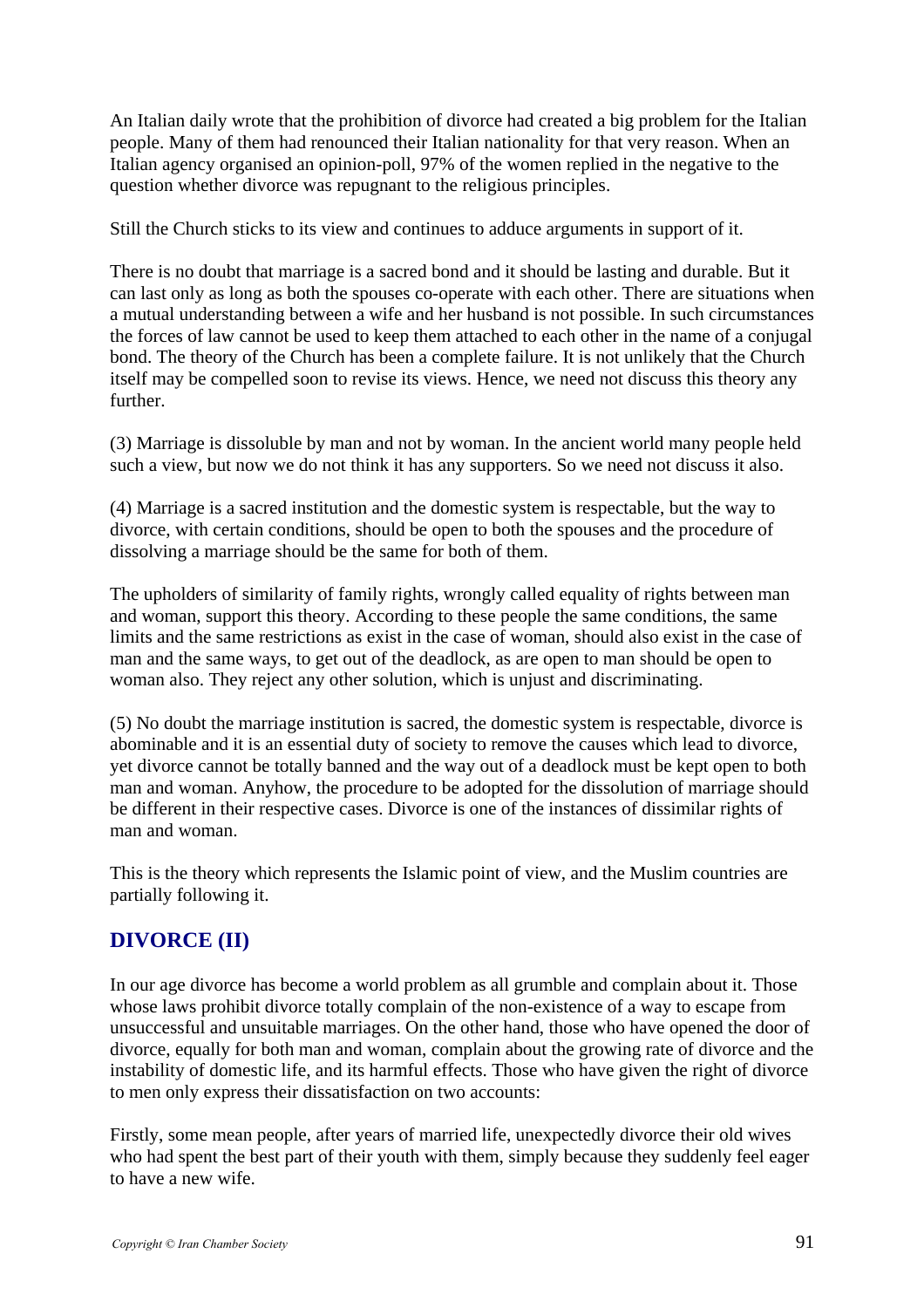Secondly, some unchivalrous people refuse to divorce a wife, with whom there is absolutely no possibility of a mutual understanding and a continued joint life.

It often happens that, for some reasons, the differences between a husband and a wife reach such a stage that no possibility of reconciliation is left, and they practically separate from each other. In such circumstances, the only sensible way is to sever, legally, the relations which have already been practically severed, and to allow both of them to choose new partners-inlife. But some men, to harass their wives and to deprive them of enjoying a conjugal life, decline to divorce them. They leave the woman, in the words of the Qur'an, "in a state of hanging".

Such people are far away from the teachings of Islam, though they use the authority of the Islamic law for their improper behaviour. Their conduct gives an impression to those who are not acquainted with the depth and the spirit of the teachings of Islam, that this is the way Islam wants divorce to be.

The critics ask sarcastically whether Islam has really allowed men to harass their wives as much as they like, sometimes by divorcing them and sometimes withholding divorce, and at the same time to have the mental satisfaction that they have only used their lawful and legal right.

The critics say that such an action constitutes a glaring example of injustice and cruelty. They ask "If it is true, as the Muslims claim, that the Islamic laws have been organised on the basis of justice and righteousness, what measures have Islam taken to prevent this kind of injustice?"

About the cruelty and injustice of such acts there can be no doubt. Islam, as we shall show, has taken cognisance of this situation and has thought of measures to counteract it. The important question is: What is the proper way of preventing this injustice and cruelty? Are the acts of injustice due to any inherent defect in the law of divorce, or should their real cause be looked for somewhere else? Can they be stopped by modifying the law or are some other measures required?

Islam has its own view as to the solution of the social problems. Some people think that they can be solved either by framing a new law or by changing the existing one. But Islam realises that a law has its own limits. It can be effective only within the range of the dry contractual relations. As for the sentimental relations, it alone cannot do much, and we should have recourse to other measures also.

As we shall show latter, Islam has fully utilised the force of law as far as it can be effective. It has not failed in this respect.

#### **IGNOBLE DIVORCES**

First, we take up the present day problem of ignoble divorces.

As a matter of principle, Islam is strongly opposed to divorce. It wants that it should not take place as far as practicable. It allows it only as a last resort in the cases where separation is unavoidable. Those who frequently take a new wife and divorce the old one are denounced by Islam as the enemies of Allah.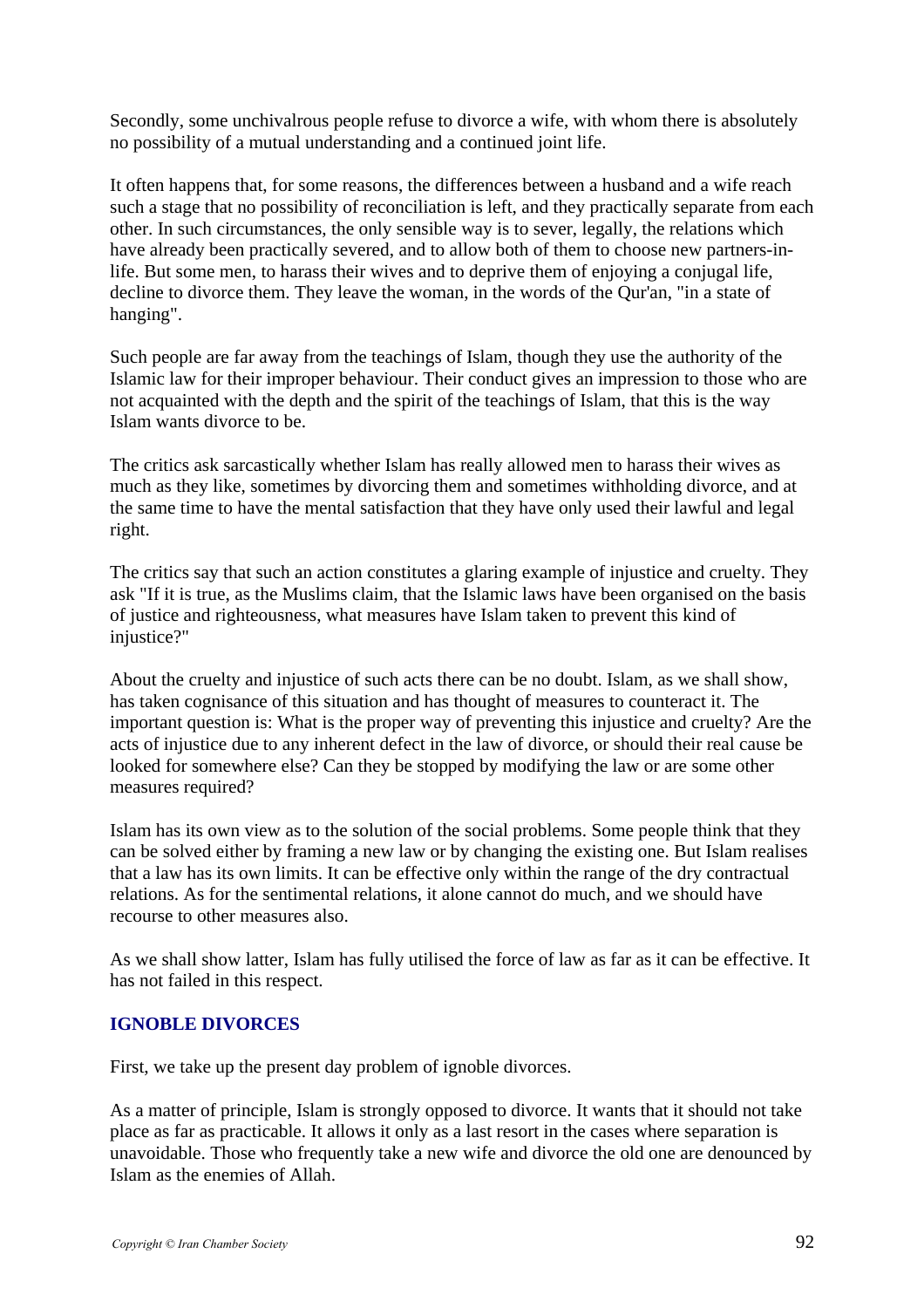The well-known book of traditions, al-Kafi, narrates the following story:

The Holy Prophet asked a man: "What have you done with your wife?"

"I have divorced her", he said.

'Did you find her doing anything wrong?"

"No, I didn't"

The man married again. The Holy Prophet asked him:

"Have you taken another wife in marriage?

"Yes".

Some time later, the Holy Prophet asked him again:

"What have you done with the new wife?"

"I have divorced her".

"Had she done anything wrong?"

"No. She hadn't".

The man married a third time. The Prophet asked him again if he had taken in marriage a new wife. He replied in the affirmative.

After some time the Prophet asked him again:

"What have you done with this wife?"

"I have divorced her also".

"Did you find anything wrong with her?"

No, I didn't"

The Holy Prophet said that Allah dislikes and hates the man who regularly changes his wives, and the woman who regularly changes her husbands. Such people are the enemies of Allah.

It was reported to the Holy Prophet that Abu Ayyub Ansari had decided to divorce his wife. The Prophet knew the woman personally. He also knew that Abu Ayyub's decision was not justified. He said: "Divorcing Umme Ayyub (Abu Ayyub's wife) is a deadly sin".

The Holy Prophet said that Gabriel had exhorted and counselled him so much in respect of women that he felt that it was not permissible to divorce a woman, except when she was guilty of adultery.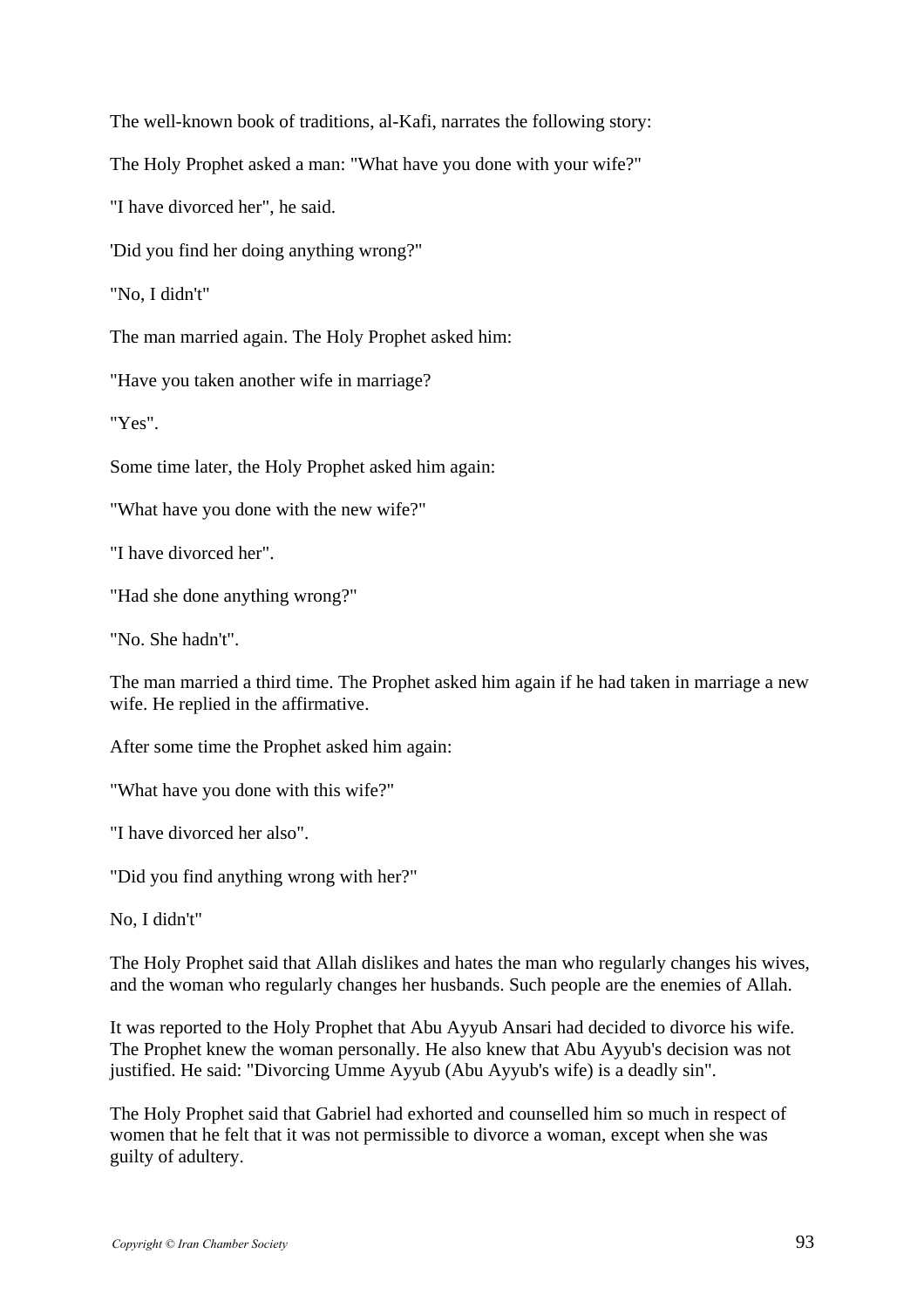Imam Sadiq (P) has reported that the Holy Prophet said:

"There is nothing more pleasing to Allah than the house where a marriage takes place, and nothing is more displeasing to Him than the house where it is severed by divorce"

Imam Sadiq (P) has also said that the word 'divorce' has been mentioned in the Qur'an time and again and its details have been given because Allah hates separation of couples.

AI-Tabarsi in the Makarim al-Aklaq has quoted the Prophet as saying: "Do marry but do not divorce, for divorce shakes the throne of Allah".

Imam Sadiq (P) has said: "No permissible act is more displeasing to Allah than divorce. Allah dislikes those who resort to divorce again and again".

Similar traditions are found in the Sunni books also. Abu Daud in his book, 'Sunan' has reported the Prophet as having said: "Allah has not permitted anything more hateful than divorce' . In other words, though Allah has permitted divorce, He dislikes it the most.

The great religious leaders (Imams) have abstained from divorcing, as far as possible. In their lives the cases of divorce were extremely rare. They resorted to such an action only when they had very solid grounds for it. For instance, Imam Baqir (P) married a woman. She became his favourite, but on one occasion he noticed that the woman was inimical to Imam Ali Ibn Abi Talib and cherished malice against him in her heart. He had to divorce her.

In reply to the question as to why he had divorced her when he liked her so much, the Imam said that he did not want to have a piece of the fire of Hell by his side.

#### **A BASELESS RUMOUR**

It is worthwhile to refer here to a baseless rumour fabricated by the unscrupulous Abbasid caliphs. It gained so much currency that it was recorded by a number of prominent writers in their books. According to this rumour, Imam Hasan Mujtaba (P), son of Imam Ali Ibn Abi Talib (P) was one of those who took many wives and divorced them. The rumour was spread nearly a century after the demise of the Imam. It was given currency so vehemently that even many of his devotees believed it, without paying attention to the fact that such an obnoxious act was not worthy of the great Imam and could not be expected of a person who used to go on pilgrimage on foot, and who, more than twenty times, distributed 50% of his entire wealth and property among the poor.

As we know, unlike the descendants of Imam Husayn (P) who were headed at that time by Imam Sadiq (P), the descendants of Imam Hasan (P) co-operated with the Abbasids, during their insurrection against the Umayyads. In the beginning the Abbasids acknowledged their fidelity and devotion to the descendants of Imam Hasan (P), but on becoming successful in seizing power, they betrayed them and put most of them out of their way, either by killing them or by imprisoning them. In pursuance of their policy, the Abbasids started a propaganda campaign against the descendants of Imam Hasan (P), in the course of which they invented many calumnies, one of them being the charge that Imam Hasan's grandfather and the Holy Prophet's uncle, Abu Talib (P), did not embrace Islam and died as an infidel. They wanted to bring out that they themselves, being the descendants of the Prophet's other uncle, who had embraced Islam, were more deserving of being the caliphs. To achieve their purpose they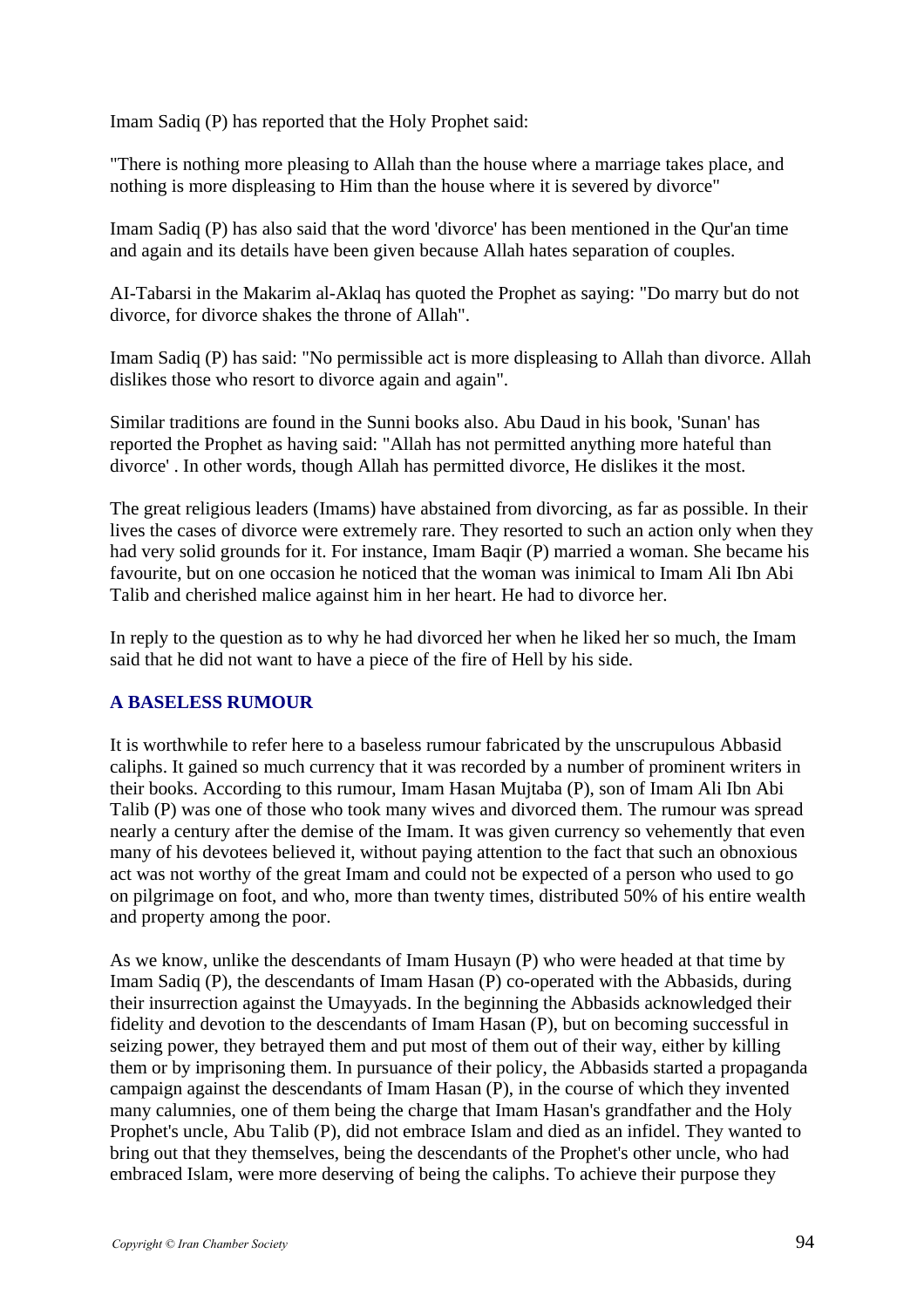spent huge amounts of money and fabricated a number of stories. A section of the Sunnis, influenced by this propaganda, still believes that Abu Talib was a disbeliever. Though the latest research by some Sunni scholars have clarified the position to a great extent, yet some doubts still linger among a section of them.

Another calumny, fabricated by the Abbasids, was that Imam Hasan (P) succeeded to the caliphate after his father, but, being a licentious person, he could not acquit himself well and had to surrender the caliphate to his keenest rival, Mu'awiyah, from whom he took money, and made himself busy with marrying and divorcing.

Luckily, the research scholars of our age have exposed the source of this fabrication. The first known person who uttered this lie was a Qazi appointed by Caliph Mansur, and detailed by him to concoct and spread rumours against the Imam. A historian, commenting on this lie, observes that if it is true that Imam Hasan (P) took so many women in marriage, then where are his children? Why is their number so small? After all, the Imam was not sterile and contraception and abortion also was not customary at that time.

We wonder at the simplicity of some of the compilers of the Shi'ah traditions. How could they write that Imam Hasan (P) was in the habit of divorcing women, when they themselves report that the Holy Prophet and the Imams have said that Allah dislikes and denounces a man who habitually divorces their wives. It never occurred to these gentlemen that they had to choose one out of the following three alternatives: (i) Divorce is not a bad thing; (ii) Imam Hasan (P) was not a habitual divorcer or (ii) Imam Hasan (P) did not adhere to the teachings of Islam. But they, strangely, not only believe in the authenticity of the traditions, saying that divorce is detestable to Allah, but also, at the same time, despite being devotees of the Imam, quote the reports that he was a habitual divorcer. They skip over such reports without making any comments on them.

Some of the traditionalists have gone to such an extent that they have reported that Imam Ali (P) was not happy with the way his son behaved. In a public speech he asked the people not to give their daughters in marriage to him, for he was in the habit of divorcing them. But, it is said, the people replied that it was a matter of pride for them that their daughters could become the marriage-partners of a descendant of the Prophet even for a short time.

It appears that some people are of the opinion that divorce is not bad, if the woman concerned and her family consent to it. They think that divorce is loathsome only if the other party does not agree to it, but there can be no objection to it if the woman is content to pass only a few days with the man in whom she takes pride.

Anyhow, that is not the real position. The consent of the woman or her parents does not mitigate the detestableness of divorce. It is detestable because Islam wants marriage to be lasting and the family life to be stable. The consent of the couple concerned does not make the position any different. Islam does not consider divorce to be loathsome only for the sake of any particular class of women. It is a matter of principle.

We have dealt with the question of Imam Hasan (P), not only with a view to repeating a false historical charge against a historical personality, but so to warn those unconscientious people who may indulge in such acts and then to justify their behaviour, may try to cite Imam Hasan (P) as an authority.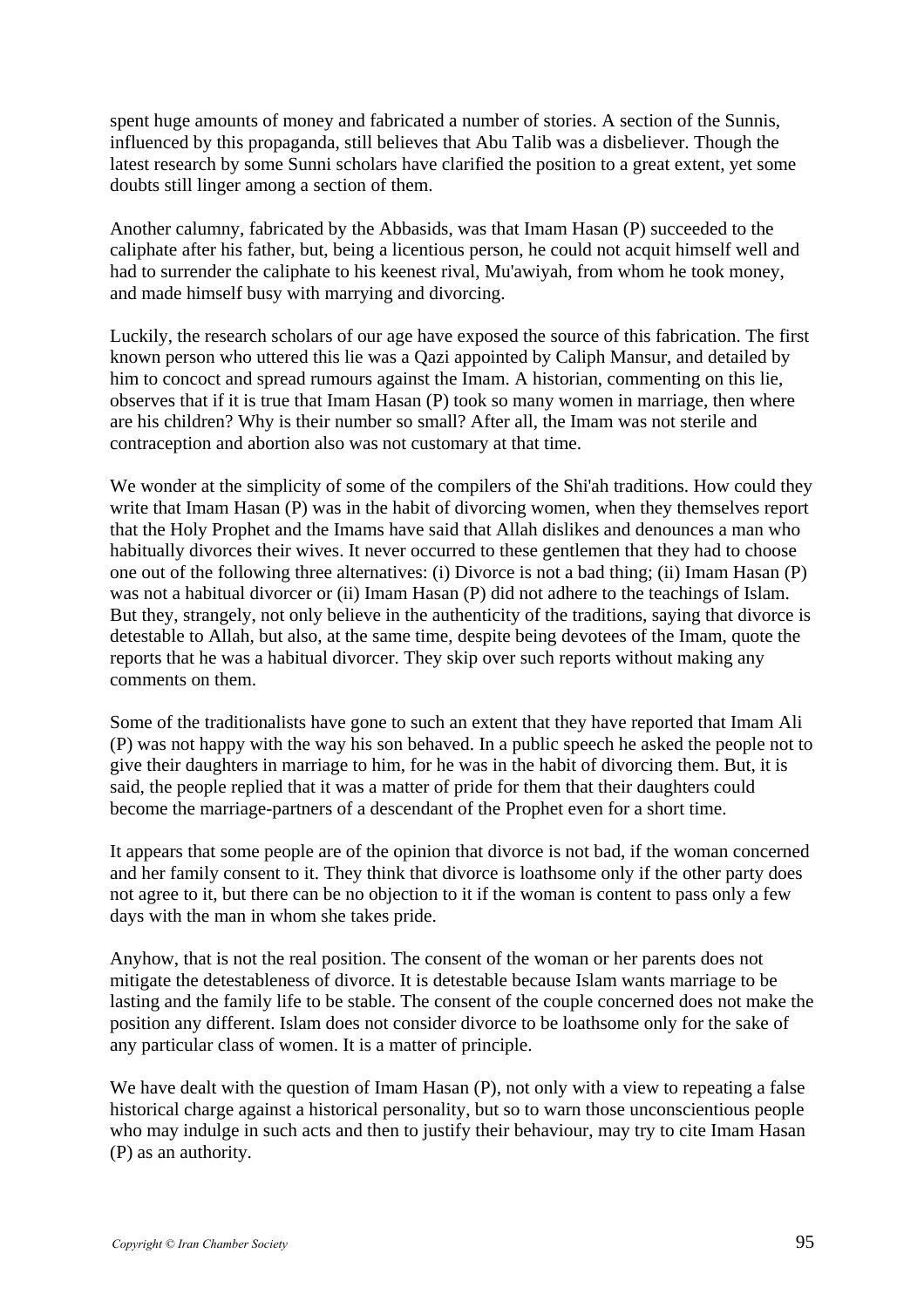There is no denying the fact that divorce as such is loathsome and detestable in Islam.

#### **WHY ISLAM HAS NOT PROHIBITED DIVORCE**

Here a few other questions arise. If divorce is so loathsome and so disliked by Allah, why has it not been totally prohibited by Islam? Islam could at least lay down certain conditions for its validity. In that case anybody who wanted to divorce his wife, would have been judicially bound to justify his intended action before a court of law.

The second question is: What does the sentence, "Out of all permissible things, divorce is most detestable to Allah" mean? If it is permissible, it cannot be detestable and, if it is detestable, it cannot be permissible. These are two contradictory terms.

Lastly, has the judiciary, which represents the society, the right to intervene in the matter of divorce to the extent of withholding its implementation till either the husband takes back his decision or it becomes clear that no reconciliation is possible, and hence there is no alternative but to sever the conjugal bond?

# **DIVORCE (III)**

We have said that, from the Islamic point of view, divorce is absolutely detestable. Islam wants the marriage-union to be strong and lasting. At that stage we raised the question that if divorce is so detestable, why has Islam not banned it? Has not Islam prohibited every detestable act like taking wine, gambling, cruelty etc? If the reply is in the affirmative then why has it not totally prohibited divorce by law? It is basically illogical to say that divorce is permissible, but at the same time detestable. If it is permissible, how can it be detestable? If it is detestable, why should it be permissible? Islam, on the one hand, frowns at the man who divorces his wife and, on the other puts no legal obstacle in his way; why?

It is a very pertinent question, and is the key to all the secrets of the problem of divorce. In fact, marriage is a natural and not a contractual relationship. Nature has laid down special rules for it. Other social contracts like sale, hire, mortgage, peace, attorneyship etc. are mere social agreements. Nature and instinct have nothing to do with them. There exists no natural law in respect of them. In contrast, a marriage contract has a special mechanism. It is to be organised on the natural desire of the two parties.

Hence, it is not surprising that a marriage contract has special rules which are different from those of all other contracts.

#### **NATURAL LAWS IN RESPECT OF MARRIAGE AND DIVORCE**

In a civil society the only natural law is the law of liberty and equality, on the basis of which all social rules should be framed. But in respect of a conjugal contract, besides the general principles of liberty and equality, nature has prescribed certain other laws also, which must be adhered to in the case of marriage, dower, maintenance and the last stage of the process, which is divorce. It is of no use to bypass nature. As Alexis Carrel has pointed out, the biological and other laws of life are as hard, ruthless and irresistible as the astronomical laws.

Marriage means attachment and union, and divorce means separation.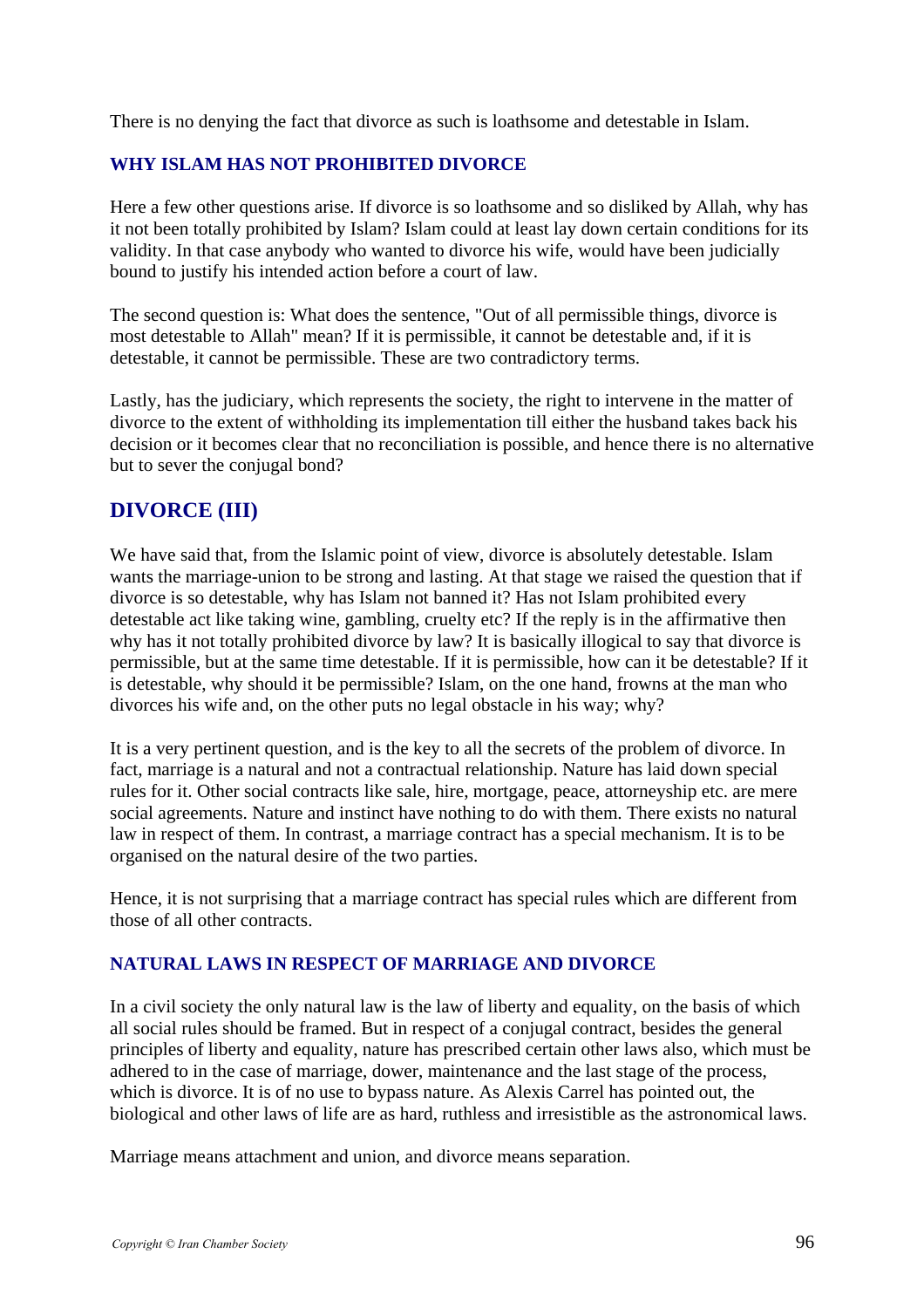Nature has designed the law of marriage in such a way that man acts with a view to appropriate woman, and woman withdraws with a view to fascinate and mislead man. Man wants to take possession of the body of woman and woman wants to captivate the heart of man. The foundation of marriage is laid on love, union and fellow-feeling, and not on mere co-operation and companionship. In the family structure, the fair sex occupies the central position, and her opposite sex the peripheral one. From all this it automatically follows that nature must have had special rules for the dissolution of family life also.

We have quoted earlier an intellectual as saying that mate-seeking means an attack on the part of man for the purpose of appropriation and a withdrawal on the part of woman for the purpose of enchantment and deception. Man being instinctively a hunting animal, his action is offensive and for him woman is a trophy which he must win. Mate-seeking is a battle and a struggle and marriage is appropriation and domination.

A contract which is based on love and the feeling of oneness is not enforceable by compulsion. The law can compel two people to respect their contract on the basis of equality, and to co-operate with each other, but it cannot force them to love each other, to be sincere to each other, to make sacrifices for the sake of each other and to share each other's happiness.

If we want to maintain such a relationship between two people we have to adopt some measures other than legal.

According to the natural mechanism of marriage, on which Islamic laws are based, a wife occupies the position of a person deserving love and respect in the family order. If, for some reason, she loses that position and is deprived of the love and attention of her husband, the base of the family structure falls off and the natural order is deranged. Islam looks at such a situation with regret, but it cannot assume marriage to be alive and constant even after the disintegration of its natural basis.

Islam has taken special steps to ensure that the family life retains its natural form, which means that the wife should be loved and sought after, and the husband should feel attached to her and be ready to serve her.

Islam has urged woman to beautify herself to please her husband, to give a display of her accomplishments for his sake, to satiate his natural desires and not to annoy him by disobedience. It has also exhorted man to love his wife, to show kindness and attachment to her, and not to conceal from her his love for her. These steps have been taken to make the sexual enjoyment limited to the domestic atmosphere, and to keep the wider society a field of work and activities other than sexual. Islam wants that extra-marital contacts between man and woman should be pure and unpolluted. All these steps have been taken with a view to keeping the family organisation free from the danger of dissolution and disintegration.

#### **NATURAL POSITION OF MAN IN THE DOMESTIC LIFE**

From the Islamic point of view, it is extremely insulting to a woman that the law should force her to live with a husband who does not like her. The law can force a woman to live with a particular man, but it cannot secure for her the position of a beloved and central figure in the household, which she should have. The law can force a man to support his wife, but it cannot force him to be a devoted husband.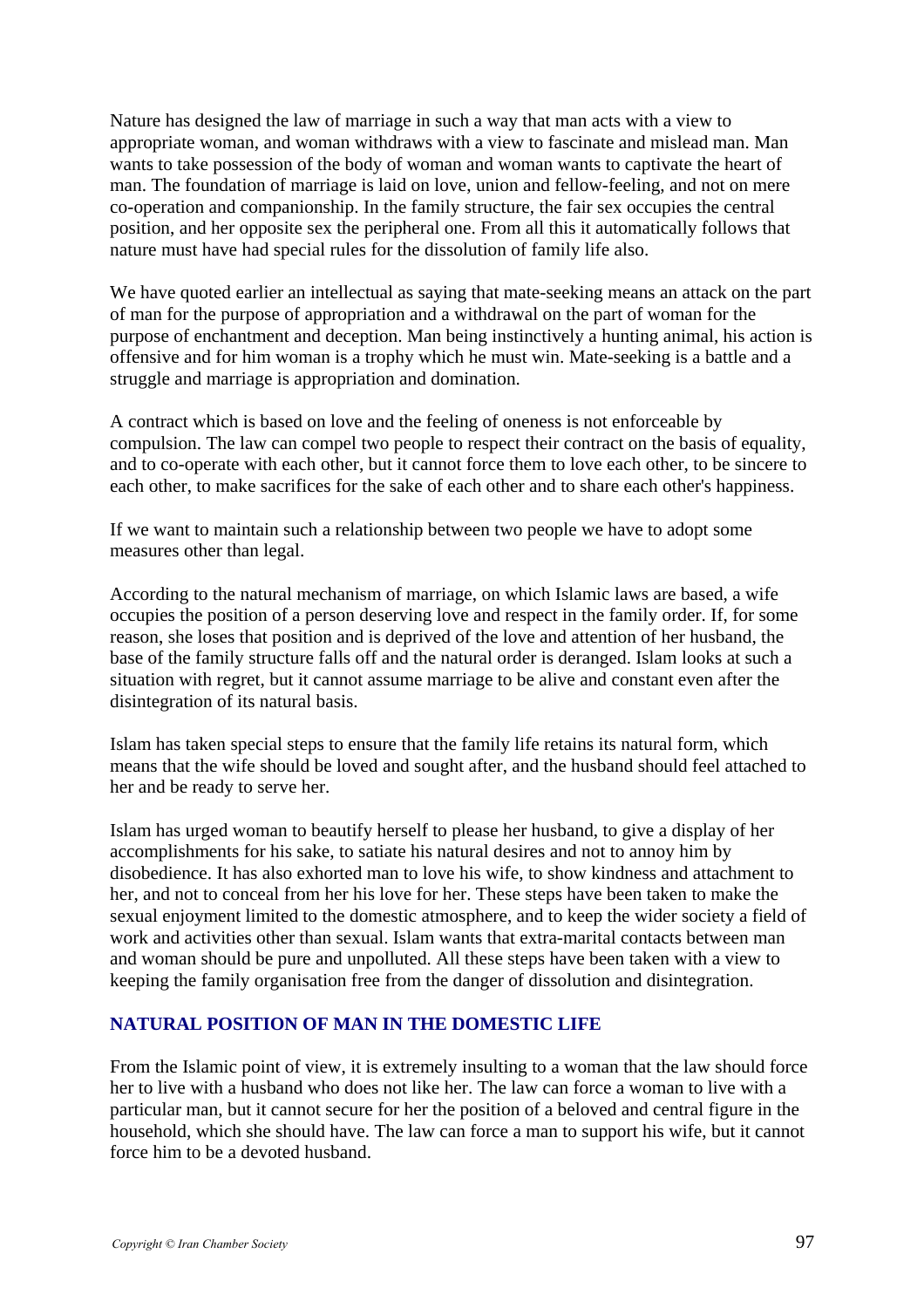Hence, when man's love and attachment cools down the marriage becomes ineffective from the natural point of view.

Here another question arises. If the wife's love cools down, will the domestic life be affected? Will it continue as it is or will it come to an end? If it will remain intact, then how is it that the lack of love, on the part of the husband, terminates the domestic life and on the part of the wife it does not?

Is there any difference between man and woman? If the lack of love on the part of the wife also terminates the domestic life, then naturally women should also have the right of divorce like men.

In fact, the success of the domestic life depends on the mutual attachment of both the husband and the wife. But as we mentioned earlier, there is a difference between the mentality of man and that of woman. We have already quoted the views of the scientists on this point. Nature has so arranged that woman's true and lasting love comes up only as a reaction of man's attachment to her. Hence, woman's attachment to man is the result of man's attachment to her. Nature has placed the key of their mutual love within the control of man. If man loves woman and is faithful to her, woman also loves him and remains faithful to him. Woman's faithlessness is definitely a reaction of man's faithlessness.

Nature has put the dissolution of marriage in the hands of man. It is man's apathy and faithlessness that cools down woman's love. On the other hand, woman's indifference and apathy does not affect man. Hence man's indifference to woman unlike the latter's indifference to him leads to woman's in-difference. Man's frigidity is the end of conjugal life, but woman's is not so. If man is sensible and faithful, he can always regain his wife's love by showing affection and kindness to her. It is not insulting to him to compel his annoyed sweetheart by force of law, to continue to live with him, and to pacify her gradually. But it is unbearable for a wife to resort to the force of law to retain her protector and the object of her love.

Of course, this is the case when woman's indifference is not due to the immorality or cruelty of man. If man shows cruelty, the case is different. He cannot be allowed to misuse his position and to harass or ill-treat his wife. We shall discuss this point separately.

Anyway man is in need of the body of woman and woman is in need of the heart of man. That is the difference between the two. Marriage is unbearable for woman if she does not enjoy her husband's genuine protection and sincere love.

#### **VIEWS OF A LADY PSYCHOLOGIST**

Recently an article has been published by a French lady psychologist, Beatrice Maryo, who holds a doctorate in psycho-logy and works as a psychiatrist in a hospital of Paris. She herself is a mother of three children.

In this article she has explained very well how a pregnant or a nursing woman needs the kindness and affection of her husband.

She says: "From the time a woman feels that she is going to be a mother soon, she begins to search her body. She repeatedly looks at it and smells it, especially if she is expecting her first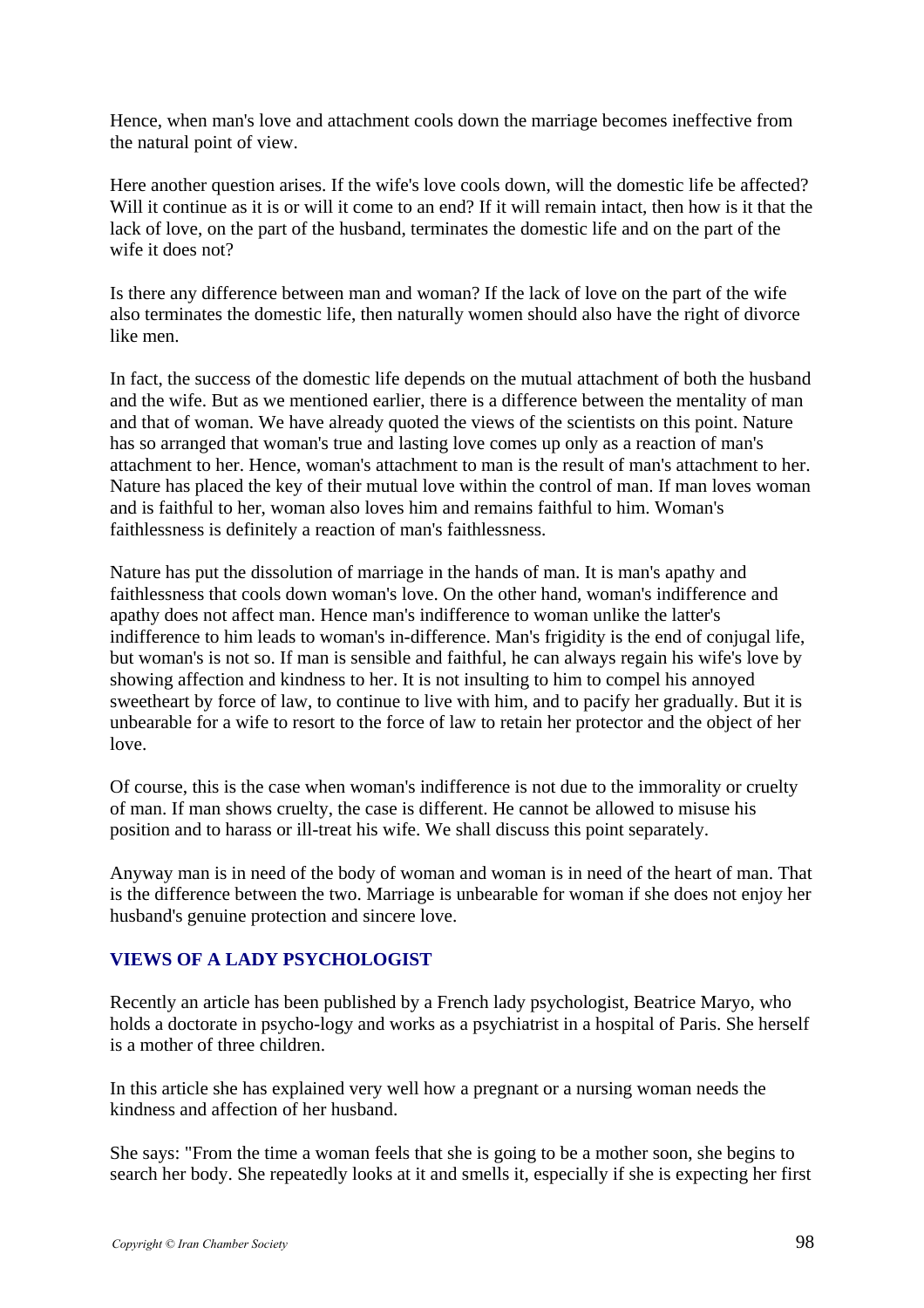child. She feels so inquisitive as if she were a stranger to herself and wants to discover herself for the first time. When she feels the first movements of her tiny little child in her womb, she begins to listen attentively to every sound of her body. The presence of another being in her body makes her so happy that she feels inclined to seclusion and retirement. She wants to be alone with her tiny little child, who has not yet come into this world

"Men, during the period of the pregnancy of their wives, have important duties to perform, but very regretfully they often shirk their responsibility. The future mother is in need of the feeling that her husband understands her, likes her, and protects her. Otherwise, when she finds that her belly has swollen up; her attractiveness has gone, the morning sickness has commenced, and she is afraid of childbirth pains, she would blame her husband, who had impregnated her, for all her troubles and discomforts. It is the duty of the husband to keep himself, more than ever, at the side of his wife during the months of her pregnancy. The whole family requires a kind and considerate father to whom the wife and the children may talk of their problems, their grieves and their joys. Even if their talk be meaningless or boring, it is still important."

"A pregnant woman very much wants others to talk to her of her child. A woman takes all the pride in becoming a mother. But when she finds that her husband is indifferent to the child, her sense of pride turns into a sense of contempt. She becomes sick of motherhood and pregnancy, and it becomes a sort of mortification to her. It is known that such women suffer a great deal on account of childbirth pangs. The relation between mother and child is not a bilateral one. It is a trilateral relation: mother, child, and father. Even if the father is not present (as in the case of divorce), he has an important role in the internal life of the mother, which is in her thoughts and imagination, as well as in her sense of motherhood.

This is what a lady intellectual, who is both a psychologist and a mother, has said.

#### **A STRUCTURE BUILT ON THE BASIS OF SENTIMENTS**

A woman depends so much on the sincerity, kindness and protection of her husband that without his earnest co-operation even a child has little sense for her. She can endure the hardships of life only with his help. In such circumstances, how can it be possible to compel her, by the force of law, to remain attached to a man who is not willing to accept her?

Is it not ironical that, on the one hand, we create an atmosphere in which men pay little attention to their wives and sow their wild oats elsewhere and, on the other, we try to thrust their wives on them by the force of law? As a matter of policy, Islam wants that man himself should seek a woman and should like her. It does not want to thrust a woman on him.

As a general rule, where there is a question of love, devotion and sincerity, there can be no question of legal compulsion. If a husband dislikes his wife, it may be a matter of regret, but no force can be used to make him like her.

Let us give an example. As we know, in the congregational prayers there is a condition that the leader of the prayers can be only that person who is pious and in whose piety the followers have faith. In this case, the relationship between the leader and the followers is based on the piety of the former, and the faith and devotion of the latter. If the body of the followers loses faith in a particular leader, whether rightly or wrongly, this relationship is severed. The law cannot guarantee its continuity. As it is a matter of feelings and sentiments, nobody can be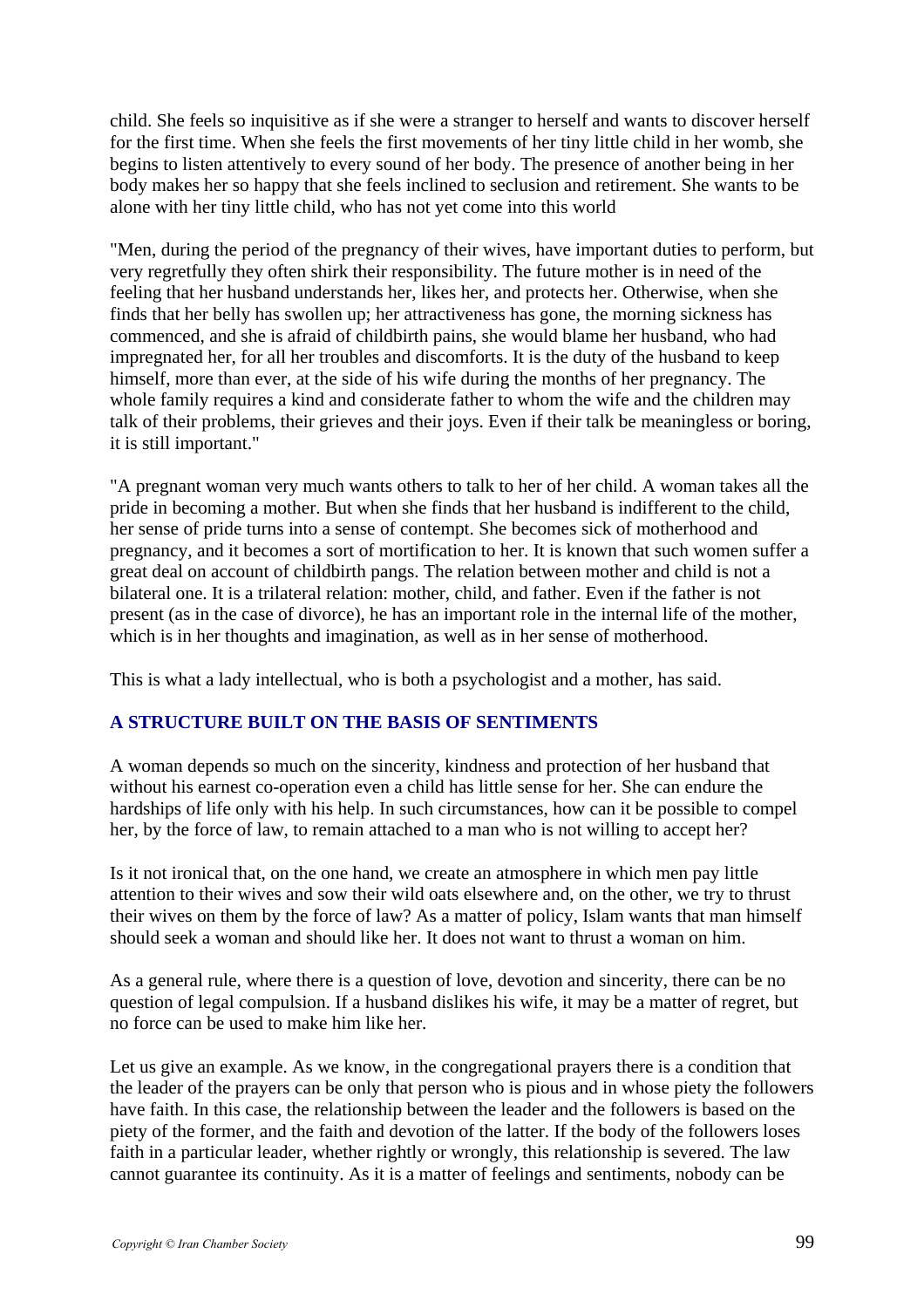compelled legally to have faith in a particular person. Even if a leader of the prayers possesses the highest degree of piety and virtue, he cannot compel others to offer prayers behind him. It will be highly ridiculous to file a suit in a court of law in this respect. It is even derogatory to the position of the leader of the congregational prayers to try to force people to offer prayers behind him.

The same is the case with the relationship between the voters and the candidate for election. The people will vote for a candidate in whom they have confidence. If they do not elect a particular candidate, howsoever fit and suitable he may be, he cannot sue them.

The only thing which should be done in such cases is to train the people on the correct lines and to raise their intellectual level, so that when they perform their religious duty, they may find out the really righteous people to follow and, when they perform their social duty, they may select the really deserving people to vote for. If, by chance, the people change their opinion subsequently without any rhyme or reason, that can only be a matter of regret, but there can he no question of compulsion or legal action in the matter.

The domestic duty is exactly like the above-mentioned religious and social duties. Islam regards the family as a natural society, for the smooth running of which it has prescribed a particular procedure to be followed strictly.

It is the greatest achievement of Islam that it has prescribed this procedure, for the West has not so far been able to solve its family problems. Not only that, but problems are multiplying and new problems are being added daily to the old ones. Fortunately, as the result of scientific investigations, the position is gradually becoming clear. We are fully convinced that the Western world will gradually accept the Islamic principles and precepts regarding the family laws. Anyhow, we do not believe that the real Islamic teachings are identical with what is being practised today as such.

#### **WHAT CONSOLIDATES THE FAMILY STRUCTURE IS MORE THAN EQUALITY**

The present day Western world is enamoured of 'equality', not knowing that the question of relationship between man and woman was solved by Islam 14 centuries ago. As far as the family system is concerned, there exists something higher than equality. For civil society nature has laid down only the law of equality, but for the domestic society it has laid down other laws also. Family relations cannot be organised on the basis of equality alone. All other laws of nature, which govern these relations, should be recognised and adhered to.

#### **EQUALITY IN CORRUPTION**

Unfortunately the word 'equality' has been used so much and so often that its true sense has been blurred. It seldom occurs to anyone that equality means equality in rights. The principle of equality cannot be applied everywhere indiscriminately. It will be most ridiculous to say that everything has become all right, because in the past only men told lies to their wives and now women also tell lies to their husbands. Can we rejoice and proclaim that equality has been established, because in the past only 10% of the marriages ended in divorce and separation, and now, in certain parts of the world, 40% of the marriages end in divorce, and in 50% of the cases, it is the women who initiate the divorce action? In the past it was men, who betrayed their wives and indulged in adultery, and women were mostly faithful to their husbands, but today women also betray their husbands and no longer observe chastity. Is this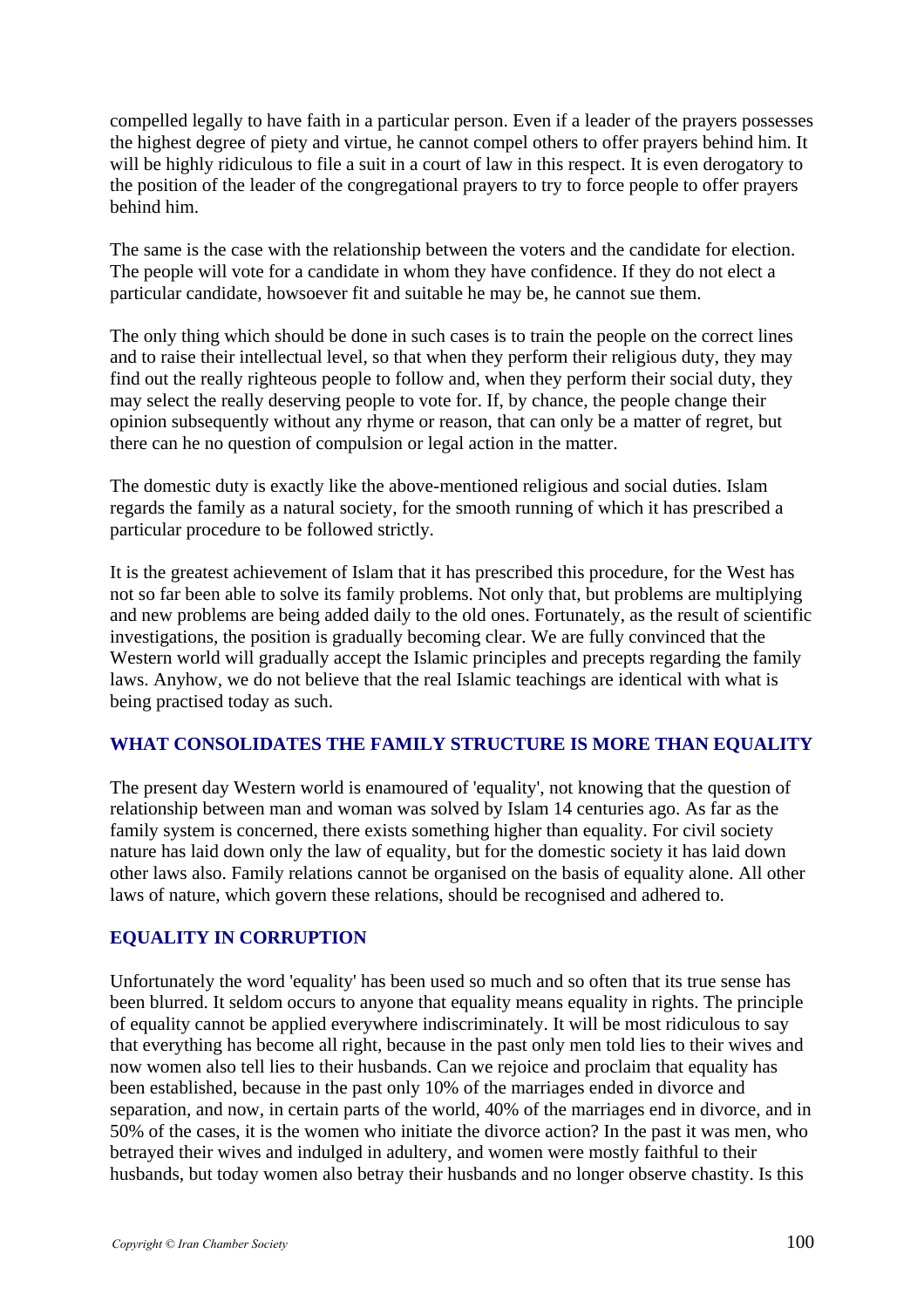any improvement? Can this be called equality? In the past men often showed cruelty and callousness to their wives. They abandoned their wives and children and ran after mistresses. Now even mothers of several children, after having been married a long time ago, leave their homes to satisfy their lust, following a brief introduction to a stranger at a dance party. Does this mean the establishment of equality?

That is how, instead of seeking the cure of the social ills and consolidating the family life, we are weakening the domestic system and shaking its foundations. Into the bargain, we are happy that we are advancing on the path of equality. If this situation continues, woman will soon surpass man in corruption, perversion and callousness.

Now it is clear why Islam, though it considers divorce most detestable, has placed no legal bar on it. It is also clear how a thing which is permissible can, at the same time, be detestable and loathsome.

# **DIVORCE (IV)**

It is evident from the discussion so far made that Islam is opposed to divorce and the dissolution of family life. It has taken every moral and social step to save it from the danger of dissolution, but it has not resorted to compulsion and has not used the force of law. It is opposed to the use of legal force for preventing man from divorcing his wife and to constrain woman to continue to live with her husband. Islam considers such steps to be unsuited to the position of woman in the family, for sentiments and emotions are the cornerstone of family life.

It is woman who receives the warmth of the tender feelings of her husband and passes them on to her children. If the husband loses interest in his wife, the domestic atmosphere becomes cold and dingy. Even woman's motherly feelings towards her children largely depend upon her husband's attitude to her. According to an eminent psychologist, motherly affection is not an instinct in the sense that it is not subject to increase or decrease. The love and consideration which a man shows to his wife has a considerable impact on her motherly feelings.

In short, woman is to be inspired by man's sentiments and tender feelings to be able to extend her feelings to her children.

Man can be compared to a mountain, woman to a spring and children to plants. The spring must receive rain from the mountain and absorb it to be able to put it out in the form of pure life-giving water for the irrigation of flowers and plants. If rain does not fall on the mountain or it is not absorbed by the earth the spring will become dry and the plants will wither.

Just as rain is vital for the fertility of the soil, and for the thriving of vegetable life, the sentiments and feelings of man towards his wife are vital to the prosperity and happy life of the children as well as for their mother.

When the feelings and sentiments of the husband are so important for the success of family life, how can the force of law be used as a weapon against him?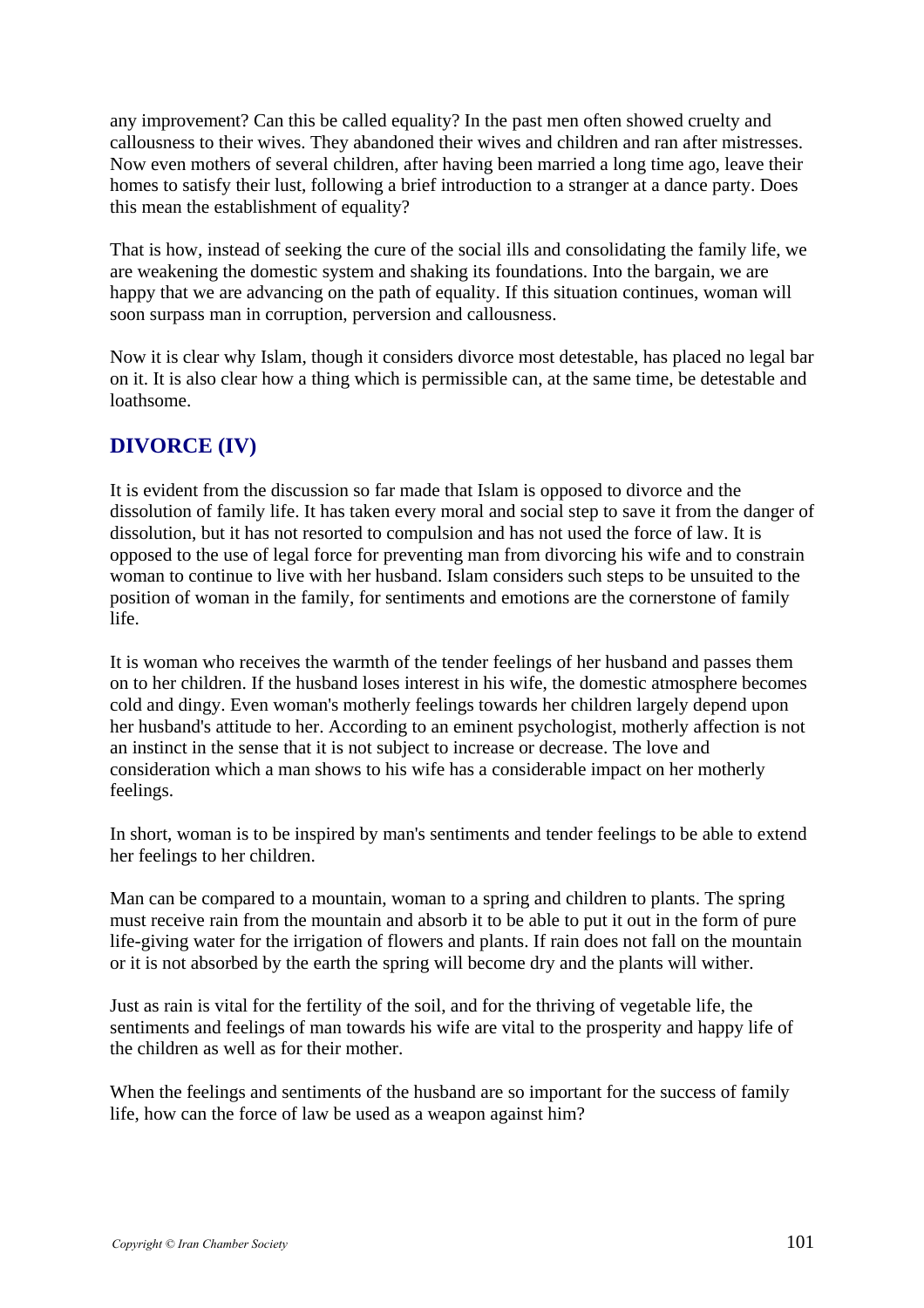Islam is strongly opposed to the ignoble action of those who divorce their old wives to have new ones. But, in the opinion of Islam, it is no remedy to force an unchivalrous man to keep his wife against his will. Such an action is not in keeping with the natural law of family life.

If the woman tries to return to the house of her husband by force of law and with the help of the executive authority, her occupation of the house will be tantamount to a military occupation. In such a case she cannot become the lady of the household, nor can she become the sentimental link between her husband and her children. She also cannot satisfy her own emotional need for love and attention.

Islam has taken steps to eliminate cases of divorce, but, as a law-giver, it does not like to force the woman, who is the centre of the family system, to live with an unchivalrous man who does not want her.

The action taken by Islam is just the opposite of what the West has done and is doing. Islam fights against the factors which lead to faithlessness and licentiousness, but it is not willing to force woman to live with a faithless husband. In contrast, the West encourages the factors leading to faithlessness and, at the same time, wants to force the woman to continue to live with a faithless and licentious husband.

Islam has utilised all its efforts to keep alive the spirit of humanity and chivalry, and though it does not force an unchivalrous man to keep his wife, it has succeeded practically in reducing the cases of unchivalrous divorce to a considerable extent. Others do not pay attention to these points and seek happiness by force and at the point of a bayonet and they have seldom succeeded.

Apart from the cases of divorce, which take place in the West on the demand of women because of incompatibility and, as described by Newsweek, love of pleasure, the number of cases, which have occurred there and are occurring there and are occurring because of the licentiousness of men, is far higher than the number of similar cases in the East.

# **THE NATURE OF DOMESTIC PEACE IS DIFFERENT FROM THAT OF OTHER KINDS OF PEACE**

There is no doubt that there should be peace and harmony between the husband and wife, but the peace and harmony which should prevail in conjugal life is very different from the peace which should exist between two colleagues, two partners, two neighbours and two neighbouring countries. Peace and harmony in conjugal life is similar to the peace and harmony which should exist between the parents and the children. It is equivalent to tolerance, sacrifice, interest in the destiny of one another, breaking the barrier of duality and sharing the happiness and grief of each other. In contrast, peace and harmony between two colleagues, two partners, two neighbours or two neighbouring countries simply mean nonencroachment on the rights of each other. Between the two disputing countries even armed peace is enough. Should a third power intervene and set up a buffer zone between two countries to prevent a direct clash between their armed forces, peace is secured, for political peace means only non-aggression and no clash.

But domestic peace is different from political peace. In this case non-encroachment on the rights of each other is not enough. Armed peace is of no use. What is required is the union of souls, which is something higher and more basic. The same is the case with the peace and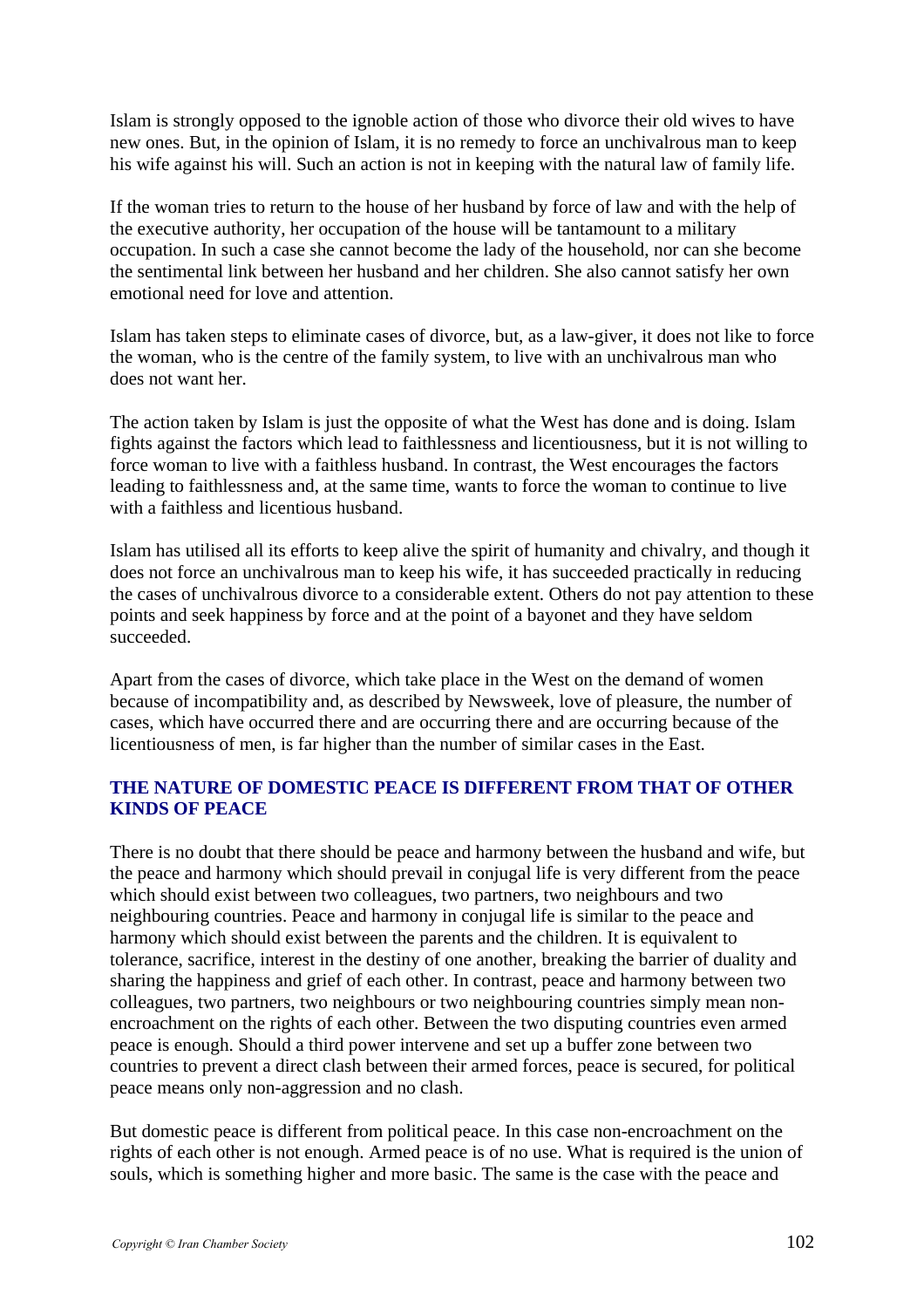harmony between the parents and the children. In that case also something higher than non aggression is necessary. Unfortunately, for historical and sometimes even regional reasons, the West does not realise the importance of the sentiments. For it, there is no difference between domestic peace and political or social peace. The people of the West think that as peace between two countries can be ensured by the concentration of the forces of a third power on their common border, similarly peace between a husband and a wife can be established by concentrating judicial force on the border of their life. They forget that the success of the domestic life depends on the complete disappearance of all borders.

The Westernised people of the East, instead of taking pride in their own system and pointing out to the people of the West the defects and shortcomings of their (the Westerners') family system, are so absorbed in imitation that they are unable to distinguish between right and wrong. But it will not be too long before the East gets rid of the yoke of the West completely, rediscovers its own personality and learns self-reliance. Here it is necessary to mention two points.

#### **ISLAM WELCOMES EVERY FACTOR WHICH HELPS CHECKING DIVORCE**

From what we have written some people may wrongly conclude that we are in favour of allowing men to divorce their wives at their will and pleasure. Of course, that is not the idea. What we mean is that Islam does not want to use legal force against the husband. Otherwise, Islam welcomes every action which may dissuade him from divorce. Islam has intentionally prescribed such a procedure and has laid down such conditions for the validity of divorce that they automatically delay the dissolution of marriage and, in many cases, persuade the husband to give up the whole idea of separation.

Islam has advised those who pronounce the divorce formula, and the witnesses and others, to do their best to dissuade the husband from the idea of divorce. Furthermore, a divorce is not valid unless it is pronounced in the presence of two qualified *'Adil"* (Just) witnesses, who are expected to make their utmost efforts to reconcile the couple.

The present day custom that the divorce formula is often pronounced in the presence of two just persons, who may not even know the couple concerned except their names, is totally un-Islamic.

Anyhow, the necessity of the presence of two qualified witnesses is one of those factors which may dissuade the husband from divorce, provided this condition is observed strictly in its true sense. Islam does not regard the presence of two qualified witnesses as an essential condition for the validity of marriage, which is the beginning of the marital contract, because it does not want to delay a good deed. But it regards the presence of two qualified just witnesses necessary for divorce, which is the end of the contract.

Similarly, according to Islam, divorce is not effective during the woman's menstrual period, though there is no objection to the solemnisation of marriage during that period. Apparently menstruation, being a hindrance in sexual intercourse, should affect marriage and not divorce. But as Islam encourages union and discourages separation, it has allowed marriage during the monthly period and has disallowed divorce during that period. In certain circumstances, it is necessary to wait for three months before a divorce is allowed.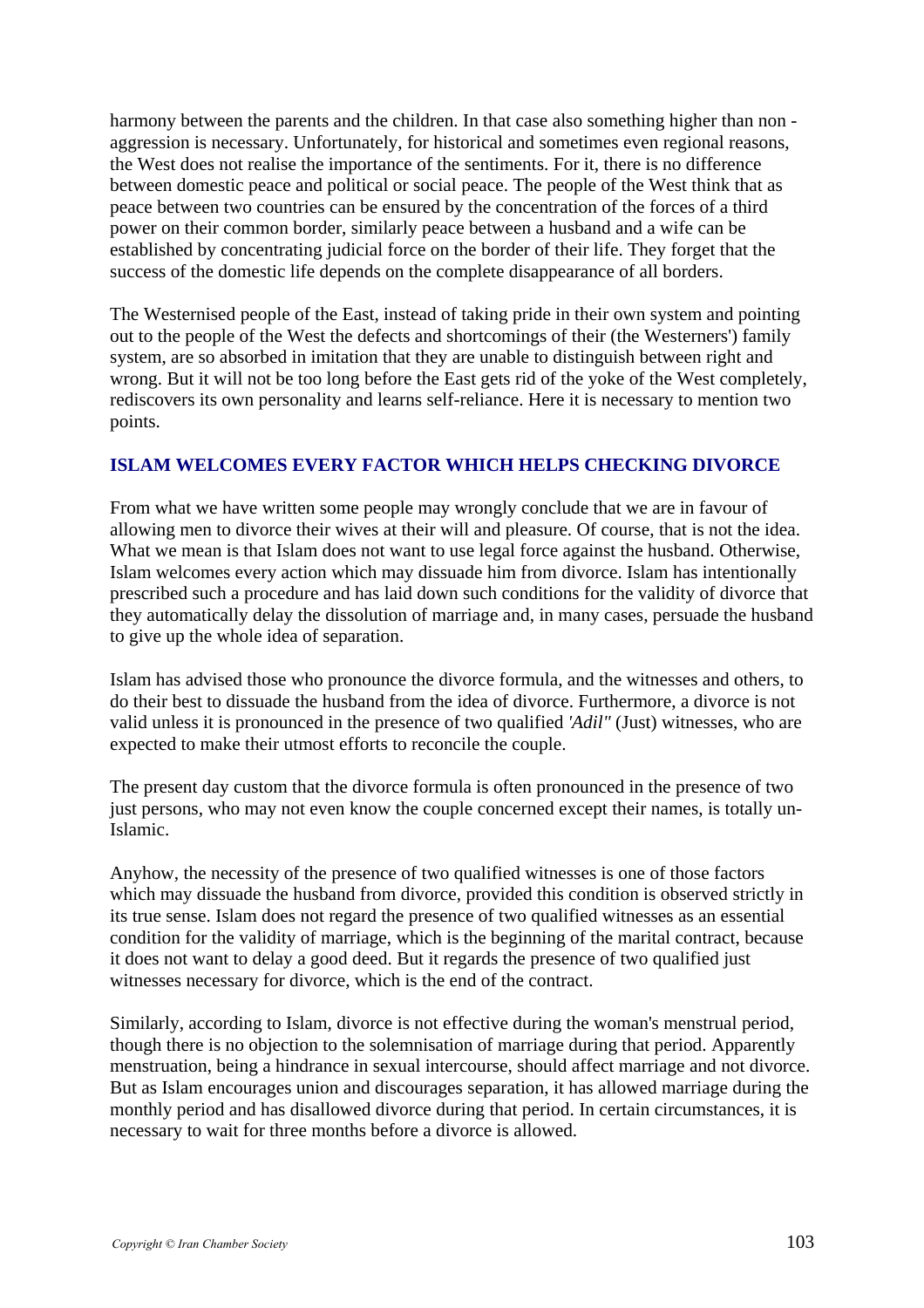All these hindrances and obstacles are meant to allow enough time for the tension, which had led to the decision of divorce, to subside, and to enable the husband and the wife to resume their normal life.

Furthermore, in the case of revocable divorce, the husband is permitted to resume conjugal relations during the period of probation *iddah* (waiting period).

Islam has placed another obstacle in the way of the husband, by imposing on him the expenses of marriage as well as those of the period of post-divorce probation for wife and of the care of children. If a man wants to divorce his wife and marry another woman, he has first to pay the maintenance of the first wife, to undertake the responsibility to bear the expenses of the children, and to fix the dower of the new wife. Furthermore, he has to shoulder the responsibility of supporting the second wife and the children which may subsequently be born.

Apart from the responsibility of looking after the children, their woeful plight offers the husband a fearful prospect and prevents him from taking a decision to resort to divorce.

In addition to all this, Islam regards it necessary that in the case of the apprehension of breach and dissolution of family life, a family court consisting of two arbiters, one representing the husband and the other representing the wife, is constituted to arbitrate between them.

The arbiters should do their utmost to settle the dispute between the husband and the wife and, if necessary, they should consult them for this purpose. They can dissolve the marriage only if they find that reconciliation is impossible. As far as practicable, the arbiters should be selected from among the relatives of the couple, provided suitable people are available among them.

The Holy Qur'an says: *"If you fear a breach between the two, appoint an arbiter from his relatives and another from hers. If they both desire compromise, Allah will afford harmony between them. Surely Allah is Ever-Knowing, Aware',* (Surah an-Nisa, 4 : 35).

The author of the Kashshaf, explaining the word, 'arbiter' says that the person selected to arbitrate should be trustworthy, eloquent and capable of bringing about a reconciliation and doing justice to both the parties. He further says that it is preferable to select the arbiters from among the relatives of the couple because they are expected to know the causes of the dispute better and both the parties can talk to them freely and repose confidence in them.

The jurists differ on the question whether arbitration is obligatory or only desirable. The most eminent among them are of the view that it is the job of the government to appoint the arbiters. Shaheed Thani in his book, 'Masalik' has formally expressed the legal opinion that arbitration is obligatory and it is to be arranged by the government.

Sayyid Muhammad Rashid Riza, the author of the Qur'anic Commentary, 'Al-Manar', after giving the opinion that arbitration is obligatory, refers to the difference of opinion among the jurists on this question and says that, practically, the Muslims do not follow this wise rule and thus are deprived of its unlimited benefits. The scholars unnecessarily waste their energy on arguing whether arbitration is obligatory or only desirable, while nobody takes steps to implement it. If a rule is not to be implemented, then what difference does it make whether it is obligatory or desirable?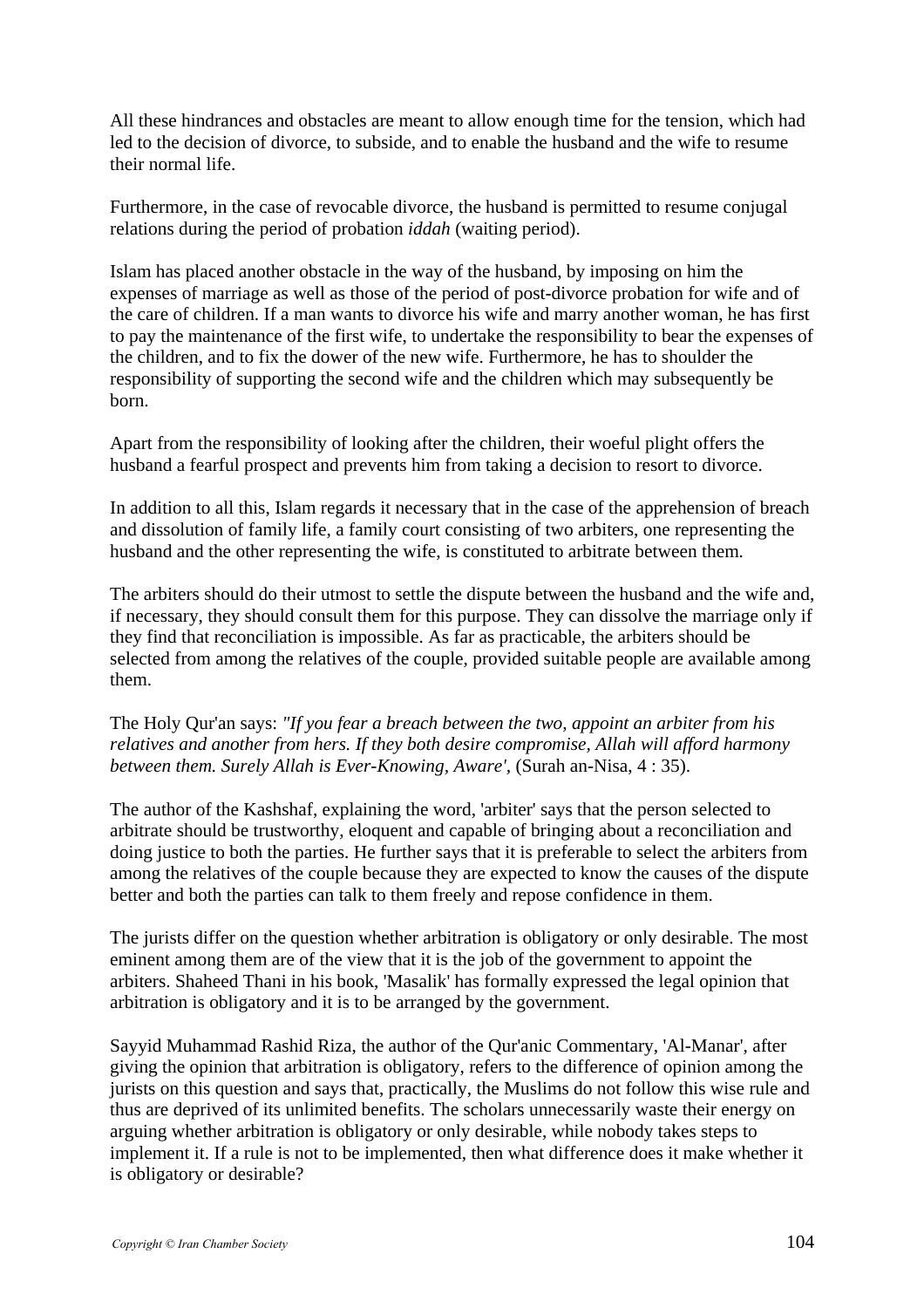Regarding the conditions which the arbiters can impose on the husband to secure a reconciliation, Shaheed Thani says that they can for example bind him to keep his wife in a particular town or a particular house; not to accommodate his mother or his other wife in the same house not even in a separate room; to make prompt cash payment of the dower fixed at the time of marriage; or to make immediate payment of any loan he might have taken from his wife.

In short, any suitable action to dissuade the husband from repudiating the marriage bond is valid and desirable.

This is the answer to the question we raised earlier i.e. whether or not, the judiciary which represents society has the right to intervene and prevent the dissolution of marriage.

The judiciary can intervene because the husband's decision to divorce his wife is not, in all cases, a sign of the final collapse of the conjugal bond. Such a decision may be taken in a fit of rage or may be the result of some misunderstanding. Any action taken by the society to prevent the implementation of such a decision is welcomed by Islam.

A court of arbitration, being the representative of the society, can direct the divorce offices not to finalise the action on a divorce case, till the court intimates them of its failure in bringing about peace and harmony between the husband and the wife.

# **THE WIFE'S PREVIOUS SERVICE TO THE HOUSEHOLD**

The unchivalrous divorce, besides dissolving the sacred family life, creates such other positive problems for the wife that they cannot be ignored. Suppose a woman lives in the house of her husband for years, takes his house to be her own and most sincerely works hard to build it up and give it a shape. She, as is the case with most of the women with the exception of those belonging to the modern urban society, cuts down the expenses on food and clothing, sometimes even to the annoyance of her husband, and hesitates to engage a servant to help her in the household work. She sacrifices her youth, energy and health for the sake of her husband and her household. Now, if the husband of such a woman, after years of a joint life, wants to divorce her to marry another woman, he not only wants to bring to nought all the efforts and aspirations of his wife, but also wants to indulge in sexual pleasure at her expense.

This is not simply a case of the dissolution of mental life, and hence, it cannot be said that it is below the natural position and dignity of woman to thrust herself on a man who does not want her.

Here other questions are also involved the question of becoming homeless for the wife, the question of handing over one's house to a rival and the question of the wastage of all her efforts and services in the past.

Every human being wants a home of his or her own and feels attached to the home built by his or her own hands. If you try to turn a bird out of the nest it has built, it will certainly resist and defend itself.

In our opinion, the problem is fully worth considering. In such cases, divorce not only means the dissolution of marriage, but also brings women to complete ruin.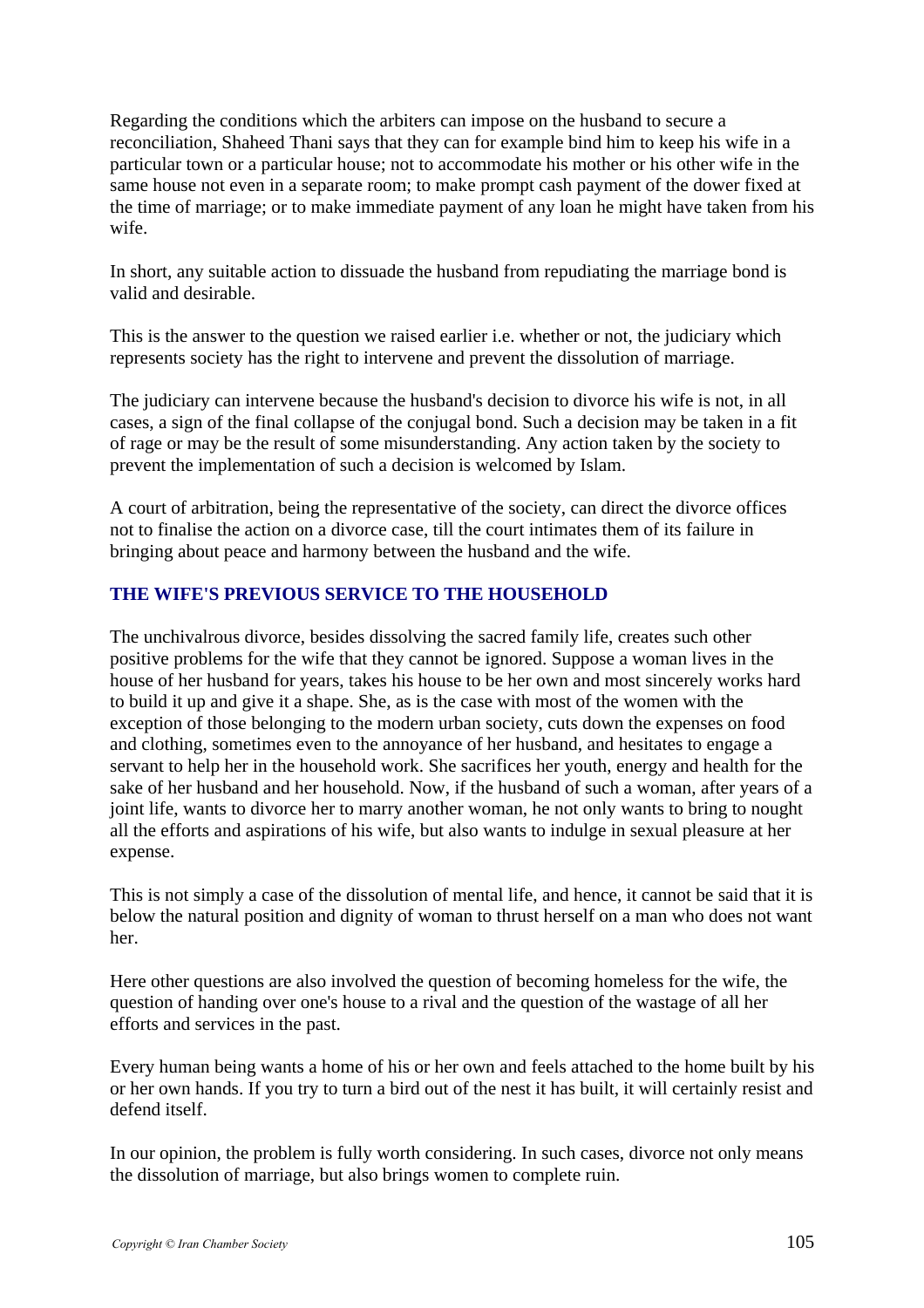Anyhow, the question of home is distinct from that of divorce, and the two questions should be considered separately. From the Islamic point of view, normally this problem should not arise. It arises owing to the ignorance of Islamic rules and regulations and the exploitation of women's goodwill and faithfulness, by men.

Most of the people suppose that all the fruits of woman's labour belong to her husband. They even think that the husband can force his wife to work for him and she has to obey all his orders like a slave. This wrong notion is the root-cause of all the trouble. As we have repeatedly pointed out, woman has full freedom as regards her work and activity. Whatever she earns belongs exclusively to her. Islam has given her economic independence. In addition, it has made the husband responsible to bear the expenses of his wife and children. Thus, Islam has provided woman enough opportunities, from the financial point of view, to lead a respectable life independent of man. Divorce and separation should not cause her any anxiety in this respect. All the things which she might have collected to build up her home belong to her and her husband has no right to seize them. Such apprehensions are justified only in the systems, which force woman to work in the house of her husband and regard the fruits of her labour as belonging to him. The misgivings which exist among our people are probably due to their own ignorance of the law.

Another cause of the trouble is the exploitation of the faithfulness of woman by man. Some women make sacrifices, not because they are unaware of the law of Islam, but because they are over confident of the sincerity of their husbands. They want that there should be no question of 'my money and your money'. They do not care to take advantage of the opportunity given to them by. Islam. They are suddenly disillusioned and find that they have wasted their lives in making sacrifices for an unfaithful man and have lost the opportunity given to them by their religion.

If a wife is expected to give up her legal right of keeping a separate account of her money and her earnings, the husband is also expected that, in consideration of her sacrifice and the service rendered by her, he should make presents to her and offer her gifts. The Qur'an says: *"When you are greeted with a greeting, greet with one better than it or at least as kind"*

(Surah an Nisa, 4:86). It has always been customary among the good people to present the wife with valuable articles, like a house or other property, as a gift.

Anyhow, what we mean is that the problem of becoming homeless is not related to divorce and that it cannot be rectified by changing the concerned law. This problem is related to the question of economic independence of woman and that question has already been solved by Islam. This problem has arisen because of the ignorance of some women, and the simplicity of others, and will automatically be solved if women know the teachings of Islam on this point and do not show too much simplicity while dealing with their husbands.

# **DIVORCE (V)**

We have said earlier that there are two aspects of divorce which cause all the hardships. One of them is that there are cases of divorce, which are due to the unfaithfulness, and unchivalrous attitude of some husbands. The other aspect is that, even when there is no chance of harmony between a husband and a wife, some husbands withhold divorce, not with a view to living with the wife but with a view to harassing her.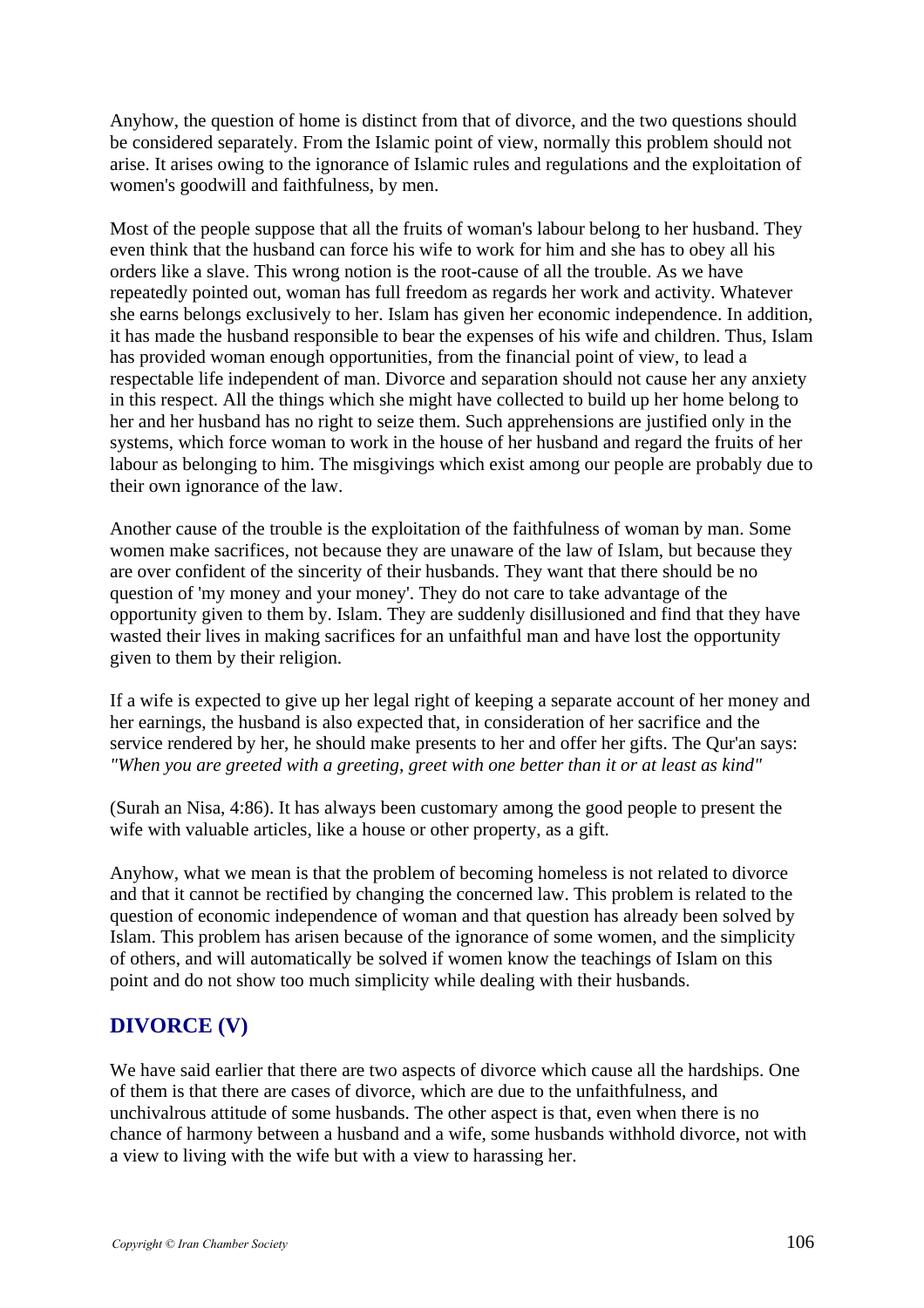We have mentioned before that Islam welcomes every means of preventing unchivalrous divorce and has taken its own measures to eliminate it as far as possible. Anyhow, Islam is opposed to the application of force for the purpose of maintaining conjugal relations.

Islam regards the family as a living unit, and endeavours to keep it alive. But if it dies, Islam's verdict is that it should be buried. Islam does not like it to be mummified and kept active artificially.

We have learnt that the reason why man has the right of divorce is that the conjugal bond is based on a natural relationship which has its own natural rules. Nature has put the key of its consolidation or destruction into the hands of man. The husband and the wife, each has, by nature, a specific position, which cannot be changed, nor can their positions be unified. This specific position gives rise to certain rights and obligations, the right of divorce being one of them. In other words this right is due to the special and specific role which man and woman, each plays in seeking a partner in life.

## **RIGHT OF DIVORCE IS DUE TO MAN'S SPECIAL ROLE AND NOT TO ANY PROPRIETARY RIGHTS**

Now you can easily assess the value of the propaganda which is carried out by anti-Islamic elements. They allege that Islam has given the right of divorce to man, because it does not recognise woman to have free will, or to possess any desires or aspirations. They say that Islam includes woman in the category of non-living objects, and not in that of living people. That is why it has given man proprietorial rights over woman. Naturally such rights include the right of emancipation.

We have shown that the Islamic family law is not based on the masterhood of man and the serfdom of woman. Islam's philosophy is more subtle and far higher than the intellectual level of these writers. Through divine inspiration Islam has grasped the very essence of the basis and structure of the family system. Science is now unravelling some of the mysteries solved by Islam 14 centuries ago.

#### **DIVORCE IS RELEASE IN A SENSE**

The anti-Islamic elements say that divorce should definitely have a judicial form and not that of a release or relief. The fact is that divorce has an aspect of release, because marriage has an aspect of appropriation. It is not possible to change the law of mate-seeking, according to which male and female have separate roles, and the natural state of marriage apparently resembles appropriation. As far as sexual relations are concerned, nature has prescribed distinct roles to a male and a female, both in the case of human beings and animals. Divorce could have been deprived of its aspect of release only if it had been possible to change the law of nature.

A critic says that generally the Shiah jurists describe the marriage contract as a binding contract, but it appears that according to Islamic law it is binding only in the case of the wife, for the husband can annul it at his will and pleasure. He adds that it is disgraceful to give the husband the right of divorce during this age of the atom, artificial moons and democracy.

It appears that this gentleman and others, who think on similar lines, do not differentiate between annulment of a marriage and divorce. When it is said that the contract of marriage is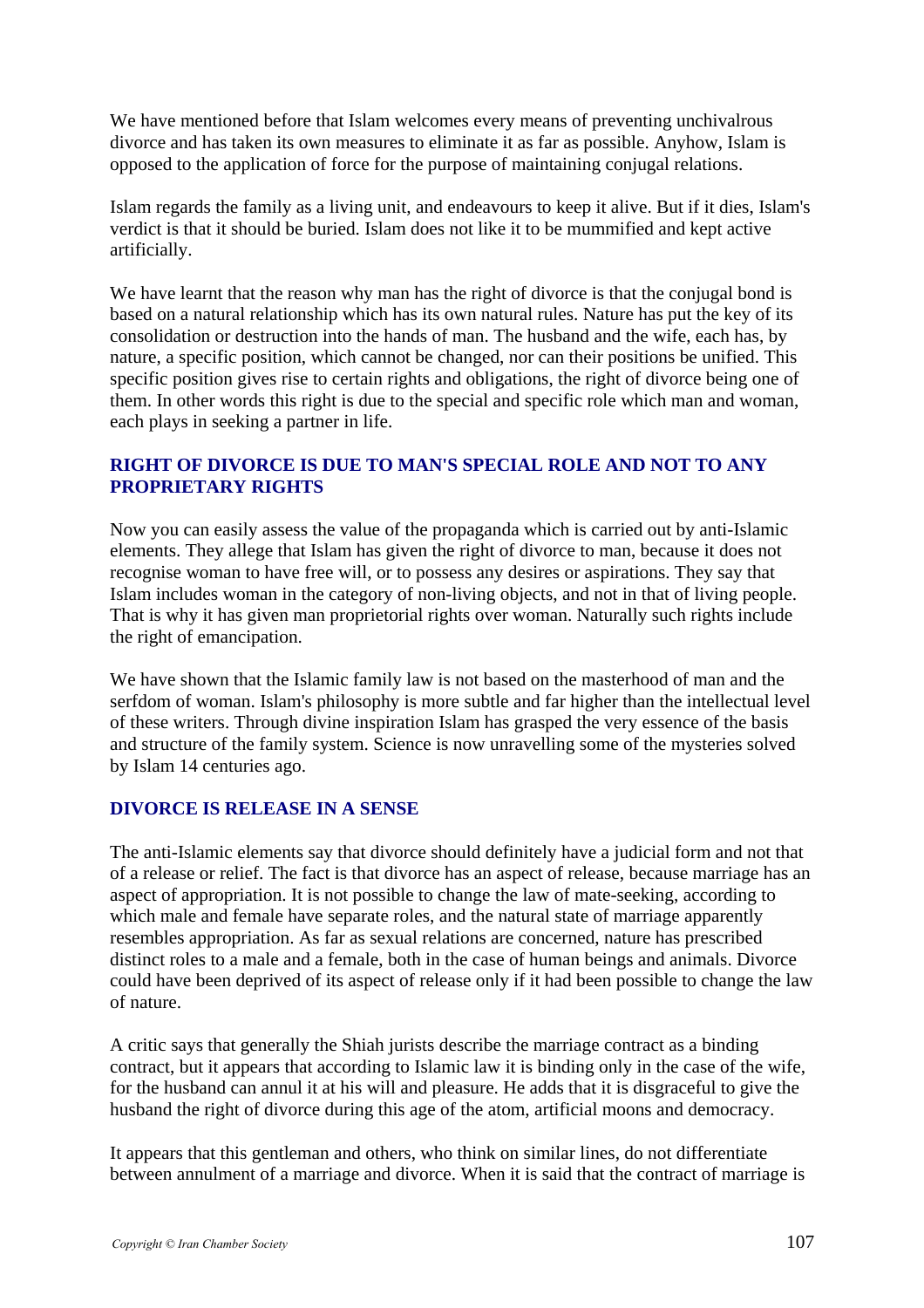a binding contract, it means that neither the husband nor the wife has the right to annul it. If a marriage is annulled (as it happens in certain exceptional cases) it is treated as if it was never contracted and no legal effects flow from it. The woman cannot claim her dower. The man has no responsibility to support her during the period of probation. On the other hand, in the case of divorce, the marriage bond is dissolved, but its legal effects are not totally nullified. For instance, if a man divorces his wife after even one day's conjugal life, he has to pay the full dower and has to maintain her during the period of probation. In case he divorces after contracting the marriage, but before its consummation, he will have to pay half the dower. As in this case woman has no period of probation and the question of maintenance does not, therefore, arise. Thus, it is clear that divorce does not nullify all the legal effects of a marriage contract. It is also clear that divorce is different from the annulment of a marriage and that the right of divorce is not contradictory to the fact that a marriage contract is binding. There are two aspects specified in Islam annulment of marriage and divorce. A marriage may be annulled owing to a serious physical defect being discovered in either husband or wife. In this regard, both of them have equal rights. Only the right of divorce belongs exclusively to man.

The fact that there are separate rules for divorce and the annulment of marriage shows that Islam has not accorded the right of divorce to man because it wanted to give him any preferential treatment.

# **PENALTY FOR DIVORCE**

With a view to preventing divorce, certain legal systems prescribed a penalty. We do not know whether any such law still exists anywhere in the world. Anyhow, the historians say that the Christian Emperors of Rome imposed a fine on those who divorced their wives without any valid reason.

Obviously it is another form of the use of force for the maintenance of family life, and hence cannot be of much avail.

#### **DELEGATION OF THE RIGHT OF DIVORCE TO WIFE**

We have so far dealt with the natural right of divorce which belongs exclusively to the husband. But he can confer the power of divorce on the wife. This delegation of power can either be general or limited to certain specified circumstances. To make it irrevocable it is included in the marriage contract as a binding clause, according to which the wife is empowered to dissolve the marriage in the specified circumstances already agreed upon.

It has been customary since the olden days that the women, who feel, in any way, apprehensive of the conduct of their husbands, insist on the inclusion of such a clause in the marriage contract and exercise the power delegated to them, if necessary.

Thus, according to the Islamic law, though woman does not have the natural right of divorce, she can have the contractual right of the dissolution of marriage.

Hence, it is not correct to say that the right of divorce is unilateral and Islam has given it only to man.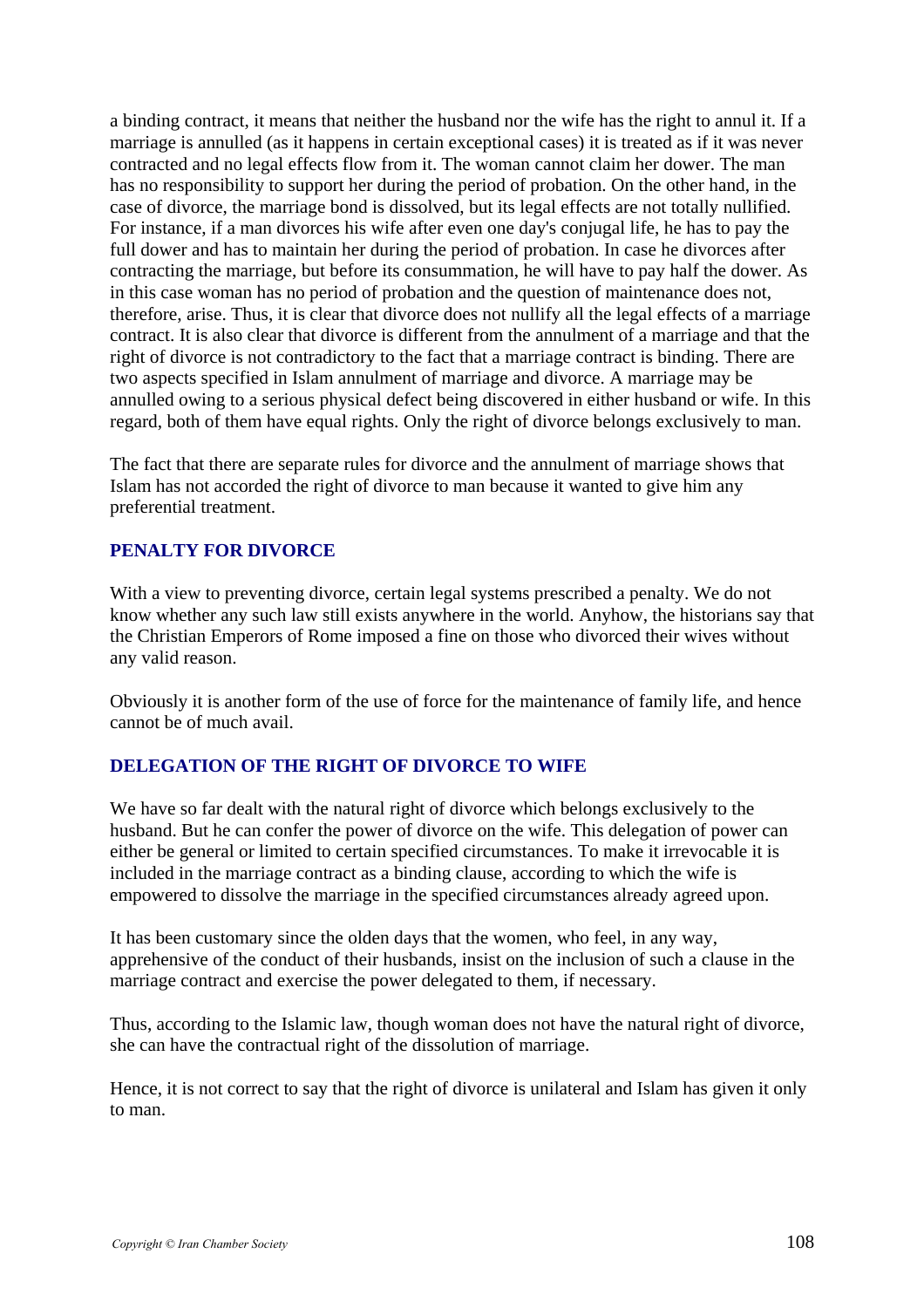## **JUDICIAL DIVORCE**

Judicial divorce means the dissolution of marriage by a judge and not by the husband. In a large number of countries only a court is competent to effect divorce and to dissolve marriage. According to this system, every divorce is a judicial divorce. We have already made it clear that, in view of the spirit of marriage, the aim of the formation of a family and the position held by woman in the family, a divorce, which runs its normal course, cannot depend upon the decision of a judge.

Now we would like to see whether, from the Islamic point of view, a judge has no power to effect a divorce or there are any circumstances, howsoever exceptional, in which he can do so.

Divorce is the natural right of the husband, provided his relation with his wife run their normal course. Normally, if he wants to live with her, he should look after her, discharge all the rights belonging to her and treat her kindly. If he finds it impossible to live with her smoothly, he should pay up all her dues and part with her. Besides her dues, he is also required to pay her an additional sum as a token of goodwill and gratitude. The Holy Qur'an says: *"Provide for them, the rich according to his means, and the strained according to his means, a fair provision',* (Surah al-Baqarah, 2 : 236)

But there may be cases when the conjugal life does not run its normal course. There may be a man who neither wants to live happily with his wife nor would he agree to divorce her.

Natural divorce may be compared to a natural child-birth, which automatically takes its normal course. But the divorce by a man, who is not willing to discharge his duty and does not agree to divorce, of his own accord, is comparable to an abnormal delivery which requires a caesarean operation by a surgeon.

## **ARE CERTAIN CASES OF MARRIAGE INCURABLE LIKE CANCER?**

In such cases divorce does not depend on the will and pleasure of the husband. If such a man is not willing to divorce, the woman cannot be allowed to endure the agony without having a remedy. Islam does not play the role of a silent spectator in such cases.

Many people are under the false impression that from the Islamic point of view, such a situation is incurable. They think that it is a sort of cancer which afflicts some unfortunate people, but cannot be cured and so the woman has no alternative but to continue to suffer patiently till she dies.

In our view this mode of thinking is repugnant to the principles of Islam. Islam is a religion which always upholds justice. The establishment of a just society has been the basic aim of all the Prophets. The Holy Qur'an says: *Certainly we sent Our Messengers with clear proofs and sent down with them the Book and the Balance, so that humankind may conduct itself with equity.* (Surah al-Hadid, 57:25) Islam cannot tolerate such a flagrant injustice, nor can it be imagined that it would formulate a law which may cause a malady comparable to cancer.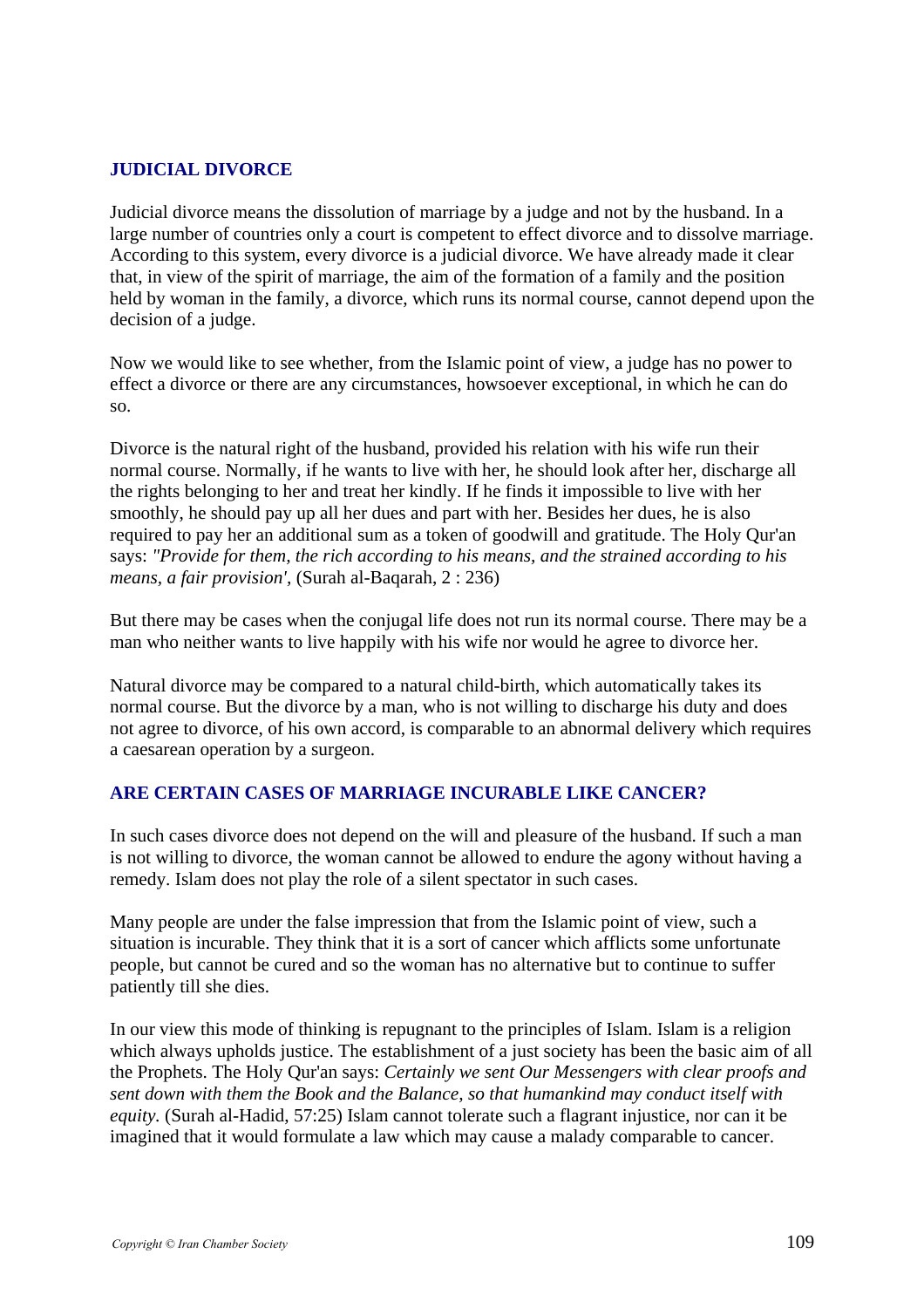It is regrettable that some people, who admit that Islam is a religion of justice, still hold such a view. If one 'black law' can be attributed to Islam and accepted as a cancer, there can be no valid objection to regarding some other 'cruel' laws as tetanus, tuberculosis, paralysis etc.

Such an allegation is against the principle of justice, which is a cardinal principle of Islamic law.

Further, if it is possible to remove the cancer by a simple operation, will it not be wise to take prompt action and relieve the patient of his disease?

Take the case of a woman who joins a man in all earnestness as his partner in life, but subsequently the man ceases to take interest in her. If the man misuses his powers, does not divorce her and keeps her, in the words of the Qur'an, 'hanging', not because he wants her to live with him as his wife, but just to prevent her from seeking another suitable husband, such a woman is really afflicted with a cancer. But this cancer is easily operable, and after one operation the patient is expected to recover fully. This operation can be performed by a qualified judge only.

As stated earlier, it is a big problem of our society that some callous husbands refuse to divorce, and thus perpetrate a grave injustice. They use religion as a pretext to justify their highly objectionable conduct. When they say that woman should bear patiently their highhandedness as an incurable cancer, they certainly bring a bad name to Islam.

Though the subject is rather technical, yet we propose to discuss it briefly, to remove the doubts of the evil-minded persons and to elucidate the teachings of Islam in this respect.

# **DEADLOCKS**

Some deadlocks are not peculiar to the questions of marriage and divorce. They appear in other spheres also, such as those related to the financial problems. Let us first see how Islam has dealt with the deadlocks in these areas. Has it removed them or accepted them as an irremediable phenomenon?

Suppose two people, through inheritance or some other way, come to own an indivisible article such as a diamond, a ring, a vehicle or a painting and they are not willing to use it jointly or by turns. Neither of them is also ready to sell his share to the other partner. They also do not agree on any other formula for its use. The article is being wasted, because obviously neither of them can use it without the consent of the other. What is to be done in such a case? Should the problem be left unsolved and the article be allowed to remain unutilised? Has Islam found a way out of such an impasse?

The fact is that Islamic law does not regard such questions as insoluble. It does not admit that the right of ownership can lead to the non-utilisation of any property. It allows the courts of law to intervene in such cases and put things right. Even if the parties concerned do not want to submit the matter for adjudication, the court can still order the article in question to be let out or sold. The hire charges or the sale price will, of course, be divided between the owners, but the court can take action with or without their consent.

In such cases the right of ownership is not taken into consideration because of the involvement of another principle, namely, the. prevention of wastage. The right of ownership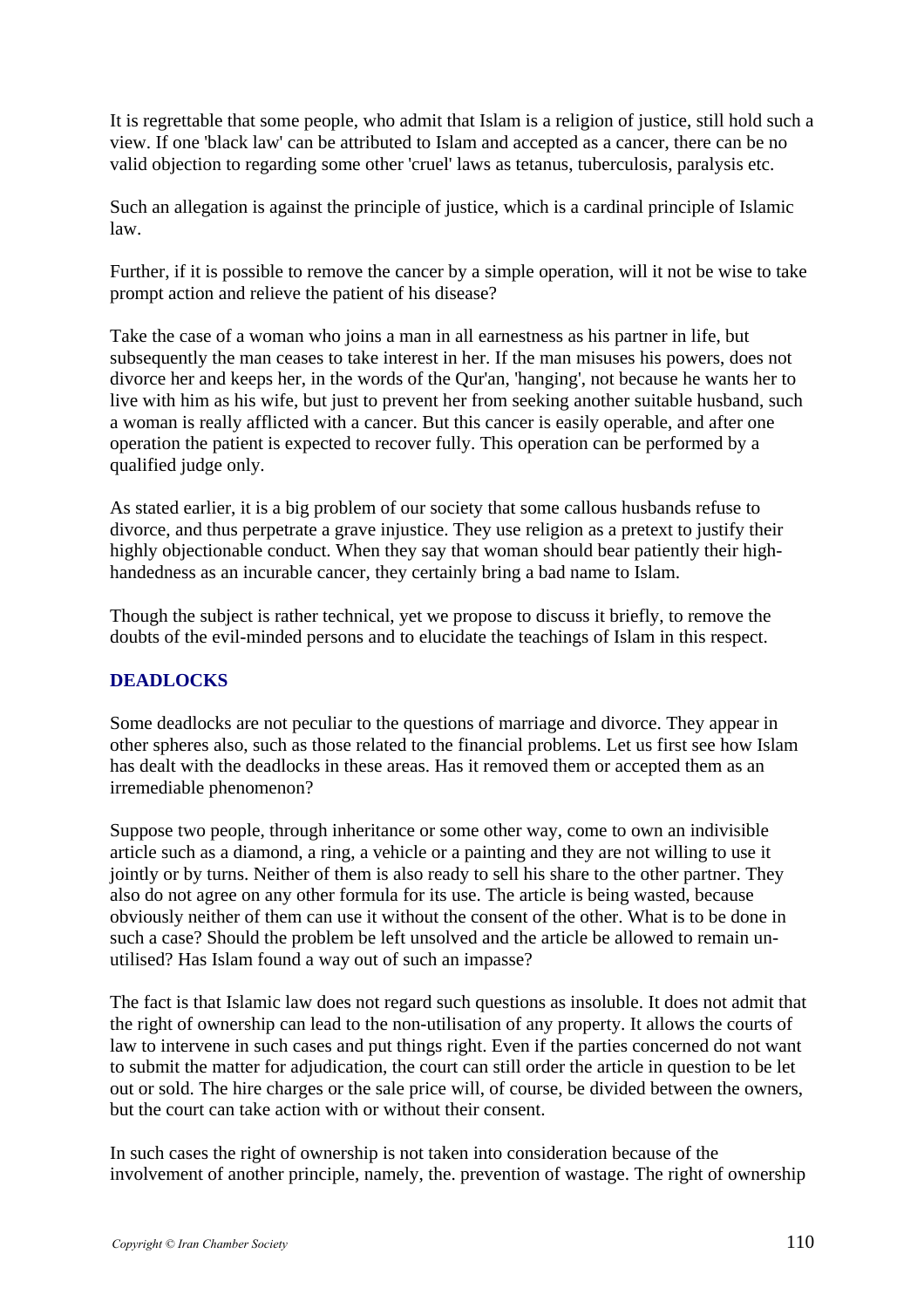is to be waived in such cases, because it is to be respected only so far as it does not lead to the total loss and sheer wastage of the property.

Suppose two persons own a diamond, a sword, or something else of that sort. Neither of them is willing to sell his share to the other, but both of them agree to divide it into two pieces so that each of them may take one-half of it. Obviously a diamond, a sword or a car, when divided into pieces, becomes useless and loses its value. Islam does not allow such wastage.

A great jurist, Allamah Hilli, says that the legal authorities should not allow anyone to resort to such an action. The fact that an agreement exists between the owners of the article concerned will not do in such cases.

## **DILEMMA OF DIVORCE**

Now let us see what is to be done about the question of divorce. If a husband is uncompromising and does not discharge all or some of his financial (maintenance), moral (good-fellowship) and sexual (right of co-habitation and intercourse) duties and obligations, enjoined upon him by Islam, and at the same time, is not willing to divorce his wife, what action is to be taken? Does there exist sufficient cause to allow the judicial authority to intervene?

# **VIEW OF AYATULLAH HILLI**

A great jurist of recent times, Ayatullah (Shaykh Husayn) Hilli of Najaf (Iraq) has dealt with this point in his treatise, 'Conjugal Rights'. Here is the summary of his views:

Marriage is a sacred contract and at the same time a sort of partnership between two persons who make certain commitments to each other, the execution of which ensures their happiness. That is not all. In fact, the felicity of the whole society depends upon the success of their relations.

The main rights of the wife consist of maintenance, cohabitation and good fellowship.

If the husband avoids carrying out his commitments and also abstains from divorcing his wife what should a woman do and how should she behave towards her husband? There are two possible alternatives. Either a Muslim judicial authority should intervene and pronounce the divorce ex parte, or the wife should also refuse to carry out her commitments.

The first alternative is supported by the following verses of the Holy Qur'an: *Divorce may be pronounced twice: then either a woman must be retained in good fellowship or released in kindness.* (Surah al-Baqarah, 2 : 229). In other words, the right of divorce and its revocation can be exercised twice only. Thereafter, there are only two alternatives, either magnanimous retention or release in kindness.

Again in the Surah al-Baqarah, (2 : 232) the Qur'an says:

*When you have divorced your wives, and they have reached their prescribed term, either retain them with honour or release them in kindness; Do not retain them by force to harm them. Whoever does that wrongs himself*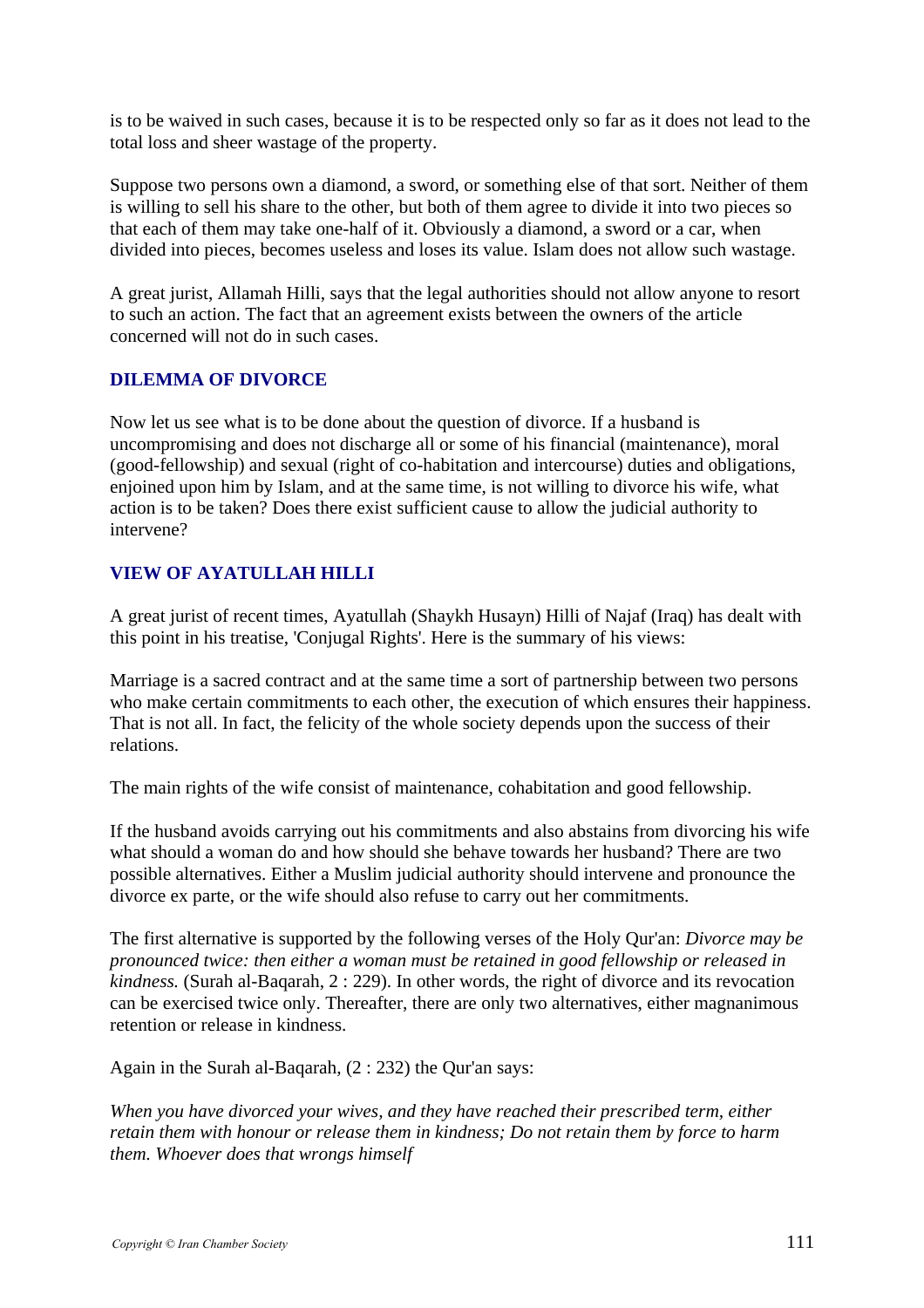From these verses, a general rule can be deduced. A husband has either to retain his wife and carry out all his duties and obligations magnanimously, or to release her and sever the conjugal bond. From the Islamic point of view there is no third alternative. The words, "do not retain them by force to harm them" deny the third alternative of neither divorcing the woman nor retaining her justly or magnanimously. These words, in a more general sense, include the cases of both doing harm to the woman intentionally and simply ignoring her rights and interests by not divorcing her.

These verses expressly refer to the question of the revocation of divorce and lay down that the revocation should be on a solid basis, with a view to keeping the woman as a partner in life and not with a view to doing harm to her. But, in their scope, the verses are not limited to this question only. They lay down a general rule applicable to the rights of wife at all times and in all circumstances. As a general rule, the husband has to choose one of the above two alternatives throughout his married life. There exists no third alternative for him.

Some jurists have wrongly limited the scope of these verses. They are of the view that they are applicable only to those husbands who want to revoke their divorce during the period of probation (iddah). In fact, this view is not correct. Apart from the context of these verses, the Holy Imams, as authority, have quoted them in other cases also. For instance, Imam Baqir (P) has said that a husband who swears that he has nothing to do with his wife and in pursuance of such an oath (ila') abstains from her society, has only two alternatives at the expiry of a period of four months. Either he should break his oath and make atonement (kaffarah) for his improper behaviour, or he must immediately divorce his wife, for Allah says: Either retain her (the woman) in good fellowship or release her in kindness. (Surah al-Baqarah 2 : 229)

On another occasion, when a man had appointed an agent to contract a marriage and fix the dower on his behalf, and later the principle denied the delegation of such powers, Imam Sadiq (P) said that the woman could choose another husband for herself. When the man knew in his heart that he had appointed an agent and delegated him the power to contract a marriage, but later denied it, then he must pronounce divorce, so that his conscience might be cleared, for Allah has said: "Either retain a woman in good fellowship or release her in kindness". These instances show that the Imams believed the verse to constitute a general principle.

In case a husband neither carries out his conjugal obligations nor does he divorce his wife the religious court should summon him and call upon him to pronounce divorce. If he declines, the court itself can declare the marriage to be dissolved. According to a tradition, Abu Basir has reported that Imam Sadiq (P) said: "If a husband does not maintain his wife, it is the duty of the court to dissolve their marriage, by enforcing a divorce." This in a nutshell is the view of a jurist of the first rank of the present age. He who wants to know its details should consult the book Huquq-uz-Zawjiyyah" which consists of the lessons of the grand author.

As you must have observed, the verse, *'Either retain in good fellowship or release in kindness'* constitutes a principle, within the framework of which Islam has prescribed the rights of the wife. According to this principle and the strict order contained in the sentence: *'Retain them not for injury,* 'Islam does not allow any wicked man to misuse his powers and to keep any woman in straits to prevent her from marrying any other person.

Besides the above arguments quoted from the treatise, 'Conjugal Rights', there exist other arguments also, which support the view that the verse, *'Either retain in good fellowship or release in kindness'* is from the Islamic point of view, a general rule which covers all the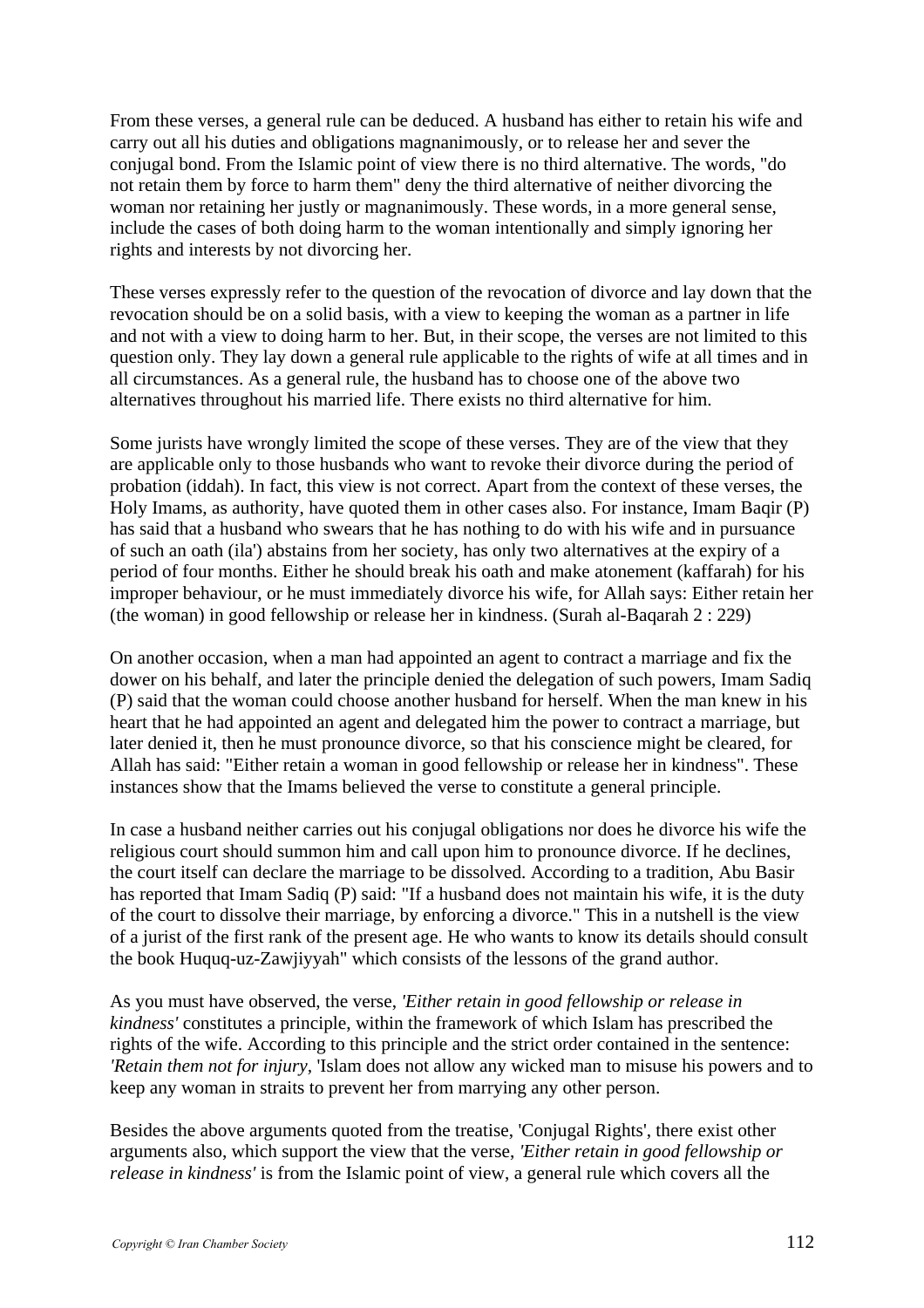rights of the wife. The more one looks at the various aspects of this rule, the more he realises the soundness of the teachings of Islam.

In al-Kafi, Vol. V, Imam Sadiq (P), is reported to have said that when a man wants to marry a woman, he should say:

"I acknowledge the pledge taken by Allah 'Either retain in good fellowship or release in kindness'."

The Holy Qur'an says: *How can you take it (the dower) back, when you have intimated with each other, and they (wives) have taken from you a strong pledge (of making a full payment of dower to them).* (Surah an-Nisa, 4:21) The commentators of the Holy Qur'an, both the Shiah and the Sunni, admit that here a 'strong pledge' denotes the verse, *'Either retain in good fellowship or release in kindness.'* This *is* the pledge to which Imam Sadiq (P) referred, when he called on the people to acknowledge the pledge of Allah at the time of marriage.

Both the Shiah and the Sunni sources report that on the occasion of the Farewell Pilgrimage (his last pilgrimage) the Holy Prophet said: "Fear Allah in respect of women, for you hold them in trust for Allah, and you have been allowed to enjoy them by His word."

The well- known historian - theologian, Ibn al-Athir, writes that the 'word of Allah' in this saying of the Prophet refers to the Qur'anic verse - *"Either retain them in good fellowship or release them in kindness."*

# **VIEW OF SHAYKH TUSI**

Shaykh Tusi, expressing his views regarding the cases of impotence, says that after it is proved that the husband is sexually impotent, the wife has the option of dissolving the marriage. He says that all the jurists are unanimous on this point and in support of their view they cite the verse: *Retain in good fellowship or release in kindness.* An impotent man, being unable to perform his conjugal duties, cannot keep his wife in good fellowship and should, therefore, release her.

The views quoted above, on the whole, prove that Islam does not allow any man to misuse his right of divorce and keep his wife as a prisoner. Anyhow, it should be noted that every judge is not competent to intervene in such matters. Islam has laid down very hard and fast qualifications for a judge *(Qazi).*

It is worth noting that the cases of judicial divorce should be exceptionally rare, because Islam is anxious to preserve the family life as far as practicable. Islam cannot allow the divorce to take the form that it has taken in Europe and America, the instances of which we daily read in the newspapers. For example, a woman demanded a divorce because her husband did not like the film she liked. Another woman wanted a divorce on the plea that her husband did not kiss her beloved dog. Many other similarly ridiculous and flimsy pleas are advanced daily. They only reflect the decline of humanity.

In a preceding chapter we mentioned, in the following order, five theories regarding divorce:

(1) There should be no moral or social restrictions on divorce;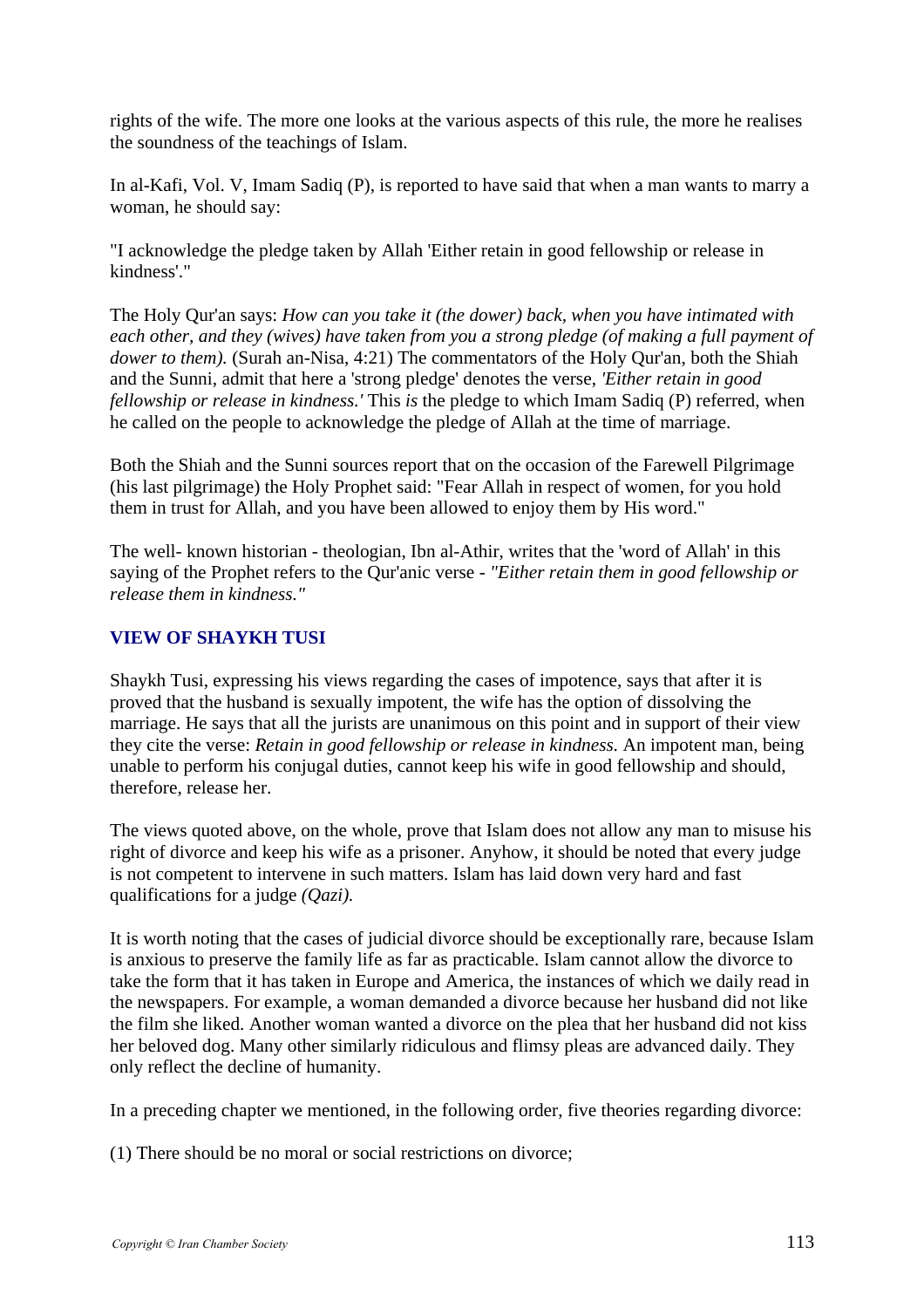(2) Marriage constitutes an eternal bond. Divorce should be totally banned; (View of the Catholic Church)

(3) Marriage is dissolvable by man and not by woman;

(4) Marriage is dissolvable both by man and woman but with certain conditions. The procedure of its dissolution is the same for both of them; (View of the supporters of equality of rights).

(5) The way to divorce is open for both man and woman, but their way out is separate.

As we said in the above mentioned chapter, Islam supports the last theory. From what we have said about the possibility of the delegation of the power of divorce to the wife, as an integral condition of the marriage contract and the possibility of judicial divorce, it is evident that though Islam does not recognise that woman has any natural right of divorce, yet it has not completely slammed the door of exit to her.

The question of judicial divorce can be discussed further, especially with reference to the views of the jurists of various schools of law, but we think that for our present purpose we need not go into further details.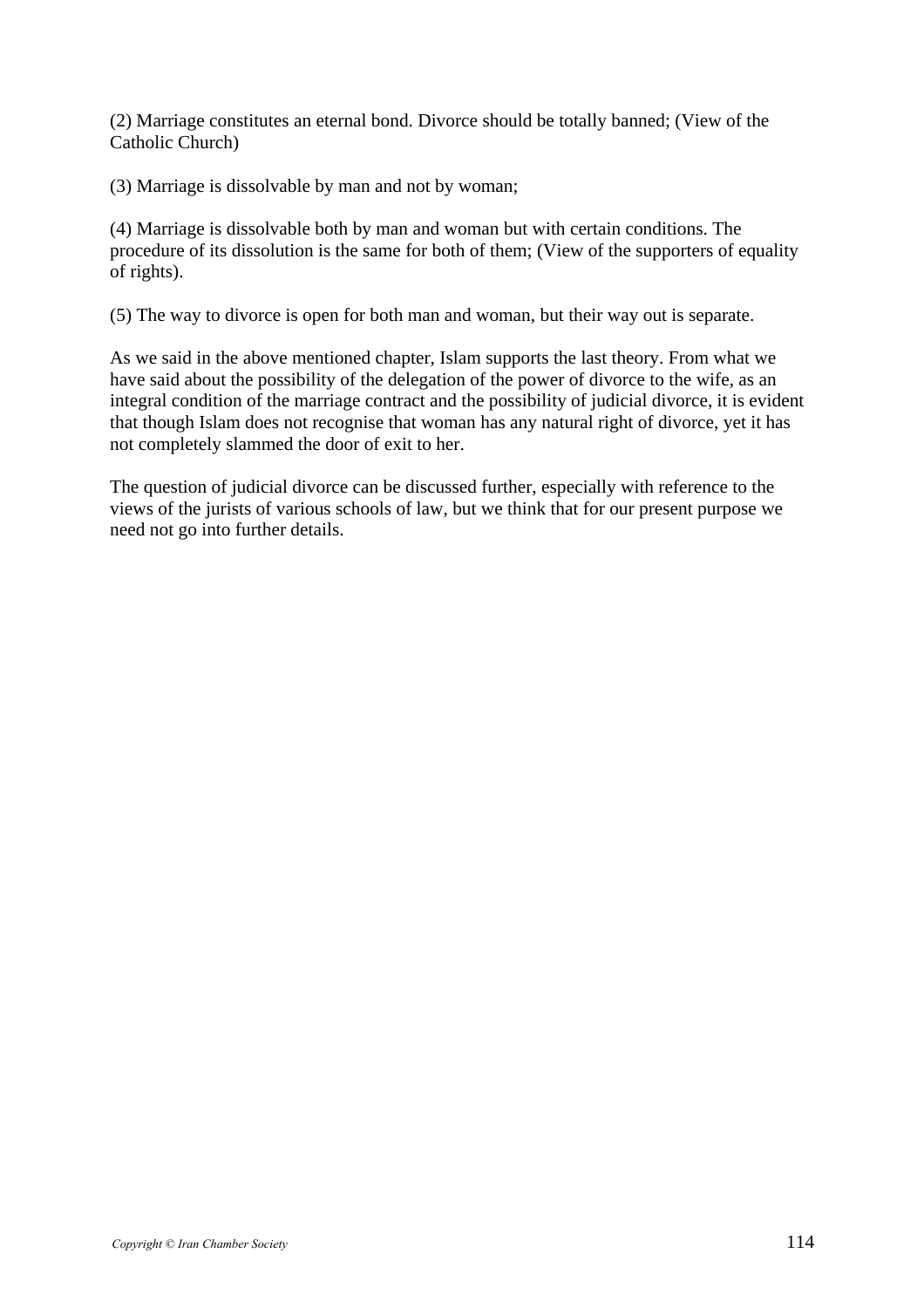# **Fixed-Time Marriage**

# **FIXED-TIME MARRIAGE I**

One of the glorious laws of Islam, from the point of view of the Ja'fari (Shi'ite) law, is that there are two kinds of marriage, a permanent and a fixed-time marriage.

Some of the effects, which flow from these two kinds of marriage, are the same and some others are different. There are two distinctive features between them. One is that in a fixed time marriage, a man and a woman enter into a contract to marry each other for a fixed period, on the expiry of which, if they wish, they can extend it, otherwise they separate.

The other distinguishing feature is that there is a greater freedom of choice in fixed-time marriage. The contracting parties may stipulate any conditions they like. For example, in a permanent marriage the husband is bound to maintain his wife and meet her daily expenses. Besides, he has to provide for her clothing, housing and other necessities of life like medicines and medical treatment etc. But in a fixed-time marriage everything depends on the terms of the contract. It is possible that the husband may not be able or may not be willing to bear the expenses of his wife, or the wife may not like to utilise her husband's money.

In the permanent marriage the wife has to accept her husband as the head of the family and obey him within the limits of family interest, but in a fixed-time marriage this also depends on the terms of the contract. In the case of a permanent marriage wife and husband inherit from each other, but this is not so in a fixed-time marriage.

However, in the fixed-time marriage after the formula has been pronounced the couple is recognised as lawful wife and husband and they can then have intimacy but before that they are strangers and it is prohibited for them to have any kind of sexual relation.

The main difference between a fixed-time and a permanent marriage is that a fixed-time marriage places less restrictions upon the spouses. Its terms depend upon their will and choice and the agreement concluded between them. Its very nature gives a sort of freedom to both the parties, for it puts the fixation of its duration into their own hands.

In a permanent marriage neither the husband nor the wife can use any contraceptive methods without the consent of the other, but in the fixed-time marriage such a consent is not necessary. This is, in fact, another kind of freedom given to both the husband and the wife.

The child born from a fixed-time wedlock is in no way legally different from the child born as a result of a permanent marriage.

Dower *(mahr):* The marriage portion given by the husband to his wife. The dower must be specified and fixed at the time of marriage, but its actual payment may be deferred with the mutual consent of the parties concerned.

'Dower' is necessary, both in the case of a permanent and a fixed-time marriage, with the only difference that the non-specification of dower at the time of marriage makes the fixed-time marriage void (batil), but does not affect the validity of permanent marriage. If no dower is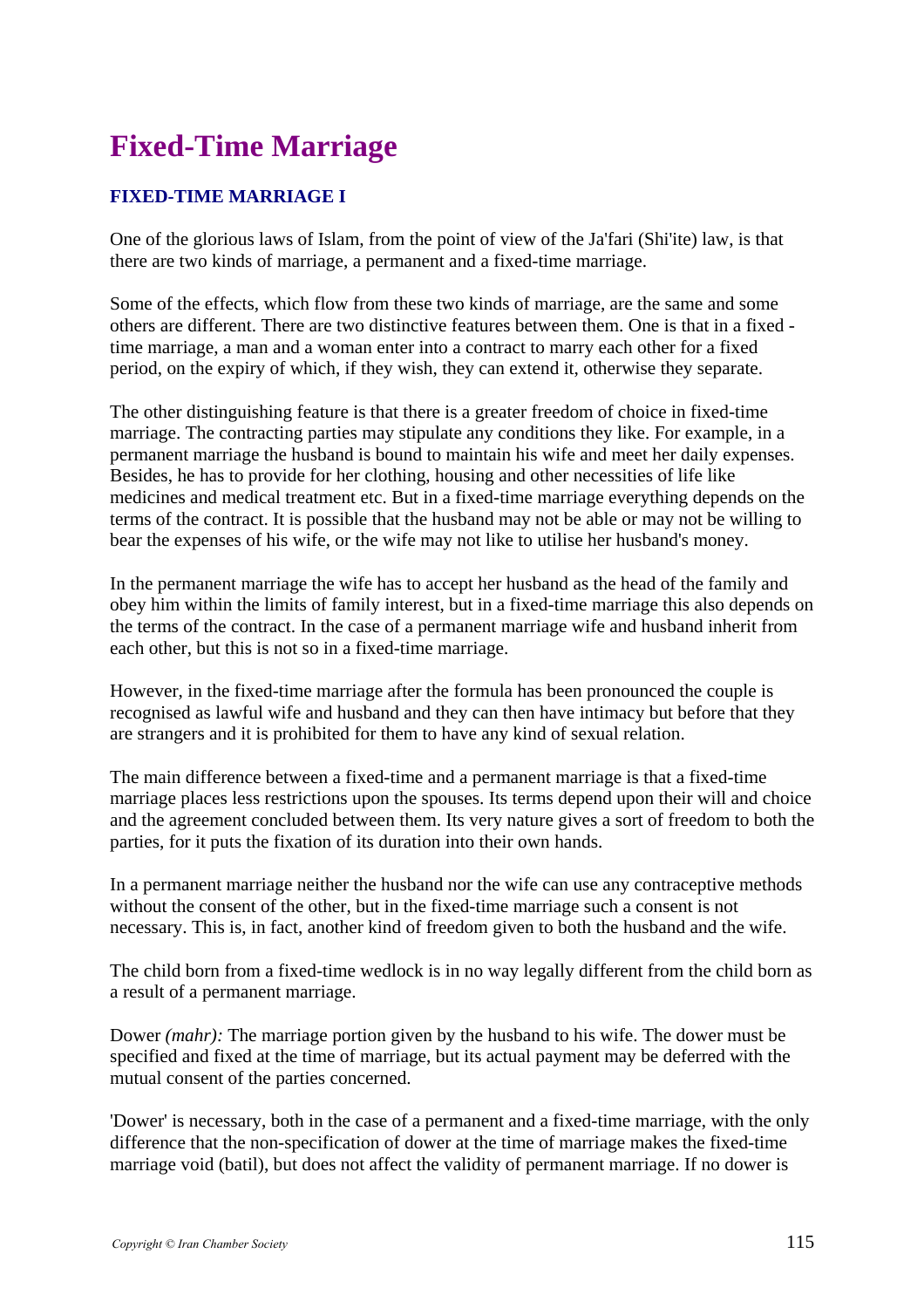specified at the time of permanent marriage, then the wife is entitled to the dower, customarily fixed for the females.

In a permanent marriage, the husband is debarred from ever marrying the mother or daughter of the wife and the wife is permanently debarred from marrying the father or son of the husband. Similar is the case with regard to fixed time marriage As it is forbidden to propose to a permanently married woman, similarly, it is not allowed to give an offer of marriage to a woman who is married under fixed-time marriage rules. As adultery with the permanent wife of someone else permanently debars a person from marrying her, the same restriction is imposed in the case of adultery with the fixed-time wife of someone else.

After getting a divorce, just as the permanent wife has to pass through a period of probation *(iddah),* during which she cannot marry again, the fixed-time wife also, after the expiry of the marriage term or the termination of marriage earlier with mutual agreement, has to pass a period of probation. The only difference is that in the case of a permanent wife the *iddah* is three monthly periods, whereas in the case of a fixed-time wife it is two periods or 45 days. To have two sisters as wives at the same time is prohibited both in the case of a permanent as well a fixed-time marriage. This is what is meant by a fixed-time marriage, according to the Shi'ite law.

Obviously we support this law with the prescribed conditions and specifications. If some people misused it in the past or are still misusing it, that has nothing to do with the legal system as such. The abolition of this law, as suggested by some modernists, can serve no useful purpose, as, with its abolition, malpractices will not stop, but will only take a different shape. Moreover, the abolition of this law will give rise to many other evils. What is required is that, instead of finding fault with the law, people should be reformed and correctly educated.

Now let us see why it is necessary to have the institution of a fixed-time marriage side by side with that of a permanent marriage. If a fixed-time marriage is necessary, is it compatible with the present day conditions and modern-ideas of human values? We propose to discuss this question under two headings:

(a) Present day life and a fixed-time marriage

(b) Faults and evils of a fixed-time marriage

# **PRESENT DAY LIFE AND THE FIXED-TIME MARRIAGE**

As we learnt previously, a permanent marriage imposes heavy responsibilities and obligations both on husband and wife.

However, no boy or girl at the time of puberty, when he or she comes under the heavy pressure of the instinctive urge, is prepared for a permanent marriage. The requirements of the modern age have lengthened the interval between natural puberty and social maturity, when one is capable of building a family. In ancient times, when life was simple, a boy could, from his age of early puberty, undertake a job which he continued to practise till the last days of his life. But nowadays that is no longer possible. A boy completes various stages of his education at the age of 25, provided he does not fail at any stage. Only then he can expect to have some independent income. He takes another three or four years before he can gather the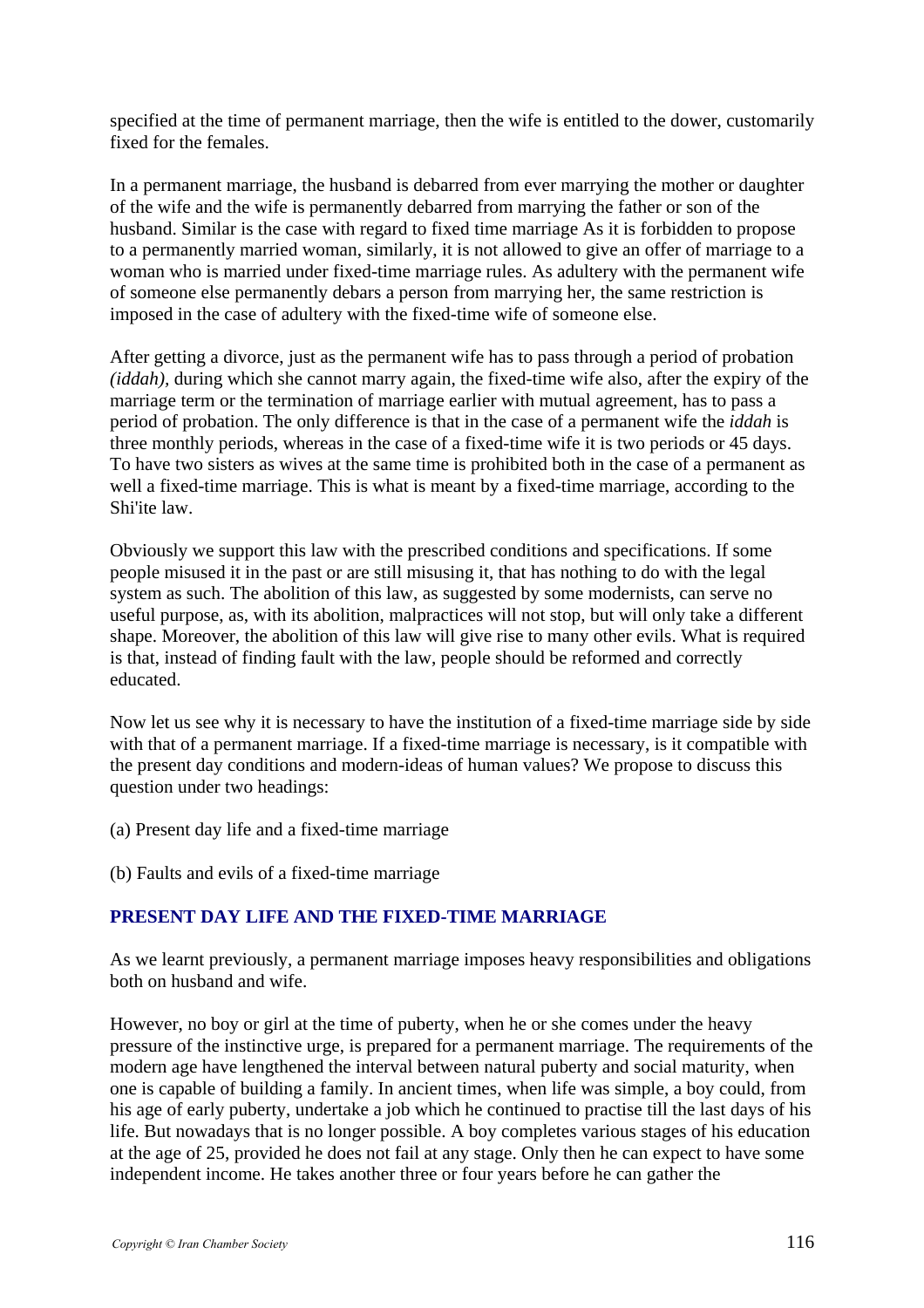wherewithal to settle in life and get married. The same is the case with a girl who is desirous of receiving a better education in life.

## **TEENAGERS AND SEXUAL CRISIS**

Nowadays, if you ask a 17-year-old boy, whose sexual urge is at its height, to marry, the people will laugh at you. The same is true of a 16 years old girl student. At this age, both the boys and the girls are unable to shoulder the burden of a permanent marriage and to accept the heavy responsibilities which ensue from it, not only in the capacity of husband and wife but also in respect of the future children.

# **WHICH ONE; TEMPORARY MONASTICISM SEXUAL COMMUNISM OR A FIXED-TIME MARRIAGE?**

We know what nature is, but the conditions of life in the present world do not allow us to marry at the age of 16 or 17. Nature is not prepared to delay puberty or the sexual urge till we complete our education. Are our young men prepared to pass a period of temporary monasticism and live a life of renunciation and extreme austerity, till they become eligible for a permanent marriage? Even if a young man is willing to accept the life of temporary hermitage, is nature prepared to excuse him from the tensions and nervous disorders which usually result from abstaining from normal sexual activity, as has been disclosed by modern psycho-analysis?

Now only two alternatives are left. The first is to let a young boy enjoy hundreds of girls, and a young girl to have illicit relations with many boys, and then undergo several abortions. That means that we practically accept sexual communism. Certainly, if we show permissiveness to boys and girls on an equal footing, we do satisfy the Declaration of Human Rights, because in the opinion of many short-sighted people, the spirit of the Declaration requires that, if men and women have to go to Hell, they should go together, arm in arm.

But the question is whether it will ever be possible for these boys and girls, who have had unlimited affairs during the period of their studies, to lead a normal domestic life.

The second alternative is a free fixed-time marriage. In the first instance a fixed-time marriage restricts woman to have only one husband at one time. It is obvious that a limitation of woman means a limitation of man also, whether he likes it or not. If every woman is limited to a single man, naturally every man will be limited to a single woman, except, in case the number of either sex is far greater than the other. Thus boys and girls can pass through their period of studies without facing the ill effects of temporary hermitage, or of falling into the abyss of sexual communism.

## **TRIAL MARRIAGE**

In principle it is possible for man and woman, who intend to marry on permanent basis but could not achieve full confidence in each other, to get married on trial for a temporary period. If they have developed sufficient trust they continue their marital position, otherwise they separate from each other. (Hence the difference between the Western style of relationship with the fair sex and Islam is that with the Westerners there is no conception of marriage code between the couples while in Islam in fixed-time marriage the couple is considered to be husband and wife even for a temporary period).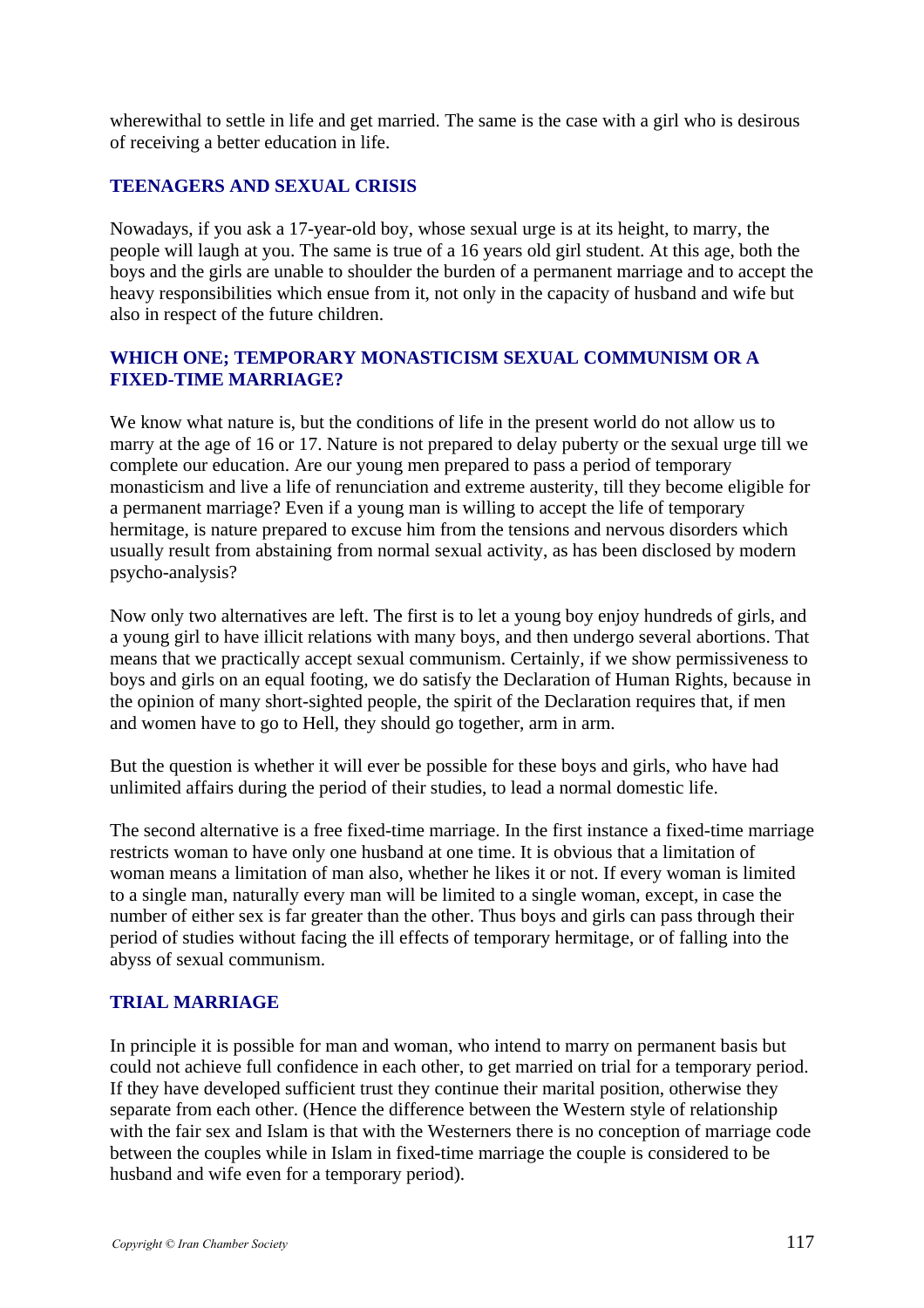## **RUSSELL'S THEORY OF TEMPORARY MARRAIGE**

In his book, Matrimony and Morals, the well-known English philosopher, Bertrand Russell, says that prostitutes protect the chastity of our wives and daughters. When this view was expressed by Luckey in the middle of the Victorian age, the moralists were greatly offended, though they themselves did not know why. Anyhow, they were unable to refute Luckey's arguments. The logic of the moralists was that, if the people had followed their teachings, the prostitutes would no longer have existed. But they knew well that nobody paid attention to what they said.

This is the European formula to deal with the danger posed by men and women who are unable to contract a permanent marriage and the one mentioned above was the formula put forward by Islam. If the European formula is adhered to and this social duty is allocated to a section of unfortunate women, will that be in conformity with the human dignity and selfrespect of women and the spirit of the Universal Declaration of Human Rights?

Bertrand Russell, in his book, has included a chapter on trial marriage also. He says that Lindsay, who was for many years a judge in Denver, and in this capacity had an ample opportunity to observe the facts of life, proposed that there should be arrangements, for a "companionship marriage." Unfortunately this judge had to lose his post, because he was interested in the welfare of the youth rather than in creating a sense of sin in them. To secure his dismissal, no stone was left unturned by the Catholics and the anti-Negro, Ku Klux Klan.

A companionship marriage had been proposed by a conservative intellectual, with a view to introducing a factor of stability in sexual relations. Lindsay noticed that the main problem of marriage was lack of money. Money is not only required for possible future children, but it is also required because it does not behove a woman to be responsible for the maintenance of the family. He reaches the conclusion that the young men should embark on a companionship marriage, which is different from an ordinary marriage in three ways. Firstly, the aim of this marriage is not to beget children. Secondly, as long as the young woman has not given birth to a child, divorce with the mutual consent of the parties concerned is a simple matter. Thirdly, in the case of divorce, the woman will be entitled to alimony. There is no doubt that Lindsay's proposals are practical and effective and, if they had been accepted by law, they could be expected to have a good impact on morals.

What Lindsay and Russell call a companionship marriage is a little different from the Islamic fixed-time marriage, but this suggestion indicates that thinkers of their calibre have realised that a normal permanent marriage does not meet all the needs of the society.

## **(II) FIXED-TIME MARRIAGE**

We have already described the characteristics of a fixed -time marriage, the necessity of its existence and the inadequacy of a permanent marriage to meet all human requirements. Now we propose to study the so-called other side of the picture and see what the disadvantages and drawbacks of a fixed-time marriage are. Before discussing that let us point out one thing.

## **HISTORY OF BELIEFS**

Out of all the subjects on which views have been expressed, none is so complex and ambiguous as the history of human ideas, beliefs, customs and usages. That is why, though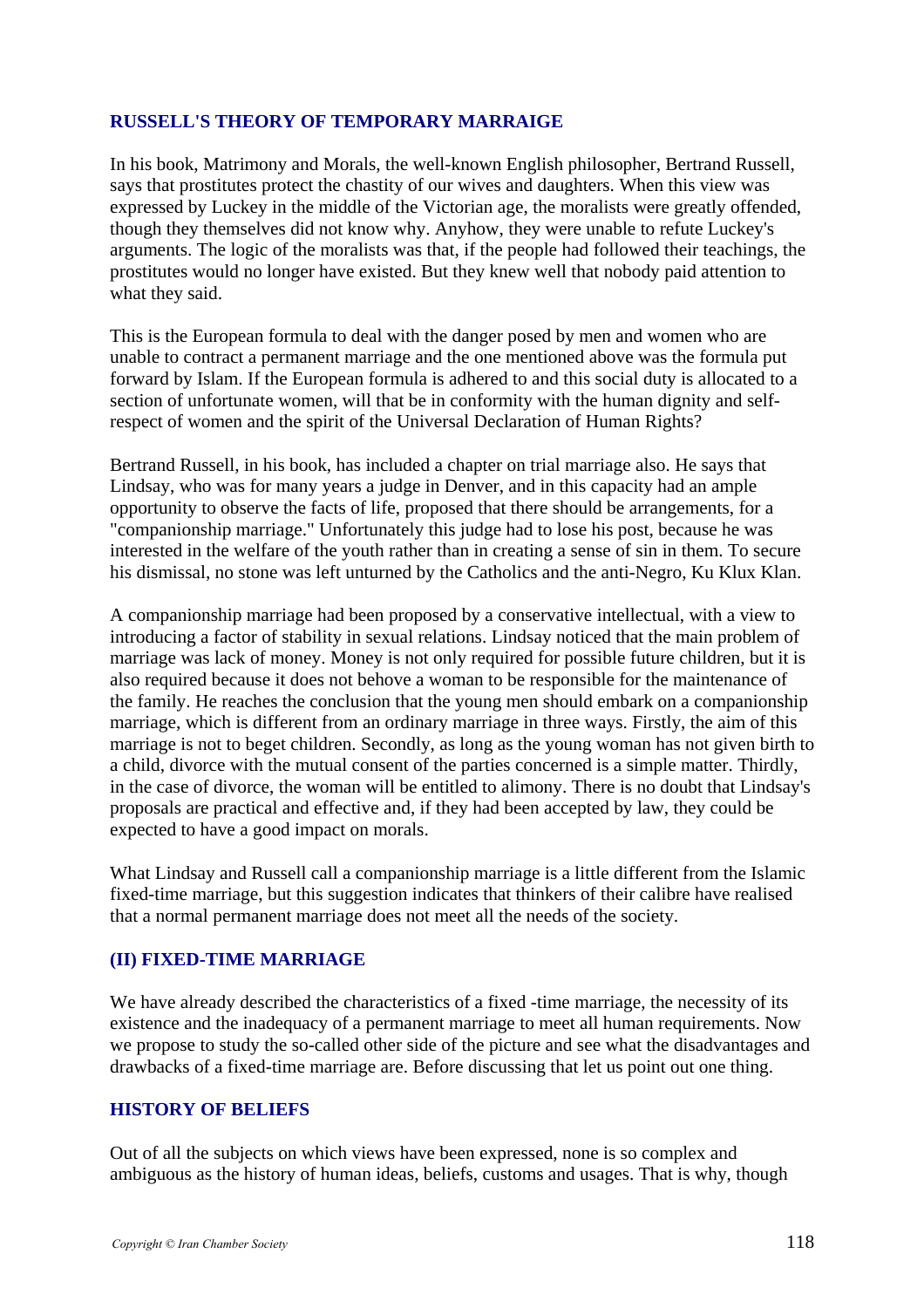the subject has been most popular, most of the views expressed in connection with it have been absurd. Anybody who has some knowledge of such subjects as philosophy, gnostics, mysticism and Islamic scholasticism and reads some of the present day writings in our country on the questions connected with these subjects which are borrowed from the foreigners or are exact reproduction of their words, can very well understand what I mean. Our present day writers mostly reproduce or, at least, take their cue from the orientalists, while it appears that the latter and their henchmen do anything but go deep into such questions.

For example, the question known in Islamic mysticism as *'wahadat al- Wujud'(Unity* of Being) has been discussed from every conceivable angle, still little attention has been paid to explain what it really is and what conception of it the great exponents of Islamic mysticism, such as Muhyuddin ibn Arabi and Sadrul Muta'llihin Shirazi have had. Recently, certain comments on fixed-time marriage in the Iranian magazine *'Zan-e-Imruz'* or "Woman of Today", have reminded me of the question of *"Wahdat al-Wujud'*

In the course of these comments everything has been said about a fixed-time marriage, but what really constitutes the spirit of this law and was intended by the lawgiver has been left out.

Indifference is shown to this law, because it is a part of the Eastern heritage. Had it been a Western gift the position would have been quite different.

Had this law come from the West, certainly many conferences and seminars would have been held today to advocate that the confinement of marriage to a permanent one does not conform to the conditions of the second half of the 20th century and the present generation is not willing to shoulder all the responsibilities of a permanent marriage. The present generation wants to be free. It wants to lead a free life. It wants a free marriage whose conditions may be chosen personally by the parties concerned.

Now that voices have been raised in Europe in favour of a temporary marriage and such prominent people as Bertrand Russell are preaching it under the name of a 'companionship marriage,' it is visualised that before long a fixed-time marriage will become so popular that in future we shall be forced to launch a campaign to defend a permanent marriage.

## **OBJECTIONS**

The following are said to be the defects and drawbacks of a fixed-time marriage:

(1) The basis of marriage must be permanent. From the beginning of conjugal relations, husband and wife should know that they permanently belong to each other. The idea of a separation must not enter into their minds. The fixed-time marriage does not constitute a permanent contract between husband and wife.

It is true that the basis of marriage should be permanent. However, this objection can be valid only if we oppose a permanent marriage and wish to replace it by a fixed-time marriage.

If the two parties can afford a permanent marriage, have full confidence in each other and decide permanently to belong to each other, no doubt they should contract a permanent marriage.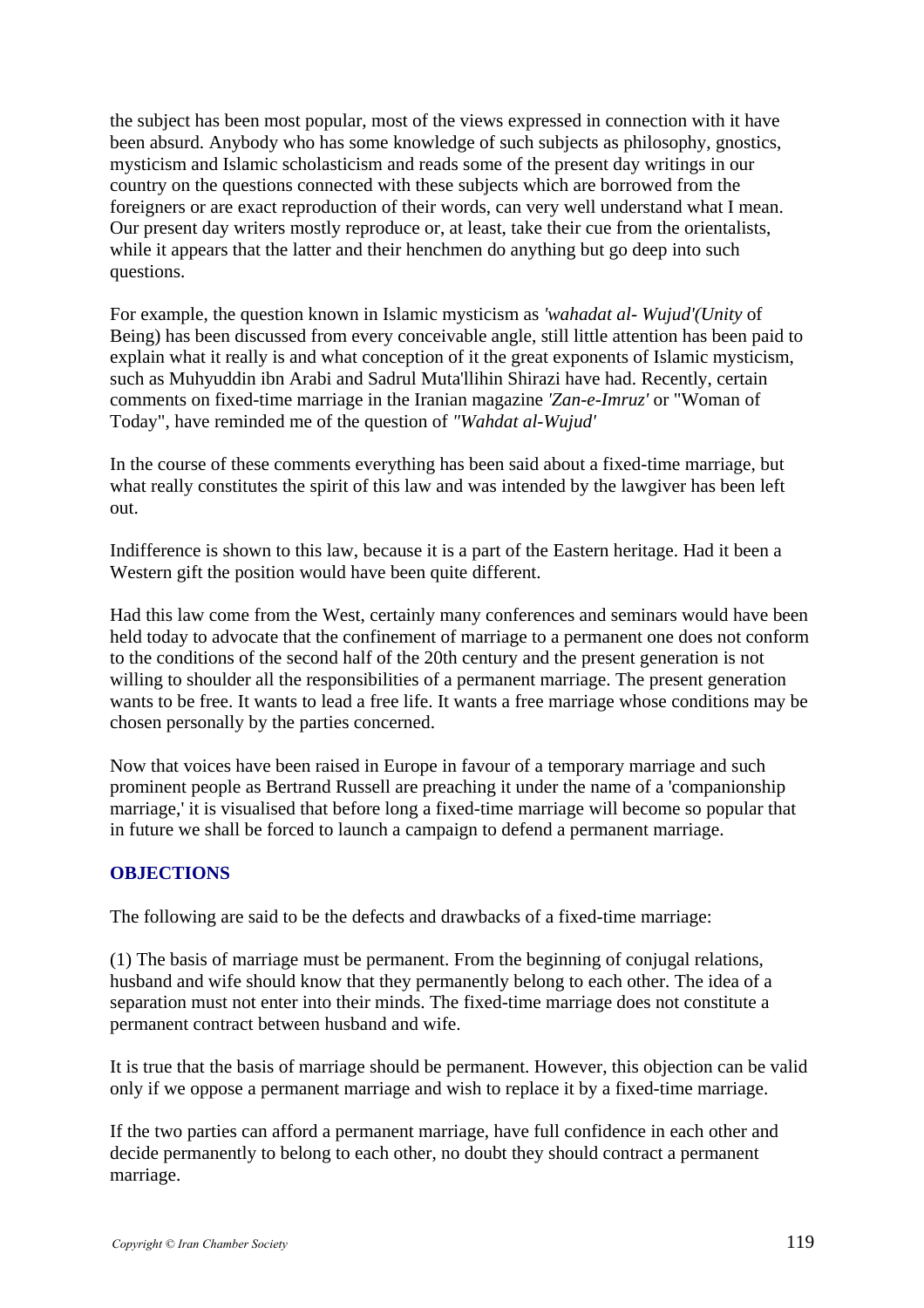The law of fixed-time marriage has been laid down only because a permanent marriage alone cannot meet all the human requirements in all circumstances. The restriction of marriage to a permanent type only has led either to temporary monkery or to sexual communism: Obviously, no boy or girl, to whom facilities for a permanent marriage are available, would like to indulge in a temporary affair.

(2) Iranian women and girls, in spite of being Shiah, have not welcomed the idea of fixedtime marriage. They regard it as a sort of insult to them. Hence, the general opinion among the Shiah has also rejected it.

It may be said in reply that the general aversion to the her womanly expressions and her skilful sexy postures are put on sale. The tickets to the cinema and theatre, which you buy, are in the final analysis, wages of the hired women. Do you realise to what an extent a woman has to stoop to earn money? She has to learn for many years the art of provoking sex under the supervision of experienced specialists. She has to place her body, her soul and her personality at the disposal of moneymaking organisations to attract more and more customers. If you visit cabarets and hotels, you can see what respect woman has gained, how she has to sell her honour and self-respect for paltry sums of money in order to fill the coffers of some capitalists and how she has to put herself at the disposal of the guests.

Hired women are those sales girls of big stores who sacrifice their honour and self-respect to satisfy the greed of their employers.

Hired women are those model girls who appear on T.V. to publicise commercial goods and employ all means to attract the customers to them.

Who does not know that in the West today, woman's beauty, her sexual attraction, her voice, her art, her body, her soul, and above all her personality are used as a humble means to serve the interests of the European and American capitalism?

I wonder why a woman who, of her own accord, marries a man for a fixed period, is regarded as a hired woman, while a woman who, at a wedding or an evening party, in front of thousands of greedy eyes of men, sings till her throat pains and stages a thousand and one antics, is not regarded as a hired woman.

By allowing a fixed-time marriage, Islam has protected woman from being exploited by man. It has also forbidden her to employ base means to earn her livelihood. Is it Islam which has degraded woman, or the Europe of the second half of the 20th century?

If one day woman becomes fully conscious of the hidden fixed-time marriage among the Shiah women and girls is due to its misuse by the licentious men. It is the duty of the government to prevent its misuse. Secondly, it is unreasonable to expect a fixed-time marriage to be as popular as a permanent marriage, because the former is meant only to satisfy the needs of the parties concerned, if both are or at least one of them is unable or unwilling to contract a permanent marriage.

(3) A fixed-time marriage is below the human dignity of woman. It amounts to the hiring of a human body, and even to the legalised sale of human beings. It is against the self-respect of a woman to put herself at the disposal of any man in exchange for money.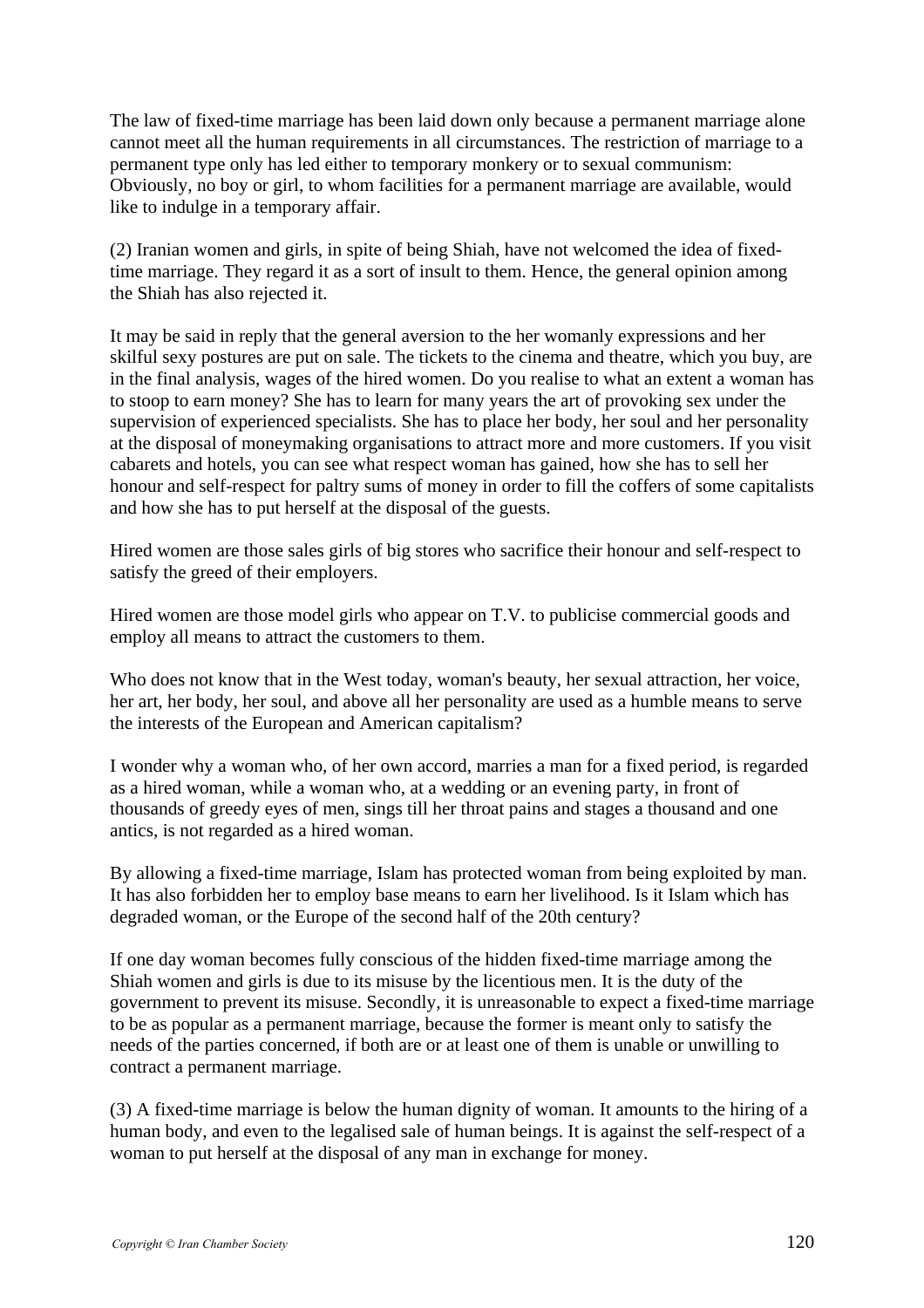This is the most surprising objection. Firstly a fixed-time marriage, as described above by us, has not the remotest connection with sale or hire. Can it become sale or hire simply because the duration of wedlock is limited? Does it become hire because a dower has to be fixed? We propose to take up the question of dower separately.

Jurists are unanimous that, with regard to the nature of a contract, there is no difference between a permanent and a fixed-time marriage. They are two forms of marriage and their contracts can be constituted only by using a specific formula *(Sighah* relating to marriage). If a contract of a fixed-time marriage is expressed in the form of sale or hire, it is invalid.

Secondly, since when has the practice of hiring human beings been abolished? All the tailors, barbers, cooks, even specialists, all government employees from the Prime Minister to the lowest official and all the factory workers are hired men.

A woman, who, by her own free will, contracts a fixed-time marriage with a particular man is not a hired woman and does not do anything derogatory to her self-respect or human dignity. If you want to see hired and enslaved women and want to know what a hired woman really means, you should go to Europe and America and visit the film companies there. There you will see how the movements of woman's limbs, her gestures, traps which the 20th century men have laid in her way, she will certainly rise in revolt against all this deception and fraud. She will, then, realise that her only sincere protector and real refuge is the Qur'an. Of course, that day is not far off!

(4) After all, a fixed-time marriage legalises polygamy, which is an abominable practice. Hence a fixed-time marriage is condemnable.

At the end of this very chapter we shall explain for whom the law of temporary marriage has been enacted. As far as polygamy is concerned, we shall discuss it in a subsequent chapter.

(5) As a fixed-time marriage has no permanency, it leaves the future children shelterless. They become nobody's responsibility. They are deprived of a father's protection and a mother's affection.

This is an objection which is much stressed, but, with the explanation we have given, it totally loses its force. We have previously said that one of the differences between a temporary and a permanent marriage is related to procreation.

In a permanent marriage neither of the spouses can evade the responsibility of begetting children, but, in a fixed-time marriage, both the parties are free. The wife, of course, is not allowed to obstruct her husband from enjoying sex, but she can take measures to prevent her own pregnancy. This problem has been fully solved with the development of the modern contraceptives.

Thus, in the case of a fixed-time marriage, if both the husband and wife are inclined, they can beget children, provided they accept the responsibility of rearing them. It is obvious that, from the standpoint of natural affection, there is no difference between the child of a permanent wife and that of a fixed-time one. Should a father or a mother abstain from performing his or her duty, it is the responsibility of the law to compel them in the same way as it intervenes in the case of divorce. If a husband and wife are not inclined to beget children and their aim is only to get sexual satisfaction, they should abstain from producing children.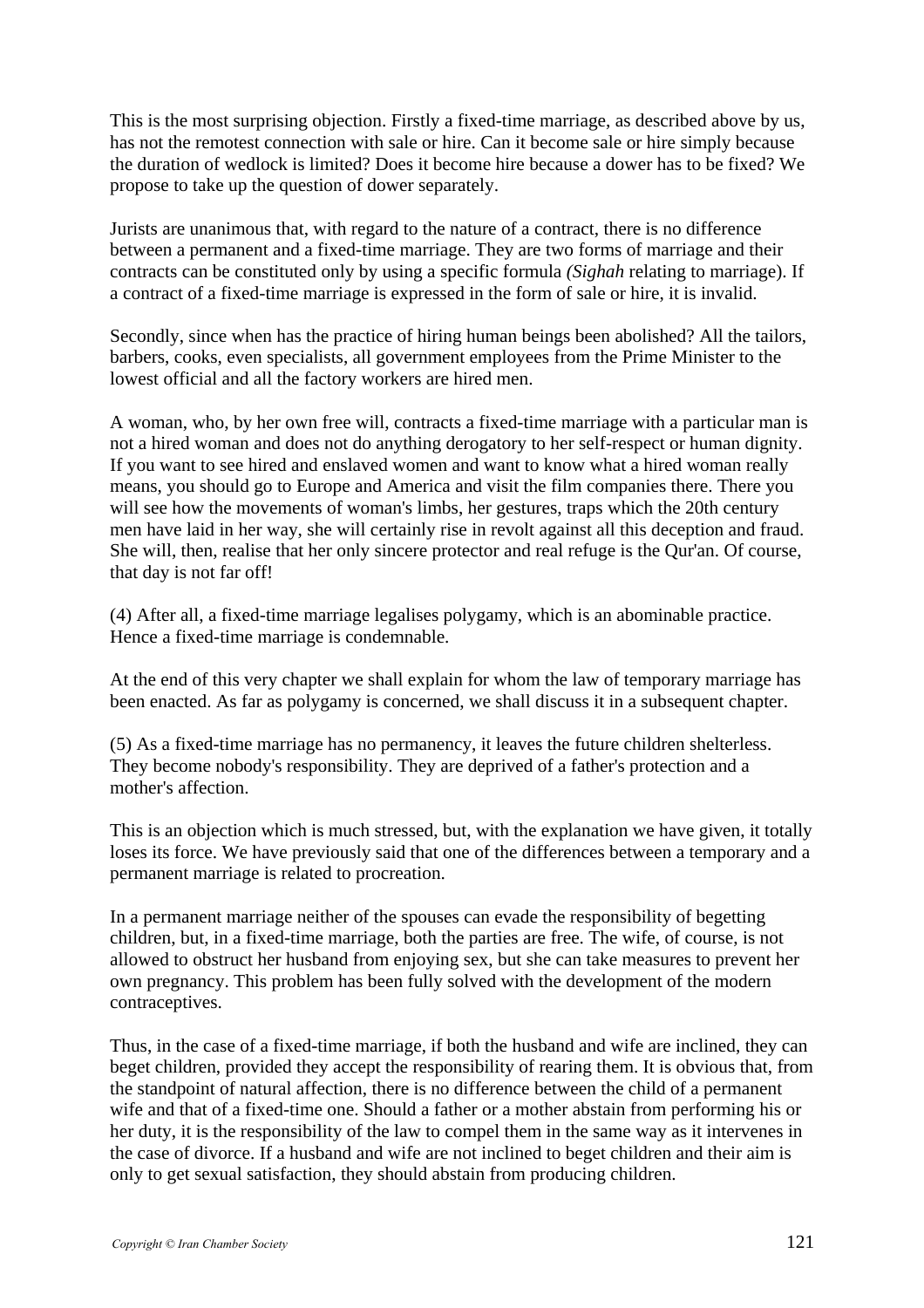As we know, the Church regards contraception as unlawful. But, from the Islamic point of view, a husband and wife are at liberty to adopt contraceptive measures. Anyhow, once an embryo is formed, it is not allowed to be removed or destroyed.

This is what the Shi'ah jurists mean when they say that the aim of a permanent marriage is child-bearing and that of a fixed-time marriage is enjoyment and the gratification of a natural urge.

# **A FIXED-TIME MARRIAGE AND HAREM**

One of the subjects, which the West uses as a weapon to vilify the East and about which West has also prepared films and dramas, is the question of the formation of harems. Unfortunately, many instances of it are to be found in history.

The life of certain caliphs and sultans provides a complete model of 'harem' formation, which is described as an outstanding symbol of the licentiousness of the man of the East.

It is alleged that the legality of a fixed - time marriage is equivalent to the legality of a 'harem' formation, which is a weak point of the East and has brought disgrace to it. Not only that, it is equivalent to the legalisation of licentiousness, every form of which is contrary to morality and causes decline and ruin.

The same thing has been said about polygamy and the legality of polygamy has been interpreted as the legality of a 'harem' formation. We will discuss the question of polygamy separately. At present, we confine our attention to a fixed-time marriage.

This question should be studied from two angles:

(1) What were the social factors which led to a 'harem' formation in the past and whether the law of fixed-time marriage influenced this phenomenon?

(2) Does the law of a fixed-time marriage aim at providing an opportunity of 'harem' formation to the licentious men?

# **SOCIAL CAUSES OF 'HAREM' FORMATION**

There were two factors which brought 'harems' into existence. The first was the piety and chastity of woman. A 'harem' can be formed onlyin an atmosphere where social and moral conditions are such that a woman is not allowed to have sexual relations with more than one man. In such circumstances a licentious man has no alternative but to gather together a number of women and form a 'harem'.

Obviously, in an atmosphere where importance is not attached to chastity and women are available easily and freely, nobody will take the trouble of forming a big 'harem' at a huge cost and with a large paraphernalia.

The second factor was the non-existence of social justice. The atmosphere conducive to 'harem' formation is that in which a few are steeped in all sorts of luxuries and affluence, whereas others are unable to make both ends meet, and in which there are many who are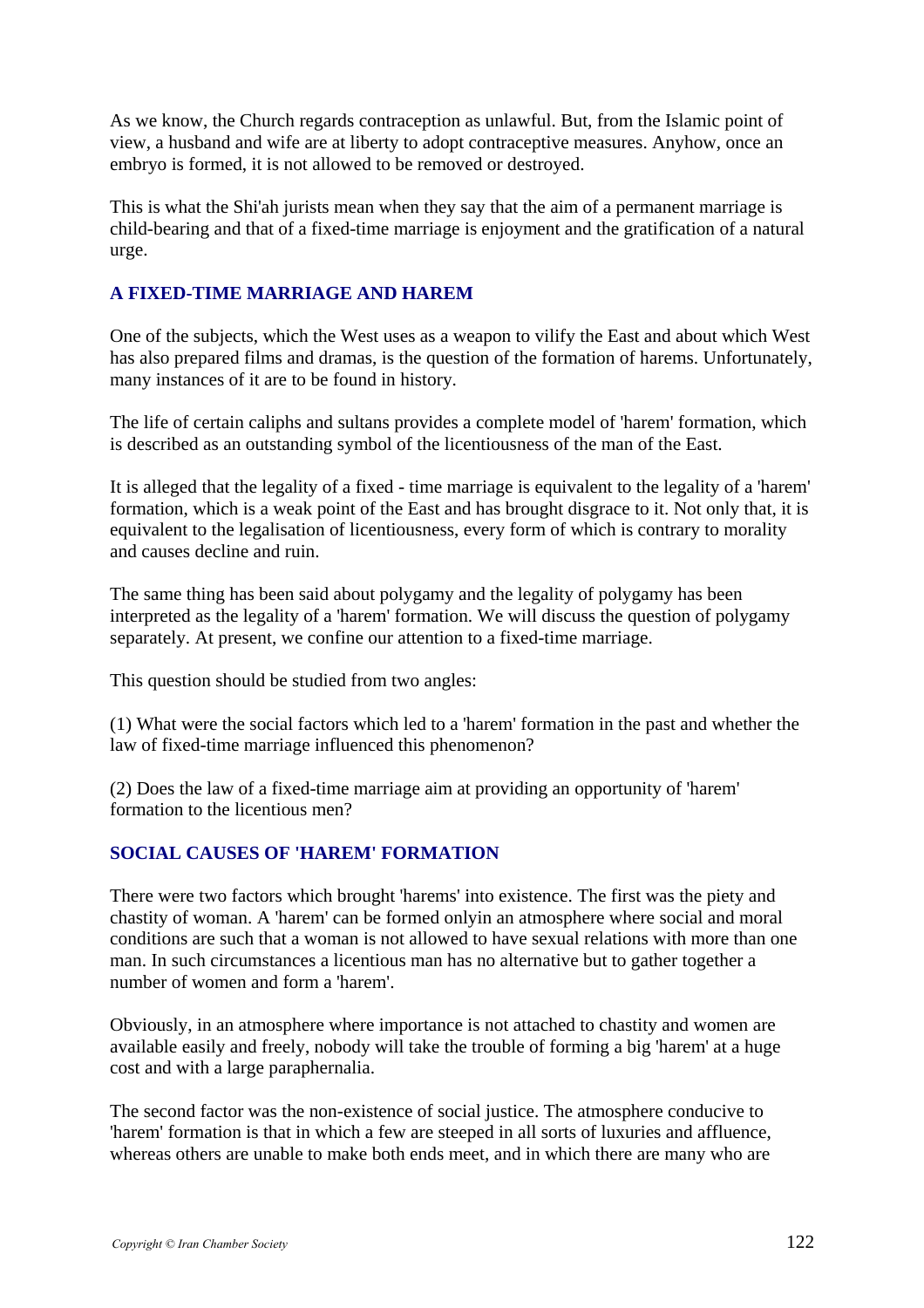unable to have a wife and form a family. In such an atmosphere the number of unmarried women grows and a suitable ground for a 'harem' formation is furnished.

On the other hand, if social justice is established and the means of forming a family and choosing a spouse are available to all, automatically every eligible woman becomes attached to one particular man and no opportunity is left for debauchery, licentiousness and 'harem' formation.

If every adult is in a position to have a spouse, naturally not enough women are left for rich men to form harems, for the number of women is usually more or less equal to the number of men.

It is customary that history narrates the stories of the 'harems' of the caliphs and the sultans and describes the pomp and show of their courts, but ignores to explain the privation, misery and sufferings of those who died at the foot of their palaces and of those whom the social conditions did not allow to have spouses. Hundreds of women, who passed their lives in the 'harems', were the natural right of a number of deprived men, who were forced to remain unmarried till the end of their lives.

Undoubtedly, in a society where chastity prevails and sexual success is impossible except within the frame-work of marriage, including both, permanent and fixed-time, 'harem' formation is impossible, provided social and economic inequalities are removed and the natural right of matrimony is made available to every adult.

A cursory glance over history shows that the law of fixed-time marriage has not exercised even the slightest influence over 'harem' formation.

None of the Abbasid Caliphs and the Ottoman Sultans, who were famous for keeping large 'harems', was a follower of the Shi'ah theology, and so none of them could be expected to have taken advantage of the law of fixed-time marriage.

The Shi'ah Sultans, though they could use this law as an excuse, never vied in this respect with the Abbasid Caliphs or the Ottoman Sultans. This clearly shows that the harems were the outcome of some other special social factors.

# **HAS FIXED-TIME MARRIAGE BEEN MADE LAWFUL TO SATISFY LUST?**

There are no two opinions about the fact that heavenly religions, on the whole, censure licentiousness and immorality, so much so that the followers of most of them have preferred a life of renunciation and asceticism.

One of the clear and accepted principles of Islam is to combat lewdness, which has been compared to idolatry by the Qur'an. Islam has described a 'taster', i.e. a man who wants to enjoy various types of women, as condemned and hated by Allah. While discussing the question of divorce, we shall quote authoritative Islamic references in this respect.

One of the distinctive features of Islam is that it rejects monkery and renunciation, but does not allow lewdness. According to Islam, all natural desires, including sexual desire, should be satisfied within natural limits and only to the extent of natural requirements. Islam does not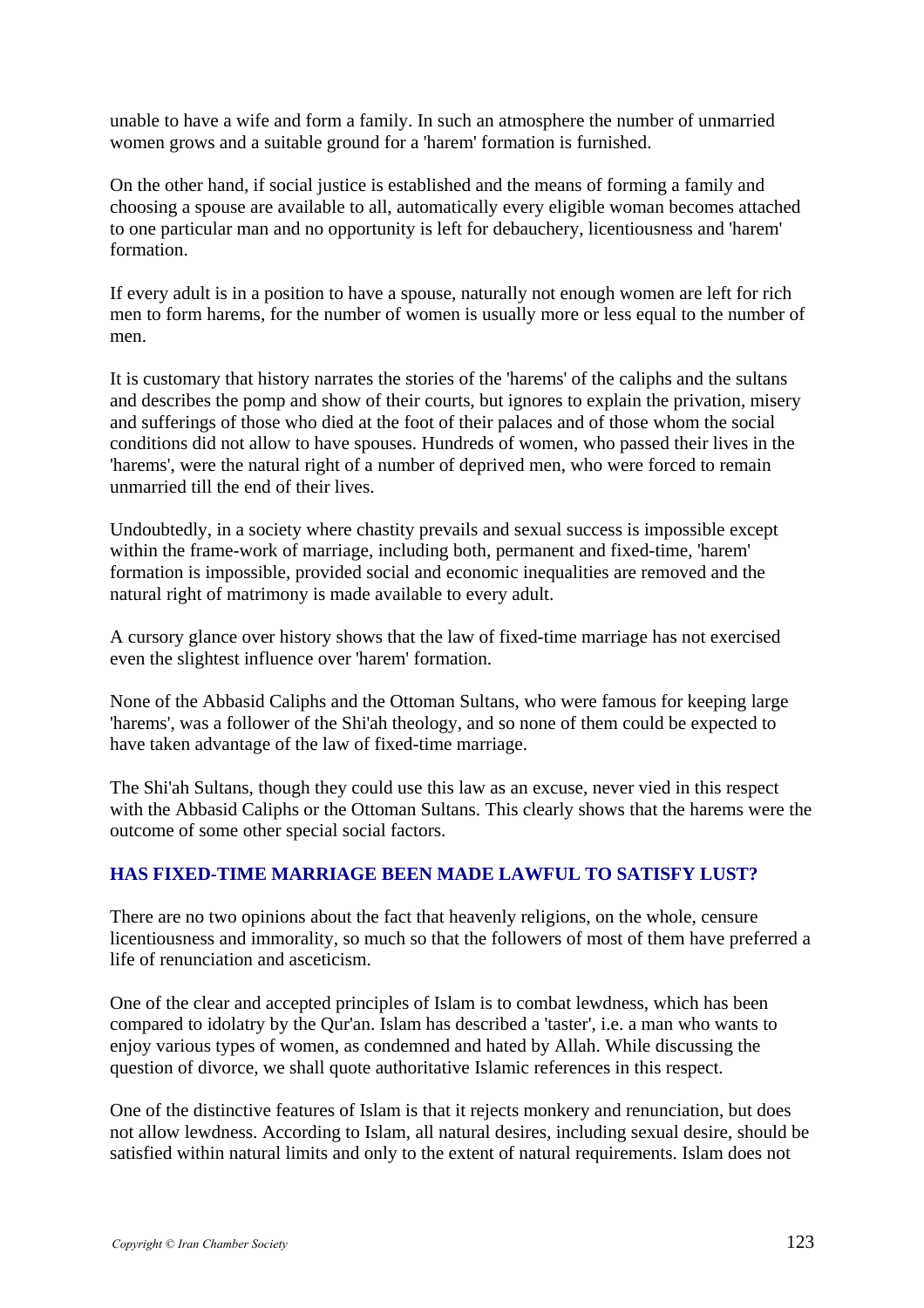permit fanning the fire of desires and converting them into unquenchable thirst. Islam is against everything that takes the form of licentiousness and injustice.

There is no denying the fact that it has never been the intention of the legislator of the fixedtime marriage law to provide a means of gratification of their excessive carnal desires to sensual people and to bring disaster to a woman and her innocent children. The great encouragement given to the idea of fixed-time marriage by the Holy Imams has a special philosophy, which we shall explain shortly.

# **HAREMS AND THE MODERN WORLD**

Now let us see how the modern world has dealt with the question of 'harems'. The modern world looks at 'harems' with disgust and consequently this custom has been discarded. One of the two factors which brought it into existence has been removed. But which factor? Not that of the social inequality, but it is that of the piety and chastity of woman which has been removed. The lewd man of this century is no longer in need of taking the trouble of forming a 'harem' and of bearing the huge expenses of maintaining it. Thanks to the western culture, that for the man of this century a 'harem' is available everywhere. In order to enjoy women of different races and colours, the modern man finds no necessity of having as much power and money as Harun al-Rashid or Fazl ibn Yahya Barmaki had. For him it is enough to have a car and a monthly income of a few thousands to be able to indulge in so much sex pleasure that Harun al-Rashid could never have dreamt of. The modern hotels, restaurants and cafes are always ready to serve as 'harems' for men. Some time ago a young Iranian, Adil Kutwali, frankly admitted that he had 22 mistresses of various shapes and

features at one and the same time. Thanks to Western culture, that the modern man enjoys all the pleasures of a 'harem' without undergoing the worries and huge expenses of maintaining it.

Should the hero of 'a thousand and one nights' raise his head from the dust and see the vast possibilities of indulgence in sex and the cheapness and abundance of women, he would never think again of forming a 'harem', with all the trouble and expenditure which it involves. He would thank the people of the West for saving him all the trouble of forming a 'harem' and would immediately announce the abolition of polygamy and a fixed-time marriage, because they create obligations for men with regard to women.

If you ask who the loser is in this game, the winner being already known, we would say that unfortunately woman has always been the loser. Being credulous and simple, she was the loser yesterday and she is the loser today.

# **CALIPH BANS FIXED-TIME MARRIAGE**

Fixed-time marriage is an exclusive feature of the Ja'fari law. Other Muslim schools of theology do not allow it. I do not intend to enter into any Shiah-Sunni controversy here. I wish only to refer briefly to the historical background of the question.

All the Muslims are unanimous that during the early period of Islam fixed-time marriage was permissible and the Holy Prophet, during some of the journeys when the Muslims were away from their spouses and were feeling hardships, allowed them to contract fixed-time marriage. It is also agreed by all the Muslims that the second caliph, during the period of his caliphate,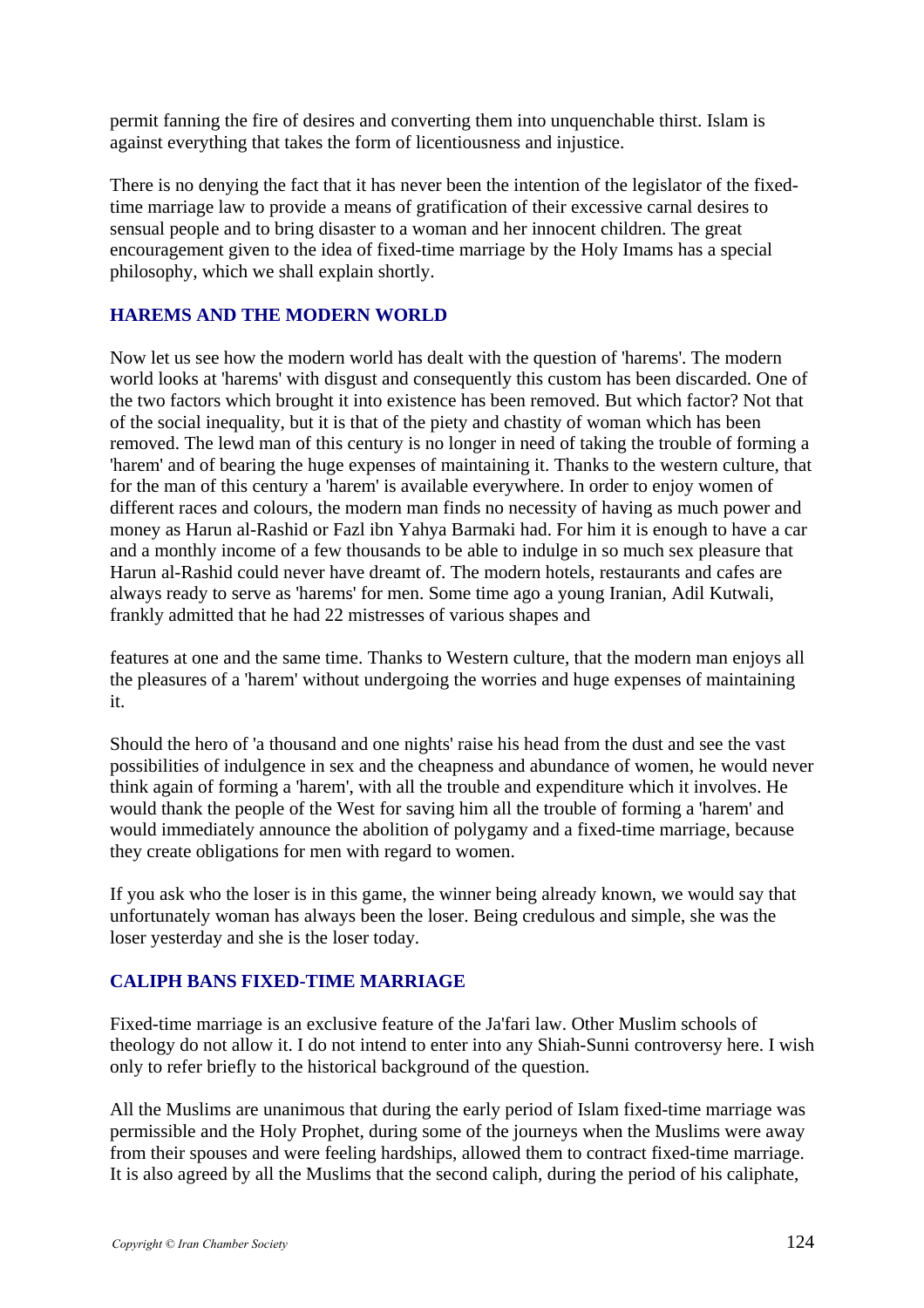banned fixed-time marriage. According to the well-known reports he said: "Today I ban two things, which were allowed during the period of the Prophet. They are fixed-time marriage and performance of *'Hajj'* and *'Urn rah'* with separate '*ihrams',*

Some Sunnis believe that the Holy Prophet himself had banned fixed-time marriage during the last days of his life and the second caliph simply repeated this ban already placed by the Holy Prophet. But the words of the caliph which have come down to us indicate something contrary to this. The correct explanation of this point is that which has been given by Allamah Kashif al-Ghita. The caliph banned temporary marriage, because he thought that the matter was within his constitutional power as Head of the State, who could use his special powers according to the needs of the time. In other words, the caliph's order was political and not legal. The caliph never concealed his deep concern over the dispersal of the companions of the Prophet in the newly acquired territories and their mixing with the newly converted Muslims. As long as he lived, he vehemently opposed their migration from Medina.

Especially, he did not like their blood to be mixed with that of the newly converted Muslims, whose Islamic training was not deep-rooted yet. Obviously, this was a temporary consideration. The Muslims of those days accepted the caliph's order without showing resentment, only because they knew that it was a political necessity and not a permanent law. Otherwise, it is inconceivable that the people would not have been resentful, when the caliph said that the Prophet had ordered one way and he was ordering the other way. But later, when, as the result of certain developments, the life of the early caliphs, especially the lives of the first two caliphs, came to be regarded as a model, their orders assumed the form of a permanent law. In this case our Sunni brethren are to be blamed more than the caliph who imposed temporary ban on fixed-time marriage for political considerations (just like the prohibition of tobacco in Iran at the beginning of this century). Others should not have given a permanent form to this ban.

It is evident that Allamah Kashif al-Ghita did not express any opinion as to whether the caliph's action was justified or not. He had simply described the nature of the plea on which action was taken in the first instance and the reason why it did not face any adverse reactions of the Muslims.

Anyhow, it was because of the influence and personality of the caliph and the people's bias towards following his actions and policies that the law of fixed-time marriage fell into oblivion, and an Islamic tradition, which was complementary to permanent marriage, and whose suspension was likely to cause much inconvenience, became obsolete.

It was in these circumstances that, with a view to ensuring that this Islamic tradition might not be completely forgotten, the Imams, who are the defenders of the faith, encouraged it and vehemently pleaded for it. Imam Ja'far Sadiq (P) used to say that fixed-time marriage was a point in respect of which he would never dissimulate.

Besides the intrinsic advantages of fixed-time marriage, an effort to revive a dead tradition was another reason why the Imams preached it. In our opinion, when the Imams forbade men having a wife to contract a fixed-time marriage, they wanted to make it clear that it was not meant for those who were not in need of it.

Imam Kazim (P) said to Ali ibn Yaqtin: "What have you to do with a fixed-time marriage? Allah has spared you the trouble of being in need of it". He said to another man "A fixed-time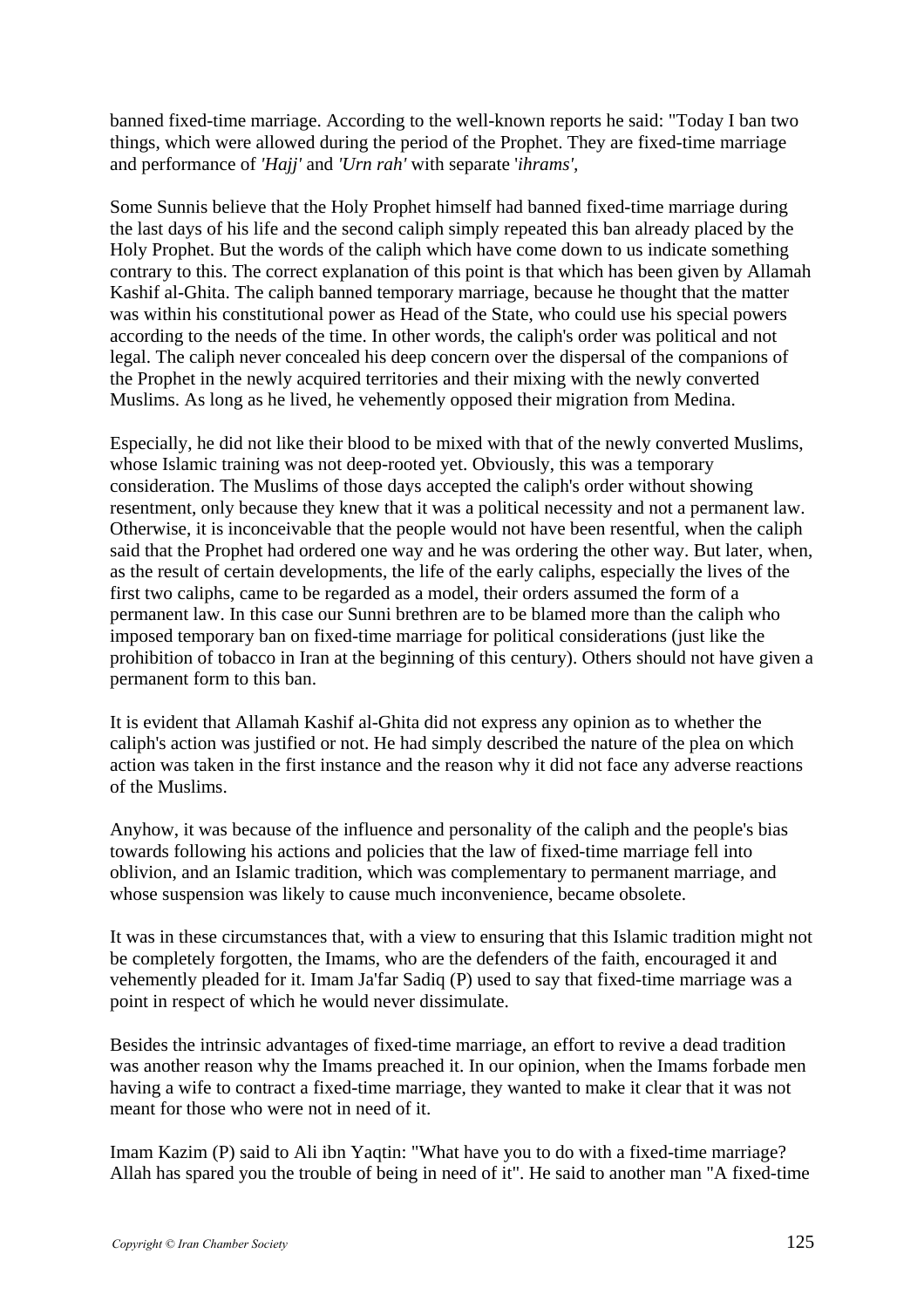marriage is allowed to those who do not have a wife. As for those who have a wife, it is allowed only when they do not have access to her."

Guidance and encouragement for general public to take somebody in fixed-time marriage is an important step towards "revival of abandoned custom" or tradition, but encouragement alone to those who stood in need was not adequate enough to enliven this forsaken Prophetic instruction, as is clearly indicated in some Shi'ah scriptures and narrative sources.

Anyway it is a definite fact that the meaning and intention of the first legislator on promotion and explanation of this law and the purpose of the infallible Imams to encourage it on those lines was never to have such provision exist as a means towards sexual adventures, evil desires and build-up of harems for beastly human beings nor to victimise helpless and oppressed women and orphaned children at any time.

The Egyptian writer, Shaykh Muhammad Abu Zuhrah, in his book, *'Al-Ahwa/ aI-Shakhsiyya'*  has quoted the Commander of the Faithful Ali (P) as having said: "If it comes to my notice that somebody having a wife has contracted a fixed-time marriage, I will stone him to death".

This tradition has no known chain of authority. Anyhow, if its authenticity is accepted, it supports the view that a fixed-time marriage is permissible only in the case of a man who either has no wife or his wife is away and is not staying with him.

In short why should we stick to that single tradition reported by one of the Sunni ulema (scholars) (while its source remains unknown) and leave aside the numerous traditions of the Commander of the Faithful Ali (P) reported in all Sunni and Shi'ah books in chapters on Mut'ah.

In many of his precious statements Imam Ali (P) the Commander of Faithful says: "If Umar had not taken the initiative to declare fixed-time marriage unlawful no one among the people, excepting a few sex maniacs, would have indulged in adultery". That is, if fixed-time marriage had not been made unlawful, none would have developed freedom to commit adultery. Only those people, who are always inclined to commit unlawful acts, would have indulged in it.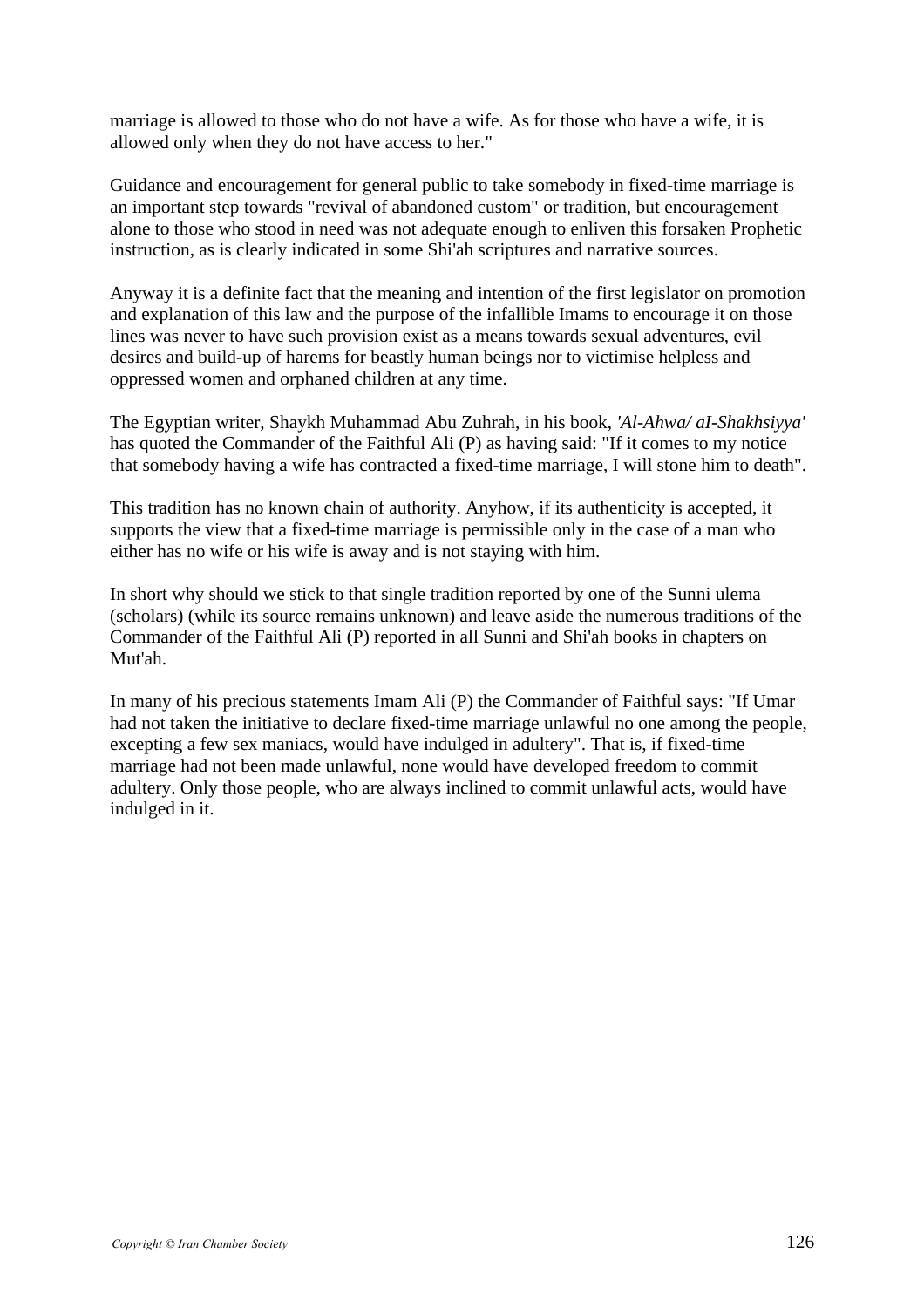# **Polygamy**

Monogamy (Practice of being married to only one woman at a time) is the most natural form of matrimony. The spirit of exclusive relationship or individual and private ownership prevails in it, though this ownership is different from that of wealth or property. In this system the husband and wife each regard the feelings, sentiments and the sexual benefits of the other, as exclusively belonging to him or to her.

The opposites of monogamy are polygamy (Custom of having more than one wife at the same time) and sexual communism. The latter, in a sense, may also be regarded as a form of polygamy.

# **SEXUAL COMMUNISM**

Sexual communism means no exclusiveness. According to this theory, no man should exclusively belong to any particular woman, nor should any woman belong to any particular man. It amounts to complete negation of family life. History and the theories related to prehistorical times do not point to any period when man totally lacked family life and when sexual communism prevailed. What is claimed to have existed among certain barbarian tribes was a midway state between exclusive family life and sexual communism. It is said that among certain tribes it was the usual practice that several brothers jointly married several sisters, or several male members of a clan jointly married several women of another clan.

Will Durant in his book, 'History of Culture', Vol 1, writes that at certain places collective marriage was popular in the sense that several male members of a clan jointly married several female members of another clan. For example, it has been customary in Tibet that several brothers have an equal number of sisters as their wives. Nobody knows which sister is the wife of which brother. Every brother cohabits with any of the sisters he likes. A sort of sexual communism exists there. A similar custom existed in ancient England. The custom, which was prevalent among the Jews and some other people of the past and, according to which, after the death of a brother, another brother married his widow, was a remnant of this ancient custom.

# **PLATO'S VIEW**

It appears that, while enunciating his theory of 'philosopher-rulers', Plato has suggested in his book, "The Republic", a sort of family socialism for this class. Several leaders of communism in the 19th century also made a similar suggestion, but, as reported by the author of the book, 'Freud and the Prohibition of Consanguineous Marriage', after some bitter experiences, several of the powerful communist countries officially recognised the law of monogamy in 1938.

# **POLYANDRY**

Another form of polygamy is polyandry, viz. a woman having more than one husband at the same time. According to Will Durant this custom is found among certain tribes of Tibet etc.

Al-Bukhari, in his famous corpus of traditions, as-Sahih, reports Ayesha as having said that among the pre-Islamic Arabs there existed four kinds of conjugal relations. One of them was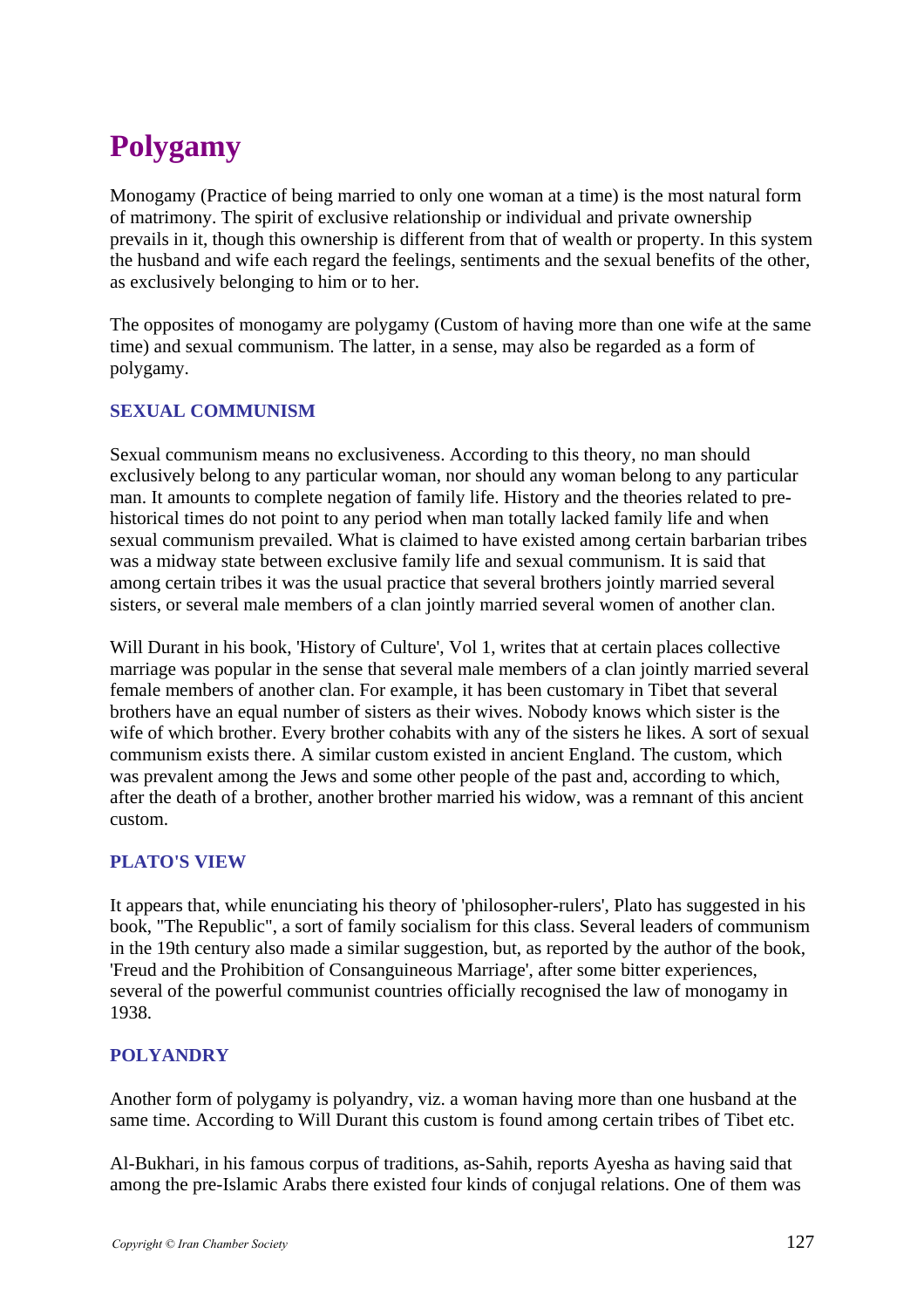the proper marriage that is still being practised. In this form a man proposes to a girl through her father and, after the fixation of dower, carries her. There can be no controversy about the father of the children born in such a wedlock. There was another kind of marriage, which was called *'istibza* To procure a better progeny for himself, the husband selected a man and asked his wife to allow him to have access to her for a fixed period. He himself kept aloof till the pregnancy of the woman. It was a marriage within a marriage and was indulged in with a view to improving the breed. According to another custom, a group of men consisting of less than ten people, established a liaison with a particular woman. On becoming pregnant, she called all of them, and, as the custom of the day was, they had to respond to her call. At this time she selected one man as the father of her child out of those who were willing to take that responsibility. The man, after being so chosen, could not decline to accept the fatherhood of the child.

The fourth kind of conjugal relations was known as prostitution. The prostitutes had a flag on the top of their houses. It served as their distinguishing mark. Anybody could have access to these women. If such a woman gave birth to a child, she called all those who had intimacy with her, and with the help of a physiognomist, determined who was the father of the child. The man concerned had to accept the decision of the physiognomist and to own the child.

These were the forms of the conjugal relations which prevailed in pre-Islamic Arabia. The Prophet abolished all of them, except the one which is practised today.

This shows that the custom of polyandry existed among the pre-Islamic Arabs also.

Montesquieu reports that the Arab globe-trotter, Abu Zahir al-Hasan, found this custom in India and China during his visit to these countries in the 9th century and regarded it as a form of debauchery. He also writes: "On the coast of Malabar there lives a tribe called Nair. The male members of this tribe cannot have more than one wife, but the women are allowed to choose several husbands. Probably the reason is that the Nairs belong to a martial race and their profession is fighting and hunting. Just as we discourage the marriage of the soldiers in Europe so that it may not interfere with their profession of fighting, the Malabar tribes have also decided that, as far as possible, the male members of the Nair tribe should be excused from shouldering family responsibilities. As, owing to the tropical climate of the area, it is not possible to ban marriage totally, it has been decided that several men should have only one wife, so that they may not be heavily burdened with family responsibilities and their professional efficiency may not be affected".

## **DEFECTS OF POLYANDRY**

The main and the basic defect of the system of polyandry is that the paternity of the children practically remains uncertain. In this system, the relations between the child and the father are undetermined and that is the reason why it has not been successful. As sexual communism  $1_{1}L_{1}$  not been able to take roots anywhere, this system also has not been accepted by any society worthy of the name. As we have said earlier, the family life, the building of a home for the future generation and the definite connection between the past and the future generations are some of the demands of the human instinct. The exceptional cases of the existence of plurality of husbands among certain sections does not prove that the desire of the formation of one's own family is not an instinct of man. Similarly, perpetual celibacy or complete abstinence from conjugal life, as practised by a number of men and women, is also a sort of deviation. Polyandry is not only inconsistent with man's monopolistic nature and his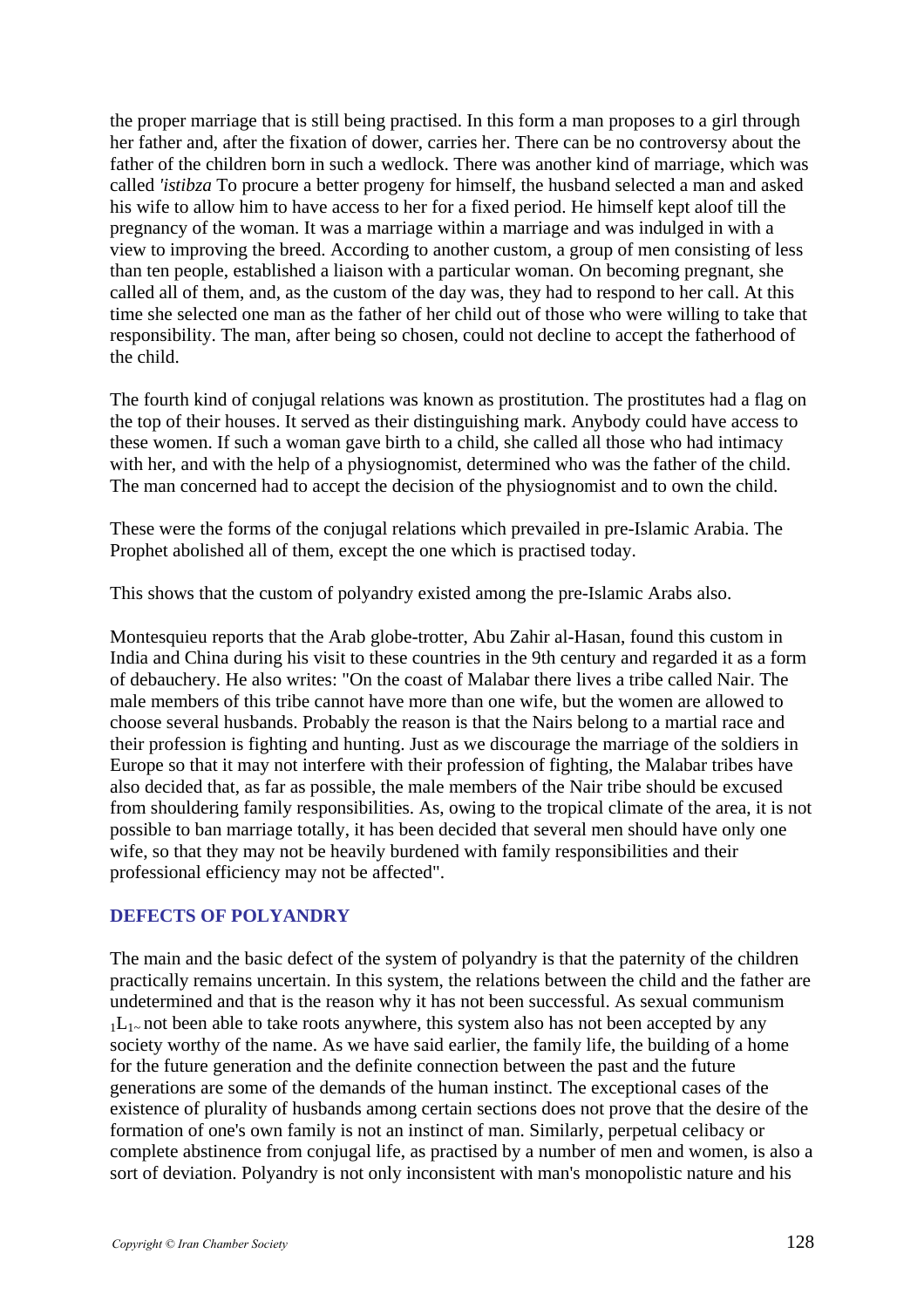paternal love, but it is opposed to the nature of woman also. Psychological investigations have proved that woman wants monogamy more than man.

# **POLYGAMY**

Another form of polygamy is plurality of wives. It has been more commonly and successfully practised than polyandry and sexual communism. It has not only existed among the barbarian tribes, but has also been practised by many civilised people. Apart from the Arabs, it has been practised by the Jews, the Iranians of the Sasanian period and several other people. Montesquieu says that in Malaya it was permissible to have three wives. He also says that the Roman Emperor, Valentinian II, had, by an edict, allowed the subjects of the Empire to marry several wives, but as this law was not suited to the climate of Europe, it was repealed by other emperors like Theodore etc.

# **ISLAM AND POLYGAMY**

In contrast to polyandry, Islam has not totally abolished polygamy, but has restricted it. On the one hand, it has fixed the maximum number of wives, which one can have, at four, and, on the other, it has stipulated certain conditions and has not allowed everyone to indulge in having several wives. We shall discuss the conditions stipulated by Islam later and will explain why Islam has not banned polygamy.

It is surprising that during the Middle Ages, when anti Islamic propaganda was at its highest, the opponents of Islam used to say that it was the Prophet of Islam who, for the first time, invented the custom of polygamy. They claimed that this custom was the basis of Islam and the rapid spread of Islam among the various people of the world was due to it. At the same time, they claimed that polygamy was the cause of the decline of the people of the East.

Will Durant in his 'History of Culture'. Vol.1, says that the ecclesiastics of the Middle Ages believed that polygamy was an invention of the Prophet of Islam, whereas this is not a fact. As we know, the matrimonial life in most of the primitive societies proceeded according to this system. There are many causes of its emergence. In the primitive societies men were mostly busy in hunting and fighting and the rate of mortality among them was naturally high. As the number of women exceeded the number of men. it became essential to adopt this system. It was not possible to allow some women to remain unmarried, for the rate of mortality being high in the primitive societies, every woman was required to procreate children. There is no doubt that this system suited those societies, not only because of the excess of women over men, but also because it strengthened them numerically. In modern times the most strong and healthy men usually marry late in life and beget only a few children. But in the olden days the strong men could have the best wives and could procreate a large number of children. That is why this practice continued to exist for a very long time, not only among the primitive people but even among the civilised ones. It is only recently that it has gradually begun disappearing from the countries of the East. Agriculture has stabilised the life of men and reduced the hardships and perils of the ancient times, with the result that the number of men and women has almost equalised. Now polygamy, even in primitive societies, has become a privilege of a small wealthy minority and the masses have to be content with only one wife and, as an additional enjoyment, they can only indulge in adultery, whenever possible.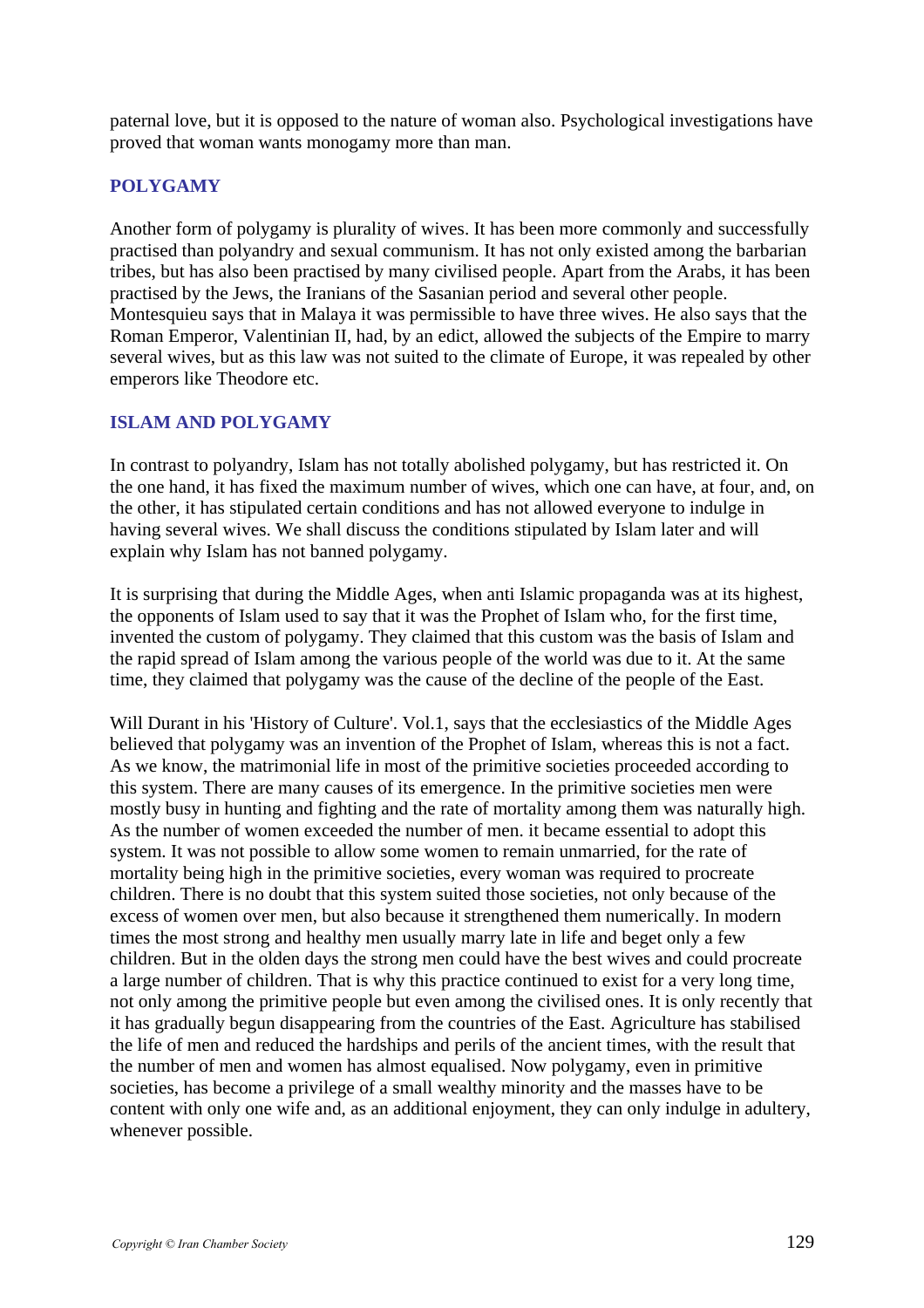Gustav Leabeon in his book, 'History of Culture', says that no Eastern custom is so infamous in Europe as polygamy, nor has Europe misjudged any other custom to the extent that it has misjudged this. The European writers have believed polygamy to be the basis of Islam and the main cause of its spread. They also hold this custom to be mainly responsible for the decline of the Eastern people. Other objections apart from these, showing sympathy with the women of the East, are raised alleging that these ill-fated women are detained within the four walls of their houses, under the hard-hearted eunuchs. They further say that the slightest action on their part, which may displease the head of the household, renders them liable to be put to death. Such notions have no basis at all. '[he unbiased Europeans should know that it is the custom of polygamy that has strengthened the family relations and uplifted the moral spirit of those people among whom it is prevalent. It is due to this custom that woman in the East enjoys more respect than she does in Europe. Before proving this point, we must make it clear that this custom is in no way related to Islam. Even prior to Islam, it was practised by all the people of the East, including the Jews, the Iranians, the Arabs etc. The people who embraced Islam in the East did not derive any benefit in this respect. So far, no such mighty religion has appeared in this world as could invent or abolish such a custom as polygamy. It has not been first introduced by any religion. It is the creation of the climatic and the racial characteristics and other causes related to the way of life in the East. Even in the West, where the climate is not congenial to the existence of such a custom, monogamy is a thing which is found in law books only. In actual life there is no trace of it. It is not known how and in what way the lawful polygamy found in the East is inferior to the clandestine polygamy of the people of the West. Apparently, the former is better and more dignified than the latter. The people of the East, when they visit a European country and are confronted with the European criticism of their custom, are naturally bewildered and feel offended.

It is a fact that Islam has not invented polygamy. It has only restricted it. It has prescribed a maximum limit for it. It has laid down strict conditions for it. This custom already existed among most of the people who accepted Islam. They were only compelled to comply with the conditions laid down by Islam.

In his book, 'Iran During the Sassanian Period', Christenson writes: "Polygamy was considered to be the basis of the family. Practically, the number of wives, which a man could have, depended on his means. The poor people apparently could not afford to have more than one wife as a general rule. The head of the family had special rights as such. One of the wives was regarded as the favourite wife and enjoyed full rights. Some other wives were treated as servants only. Legal rights of these two categories widely differed. The slave girls were included among the servant wives. It is not known how many favourite wives a single man could have. But there has been a mention of two favourite wives in the course of several legal discourses. Each of them was called the lady of the house. Apparently they lived in separate houses. The husband was bound to maintain the favourite wife so long as she lived. Every son till he reached the age of puberty, and every daughter till she was married, had the same rights. But only the male children of the servant-wives were admitted to the paternal family".

In the 'Social History of Iran from the fall of the Sassanians to the fall of the Omayyads' the late Sa'id Nafisi writes: "The number of women whom a man could marry was unlimited and at times it is observed in the Greek documents that one man had hundreds of women in his house."

Montesquieu, quoting a Roman historian, says that several Roman philosophers, who were being tortured by the Christians because they refused to embrace Christianity, fled from Rome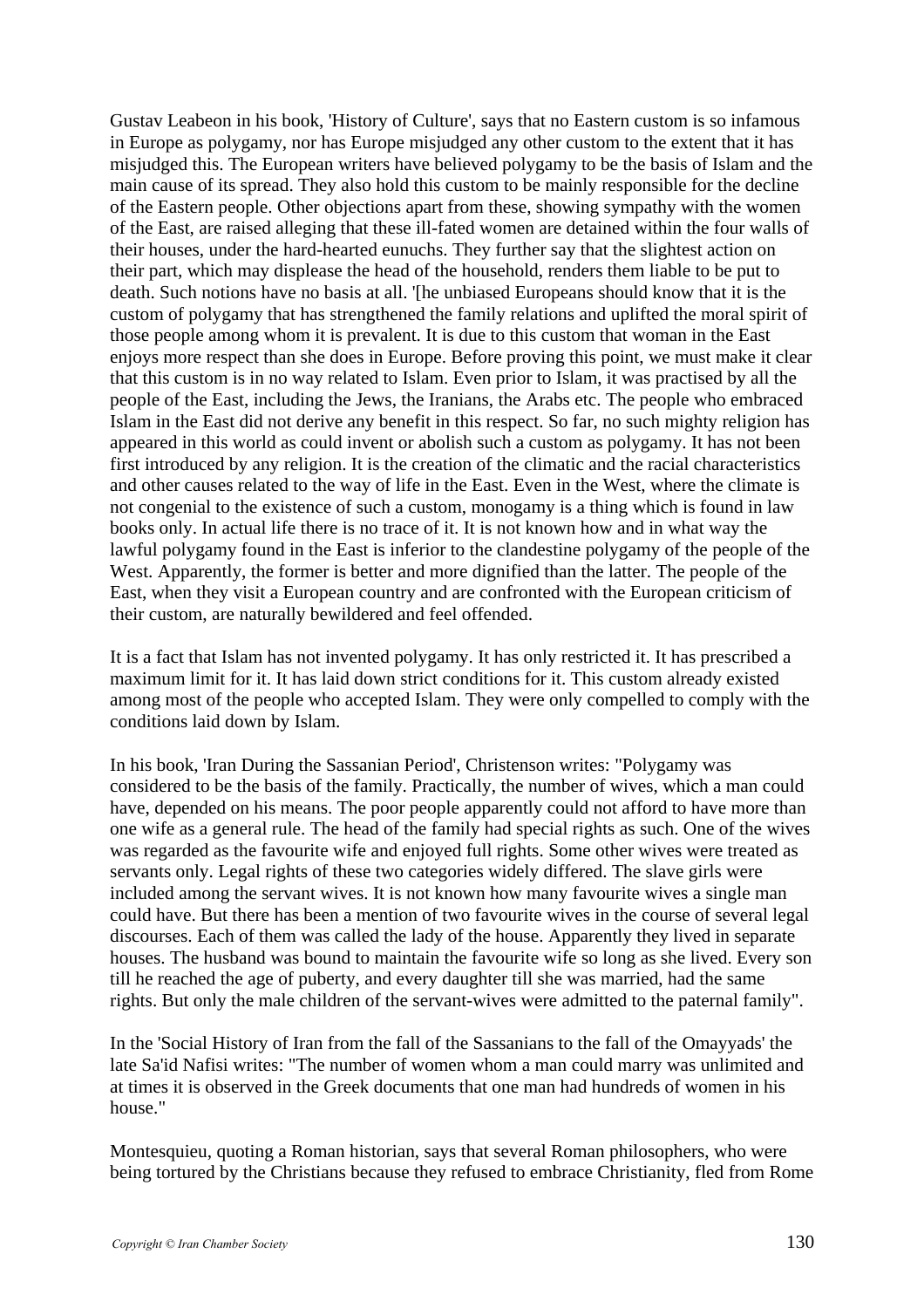and took refuge in the court of the Iranian King, Khusro Parviz. They were astonished to see that not only polygamy was legal there, but the Persian men had intimacy with the wives of others also.

It may be pointed out here that the Roman philosophers took refuge in the court of the Persian king, Anushirwan, and not in the court of Khusro Parviz. Montesquieu has mentioned the name of the latter owing to some misunderstanding.

During the pre-Islamic period, the Arabs could have an unlimited number of wives. It was Islam that prescribed a maximum limit. This naturally created a problem for those who had more than four wives. In exceptional circumstances, some had even ten. They had to part with six of them.

From the above it is evident that polygamy is not an invention of Islam. Islam only restricted it. Anyhow, it did not abolish it totally. In the following chapters we shall discuss the causes which gave rise to this custom and shall explain why Islam did not do away with it. We shall also discuss the reasons which in modern times have impelled both men and women to rise against this custom.

# **HISTORICAL CAUSES OF POLYGAMY (I)**

What are the historical and social causes of polygamy? Why have many nations of the world, especially the Eastern nations, accepted this custom, and why have other nations, such as the Western nations, never practised it? How is it that out of the three forms of polygamy only plurality of wives could gain considerable popularity? Polyandry and sexual communism either have never been practised or have been practised rarely, and only in exceptional cases.

Unless we look into these questions, we cannot discuss the question of polygamy from the point of view of Islam, nor can we study it from the viewpoint of modern human requirements.

If we do not take into consideration the ample social and psychological studies made in this respect, we, too, may, like many superficial writers, harp on the old tune and say that the causes of polygamy are obvious. That is, this custom has come into existence as a result of the high-handedness and the domination of man and the subjugation of woman. It is an outcome of the patriarchal system. As man has dominated woman and has ruled over her, he has given the laws and the customs a turn to his own benefit. That is how he enforced this custom which is beneficial to him and harmful to woman, and has been practising it for centuries. As woman was suppressed, she could not put polyandry into practice. As now the age of the highhandedness of man is over, the privilege of polygamy should, like many other false privileges, make room for equal and reciprocal rights of man and woman.

This way of thinking is very superficial and puerile. Neither the cause of polygamy is the oppression of man nor that of the failure of the polyandry the suppression of woman. If the custom of polyandry has practically come to an end, that is not because the age of man's highhandedness is over. Man has lost no privilege; he has actually gained an advantage over woman.

We do not deny the factor of oppression as one of the factors which give a particular turn to history. We also do not deny that man has, throughout history, misused his domination over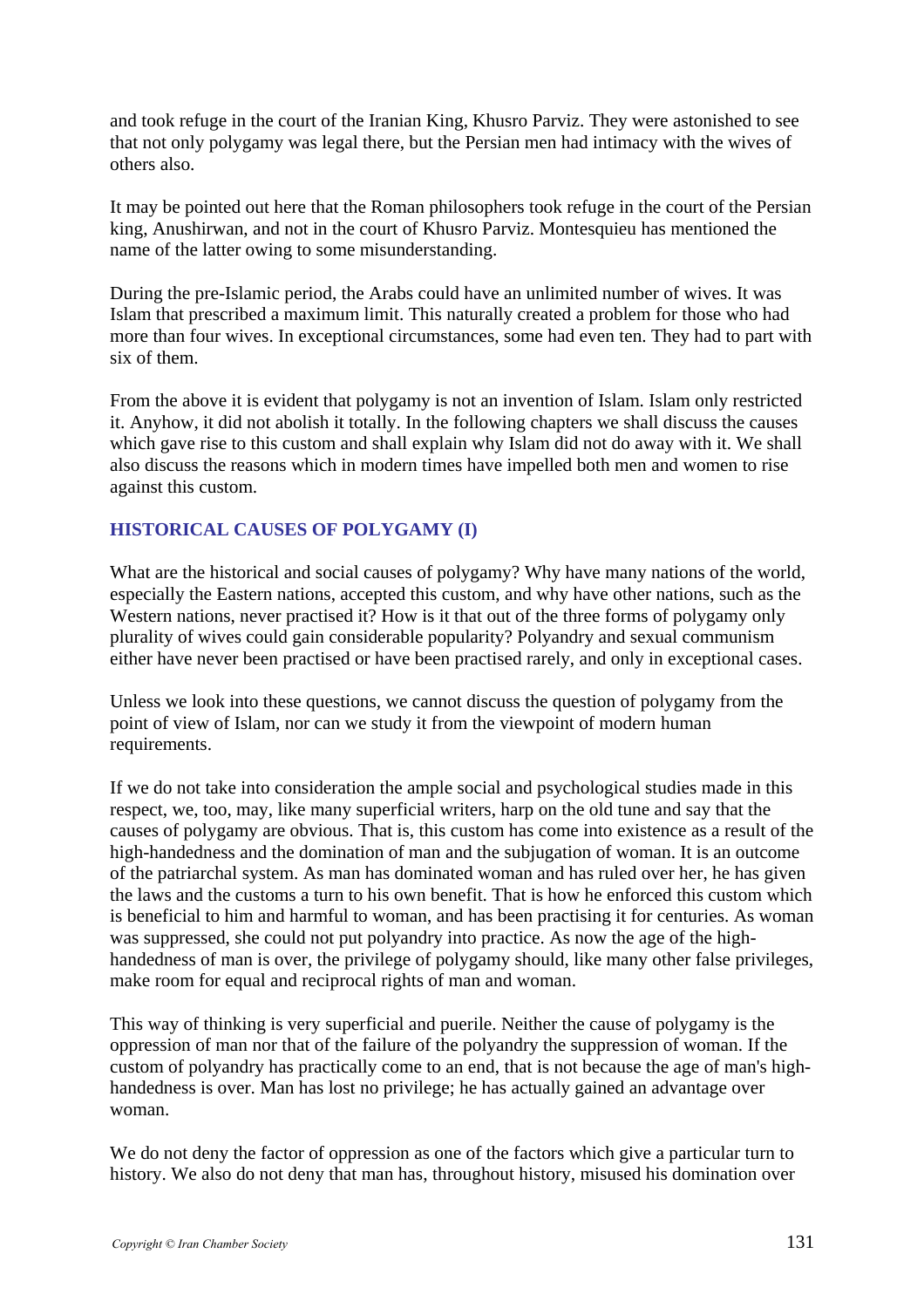woman. But we believe that it is sheer short-sightedness to explain family relations on the basis of the oppression factor only.

If we admit this view, we must also admit that during the period when polyandry was popular among the pre-Islamic Arabs or, as reported by Montesquieu, among the Nairs on the Malabar coast, woman had got an opportunity to dominate over man and impose polyandry over him. It also must be admitted that that period was the golden period of woman. But we know for definite that the pre-Islamic period of Arabia was one of the darkest periods in the life of woman. Earlier we have quoted Montesquieu as saying that the custom of polyandry among the Nairs was not due to the domination or respect of woman, but was the result of the decision of society to keep the soldiers free from the burden of family responsibilities.

Further, if patriarchy is responsible for polygamy, how is it that this system did not gain popularity in the West? After all, the patriarchal system is not confined to the East. Have the people of the West been, from the beginning, pious Christians believing in the quality and reciprocity between man and woman? Has the factor of domination worked to the benefit of man in the East and for the promotion of justice in the West?

Till half a century ago, the Western woman was among the most unlucky of the world. Even her own property was controlled by her husband. The Europeans themselves admit that during the Middle Ages the position of the Eastern woman was far better than that of her counterpart in the West. Gustav Leabeon says that Islam, in its early days, gave the woman exactly that position, which the European woman could get after a very long time; that is, after the chivalry of the Arabs of Andolusia was transmitted to Europe. Courteous behaviour towards woman is the main part of the chivalry which the Europeans learnt from the Muslims. It was Islam, and not the religion of Christ, as is believed by the common people, that enhanced the position of woman. During the Middle Ages the chiefs and barons, though Christians, never held woman in respect. A study of ancient history leaves no doubt that the behaviour of the dukes and barons of Europe towards woman was most barbaric.

Other European authors have also given a more or less similar description of the position of women during the Middle Ages. Though patriarchy prevailed in Europe during that period, polygamy could not become customary.

The fact is that neither polyandry (wherever it was practised) was ever due to the power and domination of woman, nor was its ultimate failure due to her weakness and suppression. Similarly, polygamy in the East is neither due to the oppression and high-handedness of man, nor is it unpopular in the West owing to the existence of equality between man and woman.

# **CAUSES OF THE FAILURE OF POLYANDRY**

The main cause of the failure of polyandry is that it neither suits man's nature nor woman's. It does not suit man's nature, because firstly, it does not conform to his monopolistic spirit and, secondly, because it is not in agreement with the principle that a father should be confident of his paternity. It is human nature to have an attachment with one's children. Every human being is, by nature, keen to beget children and wants that his relationship with his past and future generations should be definite and satisfactory. He wants to know whose son and whose father he is. Polyandry does not agree with this instinct of man. On the other hand polygamy creates no such problem, neither in the case of man nor in that of woman. It is reported that once, about forty women came to Imam Ali (P) and asked him why Islam had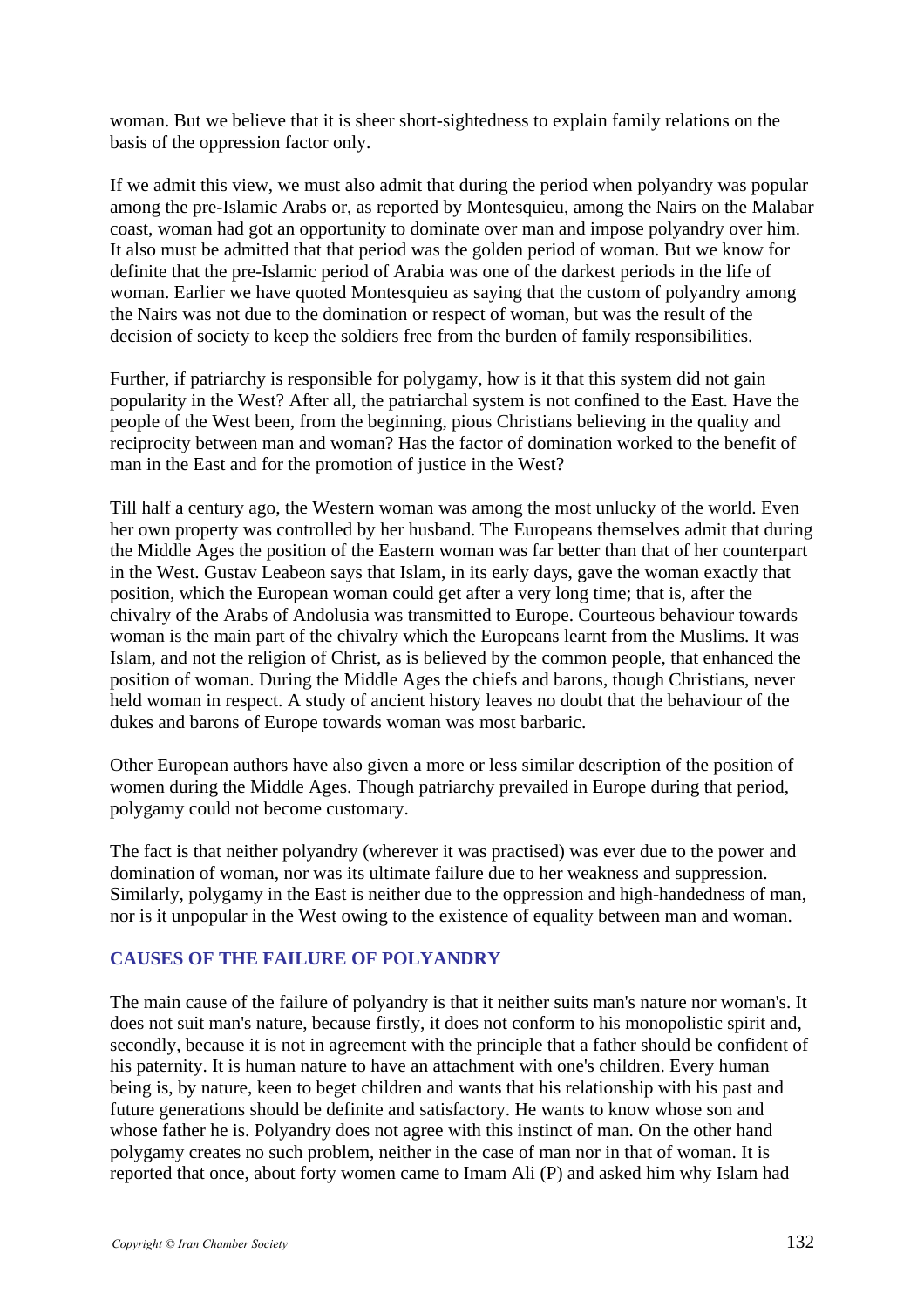allowed men to have several wives, but had not allowed women to have several husbands. They asked whether it was not a case of undue discrimination.

Imam Ali (P) ordered some cups of water to be brought in and gave one cup to each women. Then he ordered them to pour all the water into a big utensil, which was placed in the middle of the room. When the order had been carried out, he asked them to fill their cups again, but only with the water which they originally contained. The women said that it was not possible as the whole water had mixed. Imam Ali (P) said that if a woman had several husbands, they would naturally have sexual connections with her. If she became pregnant and gave birth to a child, it would not be possible to determine as to who was the father of that child.

As far as woman is concerned, polyandry is neither in her interest nor does it conform to her nature. Woman does not want a husband to satisfy her sexual instinct only. Had it been so, it could be said: 'the more, the better'. Woman wants a man whose heart she may control, who may be her protector and defender, who may make sacrifices for her and who may work hard and bring money for her. The money which a woman earns through her own work and labour neither meets her requirements, nor has the same value as that which is given to her by the man who loves her. A husband meets the financial needs of his wife with the spirit of sacrifice. The wife and the children are the best and the strongest incentive for man to work.

In the case of polyandry woman cannot claim the love, devotion and sacrifice of any man. That is why, like prostitution, it has always been abominable to woman. Hence, polyandry neither conforms to the wants and the leanings of man, nor to those of woman.

# **FAILURE OF SEXUAL COMMUNISM**

In the case of sexual communism, neither a man can align himself with any particular woman, nor can a woman with any particular man, and that is the reason why it could never become popular. It was proposed by Plato who limited its scope to the ruling class or the 'philosopherrulers'. But his suggestion was not liked by others, and he himself had to revise his opinion.

During the past century, Frederick Engels, the second father of communism, put forward this idea and strongly advocated it. But it was not accepted by the communist world. It is said that the Soviet Union tried to implement the family theory of Engels, but following some bitter experience had ultimately to recognise monogamy as the official policy.

Polygamy may be regarded as a matter of pride for man, but polyandry has never been and will never be a matter of pride for woman. The reason is that man wants the body of woman and woman wants the heart of man. So long as man controls the body of woman, it is immaterial for him if he loses her heart. That is why man attaches no importance to the fact that, in the case of polygamy, he is deprived of the love and devotional sentiments of woman, But for woman the main and the most important thing is man's heart and his sentiments. If she loses them, she loses everything.

In other words, there are two important elements of matrimonial life, one material and the other sentimental. The material element of matrimony is its sexual aspect, which is at its height during youth and gradually declines afterwards. The sentimental element consists of mutual tender feelings and earnest devotion. It grows and becomes stronger with the passage of time. The nature of woman being different from that of man, she attaches more importance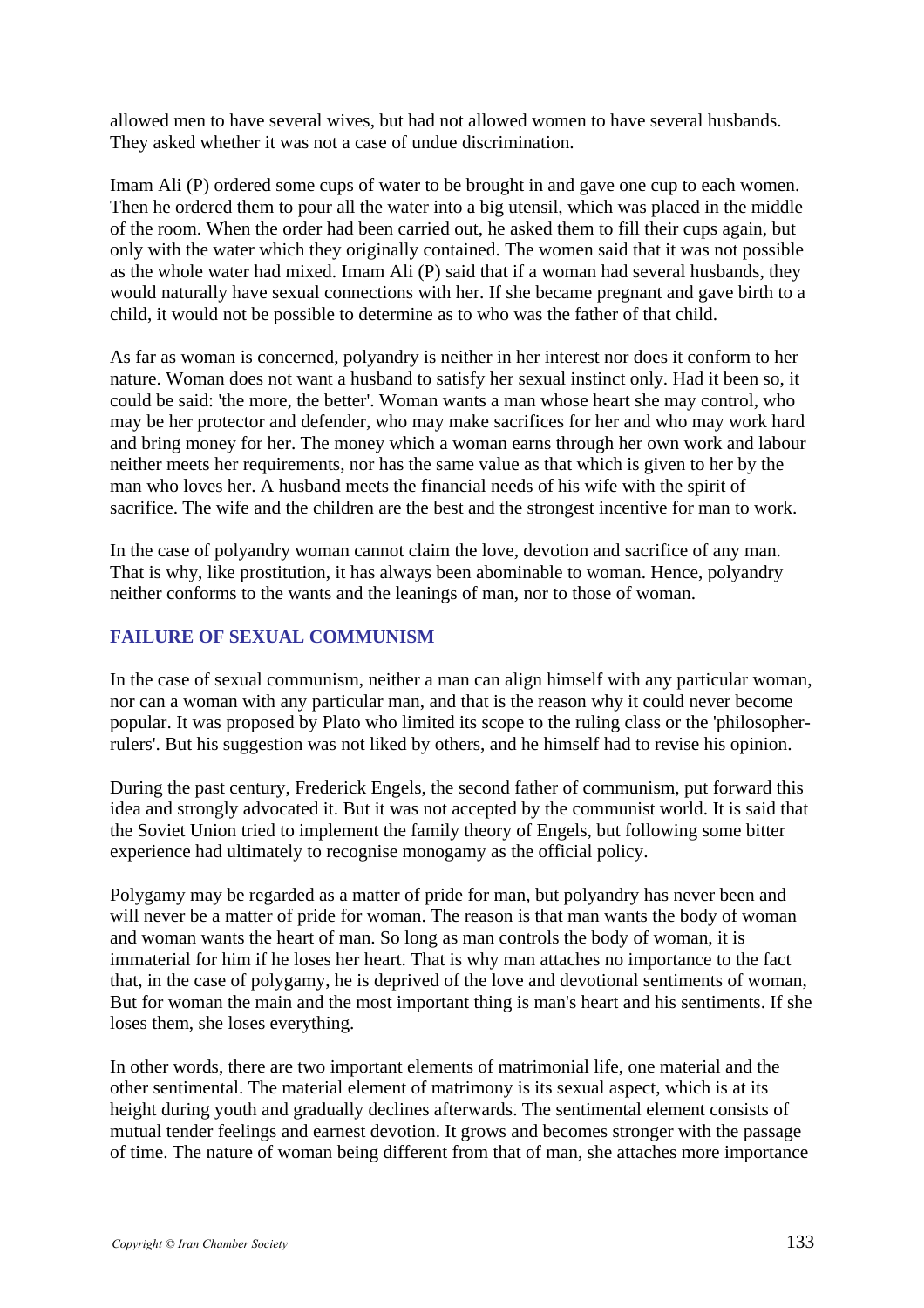to the sentimental aspect of matrimony. But for man either the material aspect is more important or, at least, both the aspects are of equal importance.

We quoted earlier a lady psychologist who is of the view that woman has a mental disposition of her own. The child develops and grows in her womb and is nursed on her lap. She badly needs the devotion and attachment of her husband in the capacity of the child's father. Even the amount of her own affection and love for her children is directly in proportion to the amount of the love shown to her by their father, Only monogamy can meet this requirement.

It is a grave mistake to compare polyandry with polygamy and to say that there is no difference between them. It is also wrong to say that polygamy became popular in certain parts of the world, because man belonged to the stronger sex, and polyandry could not do so, because woman belonged to the weaker sex.

A contemporary writer, who happens to be a woman, says:

"We can say that as man can have four wives, woman also should have a similar right, for both are human beings. This logical conclusion is most appalling to men. They are enraged on hearing such an argument and shout: "How can a woman have more than one husband?" In reply we quietly say: "How can a man have more than one wife?"

She further says: "We do not want to promote immorality or to belittle the importance of chastity. We only want to make men understand that the views held by them, about women, are not based on any solid ground. Man and woman are equal as human beings. If man has the right to have four wives, woman also must have the same right. Even if it is granted that woman is not intellectually superior to man, it is certain that spiritually and mentally she is not weaker than he is."

As you might have observed, the above statement makes no distinction between polyandry and polygamy, except that man being the stronger sex has adopted polygamy to his own advantage, and woman being the weaker sex could not do so.

The above writer further says that man regards woman as his property, and that is why he wants to have several wives. In other words, he thus wants to acquire as much property as practicable. Woman, being in the position of a slave, cannot have more than one master.

Contrary to the views of this writer, the fact that the system of polyandry has never been accepted by any large section of people proves that man does not regard his wife as his property, for, as far as property is concerned, it is a common practice all over the world to own it jointly and to be benefited by it jointly. Had man considered woman to be his property, he certainly would have had no objection to sharing it with others. There is no law in the world, restricting the ownership of a property to one owner only.

It is said that the husband is one individual and the wife is another individual. They should have equal rights. Why should the husband have the right of enjoying polygamy and why should the wife not have the right of enjoying polyandry?"

We say, here lies the mistake. You presume that polygamy is a part of the rights of the husband and polyandry a part of the rights of the wife. The fact is that polygamy is a part of woman's rights and polyandry is neither a part of man's rights nor of woman's rights. It is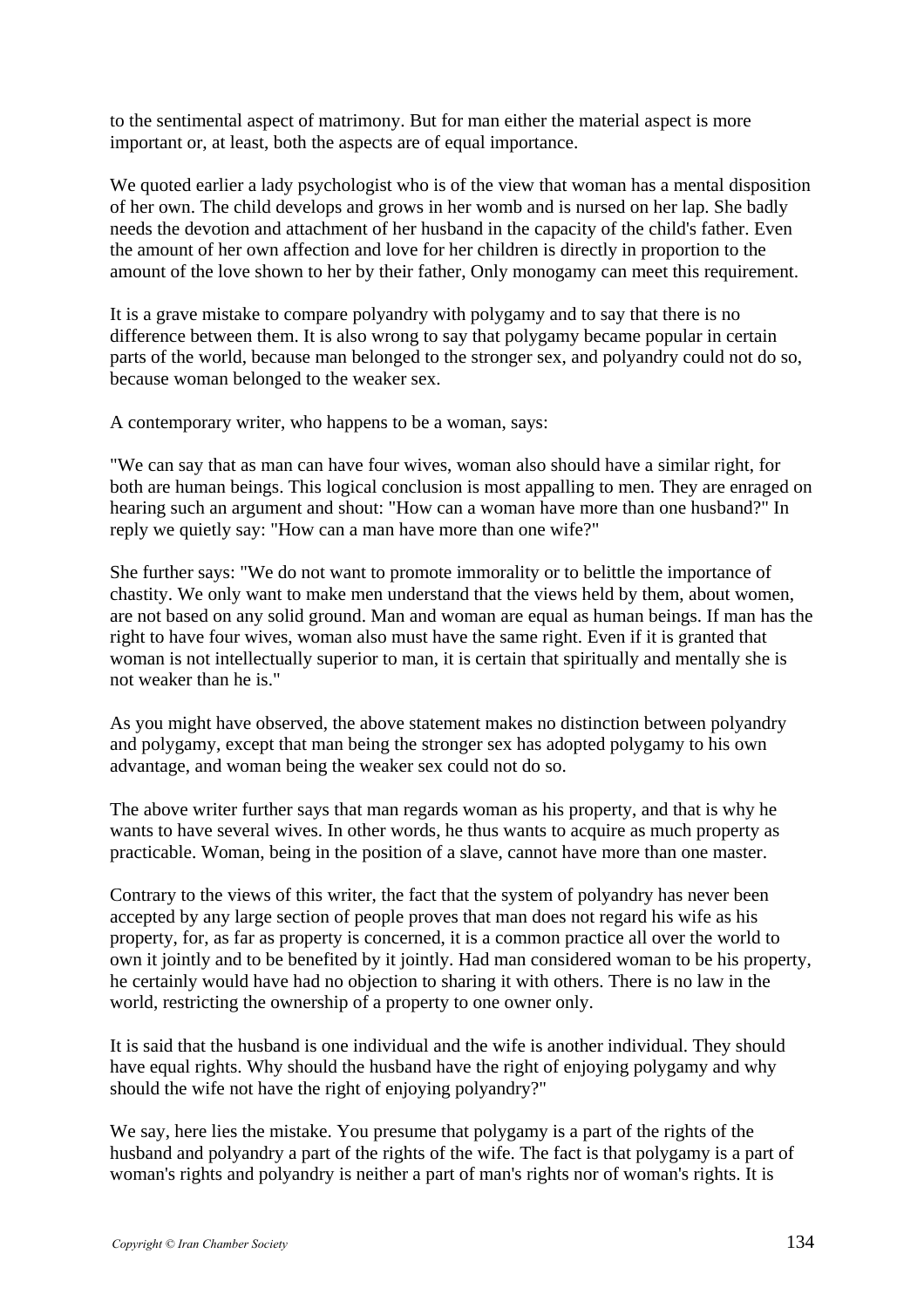against the interests of man and woman both. We shall prove later that the system of polygamy has been laid down by Islam with a view to safeguarding the interests of woman. Had the intention been to be partial to man, Islam could have allowed the husband to have extra-marital affairs with a woman other than his wife and would have laid no responsibility on him with regard to his legal wife and legal children.

Polyandry has never been in the interests of woman. It is not a right of which she has been deprived.

The writer whose views we have quoted has said: "We want to make men understand that the views held by them about women are not based on any solid ground".

Coincidentally, that is what we also want to do. In the following chapters we propose to explain the basis of the Islamic views regarding polygamy.

We invite all thinking people to look into it and see if the Islamic views are, or are not, based on any solid ground. We give our word of honour that we shall withdraw all what we have said, if it is proved by anybody that the basis of the Islamic viewpoint is defective.

# **HISTORICAL CAUSES OF POLYGAMY (II)**

Man's lust for indulgence in sensual pleasure and his unrestricted domination alone are not a sufficient cause for the emergence of polygamy. There must be some other contributory causes also for a licentious man to satisfy his taste for variety. It is easier and less cumbersome to indulge in free love instead of having a woman of his choice as his legal wife and shouldering the responsibility of the maintenance of her possible future children. Plurality of wives gains popularity only in the societies where there are moral and social restrictions on free love and a voluptuary has to pay the price of seeking variety by accepting the woman concerned as his legal wife and by shouldering the responsibility of fatherhood of her children.

Now let us see whether there is any contribution of geographical, economic or social factors in this respect.

## **GEOGRAPHICAL FACTORS**

Montesquieu and Gustav Leobeon insist that climatic conditions are the main cause of the development of polygamy. These intellectuals believe that the climate of the East is such that this custom is inevitable there. In the Eastern countries puberty and old age in females commence earlier and, therefore, a man requires a second and a third wife. Moreover, they think that one woman cannot satisfy the sexual needs of a man brought up in the Eastern climate.

Gustav Leobeon in his book, History of Islamic and Arab culture says: "The custom of polygamy was not introduced by religion. It is an outcome of the climatic conditions, the racial characteristics and other causes related to life in the East. It needs not be emphasised that these are very strong and effective factors. Furthermore, their physical and temperamental traits, their nursing of children and their ailments and diseases often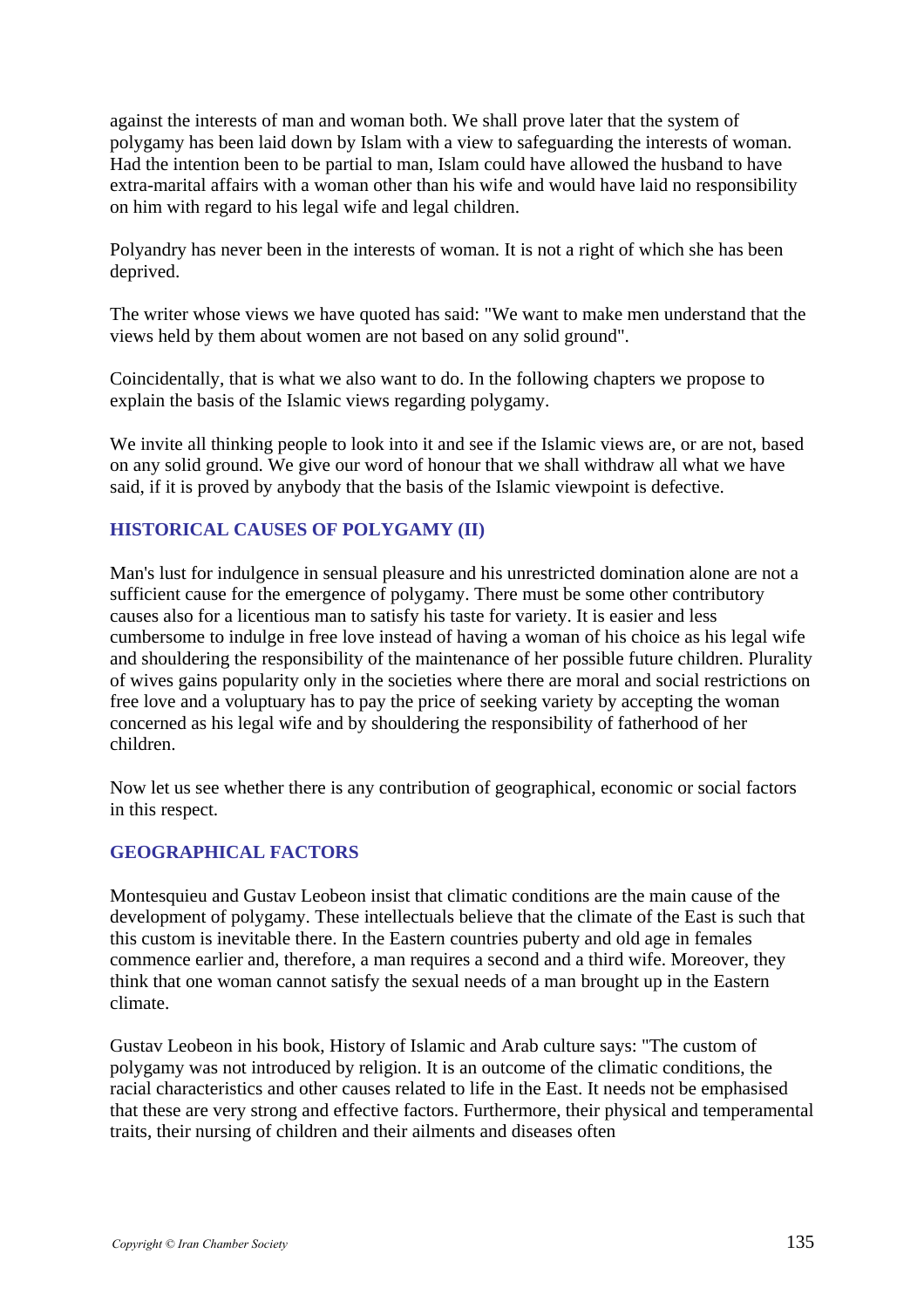force the women of the East to keep themselves aloof from their husbands. As the climatic conditions and the national characteristics of men in the East are such that they cannot bear even temporary separation, polygamy has become customary".

Montesquieu in his book, the Spirit of Law says: 'In tropical countries women attain puberty at the age of eight, nine or ten years and after being married, soon become pregnant. It may be said that in tropical countries, pregnancy immediately follows marriage".

Predo, giving an account of the life of the Prophet of Islam, states that he married Khadijah, at the age of five and consummated the marriage at the age of eight. Because of a very early marriage, women in the tropics become old at the age of twenty. He says that before they become mature, they are already old. In the countries having a temperate climate women retain their charm and beauty for a long time. They attain puberty at a later age and they are more mature and experienced at the time of their marriage. They have children at a comparatively advanced age and the husband and the wife become old almost at the same time. That is how equality between man and woman is established and men do not need to have more than one wife.

Thus it is because of the climatic conditions that the law prohibits polygamy in Europe and allows it in Asia.

The above explanation is in no way correct. The custom of polygamy is not confined to tropical regions in the East. During the pre-Islamic period this custom was common in Iran, where the climate is temperate. It is purely fictitious to say that in the tropics, women get old at the age of twenty, as alleged by Montesquieu. It is even more fantastic to say that the Prophet of Islam, married Khadijah at the age of five and consummated it at the age of eight. Everyone knows that at the time of their marriage Khadijah was forty and the Prophet was twenty -five.

Secondly, if it is accepted that the early onset of old age in women and the intense virility in men are the causes of this custom, why did the people of the East not adopt the practice of free love and debauchery, as the people of the West did both during the Middle Ages and in the modern times. In the West, as Gustav Leabeon has pointed out, monogamy is found only in the legal books and there is no trace of it in daily life.

Again, in the East polygamy exists in its legal form. The man has to accept the woman as his legal wife and has to bear the responsibility of her children. In the West, it exists in an illegal and clandestine form. Man indulges in free love and escapes all matrimonial responsibility.

## **POLYGAMY IN THE WEST**

We deem it necessary to give a brief account of polygamy in Europe during the Middle Ages, as described by an eminent Western historian. This account should convince those who criticise the East for polygamy that in spite of all its defects it is much more dignified than what existed in Europe.

Will Durant in his book, History of Civilization, vol.17, gives an interesting account of the state of morality in Italy during the renaissance. We give below a summary of what he has said under the heading 'Morals in Sexual Relations'.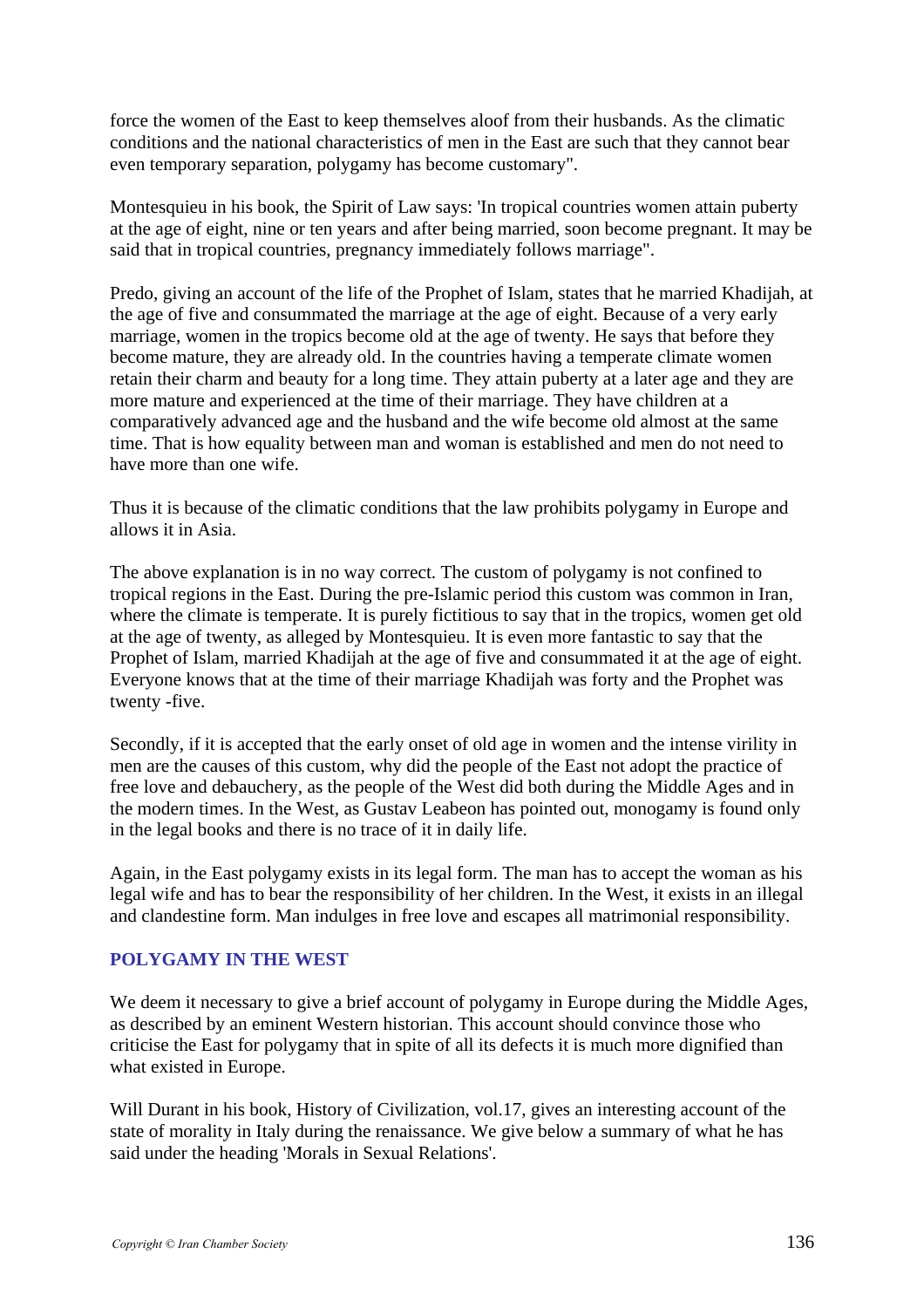In the course of his brief introduction he says that before describing the morals of the laity it may be pointed out that by nature man is polygamous. Only strict moral restrictions, an adequate amount of hard work and poverty, and a continuous vigilance of the wife can compel him to maintain monogamy.

Then he says that adultery was not uncommon during the Middle Ages, prior to the Renaissance. As during the Middle Ages the guilt of adultery was extenuated by chivalry, similarly, during the Renaissance period, it was watered down among the educated classes by the craving for the polished manners and the refined spirit of the females. Girls belonging to respectable families were, to a certain extent, kept segregated from the males not connected with their own family and were taught the merits of pre-marital chastity. Sometimes these instructions were exceptionally effective. It is reported that a young woman, after being assaulted, drowned herself. That must have been an exceptional case, because a bishop took the trouble of installing her statue after her death to commemorate her chastity.

The number of pre-marital affairs must have been considerable, because there were innumerable children born of illegitimate relations in every town of Italy. It was a matter of pride not to have an illegitimate child, but to have one was not a matter of shame. Usually a husband persuaded his wife at the time of the marriage to bring her illegitimate child with her, to be brought up along with his children. Illegitimacy was not a slur on the reputation of anyone. Furthermore, a certificate of legitimacy could easily be obtained by bribing a clergyman. In the absence of other lawful or eligible heirs, an illegitimate son could inherit property and even a crown, as Frante-I, succeeded Alfonso-I, King of Naples. When in 1459 Pius-II came to Bavaria, he was received by seven princes, all of whom were illegitimate. Rivalry between the legitimate and illegitimate sons was an important cause of a long series of commotions during the Renaissance period. As far as homosexuality is concerned, it was only a revival of the ancient Greek tradition.

San Bernardino found this sort of perversion so common in Naples that he thought it to be threatened with the fate of Sodom. Artino found the perversion equally prevalent in Rome. The same thing can be said about prostitution. In 1490, out of a total population of 90,000, there were 6,800 registered prostitutes in Rome. Of course, this figure does not include clandestine and unofficial prostitutes. According to the statistics of 1509, out of a population of 300,000 of that city, there were 11,654 prostitutes. In the 15th century, a girl who had reached the age of 15 without having a husband, was regarded as a slur on the fair name of her family. In the 16th century, the 'age of disgrace' was extended up to 17 years, to enable the girls to receive higher education. Men, who enjoyed all the facilities provided by widespread prostitution, were attracted to marriage only if the woman concerned promised to bring a considerable dowry. According to the system of the Middle Ages, husband and wife were expected to love each other and share each other's joy and grief. Apparently in many cases this expectation came true, but still adultery was rampant. Most of the marriages of the upper classes were diplomatic unions contracted for political and economic gains. Many husbands regarded it as their right to have a mistress. The wife might feel dejected, but usually connived at the situation.

Among the middle classes, some people thought that adultery was a lawful pastime. Machiavelli and his friends apparently did not feel uneasy about the stories of their unfaithfulness which they exchanged with each other. When in such cases, the wife followed the example of her husband to wreak vengeance upon him, he usually connived at her behaviour and did not feel jealous or perturbed.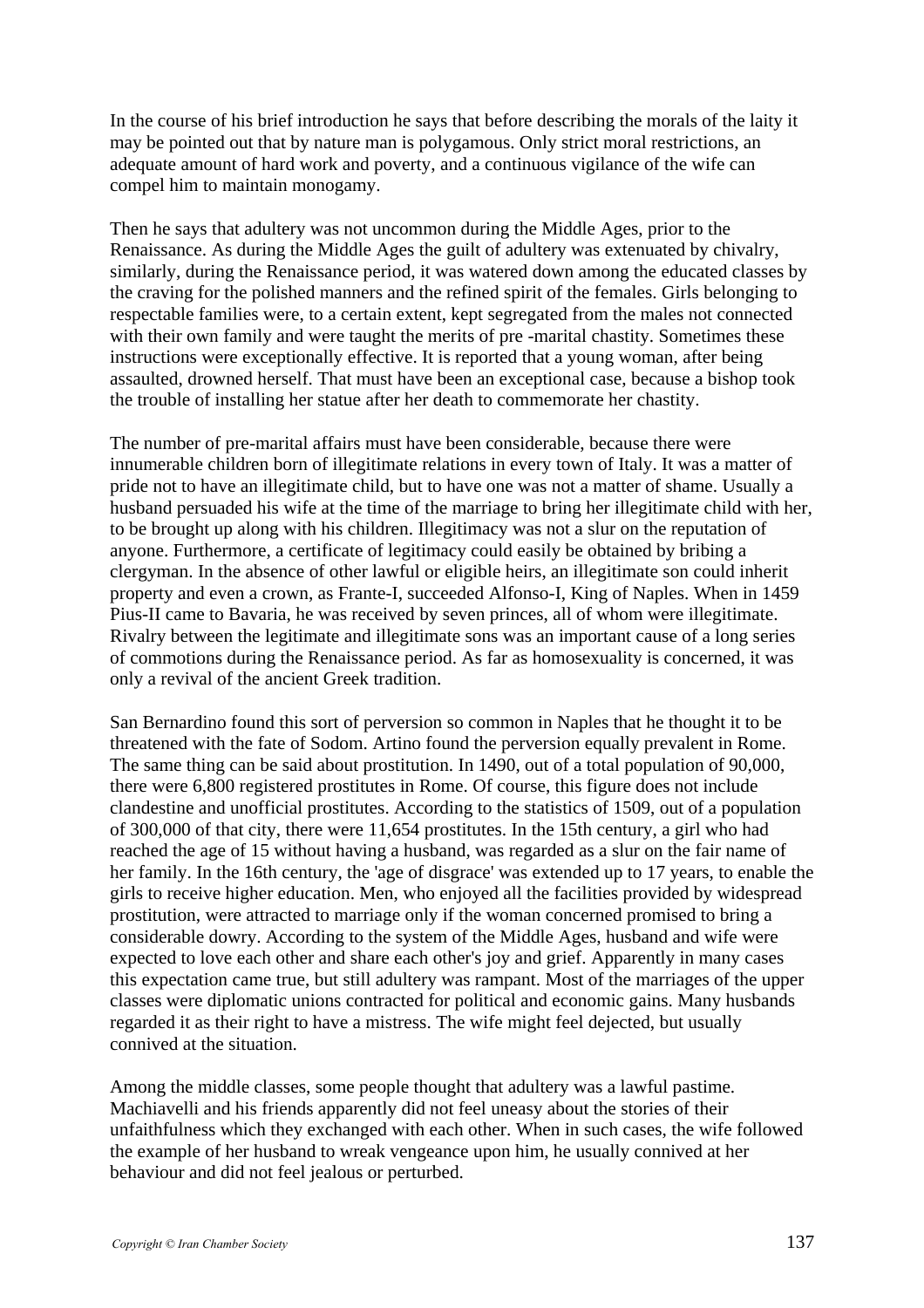This was a specimen of the life of the people who regard polygamy as an unpardonable crime of the East and have occasionally blamed its climate for this supposedly inhuman custom. As far as their own climate is concerned, it does not allow them to be unfaithful to the wives and to exceed the limits of monogamy!

By the way, it should be remembered that the absence of lawful polygamy among the Europeans, whether good or bad, has nothing to do with the religion of Christ, who never prohibited it. On the other hand, it confirms the rules of the old Testament, which expressly recognise polygamy. Thus we can say that, in fact, the religion of Christ allows polygamy, and the ancient Christians have actually practised it. Hence, the legal abstinence of the Europeans from it must have some other reason or reasons.

## **MENSES**

Some others attribute polygamy to woman's menstrual periods and her aversion to sex during that time as well as to her exhaustion after child-birth and her desire to avoid sexual intercourse during the nursing period.

Will Durant says that in the primitive societies women grow old quickly. That is why, in order to be able to nurse their children for a longer period, to lengthen the interval between their own pregnancies, without interrupting the husband's desire to have children, and to enable him to satisfy his sexual urge, they encourage their husbands to have a new wife. It has been often observed that the first wife, with a view to making her own burden lighter, has persuaded her husband to contract another marriage in order to have more children and to acquire more wealth.

There is no doubt that woman's menstrual periods and her exhaustion as the result of childbearing place man and woman, sexually, in dissimilar positions.

These reasons often make men turn to another woman, but they alone cannot be a sufficient cause of polygamy, unless there exists some social or moral impediment preventing man from indulging in free love. The above factors can be effective only when man is not free in the pursuit of his sexual desires.

# **LIMITATION OF THE PERIOD OF FECUNDITY IN FEMALES**

Some believe that the limitation of the period of fecundity of a woman and her menopause, are one of the causes which gave rise to polygamy, for it may happen that a woman reaches this age without being able to bear enough number of children. It is also possible that her children may have died.

In such cases, if the husband does not like to divorce his first wife and at the same time wants to have more children, he has no alternative but to have a second, or sometimes even a third wife. Similarly, the sterility of the first wife may be another reason for the husband in contracting a second marriage.

# **ECONOMIC FACTORS**

Some economic factors have also been mentioned as the cause of polygamy. It is said that in ancient times, several wives and a large number of children were regarded as an economic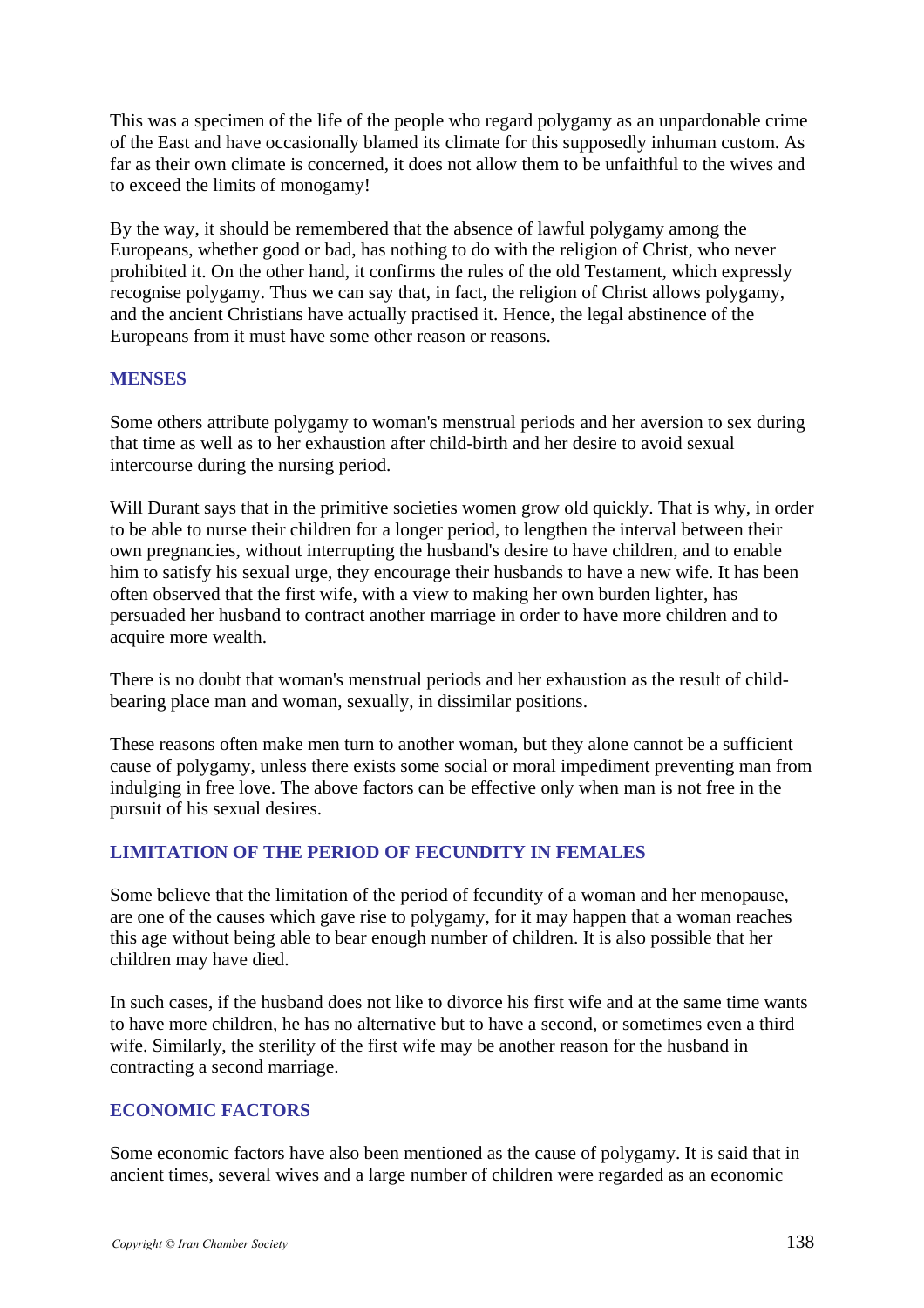asset. Man extracted work from his wife and children and treated them like slaves. Sometimes he even sold them out. Most of the slaves were not captured in battles, but were sold by their fathers.

This may be a cause of polygamy, because man can have children only by accepting the woman as his legal wife. Free love cannot ensure this advantage. Anyhow, this cause cannot explain all the cases of polygamy.

Some primitive people had several wives with this idea. But that was not the case with all the people. In the ancient world polygamy was customary among the classes which lived with dignity and decorum. The kings, the princes, the chiefs, the divines and the merchants had several wives.

As we know, these classes never exploited economically their wives and children.

# **NUMBER OF MEMBERS OF A FAMILY**

Interest in the numerical increase of the children and the expansion of the family has been another cause of polygamy. The position of a man and a woman with regard to the number of children each of them can have is different. The number of children a woman can bear is very limited, whether she has one husband or several husbands. But the number of children which a man can beget depends on the number of women he has at his disposal. It is theoretically possible that a man may have thousands of children by hundreds of wives. Unlike the modern world, in the ancient world the number of family members was counted as an important social factor. The tribes and the clans did all they could to increase their numbers It was a matter of pride for the ancient people to have a large tribe. It is obvious that polygamy was the only means of achieving that end.

## **NUMERICAL SUPERIORITY**

The last and the most important factor, which has contributed to the emergence of the custom of polygamy, is that women have always outnumbered men. It is not that the birth-rate of females is greater than that of males. If occasionally in certain places more females are born, in other places more males are born. But still the number of the women eligible for marriage is always higher than the number of men so eligible. The reason is that the mortality rate among men has always been higher. It is possible that, in case monogamy is enforced strictly, a large number of women will go without having legal husbands, legal children and a household life.

There can be no doubt that at least in the primitive societies this was the position. We have already quoted Will Durant, who says that in primitive societies the life of man was constantly in danger because he was always busy with hunting and fighting, and that is why the rate of mortality among men was higher than among women. As the number of women increased, there were only two alternatives: either to adopt polygamy or to force a large number of women to pass their entire life as spinsters.

# **RECAPITULATION**

We have described above all the causes which can be presumed to be the source of polygamy. As you must have observed, some of these causes such as climate are actually no causes at all.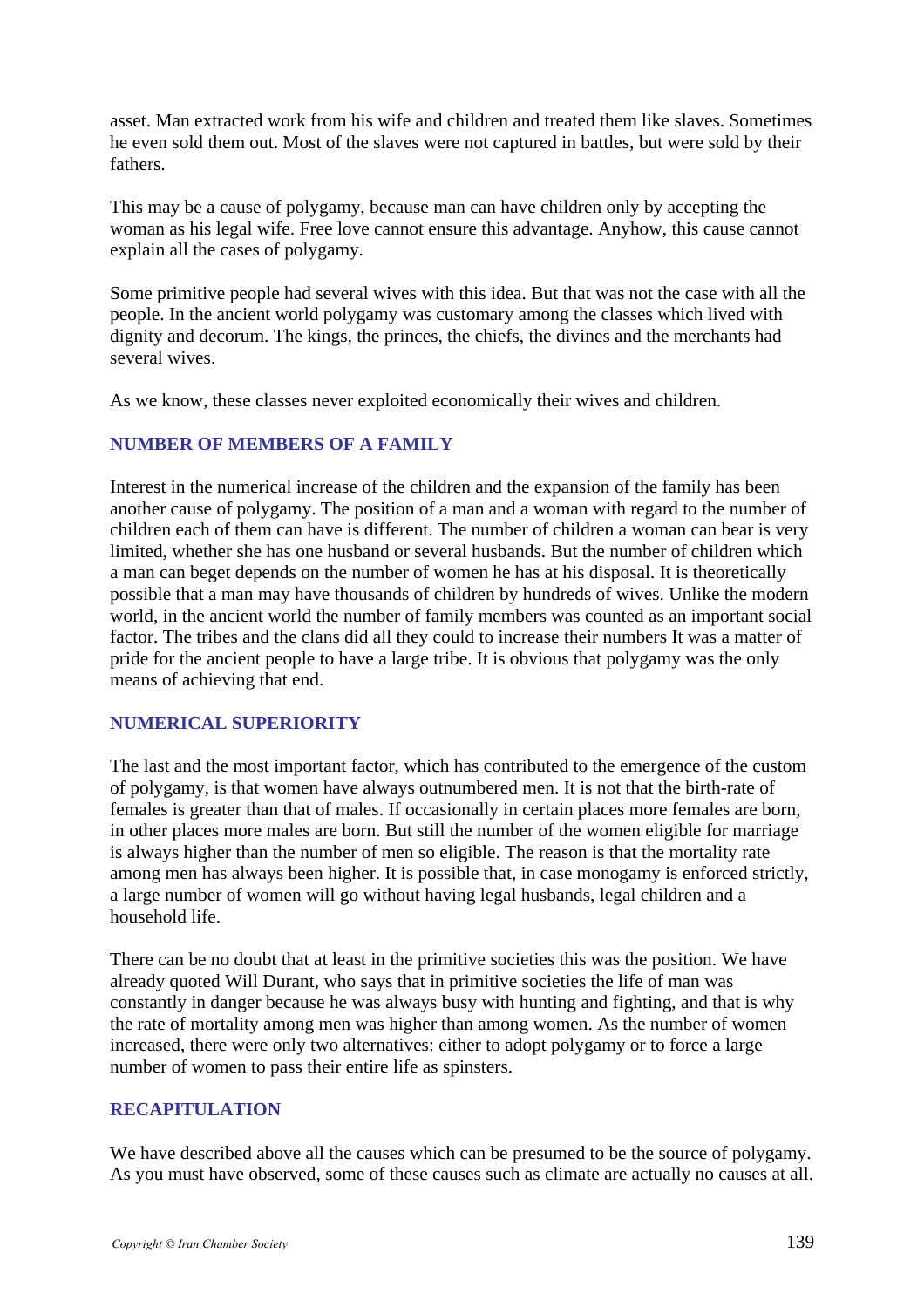Hence we ignore them. Other causes can be classified into three categories. The first category includes those causes which might have been effective in persuading man to adopt polygamy, but they provide no justification for his action. They have an aspect of oppression, highhandedness and cruelty. The economic causes come under this category.

It is evident that the sale of children is one of the most cruel and barbaric human acts. To resort to polygamy for this purpose is as unlawful as this act itself.

The second category includes those causes which may be regarded as a justification as far as the husband or society is concerned. Sterility of the first wife, her reaching the age of menopause while the husband still requires a child or the need of a large body of people by the tribe or the country, are such causes. As a general rule, all causes, which emanate from the dissimilarity between husband and wife as regards their sexual needs or procreation power, have a justifying aspect.

The third category consists of a cause which, if it is admitted that it ever existed or still exists, not only provides a justification for polygamy, but also makes it obligatory. In this case, polygamy is a woman's right which man and the society must discharge. This cause is the numerical superiority of women over men. In case the number of women eligible for marriage is larger than the number of such men, polygamy becomes an obligation of men and a right of woman, for, in the case of legally enforced monogamy, a number of women are bound to be deprived of their right of family life.

The right of marriage is a basic human right and no one can be deprived of it under any pretext. Society cannot take any action which may deprive a section of the people of this right.

The right of marriage is as natural a right as the right of freedom, the right to work and the right to get food, shelter and education. Hence, the law of monogamy is repugnant to the natural human rights in the case of the existence of a larger number of women eligible for marriage than the number of available men.

This, at least, has been the case in the past. In the next chapter we shall see whether there still exist circumstances which not only justify polygamy, but also create a woman's right to it. And if such circumstances do exist what is the position of this right vis-a-vis the right of the first wife?

# **RIGHT OF WOMAN IN "MORE-THAN-ONE" MARRIAGE**

We have explained the causes of the failure of polyandry and the prevailing of polygamy and have shown that multifarious causes have contributed to the origin of the latter custom. Some of the causes originated from the man's spirit of oppression and domination and others from the disparity between man and woman as regards the duration of their power or procreation and the number of children which each of them can beget. The latter type of causes can be regarded as a justification for polygamy. But its main cause, throughout history has been the numerical superiority of women eligible for marriage over such men. This cause leads to the creation of a right of woman and an obligation of man.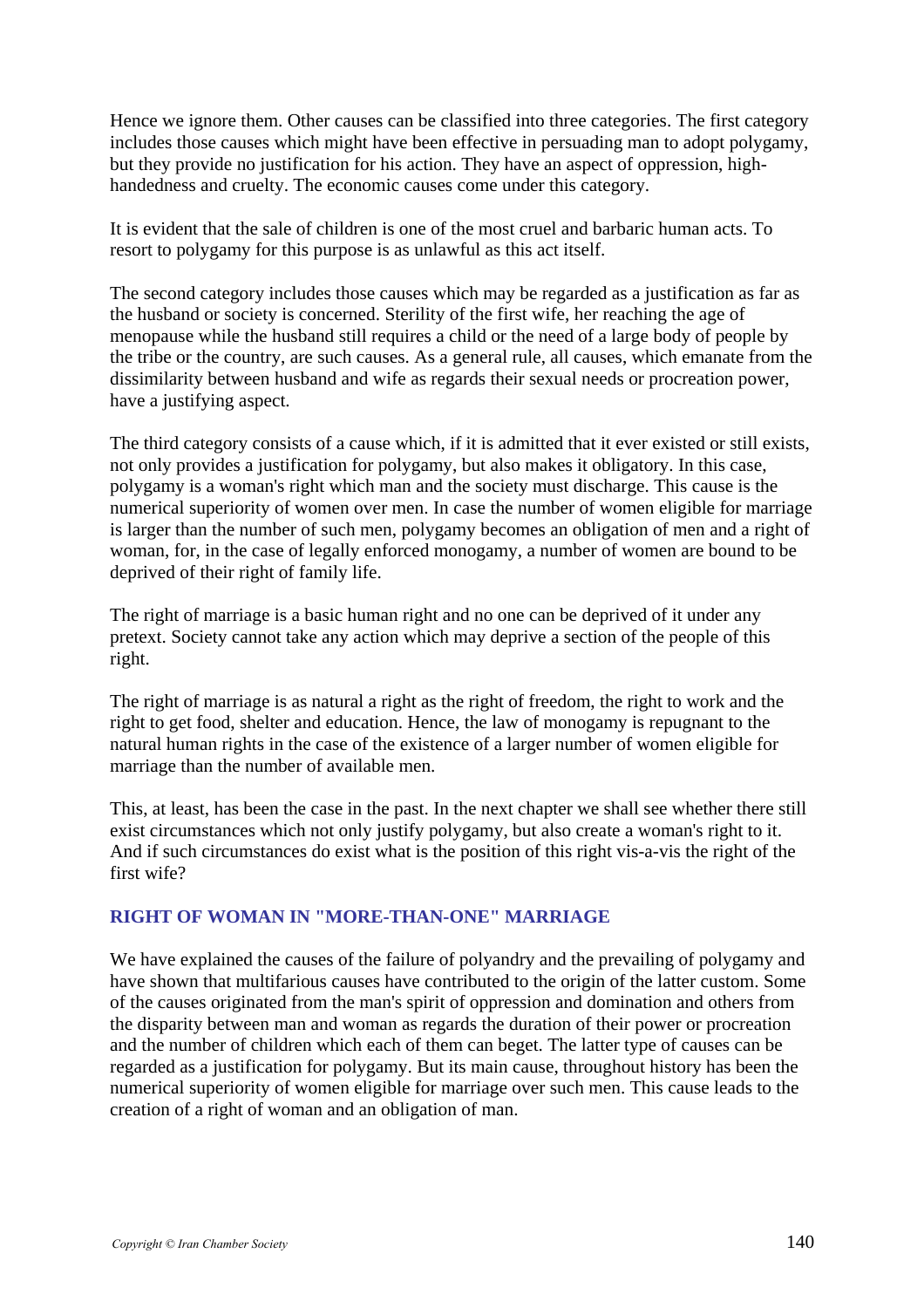To avoid a lengthy discussion, we skip over those causes which can be regarded merely as a justification for polygamy and confine our attention to its main cause which, when in existence, turns it into a right of the fair sex.

To prove the case two preliminary points have to be established. First it is to be proved that according to the reliable statistics the women eligible for marriage actually outnumber such men. The second point to be proved is that the actual existence of circumstances creates a right which married men and women owe to the women who have been deprived of marriage.

As for the first point, fortunately almost authentic statistics exist in the modern world. A census is taken in every country periodically. In the advanced countries not only are the total figures of males and females collected, but the number of men and women in various age groups is also shown. These figures are regularly published by the United Nations in its annual reports on world population.(We have before us the 1964 report, republished in 1965.)

It may be pointed out that for our purpose it is not enough to know the total number of males and females in any given country. Simultaneously, we should also know the ratio between the number of men and the number of women eligible for marriage. In most cases this ratio is different from that which exists between the total population of males and the total population of females. There are two reasons for this difference. One is that the onset of puberty in females is earlier. That is why in most countries the legal age of consent in the case of girls is lower than in the case of boys. Practically in most of the countries of the world the husband is on an average five years older than the wife.

The other and the more important reason is that the mortality rate among the boys is higher than among the girls, with the result that during the marriageable age the balance between them is upset. Sometimes the disparity becomes very marked. It may be that the total number of males and females in a country is almost equal, or even the number of males is higher, but still the girls of marriageable age far exceed the boys of the corresponding age group.

The United Nations Population Report for the year 1964 bears witness to this fact.

For instance, according to this report, the total population of the Republic of Korea is 26,277,635 people. Out of this total 13,145,289 are males and 13,132,346 are females. Thus the number of males is 12,943 more than that of females. This ratio is maintained in the children of less than one year, of 1 to 4 years, of 5 to 9 years, of 12 to 14 years and of 15 to 19 years.

Statistics show that in all these age groups the number of males is larger than that of females. But in the age group of 20 to 24, the ratio changes. In this age group the total number of males is 1,083,364 and the total number of females is 1,110,051. In all the higher age groups, which are the groups of marriageable age, the number of females is greater.

Still the case of the Republic of Korea, where the total number of males is greater than females, is exceptional. In almost all other countries, not only in marriageable age groups but also in the total population, the females outnumber the males. For instance, the total population of the Soviet Union, is 216,101,000 and out of this total 97,840,000 are males and 118,261,000 are females. This disparity is maintained throughout all age groups, premarriageable as well as marriageable, that is from 20 years to 24 years, from 25 years to 29 years, from 30 years to 34 years and even from 80 years to 84 years.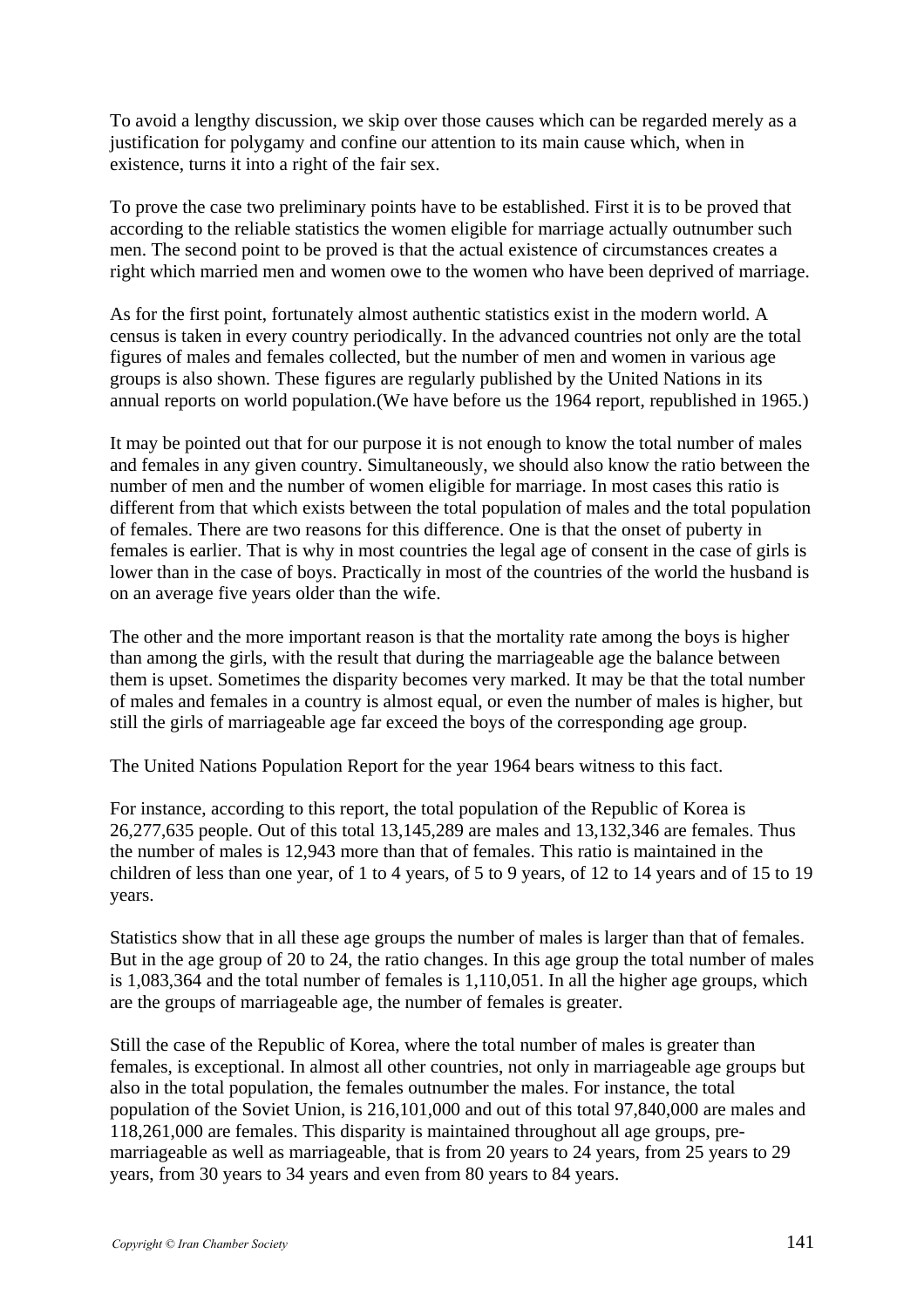The same is the case with other countries, such as England, France, West Germany, East Germany, Czechoslovakia, Poland, Rumania, Hungary, U.S.A., Japan and etc. Of course at certain places, such as West Berlin and East Berlin, the disparity between the number of males and the number of females is abnormally large.

In India, in the marriageable age group the number of men exceeds the number of women. Only in the age group of 50 and above, the number of women is greater. Apparently the supposed paucity of women is due to the fact that many people in that country do not like to mention the names of their young wives and young daughters at the time of census.

According to the figures of the last census, Iran is one of the exceptional countries, where the number of males exceeds the number of females.

It is surprising that some critics insist that the law allowing polygamy should be abolished at least in those countries where the number of men exceeds the number of women. In the first instance, this law is universal. It is not meant for any particular country. Secondly it is not enough to know the ratio of males and females in the total population. We have seen that in the Republic of Korea, though the number of males is greater in the total population, there are more females in the marriageable age group. Furthermore, the census figures are not very reliable in many countries. For example, we know for definite that though polygamy has been customary in Iran, both in the urban and the rural areas, yet never has a shortage of would-be brides been felt there. This fact speaks better than the census figures.

Ashley Montague, in his book, 'Woman the Superior Sex', admits that throughout the world the number of women in the marriageable age exceeds the number of men.

The statistics of 1950 show that the number of women of marriageable age in America exceeded the number of men by about one million four hundred and thirty thousand.

Bertrand Russell in his book, 'Marriage and Morality' says that, in the present day England, more than two million women exceed men. According to the custom they should forever remain childless, which is a big privation for them.

Some years ago a news item appeared in the press. It said that following much pressure by those German women, who were unable to get husbands and family life, because of the huge German casualties in the Second World War, the German Government had approached Al-Azhar University to provide it with the formula of polygamy. Later it was learnt that following serious opposition by the Church the proposal had to be dropped. The Church preferred the privation of women and the spread of licentiousness to the system of polygamy, because this system is Eastern and Islamic.

## **WHY ARE THERE MORE WOMEN OF MARRIAGEABLE AGE THAN MEN?**

Though the birth rate of girls is not higher than that of boys, yet there are more women of marriageable age than men. The reason is clear. The mortality rate of men is higher. Deaths usually occur at the age when man should normally be the head of a family. If we take into consideration the deaths which occur following accidents such as, wars, drowning, falls, motor collisions etc. we shall find that most of the victims are men.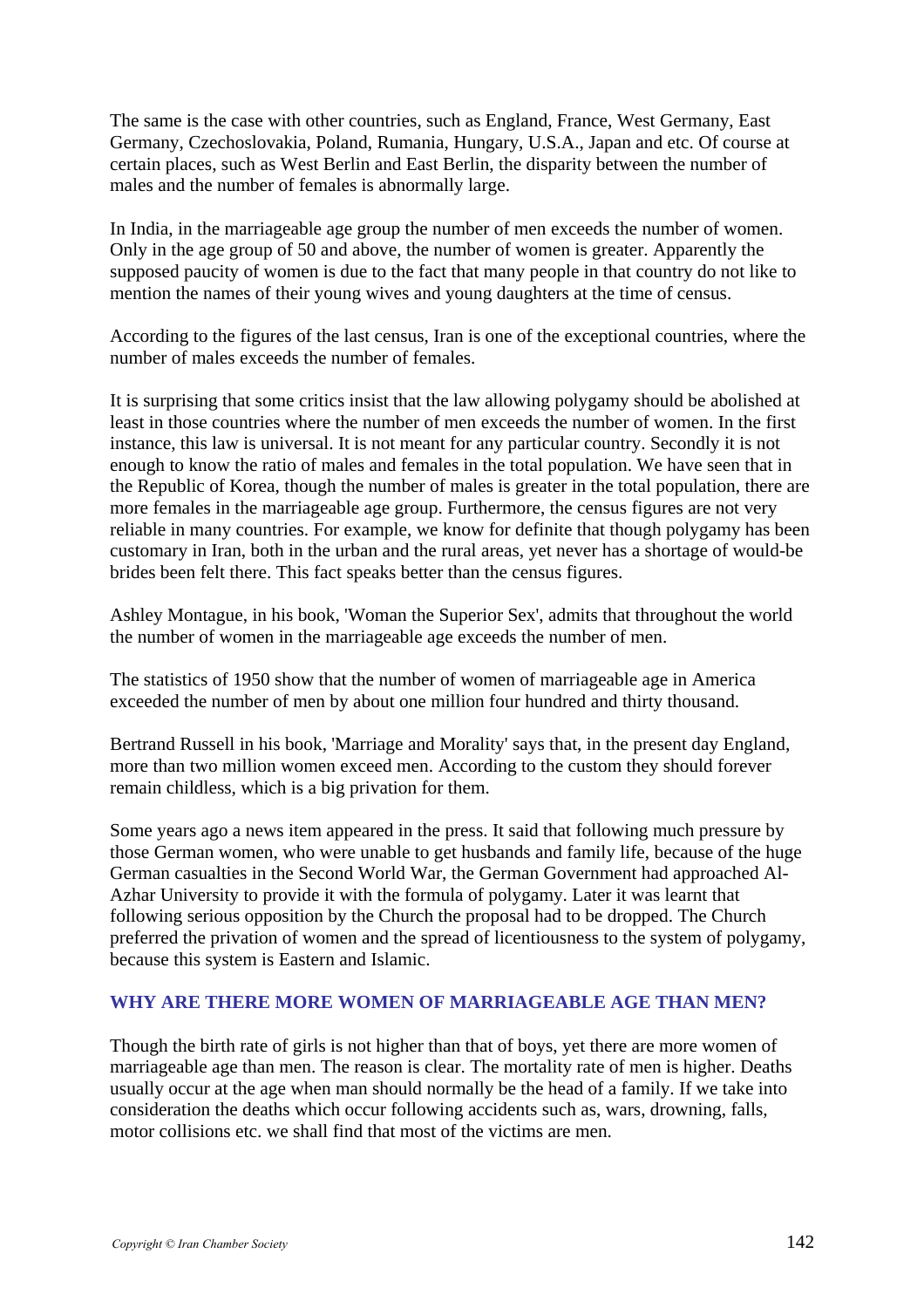It is seldom found that woman is among the victims. Whether it is a case of a clash between human beings or between man and nature, most of the victims are male adults To know why the balance between men and women of marriageable age is upset it is enough to realise that since the beginning of human history there has not been a single day when wars have not been waged and men have not perished.

The casualties resulting from wars in the industrial age are a hundred times more than those which occurred in the hunting age or in the age of agriculture. During the last World War, the casualties numbered about seven million. You will agree with us if you calculate the casualties of the regional wars in the Far East, the Middle East and Africa during the past decade only.

Will Durant says that several factors have contributed to the decline of this custom (polygamy). Stable agricultural life has lessened the hardships and perils of the life of men, with the result that the number of men and women has almost equalised.

What Will Durant has said is quite amazing. Had the losses of human life been confined to the struggle of men against nature, there would have been a difference between the hunting age and the agricultural age. But the wars have taken a greater toll of men's lives and the number of war casualties has not gone down in any age. Further, the main reason why women have suffered less casualties is that men have always protected them and have themselves shouldered the most dangerous jobs. Thus like the hunting age disequilibrium has continued during the agricultural age also.

Will Durant has not uttered a word about the industrial age, though this is the period which has witnessed the greatest killings of men and during which the balance has been badly upset.

# **WOMAN HAS A GREATER POWER OF RESISTANCE AGAINST DISEASES**

It has been lately discovered that man possesses lesser power of resistance against disease than women. This is another reason why the mortality rate among men is higher.

Some years ago, the French Bureau of Statistics reported that in France, 105 boys were born against every 100 girls and the number of women exceeded the number of men by one million, seven hundred and fifty-eight thousand. It attributed the difference to the female power of resistance against disease.

Not long ago an article was published in the illustrated UNESCO magazine, Courier. According to this article, woman is intellectually superior to man. Her average longevity is more. Usually she is healthier than man and has a greater power of resistance against disease. She is cured earlier. Against one stammering woman there are five stammering men. Against one colour-blind woman there are 16 colour-blind men. Haemorrhage is almost confined to men. Women are more immune against accidents. During the last World War it was proved that, in similar circumstances, woman could bear the hardships of blockades, prisons and concentration camps better than man. Almost in all countries the cases of suicide by men are three times those by women.

Ashley Montague has mentioned his theory of woman's greater power of resistance against disease in his book, 'Woman - the Superior Sex'.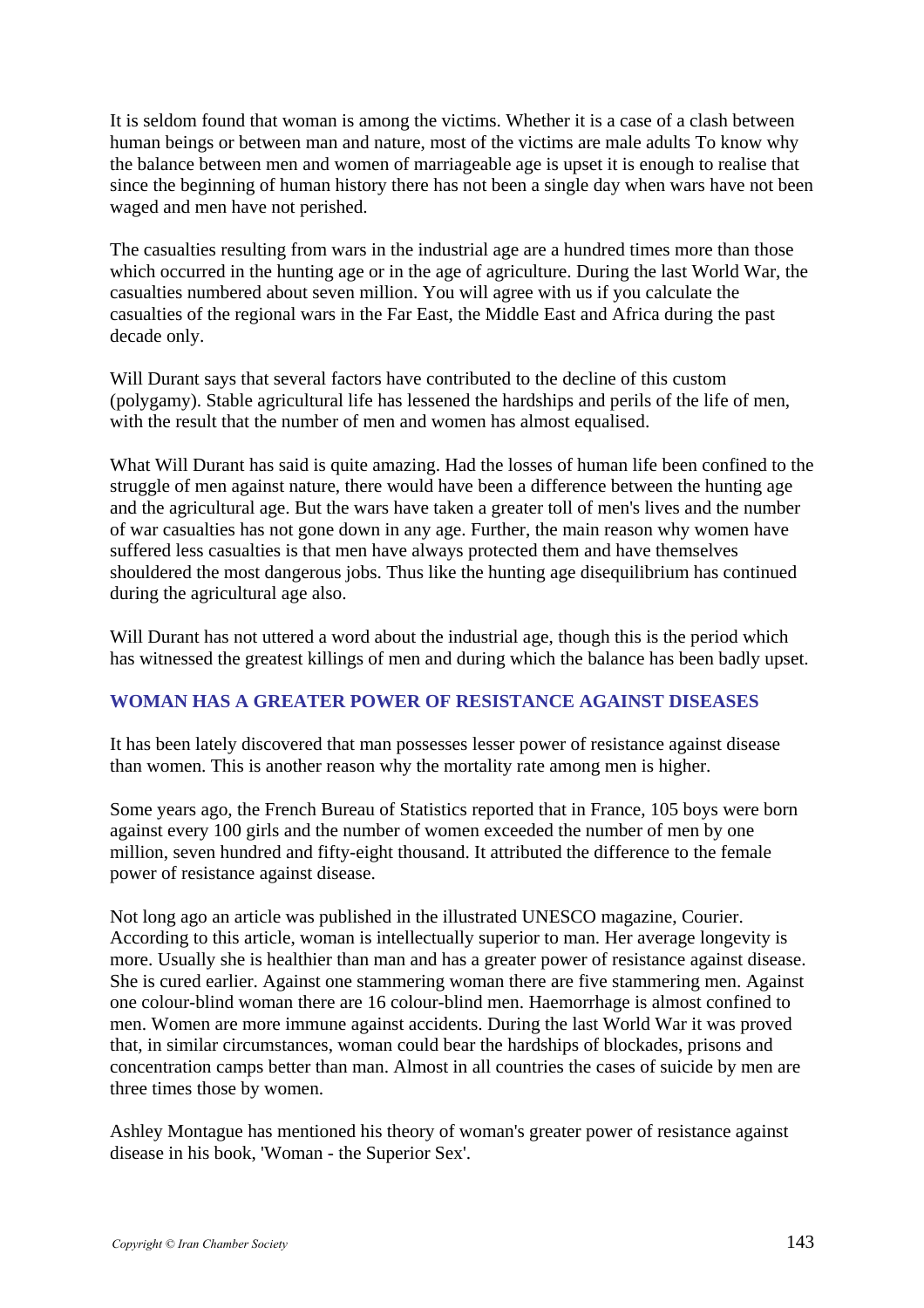If by chance one day man decides to wreak his vengeance upon woman and succeeds in plunging her into the most dangerous and fatal jobs or pushes her into the battlefield to face the guns and the bombs, even then the balance between men and women will not be restored, because she has a greater power of resistance against disease.

This much is about the first point viz. numerical superiority of the women of marriageable age over the men of marriageable age. We know that this superiority is an actual fact. We also know its causes. And its cause or causes from the beginning of the human history do exist even now.

# **RIGHT OF WOMAN IN POLYGAMY**

The second point is that the numerical majority of women of marriageable age not only creates a right for them but also an obligation for men and married women.

There is no denying the fact that marriage is one of the most natural and most basic rights of human beings. Everybody, whether man or woman, has the right to lead a family life and have children. This right is similar to that of doing work, having a house, receiving education, utilising the health services and enjoying freedom and security.

It is the duty of the society not to place any obstacles in the way of the enjoyment of this right. On the other hand, it should provide all possible facilities for this purpose.

In our opinion it is a big drawback of the Universal Declaration of Human Rights that it has not paid any attention to this right. It has recognised the right of liberty and security, the right of approaching competent national tribunals, the right of having a nationality and changing it, the right to marry without any limitation of race or religion, the right to own property, the right to form an assembly, and the right of rest and leisure, but it does not mention the right of leading a legal family life.

For a woman this right is of utmost importance, for she needs a family life more than a man. As we have already said, to a man the material aspect of marriage is more important and to a woman its spiritual and sentimental aspect. If man has no family, he can at least partially fulfil his needs by indulging in free love and debauchery. But to a woman a family has a greater importance. Debauchery cannot even partially fulfil her material and sentimental needs.

To a man the right of having a family means the right to satisfy his lust, the right to have a partner in life and the right to have legal children. But to a woman it also means the right to have a protector and patron and the one from whom she may draw moral support.

After the establishment of the two premises, viz. the number of women eligible for marriage is larger than the number of men and it is a natural human right to have a family life, it is easy to draw the conclusion that if monogamy is regarded as the only legal form of marriage, a large number of women are bound to be deprived of their natural right, and it is only polygamy, which of course with specific conditions, can restore it.

It is the duty of liberal-minded Muslim women that they, in the name of defending the just rights of women at large, in the name of protecting morality and in the name of protecting the human race, call upon the U.N. Commission for Human Rights to recognise officially the Islamic system of plurality of wives as a human right, and thus render a great service to the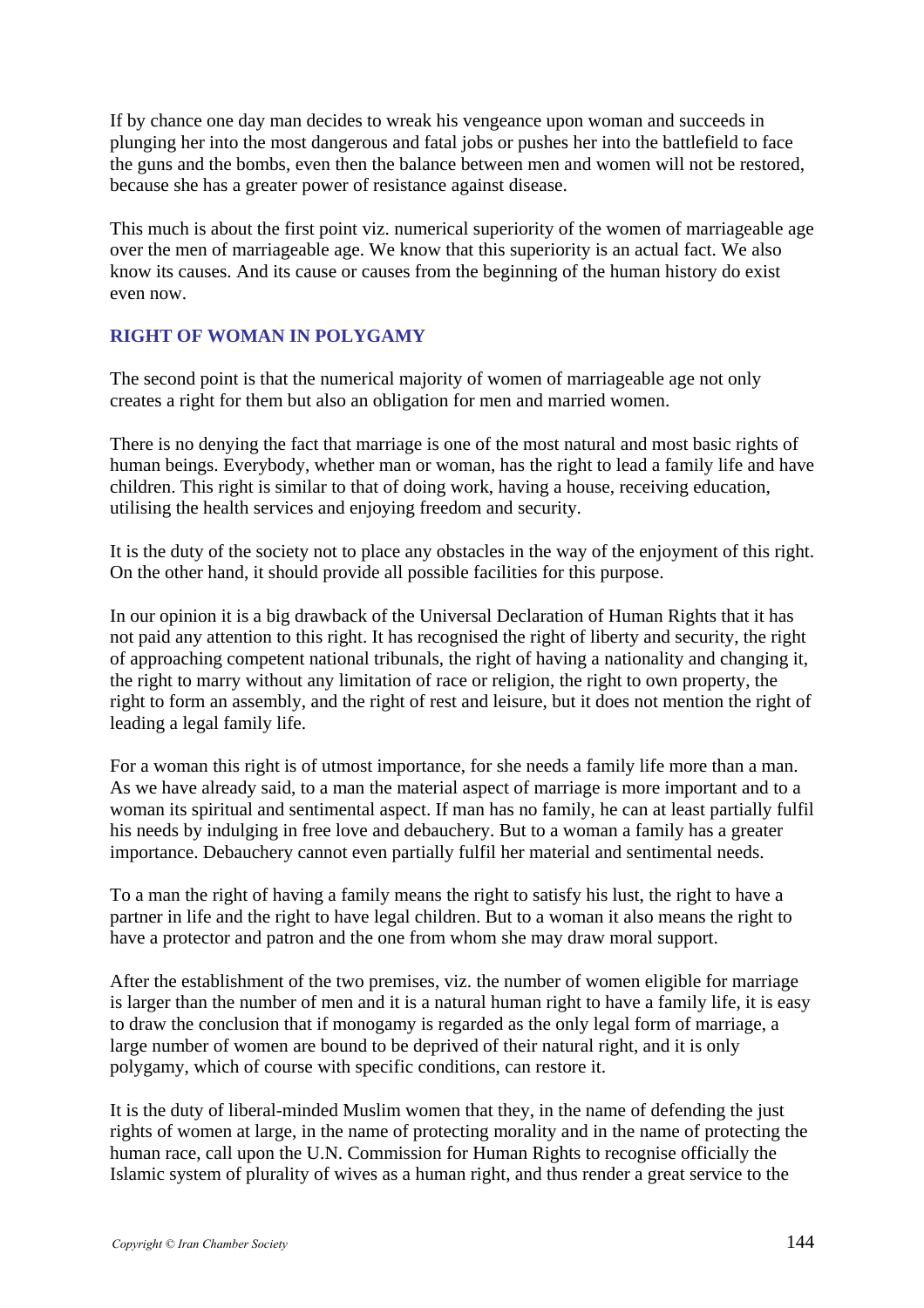fair sex and to morality. The fact that a formula has come from the East and the West has to follow it, should not be regarded as a sin.

### **RUSSELL'S THEORY**

As pointed out earlier, Bertrand Russell was conscious of the fact that in the case of monogamy being the sole form of marriage, a large number of women are to be deprived of their right. He has suggested a very simple solution to the problem. He wanted women to be allowed to entice men and bear father-less children. As the father usually supports the children, the government should take his place and give a subsidy to the unmarried mothers.

Russell says that at present, in Britain, there are more than two million surplus women who cannot ever hope to have children because of the law of monogamy. This is a big privation. He says that the system of monogamy is based on the presumption of approximate numerical equality between men and women, but where no such equality exists it gives a raw deal to those women who, in accordance with mathematical law, are doomed to remain unmarried. Anyhow, if it is desired to increase the population, such a raw deal is not even in the public interest, let alone in the private interest.

This is the solution of this social problem, as suggested by a great philosopher of the 20th century. But, according to Islam, the whole problem is solved if an adequate number of men having the necessary financial, moral and physical qualifications agree to bear the responsibility of more than one legal wife showing no distinction between her and his first wife and between the children by both of them. The first wife should accept the second one cheerfully with the spirit of doing a social duty, which is most necessary and the best form of morality.

Contrary to the Islamic mode of thinking, this philosopher advises the deprived women to steal the husbands of other women and call upon the government to support the children born of such illicit connections.

It appears that this philosopher of the 20th century maintains that woman needs marriage only for three reasons:

to satisfy her sexual needs, to get children and to meet her economic requirements. The first two needs can be met on the sly. As for the third one, it should be looked after by the government. He forgets that woman also has some sentimental needs. She wants that she should be under the protection of a loving husband and that her contact with him should not be merely of a sexual nature. Another point to which this philosopher attaches no importance, is the position of the children born of illicit connections. Every child needs well-recognised parents and their sincere love and affection. Experience has shown that the mother seldom shows affection to that child of hers whose father is not known. How can the lack of this love be compensated? Can the government do anything in this respect?

Lord Russell regrets that a large number of women will have to remain childless unless his proposal is given a legal form. But he should have known that the British women cannot wait for any law. They themselves have already solved the problem of maidenhood and the fatherless child.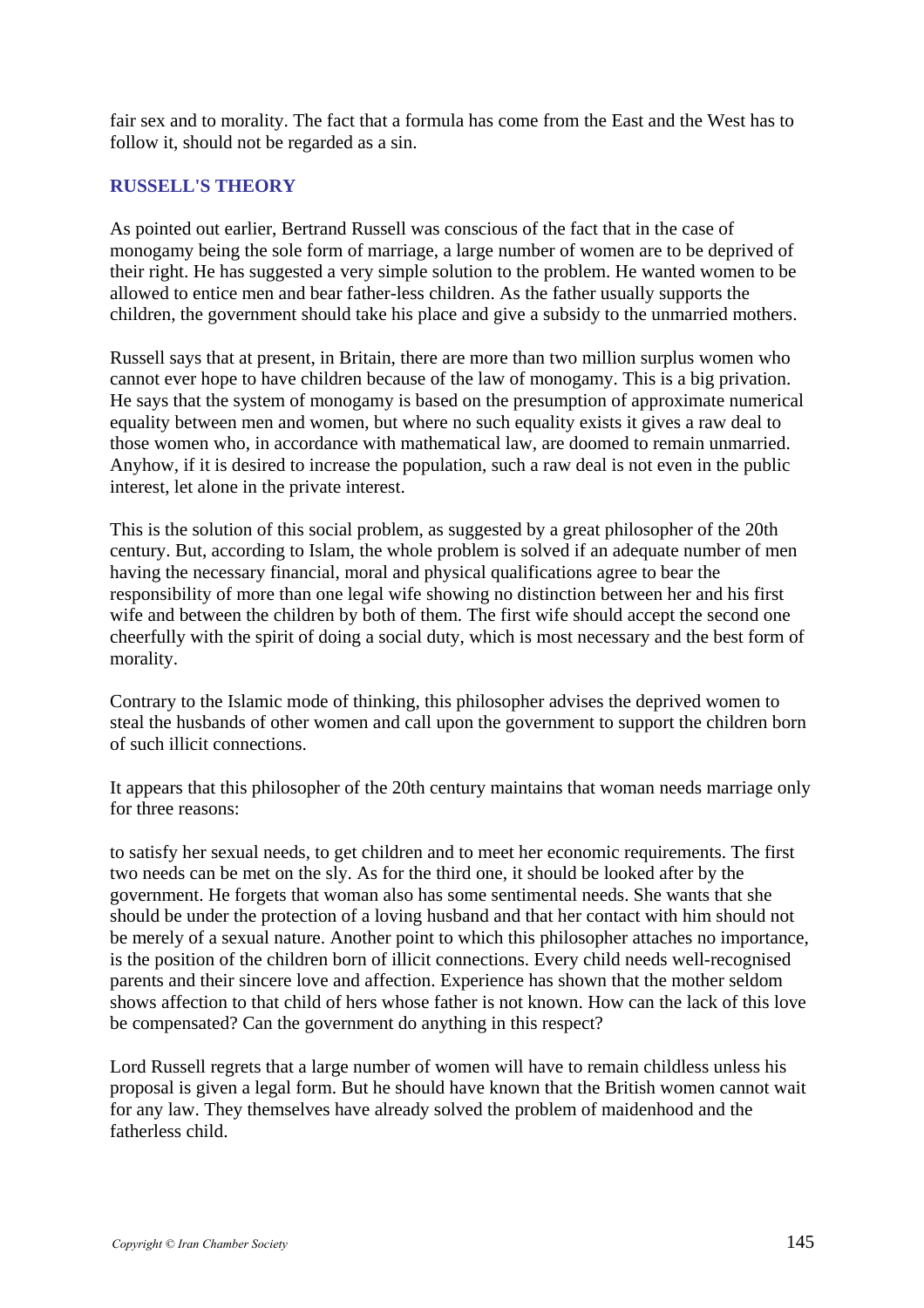In the annual report for 1958, prepared by Dr. Z.A. Scott, head of the Medical Department of the London Council, it was pointed out that out of every ten children born in the previous year one was illegitimate. The report further said that illegitimate births were constantly on the increase. The figures of illegitimate births shot up from 33,838 in 1957 to 53,433 in the following year.

It appears that the British people have solved their problem without waiting for the enactment of Lord Russell's suggestion.

## **POLYGAMY PROHIBITED, HOMOSEXUALITY PERMITTED!**

The British Government instead of acting upon the advice of Lord Russell and solving the problem of unmarried woman has taken a step in the opposite direction. It has more than ever deprived woman of the male sex by legalising homosexuality. At present polygamy is prohibited in Britain, but homosexuality is lawful.

In the eyes of the British people it is inhuman to have a woman as a second wife. But if the second "wife" happens to be a male, then there is no harm. They regard homosexuality to be a dignified act in conformity with the requirements of the 20th century. According to the verdict of the British authorities, plurality of wives is not objectionable provided the wives other than the first one have whiskers. It is said that the Western world has solved the sexual and family problems, and we should follow its example. This is how it has solved them.

This Western action is not surprising in the least, for it is a logical outcome of the way the West is going.

What is surprising is that our people, especially the educated young men, have lost their power of independent thinking and analysing problems. They have lost their personalities. They are too credulous. If they have a diamond in their hand and the people from the other side of the world say it is a walnut, they throw it away. But if they see a walnut in the hand of an alien and are told that it is diamond, they readily believe that.

## **IS MAN POLYGAMOUS BY NATURE?**

You will be surprised if you are told that the psychologists and the social philosophers in the West believe that man is born polygamous and monogamy is against his nature.

Will Durant, explaining the present day moral chaos, says that much of it is due to our incurable interest in variety. Man by nature cannot be content with one woman.

He says that by nature man is polygamous. Only the strongest moral restrictions and an appropriate amount of poverty and hard work, along with the external vigilance of the wife, can impose monogamy on him.

The German professor, Schmidt, says that throughout history man has been unfaithful to his wife. There are indications that even during the Middle Ages the young men changed their sweet-hearts again and again, and 50% of the married men were unfaithful to their wives. Robert Kinsey in his report, known as the Kinsey Report, says that American men and women surpass all other nations in unfaithfulness. In another section of the report he says that, unlike man, woman dislikes diversity and that is why she often does not submit to his overtures, but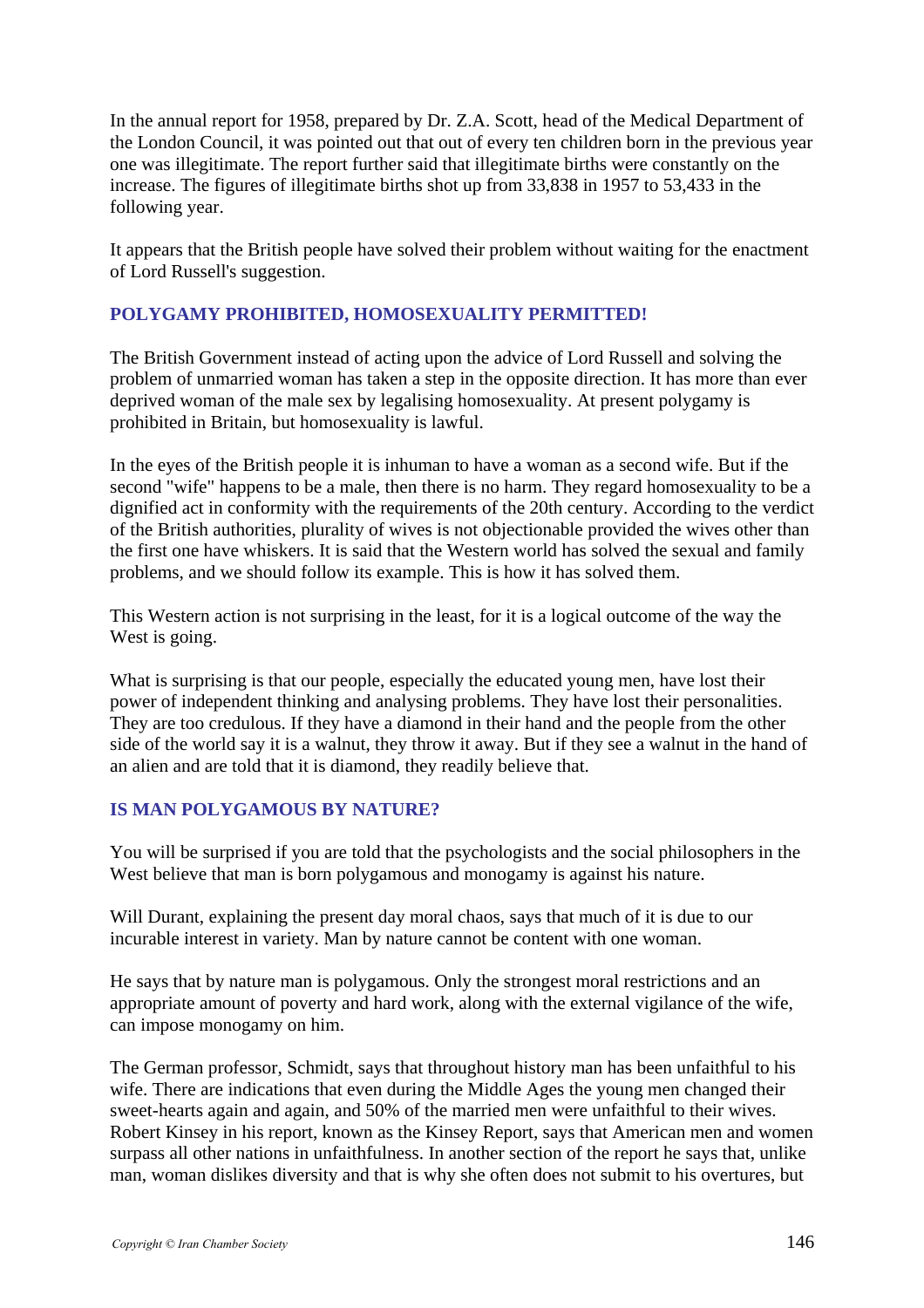man regards diversity as an adventure. What is more important is that he is more interested in physical pleasure than in spiritual and sentimental pleasure. Man pretends to have a purely sentimental and spiritual relation only so long as he does not get an opportunity to have physical contact. A famous physician told Kinsey that obviously man was polygamous and woman monogamous, because millions of sperm developed in man while one ovum was produced in the ovary of woman during each period of fecundity. Apart from the theory of Kinsey, it will not be a bad idea if we ask ourselves whether it is difficult for a man to be faithful.

A French sociologist answering this question says that for a man to be faithful is not merely difficult but it is impossible. One woman is born for one man, but one man is born for all women, If a man is unfaithful and betrays his wife, he is not to blame. It is the fault of nature, which has put all the forces of unfaithfulness in him.

A French magazine under the heading, "French way of Love and Marriage", writes that French couples have solved this problem. They know the rules of the game. So long as the husband does not exceed the limits, his occasional affairs with other women are of little importance. As a rule a husband can in no case remain faithful after two years of married life. It is somewhat different in the case of women and fortunately they are aware of this difference. In France, a wife does not feel offended if her husband commits adultery

She consoles herself by saying that he might have taken his body to another woman, but his soul and sentiments continue to be her own.

Some years ago there was a controversy on the views expressed by a biologist named Dr. Russell Lee. He was of the view that a man's contentment with one wife weakened his progeny and hence this action amounted to an act of treachery against the human race. He thought that the system of multi-relations made the children healthy and strong.

We believe that the above description of the nature of man is not correct at all. These thinkers appear to have been inspired by the particular atmosphere prevailing in their own part of the world.

Anyhow, we believe that both biologically and psychologically man and woman are dissimilar to each other and nature has purposely made them so. Therefore, the equality of their rights should not be used as a pretext for the uniformity of their rights. Even from the viewpoint of those who support monogamy, the spirit of woman is different from that of man. Woman is monogamous by nature. Polyandry is against her spirit and does not conform to what she expects of her husband. But man is not monogamous by nature in the sense that polygamy is not against his spirit and is not inconsistent with what he expects of his wife.

But we do not agree with the view that the spirit of man does not conform to monogamy. It is absolutely incorrect to say that his passion for diversity is incurable. We also do not believe that man cannot be faithful, or that one woman is born for one man and one man is born for all women.

To our belief the causes of man's unfaithfulness are related to the social atmosphere and man's nature is not responsible for it. Factors causing unfaithfulness stem from that atmosphere which, on the one hand, encourages woman to employ all sorts of temptations and seductions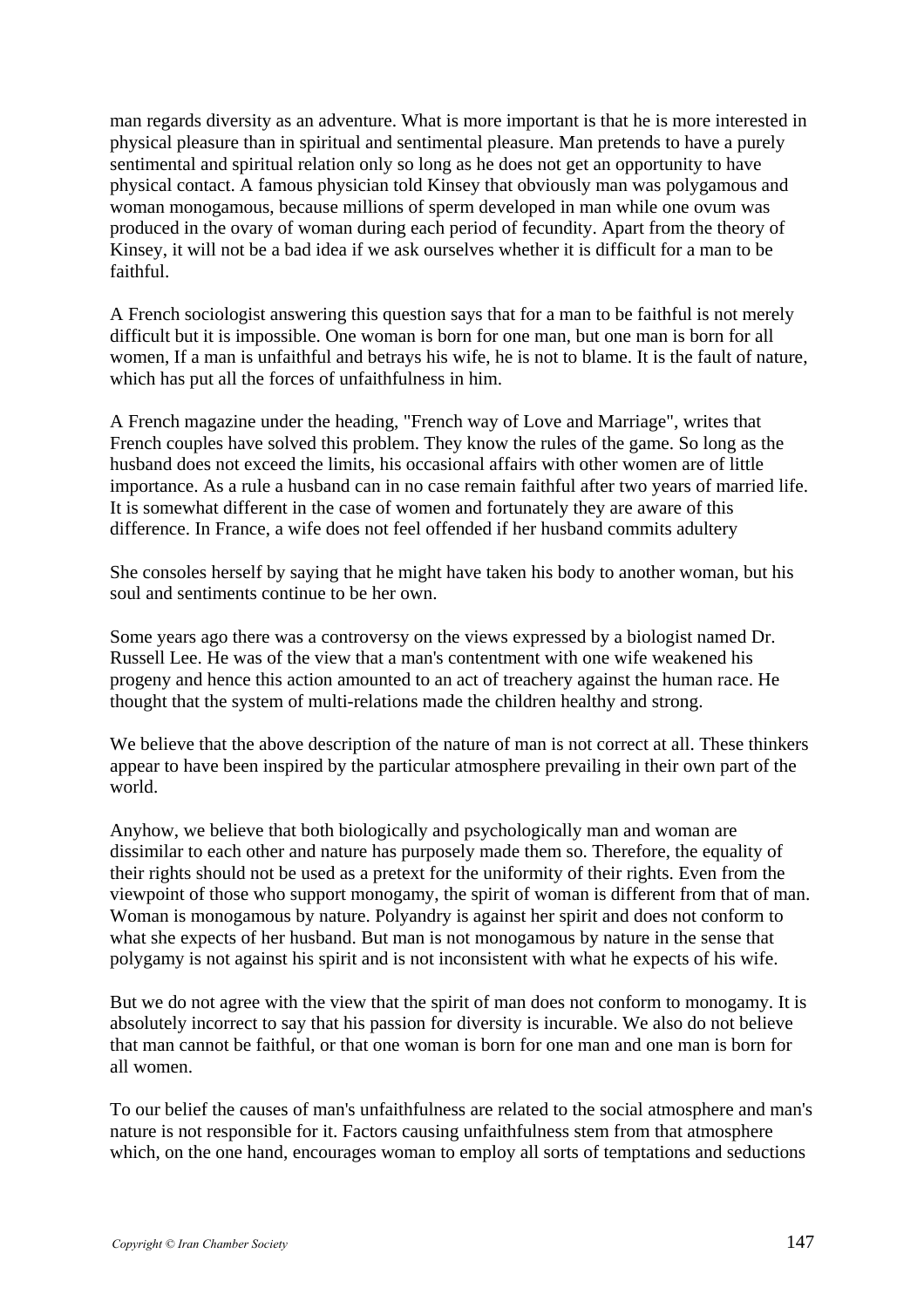to lead a stranger astray and, on the other hand, deprives millions of women of their right of marriage by enforcing the law of monogamy.

In the Muslim East, prior to the introduction of Western ways and manners, 90% of the men adhered to monogamy in the real sense. They neither had more than one legal wife nor did they indulge in concubinage.

### **POLYGAMY AS THE FACTOR SAVING MONOGAMY**

You will be surprised if we say that polygamy was the most important factor which served monogamy in the East. Its legality is really the biggest saving factor, in case the number of women requiring marriage exceeds the number of men eligible for it, because if the right of the surplus women to marriage is not recognised and the morally, financially and physically well-qualified men are not allowed to have more than one wife, free love and concubinage are bound to become rampant, destroying the very basis of real monogamy.

In the Muslim East, on the one hand polygamy was permissible and, on the other, temptations and provocations to immorality did not exist. Therefore, true monogamy prevailed in most of the families. Concubinage never developed to the extent that gradually a philosophy had been invented to justify

it. In the East, it was never claimed that man was born polygamous and could not at all adhere to monogamy.

It may be asked what alternative a man has when polygamy is legally prohibited and, as the intellectuals say, man is polygamous by nature.

According to the thinking of these gentlemen the answer is quite clear. Man should be legally monogamous and practically polygamous. He should not have more than one legal wife, but he can cohabit with any number of women he likes. Concubinage is the natural right of man. It is unchivalrous to restrict him to one woman.

We believe that the time has come when the readers should have a clear idea of the problem and should know what the question really is. It is not the question whether polygamy is better or monogamy. There is no doubt that monogamy is preferable, for monogamy means an exclusive family life. In this system the body and the soul of each of the husband and the wife exclusively belong to the other. It is obvious that the spirit of marriage is the union of hearts which manifests itself better in an exclusive marriage. Humanity does not have to choose between monogamy and polygamy.

The only problem is that absolute monogamy is not practical in certain social circumstances, especially when the number of women in need of marriage is greater than the number of eligible men. Absolute monogamy pervading every family is only a fiction. There are only two alternatives: either to officially recognise polygamy or to encourage unrestricted concubinage. In the case of the first alternative only a small percentage of married men, in no case more than 10% will have more than one wife and all women in need of a husband will be able to secure a home and family life. In the case of the second alter-native every woman having no legal husband will have sexual relations with several men, and thus almost all married men will become practically polygamous.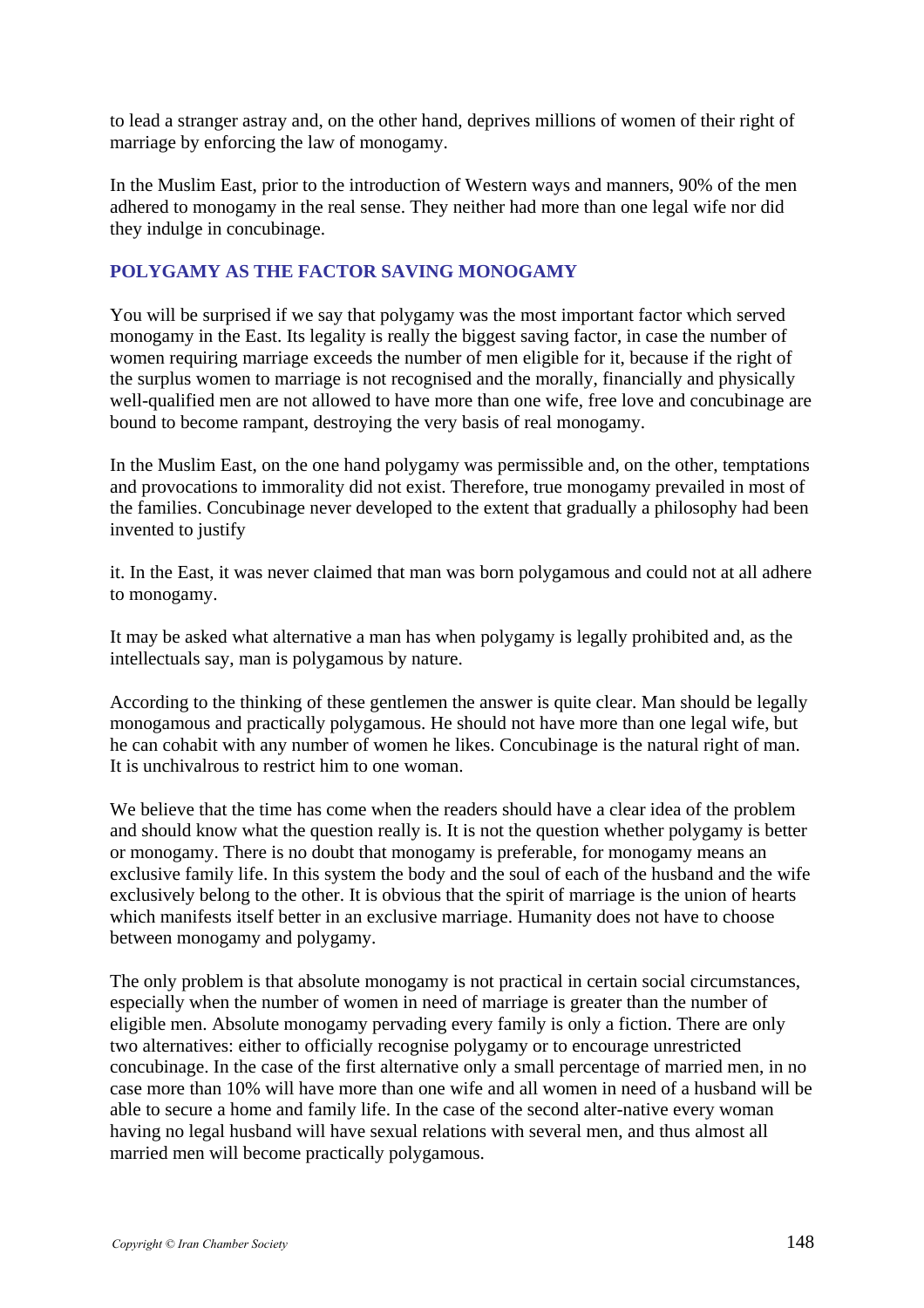This is the correct picture of polygamy. But the partisans of the European way of life are not prepared to present the true picture of the problem. They do not want to tell the truth openly. In reality they defend concubinage. They regard the legal wife as a burden and a stumblingblock in their way. T() them even one wife is too much, let alone two, three or four. They pretend to be the supporters of monogamy, but, in fact, complete freedom from matrimonial restrictions is what they would like to have.

# **WILES OF THE TWENTIETH CENTURY MAN**

The 20th century man has succeeded in befooling woman on many questions related to family rights. He uses the high-sounding words of equality and liberty to reduce his own commitments and to add to his opportunities of enjoyment. But there are few questions in respect of which he has been so successful as in disparaging polygamy.

Occasionally we come across writings that make us wonder whether their authors are simpletons or rogues. One writer says: At present, in the advanced countries relations between husband and wife are based on a system of reciprocal rights and obligations, and for that reason it is as difficult for a woman to recognise polygamy in any form, as for a man to bear the existence of rivals in the field of his conjugal relations.

We do not know whether that is their conception of the problem, or they really do not know that polygamy has resulted from a social problem, which puts a heavy responsibility on the shoulders of married men and women and of which, so far, no solution other than polygamy has been discovered. Shutting the eyes to the real problem and raising the slogans 'long live monogamy' and 'down with polygamy' can serve no purpose.

Do they not know that polyandry is neither a part of woman's rights nor a part of man's rights. It has nothing to do with their reciprocal rights.

It is ridiculous to say that it is as difficult for woman to agree to polygamy as it is for a man to tolerate the existence of rivals in the matter of conjugal relations. Apart from the fact that such a comparison is wrong, it appears that these gentlemen do not know that the present-day Western world, by the glitter of which they are so greatly dazzled, actually requires the husband to respect the love-affairs of his wife and tolerate the existence of rivals. It deprecates any interference on the part of the husband as jealousy and fanaticism. We wish that our young men had a deeper knowledge of what is going on in the West.

As polygamy is the outcome of a social problem and is not man's instinct, it is obvious that in a society where women are not in a numerical majority, it should automatically disappear or at least its incidence should be minimised. But it will not be proper to ban it even in such circumstances, if such circumstances exist at all. Legal prohibition of polygamy is neither sufficient nor something correct. There are certain prerequisites to achieve this end. First of all, social justice should be ensured and adequate opportunities of suitable employment made available for every man, so that everyone eligible for marriage should be in a position to have a family life. The second condition is that every woman should be free to choose her husband and should be under no compulsion by her guardians or anyone else to marry any particular person of their choice. It is obvious that a woman who has a chance to marry a bachelor will never like to marry a man who has a wife. It is only their guardians who sell women for the sake of money and give them in marriage to the moneyed people.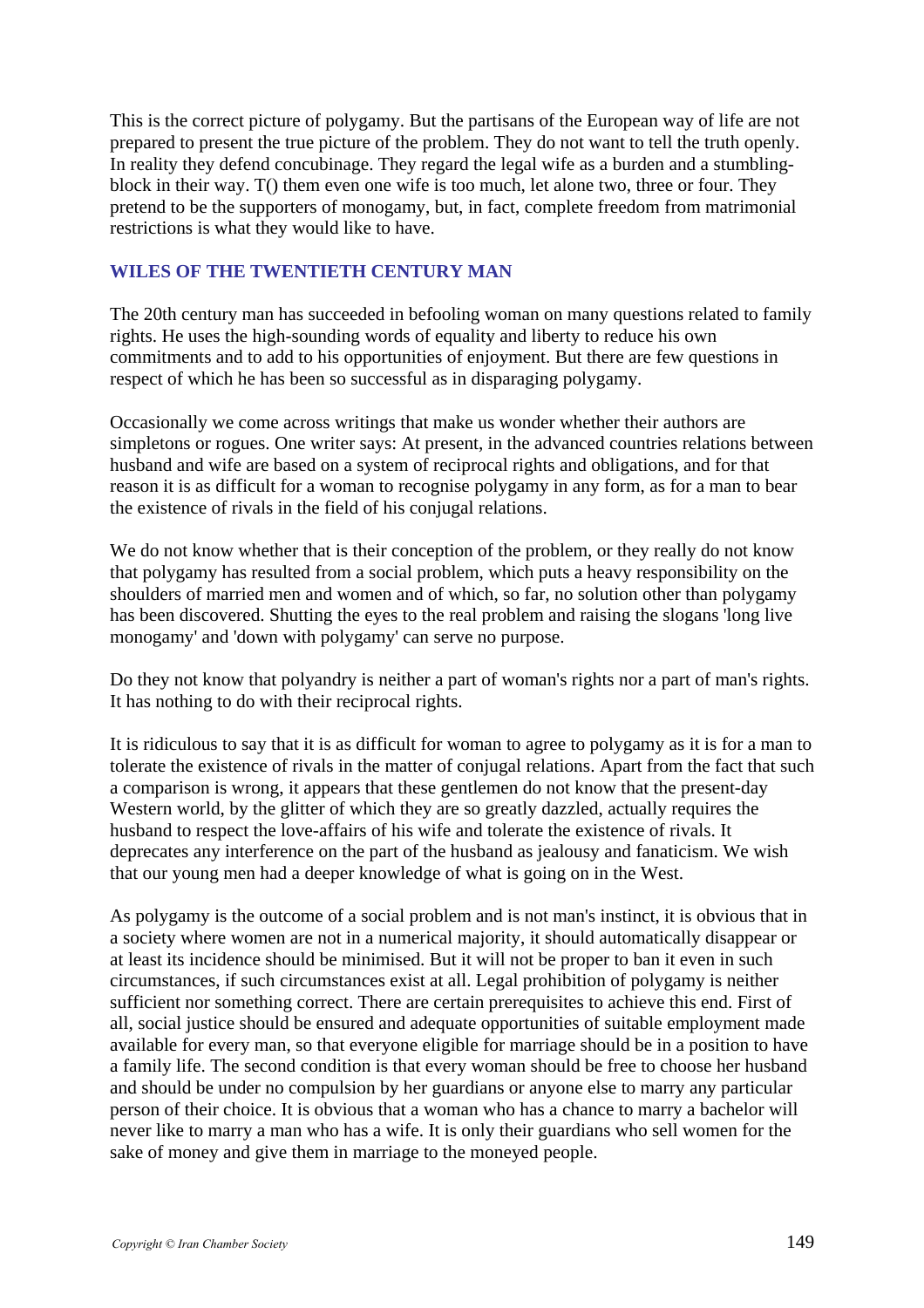The third condition is that there should not exist too many temptations that seduce even women having husbands not to mention women having no husbands.

Should society be earnestly interested in reformation and in enforcing true monogamy, it should endeavour for the fulfilment of the above three conditions. Otherwise, a legal ban on polygamy will only lead to moral depravation.

## **CRISIS RESULTING FROM THE PRIVATION OF THE WOMEN HAVING NO HUSBANDS**

If the women in need of marriage outnumber such men (bachelors), the prohibition of polygamy is a treachery to

humanity. It is not merely a question of suppressing the rights of some women only. Had it been so, it could have been tolerated to a certain extent. The crisis which society faces as a result of legally enforced monogamy possess a bigger danger than any other crisis, for the family organisation is more sacred than any other organisation.

A woman who is deprived of her natural right is a living being prone to all the reactions of a living being such as in the case of privation. She is a human being who is susceptible to psychic disorders and complexes. She is an Eve armed with the weapons for seducing men.

She is not wheat or barley, the surplus stock of which can be dumped into the sea or stored for any future emergency. She is not a house or a room which, if not acquired immediately, can be locked. She is a living person. She is a human being. She is a woman. She has marvellous potentialities. If she is frustrated she can ruin the society. She cannot be an idle onlooker while others enjoy life. Her privation will give rise to complexes and malice. If malice and instinct join hands together, the consequences can only be catastrophic.

The women deprived of family life will do their utmost to seduce men and to exploit their weakness in this respect. Even then the matter will not end. The wives who will find their husbands to be unfaithful, will think of taking revenge upon them and thus will themselves become unfaithful. About the final result the less said the better.

This final result has been summarised in the well-known Kinsey Report in one sentence: "The men and women of America have surpassed all other nations in unfaithfulness."

It is to be noted that the matter does not end with the corruption and perversion of men. The conflagration in the end also engulfs the women having husbands and families.

## **VARIOUS REACTIONS ABOUT THE EXCESS OF WOMEN**

The phenomenon of the comparative super-abundance of women has always existed in human history, but the reactions to this phenomenon, which create difficulties for the society, have not been the same in all societies. The people who were more attached to the spirit of piety and chastity and were guided by the teachings of the great heavenly religions, solved the problem by adopting the system of polygamy. Other people who were not so greatly attached to this spirit used the phenomenon as a means of indulging in debauchery.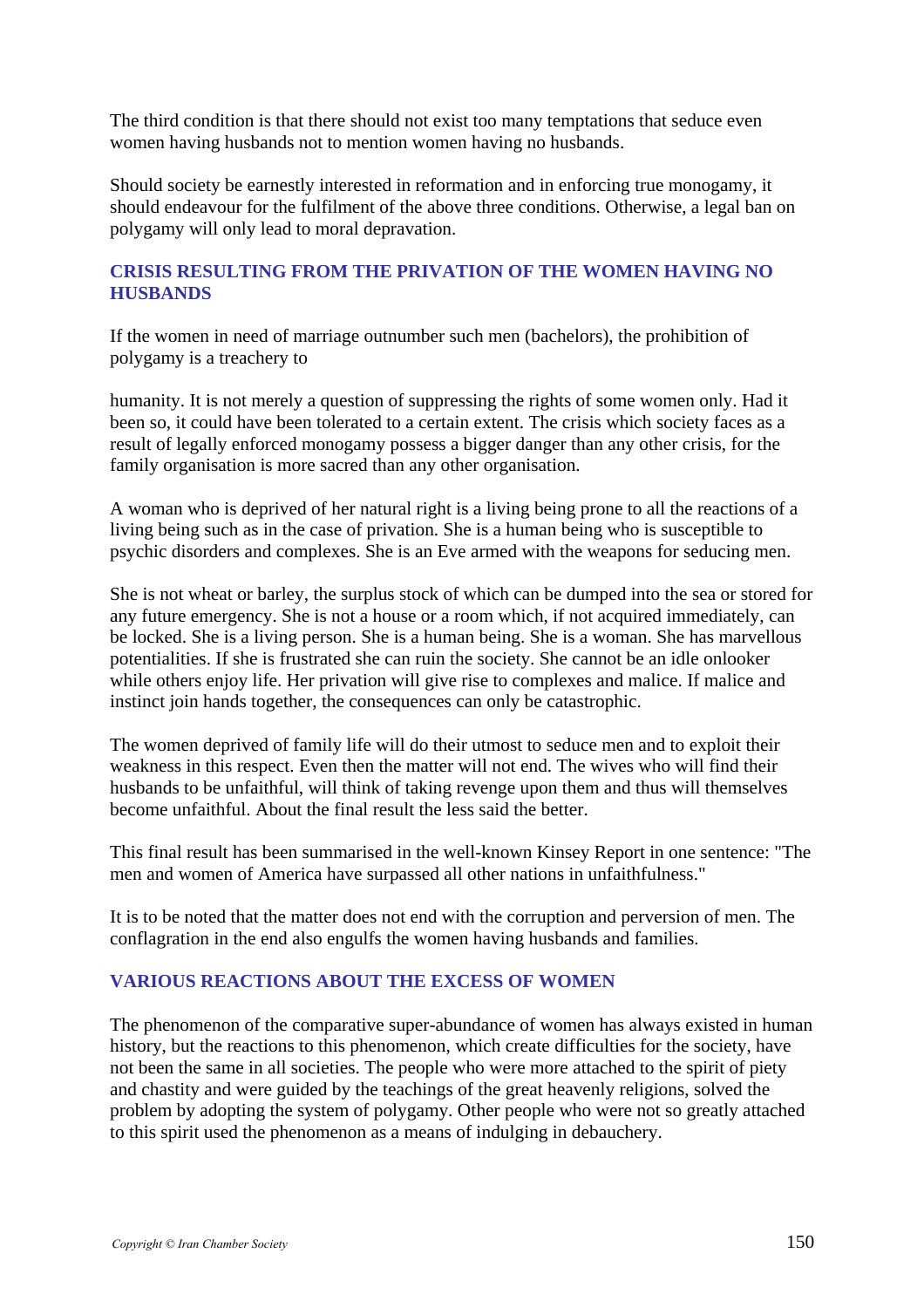Neither was polygamy in the East introduced by Islam, nor its prohibition in the West in any way related to the religion of Christ. This custom existed in the East before the inception of Islam and was sanctioned by the Eastern religions. Even in the Bible, it has not been prohibited expressly.

A greater blow has been given to monogamy by the nations, which have taken to debauchery, than by those which have adopted polygamy.

Dr. Muhammad Husayn Haikal, author of the book, 'Life of Muhammad' after quoting several verses of the Holy Qur'an on the question of polygamy, says: These verses favour adherence to monogamy. They say that if you fear that you will not be able to do justice to more than one wife, then have only one. Incidentally, they emphasise that absolute justice is not possible. Anyhow in view of the fact that there may be occasions when polygamy is unavoidable, they allow it conditionally. The Holy Prophet himself contracted several marriages, when a large number of Muslim women lost their husbands during the early battles of Islam. Is it possible to say that following wars, epidemics and disturbances which take a toll of thousands and sometimes millions of people, it is still preferable to adhere to monogamy rather than to adopt polygamy as an exceptional case and with the condition of doing justice to their wife or wives? Can the people of the West claim that after the World War the law of monogamy has been enforced in the same way in which it now exists in name?

### **DRAWBACKS AND DEFECTS OF POLYGAMY**

A happy married life depends on sincerity, tolerance, sacrifice and unity. All these things are endangered in the case of polygamy. Apart from the unenviable position of the wives and the children in a plural marriage, the responsibilities of the husband himself are so heavy and crushing that it is no fun to shoulder them -Most of the men, who are happy and satisfied with polygamy, are those who practically evade their legal and moral responsibilities. They turn all their attention to one wife and ignore the other, whom they leave, in the words of the Holy Qur'an, *'hanging',* What is called polygamy by such people is in reality a sort of monogamy coupled with high-handedness, tyranny and criminal injustice. There is a proverb current among the common people which says: 'One God, One Wife'.

That has been and is the belief of most of the people and, if we measure the problem by the standard of individual happiness, it is correct. The rule of monogamy, if not applicable to all men, is certainly applicable to most of them.

If someone thinks that polygamy, with all the legal and moral responsibilities it entails, is a bed of roses, he is sadly mistaken. From the angle of personal comfort and happiness, monogamy is definitely preferable.

#### **CORRECT APPRAISAL**

Anyhow, a correct appraisal of the system of polygamy, which emanates from personal and social needs, cannot be made by comparing it with monogamy. The right way of evaluating such a system is to give consideration to the causes which give rise to it, to see what evil consequences will follow, if those causes are overlooked, and at the same time to give a thought to the defects and drawbacks of the system itself. It is only after fully weighing all the pros and cons of a system that we can arrive at the right conclusion. To illustrate the point we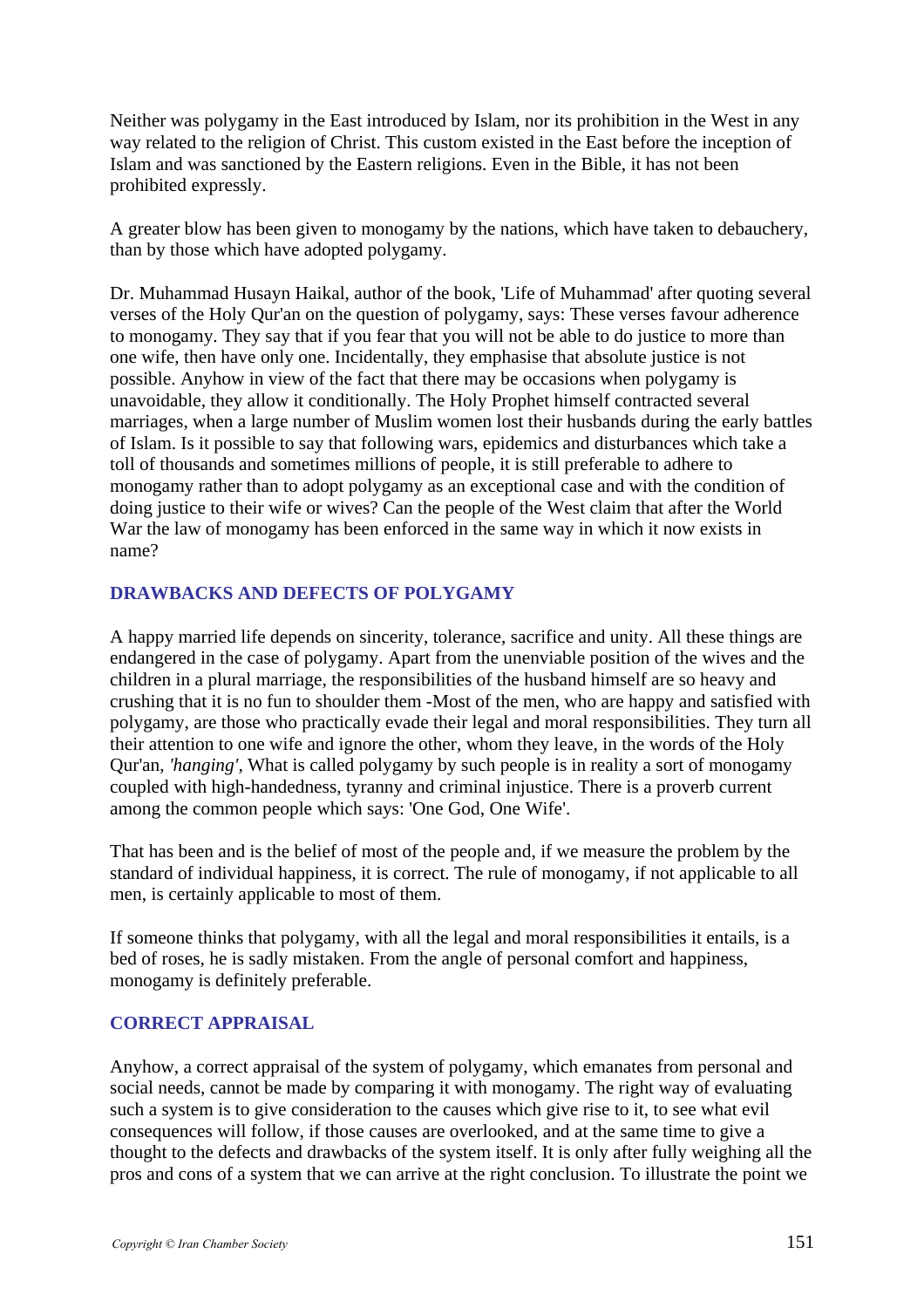give an example. If we look at the system of conscription only from the angle of the interests and inclinations of a family, to which a recruit belongs, there can be no doubt that the law of conscription is not a good law. It would have been much better if there had been no such law, and no darling of a family had been snatched from his family and, occasionally, sent to the warfront.

But this is not a correct evaluation of the question. Along with the separation of a son from his family, we should also take into consideration the defence requirements of the country. If we do that, it will appear perfectly reasonable and logical that an adequate number of citizens should always be kept ready for the defence of the country and their families should willingly put up with the inconveniences caused by the compulsory military service.

Earlier we referred to some individual and collective needs which sometimes justify polygamy. Now, to prepare the ground for an overall judgement, let us discuss the defects and drawbacks of this system. We admit that it has certain demerits, but we do not believe that all that is said against it is valid. Anyway, we propose to discuss its defects from various angles.

## **FROM THE PSYCHOLOGICAL ANGLE**

The conjugal relations are not confined to such material and physical matters as bodily contact and financial support. If they had been so confined, it would have been easy to justify polygamy, for material and physical matters are divisible between several people, each having a share.

The basis of conjugal relations is emotional and psychological. They are based on such things as love, emotions and feelings. Married life means the union of hearts. Like all metaphysical things, love and feelings are not divisible. They cannot be rationed among several people nor can a definite quota thereof be allotted to any one. A heart cannot be divided between two people. Love and worship are concomitant. They do not admit a rival. Love cannot be measured and distributed like wheat and barley. Furthermore, feelings cannot be controlled.

The heart dominates man, man does not dominate the heart. The spirit of marriage, that is, its human aspect, which distinguishes the relations between two human beings from the purely instinctive relations between two animals, is neither divisible nor controllable. Hence, polygamy should not be permitted.

To our belief the above statement is exaggerated. It is true that emotions and feelings constitute the spirit of marriage. It is also true that feelings are not controllable. But it is pure fancy, rather a fallacy, to say that feelings are not divisible.

It is not a question of dividing and distributing feelings in the same way as a material object is divided and distributed. It is a question of the mental capacity of man, which is not too limited to accommodate relations with two people. A father having ten sons loves all of them to the extent of worship and makes sacrifices for them.

Anyhow, one thing is definite. Love cannot be as intense in the case of several wives as it can be in the case of one. Intense love is not consistent with plurality, but it is not consistent with reason too.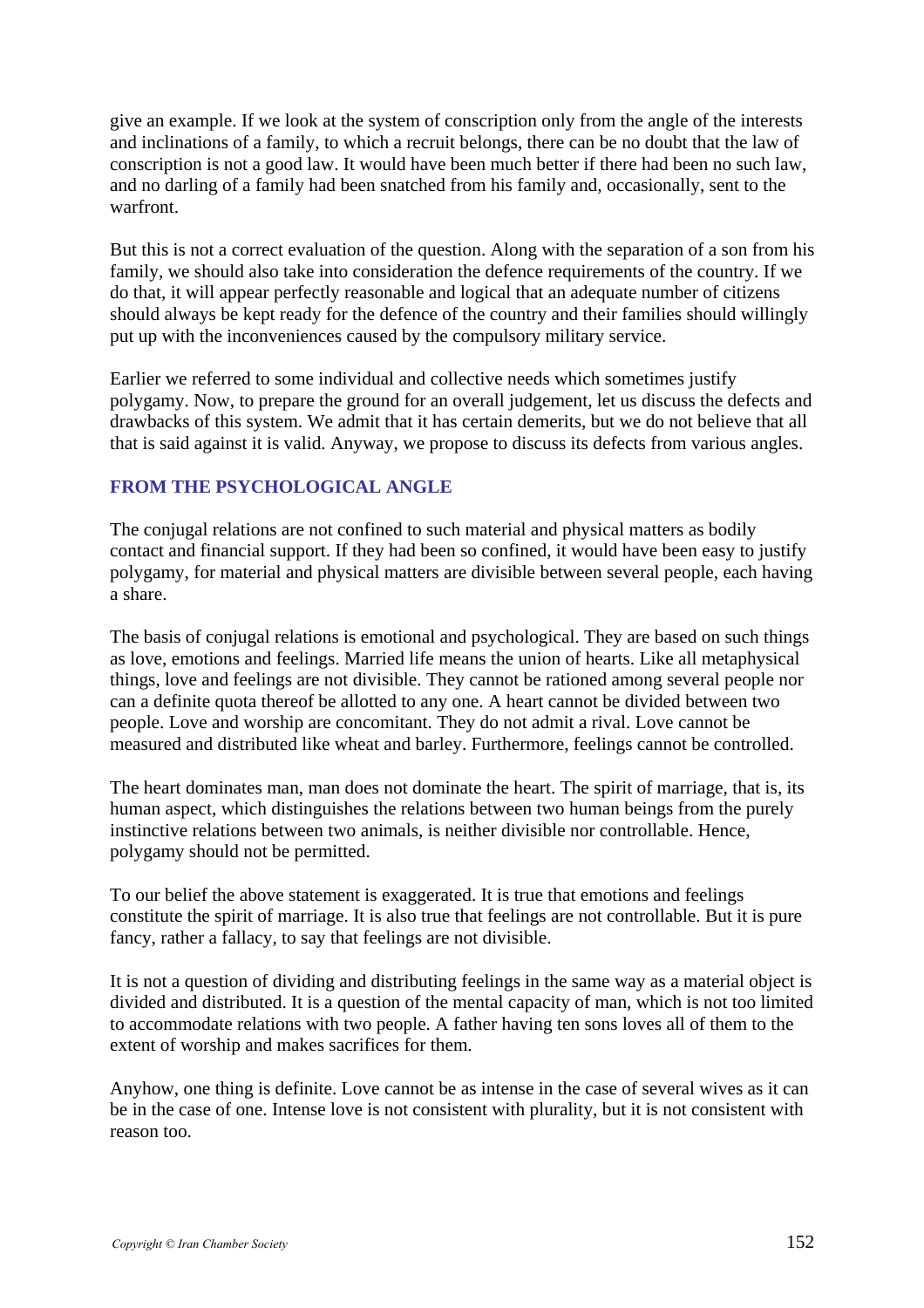Russell in his book, 'Marriage and Morality'. says that many people today regard love as a fair exchange of feelings. This argument alone, irrespective of all other arguments, is enough to condemn polygamy.

If it is only a question of fair exchange of feelings. we wonder why the exchange should he monopolistic. A father having several children loves them all and they all reciprocally love him. Is not the exchange of feelings between them fair? Incidentally even in the case of several children, a father's love for each of them is always greater than the love of each child for the father.

The most amazing part of the above statement is that it has been made by a person who advises the husbands to respect their wives' love-affairs with strangers and not to interfere in them. He gives the same advice to the wives also. Does he believe that the exchange of feelings between a husband and a wife will still be fair?

### **FROM THE ANGLE OF BEHAVIOUR**

In the case of polygamy the relations between co-wives are proverbially notorious for incongruity. A woman usually regards the co-wife as her worst enemy. Plurality often induces wives to action against each other and occasionally against the husband also. It creates malice and turns the family atmosphere, expected to be an atmosphere of sincerity and serenity, into a veritable battlefield. Enmity and rivalry existing between the mothers passes on to their children and two or more blocs are formed. The family atmosphere, instead of being the first school of moral training for the children, turns into a school of dissensions and inhuman behaviour.

There is no doubt that polygamy has all these evil effects. But one point must not be overlooked. We have to see whether they are the natural effects of plurality or the product of the unreasonable attitude of the husband and the second wife. We believe that most of the evil effects are not the direct result of plurality, but are the consequences of its wrong implementation.

Suppose a husband and a wife live together and lead a normal life. In the meantime the husband comes across another woman and takes a fancy to her. After a secret understanding between the two, the second woman raids the house and takes undue advantage of the husband, and challenges the authority of the first. It can be easily imagined what the reaction of the first wife would be. There is nothing more disturbing to a woman than the impression that her husband despises her. To be unable to retain the affection of her husband is the biggest failure of a wife. When the husband takes to arrogance and licentiousness and the second wife plays the role of a freebooter, it is useless to expect the first wife to be patient.

But the things will be different and the internal conflict will be greatly reduced if the first wife knows that her husband is justified in having a second wife and that he is not fed up with her. The husband also must not assume arrogance nor should he indulge in sensuality. After having a second wife, he should more than ever be kind to his first wife and should more than ever respect her feelings. The second wife also should remember that the first wife has certain rights which are to be respected. In short, all the parties concerned should remember that they have taken a step to solve a social problem.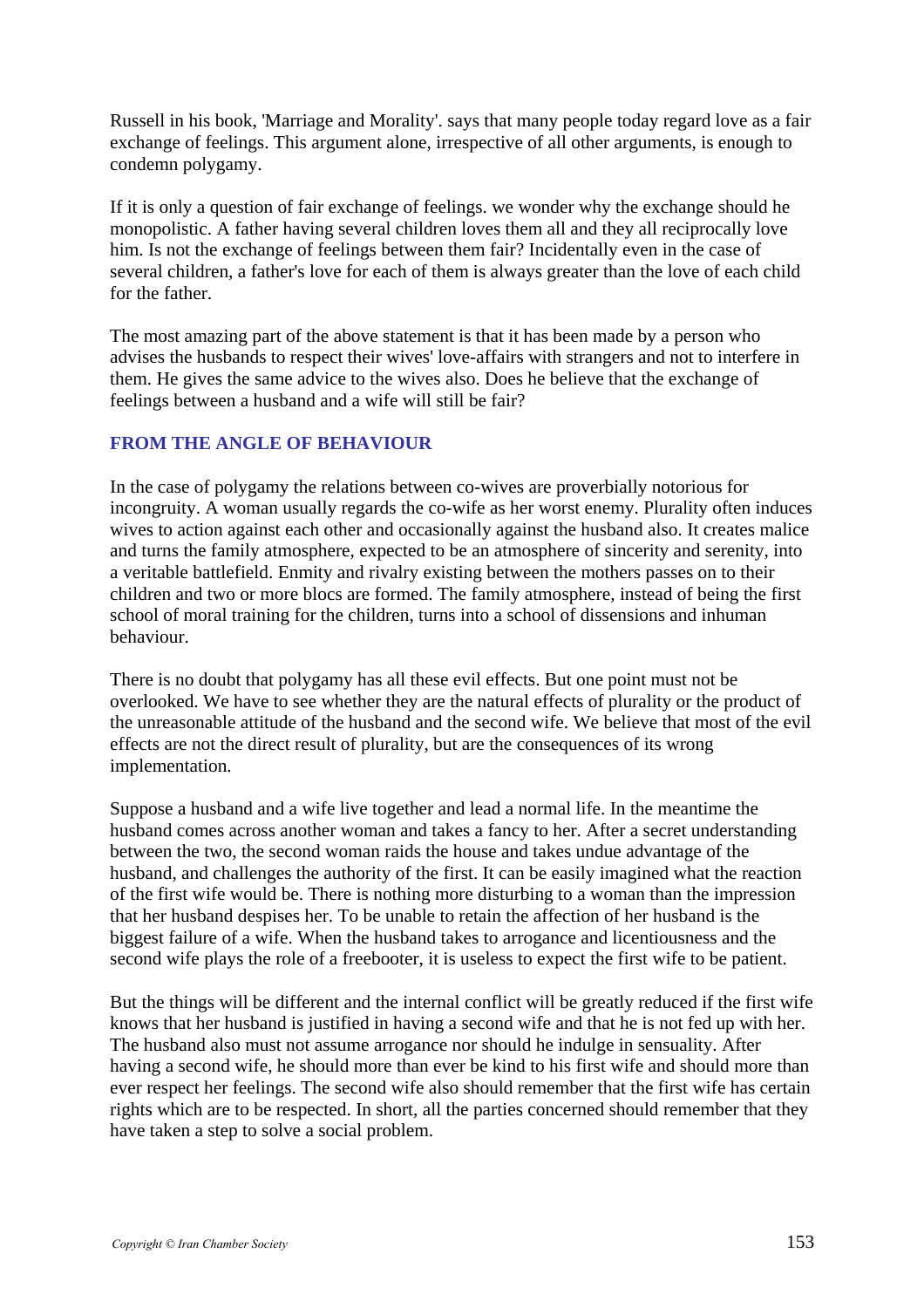The law of polygamy is a progressive solution of a social problem and is based on the broader interests of the society. Those who execute it, should possess a standard of high-thinking and should be well-trained in the Islamic ways.

Experience has shown that if the husband is neither licentious nor arrogant and the wife is convinced that he needs a second wife, she herself volunteers to arrange the second marriage of her husband. In such cases the aforementioned troubles do not arise, as most of them result from the misbehaviour of the husbands.

# **FROM THE MORAL ANGLE**

It is said that polygamy means indulgence in sensuality. Morality demands that the gratification of sexual desire is minimised, for the nature of man is such that the more he indulges in sex, the more intense his yearning for it becomes.

Montague in his book, 'Spirit of Laws', while dealing with the question of polygamy, says: "The King of Morocco has, in his harem, women of all races including white, yellow and black. Even if this man had twice as many women as he has, he still would have craved for more. Sensuality is like miserliness. The more it is practised, the more intense it becomes. As the collection of more and more gold and silver intensifies greed and avarice, indulgence in polygamy promotes vicious and unnatural ways of love-making, for in the field of sensuality every act which exceeds the limit encourages perversion. When disturbances broke out in Istanbul, not a single woman was found in the harem of the ruler, because he indulged in unnatural love-making (homosexuality).

This objection can be looked at from two angles. Firstly, it has been claimed that sexual acts are repugnant to pure morality and that sexual desire should be controlled to the utmost extent. Secondly, it has been asserted that human nature is such that the more a man indulges in sex, the more intense his yearning for it becomes.

As regards the first view, it may be said that unfortunately it represents a wrong thinking. It has been inspired by Christian, Hindu, Buddhist and Cynic ideas of morality based on renunciation. From the Islamic point of view, it is not correct to say that the less the gratification of sexual desire, the more moral it is. (Perhaps according to this theory perfect morality means no gratification at all). It is only excessive indulgence which is regarded by Islam as repugnant to morality.

To ascertain whether polygamy means excessive indulgence let us see whether by nature man is or is not monogamous. As stated earlier, now nobody believes that man is purely monogamous or that polygamy is an act of perversion. To the contrary many sociologists are of the view that by nature man is polygamous and monogamy is as unnatural as celibacy.

Though we do not believe that man is polygamous by nature, we also do not believe that he is purely monogamous and that polygamy is unnatural and a sort of perversion like homosexuality.

Those who, like Montesquieu, regard polygamy tantamount to licentiousness, have harems in their mind. They think that Islam, by allowing plurality, wants to provide an excuse for the harems of the Abbasid Caliphs and the Ottoman Sultans. But in fact Islam is totally opposed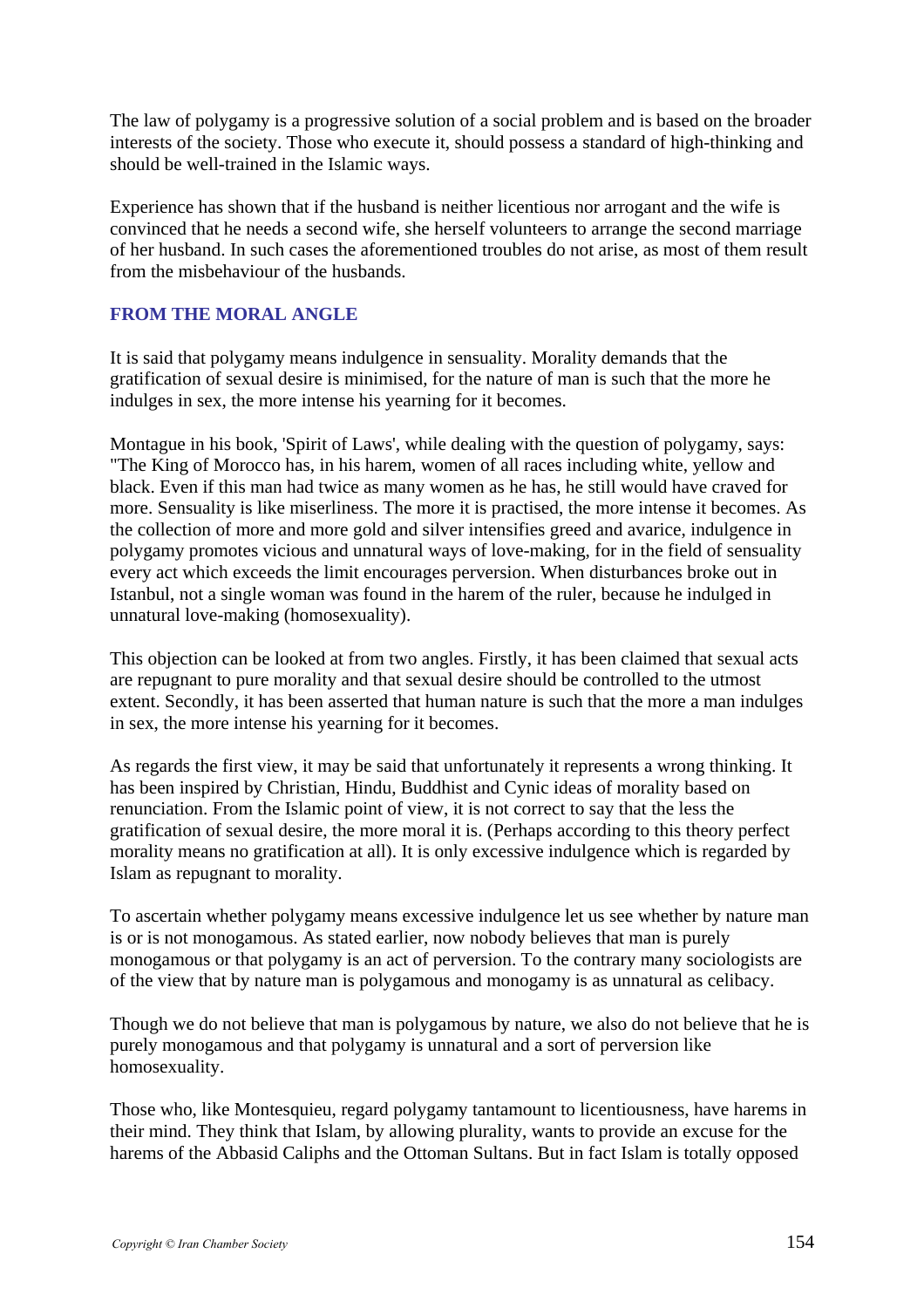to such a thing. The terms and conditions laid down by Islam in respect of plurality are such that the chances of licentiousness are absolutely eliminated.

As for the second point: that the more the natural desires are satisfied, the more they grow and the more they are suppressed, the more they are pacified, it is diametrically opposed to the current Freudian theory.

According to the Freudists, instinctive desires are pacified if they are satiated, hut if they are suppressed, they become violent. That is why the Freudists advocate complete freedom and the violation of all traditional restrictions and restraints in sexual matters. I wish that Montesquieu had been alive today and had seen how his theory is being ridiculed by the Freudists.

From the Islamic point of view both the theories are false. Human nature has its own laws and limits which must be recognised. It becomes passionate both as a result of privation as well as unrestricted freedom.

Anyway, neither polygamy is immoral and disturbing to spiritual peace, as Montesquieu and the like presume, nor is it against human nature, to be content with one or more legal wives as the Freudists claim.

### **FROM THE LEGAL ANGLE**

By virtue of a marriage contract both the husband and the wife belong to each other, and each of them has a right to enjoy the other. As far as the marital benefits are concerned, the marriage contract creates a sort of proprietary right. In the case of polygamy it is the first wife who has the first claim to the marital benefits, and as such any transaction between the husband and another wife is ultra vires, for the goods under transaction, as marital benefits may be called, have already been sold to the first wife. Hence no subsequent transaction can be valid without her consent. As such, if polygamy is to be allowed, its validity must depend upon the consent and agreement of the first wife. She should have the right to decide whether she can or cannot allow her husband to have another wife.

This means that to have a second, third and fourth wife is just as if a person had sold his property to a person and then resold it to a second, third and fourth customer. The validity of such a transaction will depend on the consent of the first, second and third buyers respectively. If the vendor actually delivers the property to the subsequent buyers without such a consent, he is liable to prosecution.

This objection is based on the presumption that the legal nature of marriage is that of exchange of benefits, and that each of the husband and the wife owns the marital benefits accruing from the other. Though this presumption is not sound, for the present we do not want to dispute it. Let us presume the position to be actually so. But this objection can be valid only in case the husband takes another wife only for fun. Obviously if it is admitted that the legal nature of marriage is that of exchange of marital benefits, plurality of marriage is not justifiable only so long as the wife can in every respect meet the lawful needs of her husband. But if there exists any of the justifying causes mentioned earlier, the objection becomes void. For instance, if the wife is barren or has attained the age of menopause and the husband is still in need of a child, or the wife is sick and not fit for cohabitation, the right of the wife will be no bar to plurality of marriage.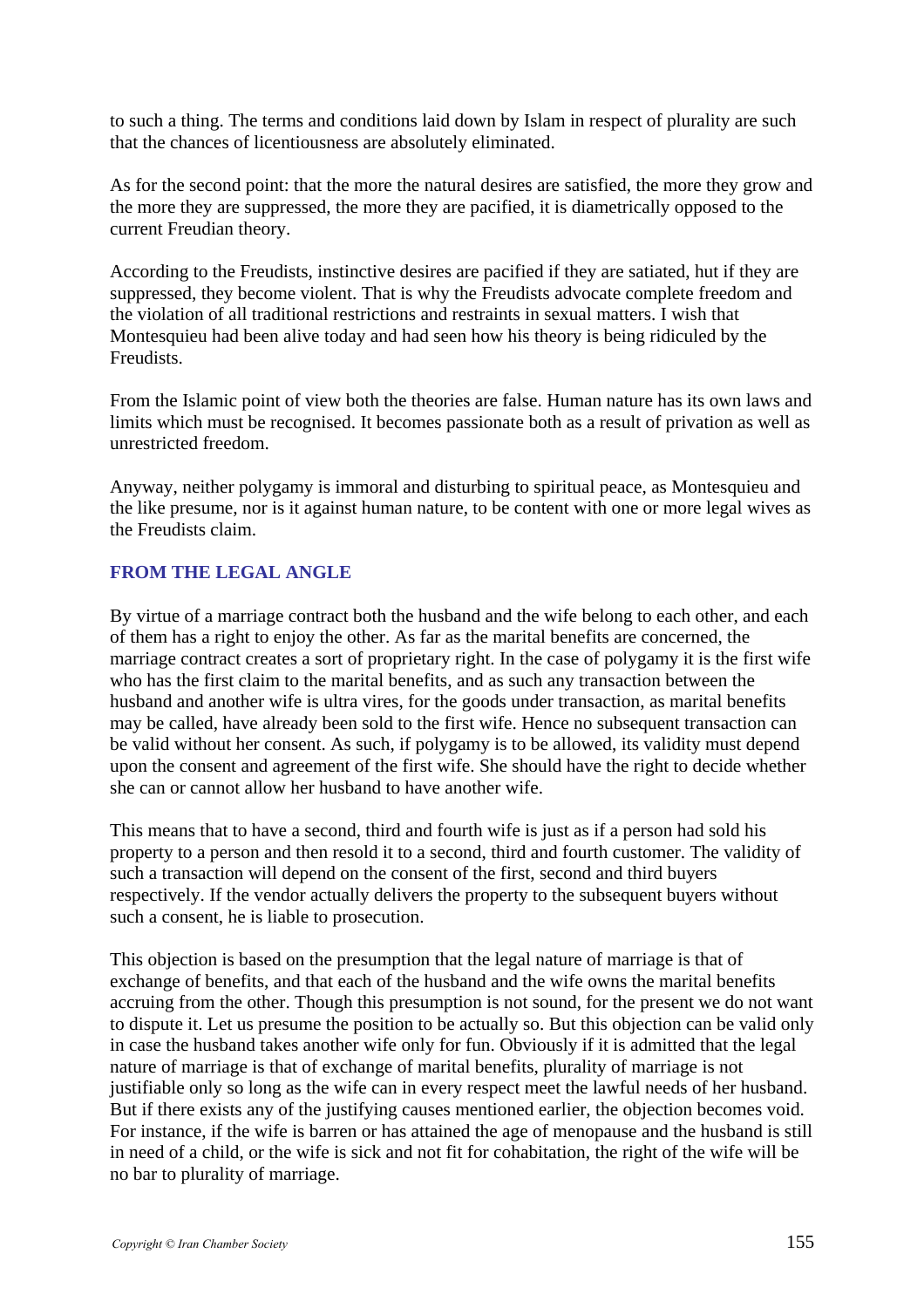This is the position in case polygamy is only a personal requirement of the husband. But if it is a social requirement, for example, if women outnumber men in a society or the society needs a larger population, then the case is quite different. In such cases, plurality is a duty which is to be performed by an adequate number of men. It is a duty to be carried out to save the society from corruption and prostitution or to increase the population of the community. When it is a question of social duty, obviously the question of the consent and permission of the wife does not arise. Suppose in a society women outnumber men or the society needs a larger population, then a social duty devolves on all married men and women which should be carried out by an adequate number of them in the spirit of self-sacrifice. This is exactly like the case of conscription. The defence of the country devolves a duty on all families to send

their dear ones to the front for the sake of the society. In such cases there is no question of the consent of the parties concerned.

They who maintain that justice demands that polygamy must depend upon the consent of the existing wife, look at the question from a narrow angle. They think that a husband always wants to have more than one wife only for pleasure and variety. They forget that there can be other individual and social needs also. Basically plurality of marriage should not be acceptable even with the consent of the existing wife, if no individual or social need is involved.

## **FROM THE PHILOSOPHICAL ANGLE**

The law of polygamy is repugnant to the principle of equality between man and woman as human beings. As man and woman both have equal rights, either both of them should be allowed to practise polygamy or neither of them. It is a pure and simple discrimination to allow man to have several wives and not to allow woman to have several husbands. To allow man to have up to four wives means that the value of a woman is only one-fourth that of man. This position is derogatory to woman and is not even in keeping with the Islamic view in respect of inheritance and evidence. In respect of giving evidence, two women are regarded as equal to one man.

This is the most flimsy objection. It seems that the critics have paid no attention to the individual and the social causes of polygamy. They think that it is only a question of passion. Hence man and woman should be treated equally. We have already discussed the cases in which polygamy is justified. We have also pointed out the circumstances in which a duty in respect of a husbandless woman devolves on all married men and women. Hence, it is not necessary to dwell on this question any more.

It is enough to say that if the teachings of Islam in respect of polygamy, inheritance and evidence had been due to any apathy to woman's rights, and had Islam discriminated between man and woman as human beings, it would have held a uniform view on all relevant questions. In the case of inheritance it would not have allowed woman only a half of the share of man in some cases and an equal share in others. Similarly, in the case of evidence there would not have been different rules in different cases. All this shows that Islam has some other philosophy. We have already explained the question of inheritance in a preceding chapter. We have also pointed out elsewhere that from the Islamic point of view the question of equality between man and woman as human beings is a part of basic human rights. Anyhow, while dealing with family rights, Islam has taken into consideration certain other aspects also which are more important than the question of mere equality.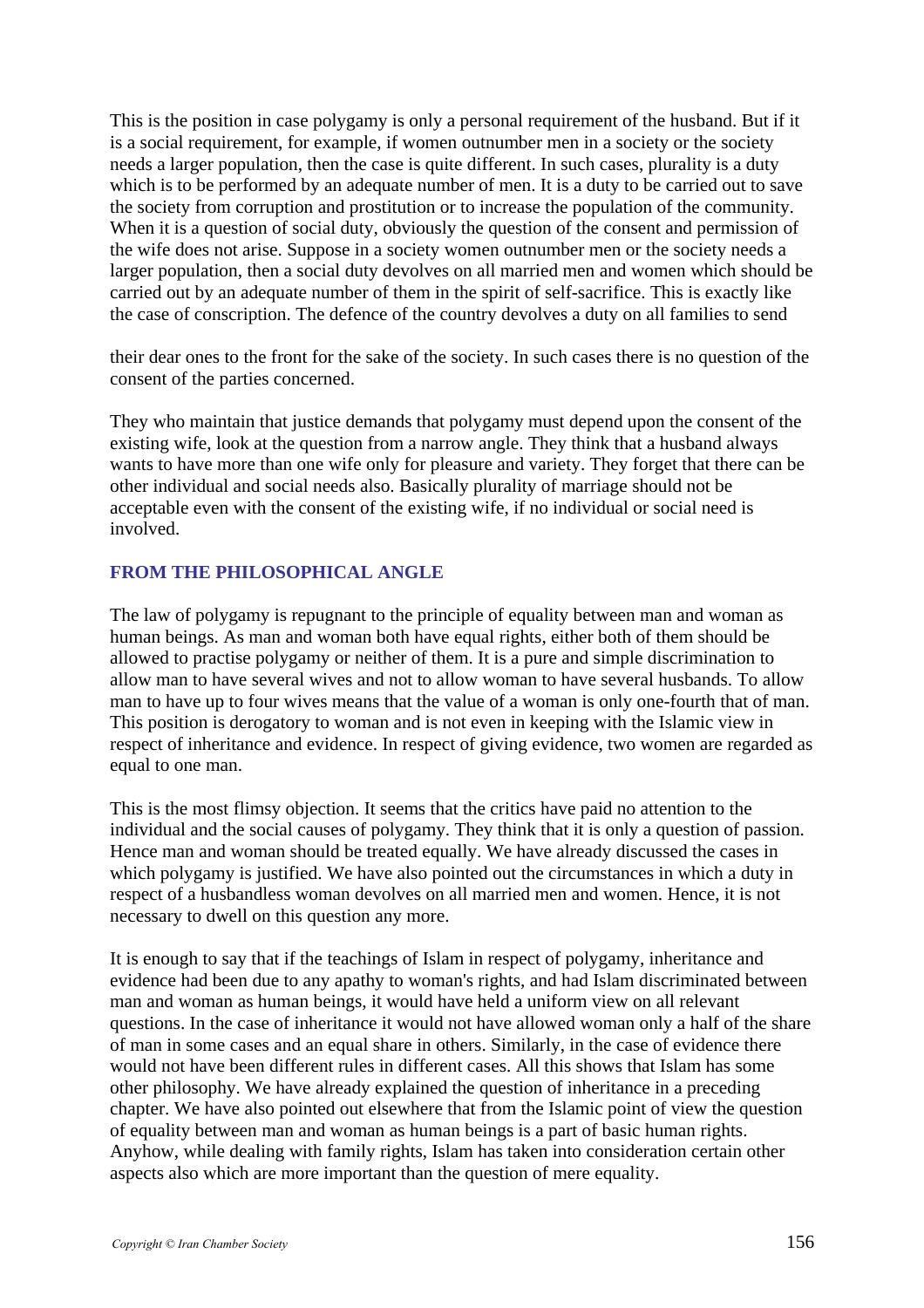## **ROLE OF ISLAM IN THE DEVELOPMENT OF POLYGAMY**

Islam neither invented polygamy (for it had been in existence for centuries before the inception of Islam), nor did it abolish it, for there existed no other solution of certain social problems. Islam only reformed this ancient custom.

### **LIMITATIONS**

Before Islam, one could have an unlimited number of wives and could form a harem. Islam prescribed a maximum limit. It did not allow anyone to have more than four wives. Those who had more than four wives at the time of embracing Islam were required to release the extra wives.

We come across the names of several such people in the early history of Islam. A man named Ghaylan bin Aslamah had ten wives. Another man named Nawfal bin Mu'awiyah had five. The Holy Prophet ordered them to part with their extra wives.

The Shi'ah traditions report that during the days of Imam Sadiq (P) a Zoroastrian embraced Islam. He had seven wives. The Imam was asked as to what that man should do with his wives. The Imam said that he must part with three.

## **JUSTICE AND EQUAL TREATMENT**

Another reform introduced by Islam was the condition of giving equal treatment to all the wives. Islam does not allow any discrimination between the wives or between their children. The Holy Qur'an expressly says: "If *you [ear that* you *will not do justice* (to *them) then have one only".* (Surahan-Nisa,<sup>4</sup>:<sup>3</sup>)

The Pre-Islamic world observed equality neither between the wives nor between their children. We have already quoted Christenson and others who say that during the Sassanian period polygamy was customary in Iran. One or more wives were called favourite wives and they enjoyed full rights and others known as servant-wives had lesser legal rights. Only the male children of the servant-wives were recognised to be the members of the paternal family.

Islam abolished all such customs and usages. It does not allow any wife or her children to be regarded as inferior to the other wife or children of her husband.

Will Durant in his book, History of Culture, Vol. I, says:

"When a person accumulated wealth he feared that if it would be divided among all his children, each one of them would receive only as small portion of it. So he felt anxious to make a distinction between his real and favourite wife and other mistresses to enable the children of the real wife only to inherit from him."

This shows that in the ancient world discrimination between the wives and between their children was common. Anyhow, surprisingly enough Will Durant adds: "Till recently this continued to be the case in Asia. Gradually the real wife took the position of the sole wife. Other wives either disappeared or became clandestine mistresses."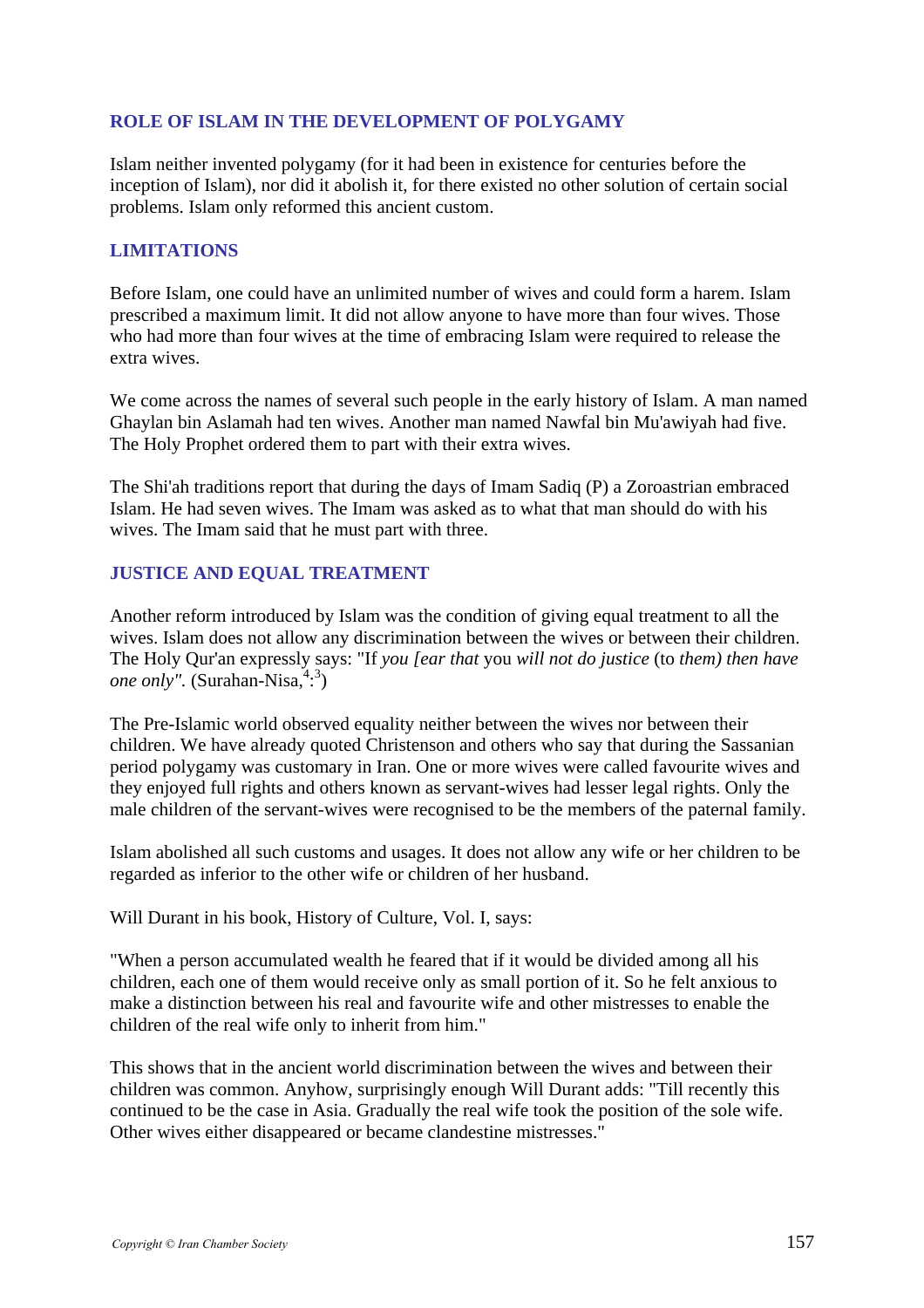Will Durant did not take notice of the fact, or he did not want to do so, that 14 centuries ago Islam abolished discrimination between the children. To have one real wife and several secret concubines is a European and not an Asian custom. It has only lately infiltrated into Asia.

Anyhow, the second reform which Islam introduced in the domain of polygamy was the abolition of discrimination between the wives and between their children. No form of favouritism with any particular wife is permissible. Almost all jurists are unanimous on this point. Only a few minor juristical schools have interpreted the rights of women in a way that smacks of discrimination. But there is no denying the fact that their view is in contradiction with the correct interpretation of the Qur'anic passage. The Holy Prophet is reported by both the Shi'ah and the Sunnis to have said: "He who has two wives but does not treat them equally and shows leaning towards one of them, will be raised on the Day of Resurrection in such a state that one side of his body will be dragging along the ground. He will eventually go to Hell".

Justice is the greatest moral virtue. To prescribe the condition of justice and equal treatment means that the husband is required to be in possession of the highest moral qualities. As the feelings of man in respect of all his wives usually are not the same, observation of justice and abstinence from unequal treatment is one of his most onerous duties.

We all know that the Holy Prophet, during the last ten years of his life, that is, during the period of his stay in Madina, married several women. This was a period of Islamic wars and at that time the number of women, who had nobody to look after them, was quite large. Most of the wives of the Prophet were widowed and aged. Several of them had children by their former husbands.

The only maiden he married was Ayesha, who often proudly said that she was the only woman whom no husband other than the Prophet, had ever touched.

The Holy Prophet, always gave strict equal treatment to all his wives and never discriminated between them. Urwah bin Zubayr was a nephew (sister's son) of Ayesha. He inquired of his aunt as to how the Holy Prophet treated his wives. Ayesha said that he treated them with justice and complete equality.

He never gave preference to anyone of them over anyone else. Almost daily he called on every wife and inquired after her health etc. He passed the night with one wife, turn by turn. If by chance he wanted to pass a night with another wife, he formally came to the wife whose turn it was and took her permission. If the permission was given, he would go, otherwise he would not. Ayesha said that she personally declined to give permission as and when he asked for it.

Even during his last illness which led to his death and when he was too weak to move, the Holy Prophet scrupulously adhered to the principle of equality in his treatment with his wives. His bed was shifted from one room to another daily. At last, one day he called all his wives and asked them to permit him to stay in one room. With their permission he stayed in the room of Ayesha.

At the time when he had two wives, Imam Ali (P) was so particular that he performed even ablution before prayer *(wuzu)* in the house of the wife whose turn was there.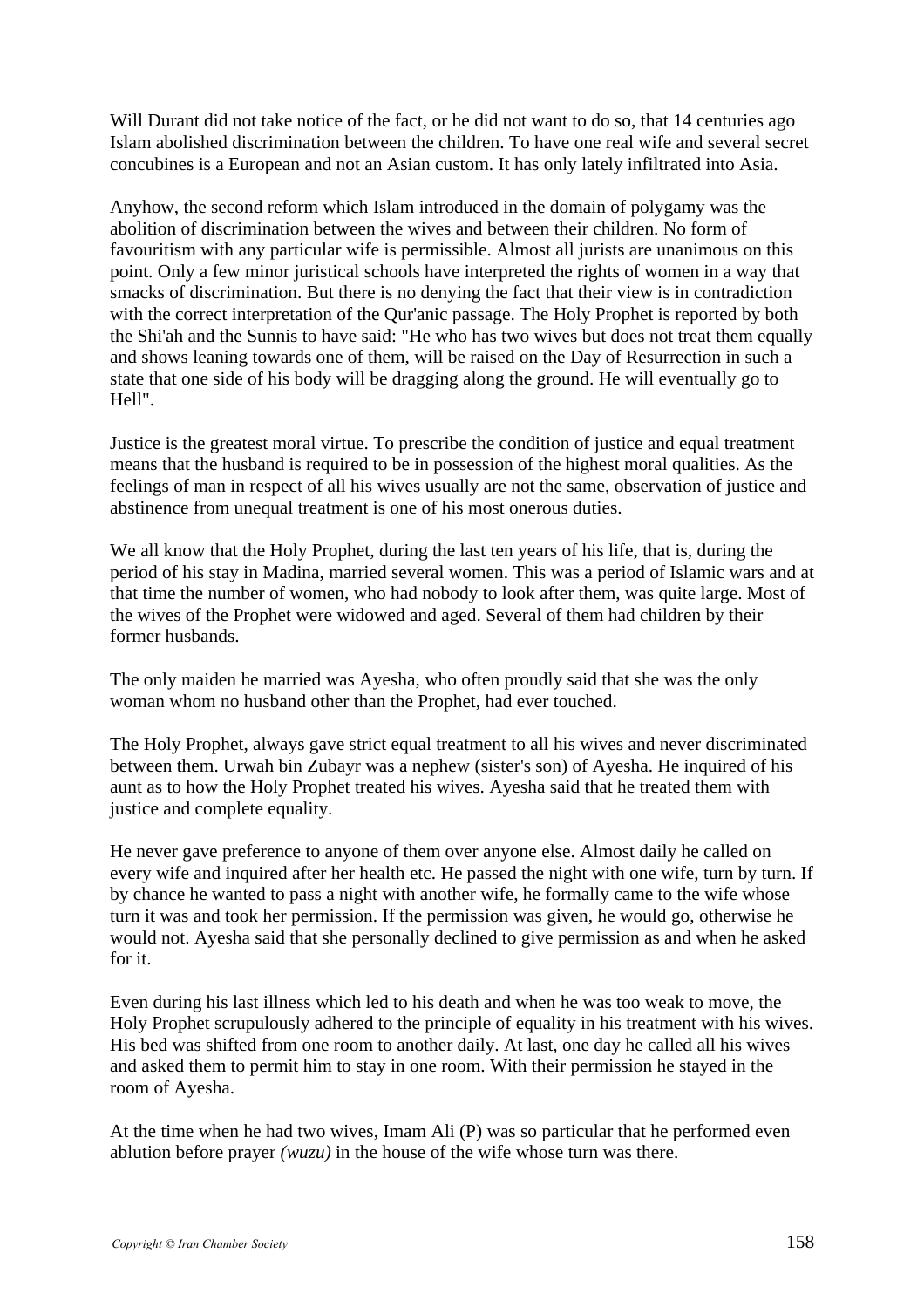Islam attaches so much importance to the principle of justice and equality in treatment that it does not allow the husband and the second wife to enter into an stipulation at the time of their marriage, by which the second wife agrees to live on unequal terms with the first wife. This means that it is an obligatory duty of the husband to treat each wife on terms of strict equality, and that he cannot renounce this responsibility by entering into a prior agreement with anyone of his wives. All that the second wife can do is to forego some of her rights for practical purposes. But no such condition can be stipulated, nor is it possible that she should not have equal rights. Similarly, the first wife also can voluntarily forego some of her rights for practical purposes, but she cannot formally renounce them.

Once Imam Baqir (P) was asked whether by mutual consent it could be stipulated that the husband would visit one of his wives only once a week or once a month, or that the maintenance allowance of one wife would not be equal to that of another wife. The Imam said that such stipulations were not valid even with the consent of any wife. By virtue of marriage, every wife was entitled to full marital rights. All that she could do was to forego some or all of her rights after marriage, either to please her husband or for some other reason.

With all these strict moral conditions polygamy becomes a duty instead of being a means of pursuit of pleasure. Pursuit of pleasure and licentiousness are possible only in an atmosphere of complete freedom to pursue one's desires. But where there is a question of discipline, justice and duty, there can be no room for lewdness.

Those who indulge in licentiousness under the pretext of polygamy misuse an Islamic law and the society has every right to call them to account and punish them.

## **APPREHENSION OF NOT DOING JUSTICE**

To be fair, it must be admitted that the number of those, who observe in letter and spirit all the conditions laid down by Islam in respect of polygamy, is very small. According to the Islamic law, if a man apprehends that the use of water may be harmful to him he should not perform ablution for prayers, and if he apprehends that fasting may be harmful to him he should not keep fast. You come across many people who inquire of you whether they should or should not perform ablution, or whether they should or should not keep fast, for they apprehend that performing ablution or keeping fast might be harmful to them. Such inquiries are in order. Such people should not perform ablution and should not keep fast.

But the Holy Qur'an specifically says that if you fear that you will not treat your wives equally, you must have only one wife. Still you do not come across a single person who may say that he apprehends that he might not be able to treat two wives equally, and may inquire whether in his circumstances he should or should not have a second wife. It is evident that some people knowing well that they will not be able to do justice, still have several wives. They do so under the cloak of Islamic law. These are the people who bring a bad name to Islam by their unworthy action.

## **HAREMS**

Another reason why Islam is criticised for polygamy is the system of harems adopted by the former caliphs and sultans. Some Christian writers and missionaries have described polygamy in Islam as equivalent to the system of harems with all its shameful and cruel aspects.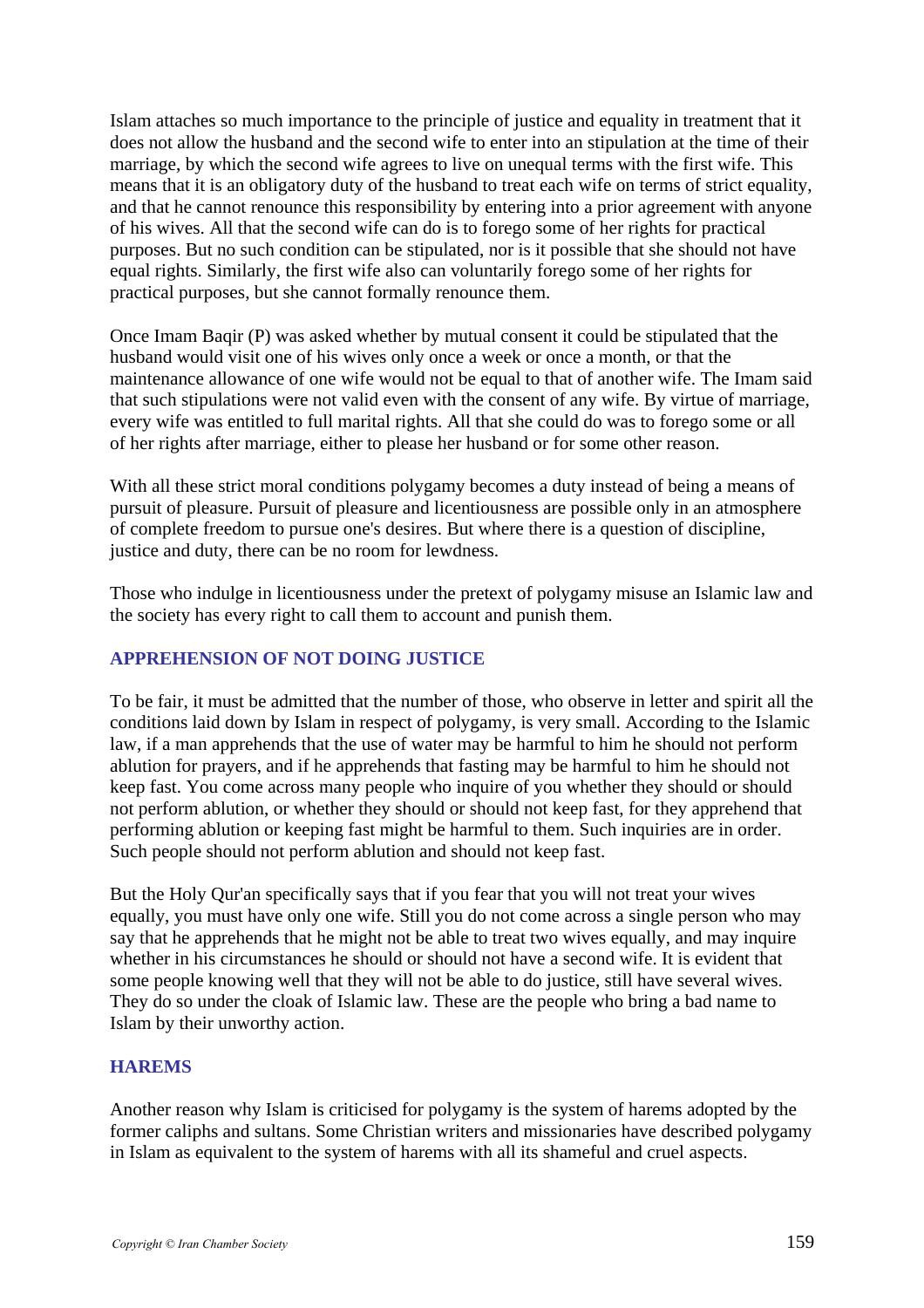Unfortunately some of our own writers who, like a parrot repeat the ideas expressed by the Europeans, unnecessarily associate polygamy with harems. They are not endowed with enough independence of thinking to be able to distinguish between the two.

### **OTHER CONDITIONS**

Besides the condition of justice and equality of treatment, there are also other conditions which a husband has to fulfil. We all know that a wife has a number of financial and other rights which the husband has to discharge. A husband has the right of having more than one wife, provided his financial condition allows him to do so. Financial soundness is a prerequisite to monogamy also. Anyhow, we skip over further discussion of this question.

Physical and sexual potentialities are another pre-requisite.

It is reported in Al-Kafi and Al-Wasail that Imam Sadiq (P) has said that in case somebody collects several women, while he is not fit to satisfy them all, he will bear full responsibility if any of them takes to sin.

The historical accounts of the harems narrate many stories of young women, who, forced by the pressure of their sexual urges, had recourse to sin and occasionally became the cause of crimes and murders.

By now our readers should have become aware of the causes of polygamy and why Islam has not abolished this system. They should also have become aware of the conditions and limits prescribed by Islam in this respect. Islam has not disparaged women by allowing this system, but has rendered a great service to them. If polygamy is not allowed even where women of marriageable age outnumber men, women may become worthless toys in the hands of men. They may be treated worse than slave-girls, for man recognises the child of a salve-girl as his own, but he makes no such commitment in respect of his mistresses and concubines.

## **MODERN MAN AND POLYGAMY**

Modern man is averse to polygamy, not because he wants to be content with one wife, but because he wants to satisfy his sense of variety by indulging in unlimited adultery, for which ample facilities are available. Sin and not fidelity has taken the place of polygamy. That is why modern man is opposed to plurality of wives which commits him to many duties and responsibilities, financial and otherwise. In the past, even for a licentious man, opportunities of sin were limited. That is why he had to take recourse to polygamy and, in spite of evading many duties, he still had to shoulder certain responsibilities in respect of his wives and children. The modern man who has ample opportunities of enjoyment does not see any necessity of making the least commitment. Hence he is averse to polygamy.

The modern man employs women as secretaries, typists etc. for his enjoyment, and credits the expenses to the account of the government, his firm or any other organisation in which he may be working, without having to pay a single penny from his own pocket.

The modern man changes his mistress after every few days without undergoing any formalities of dower, maintenance and divorce. M. Tshombe was vehemently opposed to polygamy, but he always had a young, beautiful secretary at his side whom he changed every year. With such possibilities there is evidently no need to countenance polygamy.